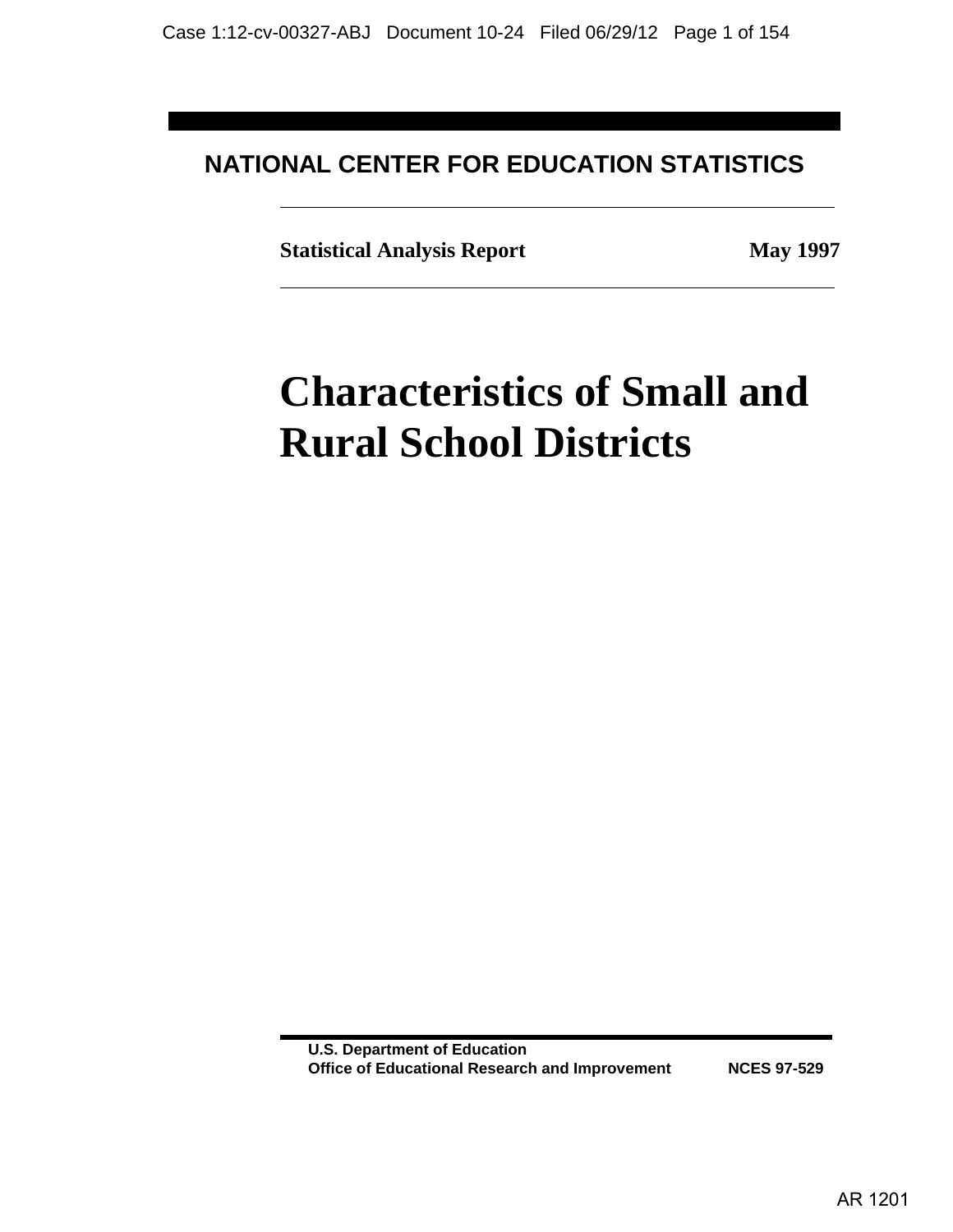# **NATIONAL CENTER FOR EDUCATION STATISTICS**

 **Statistical Analysis Report May 1997** 

# **Characteristics of Small and Rural School Districts**

Donald H. McLaughlin Mette B. Huberman Evelyn K. Hawkins

American Institutes for Research

Lee M. Hoffman, Project Officer National Center for Education Statistics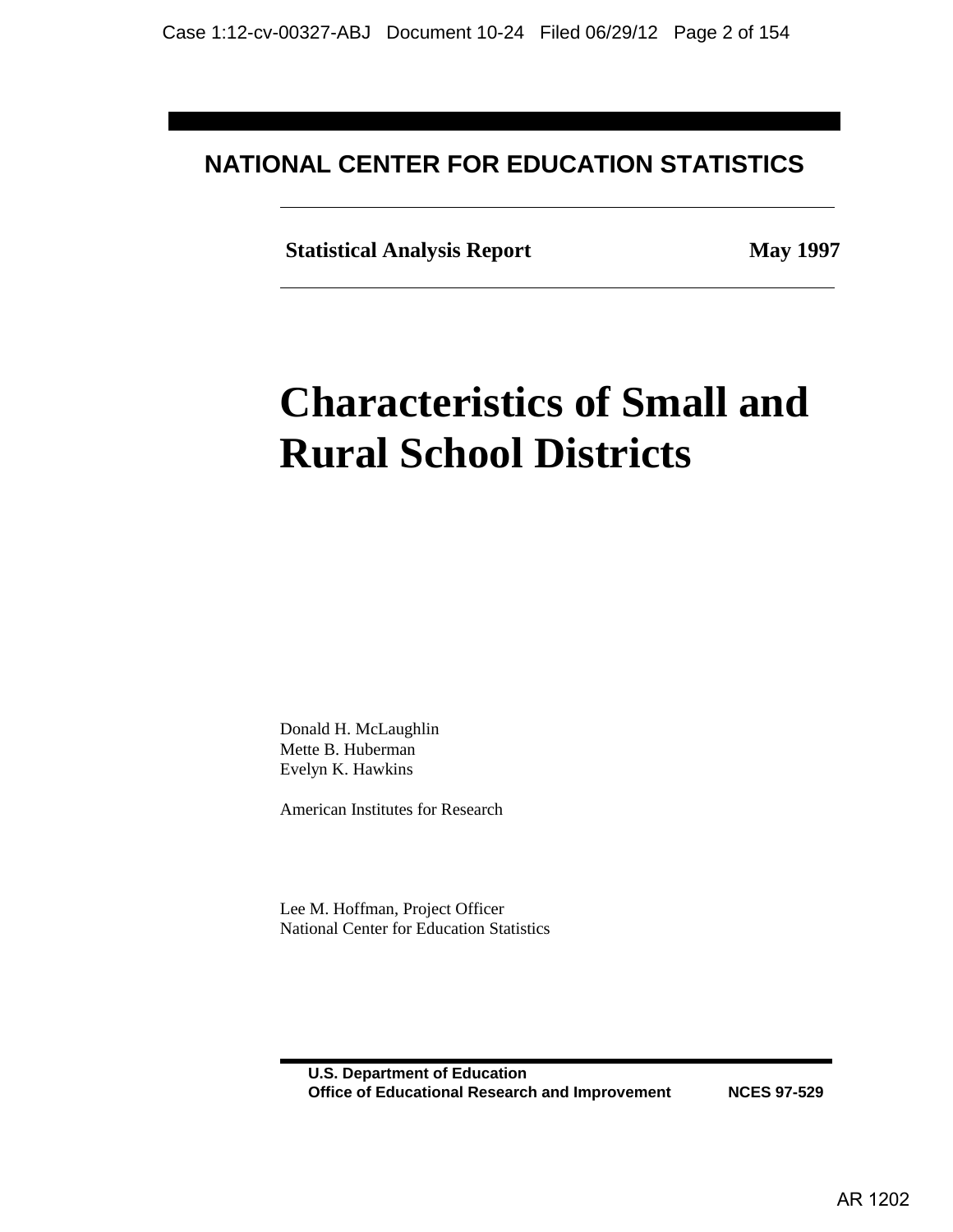**U.S. Department of Education** Richard W. Riley **Secretary** 

**Office of Educational Research and Improvement** Marshall S. Smith Acting Assistant Secretary

**National Center for Education Statistics** Pascal D. Forgione, Jr.

**Commissioner** 

The National Center for Education Statistics (NCES) is the primary federal entity for collecting, analyzing, and reporting data related to education in the United States and other nations. It fulfills a congressional mandate to collect, collate, analyze, and report full and complete statistics on the condition of education in the United States; conduct and publish reports and specialized analyses of the meaning and significance of such statistics; assist state and local education agencies in improving their statistical systems; and review and report on education activities in foreign countries.

NCES activities are designed to address high priority education data needs; provide consistent, reliable, complete, and accurate indicators of education status and trends; and report timely, useful, and high quality data to the U.S. Department of Education, the Congress, the states, other education policymakers, practitioners, data users, and the general public.

We strive to make our products available in a variety of formats and in language that is appropriate to a variety of audiences. You, as our customer, are the best judge of our success in communicating information effectively. If you have any comments or suggestions about this or any other NCES product or report, we would like to hear from you. Please direct your comments to:

National Center for Education Statistics Office of Educational Research and Improvement U.S. Department of Education 555 New Jersey Avenue, NW Washington, DC 20208-5574

May 1997

*Contact: Lee M. Hoffman (202) 219-1621*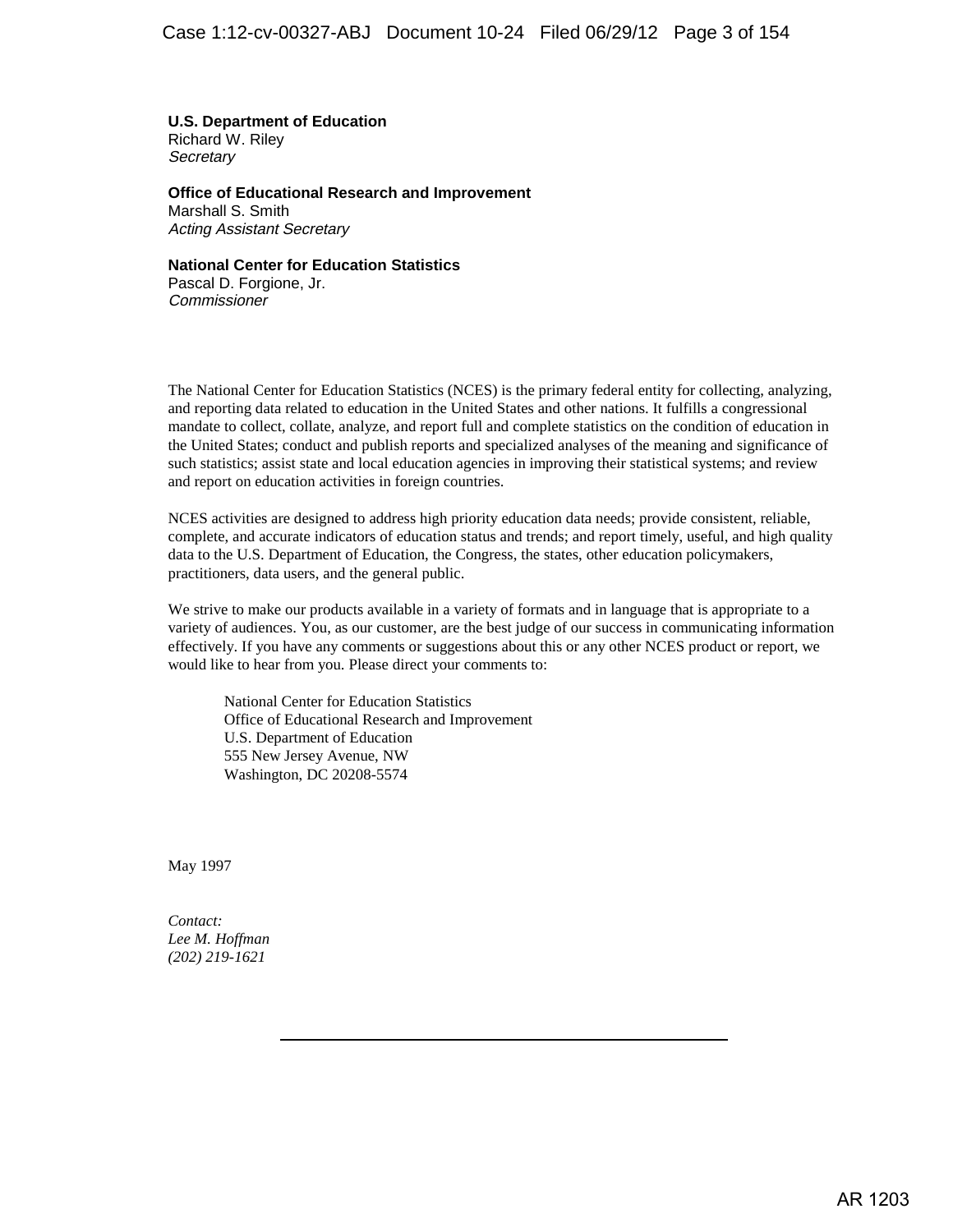# **Table of Contents**

| $\mathbf{1}$            |                                                                                   |  |  |  |
|-------------------------|-----------------------------------------------------------------------------------|--|--|--|
|                         |                                                                                   |  |  |  |
| $\overline{2}$          |                                                                                   |  |  |  |
|                         |                                                                                   |  |  |  |
| 3                       |                                                                                   |  |  |  |
|                         |                                                                                   |  |  |  |
| $\overline{\mathbf{4}}$ | Characteristics of Students in Small Rural School Districts 39                    |  |  |  |
|                         | Trends in Student Populations in Small Rural Districts from 1986-87 to 1993-94 50 |  |  |  |
| 5                       | Revenues, Expenditures, and Student/Teacher Ratios in Small Rural School          |  |  |  |
|                         | Revenues, Expenditures, and Student/Teacher Ratios in Small Rural School          |  |  |  |
|                         | Trends in Revenues, Expenditures, and Student/Teacher Ratios in Small Rural       |  |  |  |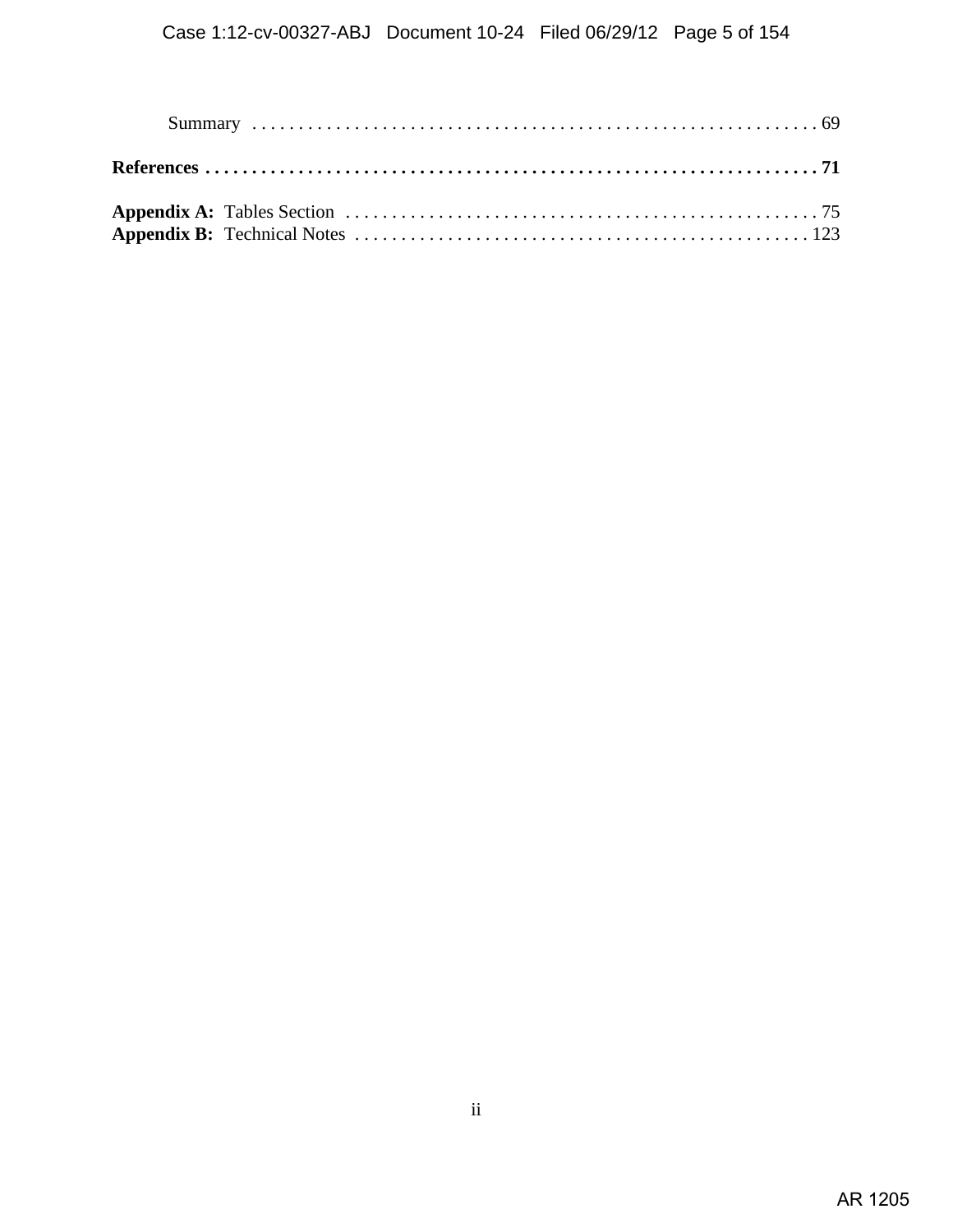## **List of Figures**

|                | Figure 2.1— Total numbers of small and large public school districts in rural and nonrural                                                                            |
|----------------|-----------------------------------------------------------------------------------------------------------------------------------------------------------------------|
|                | Figure 2.2— Percentages of districts that were both small and in rural locations, by state, in                                                                        |
|                | Figure 2.3— Average enrollment size of school districts in rural and nonrural locations in                                                                            |
|                | Figure 2.4— Percentages of elementary, secondary, and unified districts that were in rural                                                                            |
|                | Figure 2.5— Total numbers of students in elementary, secondary, and unified districts in                                                                              |
|                | Figure 2.6— Percentages of elementary, secondary, and unified districts in rural and                                                                                  |
|                | Figure 2.7— Cumulative numbers of small and large school district closures between                                                                                    |
|                | Figure 2.8— Cumulative net losses in numbers of small and large school districts between                                                                              |
|                | Figure 2.9— Cumulative net losses in numbers of small rural school districts between                                                                                  |
|                | Figure 2.10— Cumulative net gains in numbers of students enrolled in small and large<br>school districts in rural and nonrural locations, between 1986-87 and         |
|                | Figure 2.11— Cumulative net losses in numbers of elementary, secondary, and unified small                                                                             |
|                | Figure 2.12— Increases in average enrollment sizes of small and large elementary school<br>districts in rural and nonrural locations, between 1986-87 and 1993-94  18 |
| Figure $3.1$ — | Total numbers of schools in small and large districts in rural and nonrural                                                                                           |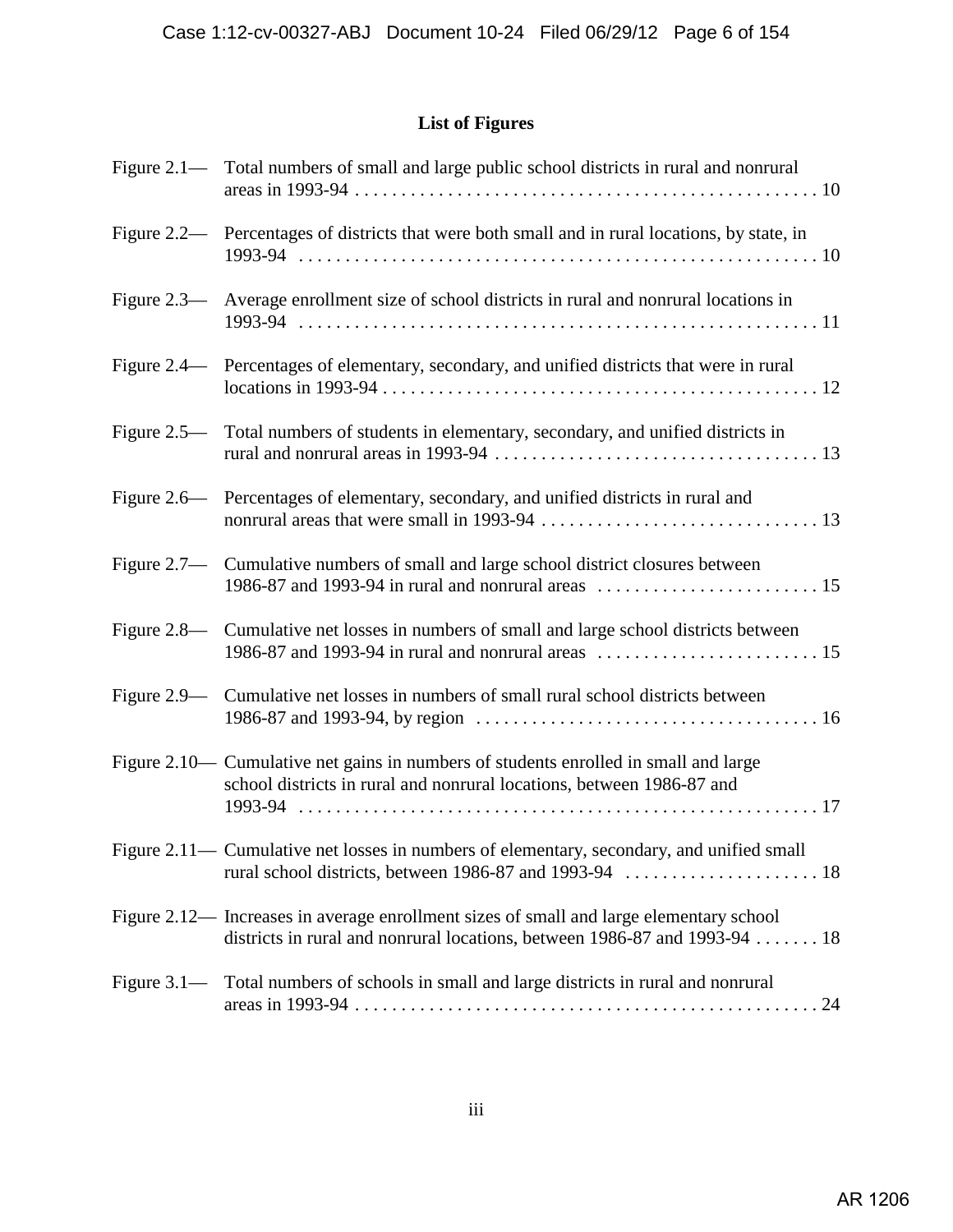| Figure 3.2— Percentages of schools in elementary, secondary, and unified districts that are<br>in small and large districts in rural and nonrural areas in 1993-94  24       |
|------------------------------------------------------------------------------------------------------------------------------------------------------------------------------|
| Figure 3.3— Average number of schools in elementary, secondary, and unified districts<br>that are in small and large districts in rural and nonrural areas in $1993-94$ $25$ |
| Figure 3.4— Percentages of schools that were small or very small, in small and large                                                                                         |
| Figure 3.5— Percentages of schools that were small or very small, in elementary,                                                                                             |
| Figure 3.6— Percentages of schools that were small and rural, in small and large districts in                                                                                |
| Figure 3.7— Percentages of schools that offered various grade levels, in small and large                                                                                     |
| Figure 3.8— Percentages of elementary and combined schools that offered kindergarten,<br>and the percentage of these that offered prekindergarten, in small and large        |
| Figure 3.9— Percentages of nonregular schools and schools offering ungraded instruction,<br>in small and large districts in rural and nonrural areas in 1993-94 31           |
| Figure 3.10— Cumulative net gains and losses of schools in small and large districts in rural                                                                                |
| Figure 3.11— Cumulative net gains and losses of schools in elementary, secondary, and<br>unified small rural and other districts between 1986-87 and 1993-94 32              |
| Figure 3.12— Cumulative net gains or losses of very small schools, in elementary,<br>secondary, and unified small rural and other districts from 1986-87                     |
| Figure 3.13— Net percentage gains and losses of schools that offered various grade levels,<br>in small and large districts in rural and nonrural areas between 1986-87 and   |
| Figure 3.14— Cumulative percentage gains of schools enrolling prekindergarten students in<br>small and large districts in rural and nonrural areas between 1986-87 and       |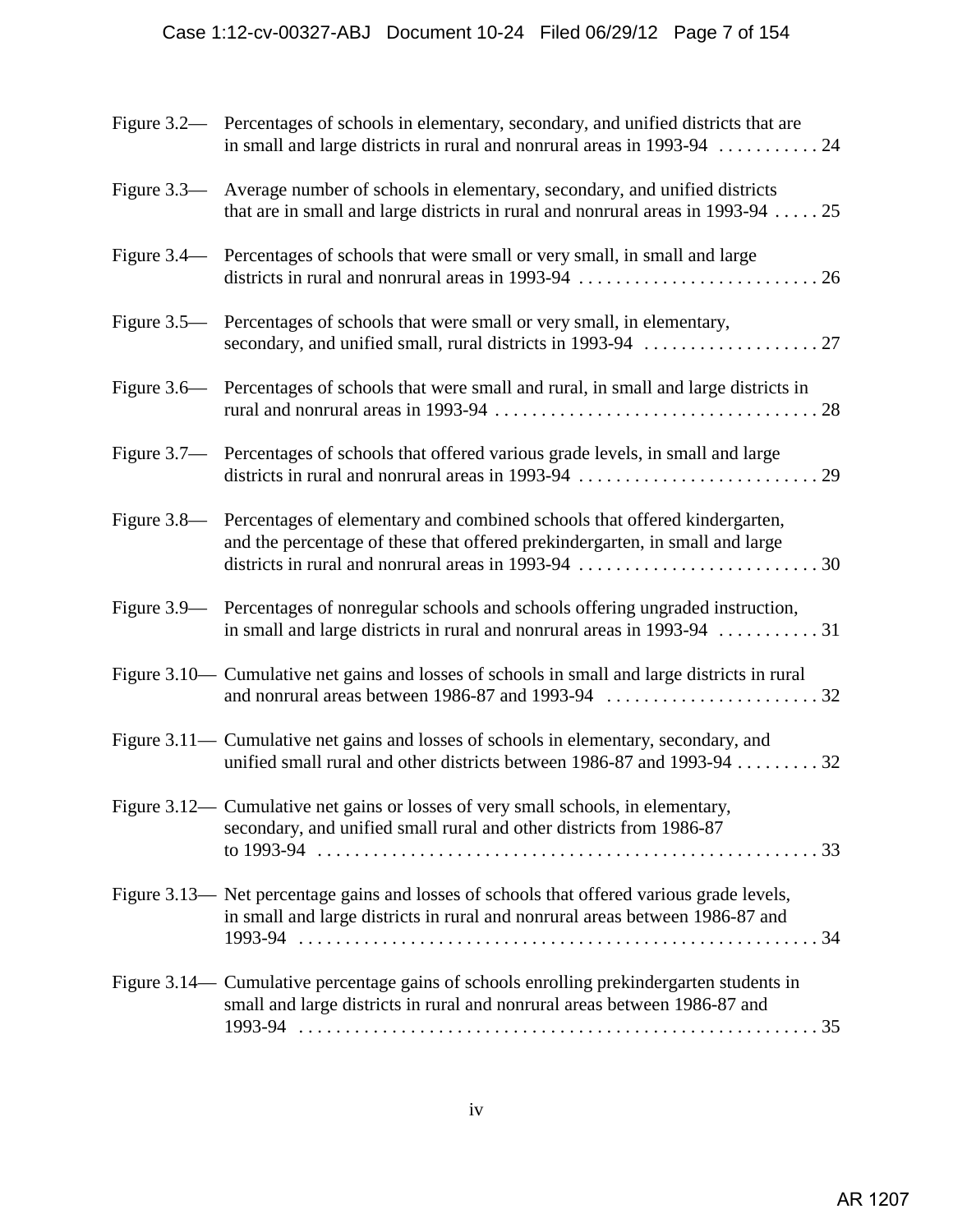| Figure 3.15— Trends in percentages of schools offering ungraded instruction, in small and                                                                                                                         |
|-------------------------------------------------------------------------------------------------------------------------------------------------------------------------------------------------------------------|
| Figure 3.16— Trends in percentages of nonregular schools, in small and large districts in                                                                                                                         |
| Figure 4.1— Percentages of minority students in small rural and other school districts in                                                                                                                         |
| Figure 4.2— Numbers of small rural and other school districts in which a majority of                                                                                                                              |
| Figure 4.3— Percentages of minority students who were in districts in which a majority<br>of students were members of minorities, in small rural and other school                                                 |
| Figure 4.4— Percentages of Native American, Hispanic, Asian, and African American<br>students in small rural and other school districts in 1993-94 44                                                             |
| Figure 4.5— Percentages of school-aged children with limited English proficiency in small                                                                                                                         |
| Figure 4.6— Percentages of school-aged children with limited English proficiency in<br>small rural and other school districts in 1990-91, by region  46                                                           |
| Figure 4.7— Percentages of students with Individualized Education Programs in small rural                                                                                                                         |
| Figure 4.8— Estimated percentages of students in poverty in small rural and other school<br>districts in 1993-94, by region $\ldots \ldots \ldots \ldots \ldots \ldots \ldots \ldots \ldots \ldots \ldots \ldots$ |
| Figure 4.9— Percentages of students in small rural and other districts who are in the<br>highest and lowest quarters of districts, ranked on poverty percentage, in                                               |
| Figure 4.10— Percentage of minority students in small rural and other school districts,                                                                                                                           |
| Figure 4.11— Percentage of minority students in small rural and other school districts,                                                                                                                           |
| Figure 4.12— Percentage of students with Individualized Education Programs in small rural                                                                                                                         |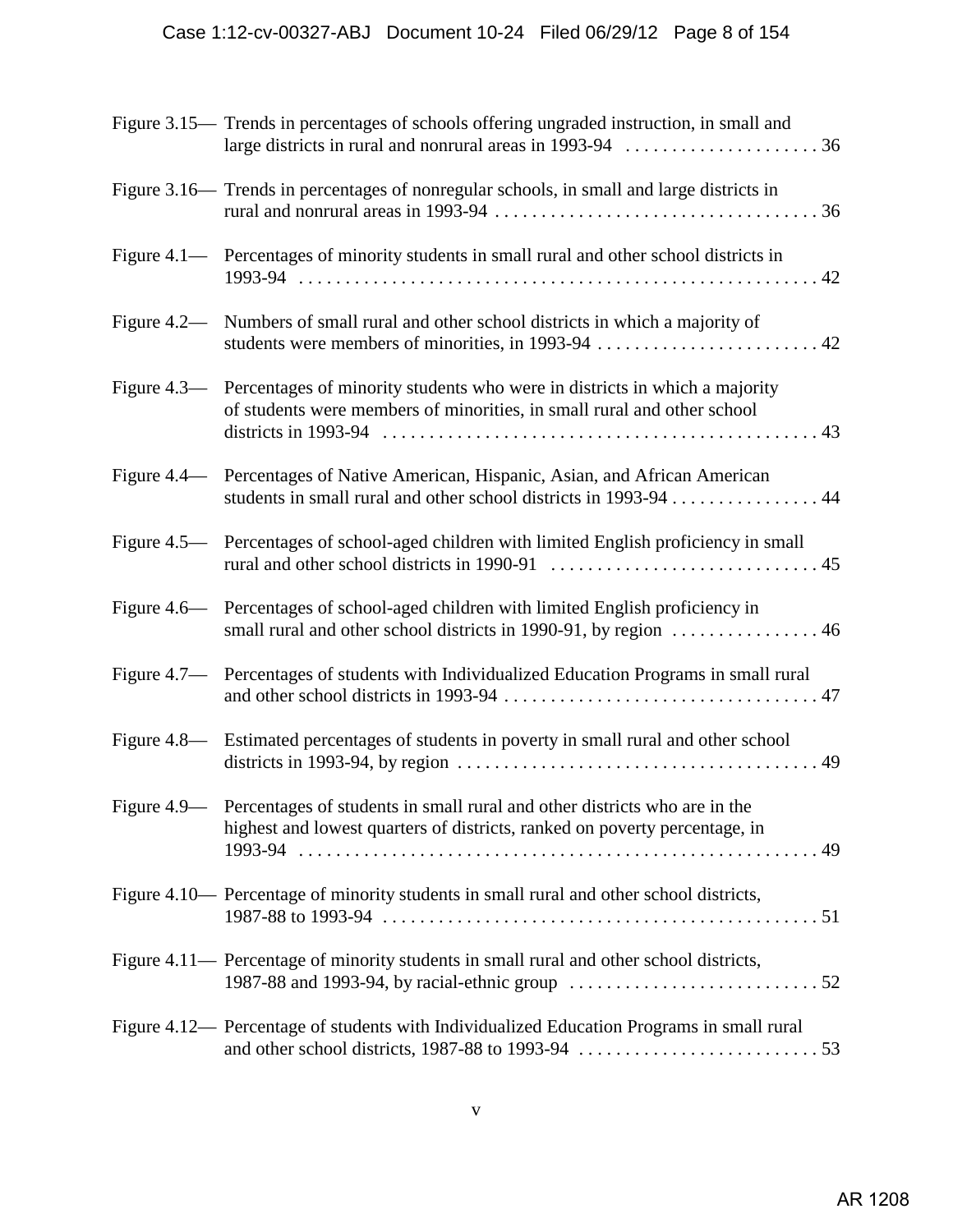## Case 1:12-cv-00327-ABJ Document 10-24 Filed 06/29/12 Page 9 of 154

| Figure 5.1— Average per-pupil revenues in small rural and other school districts, in                                                                    |
|---------------------------------------------------------------------------------------------------------------------------------------------------------|
| Figure 5.2— Average per-pupil expenditures in small rural and other school districts, in                                                                |
| Figure 5.3— Percentages of students in small rural and other school districts with low,                                                                 |
| Figure 5.4— Percentages of students in small rural and other school districts with low,                                                                 |
| Figure 5.5— Percentages of revenues in small rural and other school districts from local,                                                               |
| Figure 5.6— Percentages of expenditures in small rural and other school districts for core                                                              |
| Figure 5.7— Average student/teacher ratios in small rural and other school districts in                                                                 |
| Figure 5.8— Average student/teacher ratios in small rural and other school districts with                                                               |
| Figure 5.9— Average student/teacher ratios in small rural and other school districts with<br>low, medium, and high per-pupil expenditures in 1992-93 65 |
| Figure 5.10— Trends in per-pupil revenues in small rural and other school districts between                                                             |
| Figure 5.11— Trends in per-pupil expenditures in small rural and other school districts                                                                 |
| Figure 5.12— Trends in student/teacher ratios in small rural and other school districts                                                                 |
|                                                                                                                                                         |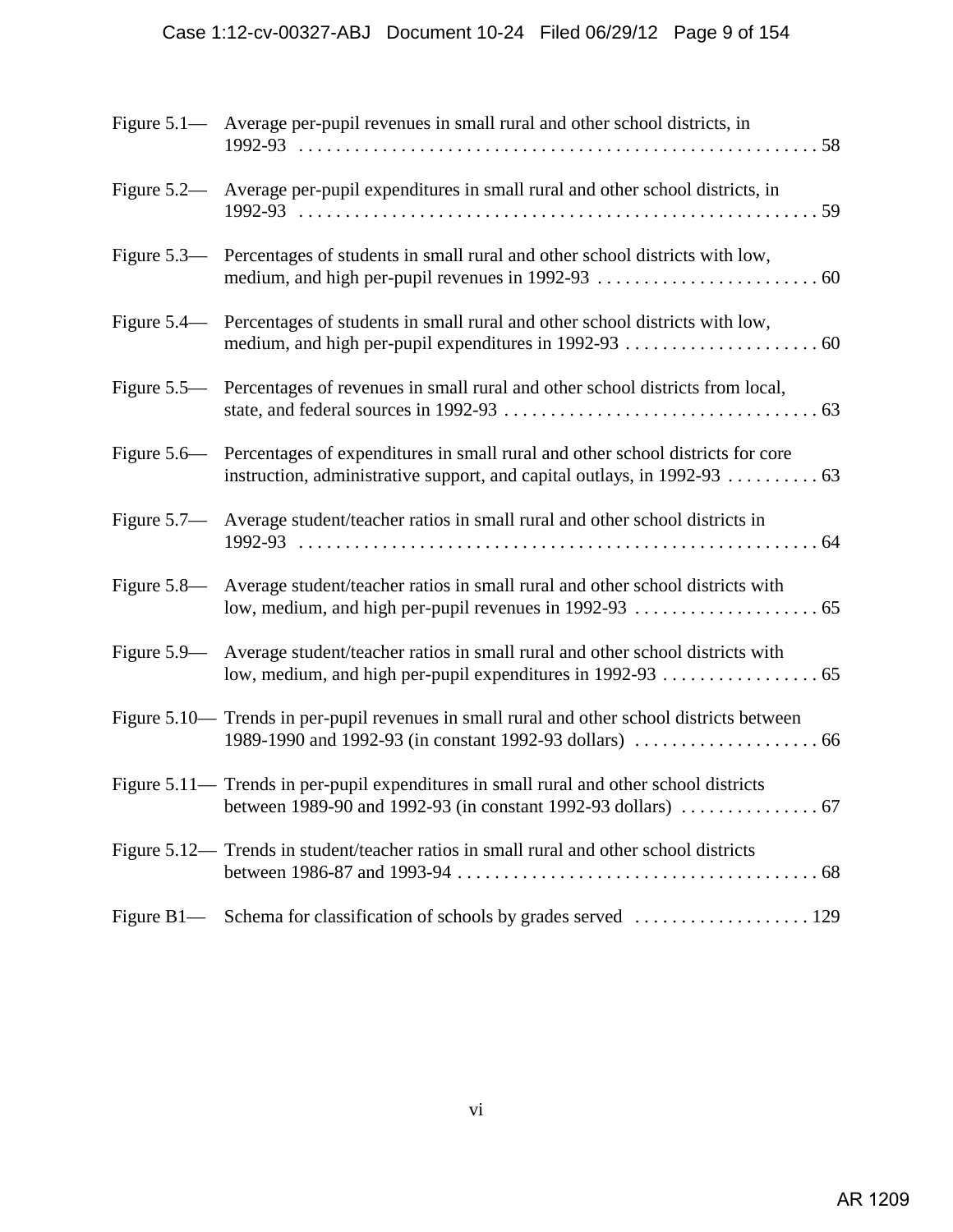## **List of Tables**

| Table $3.1-$ | Percentages of rural and nonrural districts, by enrollment per grade in                                                                                          |
|--------------|------------------------------------------------------------------------------------------------------------------------------------------------------------------|
| Table $4.1-$ | Percentages of racial-ethnic groups enrolled in small rural districts,                                                                                           |
| Table $4.2-$ | Percentages of students enrolled in small rural districts, by region and                                                                                         |
| Table $5.1-$ | Per-pupil revenues and expenditures in small rural districts, compared to all                                                                                    |
| Table $5.2-$ | Per-pupil revenues and expenditures in small rural districts, compared to                                                                                        |
| Table $5.3-$ | Per-pupil expenditure gains in small rural districts, compared to all other<br>districts, by region, from 1989-90 to 1992-93 (in constant 1992-93 dollars) $.67$ |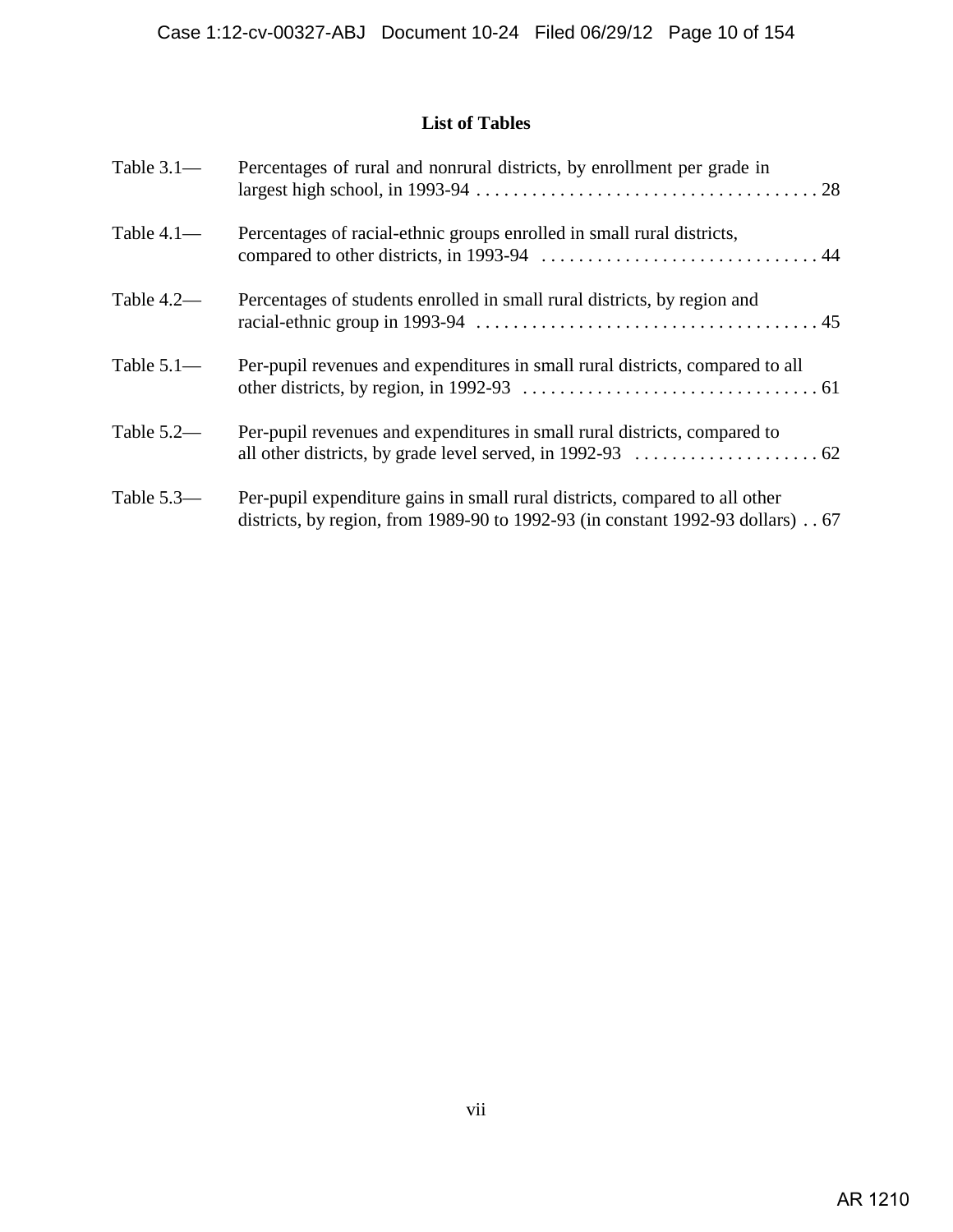## **List of Appendix Tables and Figures**

| Table $A2.1-$ | Number of rural, small, and other school districts, by level and year 77                                                                             |
|---------------|------------------------------------------------------------------------------------------------------------------------------------------------------|
| Table A2.2-   | Number of students (in thousands) enrolled in rural, small, and other school                                                                         |
| Table A2.3a-  | Number of rural, small, and other school districts, by region and year  79                                                                           |
|               |                                                                                                                                                      |
|               | Table A2.4a— Number of rural, small, and other school districts in 1993-94, by state  81                                                             |
|               | Table A2.4b— Percentage of rural, small, and other school districts in 1993-94, by state 82                                                          |
|               | Table A2.4c— Percent change in rural, small, and other school districts between 1986 and                                                             |
| Table A2.5-   | Number of rural, small, and other school district consolidations, by region                                                                          |
| Table A2.6-   | Number of rural, small, and other school district consolidations between 1986                                                                        |
| Table A3.1-   | Number of schools in rural, small, and other school districts, by level and                                                                          |
| Table A3.2-   | Number of small schools in rural, small, and other school districts, by level                                                                        |
| Table A3.3-   | Number of small rural schools in rural, small, and other school districts, by                                                                        |
|               | Table A3.4— Number of regular and non-regular schools in rural, small, and other school                                                              |
| Table A3.5-   | Number of combined (K-12), elementary, intermediate, secondary, and<br>ungraded/other schools in rural, small, and other school districts in 1986-87 |
| Table A3.6-   | Number of schools with kindergarten and ungraded classes in rural, small, and                                                                        |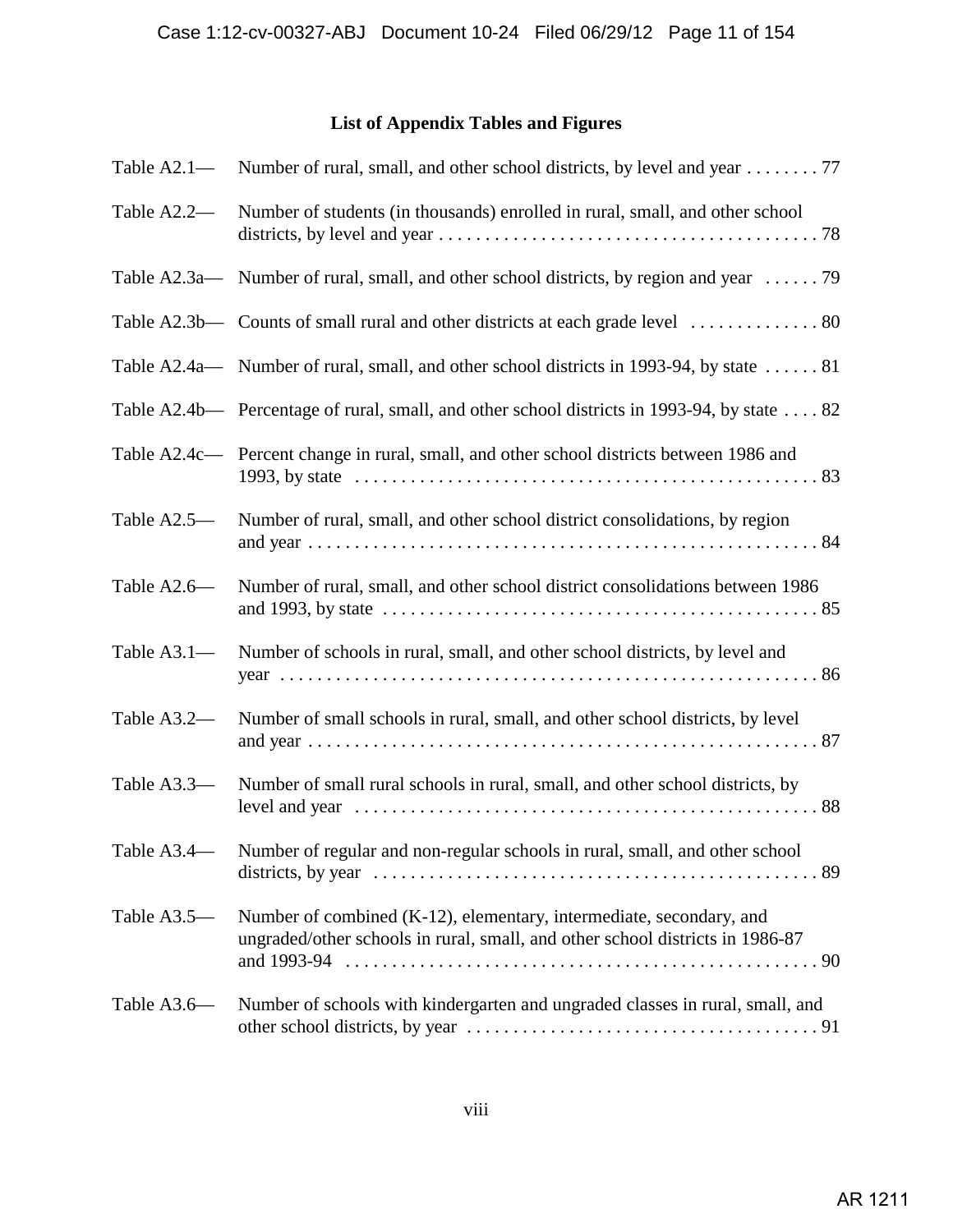# Case 1:12-cv-00327-ABJ Document 10-24 Filed 06/29/12 Page 12 of 154

| Table A3.7- | Number of small schools with fewer than one teacher per grade, by level 92                 |
|-------------|--------------------------------------------------------------------------------------------|
| Table A3.8- |                                                                                            |
| Table A3.9- | Counts of year-to-year school level changes in small rural districts 94                    |
|             | Table A3.10— Counts of year-to-year school level changes in small rural districts with     |
|             | Table A4.1a— Number of minority and white students in rural, small, and other school       |
|             | Table A4.1b— Percentage of minority and white students in rural, small, and other school   |
|             | Table A4.1c— Number of black, Hispanic, Asian, and Native American students (in            |
|             | Table A4.1d— Percentage of black, Hispanic, Asian, and Native American students in         |
|             | Table A4.1e— Number of low, medium, or high minority rural, small, and other districts,    |
|             | Table A4.1f— Minority enrollment in low, medium, or high minority rural, small, and        |
|             | Table A4.1g— Percent minority enrollment by region in rural, small, and other school       |
|             | Table A4.2a— Number of students (in thousands) with IEPs in rural, small, and other<br>103 |
|             | Table A4.2b— Percentage of students with IEPs in rural, small, and other school districts, |
| Table A4.3- | Percentage of LEP students in rural, small, and other school districts in                  |
| Table A4.4- | Percentage of children in poverty in rural, small, and other school districts,             |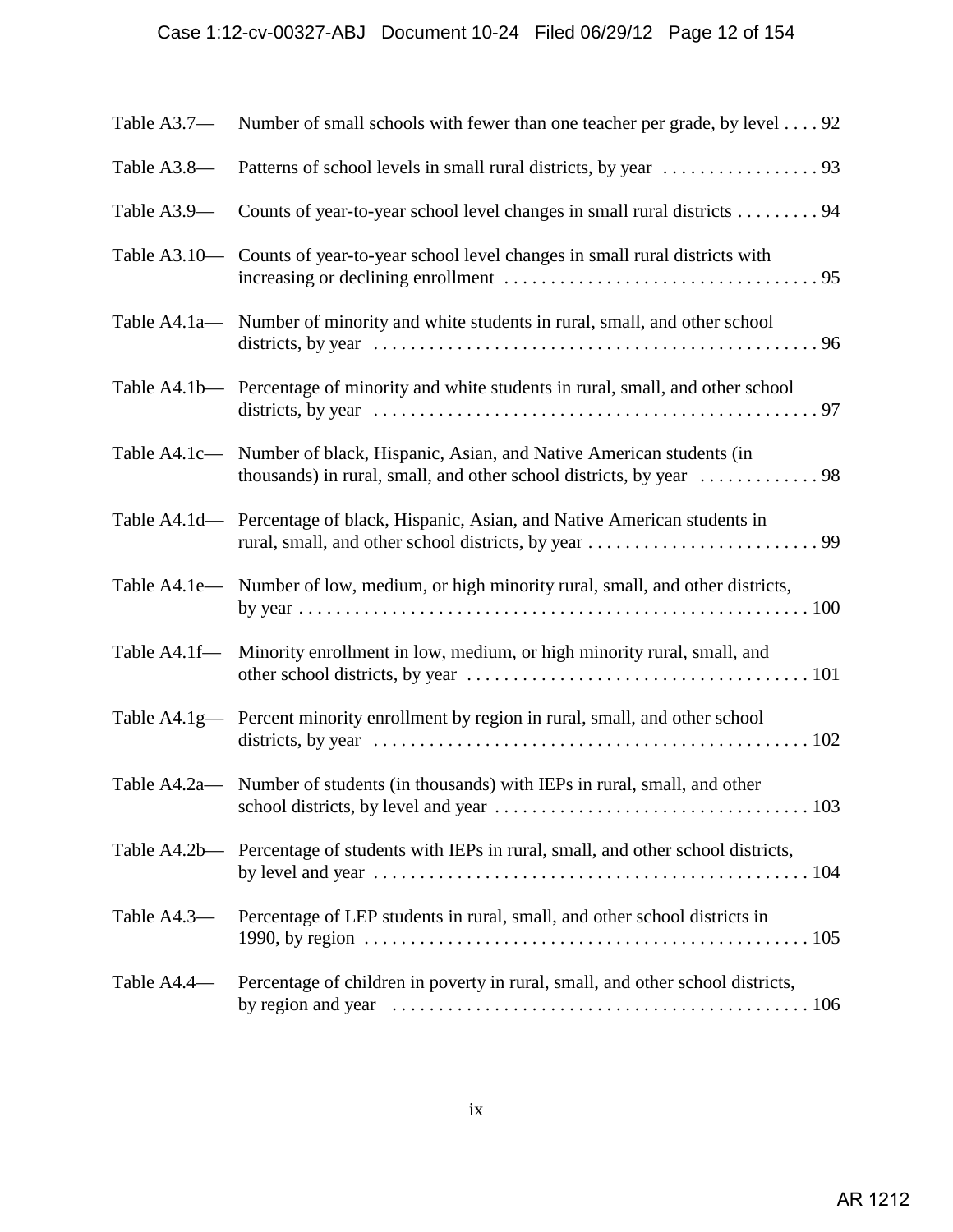# Case 1:12-cv-00327-ABJ Document 10-24 Filed 06/29/12 Page 13 of 154

|             | Table A4.5a— Student enrollment in high, medium, and low poverty rural, small, and                                                                |
|-------------|---------------------------------------------------------------------------------------------------------------------------------------------------|
|             | Table A4.5b— Percentage distributions of student enrollment in high, medium, and low                                                              |
| Table A5.1- | Student/teacher ratios in rural, small, and other school districts, by level                                                                      |
| Table A5.2— | Per-pupil revenues in rural, small, and other school districts, by level and                                                                      |
|             | Table A5.3a— Per-pupil revenues in rural, small, and other school districts, by region  111                                                       |
|             | Table A5.3b— Per-pupil revenues in rural, small, and other school districts, by state in                                                          |
| Table A5.4— | Percentage of local, state, and federal revenues in rural, small, and other                                                                       |
| Table A5.5- | Percentage of students enrolled in low, medium, and high per-pupil<br>revenue districts in rural, small, and other school districts, by year  114 |
| Table A5.6- | Student/teacher ratios in low, medium, and high per-pupil revenue districts                                                                       |
| Table A5.7- | Per-pupil expenditures in rural, small, and other school districts, by level                                                                      |
|             | Table A5.8a— Per-pupil expenditures in rural, small, and other school districts, by                                                               |
|             | Table A5.8b— Per-pupil expenditures by state in rural, small, and other school districts,                                                         |
| Table A5.9— | Percentage of expenditures for core instruction, administrative support,<br>and capital outlay in rural, small, and other school districts 119    |
|             | Table A5.10— Percentage of students in low, medium, and high per-pupil expenditure                                                                |
|             | Table A5.11— Student/teacher ratios in low, medium, and high per-pupil expenditure                                                                |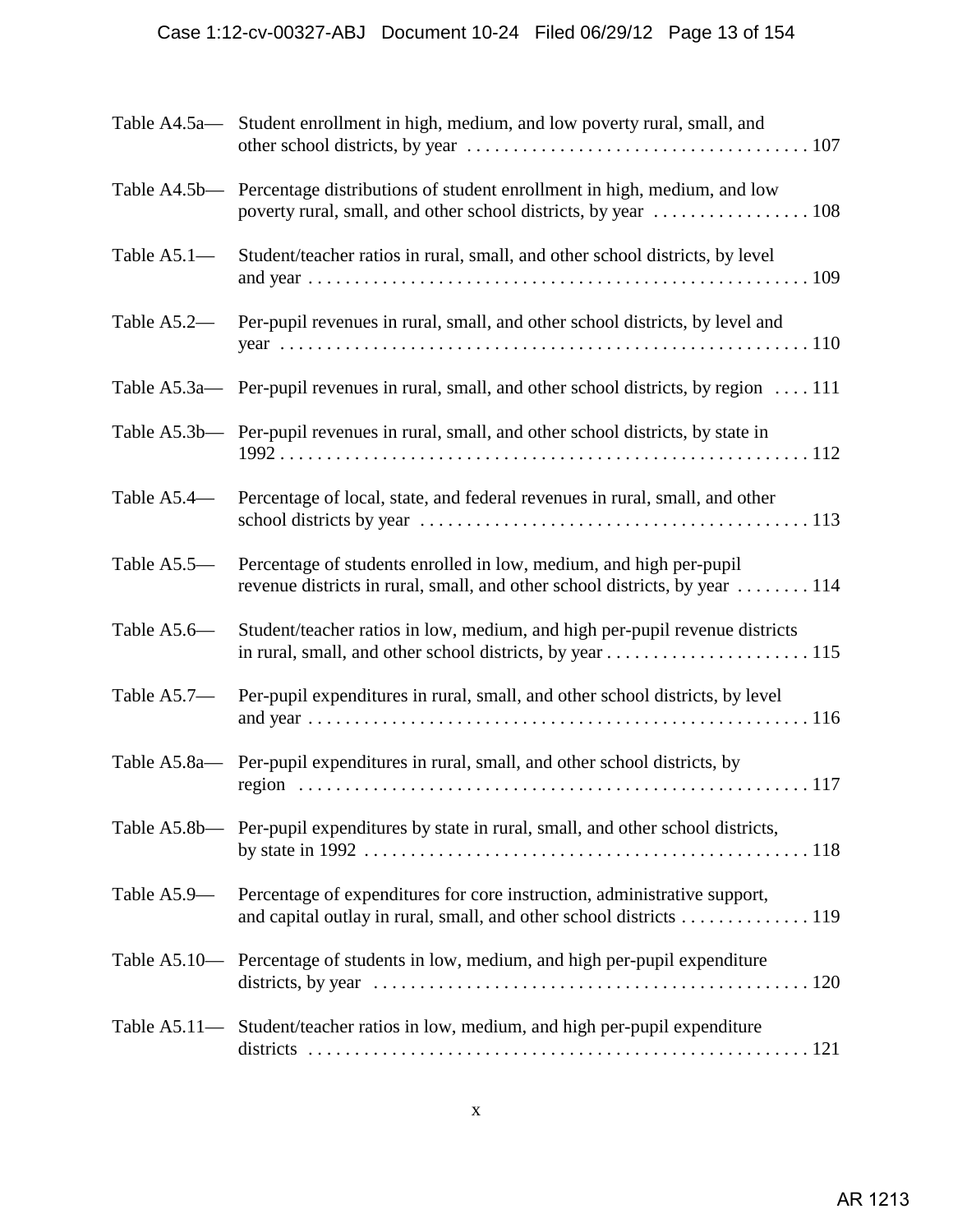| Table $B1$ — | Number of small rural districts and large rural districts with a majority of |
|--------------|------------------------------------------------------------------------------|
| Table B2-    | Percentages of values imputed on the district files used in the small rural  |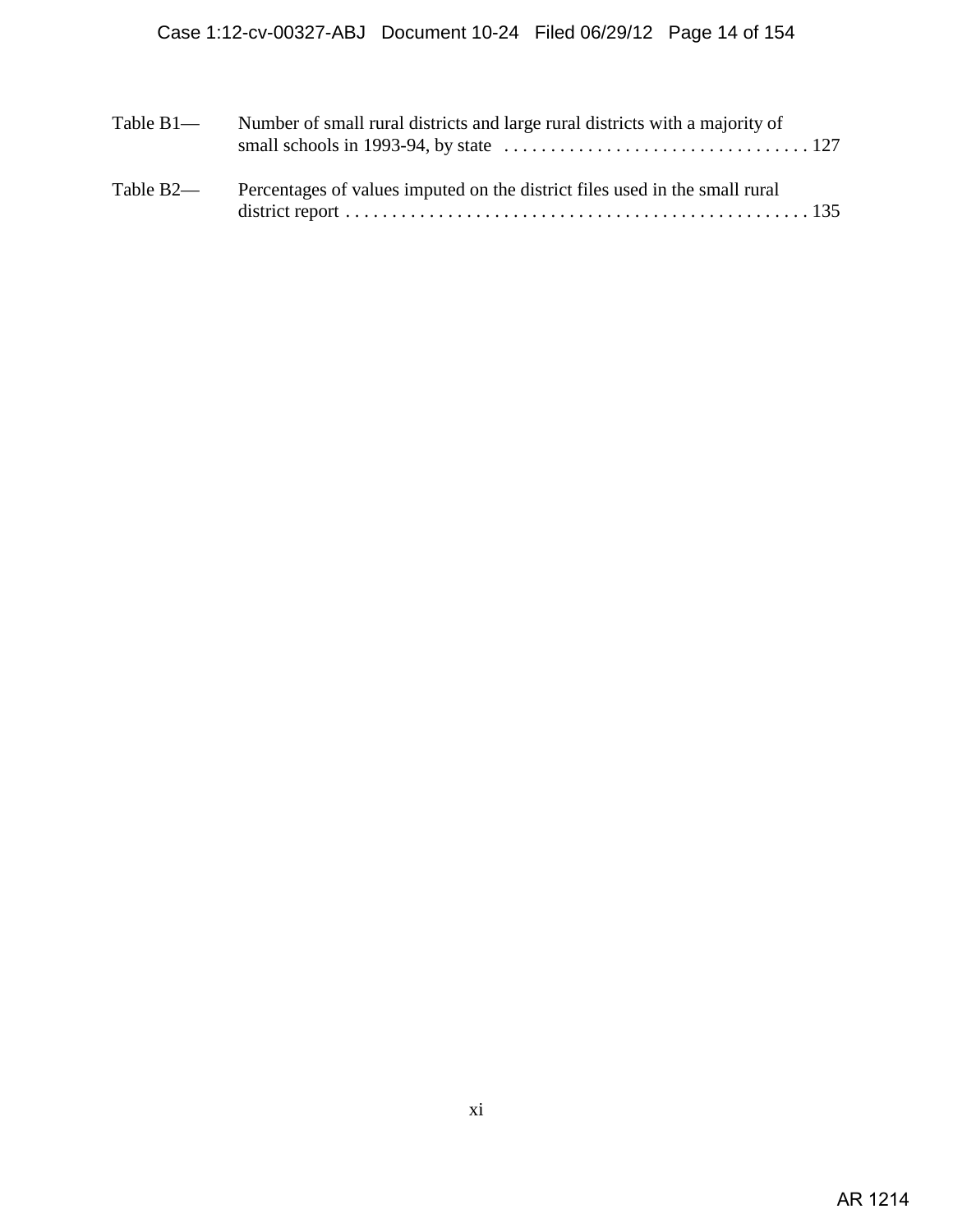## **Acknowledgments**

The authors wish to thank all those who contributed to the production of this report. Among staff of the John C. Flanagan Research Center, American Institutes for Research, special mention goes to Grace Wu and Andrew Davis for their capable production of tables; and to Shannon Daugherty for her editorial assistance. Also, Tom Parrish's review of the chapter on school finance is greatly appreciated. Thanks also must go to Alan DeYoung, of the University of Kentucky, for his careful review of methodology and of the description of findings.

The NCES project officer, Lee Hoffman, provided insightful guidance on the purposes of this report and on its audiences, for which the authors are grateful. The authors also gratefully acknowledge the comments and suggestions of the NCES reviewers: Robert Burton, William Fowler, and Marilyn McMillen. In addition, the report's adjudicators, including Michael Ross and Edith McArthur of NCES, Larry Case, of the Office of Vocational and Adult Education, and Craig Howley and Hobart Harmon of Appalachia Educational Laboratory, provided valuable suggestions for final revisions.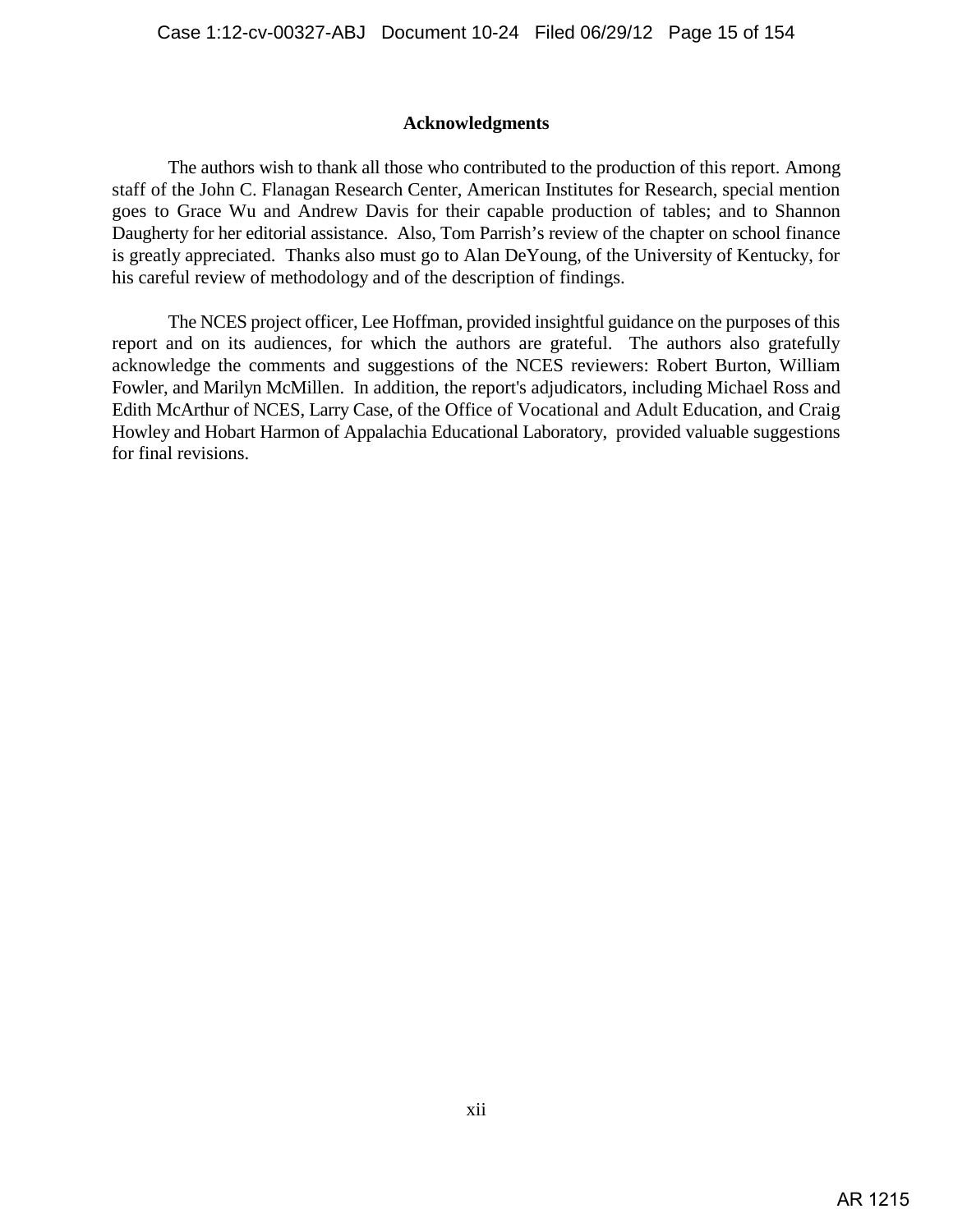# **Characteristics of Small and Rural School Districts**

## **Executive Summary**

## **Overview**

All public school districts in the country provide basic information to the Common Core of Data (CCD), whose files are maintained by the National Center for Education Statistics. This report makes use of CCD to examine the status of small rural school districts in 1993-94 and the processes of change in those districts over the period from 1986-87 to 1993-94.

Small rural districts constitute a major portion of the public elementary and secondary sector of education. In 1993-94, half of the 15,000 regular public school districts in America were rural, and the majority of these were small, averaging fewer than 100 students per high school grade and 25 students per elementary grade (figure 2.1 in the report). One-fourth of the districts in the nation were small and rural, and in the Midwest, South Central, and West, this proportion was more than one-third (table A2.3a). However, only one in every 40 students in the nation attended schools in small rural districts. The majority of small rural districts, like other districts, were unified (K-12) districts, but one-third were separate elementary or secondary districts (table A2.1).

Small rural districts are declining in numbers, however. Between 1986-87 and 1993-94, the number of regular public school districts in the nation decreased by 700, and 415 of these were small rural districts, whose enrollments were folded into adjacent districts (figure 2.8). This represented a net loss of 1 in 11 small rural districts in this period. Closures of small rural districts were most prevalent in the Midwest (figure 2.9); and most small rural district closures were elementary (K-8) districts (table A2.1). Contrasted with the declining numbers of districts, total enrollment increased slightly in small rural districts (figure 2.10). As a result, in small rural districts that were in existence all 8 years, the average enrollment grew by 9 percent between 1986-87 and 1993-94.

#### **Schools in Small Rural Districts**

In 1993-94, about 8,000 of the nation's 84,000 public schools were located in small rural districts (figure 3.1). Most small rural elementary districts operated a single school, while small rural secondary and unified districts usually had 2 or 3 schools (figure 3.3). Rural schools are generally small. High schools in four-fifths of all rural districts had fewer than 100 students per grade (table 3.1). Some of the schools in small rural districts were very small: a fifth of the schools in small rural districts had fewer than one teacher per grade (figure 3.4), including 64 percent of the elementary schools (figure 3.5). There were relatively few intermediate schools and many combined (K-12) schools in these districts (figure 3.7). About a quarter of the schools serving primary grades offered prekindergarten, similar to findings in other types of districts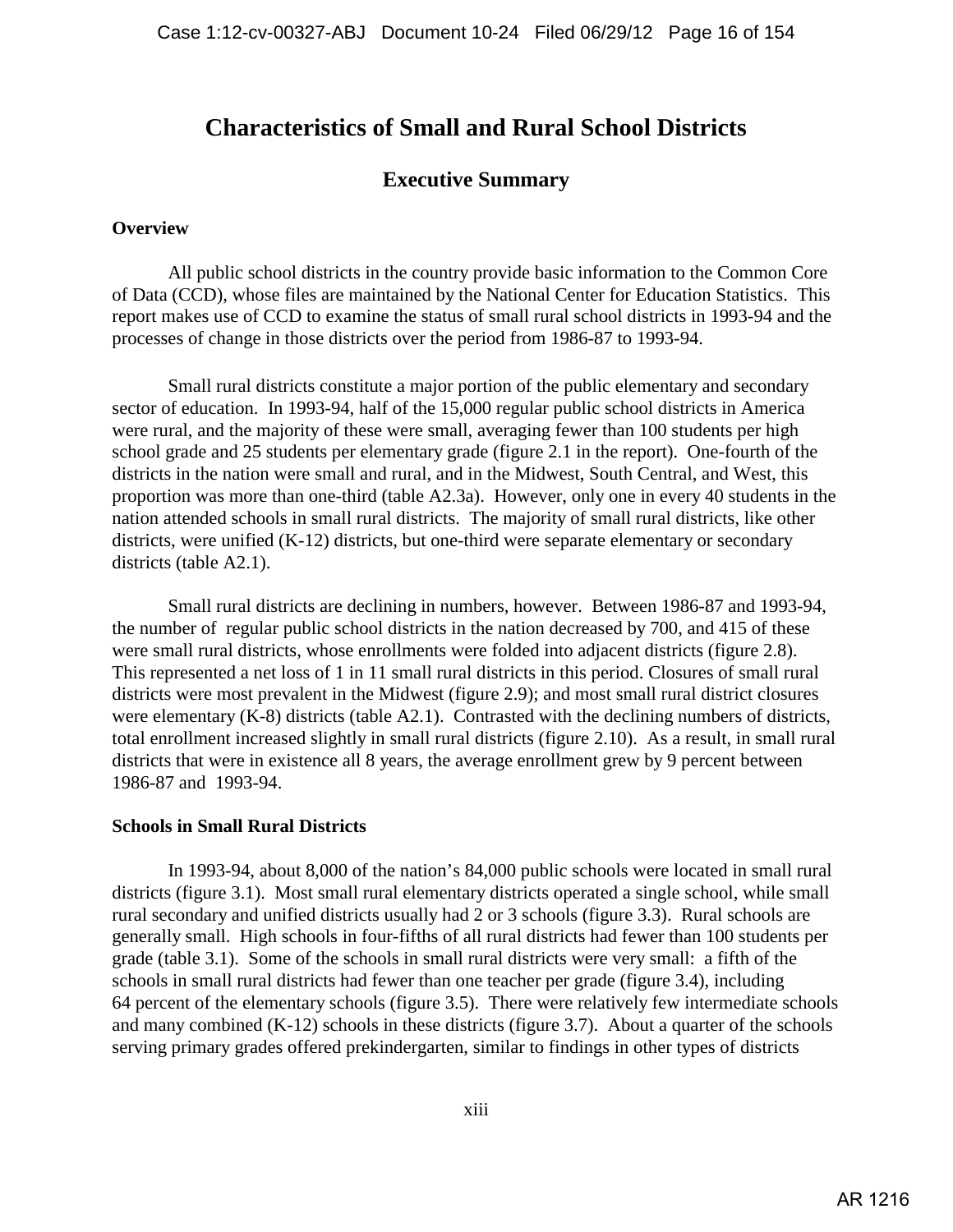(figure 3.8). Finally, relatively few small rural districts either offered ungraded instruction or operated alternative, vocational, or special education schools (figure 3.9).

Between 1986-87 and 1993-94, about 415 schools closed their doors as the small rural districts in which they operated closed, and 315 more were assimilated into consolidated districts. Even in small rural districts that continued to operate, there was a net closure of 92 schools. There was a tendency for small rural districts to add intermediate schools, but there was a net loss of separate elementary and high schools in these districts (figure 3.13). The number of schools in small rural districts enrolling prekindergarten students more than doubled during this period (figure 3.14), while the number offering ungraded instruction declined (figure 3.15).

## **Students in Small Rural Districts**

In 1993-94, about 1,100,000 of the nation's 43,200,000 public school students were enrolled in small rural districts. More of the students in small rural districts were either white or Native American than elsewhere, while fewer were Asian or African American (table 4.1). Few school-aged children in small or rural districts (1.3 percent) were reported as having limited English proficiency (figure 4.6); however, slightly more of the students in small rural districts than elsewhere were reported to have Individualized Education Programs (IEPs) to address special educational needs (11.5 percent) (figure 4.7). In the South and West, but not in other regions, relatively more of the children in small rural districts were living in poverty (table 4.8).

During the latter part of the period from 1986-87 to 1993-94, enrollments increased in small rural districts, although not as fast as elsewhere. Although percentages of minority enrollment increased by 10 percent overall (from 31 percent to 34 percent of all public school students), they remained virtually constant in small rural districts, at about 12 percent (table A4.1b). While the percentage of Native Americans in small rural districts grew, the percentages of Asians and African Americans in these districts declined (figure 4.11). Finally, from 1987-88 to 1993-94, there was a gradual increase in the proportion of students with Individualized Education Programs (IEPs) in small rural districts, as well as in other types of districts (figure 4.12).

## **Revenue and Expenditures in Small Rural Districts**

In the nation as a whole, there were no substantial discrepancies in per-pupil revenues and expenditures between small rural districts and other districts; however, revenues and expenditures were substantially lower in large rural districts. In 1992-93, revenue per pupil in small rural districts was about \$6,200, and expenditures per pupil were about \$6,000. This was about \$200 to \$400 more than in large nonrural districts (figures 5.1, 5.2). However, per-pupil revenue and expenditures were only about \$5,200 in large rural districts. Per-pupil spending varied substantially between regions: most notably in the West, where small rural districts spent nearly \$2,000 more per pupil more than other districts did (table 5.1).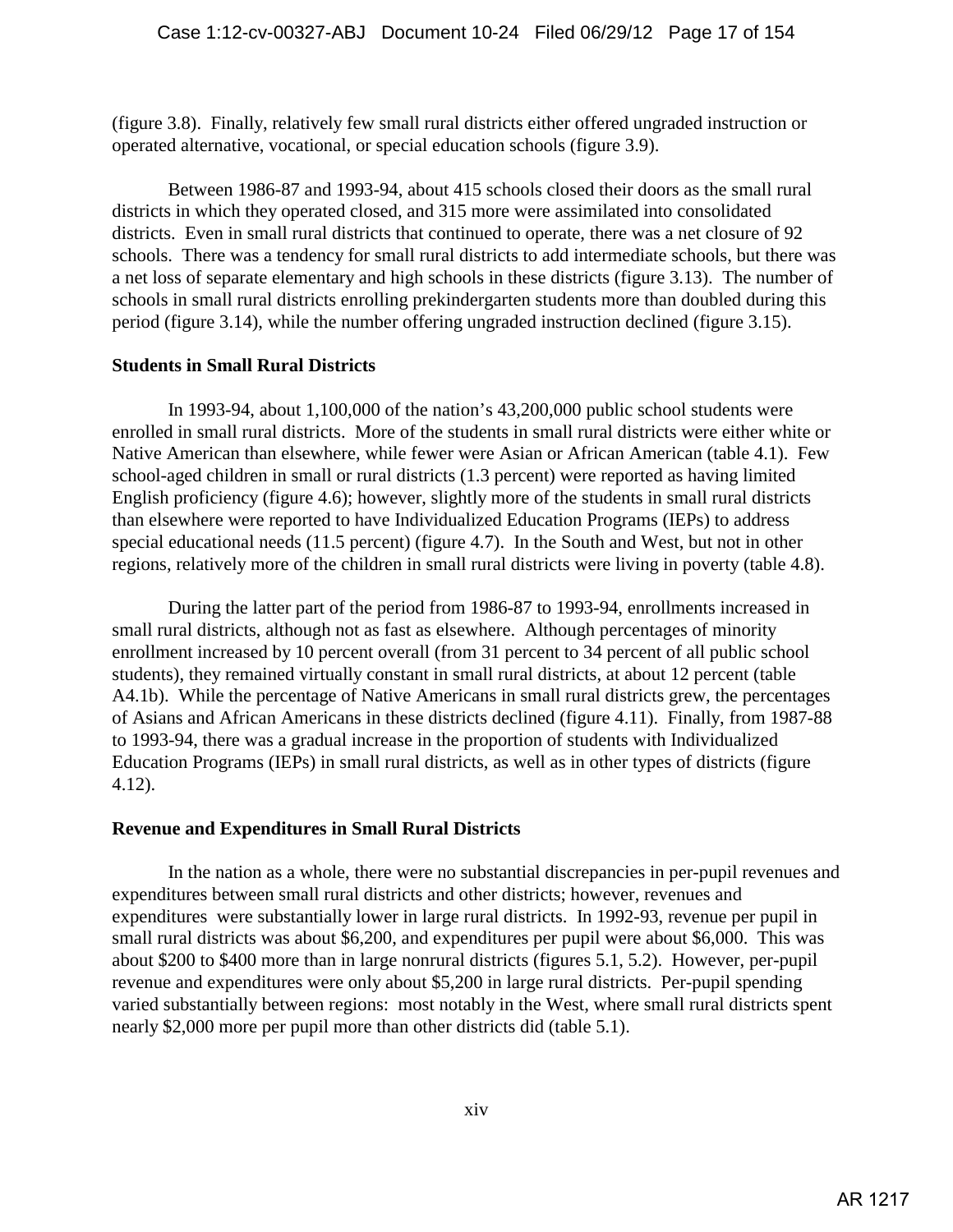Nearly half the revenue in small rural districts came, each, from local and state sources, with about 7 percent from the federal government (figure 5.5). In large rural districts, by comparison, a much smaller share came from local sources. About two-thirds of the current expenditures in small rural districts were for core instruction, slightly less than elsewhere (figure 5.6). Nevertheless, ratios of students to teachers were lowest in small rural districts, ranging from 12 in top quartile spending districts to 15 in bottom quartile spending districts (figure 5.9).

Adjusted for inflation, finance trends between 1989-90 and 1992-93 were minor, although there were a few patterns. The slightly greater spending in small rural districts, compared to other districts in 1992-93, was more noticeable than it was 3 years earlier (figure 5.11). In the South Central region, per-pupil revenues in small rural districts rose, but in the Northeast, per-pupil expenditures declined somewhat (table 5.3). In the nation as a whole, however, no substantial trends in per-pupil revenue or expenditures or in student/teacher ratios characterized small rural districts.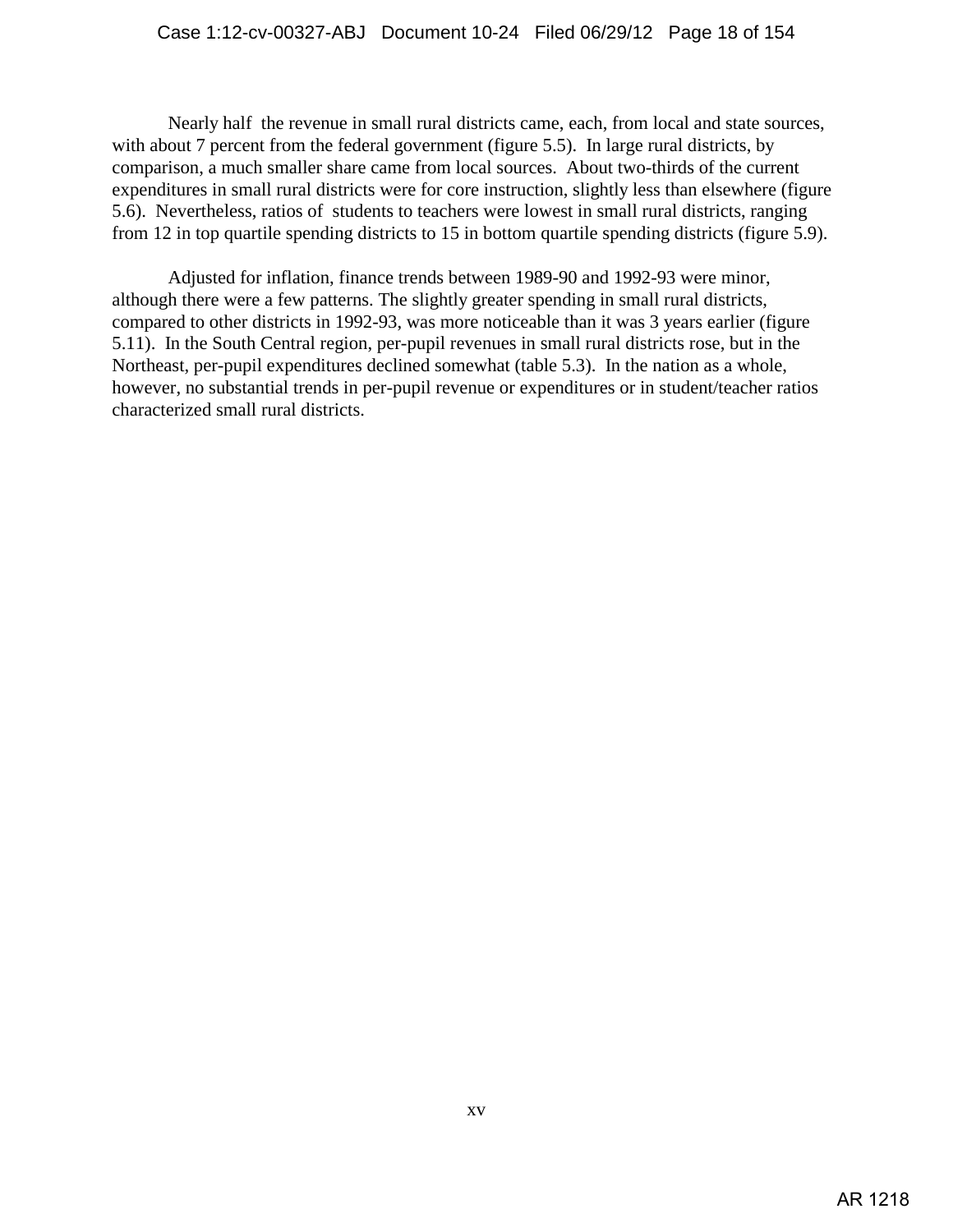# **1. Introduction**

While most of the population of the United States lives in urban settings, millions of citizens live in vast rural areas. This diversity has important implications for public schooling, not only in terms of goals of schools and characteristics of the community but also in terms of logistics. School districts must serve a sufficiently large population to obtain funding to enable purchasing of resources, hiring teachers, and offering a range of courses and services. However, when the population is widely dispersed, districts face problems with keeping the community involved, transporting students over great distance, and maintaining small schools.

Using accepted, common sense definitions of "small enrollment" and "rural setting," more than 1 in 4 of the 14,648 regular public elementary and secondary school districts in the United States were small districts in rural settings in the 1993-94 school year, $\frac{2}{3}$  although only 1 in 40 of the nation's 43 million public school students attended schools in these districts. In order to provide information on the characteristics of this substantial segment of American education, the National Center for Education Statistics (NCES) has developed this summary report, based on information about small rural districts contained in the Common Core of Data. This report focuses on the 4,000 small rural districts operating since 1986-87, their status in 1993-94, and how they changed each year from 1986-87 to 1993-94, drawing comparisons where appropriate to larger districts and districts in nonrural (urban and suburban) settings.

Four sections summarize information concerning, respectively, (1) the geographic distribution of small rural districts, (2) the characteristics of schools in these districts, (3) the characteristics of students in these districts, and (4) revenues and expenditures in these districts. The first section focuses on the district as a unit and presents information on such matters as the total numbers of small rural districts, where they are located, how many students are enrolled, and their rate of closure and consolidation.

The second section focuses on schools in small rural districts, how many schools are in each district, how small they are, what grade levels they serve, and how many of them were closed between 1986-87 and 1993-94.

 $1$  The standard NCES definition of "rural," based on Census-defined locales of schools in a district, was used; and "small" districts were those with enrollment averaging fewer than 25 students per elementary grade and fewer than 100 students per secondary grade served, in 1987-88 or the first year of operation if that was later than 1987-88.

 $2$  There were additional school districts on the CCD file, not included in this report. However, they were either non-regular school districts or districts with no students. In 1993-94, for example, 1,717 districts were excluded for this report. Of these, 5 were in outlying territories (enrolling an aggregate 707,507 students); and the remainder either enrolled no students (330), were nonregular (409), or both (956), or had undefined grade spans (17). Although there are no definitive data on which nonregular districts were rural, of 409 nonregular districts, such as regional units or administrative components of supervisory unions, enrolling 165,322 students, 201, enrolling 37,724 students, were not in Metropolitan Statistical Areas.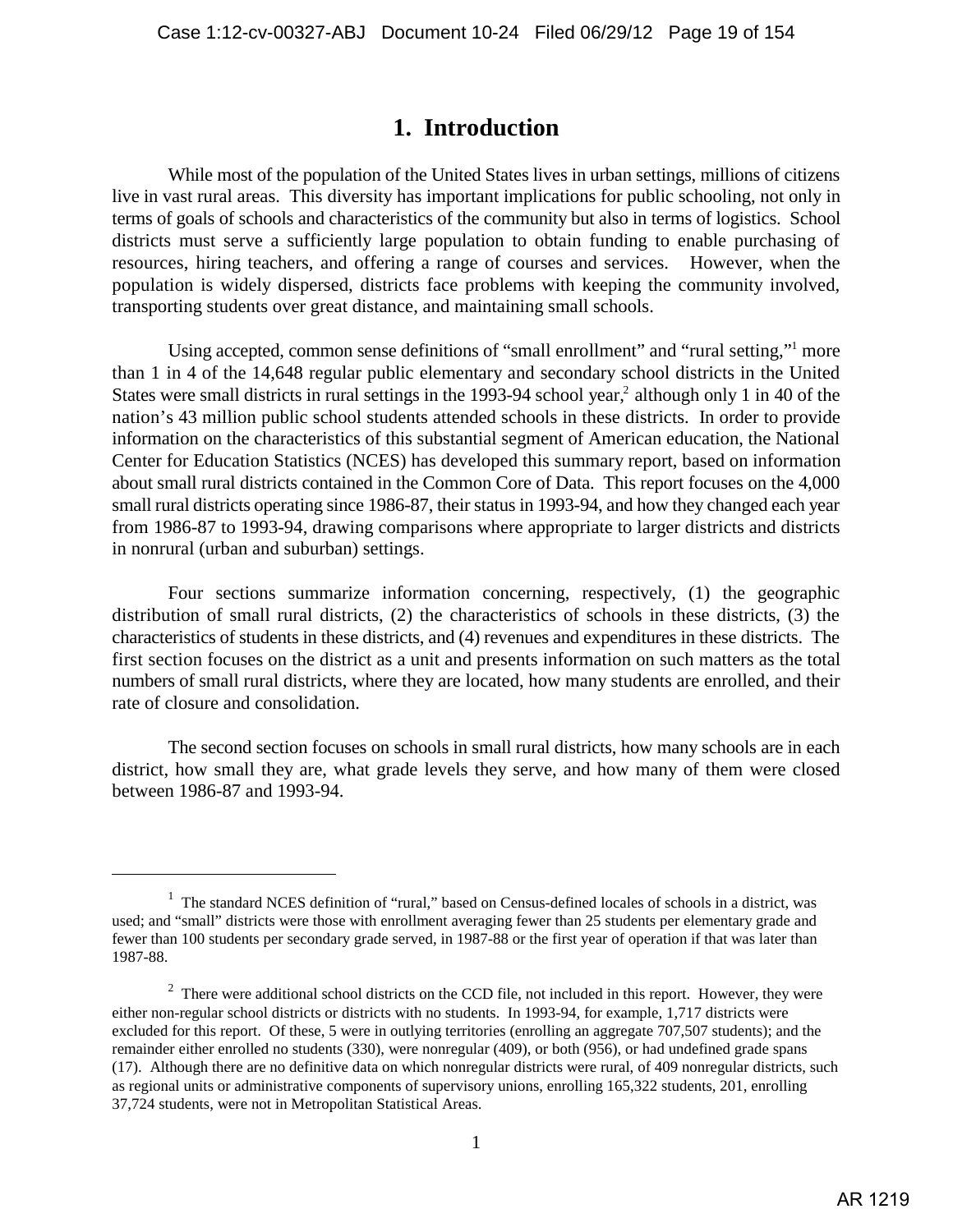The third section looks at the students attending schools in small rural districts. The focus in this section is on racial and ethnic distributions, percentages of Limited English Proficient (LEP) children and students with Individualized Education Programs (IEPs) under the Individuals with Disabilities Education Act (IDEA), and percentages of children in poverty.

Finally, in the fourth section the focus is on revenues and expenditures: their sources, how they are used, and their translation into student/teacher ratios.

Full tabulations of means and percentages are shown in 45 tables in appendix A. The tables are numbered according to the chapter in the report in which their contents are discussed.

## **Data Sources**

The primary sources of data for these analyses are the NCES Common Core of Data (CCD) School and Education Agency Surveys for the years 1986-87 to 1993-94. These data were merged with the decennial 1990 U.S. Census information mapped to school district boundaries (the School District Data Book) and the Bureau of Census F-33 Survey of Local Governments for the years 1989-90 to 1992-93. CCD data were edited to create a consistent longitudinal file for this report, and missing data in these files were imputed. For districts whose CCD records were missing one or more fields in a year or had unreasonable values based on comparisons to other years or other fields, values were imputed statistically. In most cases, these imputations were based on the districts' responses in other years. Details of this process are described in Appendix B.

## **Definitions of Terms**

A common definitional framework is needed for discussions about schools in rural areas. Past studies have used several alternative units of analysis to discuss public education in rural areas, most commonly schools, school districts, or counties. Although schools are the final delivery point for education and counties are a relatively stable government whose boundaries do not overlap, the school district is the primary unit of concern in most educational policy matters (Stephens 1988). School districts are local, $3$  relatively stable over time, and the agencies most directly responsible to the citizens of the community for educating its children. They are the basic unit selected for attention in this report.

It is important to note that focusing on small rural districts is not the same as looking at small schools in rural settings. In this report, a district's "ruralness" depends on the proportion of its schools that are in rural locales. Thus, a small school located in a rural section of a large district with some urban areas would not be included in this report. For example, in 1993-94, there were approximately 9,500 small rural *schools* in the United States, but only about 6,000 of these schools were in small rural *districts*. Rural *districts* are also different from rural *counties*: although there are

 $3\text{}$  Regular public school districts divide the nation into about 14,000 generally nonoverlapping areas. In some cases, however, separate elementary and secondary districts serve the same community.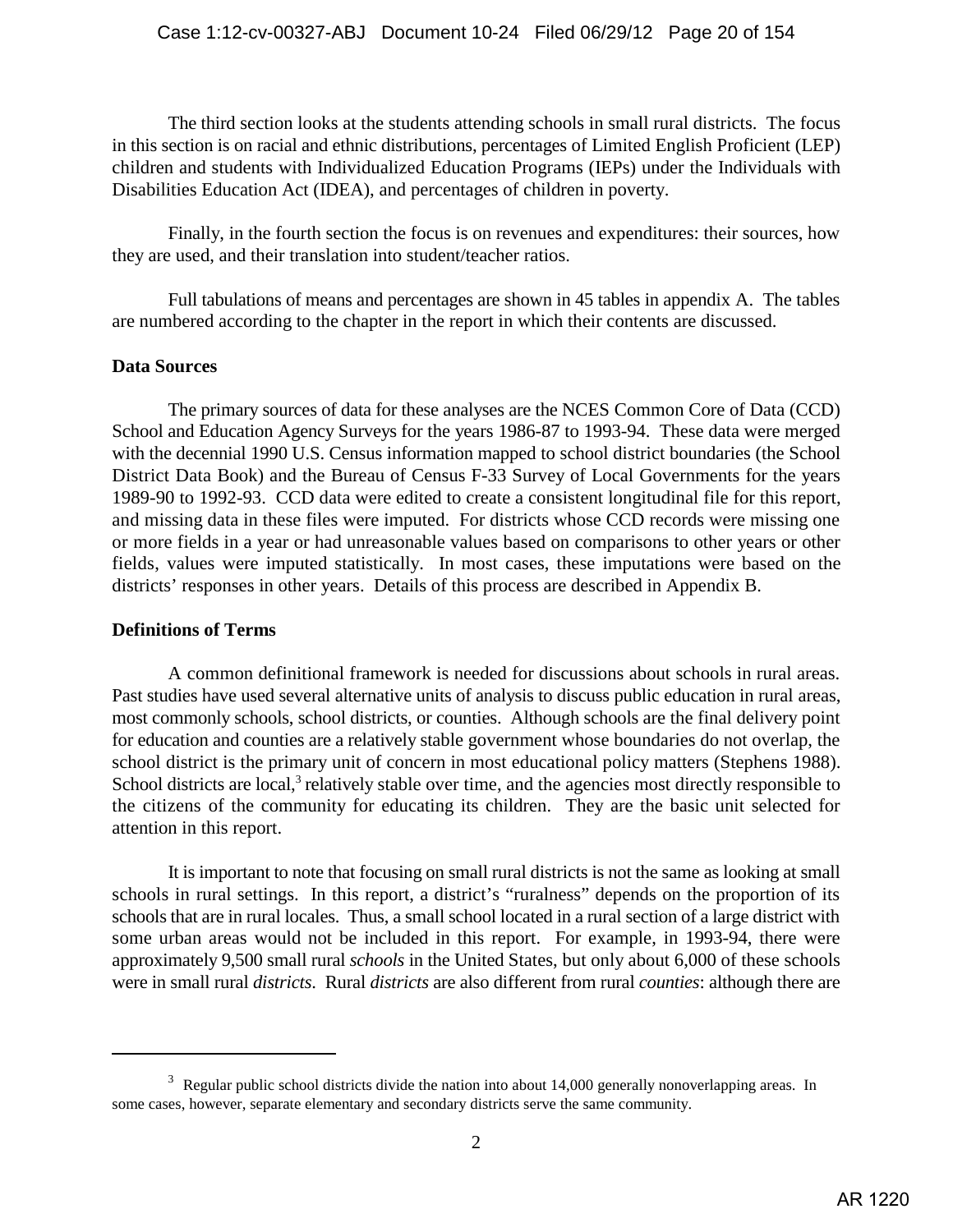many countywide districts in the nation, only about 100 of the 4,000 small rural districts are countywide districts.

**Definition of Rural School Districts.** The meaningfulness of the findings in this report depends on where the line is drawn between "rural" and "nonrural" school districts. If "rural" is defined too broadly, then it becomes a diffuse concept including all but the districts in metropolitan areas. If defined too narrowly, it may omit districts which a consensus would agree are rural. A categorization is needed which will bring the differences between rural and nonrural districts into sharp focus.

Before 1900, when the United States was mainly an agrarian society, "rural" simply meant a farming community. At that time, most of the population attended rural schools. But by 1918, the urban population had exceeded that of the population in rural areas, and it became important to attend to the educational problems facing rural communities. However, it also became clear that there was no single "rural" school district type (Stern 1994). In its decennial survey, the Census Bureau has defined "rural" as a residual category of *places* "outside urbanized areas in open country, or in communities with less than 2,500 inhabitants," or where the population density is "less than 1,000 inhabitants per square mile." The data used for the CCD categorization of school locales are based on the 1980 Census.

NCES has applied this concept of a rural setting to individual schools, based on the addresses of the schools. In this report, a school district is defined as rural based on the locale codes (see Appendix B) assigned to the schools operated by the district. Essentially, according to NCES's standard definition, a school district is called rural if that is the most common school locale; that is, if more schools in the district were located in rural locales than in any of the other six categories of locale (small and large towns, mid-size and large central cities, and fringes of mid-size and large cities). By this definition, in 1993-94, 45 percent of the nation's regular public school districts were rural. If districts with small town locales had been added to the set, 73 percent of all districts would have been included. To avoid diffusion of the concept of rural districts, small town districts were not considered rural in this report.

**Definition of Small School Districts.** The meaningfulness of the findings in this report also depends on where the line is drawn between "small" districts and districts that are not to be considered small. Although the size of the geographic area served by a school district imposes constraints on the services to that must be provided, the single measure of size that is most relevant to district operation is enrollment, or membership. In 1993-94, the median enrollment in regular public school districts was 1,000 students, and one quarter of the districts had fewer than 350 students. Because the purpose of this report is to focus on small rural districts, not all rural districts, a criterion threshold for enrollment that distinguishes districts whose smallness creates constraints on operation is needed.

Total enrollment does not provide the best indicator of being small because some districts serve only elementary or only secondary grades. A K-6 district that serves 350 students might not be considered small, because it has 50 students at each grade level and even as few as 20 or 30 are sufficient to make maximal use of an elementary school teacher. However, a K-12 district with 500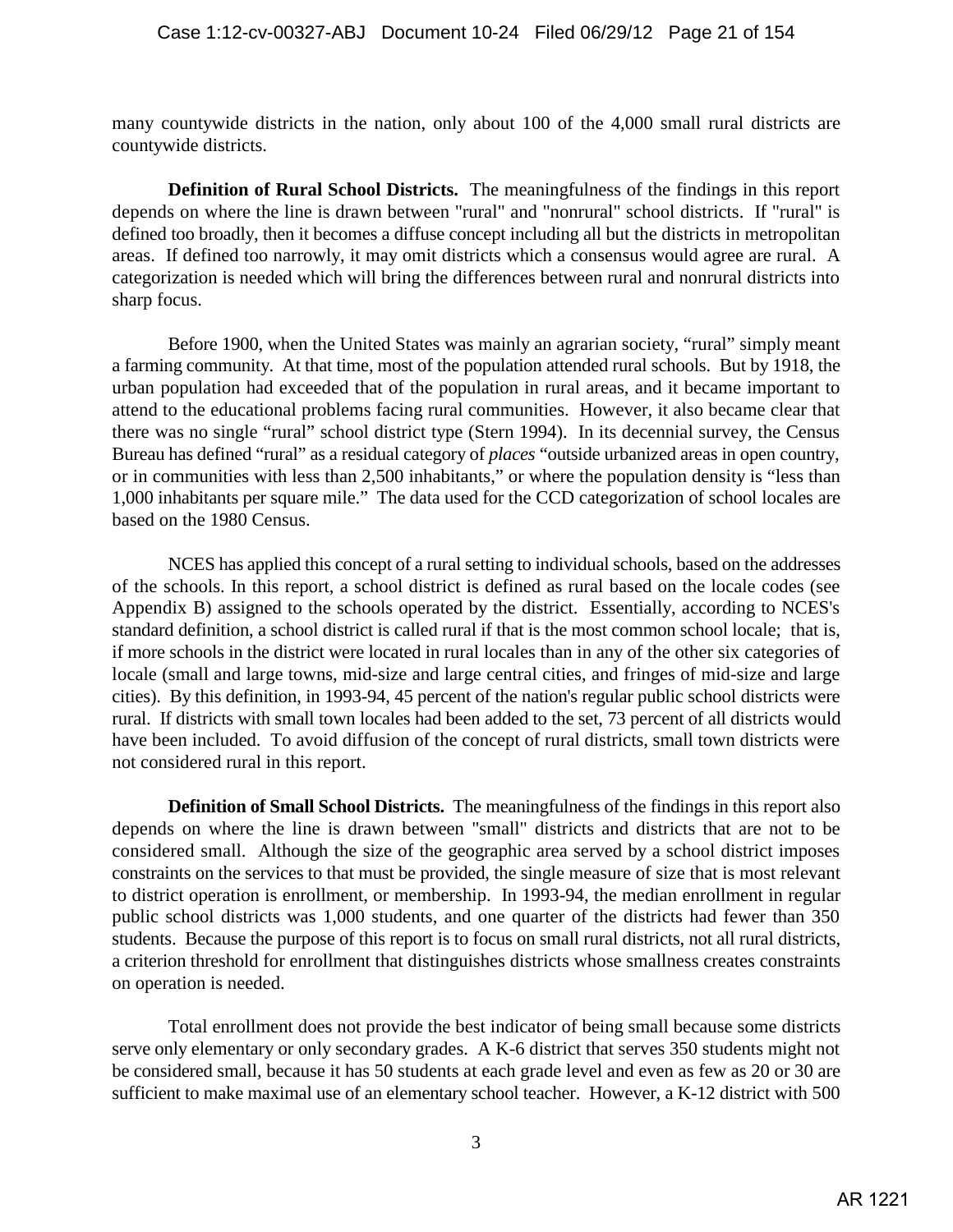students might be considered small because it would have only about 40 students in each high school grade, too few to offer a sufficiently broad range of course choices. Conant (1959) developed a widely accepted criterion that the size of the graduating class in a high school should be at least 100 to support a quality educational program.

In this report, a small district is defined as one having fewer students in membership than the sum of (a) 25 students per grade in the elementary grades it offers (usually K-8) and (b) 100 students per grade in the secondary grades it offers (usually 9-12). Therefore, a district's classification as "small" depends upon both the total number of students it serves and the grade levels it offers. Many comparisons in this report are made between districts that are small and ones that are not small. In those cases, the term "large" is sometimes used. However, it should be made clear that when the term "large" is applied to school districts in this report, it is an abbreviation for "not small."

In 1993-94, as shown by the counts in table A2.1 in appendix A, 54 percent of the 3,334 elementary districts in the nation were small by this definition of "small," compared to 41 percent of the 631 secondary districts and 28 percent of the 10,638 unified districts. Among rural districts, 60 percent were small.

This definition of "small" is meaningful in terms of staffing constraints faced by districts, but it is somewhat skewed for unified districts because, although the threshold is different for elementary and secondary grades, actual enrollments within a district tend to be similar for all grades. Unified (usually K-12) districts are defined as small, as are other districts, by the comparison of their total enrollment to the sum of 25 per elementary grade and 100 per secondary grade; this creates a threshold for definition of a K-12 district as "small" of 625 in total enrollment, or about 50 students per grade. A unified district with 780 students, which would be expected to have about 60 students per grade, would *not* be defined as small, although its high school enrollment, taken separately, might well be fewer than 100 per grade. For purposes that would focus on the secondary grade criterion for "smallness," a parallel set of analyses were also carried out with an expanded definition of "small" that included all unified districts with fewer than 100 students per secondary grade (9-12). In 1993-94, 50 percent of the nation's unified districts were small by this definition; and among all rural districts, 80 percent were small. The results are summarized in Appendix B.

In addition, in several states, especially in the southeastern region of the country, all of the small rural schools have been consolidated into large, in many cases countywide, districts. Using the primary definitions for rural and small, although more than a quarter of the districts in Alabama, Delaware, Louisiana, Maryland, North Carolina, and West Virginia are rural, there are no *small* rural school districts in these states. These small schools in large rural districts are, by definition, not included in the picture of small rural districts, although they face many of the same challenges that schools in small rural districts do. To broaden the picture of small rural public education in America, analyses of small rural districts for this report were repeated including "large rural districts with a majority of small schools" along with small rural districts. Although this resulted in virtually no qualitative changes in the statements in the report, footnotes indicating differences appear at the end of each chapter.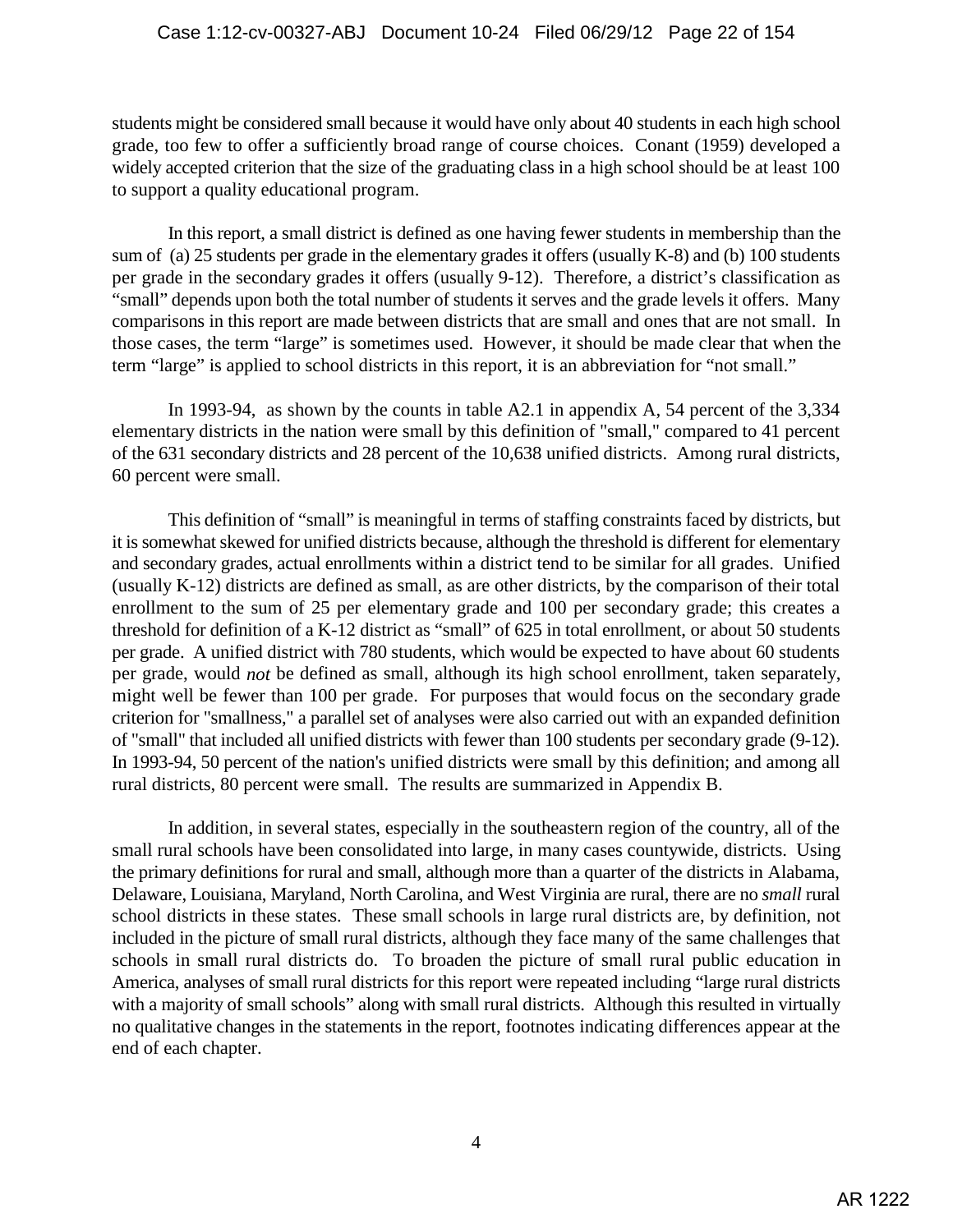**Regions.** For the purposes of this report, some results are presented for separate regions of the United States. The standard four-region breakdown used by the National Center for Education Statistics has been altered to reflect unusual state-by-state diversity in the southern region: three states, Texas, Arkansas, and Oklahoma, are presented as a separate "south central" region. In 1993- 94, these three states had 815 small rural districts, compared to a total of 16 in the thirteen other states in the standard southern region. Because it would be misleading to label results based almost entirely on those three states as referring to the entire southern region, a five-region categorization is used. The state-by-state regional categorization is specified in Appendix B.

**Longitudinal Measurement.** There was attrition of roughly 1 percent of the regular public school districts each year between 1986-87 and 1993-94, so that in any year about 99 percent of the public school districts were the same ones that existed in the preceding year. Therefore, the CCD universe file can be used for longitudinal studies of the ways in which individual districts changed from year to year. However, the possibility of ambiguity arises when housing developments move into formerly rural areas and enrollments rise above the threshold for defining "small," or when an exodus of families seeking new jobs causes a district to become small. A choice must be made whether (a) to report the progress of districts once called small and rural or (b) to report on the characteristics of districts that are small and rural each year.

Viewing the progress of districts defined once as small and rural leads to different conclusions from those that follow from a cross-sectional view. For example, if we wish to determine whether enrollment increased or decreased in small rural districts over time, the trend would be hidden if those districts that crossed the threshold from "small" to "not small" when they gained students were, as a result, not counted in the enrollments in small districts after that. Trends in school closures, in revenues and expenditures per student, and in student/teacher ratios would be similarly distorted if districts that were counted as small and rural in one year were counted as nonrural or nonsmall in another year.

Although cross-sectional counts are also valuable, many questions about change cannot be addressed without a constant classification of the units of analysis. In order to provide an unambiguous definition for the examination of changes in small rural school districts over time, each district in the data set was defined once as small and rural, using locale in 1990 and enrollment and grade span in 1987-88 (or in a few cases, in the first year of its existence). In this way, trends in small rural district characteristics are descriptive of events occurring in those districts. For example, the finding (see chapter 2) that the net loss of small rural districts during this period was greatest in the Midwest is a meaningful description of district closures because none of this net loss can be attributed to the growth of districts out of the small category in the Midwest.

There were many consolidations of small rural districts during the period; and as a result, there was a net loss of 415 small rural districts between 1986-87 and 1993-94. Therefore, the specific districts included in tables in this report differ over the years. As described in appendix B, an attempt was made to link closing districts to the districts with which they merged, based on geographic location and enrollment changes. Although this attempt was only partially successful, it was clear that nearly all regular districts added to the CCD file between 1986-87 and 1993-94 were created from the consolidations of other districts; that is, they were not really "new" districts. Only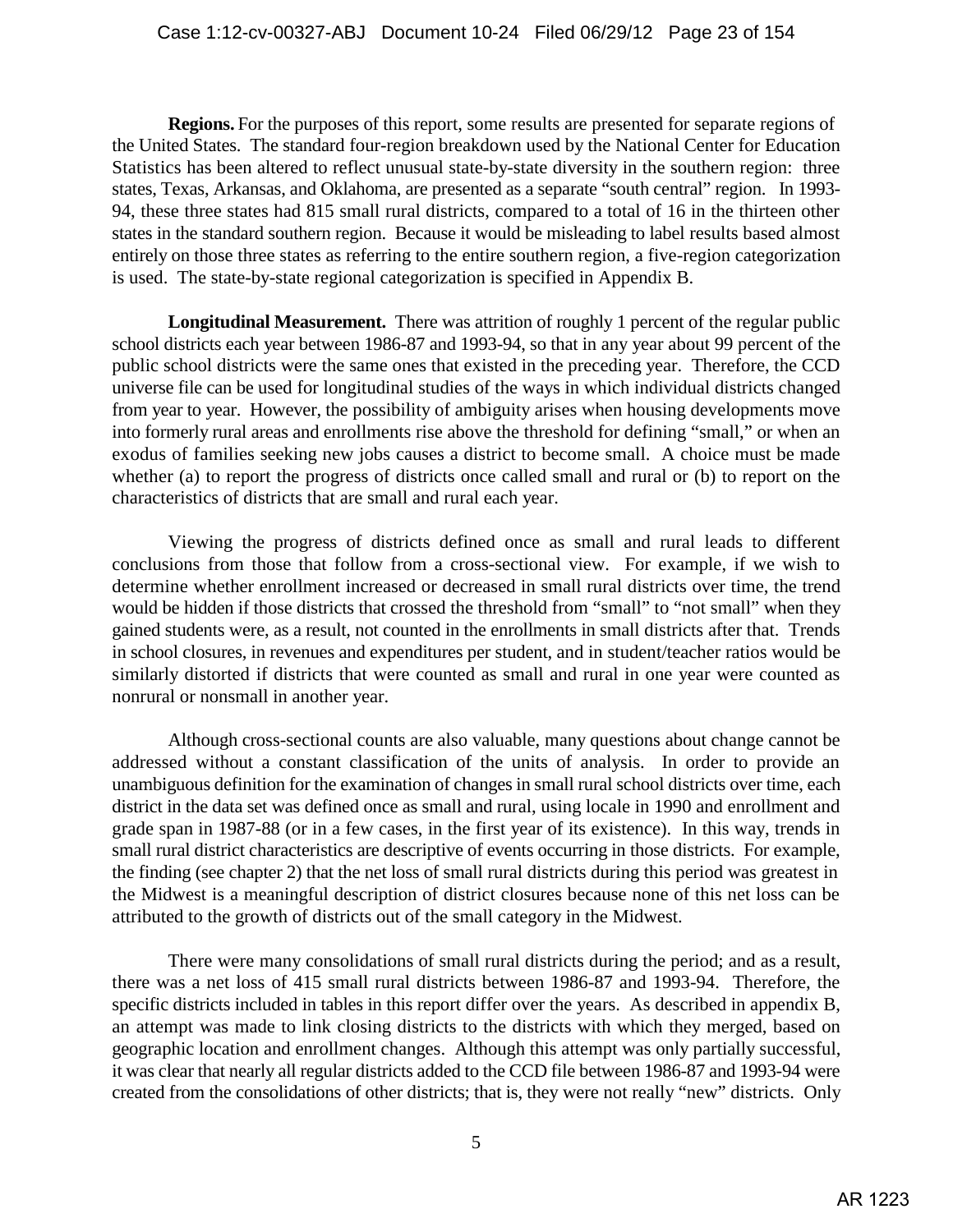a handful of "new" districts were created through splitting of previously existing districts. As a result, virtually the only discrepancies from a fully longitudinal study of a single sample of small rural districts are the few cases in which two small rural districts might merge into a single, new district that is not small.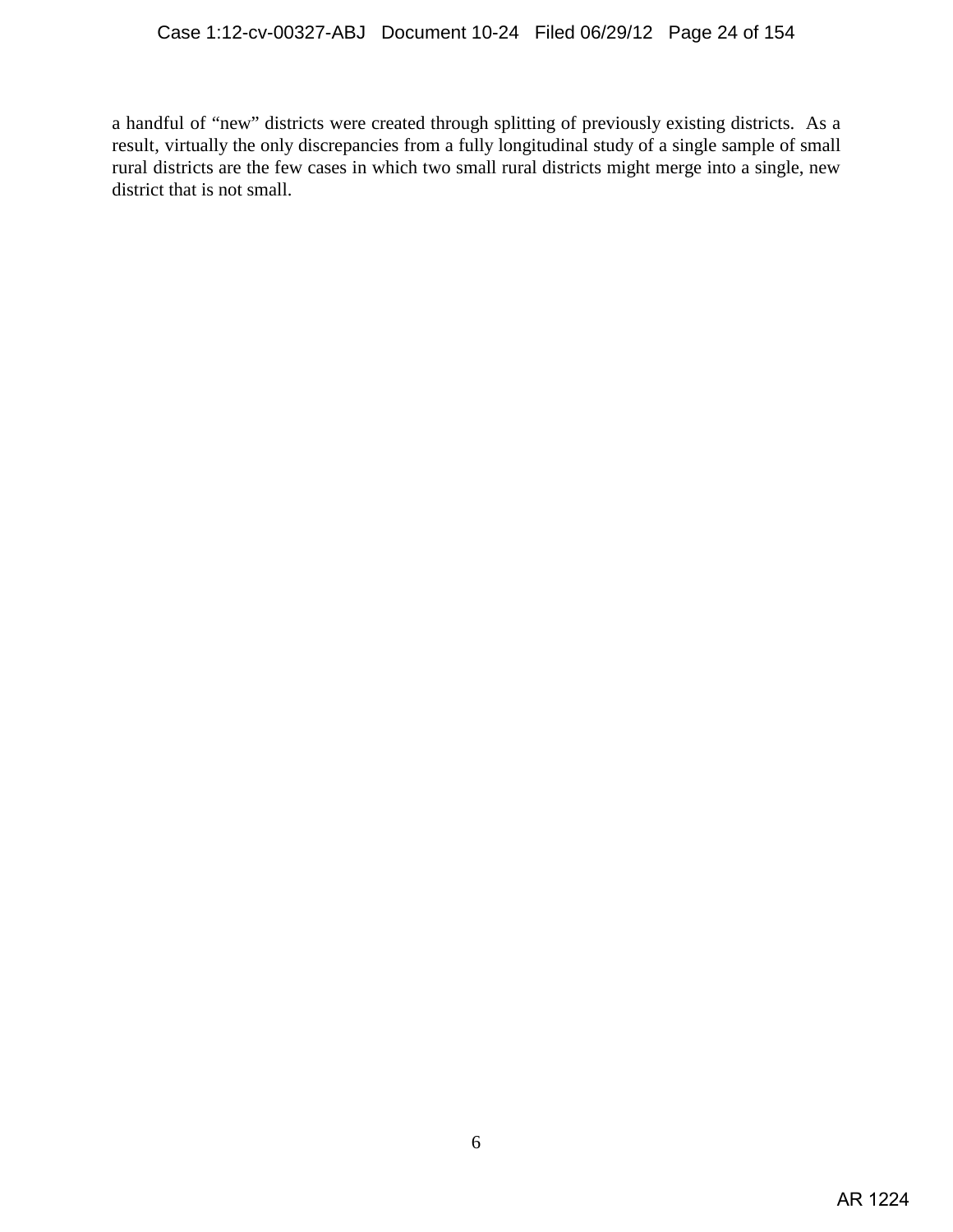# **2. Small Public School Districts in America's Rural Locales**

*In 1993-94, half of the regular public school districts in America were rural, and the majority of these were small, with a total enrollment of fewer than 100 students per high school grade and 25 students per elementary grade (figure 2.1). One-fourth of the districts in the nation were small and rural, and in the Midwest, South Central, and West, more than one-third were (table A2.3a). However, only one student in forty in the nation attended schools in small rural districts. The majority of small rural districts, like other districts, were unified (K-12) districts, but one-third were separate elementary or secondary districts (table A2.1).*

*Between 1986-87 and 1993-94, the number of regular public school districts in the nation declined by 700, and most closures were small rural districts (figure 2.7). Among small rural districts, 1 in 9 closed during this period. However, due to the creation of some new districts out of consolidations, the net loss was 415 districts, or 1 in 11 (figure 2.8). Closures of small rural districts were most prevalent in the Midwest (figure 2.9); and most small rural district closures were elementary (K-8) districts (table A2.1). Contrasted with the declining numbers of districts, total enrollment increased slightly in small rural districts (figure 2.10). As a result, focusing only on districts that were in existence all 8 years, the average surviving small rural district had 9 percent more students in 1993-94 than it had in 1986-87*.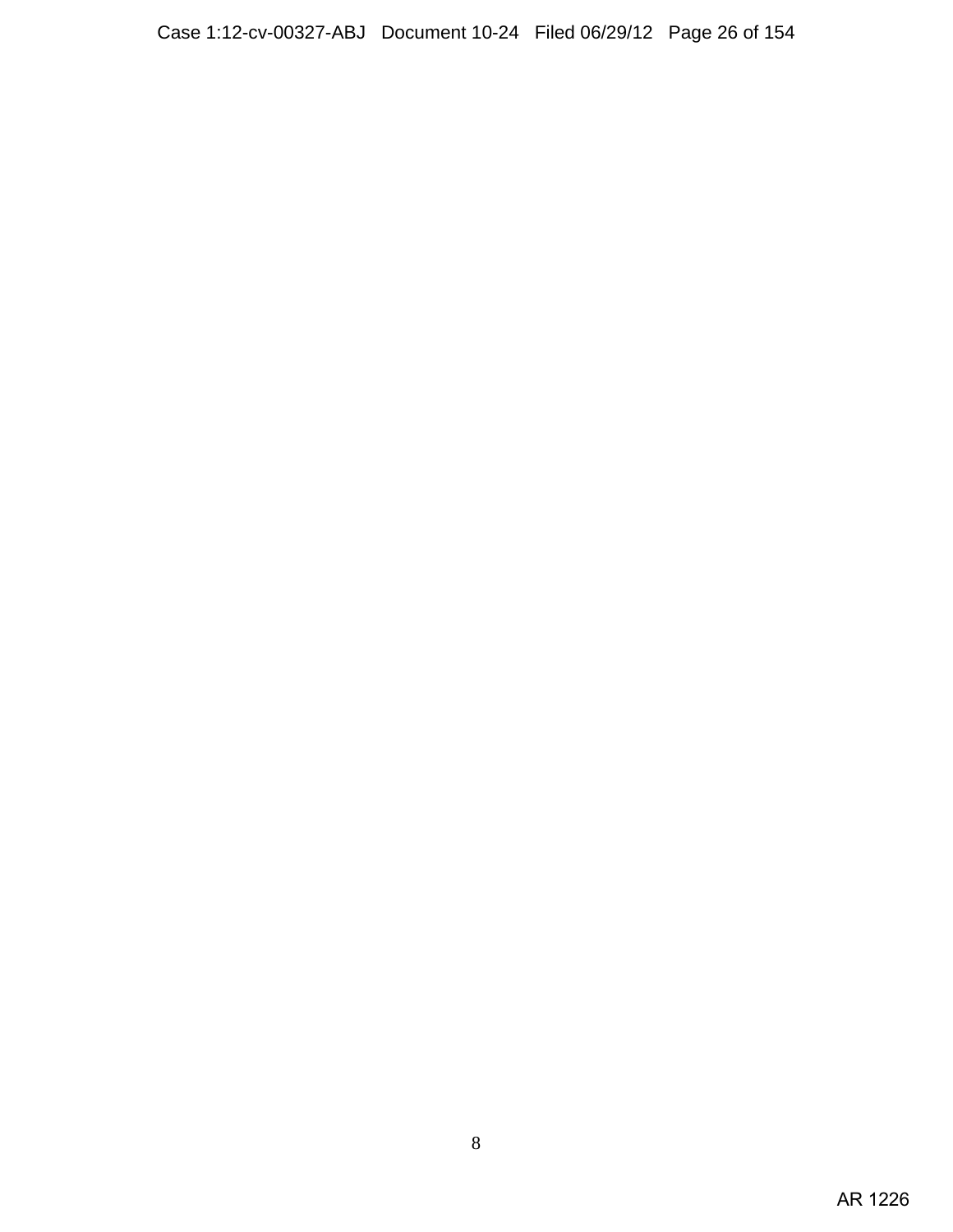#### **Background**

While the majority of public elementary and secondary schools experienced declining enrollments during the 1970s and early 1980s, rural schools, already serving small numbers of pupils, experienced the greatest percentage reduction of enrollment (Salmon 1990). In many districts, the decline in enrollment was sufficient to require closure or consolidation. In the last half of the 1980s, rural schools and the districts in which they were located continued to decline in numbers, as well as in enrollment. In this chapter, a picture of the status of small rural districts in America in 1993-94 is presented, including geographic information and the age categories of students served (elementary, serving children roughly from 4 to 13, secondary, serving children roughly from 13 to 18, or combined). Following the status picture, a description of trends over the 7 years leading up to 1993-94 is presented.

#### **Small Rural Districts in 1993-94**

Nearly half (46 percent) of the 14,648 regular public school districts in America were located in rural areas in 1993-94;<sup>4</sup> and more than 60 percent of rural districts were small. Thus, there were 4,238 small rural districts in the country (table A2.1).<sup>5</sup> As shown in figure 2.1, there were also 814 small districts in nonrural areas, but these constituted only 11 percent of all nonrural districts. Clearly, it is primarily in rural areas that one finds small school districts in America. In towns and cities, where people could make a choice to form large districts or split their schools into small districts, they rarely opted for small districts.

Small rural districts are found in many states, but their concentration is much greater in some regions than in others, as shown in Figure 2.2. Nearly half (47 percent) of the 4,238 small rural districts were located in the Midwest in 1993-94, $\degree$  where 36 percent of all school districts were small and rural. Similar percentages of school districts in the South Central (43 percent) and West (35 percent) were small rural districts, but a smaller percentage of districts were small and rural in the Northeast (14 percent), where population density is greatest; and in the Southeast, where the majority of rural districts were large, only 16 (1 percent of all districts in the region) were small and rural. There were five states in which two-thirds or more of the districts were both small and rural: North Dakota (87 percent), South Dakota (75 percent), Montana (75 percent), Nebraska (71 percent), and Alaska (67 percent). Percentages for all states are presented in table A2.4b in appendix A.

<sup>&</sup>lt;sup>4</sup> The analyses include regular public school districts only. Thirty-three districts that did not specify their grade ranges in any year are excluded from analyses.

 $5$  For a discussion of how size and location of schools districts are defined, see chapter 1. Briefly, rural status is based on the modal Common Core of Data and U.S. Census classifications of locales of schools in district; and smallness is based on a total enrollment of fewer than 25 students per elementary grade and 100 students per secondary grade.

 $6$  Counts of small rural and other districts by region are shown in table A2.3. This and other supporting tables can be found in appendix A.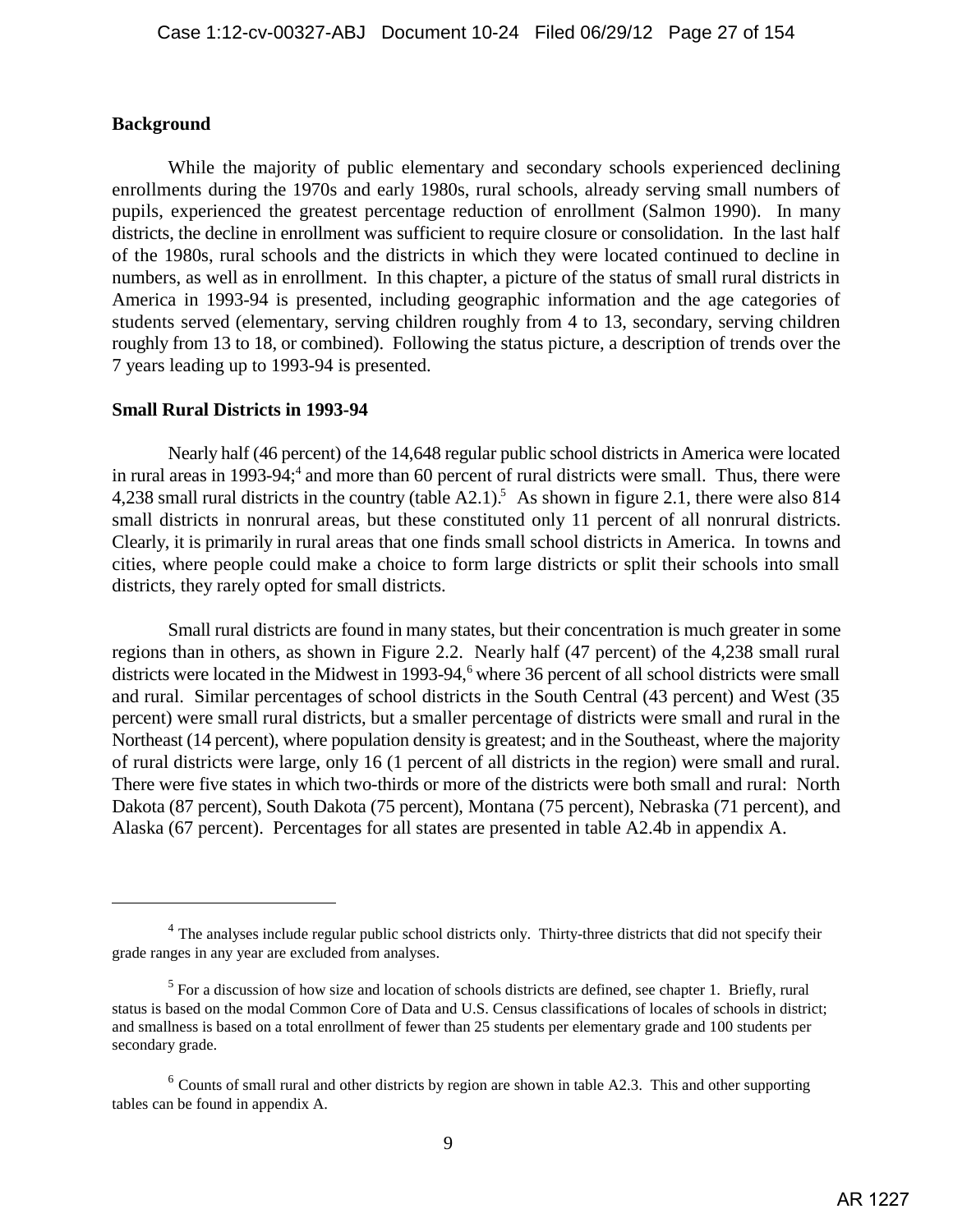#### **Figure 2.1. Total numbers of small and large public school districts in rural and nonrural areas in 1993-94**



SOURCE: U.S. Department of Education, National Center for Education Statistics, Common Core of D

#### **Figure 2.2. Percentages of districts that were both small and in rural locations, by state, in 1993-94**



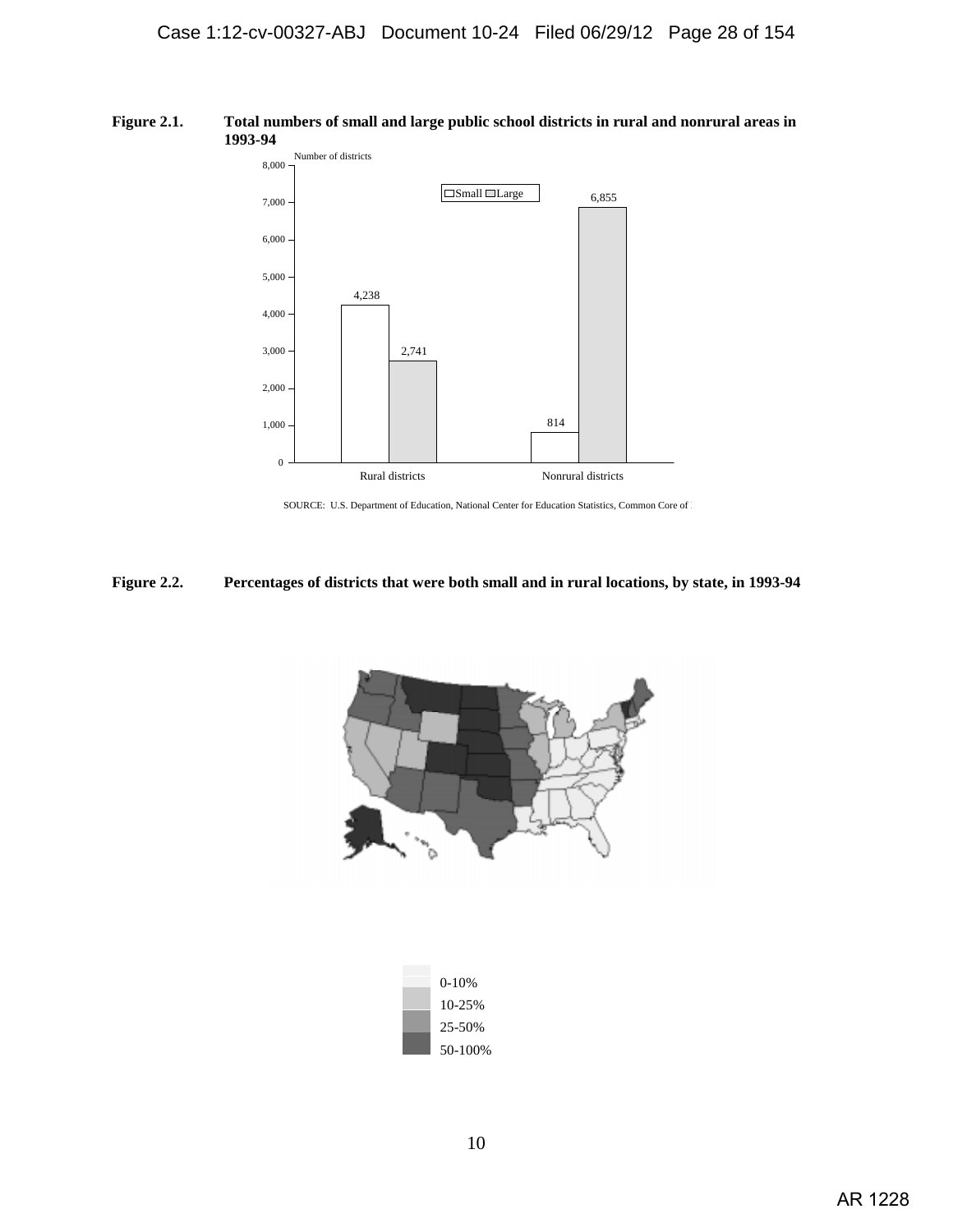These numbers suggest that small rural school districts make up a major portion (28 percent) of all school districts in America, but they enroll far fewer students than other districts. The 1,131,000 students enrolled in small rural districts in 1993-94 constitute only about 1 student in 40 in the United States (see table A2.2 in appendix A for complete data). As shown in figure 2.3, the average size of rural districts, large and small, was only about 800 students, compared to an average of nearly 5,000 in nonrural districts.<sup>7</sup> Of course, small rural districts, by definition, had even fewer students, averaging about 250 per district.

## **Figure 2.3. Average enrollment size of school districts in rural and nonrural locations in 1993-94**



SOURCE: U.S. Department of Education, National Center for Education Statistics, Common Core of Data

Consideration of the sizes of districts requires information about the grade levels served. Using this report's definition of "small," a small elementary district serving grades K-8 might have between 1 and 224 students, a small secondary district serving grades 9-12 might have between 1 and 399 students, and a small unified district serving all 13 grades might have as many as 624 students. The preponderance of districts in the country (73 percent in 1993-94) are unified, but various comparisons between small rural and other districts are affected by the percentages of districts in each category that are elementary, secondary, or unified.

**District Grade Level Types.** In 1993-94, 49 percent of elementary districts and 48 percent of unified districts were rural, compared to 40 percent of secondary districts, as shown in figure 2.4. This difference suggests that either (a) in many rural areas, students were attending elementary schools in rural areas but were transported to high schools located in separate districts in towns or cities or (b) in rural areas more than nonrural areas, multiple separate elementary districts were

 $\frac{7}{1}$  Corresponding median enrollments were 434 and 2,039, respectively.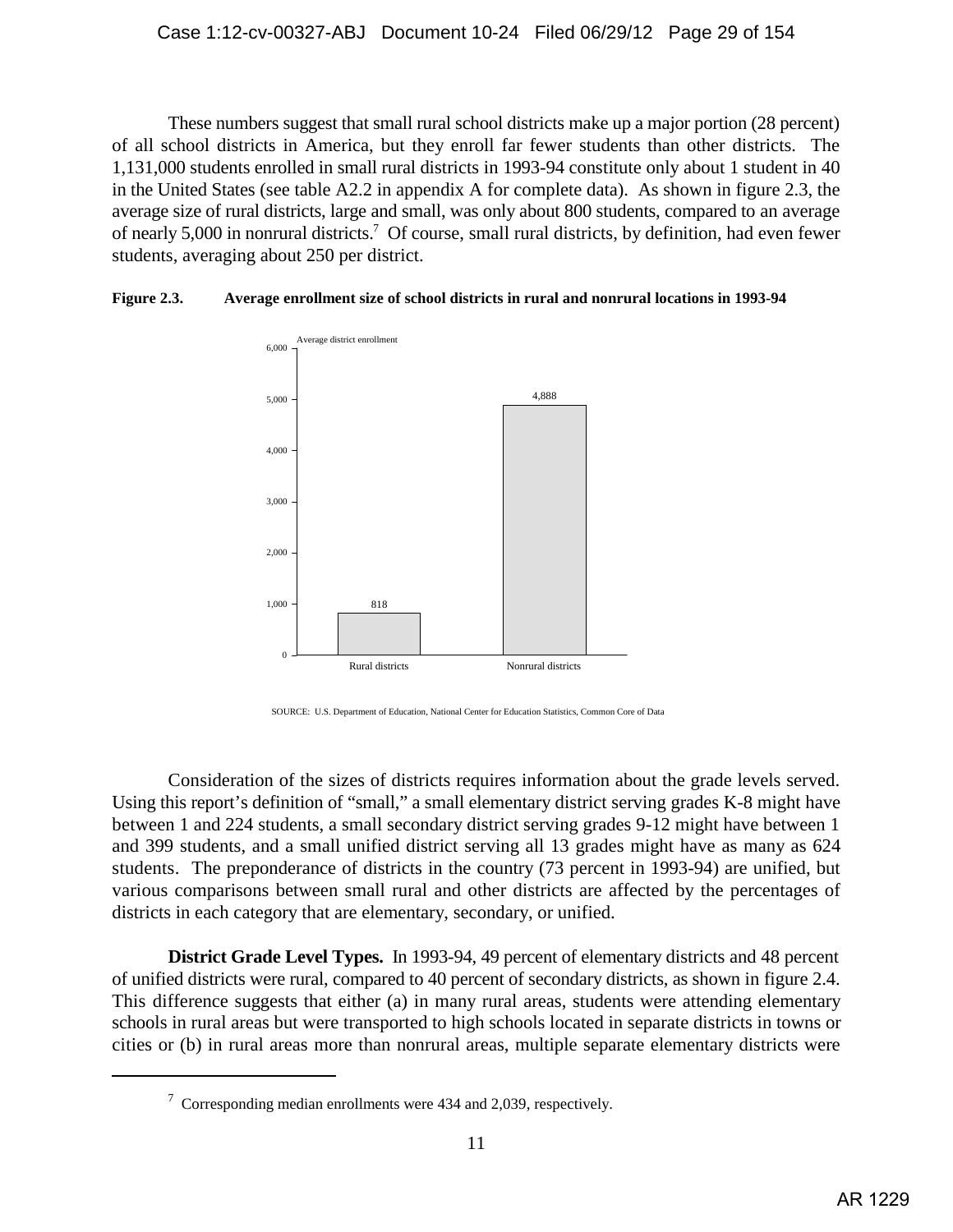"feeders" into other rural secondary (or unified) districts for secondary education. Aggregate enrollments in elementary and secondary (i.e., nonunified) districts in rural and nonrural areas can shed light on these possibilities. As shown in figure 2.5, there were 294,000 students in elementary districts in rural areas and 70,000 students in secondary districts, compared to 2,268,000 in elementary and 964,000 in secondary districts in nonrural areas.

The preponderance of elementary districts that are K-8 and of secondary districts that are 9- 12 suggests that there are a total of 33,000 students in each grade in elementary rural districts and only 17,000 students in each grade in secondary rural districts. In nonrural districts, there were about 252,000 students in each grade in elementary districts and 241,000 students per grade in secondary districts. The apparent attrition in rural districts, from 33,000 in elementary grades to 17,000 in secondary grades, exceeds that in nonrural districts by so much that it cannot be explained in terms such as increasing birth cohorts. Apparently, a large proportion of students enrolled in elementary rural districts did not go on to high school education in secondary rural districts. They either transferred to rural unified districts or to nonrural districts.





SOURCE: U.S. Department of Education, National Center for Education Statistics, Common Core of Data

In rural areas, 78 percent of the elementary districts and 84 percent of the secondary districts were small in 1993-94, but only 54 percent of unified districts were small, as shown in figure 2.6. There were large percentages small districts among all three types in rural areas, although the smallest districts were elementary.<sup>8</sup> In contrast, in nonrural areas, it was only among elementary

 $8$  The difference between secondary and unified districts is due primarily to the definition of "small:" a secondary district with 50 to 90 students in every grade would be considered small but a unified district would not.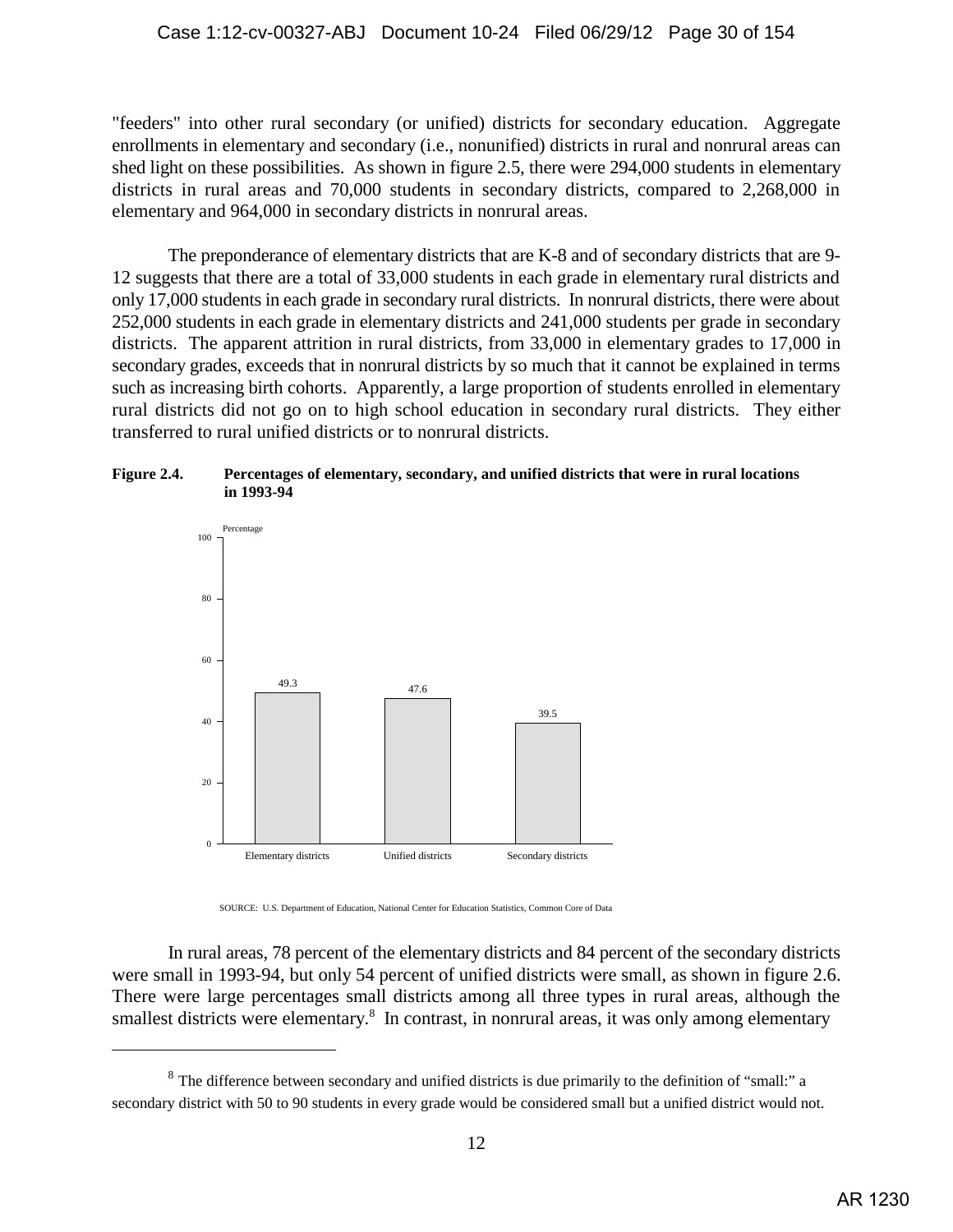#### **Figure 2.5. Total numbers of students in elementary, secondary, and unified districts in rural and nonrural areas in 1993-94**



SOURCE: U.S. Department of Education, National Center for Education Statistics, Common Core of Data

#### **Figure 2.6. Percentages of elementary, secondary, and unified districts in rural and nonrural areas that were small in 1993-94**



SOURCE: U.S. Department of Education, National Center for Education Statistics, Common Core of Data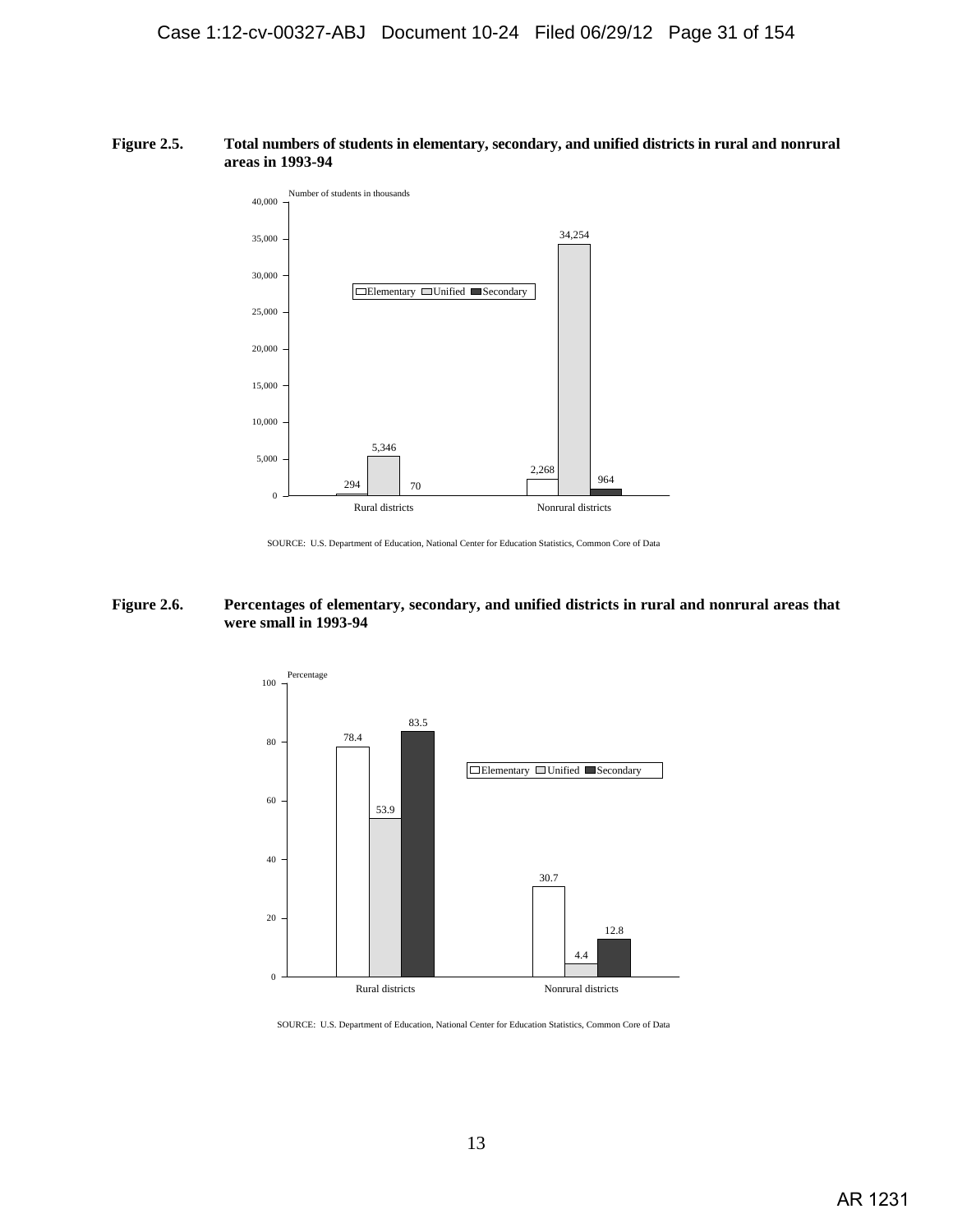districts that a substantial percentage of small districts could be found (31 percent). Only 13 percent of secondary and 4 percent of unified nonrural districts were small. Although cities and towns might break up their elementary schools into separate, small districts, local education agencies serving secondary grades rarely did so: the value of a larger size is more important in later grades, where students with different interests and aptitudes expect more curricular choices.

## **Trends in Small Rural Districts from 1986-87 to 1993-94**

The snapshot of small rural districts in 1993-94 is one slice from a longitudinal trend, and findings of reliable trends over the preceding 8 years may provide the basis for guesses as to what the snapshot will show in the remainder of the 20th century. The Common Core of Data contains information about virtually all public school districts in the country, and information about changes in individual districts can be followed over the years.

This section, like similar sections in later chapters, examines trends in small rural districts—do they close, do they gain or lose students, how do they change? To support this purpose, each school district is classified as small and rural once for the entire period, even though its enrollment may grow past a threshold or a town may sprout up around it during the period. The classification is based on the earliest year of the period in which the district was in operation—except that the size determination (small or not small) was based on 1987-88 enrollment, rather than 1986- 87 enrollment, due to the substantially greater amount of missing data requiring imputation in 1986- 87, the first year of the most recent Common Core of Data series. Also, 1990 Census data played a major role in the determination of whether a district was located in a rural locale.

The most critical event that can happen to a school district is closure, with students assimilated into a nearby district or schools consolidated with a nearby district to form a "new" district. As shown in figure 2.7, about as many closures of small rural districts occurred between 1986-87 and 1993-94 as in all other categories of districts combined. Generally, districts that closed were small districts, whether they were rural or nonrural: only 2 to 3 percent of large districts closed. Finally, closures of small rural districts were not uniform over this period: almost half (237 out of 488) occurred, in fact, between 1991-92 and 1993-94.

Some district consolidations resulted in the creation of a "new" district, and in a handful of cases, a district split into two districts, also creating "new" districts. Therefore, net losses of small rural and other districts were less than the total numbers of closures. As shown in figure 2.8, net losses amounted to 9 percent in small rural districts. By contrast, there was less than 1 percent net loss of large school districts over this period. Finally, it should be noted that over half of the net loss in small rural districts (219 of 415) occurred between 1991-92 and 1993-94.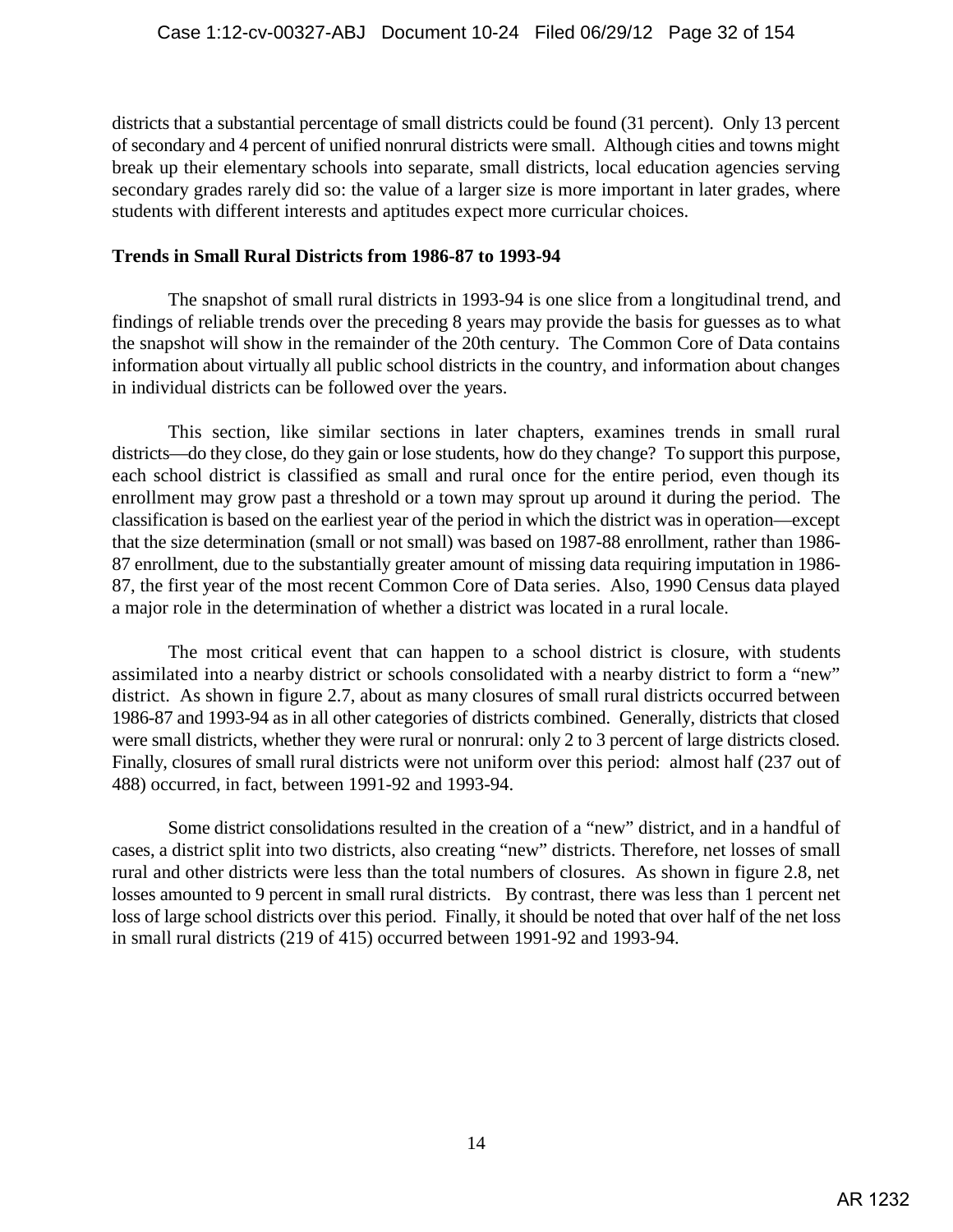#### **Figure 2.7. Cumulative numbers of small and large school district closures between 1986-87 and 1993-94 in rural and nonrural areas**



SOURCE: U.S. Department of Education, National Center for Education Statistics, Common Core of Data

#### **Figure 2.8. Cumulative net losses in numbers of small and large school districts between 1986-87 and 1993- 94 in rural and nonrural areas**



SOURCE: U.S. Department of Education, National Center for Education Statistics, Common Core of Data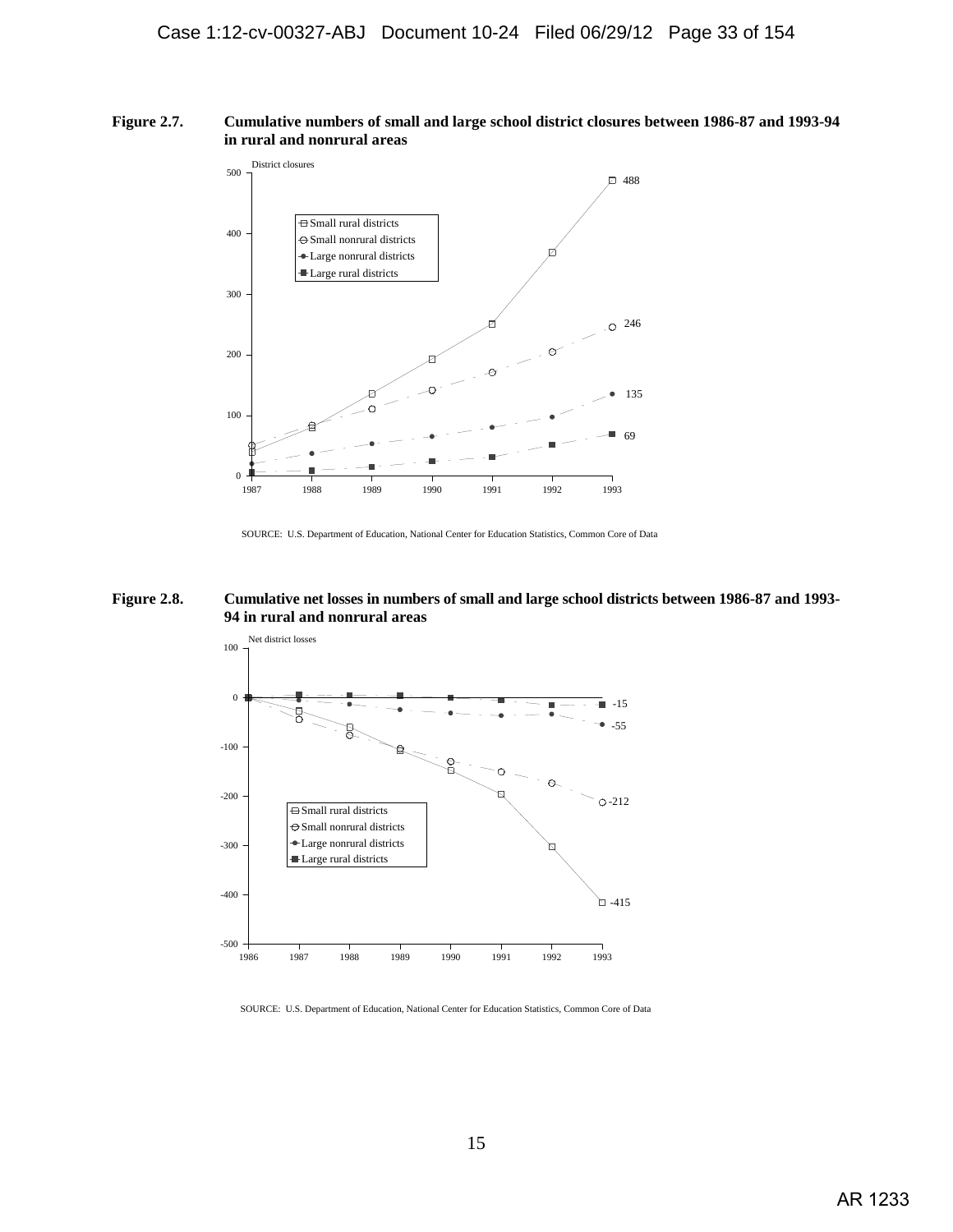The greatest losses in small rural districts, both in raw numbers and percentages, were in the Midwest, where there was a net loss of 272 small rural districts (12 percent) between 1986-87 and 1993-94, as shown in figure 2.9. (In the Southeast, not shown in the figure, 3 of the 19 small rural districts closed.) In some states, the net loss of school districts was confined almost entirely to small rural districts, while in others, there were substantial net losses in other types of districts as well. In Iowa, South Dakota, North Dakota, and Minnesota, combined, there were 123 fewer small rural districts in 1993-94 than there had been in 1986-87, but these states lost only 3 other districts on balance. On the other hand, in Montana, Nebraska, Oklahoma, and Illinois, the net combined loss of 233 small rural districts was nearly matched by a net loss of 167 other districts. Clearly, patterns of closures and losses of districts varied between states, suggesting different factors at work.

#### **Figure 2.9. Cumulative net losses in numbers of small rural school districts between 1986-87 and 1993-94, by region**



SOURCE: U.S. Department of Education, National Center for Education Statistics, Common Core of Data

 One might expect losses of school districts to be proportional to losses in school-aged populations, but in the period from 1986-87 to 1993-94, the total enrollment in American public schools rose from 39,600,000 to 43,200,000, a gain of 9 percent. Granted, these gains were not spread uniformly across rural and nonrural districts, but, as shown in figure 2.10, there were even small gains (cumulatively, 8,000 students) in small rural districts. Overall, these gains took place primarily in the last half of the period under study, and among small rural districts, a loss of 16,000 students between 1986-87 and 1990-91 was followed by a gain of 24,000 students in the next 3 years.

Taken together, declines in numbers of districts coupled with increases in numbers of students mean that the average enrollment size of school districts increased over this period. In both small rural districts and other districts, there was a 9 percent average increase in the enrollment of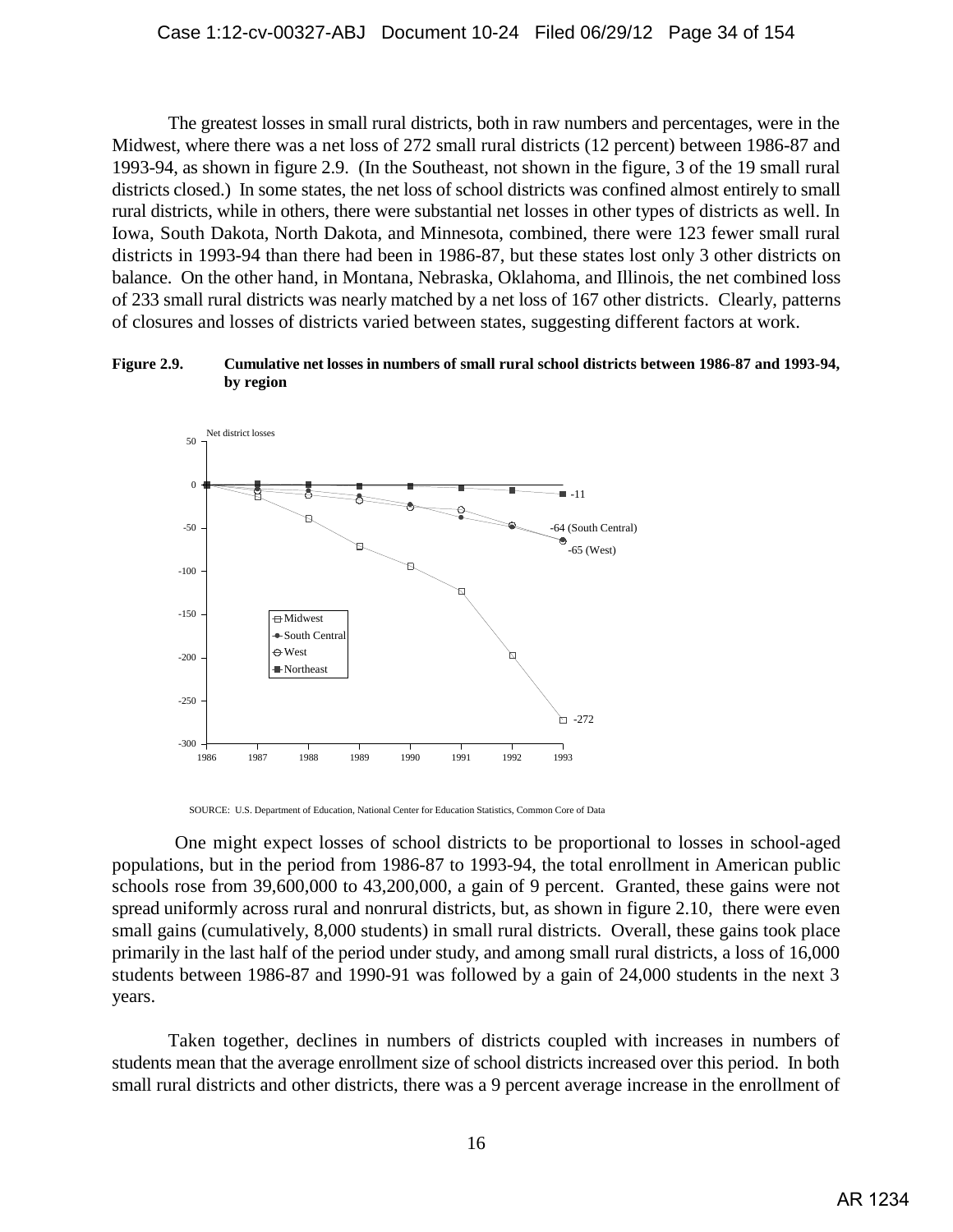school districts (if they did not close). To the extent that rural schools might feel pressures due to their minimal numbers of students, this is good news. The average size of rural school districts rose from 730 to 820, while the average size of nonrural school districts rose from 4,300 to 4,900. These changes gave district administrators both the opportunity and need to take actions to deal with increased enrollments, which are discussed in later chapters.

#### **Figure 2.10. Cumulative net gains in numbers of students enrolled in small and large school districts in rural and nonrural locations, between 1986-87 and 1993-94**



SOURCE: U.S. Department of Education, National Center for Education Statistics, Common Core of Data

**Net Loss by District Grade Level Types.** Net losses of small rural districts were greatest among elementary districts: as shown in figure 2.11, there were 16 percent fewer small rural elementary districts in 1993-94 than there were in 1986-87, and this loss accelerated over the period of observation. Extrapolating to the future in a straight line, one would expect the number of small rural elementary districts to be only half their 1993-94 numbers by 2013-14.

At the same time that small rural elementary districts were declining in numbers, the total number of students in these districts remained roughly constant. Therefore, the average enrollments in these districts increased, as shown in figure 2.12. An average surviving small rural elementary district had 7.8 students per grade in 1986-87, and this average increased to 9.2 in 1993-94. To put this in context, the average surviving large nonrural elementary district had 168 students per grade in 1986-87, and this average increased to 208 in 1993-94.<sup>9</sup> Although these represent roughly the

 $9$  When the comparison is based on the same set of districts in 1986-87 and 1993-94, the average increase in a small rural district is from 9 to 10 students per grade, compared to an increase from 171 to 212 students per grade in large, nonrural districts.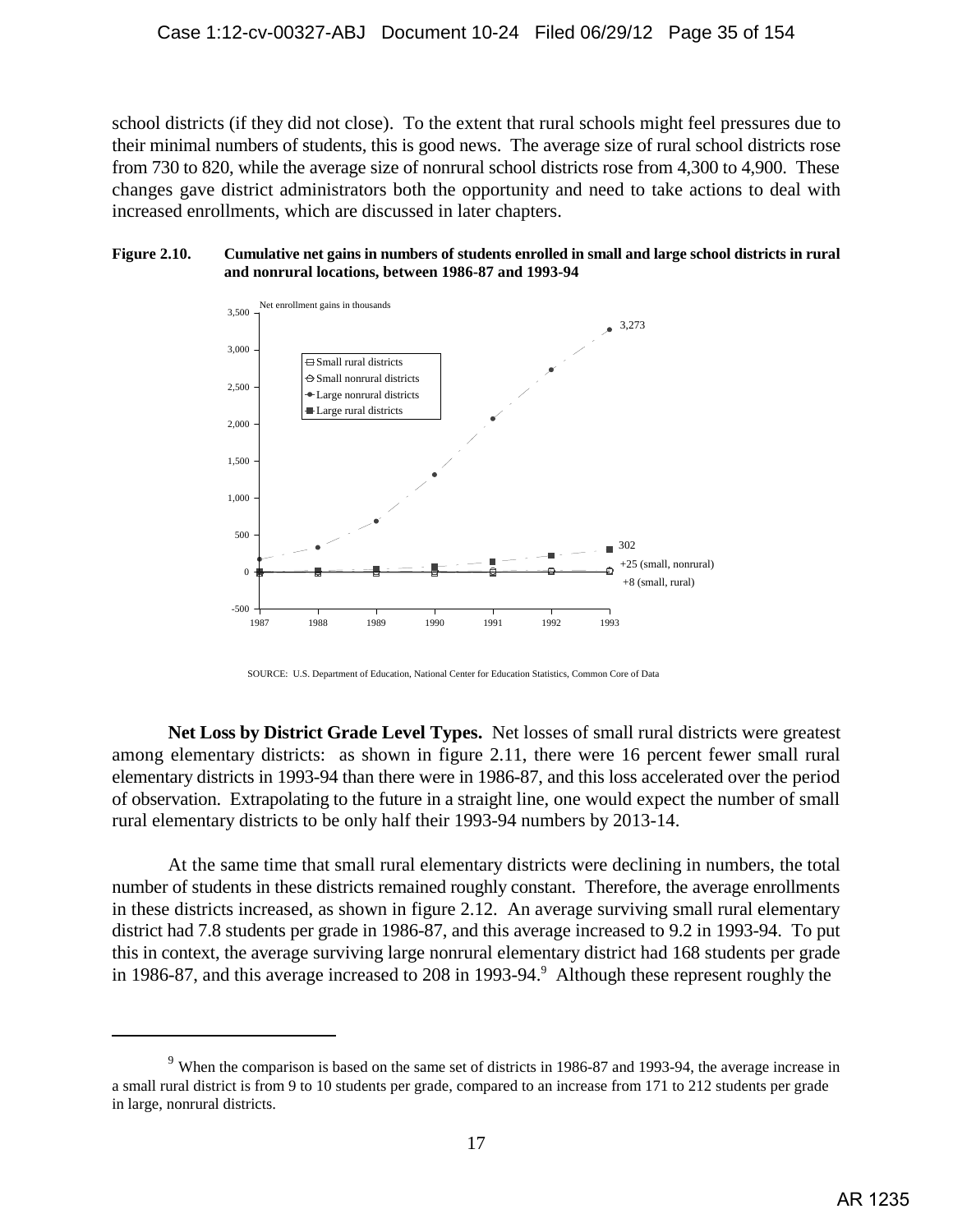**Figure 2.11. Cumulative net losses in numbers of elementary, secondary, and unified small rural school districts, between 1986-87 and 1993-94**



SOURCE: U.S. Department of Education, National Center for Education Statistics, Common Core of Data

#### **Figure 2.12. Increases in average enrollment sizes of small and large elementary school districts in rural and nonrural locations, between 1986-87 and 1993-94**



SOURCE: U.S. Department of Education, National Center for Education Statistics, Common Core of Data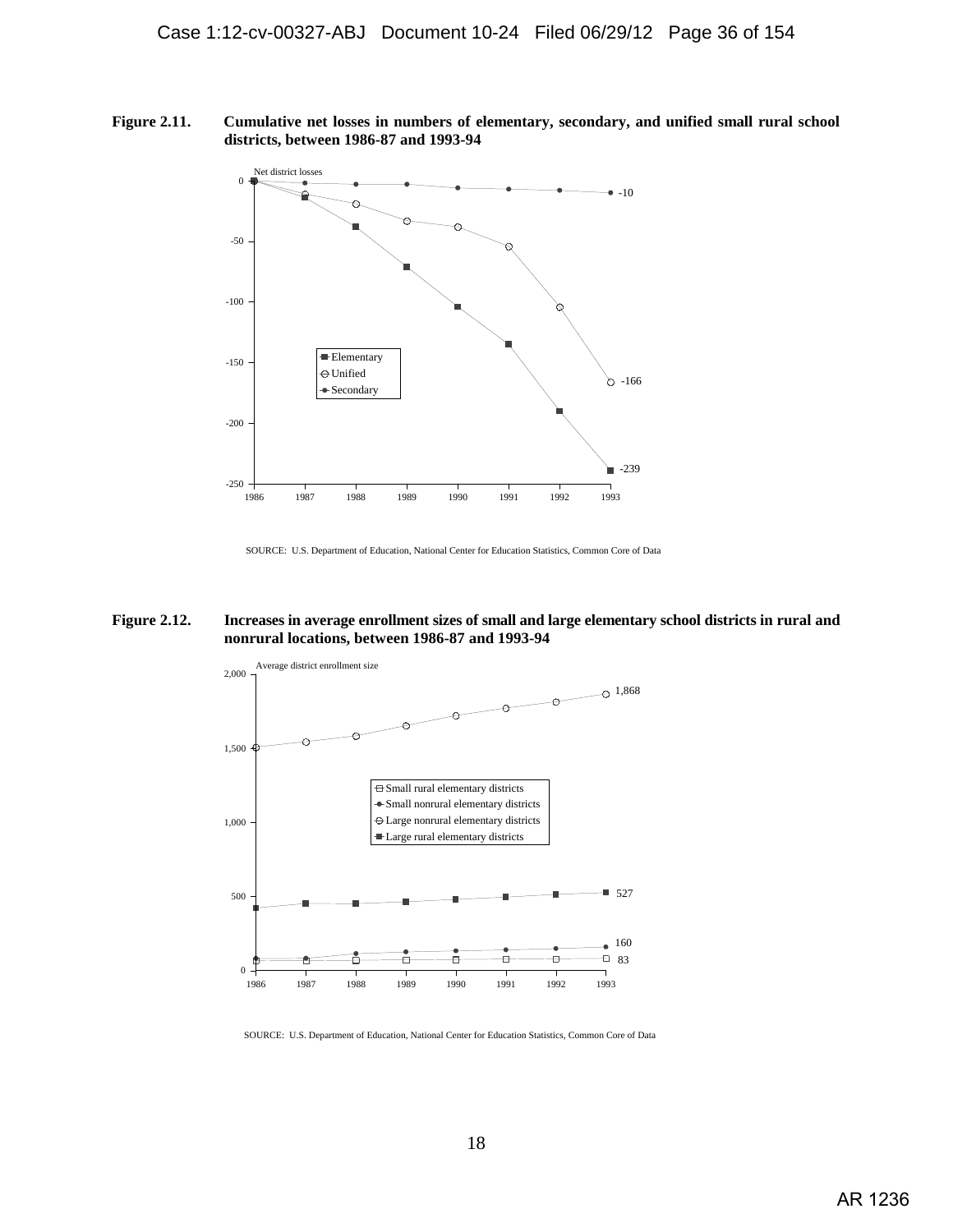same percentage increases, they have quite different policy implications for district administrators—in the case of small rural districts, the increase may help to ensure economic viability; in the case of large nonrural districts, it is likely to lead to pressures for capital outlay to build a new elementary school.

# **Summary**

A snapshot of American school districts in 1993-94 reveals the following patterns.

Half of the regular public school districts in America are rural, and the majority of these are small. The largest concentrations of small rural districts are in the Midwest, South Central, and West, where more than one-third of the districts fall into this category. There were few small rural districts in the Southeast. In the 13 states in the Southeast, there were only 16 small rural districts. Although 1 in 4 districts in the country is small and rural, these districts enroll only on in every 40 students. The majority of small rural districts, like other districts, are unified  $(K-12)$  districts.<sup>10</sup>

Extending the picture to the longitudinal trends over the preceding 7 years reveals additional patterns.

> Most school district closures in the country were small rural districts. Among small rural districts, 1 in 9 closed during this period. However, due to openings, the net loss was 1 in 11. The highest rates and numbers of closures of small rural districts were in the Midwest; and most closures of small rural districts were among elementary (K-8) districts. Contrasted with the declining numbers of districts, total enrollment increased slightly in small rural districts. As a result, the average surviving small rural district was 9 percent larger in 1993-94 than it was in  $1986 - 87$ .<sup>11</sup>

The distributions of schools in districts and the ways in which districts dealt with changing conditions are discussed in the next chapter.

 $10$  If the definition of small rural education were expanded to include large rural districts with a majority of small schools, an additional 254 districts would have been included. In particular, in the states in the South other than Texas, Oklahoma, and Arkansas, the total number of small rural districts would be increased from 16 to 54. The added districts had, by definition, larger total enrollments, so that under the expanded definition, small rural districts enroll 1/30 of the nation's students.

 $11$  With the expanded definition of small rural education, including 254 additional districts, the net loss of small rural districts remained at 415 but the total growth in enrollment in small rural districts was about 23,000, rather than 8,000, which meant that the average surviving small rural district experienced an 11 percent increase in enrollment.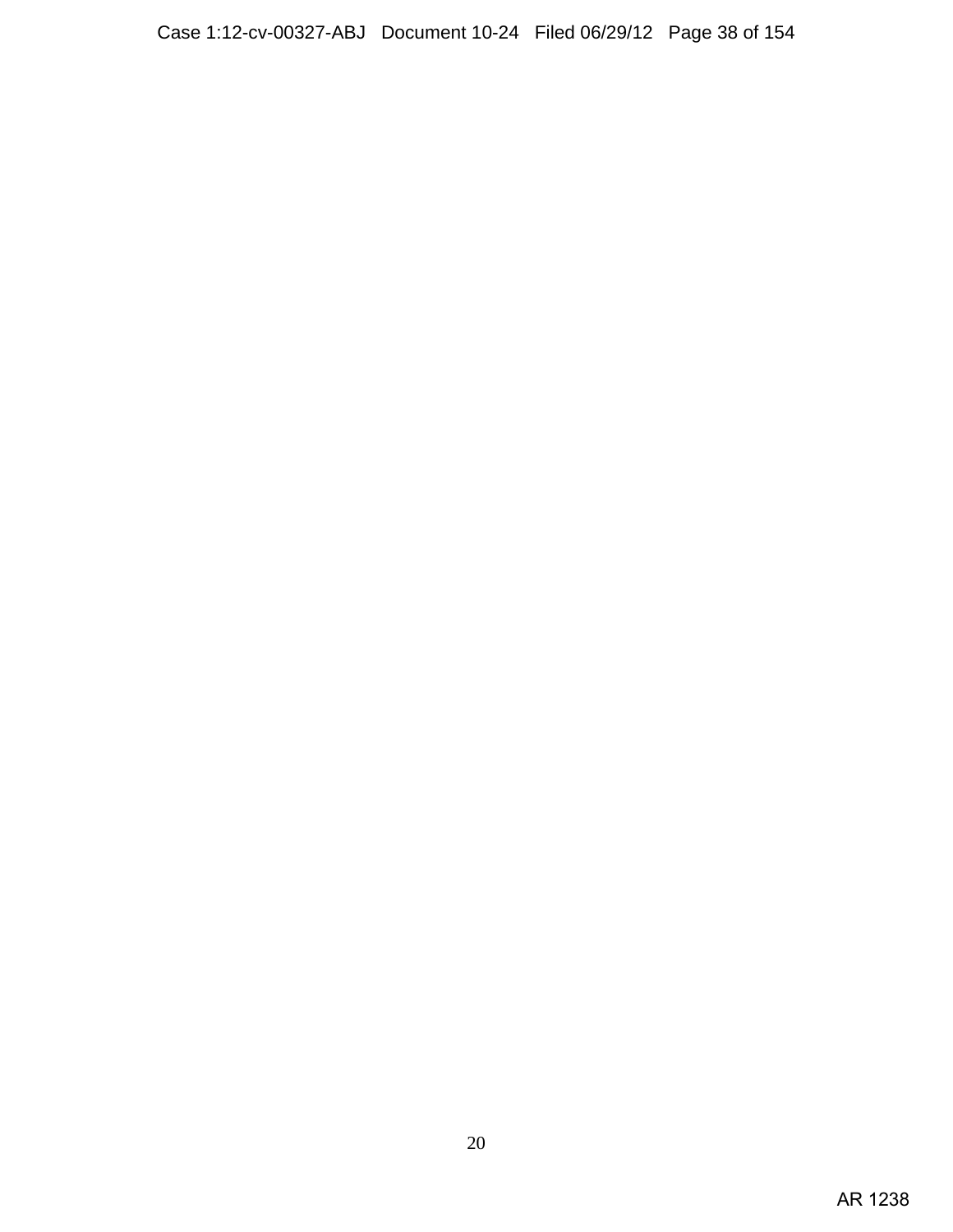# **3. Characteristics of Schools in Small Rural School Districts**

*In 1993-94, about 8,000 of the nation's 84,000 public schools were located in small rural districts (figure 3.1). Most small rural elementary districts operated a single school, while small rural secondary and unified districts usually had 2 or 3 schools (figure 3.3). High schools in four-fifths of all rural districts had fewer than 100 students per grade (table 3.1). Some of the schools in small rural districts were very small: a fifth of the schools in small rural districts had fewer than one teacher per grade (figure 3.4), including 64 percent of the elementary schools (figure 3.5). There were relatively few intermediate schools and many combined (K-12) schools in these districts (figure 3.7). About a quarter of the schools serving primary grades offered prekindergarten, similar to findings in other types of districts (figure 3.8). Finally, relatively few small rural districts either offered ungraded instruction or operated alternative, vocational, or special education schools (figure 3.9).* 

*Between 1986-87 and 1993-94, about 415 schools closed their doors as the small rural districts in which they operated closed, and 315 more were assimilated into consolidated districts. Even in small rural districts that continued to operate, there was a net closure of 92 schools. There was a tendency for small rural districts to add intermediate schools, but there was a net loss of separate elementary and high schools in these districts (figure 3.13). The number of schools in small rural districts enrolling prekindergarten students more than doubled during this period (figure 3.14), while the number offering ungraded instruction declined (figure 3.15).*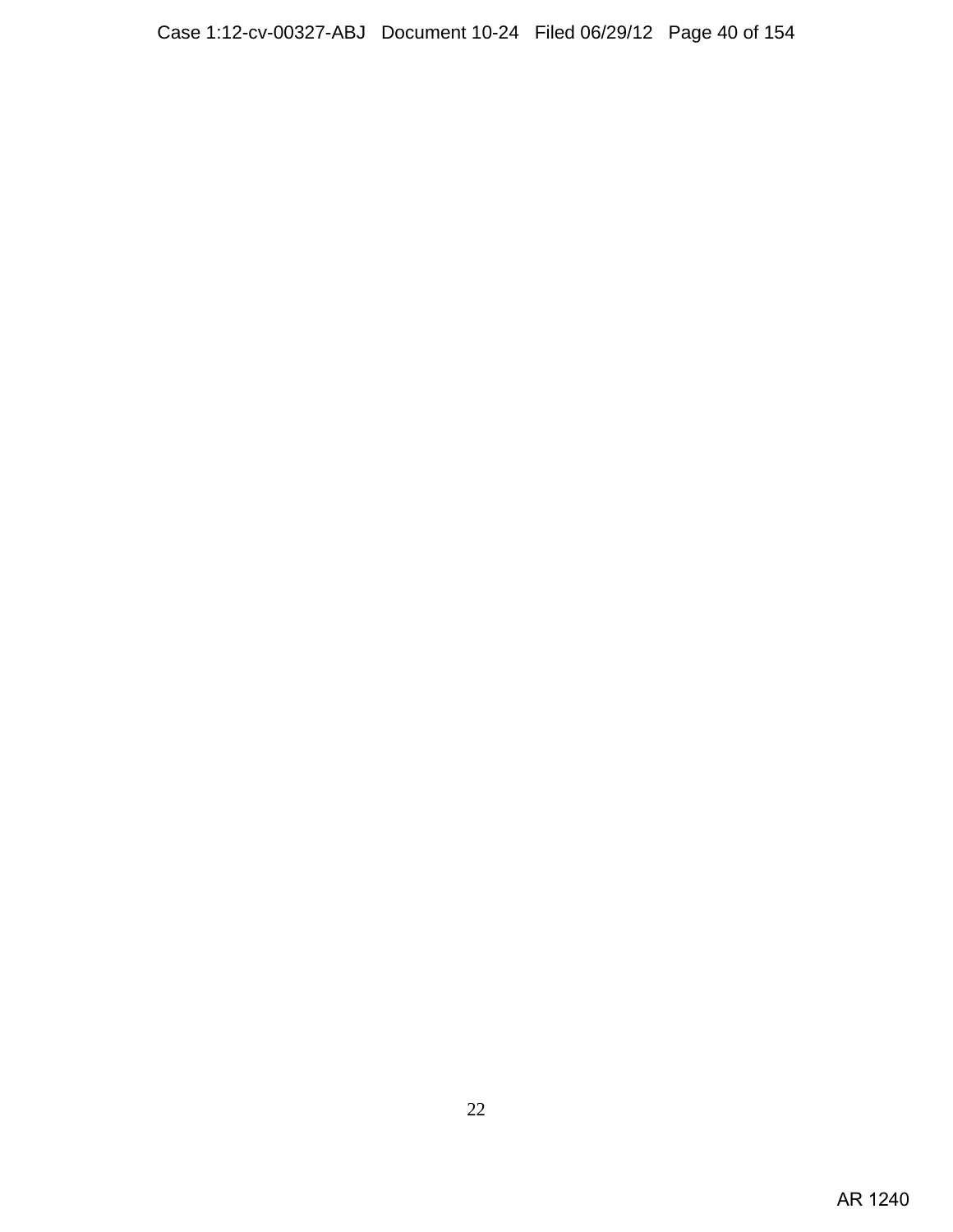# **Background**

This chapter describes characteristics of schools in small rural districts during the years from 1986-87 to 1993-94. Characteristics such as school size, educational focus (e.g., vocational education and alternative education), and grade structures are influenced by different historical, social, political, and economic factors. Many district and school reform efforts made in response to problems such as declining enrollments, low academic performance, and funding limitations alter school and grade structures. Although some rural districts and schools have turned to alternatives such as regional cooperatives and the use of telecommunication for delivering curricula in order to provide quality educational services for their children, Sher (1995) has pointed out that, in recent years, whereas in

certain parts of metropolitan America such innovations as "schools-within-schools," decentralization, school/community partnerships, and more personalized teaching and learning strategies are being enthusiastically embraced, ... much of rural America (where ironically, many of these metropolitan "innovations" were first developed) is still being coerced into accepting school consolidations and school district mergers as the cornerstone of rural school reform (Barker 1991; DeYoung and Howley 1990; Monk 1991; Phelps and Prock 1991).

Others concur with Sher, and as Haller and Monk (1988) suggest, there are "inconsistencies between modern and traditional views of school size and . . . the traditional view is likely to dominate modern reform efforts in rural areas." The traditional view, according to Haller and Monk, favors consolidation.

# **Schools in Small Rural Districts in 1993-94**

In 1993-94, 23 percent of the nation's public schools were located in rural districts, and 40 percent of those were in small districts. As shown in figure 3.1, 7,917 of the nation's 84,320 schools were located in small rural districts. Since there were 4,238 small rural districts in all, on average, a small rural district would have 1.9 schools. In fact, as shown in table A3.8 (in appendix A), <sup>12</sup> more than one-third (1,520) of these districts had one elementary school and one high school, and the next two most frequent types of small rural districts consisted of either a single elementary school (1,185 districts) or a series of one elementary, one intermediate, and one high school (462 districts).

The average number of schools in other districts was 7.3. Part of the reason for the smaller average number of schools in small rural districts is that more of these districts are separate elementary or secondary districts, rather than unified districts. Unified districts are much more likely

 $12$  Table A3.8 lists all combinations of elementary, intermediate, high, combined, and ungraded schools that were reported in three or more districts in at least 1 of the 8 years examined. Combinations that were reported less frequently are listed as "other." This table includes a few districts (13 in 1993-94) with no schools reporting either enrollment by grades or ungraded students.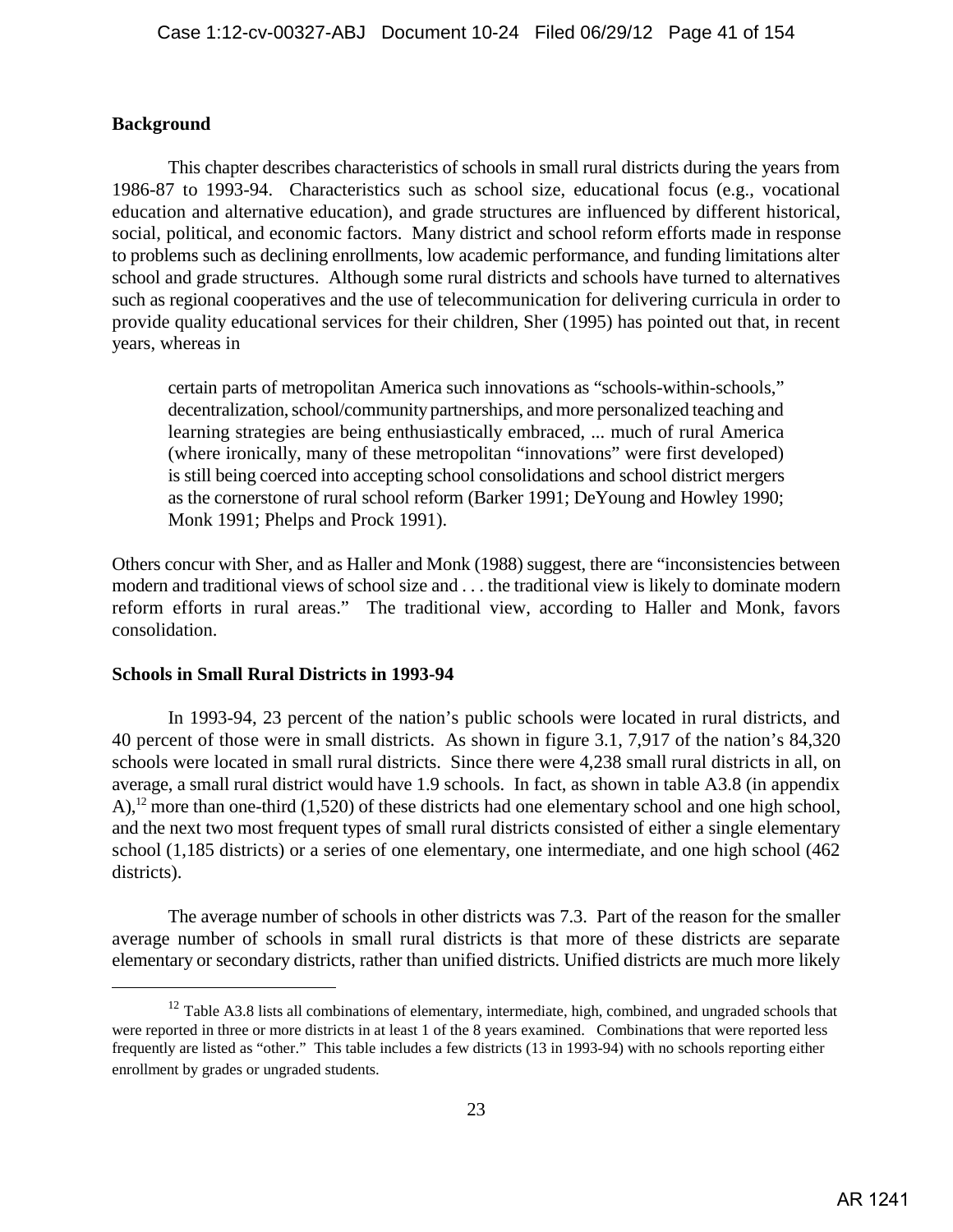to have multiple schools. As shown in figure 3.2, about 20 percent of the schools in both elementary and secondary districts were in small rural districts, while only 8 percent of the schools in unified districts were in small rural districts.





SOURCE: U.S. Department of Education, National Center for Education Statistics, Common Core of Data

#### **Figure 3.2. Percentages of schools in elementary, secondary, and unified districts that are in small and large districts in rural and nonrural areas in 1993-94**



SOURCE: U.S. Department of Education, National Center for Education Statistics, Common Core of Data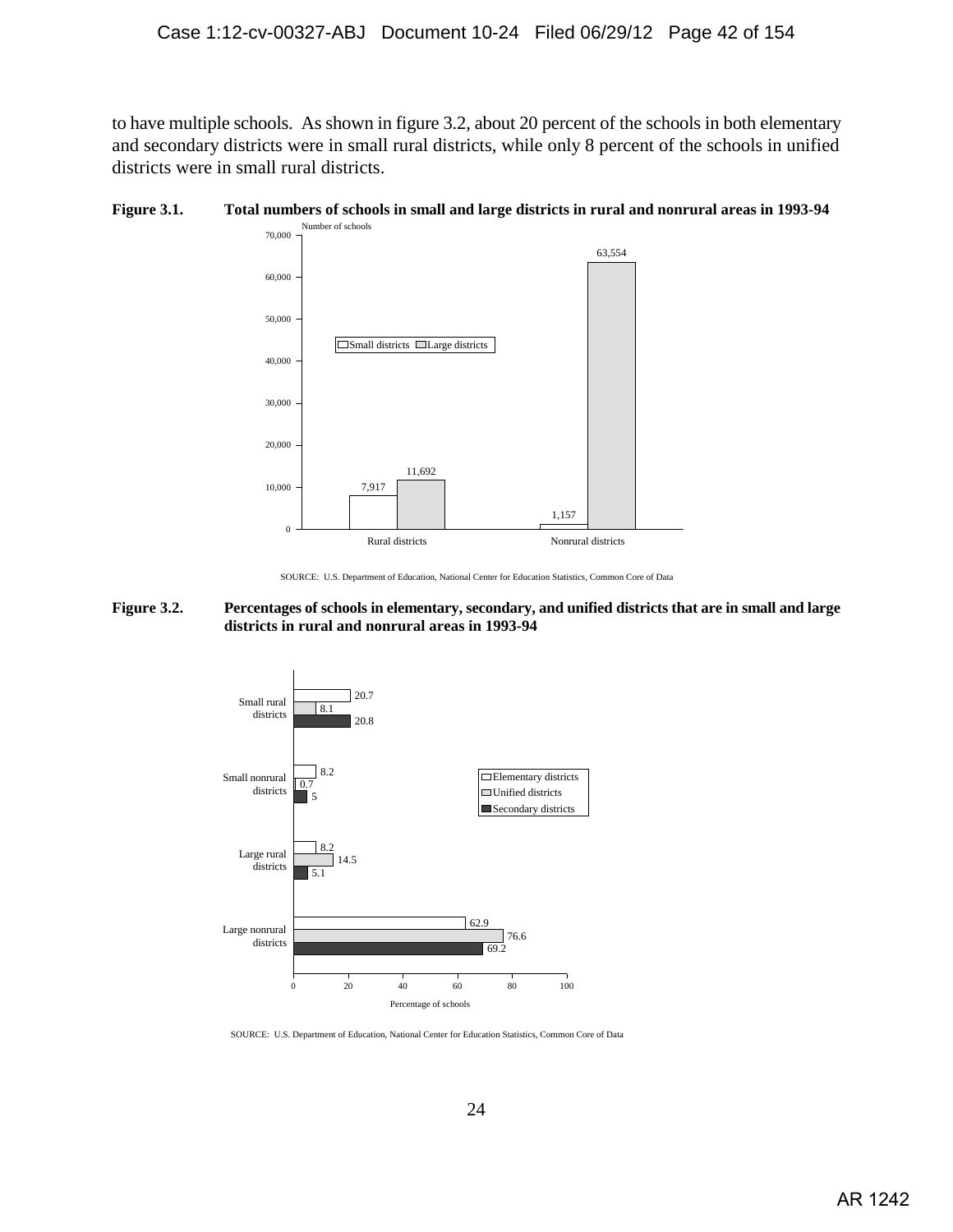Based on this variation in levels, it is useful to examine the average number of schools per district by grade level type. As shown in figure 3.3, small rural elementary or secondary districts usually have only a single school, whereas small rural unified districts tend to have two. By contrast, large nonrural unified districts average over 10 schools. Thus, small rural districts tend to have fewest schools because they are more likely to be separate elementary or secondary districts, which have smaller numbers of schools, or because even when they are unified, they tend to have fewer schools than other unified districts.

### **Figure 3.3. Average number of schools in elementary, secondary, and unified districts that are in small and large districts in rural and nonrural areas in 1993-94**



SOURCE: U.S. Department of Education, National Center for Education Statistics, Common Core of Data

**Small, Very Small, and Small Rural Schools.** The criteria of "small" and "rural" have been applied in the preceding sections to school districts, but it is also of interest to know whether small and rural schools are almost always located in small and rural districts. Small schools can be defined exactly as small districts are, by whether the number of students in each of the elementary (or secondary) grades in the school averages less than 25 (or 100). One might consider a further category of "very small" schools—schools with so few students that they employ fewer than one teacher per grade.<sup>13</sup>

 $13$  Specifically, a "very small" school is defined as a small school (previously defined) whose number of full-time equivalent teachers is less than the number of grades in the grade span.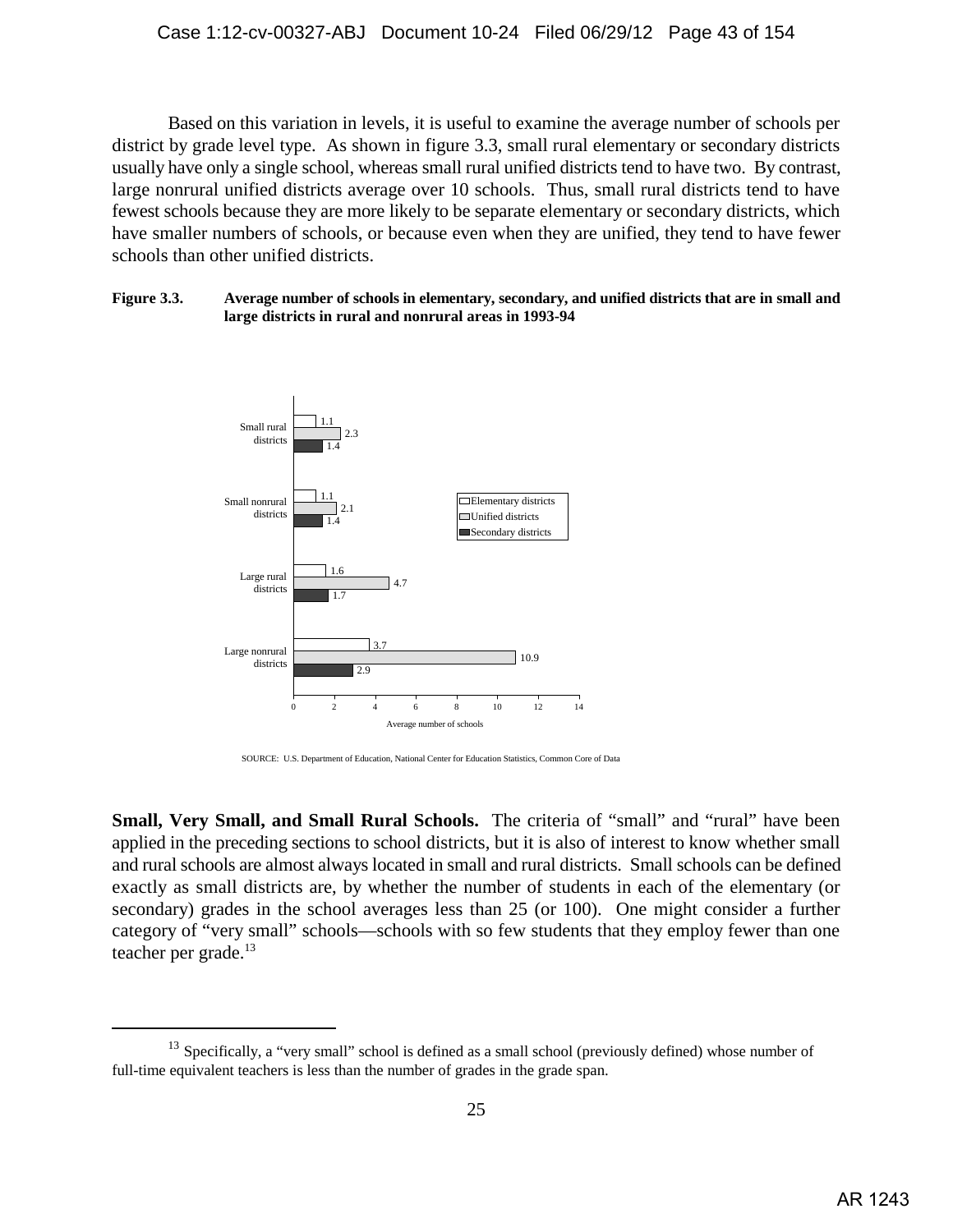While most schools in small districts were small in 1993-94, as shown in figure 3.4, there were small schools, and even some very small schools, in large nonrural districts. These are typically special-purpose schools, such as special education schools or continuation schools for students who would otherwise drop out. Small and very small schools in small or rural districts, on the other hand, are generally the result of population sparseness, because they are typically the only school in the district serving a particular grade level. Very small schools, fitting the size stereotype of country schools of the late 19th century, still constitute 20 percent of the schools in small rural districts. (Although they are even more common in small nonrural districts, there are relatively few such districts. Very small schools are likely to be found in small rural settings.)

# **Figure 3.4. Percentages of schools that were small or very small, in small and large districts in rural and nonrural areas in 1993-94**



SOURCE: U.S. Department of Education, National Center for Education Statistics, Common Core of Data

Because schools have been categorized as "small" using the same students-per-grade threshold used in categorizing districts as "small," it may seem paradoxical that the percentages of schools in small districts that are small are not close to 100 percent. The explanation for this paradox is that many small unified districts have a single "small" high school (with fewer than 100 students per grade) and a single "large" elementary school (with more than 25 students per grade): K-12 districts with a single elementary school and a single high school and about 30 to 45 students per grade would be counted as small districts, but their elementary schools would not be counted as small. As seen in figure 3.5, only about 70 percent of schools in unified small rural districts were small, but about 90 percent of schools in separate elementary and secondary small rural districts were small.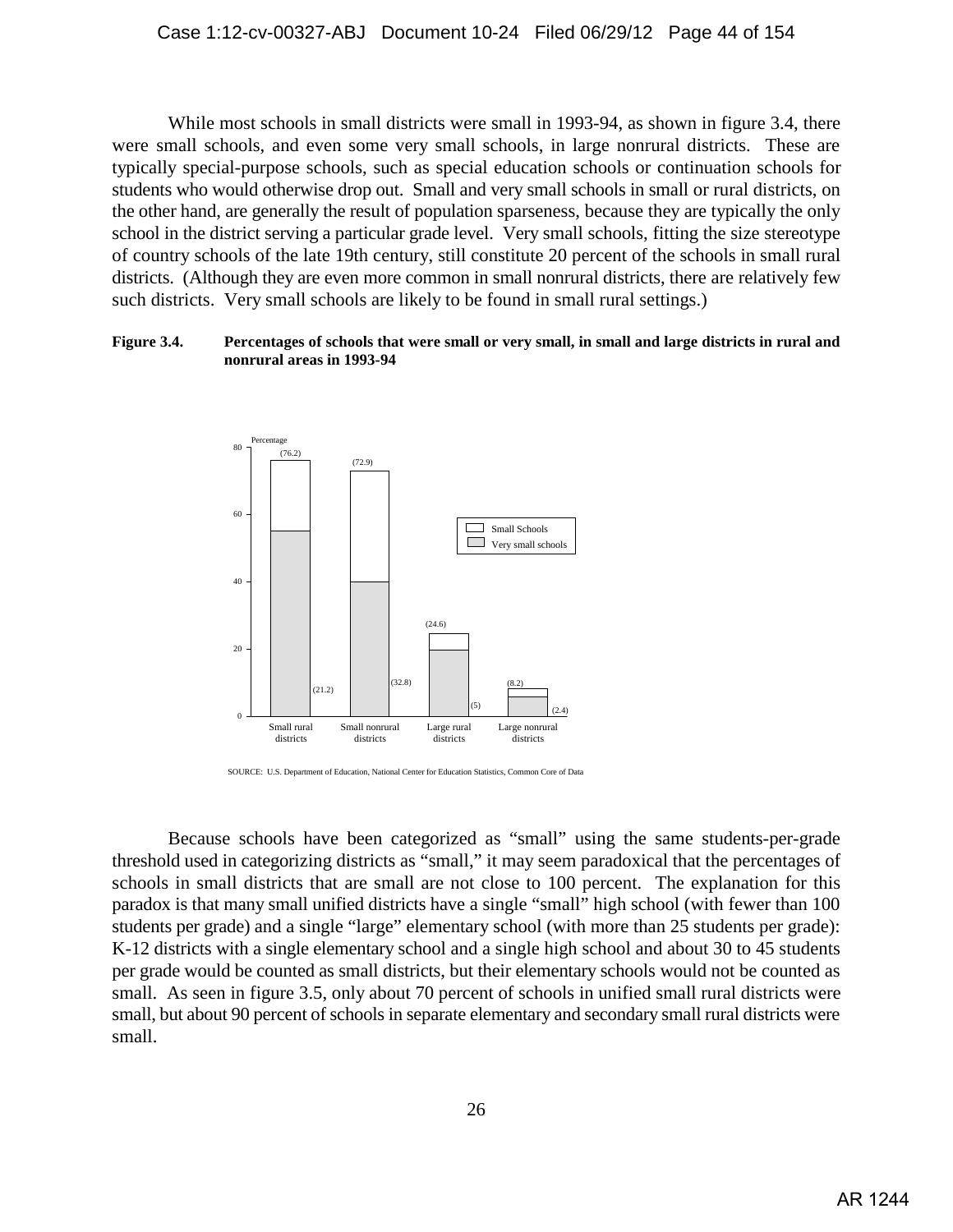Large schools in separate elementary and secondary small rural districts arise from two sources: (1) districts that split grade levels between schools and happen to have slightly more than the defining number of students per grade in the grades in one school but overall fewer than this number per grade in the entire range of grades offered in the district; and (2) the district classification of "small" was held constant across years, as discussed in chapter 1, to facilitate longitudinal comparisons, but the *school* classification of "small" was redetermined for each year—a few districts that were small in 1987-88 grew in enrollment until by 1993-94, one or more of their schools were no longer classifiable as small. A comparison of tables A3.1 and A3.2 shows that the total number of large schools in separate elementary or secondary small rural districts grew from 31 in 1987-88 to 112 in 1993-94.

The fact that very small schools in small rural districts are mostly elementary ones, as shown in figure 3.5, reflects the greater need for a critical mass of teachers at the secondary level, to address the needs for curricular choice.

### **Figure 3.5. Percentages of schools that were small or very small, in elementary, secondary, and unified small rural districts in 1993-94**



SOURCE: U.S. Department of Education, National Center for Education Statistics, Common Core of Data

In most rural districts, high school students attended small high schools, as shown in table 3.1. In 1993-94, in 81 percent of rural districts with high schools (i.e., with schools serving grade 11 or 12) the largest<sup>14</sup> (or only) high school had fewer than 100 students per grade, and in 55 percent of rural districts, fewer than 50 students per grade. In only 21 percent of nonrural districts, by

 $14$  To avoid counting small special, nonregular, alternative high schools that sometimes accompanied regular high schools in the same district, the largest high school in the district was the focus of this comparison.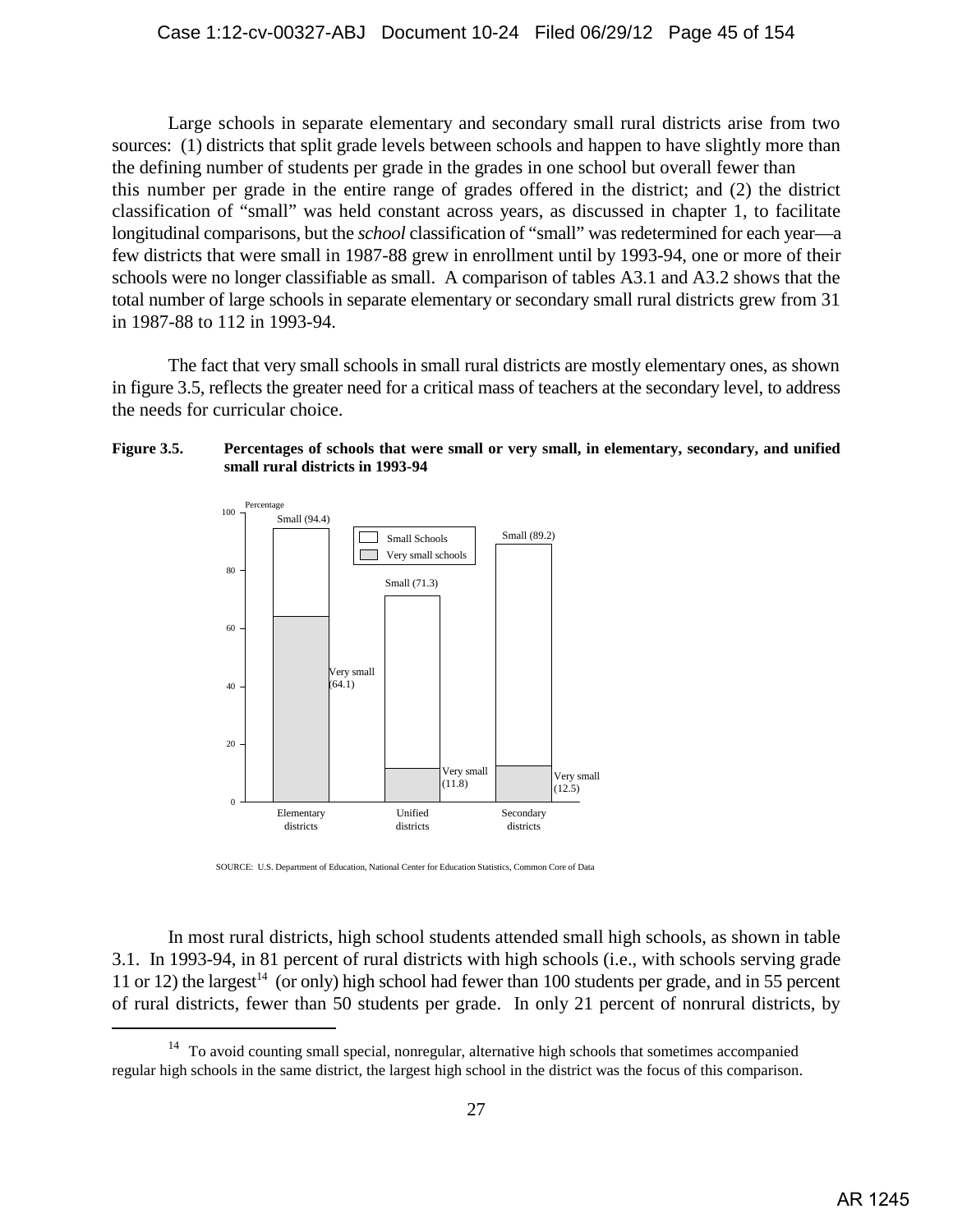contrast, did all high schools have fewer than 100 students per grade, only 5 percent had fewer than 50 students per grade.

| Enrollment per Grade | <b>Rural Districts</b> | <b>Nonrural Districts</b> |  |
|----------------------|------------------------|---------------------------|--|
| Fewer than 50        | 54.9                   | 4.8                       |  |
| 50-99                | 26.1                   | 16.5                      |  |
| 100-199              | 14.2                   | 31.9                      |  |
| 200 or More          | 4.8                    | 46.8                      |  |
| Total                | 100.0                  | 100.0                     |  |

| <b>Table 3.1.</b> | Percentages of rural and nonrural districts, by enrollment per grade in largest high school, in |
|-------------------|-------------------------------------------------------------------------------------------------|
|                   | 1993-94                                                                                         |

Source: U.S. Department of Education, National Center for Education Statistics, Common Core of Data.

Note: Enrollments are for grades 9-12, in the largest school in a district that enrolled 11th or 12th grades.

 The paradoxical comparisons concerning sizes of schools within districts do not appear to be matched by similar conflicts in the definition of rural locale, although it would be definitionally possible for many of the schools in rural districts to be, themselves, nonrural. As seen in figure 3.6, when the percentage of small rural schools is subtracted from the total percentage of small schools, only about 1 to 2 percent of the schools in rural districts were small but not rural. These arise because some multischool districts have a combination of rural and small town schools. They are called "rural districts" if more of their schools are rural than any of the other six locale categories, ranging from small town to large central city.





SOURCE: U.S. Department of Education, National Center for Education Statistics, Common Core of Data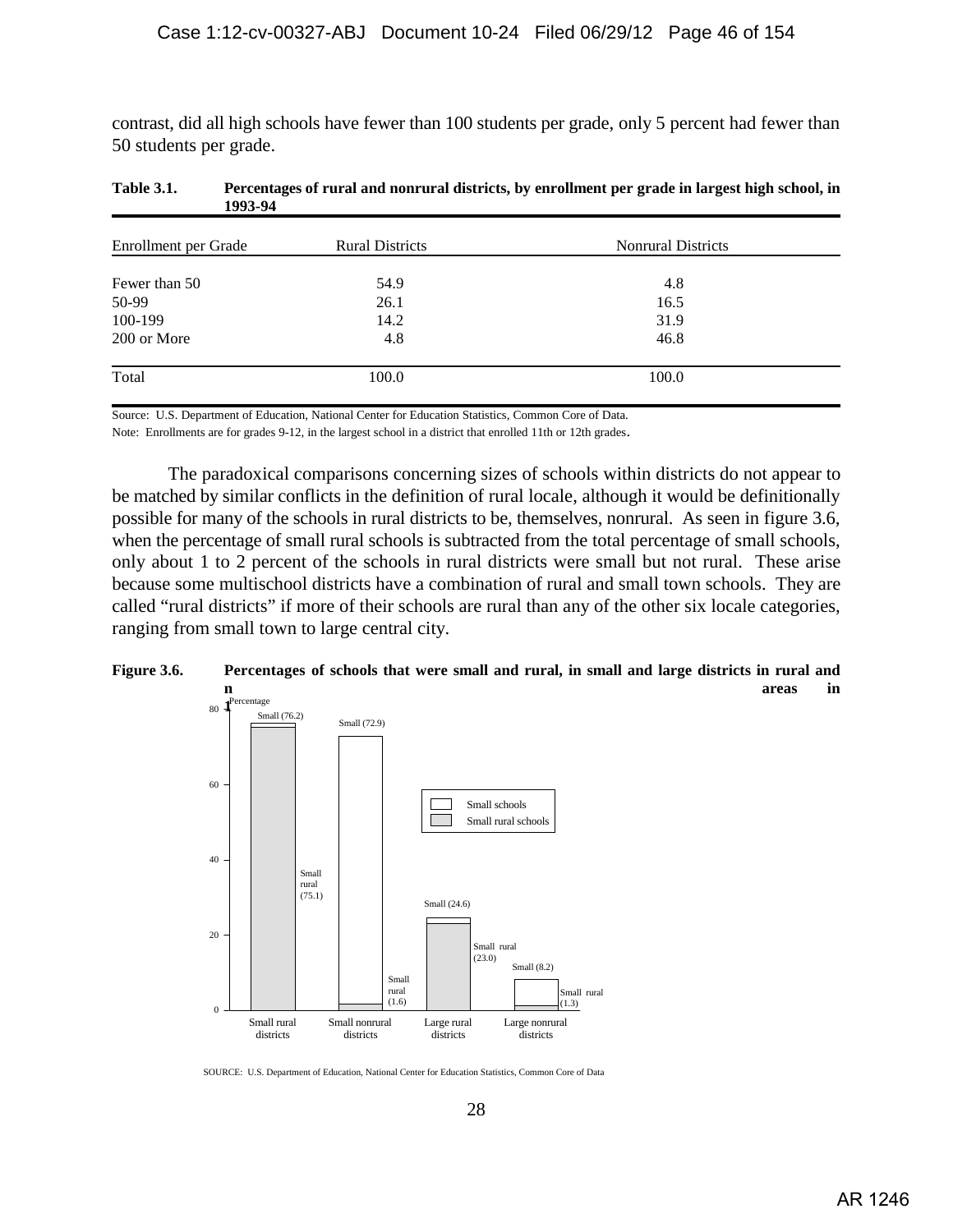**School Grade Levels Served.** Most schools in the nation are elementary schools, and that is also true in small rural districts. However, as shown in figure 3.7, there are differences in the distributions of schools serving different grade level types between small rural and other districts. Schools in small districts were less likely to be intermediate schools and more likely to be combined (e.g., K-12) schools; and in rural districts the ratio of elementary schools to high schools was roughly 2 to 1, compared to 4 to 1 in nonrural districts (table A3.5). Both of the variations between small and large districts suggest pressures to minimize the number of separate schools in operation. The variations between rural and nonrural districts suggest that rural districts (1) are often not in a position to operate multiple elementary feeder schools into a larger high school and (2) often do not have sufficient numbers of special students to warrant a separate, ungraded school.

In fact, examination of table A3.8 in appendix A suggests that in 1993-94, fewer than 300 of the 4,238 small rural districts in the country operated more than one elementary school, fewer than 70, more than two. As noted in chapter 2, there are relatively more separate elementary and secondary districts in rural areas; that is, elementary grade students in small rural districts were more likely to enroll in a different district when they went to high school.

### **Figure 3.7. Percentages of schools that offered various grade levels, in small and large districts in rural and nonrural areas in 1993-94**



Note: Schools which did not specify their grade levels are not included in this figure.

SOURCE: U.S. Department of Education, National Center for Education Statistics, Common Core of Data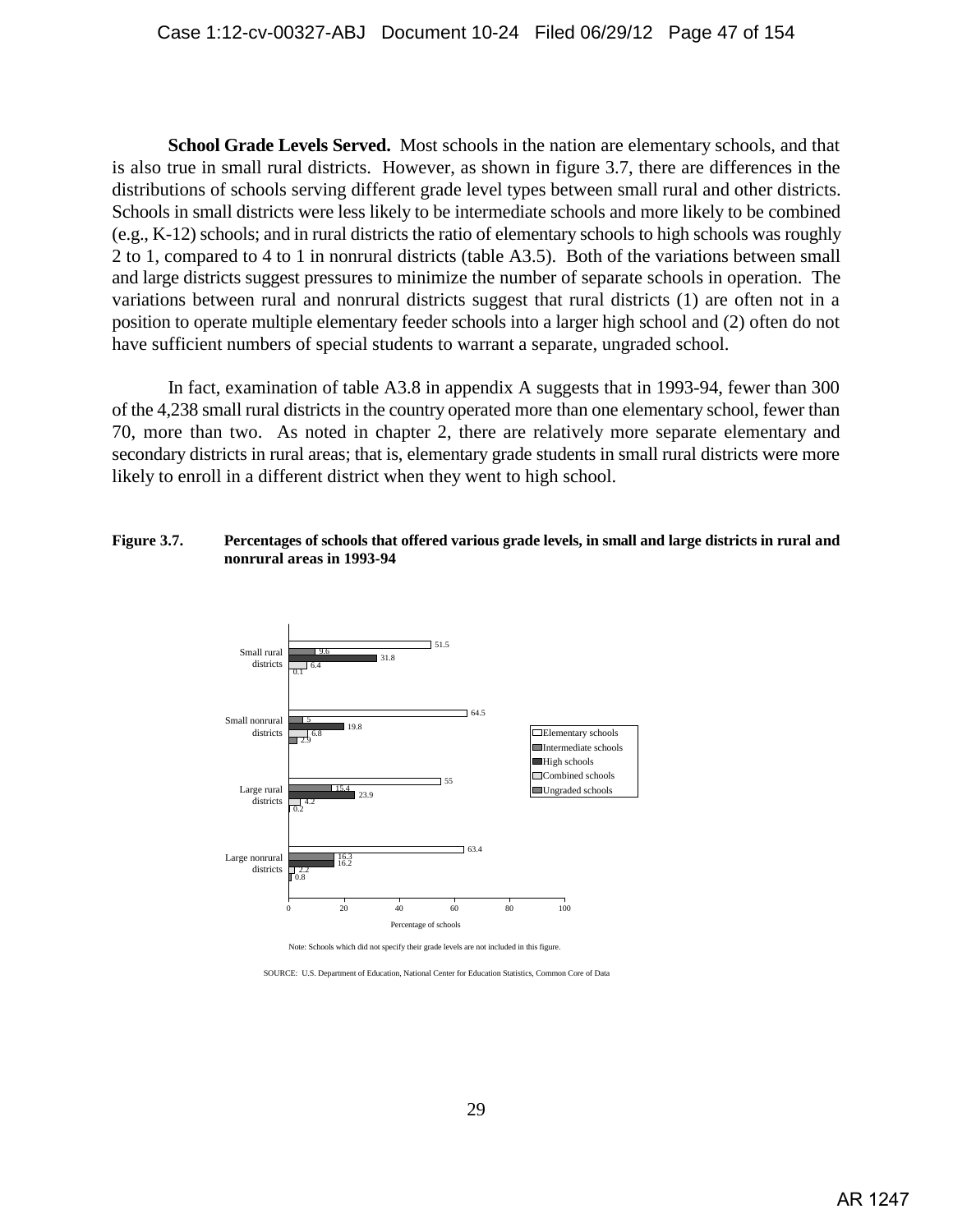There is substantial state-by-state variation as to whether public school districts are expected to offer prekindergarten instruction. However, as seen in figure 3.8, small rural districts are not very different from other districts on this issue: about 9 out of 10 elementary and combined schools offered kindergarten, and about a quarter of the schools that offered kindergarten also offered prekindergarten. In small and large rural and nonrural districts, this represents a dramatic increase from 1986-87 to 1993-94, as shown in table A3.6.





SOURCE: U.S. Department of Education, National Center for Education Statistics, Common Core of Data

Some regular schools have offered ungraded instruction for some of their students, designed to avoid constraints imposed by a grade-oriented curriculum and a rigid annual grade promotion policy. Other schools have focused purely on groups of students with special needs, and these are recorded in the Common Core of Data as alternative, vocational, or special education schools. For this report, these latter three types of schools are combined into a category of "nonregular" schools. As shown in figure 3.9, very few of the schools in small rural districts were nonregular schools (1.4 percent), and few of the schools in these districts had any ungraded students (8.6 percent). However, as can be seen by comparing these numbers, many more schools offered some ungraded instruction than the number categorized as nonregular schools. Providing ungraded instruction appears to be more closely related to a district's size than to whether it is rural or not, reflecting the fact that few districts categorized as small in this report would have enough students with needs warranting the establishment of an ungraded curriculum. However, the availability of a nonregular school appears to be more closely relate to district location than to size: very few nonregular schools were in rural districts, large or small.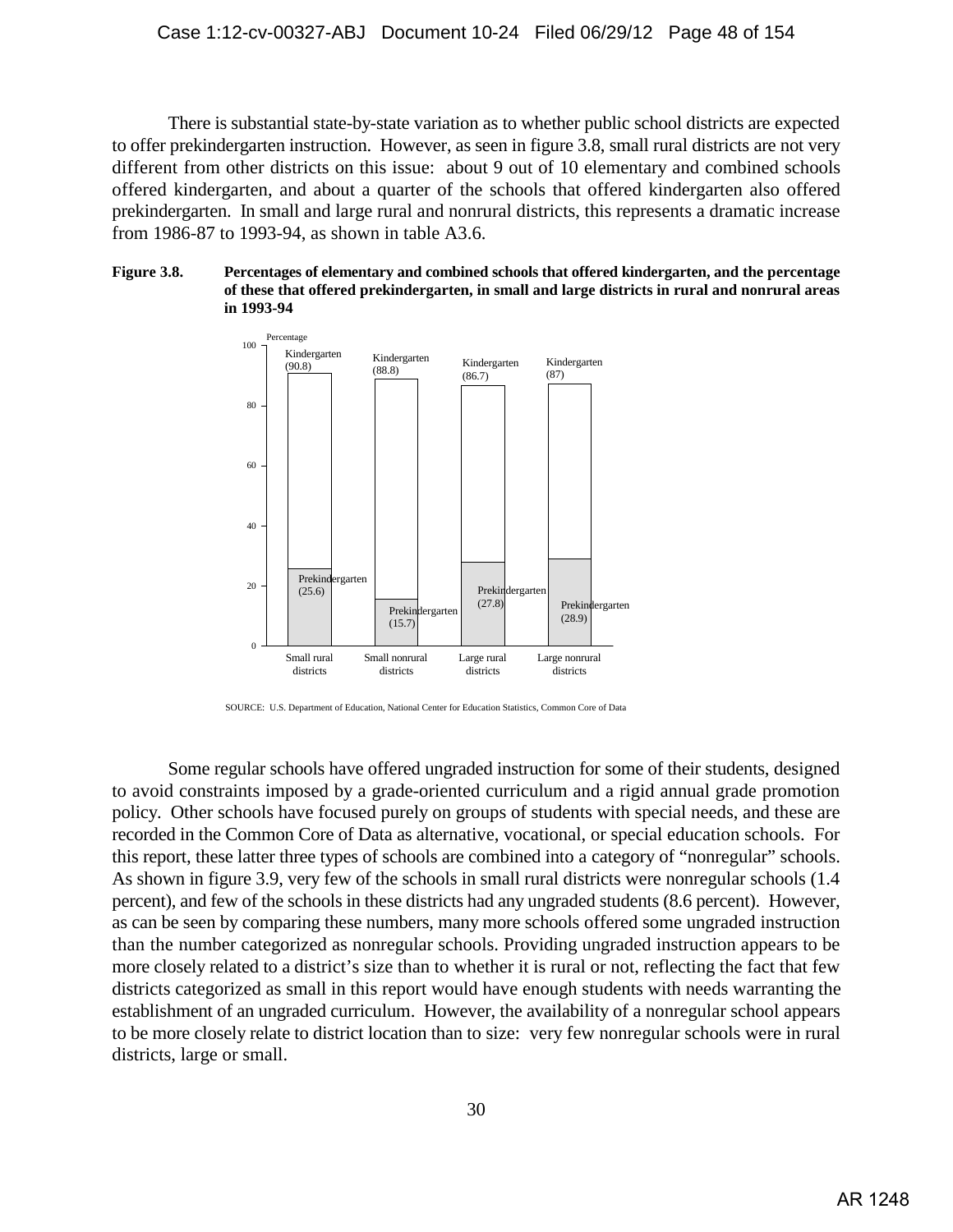#### **Figure 3.9. Percentages of nonregular schools and schools offering ungraded instruction, in small and large districts in rural and nonrural areas in 1993-94**



SOURCE: U.S. Department of Education, National Center for Education Statistics, Common Core of Data

# **Trends in Schools in Small Rural Districts from 1986-87 to 1993-94**

The major change that a local education agency can make in response to changing populations and changing funding is to open new schools or close old ones. They can also change the span of grades offered in each school. Over the period from 1986-87 to 1993-94, as shown in figure 3.10, a substantial number of schools in small districts were closed, while a substantial number of schools were opened in large nonrural districts. The net loss of 507 schools in small rural districts represents only a global summary of the processes occurring. A closer examination of the data reveals that most school closures in small rural districts were in effect district closures, as no schools remained open in the district.

In some cases, as a district consolidated with another district, a school might remain open; however, in CCD such a school would be identified as a new school in the other district. In fact, as an automatic result of the 488 small rural district closures, 730 nominal school closures were recorded, but because there were 315 "new" schools in adjacent districts that added enrollment when a district closed, the actual loss of schools through small rural district closure appears to be 415, which is, coincidentally, exactly the same as the net loss of small rural districts (see table 2.8). In addition, in continuing small rural districts not involved in a consolidation, there was a net loss of 92 schools during this period. A tabulation of the frequencies of specific year-to-year transitions (e.g., from one elementary and one high school to one elementary, one intermediate, and one high school) is shown in table A3.9 in appendix A.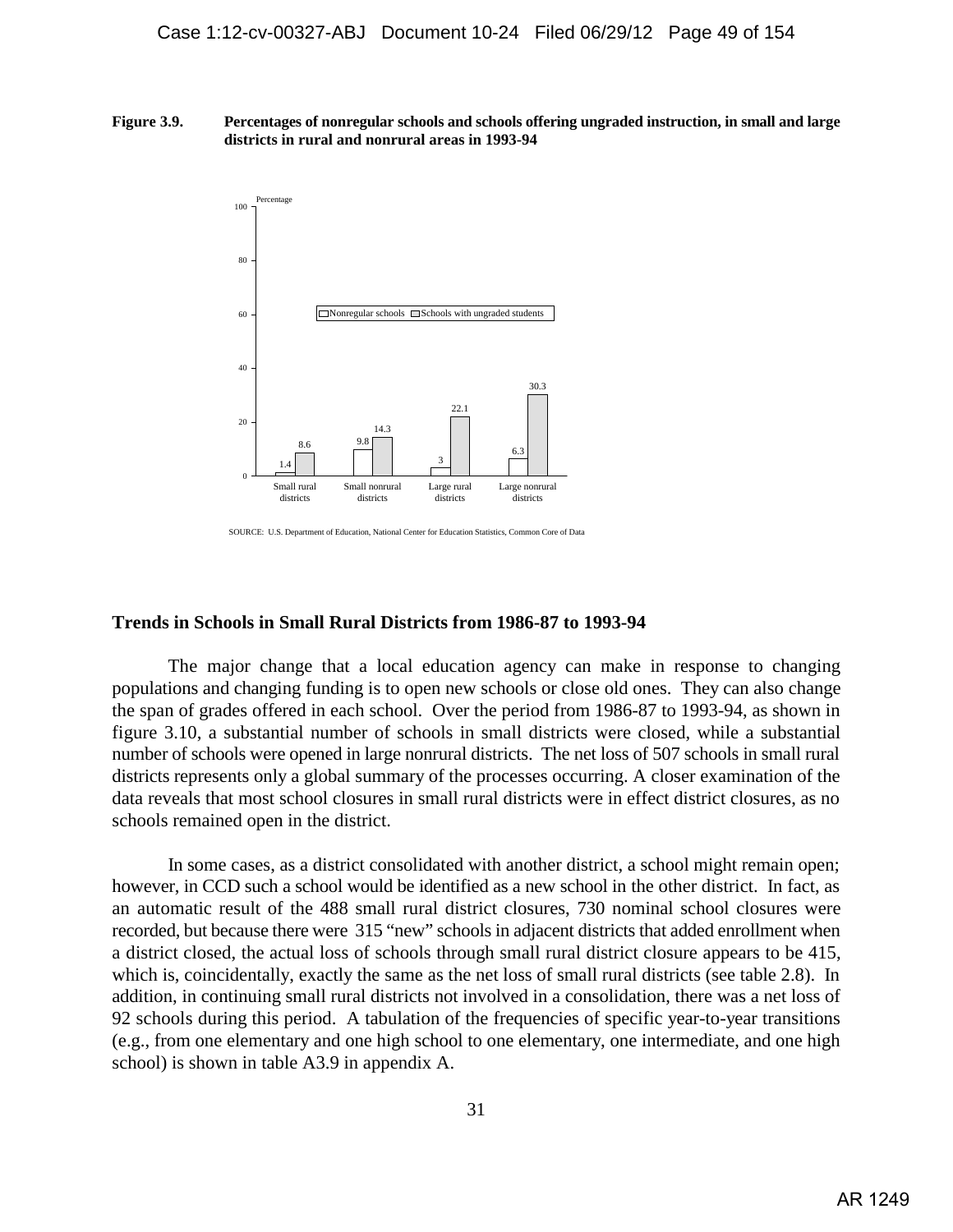#### **Figure 3.10. Cumulative net gains and losses of schools in small and large districts in rural and nonrural areas between 1986-87 and 1993-94**



SOURCE: U.S. Department of Education, National Center for Education Statistics, Common Core of Data

Closures and openings were not spread uniformly across elementary, secondary, and unified districts or across elementary, intermediate, high, or combined schools. As shown in figure 3.11,

### **Figure 3.11. Cumulative net gains and losses of schools in elementary, secondary, and unified small rural and other districts between 1986-87 and 1993-94**



SOURCE: U.S. Department of Education, National Center for Education Statistics, Common Core of Data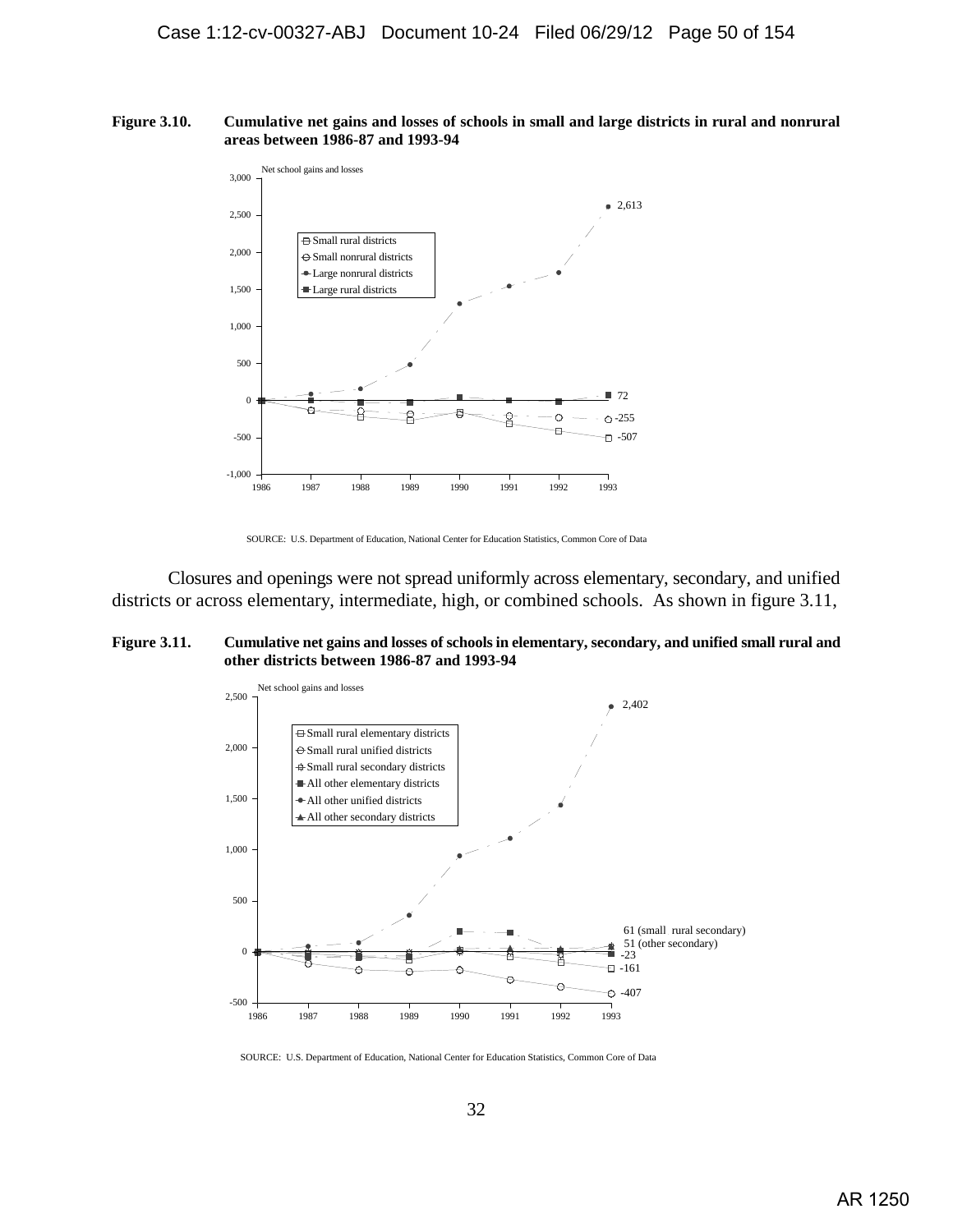61 schools were added in small rural secondary districts, even though across all small rural districts the numbers of schools declined by 507, and the gains in schools in large or nonrural districts occurred primarily in unified districts. An examination of the details in table A3.9 in appendix A reveals that the major sources of the addition of 61 schools in small rural secondary districts were between 1991-92 and 1993-94 and were in school districts that added an elementary and an intermediate school to their single high school (54 new schools in 27 districts).

Addition of an elementary and intermediate school to a high school (secondary) district through consolidation with adjacent district(s) would change the grade span of the district, leading it to be counted later as a unified district. However, in order to present the information on trends, the district is counted in its original category in figure 3.11. (Other changes that would change grade level categories of some small rural districts that occurred include: 86 districts that dropped high school while keeping their elementary and possibly intermediate school, 10 districts that added high school, 41 districts that changed their elementary school to a combined school or vice versa, and 23 districts that dropped either their elementary school or the elementary grades from their combined school.)

**Small, Very Small, and Small Rural Schools.** Patterns of net gains and losses of small, very small, and small rural schools over the period from 1986-87 to 1993-94 are similar to the patterns for all schools in these districts. Most small school closures occurred in elementary districts, and the numbers of small schools increased in secondary districts. As noted above, these increases frequently involved addition of an elementary school through consolidation with an adjacent district.

### **Figure 3.12. Cumulative net gains or losses of very small schools, in elementary, secondary, and unified small rural and other districts from 1986-87 to 1993-94**



SOURCE: U.S. Department of Education, National Center for Education Statistics, Common Core of Data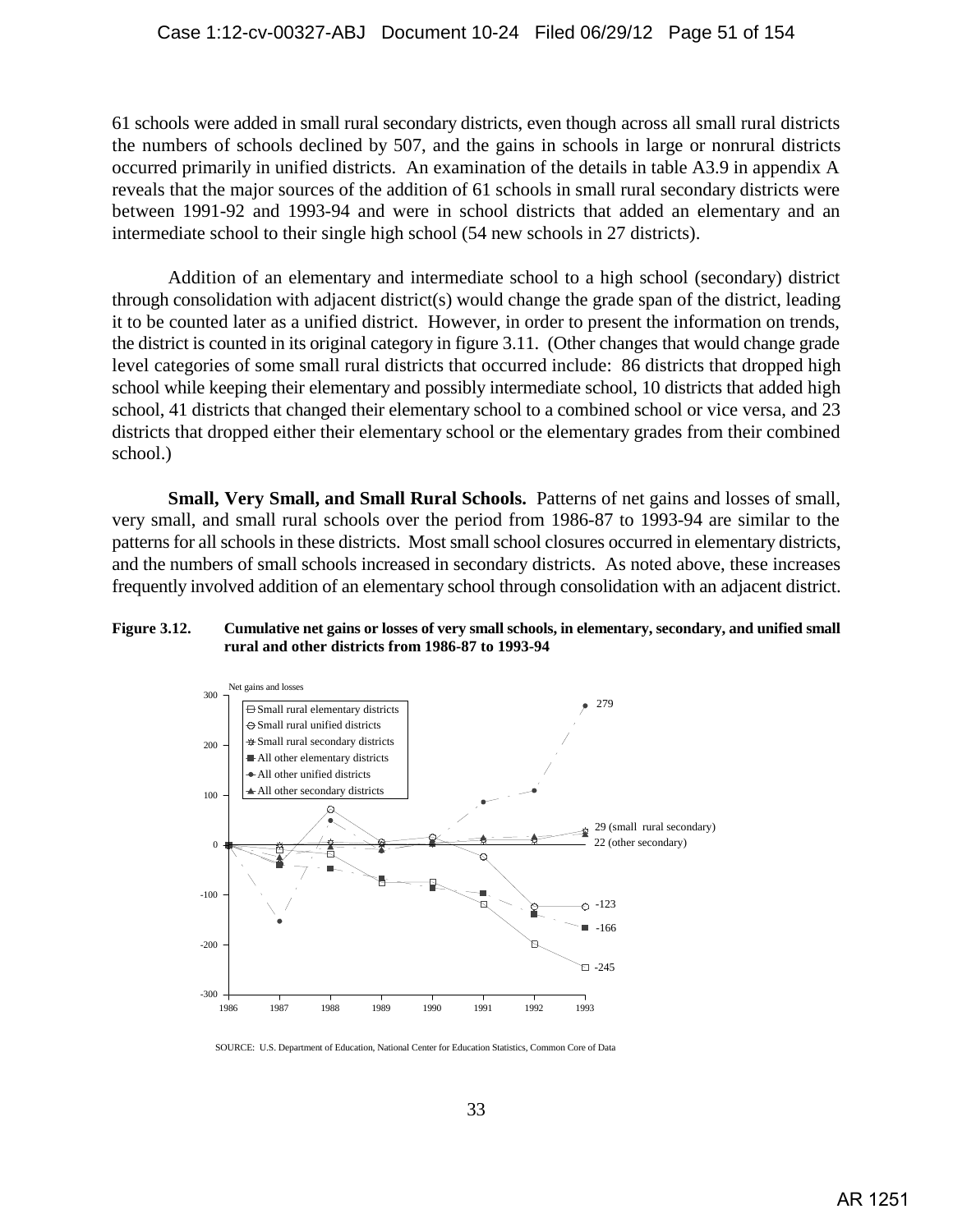At the beginning of the period under examination, there were twice as many very small schools in small rural districts as in large nonrural districts. However, because the net loss of 339 very small schools in small rural districts, shown in figure 3.12, was "matched" by a net increase of 428 very small schools in large nonrural districts, by 1993-94 there were roughly the same number of very small schools (small schools with fewer than one teacher per grade) in both types of districts.

**School Grade Levels Served.** Substantial trends in changing grade spans of schools characterized small rural districts between 1986-87 and 1993-94, as shown in figure 3.13. In particular, there was a 59 percent increase in total intermediate schools, from 480 to 763, in these districts, and a 43 percent increase in total combined (e.g., K-12) schools, from 355 to 507. Many separate elementary and secondary districts were not only merging into unified districts, but they were also merging their separate elementary and secondary schools into combined  $(K-12)$  schools. At the same time, there were also substantial increases in combined schools in large and nonrural districts, suggesting that the attraction of combining all grades in a single school is not limited to small rural districts.

## **Figure 3.13. Net percentage gains and losses of schools that offered various grade levels, in small and large districts in rural and nonrural areas between 1986-87 and 1993-94**



SOURCE: U.S. Department of Education, National Center for Education Statistics, Common Core of Data

One might expect that particular changes in the configurations of schools in a district would be closely related to whether enrollment increased or decreased. However, some of the same transitions occurred in small rural districts with both decreasing and increasing enrollment. In particular, frequent changes in small rural districts with one elementary school and one high school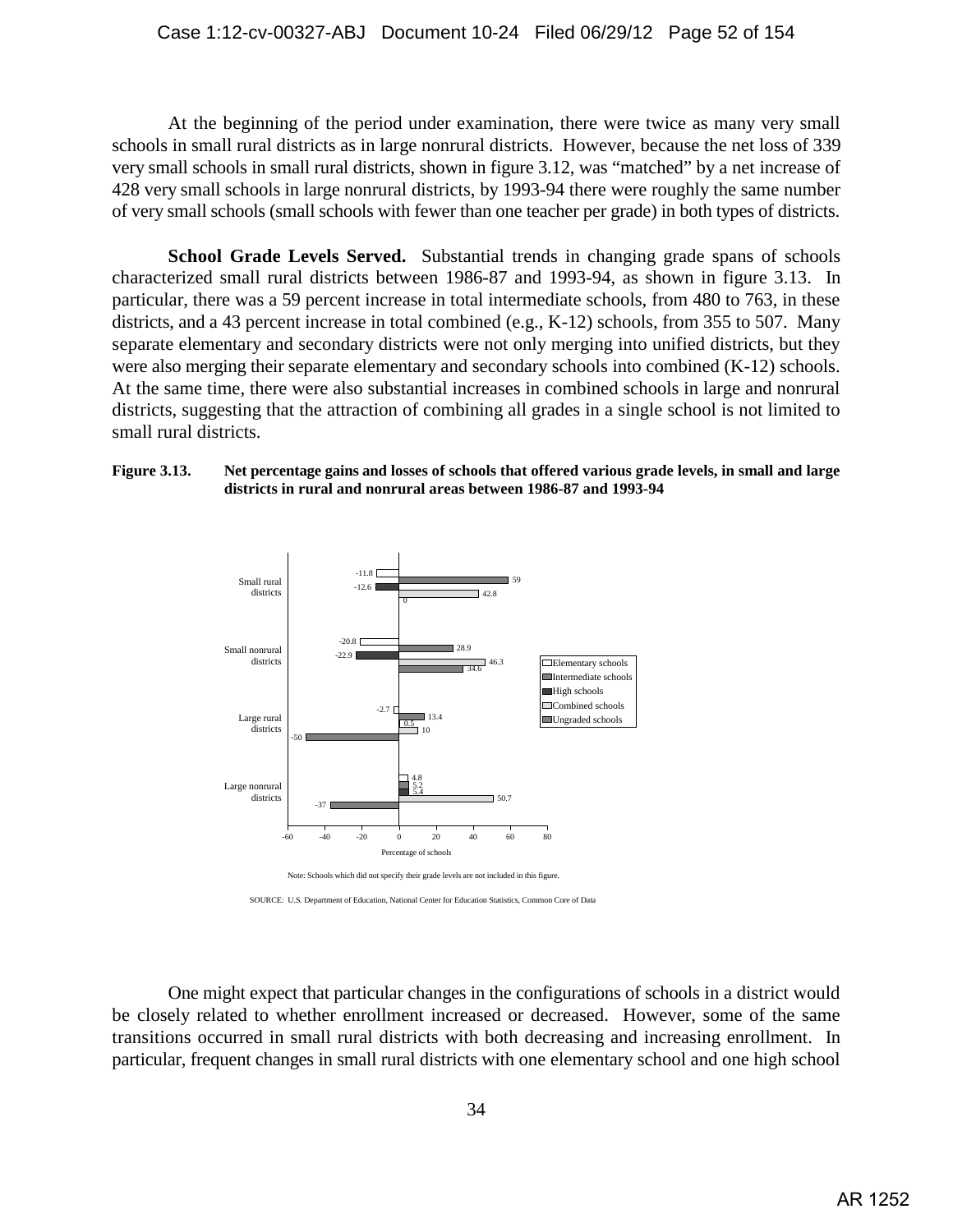involved the opening or closing of an intermediate school. Among those with decreasing enrollment in a year, 83 added an intermediate school while 45 dropped their intermediate school; and among those with increasing enrollment, 98 added an intermediate school while 44 dropped their intermediate school. This can be attributed to the attractiveness of intermediate schools, but it may also suggest a lag of a year or two in district responses to changing enrollments. Further study of these changes is needed. A separate tabulation of changes in schools in districts with increasing and declining enrollment is presented in table A3.10 in appendix A.

A dramatic trend occurred during this time period in the enrollment of prekindergarten students, and it was felt as much in small rural districts as in other districts. As shown in figure 3.14, the number of districts enrolling prekindergarten students increased steadily and more than doubled in an 7-year period.

### **Figure 3.14. Cumulative percentage gains of schools enrolling prekindergarten students in small and large districts in rural and nonrural areas between 1986-87 and 1993-94**



SOURCE: U.S. Department of Education, National Center for Education Statistics, Common Core of Data

Finally, as noted above, by 1993-94, schools in small rural districts were less likely than schools in other districts to offer ungraded instruction for some students, and schools in these districts were less likely to be nonregular schools. However, the trends for these two attributes were in opposite directions. As shown in figure 3.15, there was a decline in percentage of schools in small rural districts that offered ungraded instruction, and it was a more rapid decline than in other types of districts.

In 1993-94, small rural districts were also less likely to operate separate alternative, vocational, or special education schools. However, in this case there was a substantial trend toward *more* nonregular schools in small rural districts, as well as in other districts, as shown in figure 3.16.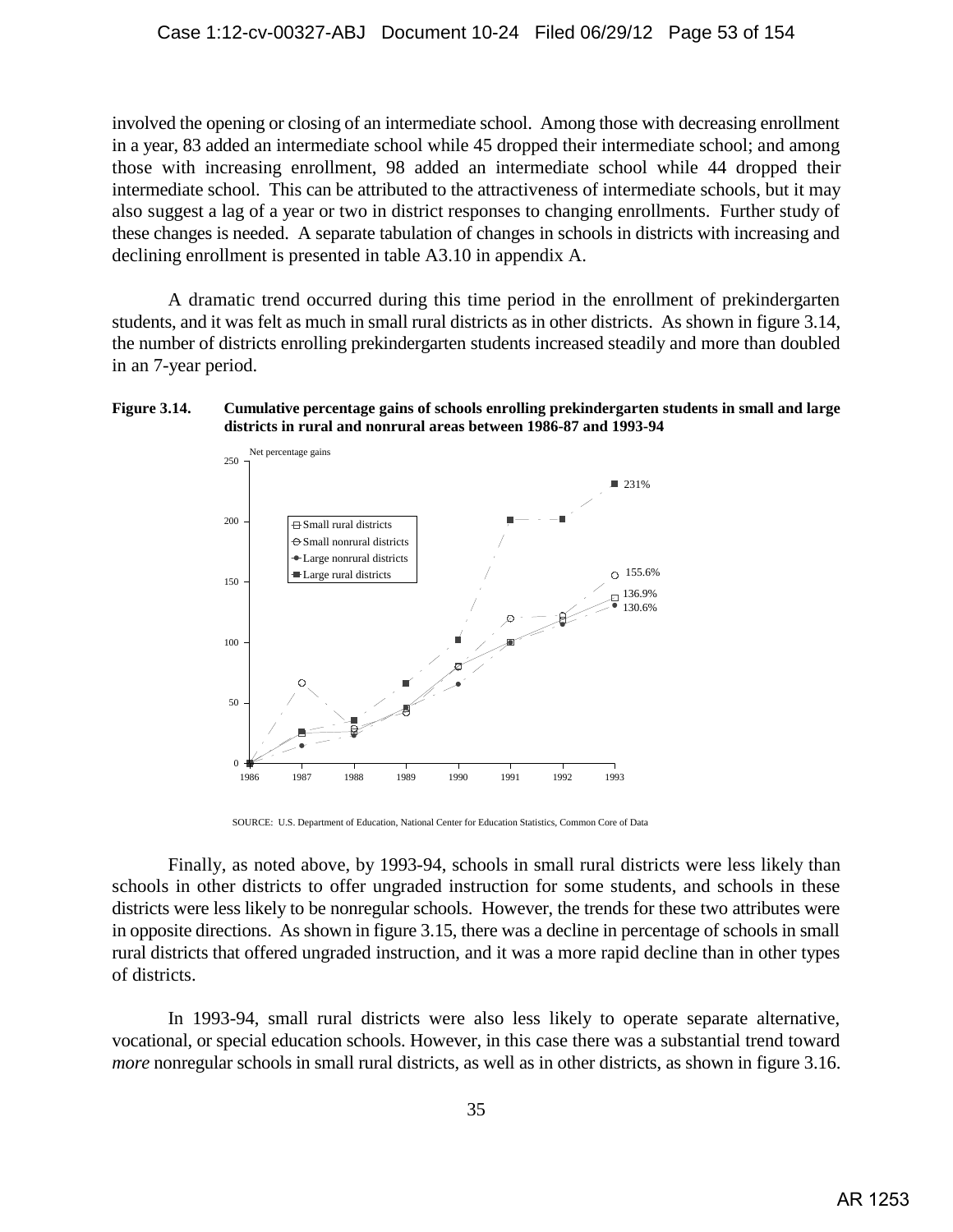This increase was most pronounced during the period from 1989-90 to 1993-94, in which the number of nonregular schools in small districts doubled, after declining during the preceding 3 years.

**Figure 3.15. Trends in percentages of schools offering ungraded instruction, in small and large districts in rural and nonrural areas in 1993-94**



SOURCE: U.S. Department of Education, National Center for Education Statistics, Common Core of Data

#### **Figure 3.16. Trends in percentages of nonregular schools, in small and large districts in rural and nonrural areas in 1993-94**



SOURCE: U.S. Department of Education, National Center for Education Statistics, Common Core of Data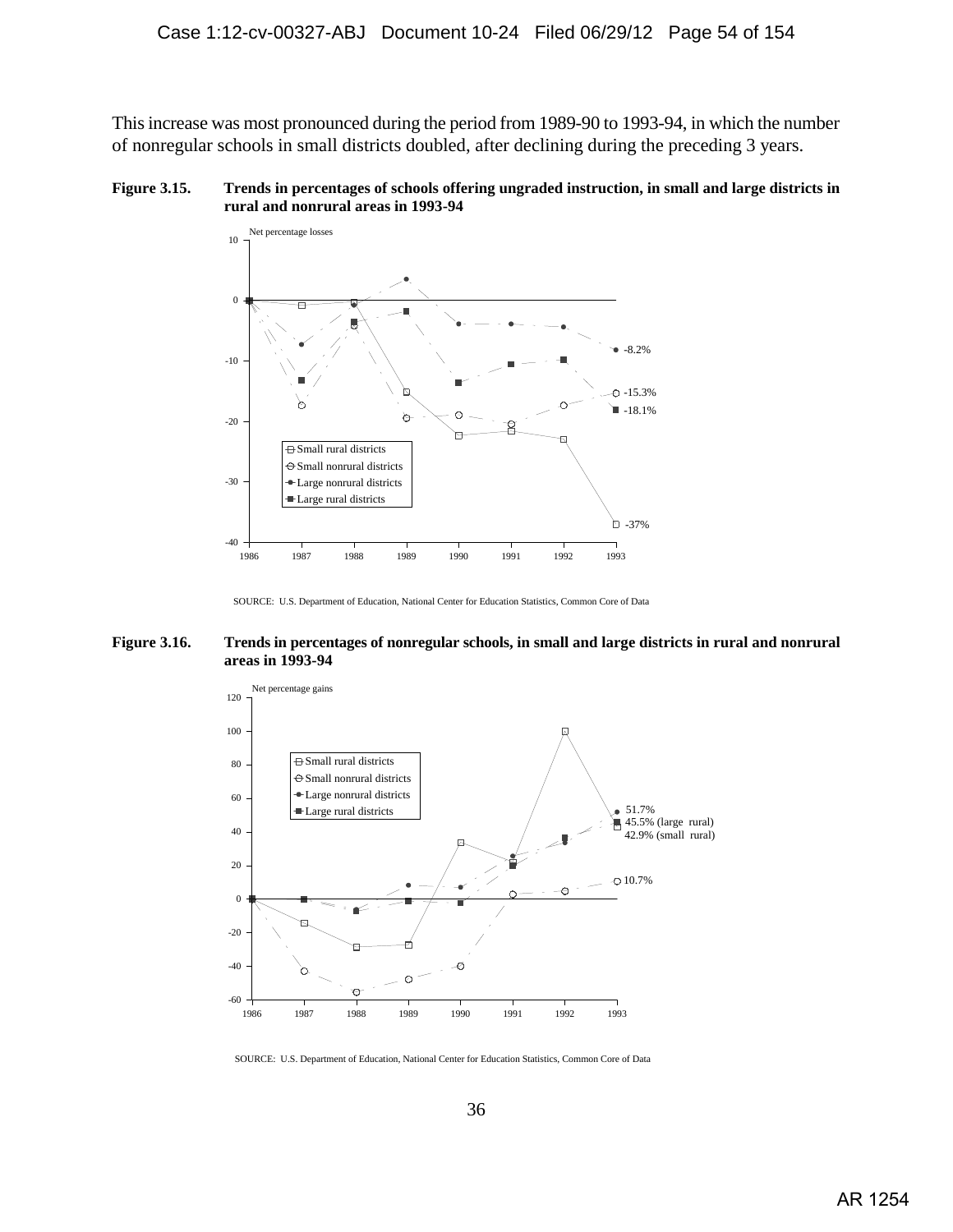# **Summary**

Focusing the snapshot of small rural school districts in 1993-94 on the schools in those districts reveals the following patterns.

> About 8,000 of the nation's 84,000 public schools were in small rural districts.<sup>15</sup> Most small rural elementary districts consisted of a single school. Secondary and unified districts were somewhat more likely to have two or three schools. A fifth of the schools in small rural districts had fewer than one teacher per grade, and this included 64 percent of the elementary schools. In four-fifths of all rural districts, high schools had fewer than 100 students per grade. There were relatively few intermediate schools and many combined schools in these districts, and few small rural districts had multiple feeder elementary schools for a high school.

> About a quarter of the schools with kindergarten also offered prekindergarten, similar to findings in other types of districts. Finally, relatively few of the schools in these districts offered ungraded instruction or were alternative, vocational, or special education schools.

Extending this picture to longitudinal trends over the preceding 7 years reveals additional patterns.

> During this period, about 415 schools closed as the small rural districts in which they operated closed, and 315 more were assimilated into consolidated districts. In addition, there was a net closure of 92 schools in small rural districts that continued to operate.<sup>16</sup> There was a tendency to add intermediate schools and combined schools, while there was a loss of separate elementary and high schools in these districts. The number of schools enrolling prekindergarten students more than doubled during this period, while the number of schools, both regular and nonregular, offering ungraded instruction declined.

 $15$  If the definition of small rural education were expanded to include "large rural districts with a majority of small schools," the picture would be similar. In the additional 254 small rural districts, there were an additional 1,401 schools, or about 5 to 6 schools per district. As in the other small rural districts, many of the schools were very small.

<sup>&</sup>lt;sup>16</sup> Although none of the additional 254 large rural districts with a majority of small schools in the expanded definition of small rural districts closed during this period, a net total of 76 schools in these districts were closed.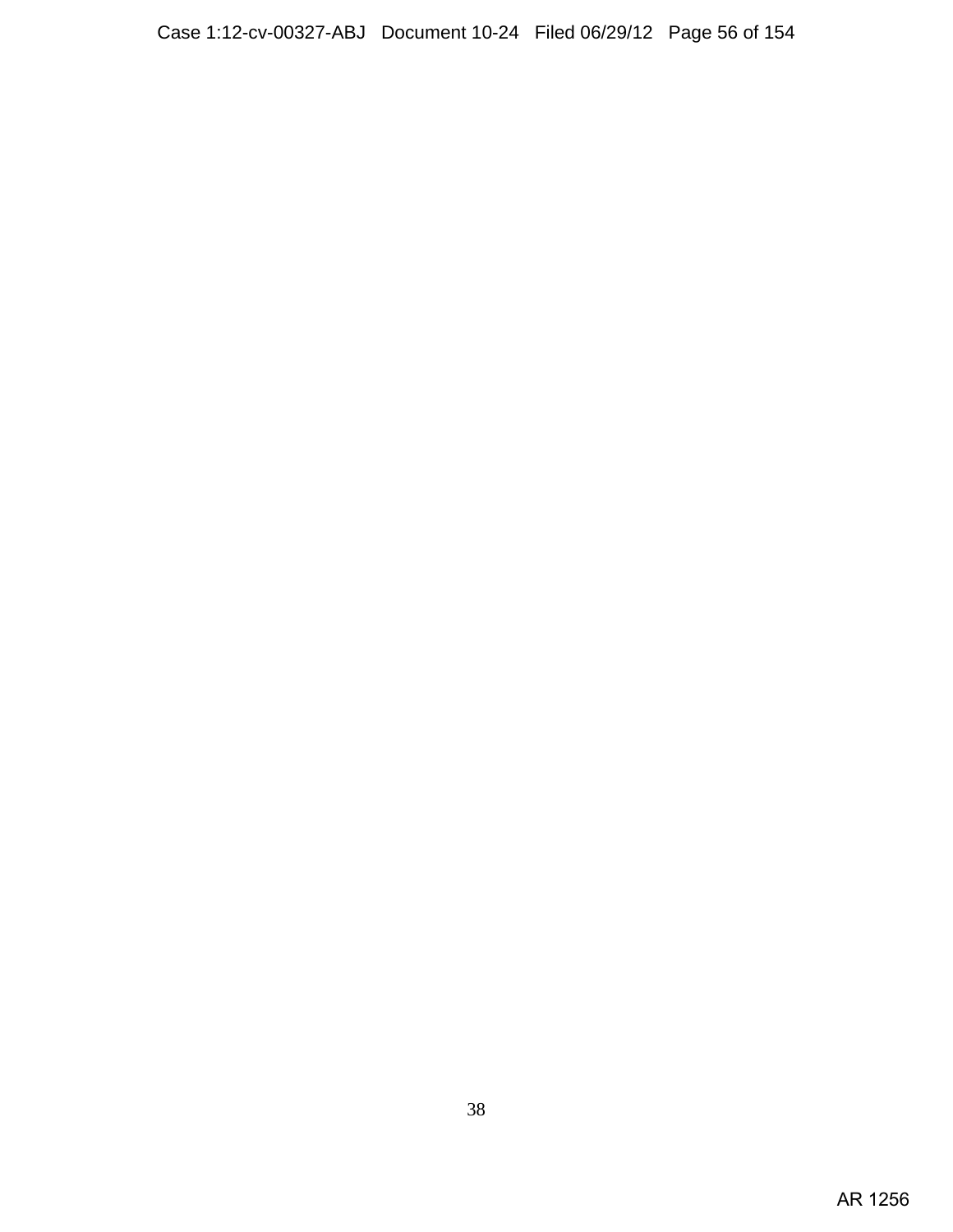# **4. Characteristics of Students in Small Rural School Districts**

*In 1993-94, about 1,100,000 of the nation's 43,200,000 public school students were enrolled in small rural districts. More of the students in small rural districts were either white or Native American than elsewhere, while fewer were Asian or African American (table 4.1). Few school-aged children in small or rural districts (1.3 percent) were reported as having limited English proficiency (table 4.6); however, slightly more of the students in small rural districts than elsewhere had Individualized Education Programs (IEPs) to address special educational needs (11.5 percent) (figure 4.7). In the South and West, but not in other regions, relatively more of the children in small rural districts were living in poverty (figure 4.8).* 

*During the latter part of the period from 1986-87 to 1993- 94, enrollments increased in small rural districts, although not as fast as elsewhere. Although percentages of minority enrollment increased by 10 percent overall (from 31 percent to 34 percent of all public school students), they remained virtually constant in small rural districts, at about 12 percent (table A4.1b). While the percentage of Native Americans in small rural districts grew, the percentages of Asians and African Americans in these districts declined (figure 4.11). Finally, from 1987-88 to 1993-94, there was a gradual increase in the proportion of students with Individualized Education Programs (IEPs) in small rural districts, as well as in other types of districts (figure 4.12).*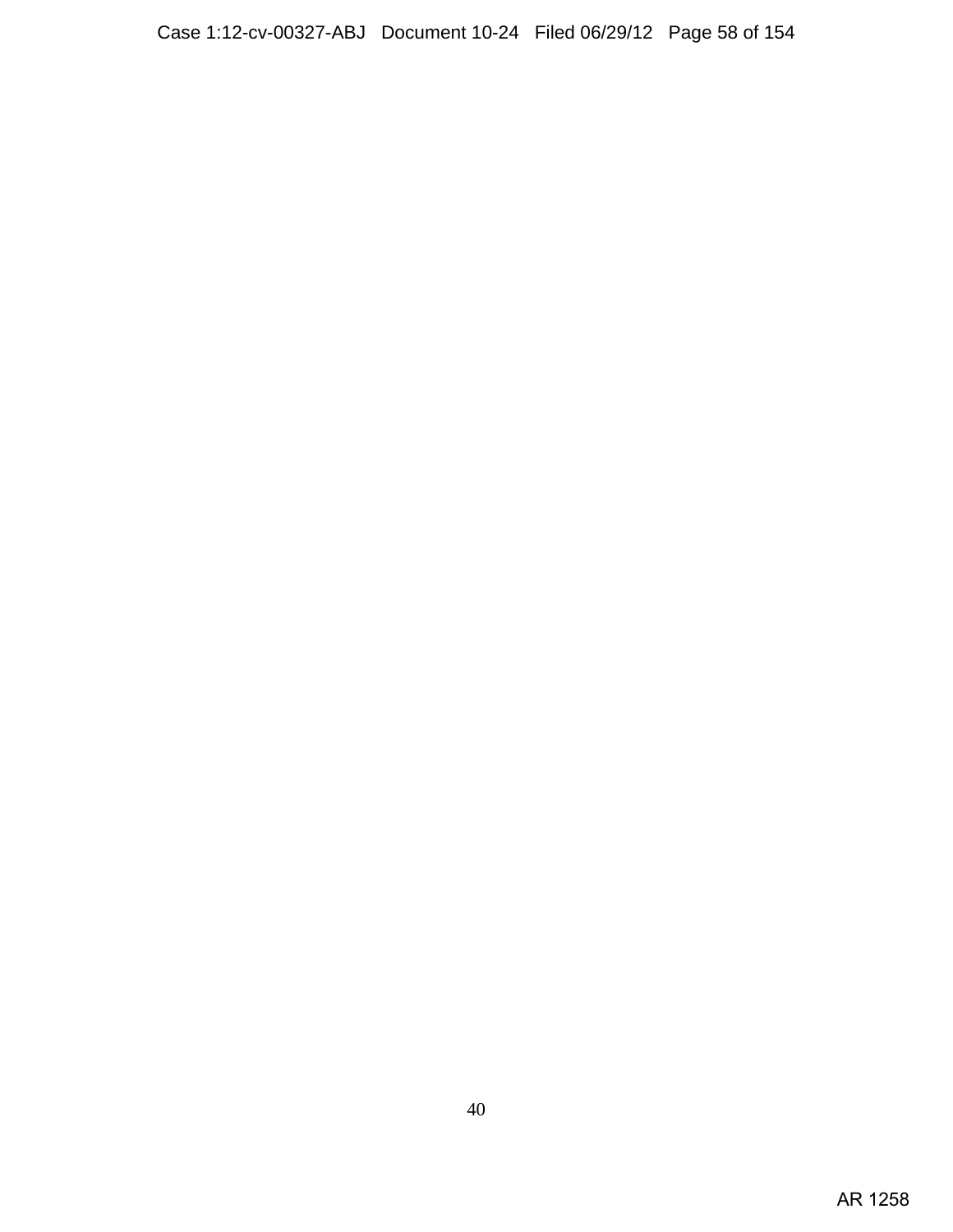# **Background**

Small rural school districts serve 2 to 3 percent of America's public school students. Are the students in these districts different from other students? Previous research (Stern 1994; Phelps and Prock 1991; Herzog and Pittman 1995) has found that students in rural areas are financially not as well off as their urban counterparts; they are geographically, economically, and culturally isolated; their parents have lower educational levels and lower educational expectations for their children; they are at greater risk of dropping out and have lower aspirations for higher education. On the other hand, they have more positive attitudes toward their schools and communities, and a higher percentage participate in extracurricular activities.

The CCD provides basic information on student characteristics. Information on racial composition of the student body and the number of students with Individualized Education Programs (IEPs) to address special needs is available for each year from 1987-88 to 1993-94. The decennial Census also provides information on school-aged children living in the area served by each school district, including the percentages of children with limited English proficiency (LEP) and living in poverty in 1990. While the Census information gathered in 1990 cannot be considered current for 1993-94, demographic changes are sufficiently gradual that they can be used to compare students enrolled in small rural districts with other students.

# **Students in Small Rural Districts in 1993-94**

**Minority Students.** Recent projections suggest that by the year 2035, whites<sup>17</sup> will no longer comprise the majority of the nation's school-age population (Population Research Bureau 1993). Well before this time, Hispanics are expected to become the nation's largest minority group. These projections imply an increasing number of LEP students and an increasing demand for instructional programs for speakers of other languages. How are these changes affecting small rural districts?

In the 1993-94 school year, 135,000 African American, Hispanic, Asian, and Native American students were enrolled in small rural districts: about 1 percent of all minority students in the country. As shown in figure 4.1, they constituted about 12 percent of the students in small rural districts, a smaller percentage than in large districts and in nonrural districts. In large nonrural districts, where 85 percent of the nation's students attend school, the percentage of minority students was 37 percent.

The lower percentages of minority students in small rural districts do not necessarily mean that all small rural districts enroll few minority students. In fact, as shown in figure 4.2, in 1993-94 there were 286 small rural school districts in which a majority of students were members of racial or ethnic minorities (i.e., African American, Hispanic, Asian, or Native American students). In small

 $17$  In this report, the racial/ethnic term "white" is used to refer to white, non-Hispanic students; and the term "African American" is used to refer to black, non-Hispanic students. The five categories for CCD reporting are Black non-Hispanic, White non-Hispanic, Hispanic, American Indian/Alaskan Native, and Asian or Pacific Islander.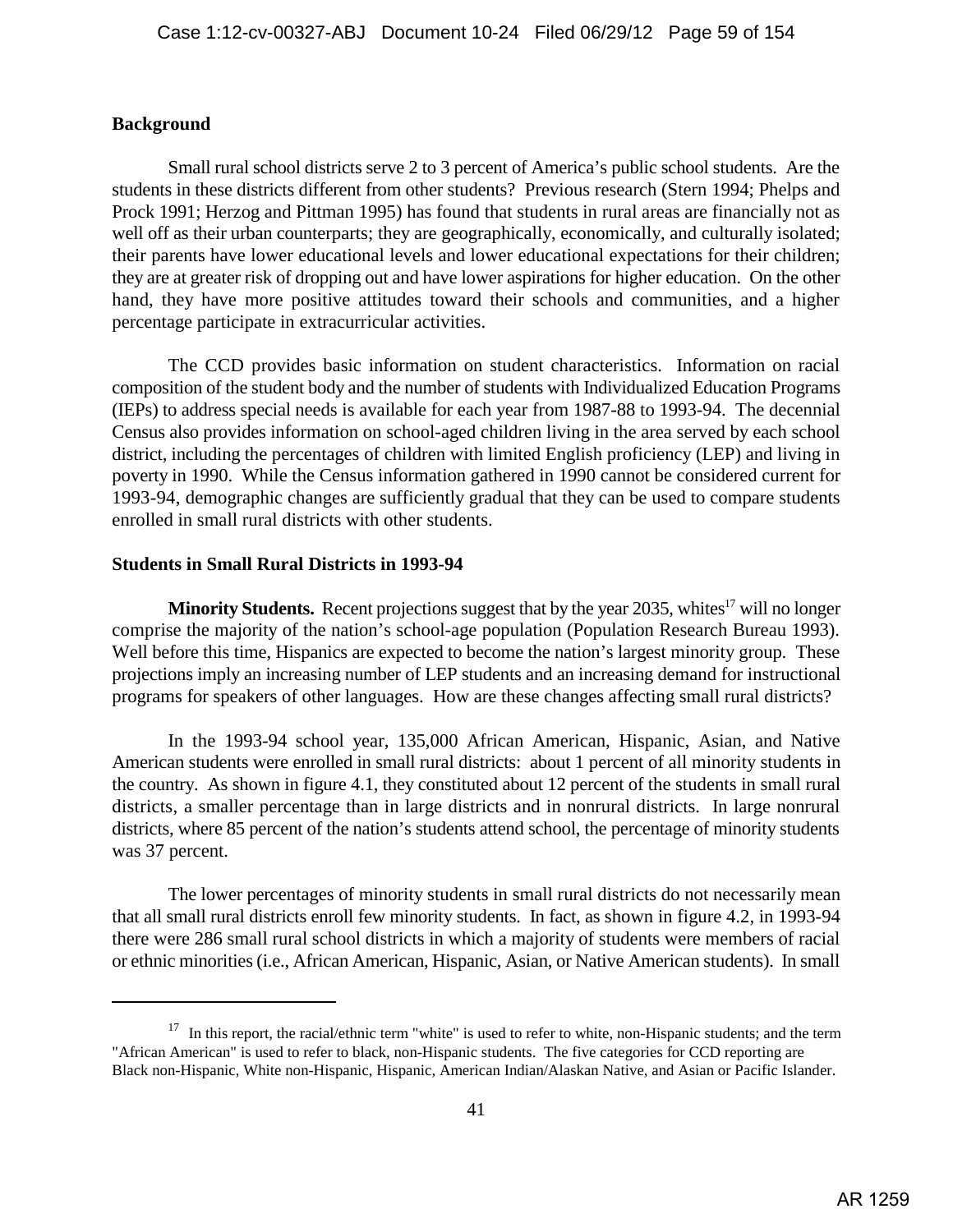rural districts, as well as in other districts, large percentages of minority students were to be found in a relatively small percentage of the districts.

## **Figure 4.1. Percentages of minority students in small rural and other school districts in 1993-94**



SOURCE: U.S. Department of Education, National Center for Education Statistics, Common Core of Data

### **Figure 4.2. Numbers of small rural and other school districts in which a majority of students were members of minorities, in 1993-94**



SOURCE: U.S. Department of Education, National Center for Education Statistics, Common Core of Data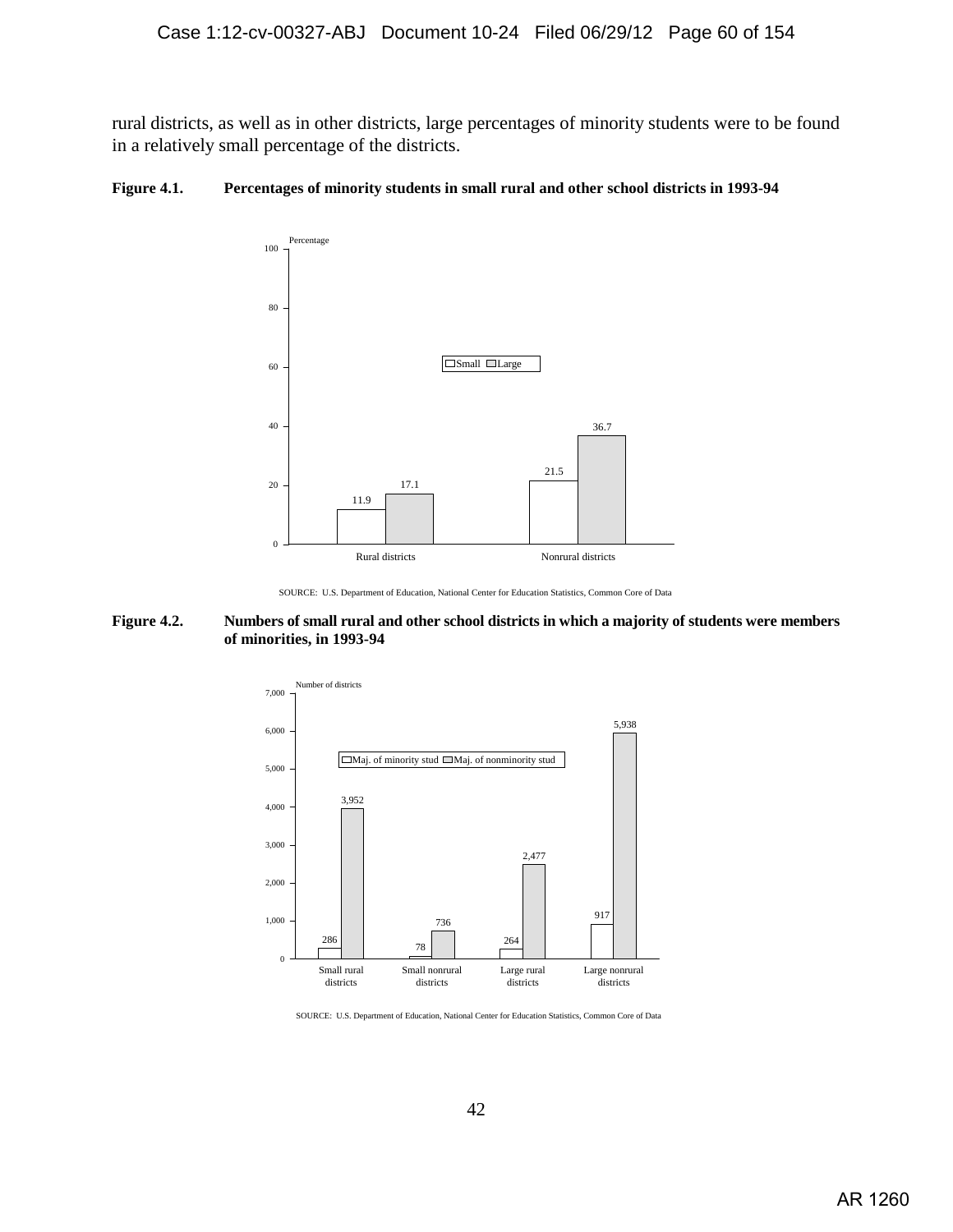There has long been concern that many minority students may be relatively racially isolated in districts with predominantly minority enrollment. Does the lower percentage of minority students in small rural districts mean that in these districts relatively fewer minority students are in districts with greater than 50 percent minority enrollment? Although the percentages in figure 4.3 indicate that a smaller percentage of minority students are enrolled in districts with a "majority of minorities" enrollment, in small rural districts, that percentage is still high: 41 percent of minority students in small rural districts are in the 286 majority-minority districts. Although that constitutes less isolation, numerically, than the enrollment of 65 percent of minority students in 917 large nonrural majority-minority districts does, it may well represent racial and ethnic segregation across greater distances.

### **Figure 4.3. Percentages of minority students who were in districts in which a majority of students were members of minorities, in small rural and other school districts in 1993-94**



SOURCE: U.S. Department of Education, National Center for Education Statistics, Common Core of Data

Not all minorities are equally under-represented in small rural districts. Native Americans are, in fact, over-represented, as shown in figure 4.4. As shown in table 4.1, 10.5 percent of all Native American students were enrolled in small rural districts in 1993-94. On the other hand, Asian and African American students were least likely to be enrolled in small rural districts. For a complete table of counts of different racial and ethnic groups, see table A4.1c in appendix A. As a brief summary of the pattern of enrollment of racial and ethnic minorities compared to other students: Native American students, and to a lesser extent white and Hispanic students, were relatively more likely to be enrolled in small or rural districts. African American students were more frequently enrolled in large districts, and almost all Asian students were enrolled in large nonrural districts. Note that although the greatest numbers of all groups are enrolled in large nonrural districts, the proportion of all Native American students who are enrolled in small rural districts is almost three times as great as the proportion of white students who are in these districts.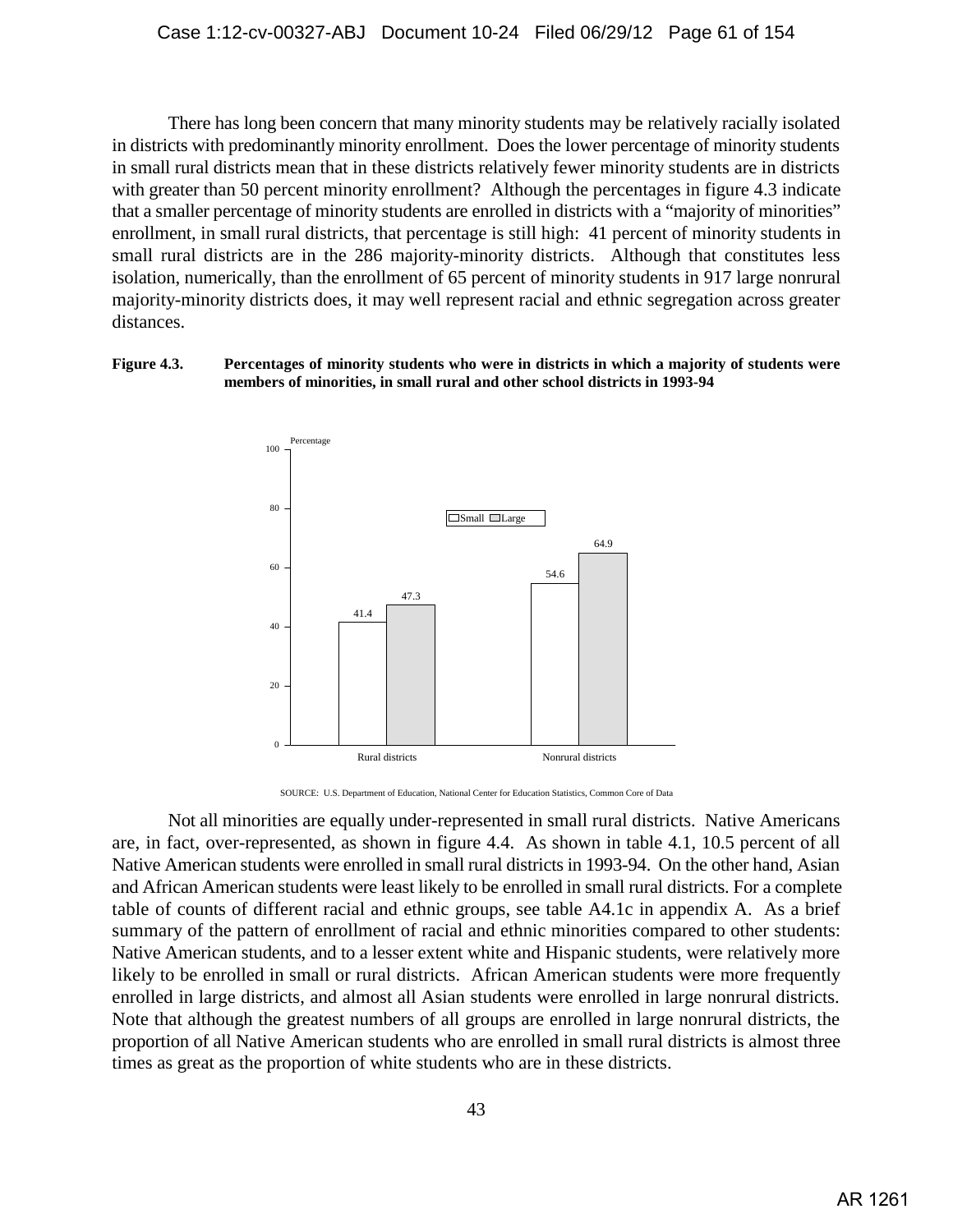**Figure 4.4. Percentages of Native American, Hispanic, Asian, and African American students in small rural and other school districts in 1993-94**



SOURCE: U.S. Department of Education, National Center for Education Statistics, Common Core of Data

| Racial/Ethnic Group | <b>Small Rural</b> | Large Rural | <b>Small Nonrural</b> | Large Nonrural | Total |
|---------------------|--------------------|-------------|-----------------------|----------------|-------|
| Native American     | 10.5               | 21.0        | 1.3                   | 67.2           | 100.0 |
| White               | 3.5                | 13.3        | 0.5                   | 82.7           | 100.0 |
| Hispanic            | 1.1                | 3.6         | 0.4                   | 94.9           | 100.0 |
| African American    | 0.3                | 6.5         | 0.1                   | 93.1           | 100.0 |
| Asian               | 0.3                | 1.5         | 0.2                   | 98.0           | 100.0 |
| Combined            | 2.6                | 10.6        | 0.5                   | 86.3           | 100.0 |

**Table 4.1. Percentages of racial-ethnic groups enrolled in small rural districts, compared to other districts, in 1993-94**

Source: U.S. Department of Education, National Center for Education Statistics, Common Core of Data.

Each ethnic minority is present in small rural districts in all regions of the nation, but the pattern is not uniform. When the percentages of ethnic minorities are compared to the percentages of all students in small rural districts, separately by region, as in table 4.2, whites and Native Americans are clearly over-represented in the South Central and Midwest regions.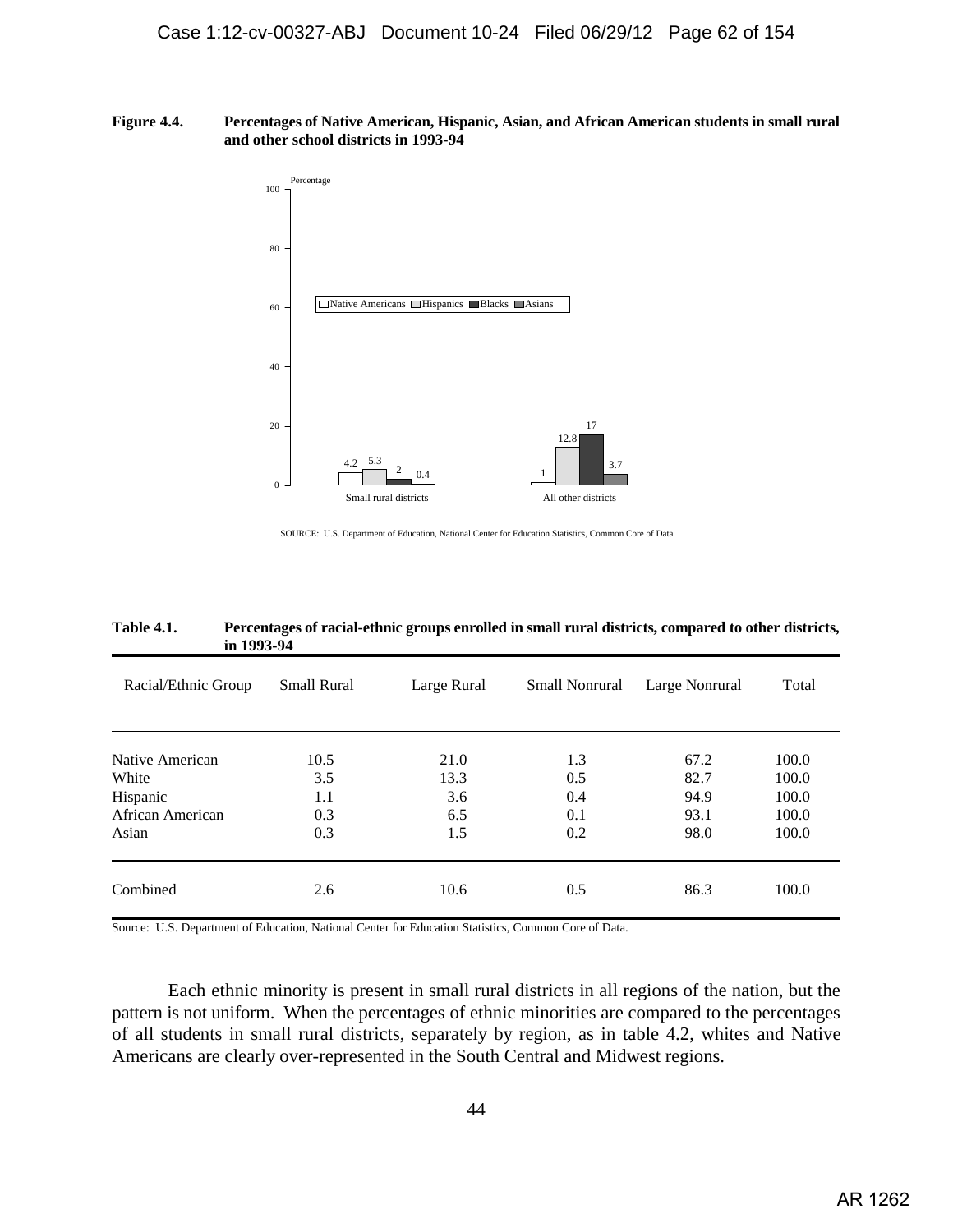|               | 1993-94      |                 |       |          |                  |       |
|---------------|--------------|-----------------|-------|----------|------------------|-------|
|               | All Students | Native American | White | Hispanic | African American | Asian |
| Northeast     | 1.2          | 1.2             | 1.7   | 0.1      | 0.1              | 0.1   |
| Southeast     | 0.1          | >0.05           | 0.1   | >0.05    | 0.1              | >0.05 |
| South Central | 5.7          | 21.2            | 8.0   | 2.3      | 2.5              | 0.5   |
| Midwest       | 5.6          | 12.8            | 6.7   | $1.1\,$  | 0.2              | 1.1   |
| West          | 2.0          | 7.9             | 2.7   | 0.9      | 0.2              | 0.2   |
| All regions   | 2.6          | 10.5            | 3.5   | 1.1      | 0.3              | 0.3   |

**Table 4.2. Percentage of students enrolled in small rural districts, by region and racial-ethnic group in 1993-94**

Source: U.S. Department of Education, National Center for Education Statistics, Common Core of Data.

**Students with Limited English Proficiency (LEP).** Students whose native language is not English are evaluated by schools to determine whether they need special instruction, such as bilingual instruction or instruction in English as a second language. Recent immigrants, including both Hispanic and Asian students, are more likely to be determined to have limited English proficiency, and it is of interest to know how many of the students in small rural districts are classified as LEP. Although this information is not available directly in CCD, it is available from the school district mapping of the 1990 decennial Census data. Although, as will be discussed later, there were as much as 10 percent increases in Hispanic and Asian enrollments between 1990-91 and 1993-94, the 1990 Census data provide an indication of the relative incidence of LEP students in small rural districts at the mid-point of the time span covered in this report. These estimates are compared to percentages in other districts in figure 4.5.

# **Figure 4.5. Percentages of school-aged children with limited English proficiency in small rural and other school districts in 1990-91**



SOURCE: U.S. Department of Education, National Center for Education Statistics, Common Core of Data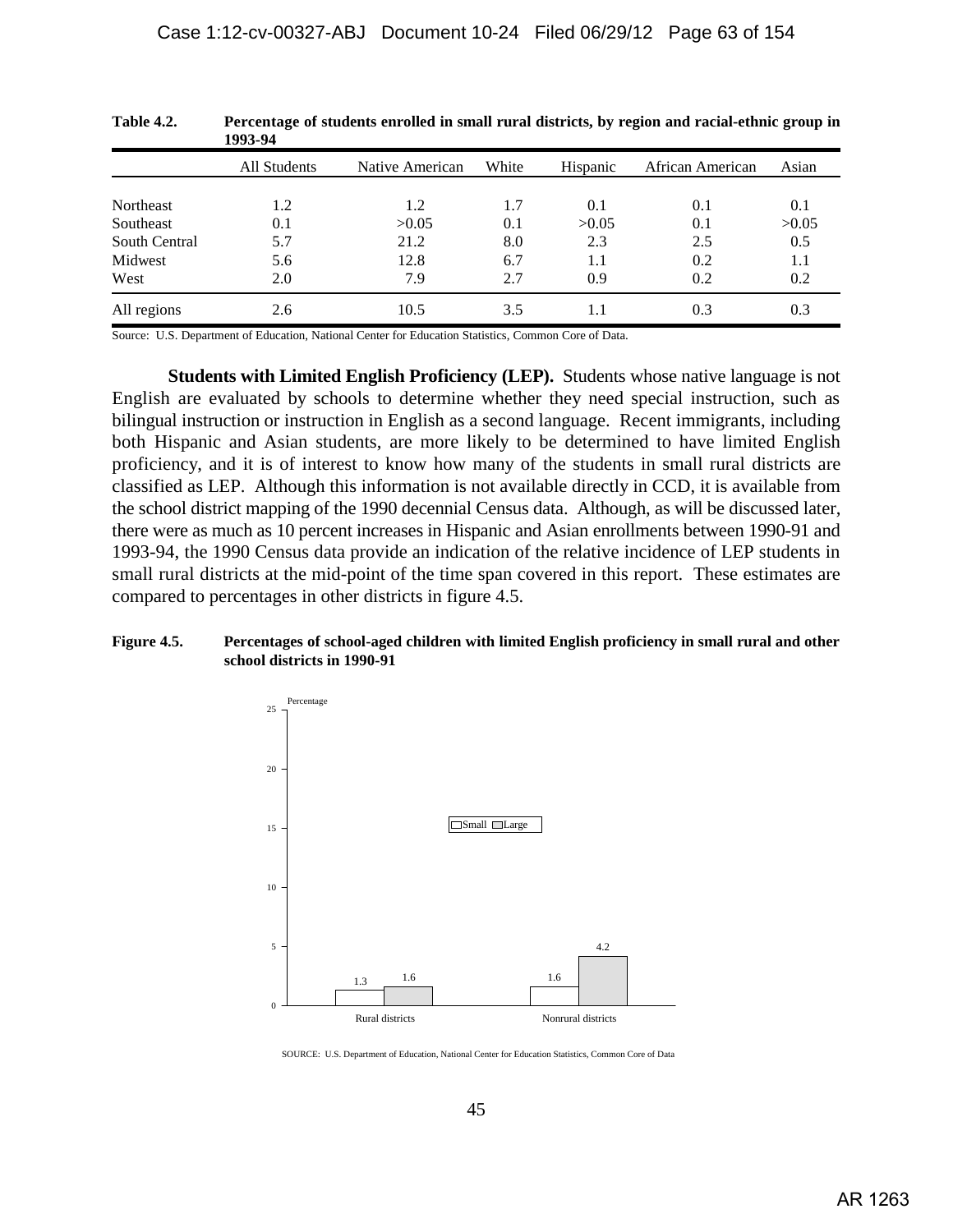Three times as great a percentage of school-aged children were identified as LEP in large nonrural districts as in small rural districts. This is a larger difference than would be implied by the ratios of Hispanic students in these types of districts but similar to the combined ratios for Hispanics and Asians (see table A4.1d). In any case, these data do not provide a clear picture of whether limited English proficiency is more or less prevalent among Hispanic or Asian students in rural or nonrural settings.

Prevalence of school-aged children with limited English proficiency is greater in some regions than in others, and as shown in figure 4.6, that is true in small rural districts, as elsewhere. There were relatively fewer LEP children in small rural districts in all major regions of the country than in large or nonrural districts. However, this was especially true in the Northeast, South Central, and West. In the Midwest and Southeast, there was only about a 1 percent difference between the rates in small rural and other districts; in the other regions, large and nonrural districts served substantially greater percentages of LEP students than small rural districts did.

## **Figure 4.6. Percentages of school-aged children with limited English proficiency in small rural and other school districts in 1990-91, by region**



SOURCE: U.S. Department of Education, National Center for Education Statistics, Common Core of Data

**Students with Individualized Educational Programs (IEPs).** Programs to provide equitable access to a quality education for students with a variety of special needs, ranging from moderate learning disabilities to blindness, deafness, and orthopedic disabilities, have been implemented increasingly over the past three decades.

The prevalence of needs for special education are reflected in reported counts of students with the Individualized Education Programs that are required by law to be developed for each student determined to have a special need. In 1993-94, as shown in figure 4.7, about 11 percent of students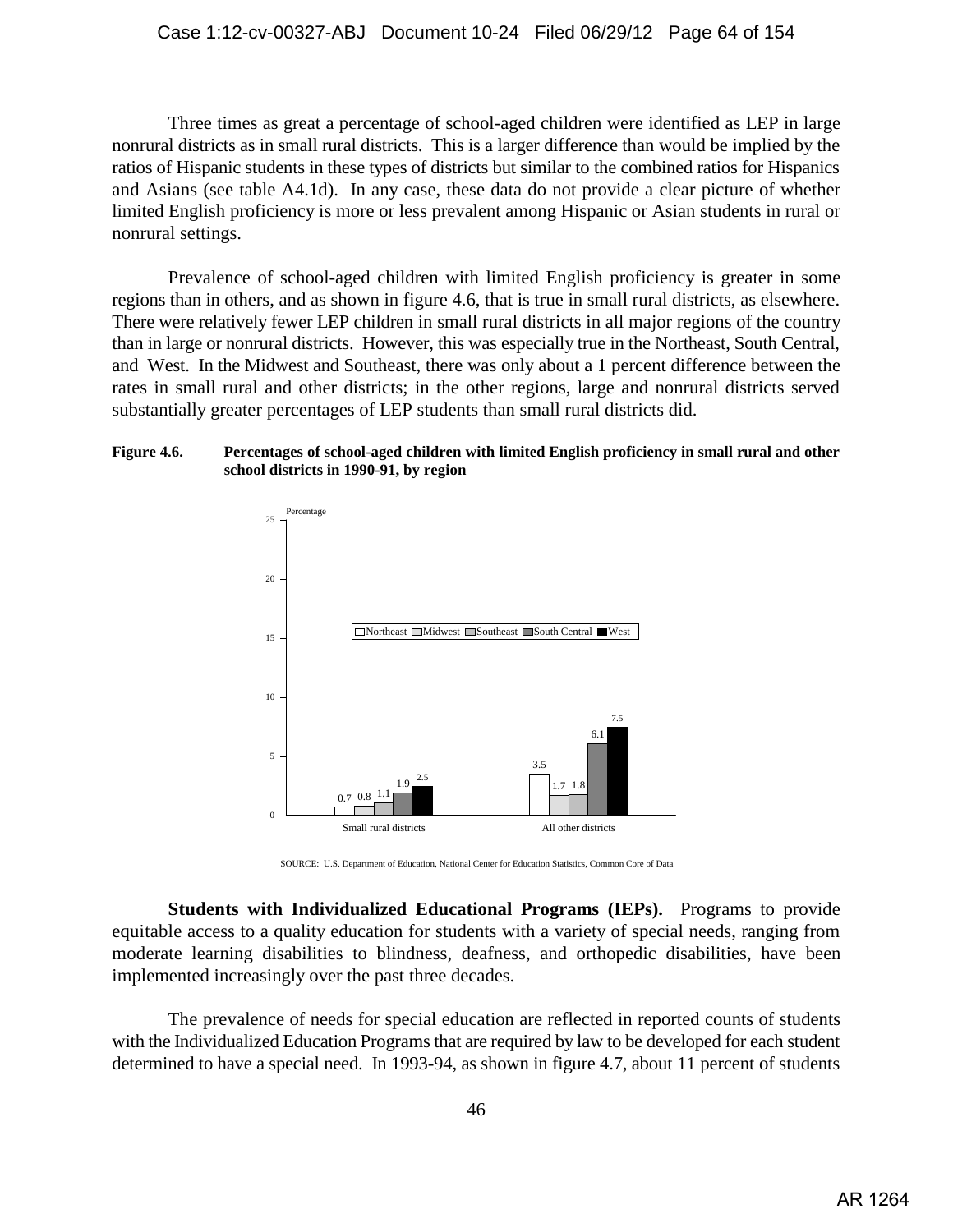in small rural districts had IEPs. That means that there were about 130,000 students with IEPs in the 4,238 small rural districts in the country—about 30 students per district, on average, or roughly 2 to 3 students per grade. The percentage of students in small rural districts with IEPs was similar to the percentages in other districts.

### **Figure 4.7. Percentages of students with Individualized Education Programs in small rural and other school districts in 1993-94**



SOURCE: U.S. Department of Education, National Center for Education Statistics, Common Core of Data

It is important to note that children in small rural districts are just as likely to need special education services as children in other districts. However, researchers have found that providing opportunities for these groups of students has been particularly difficult to implement in rural areas for several reasons. Overall, there are relatively few special education students in each district, which makes it hard for rural areas to meet the varied needs of their special education population (Berkeley and Ludlow 1991). Furthermore, it can be hard to retain teachers because, in addition to lower salaries, rural districts often have difficulty providing inservice training and other staff development activities for special education teachers. Ballou and Podgursky (1996) have noted that, on average, teachers in rural schools are less experienced and less likely to have advanced degrees than other teachers.

Inadequate transportation services (often the result of geographic distances, harsh weather, and poor roads) and lack of availability of technical resources add to the difficulty of delivery of special education services in rural areas. Rural districts have tried to cope with these problems by mainstreaming special education students, using technology, and creating interagency collaborative agreements and school consortia to share services. However, these solutions occasionally create new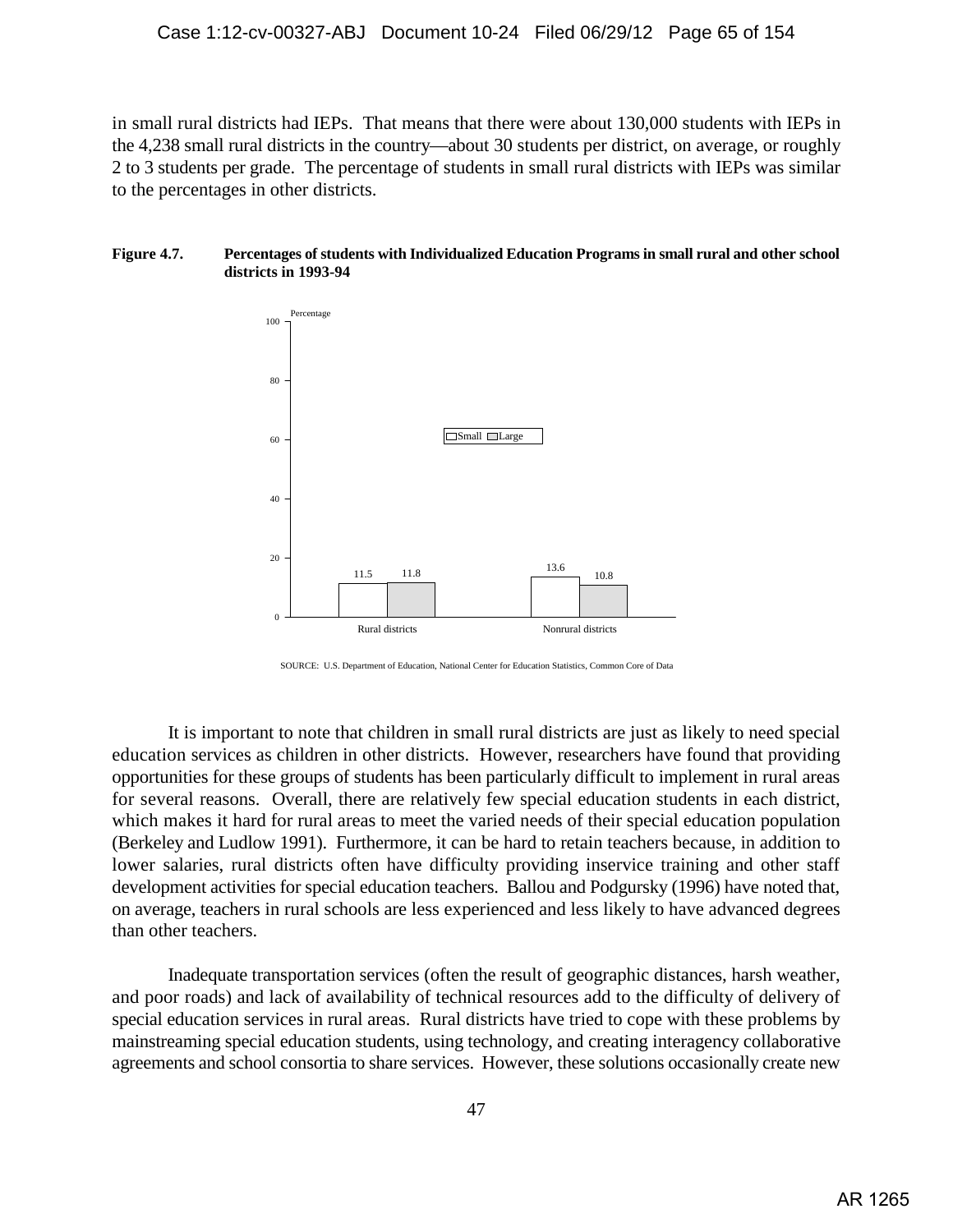problems. For instance, school consortia can result in increased travel distances for students and loss of local control (Phelps and Prock 1991; Berkeley and Ludlow 1991).

**Students in Poverty.** As mentioned earlier, poverty is higher in rural areas than nonrural areas. Since the mid-1960s, federal policies in education have recognized the need to provide supplementary funding to school districts in high poverty areas to ensure equal access to education for disadvantaged students. The 1990 decennial Census estimated the percentage of school-aged children in each school district who are living in households whose incomes are below the povertyline, and this information can help to describe students in small rural districts.

Although, like other Census measures (including percentages of children with limited English proficiency), the poverty percentage is based on students aged 5 to 17, whether or not they are enrolled in public schools, use of this measure to compare small rural and other public school districts should involve relatively small error because roughly 90 percent of school-aged children are enrolled in public schools. Finally, for the purpose of this report, this 1990 percentage has been used as an approximation for the entire period from 1986-87 to 1993-94. Although populations of districts change, the income distribution changes are relatively slow, so the approximations should be reasonably close for the 3 to 4 years on either side of 1990.

As shown in figure 4.8, between 15 and 25 percent of students in small rural districts are estimated to be living in households with incomes below the poverty line. In the Northeast and Midwest, the percentages in small rural districts are nearly the same as in other districts, but in the South and West, somewhat more of the students in small rural districts are in poverty than in other districts.

The effects of poverty on educational opportunity are not limited to a student's immediate household (e.g., availability of reading material, a place to study, and parental modeling of achievement). Schools in communities with a high level of poverty have more difficulty providing quality education for all of their students. Thus, it is of interest to look at poverty in terms of the percentages of students enrolled in high, medium, and low poverty districts. Figure 4.9 shows the percentages of students enrolled in the highest and lowest quarters of districts, ranked on percentage of children in poverty.<sup>18</sup>

 $18$  Note that the percentages of students in the high poverty quartile districts are higher than 25 percent for all four categories, small and large rural and nonrural, districts. The reason for this is that the quartiles are not weighted by enrollment. The percentages of students in high poverty districts are greater than 25 percent because high poverty districts enroll more students on average than an equal number of low or medium poverty districts.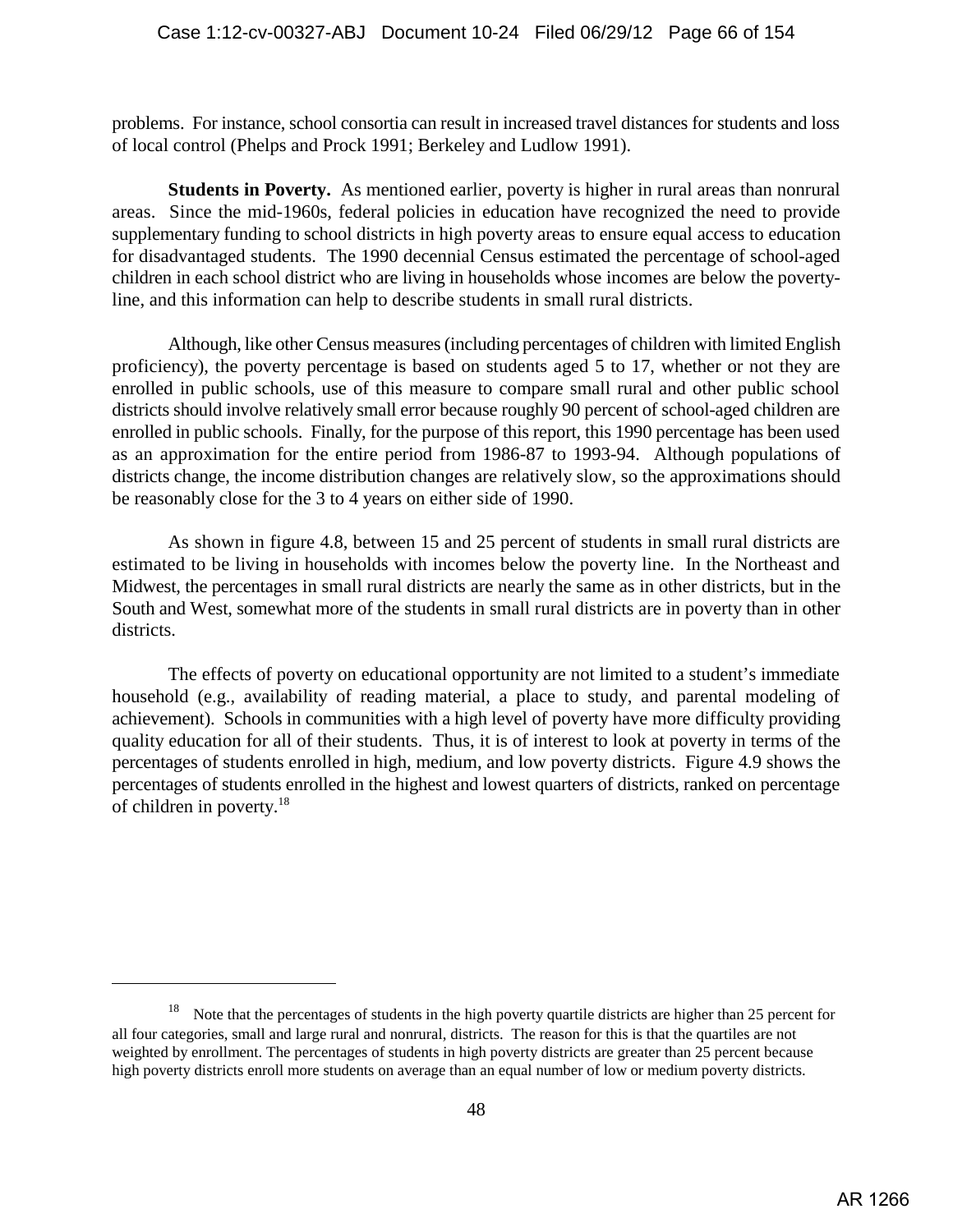#### **Figure 4.8. Estimated percentages of students in poverty in small rural and other school districts in 1993-94, by region**



SOURCE: U.S. Department of Education, National Center for Education Statistics, Common Core of Data

Note: To compute the percentages in this figure, the estimated number of students in poverty in each public school district in 1993-94 is assumed equal to the 1990 decennial Census percentage of school—aged children in poverty within that district's boundaries, times the 1993-94 enrollment in the district.

#### **Figure 4.9. Percentages of students in small rural and other districts who are in the highest and lowest quarters of districts, ranked on poverty percentage, in 1993-94**



SOURCE: U.S. Department of Education, National Center for Education Statistics, Common Core of Data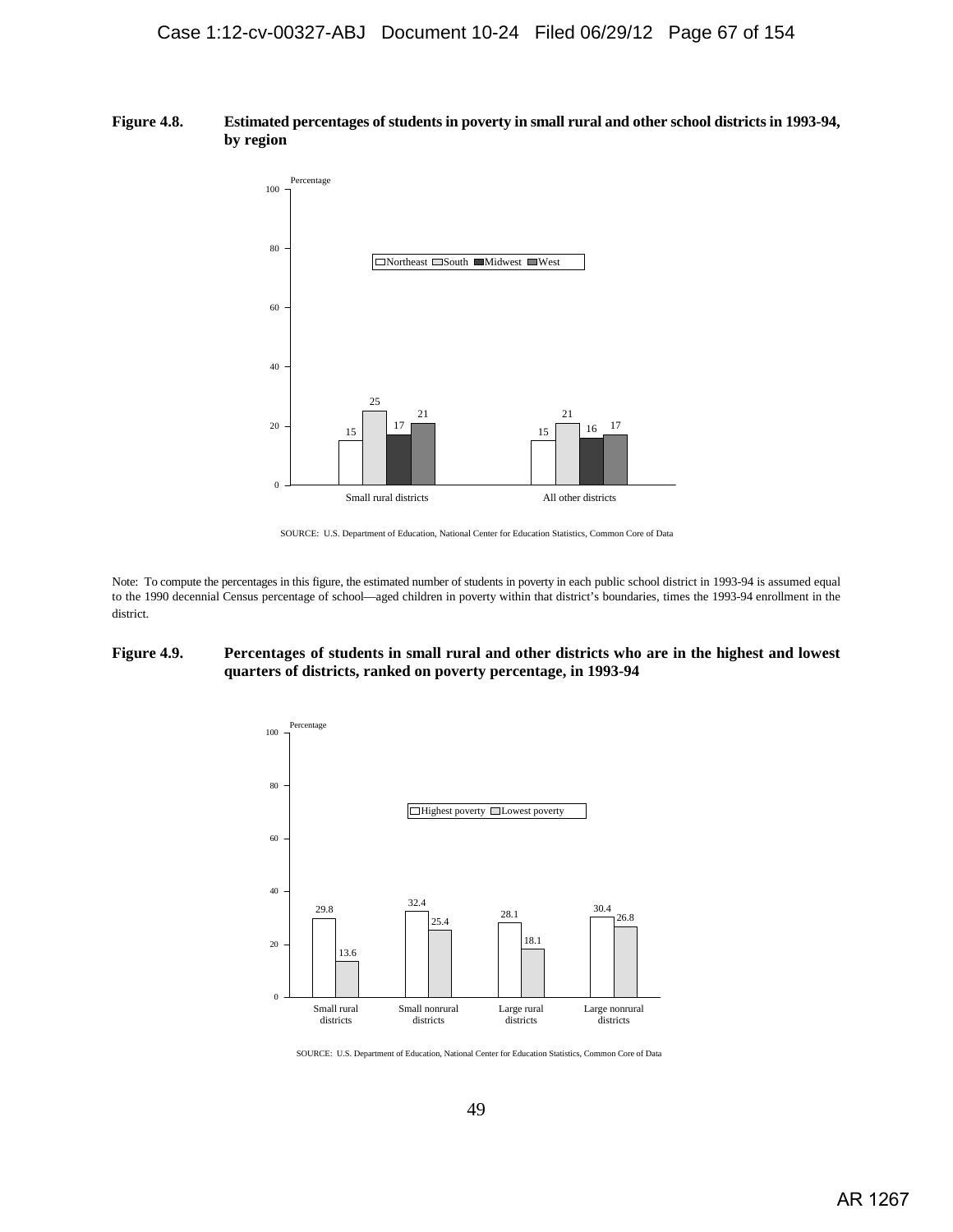Although the percentages of students enrolled in highest poverty districts are about the same (30 percent) in small rural districts as in other districts, the percentages of students in low poverty districts is much lower in both large and small rural districts than in nonrural districts. More specifically, only 14 percent of students in small rural districts are enrolled in the lowest poverty quartile (i.e., richest) districts, compared to 27 percent of students in large nonrural districts. That is, at the district level, the distinction is not that small rural districts are more likely to have students in poverty, but that they are less likely than nonrural districts to include affluent families.

# **Trends in Student Populations in Small Rural Districts from 1986-87 to 1993-94**

As reported in the preceding chapters, the numbers of small rural schools and school districts were declining from 1986-87 to 1993-94, while, especially at the end of this period, enrollments were increasing (although not as fast as in other districts). Did decreases or increases in enrollments of particular groups of students follow the same patterns in small rural districts as in other districts?

 Data on percentages of children in households with income below the poverty line and on percentages of school-aged children with limited English proficiency were only available for a single year, from the 1990 decennial Census. Therefore, no trend analyses were performed to determine whether variation in district LEP percentages were related to enrollment growth or other trends in small rural districts.<sup>19</sup>

**Minority Students.** Counts of African American, Hispanic, Asian, and Native American students have been reported in the Common Core of Data since 1987-88. As shown in figure 4.10, the numbers of minority students generally grew about 10 percent faster than the numbers of white students between 1987-88 and 1993-94, but not in small rural districts, where the percentages were essentially constant across years. Thus, while the percent minority overall rose from 30.5 percent to 33.9 percent, it stayed between 11 percent and 12 percent in small rural districts.

<sup>&</sup>lt;sup>19</sup> However, for descriptive purposes, three tables in appendix A (A4.4, A4.5a, and A4.5b) display poverty percentages across the 8 years, combining CCD data on changing total enrollments in each district with 1990 values for the percentage of children in poverty in that district. That is, the trends are defined to be consistent with the assumption that poverty rates for individual districts remained constant over the period. They are intended to indicate whether enrollments grew faster in high-poverty or low-poverty districts over this period.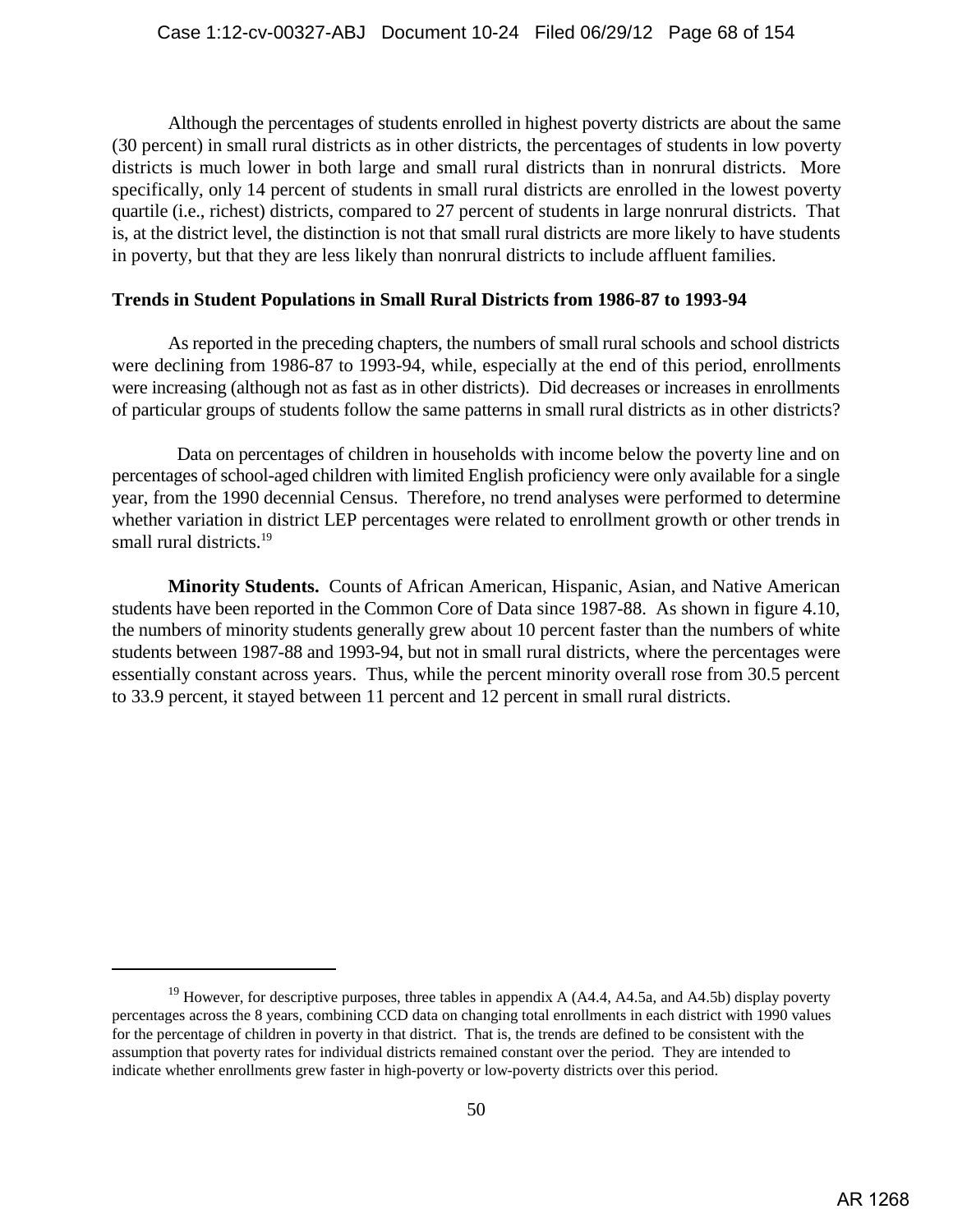



SOURCE: U.S. Department of Education, National Center for Education Statistics, Common Core of Data

The specific patterns of increased and decreased enrollment of African Americans, Hispanics, Asians, and Native Americans in large and small rural and nonrural districts are shown in figure 4.11. With the exception of Hispanics, the changes follow a simple pattern: the larger the percentage in 1987-88, the greater the growth in percentage between 1987-88 and 1993-94: African American (percentage) enrollment increased in large nonrural districts, where it was already highest, Asian enrollment increased in nonrural districts, especially in large ones, where it was already highest, and Native American enrollment increased most in small rural districts, where it was already highest. Hispanic (percentage) enrollment increased in all four categories of districts and increased most in nonrural districts, where it was already highest. However, although the highest percentage of Hispanic students was in large nonrural districts in 1987-88, there was a greater percentage increase in small nonrural districts. Nevertheless, the general pattern was not one of increased mixing of racial and ethnic minorities across the rural-nonrural boundary during this period. Simultaneously, as can be seen indirectly in figure 4.10 and directly in table A4.1b, the decline in percentages of white enrollment were largest in nonrural districts, where the white percentage enrollment was already lower in 1987-88. Thus, the racial and ethnic differentiation between small and large rural and nonrural districts was greater in 1993-94 than it was in 1987-88.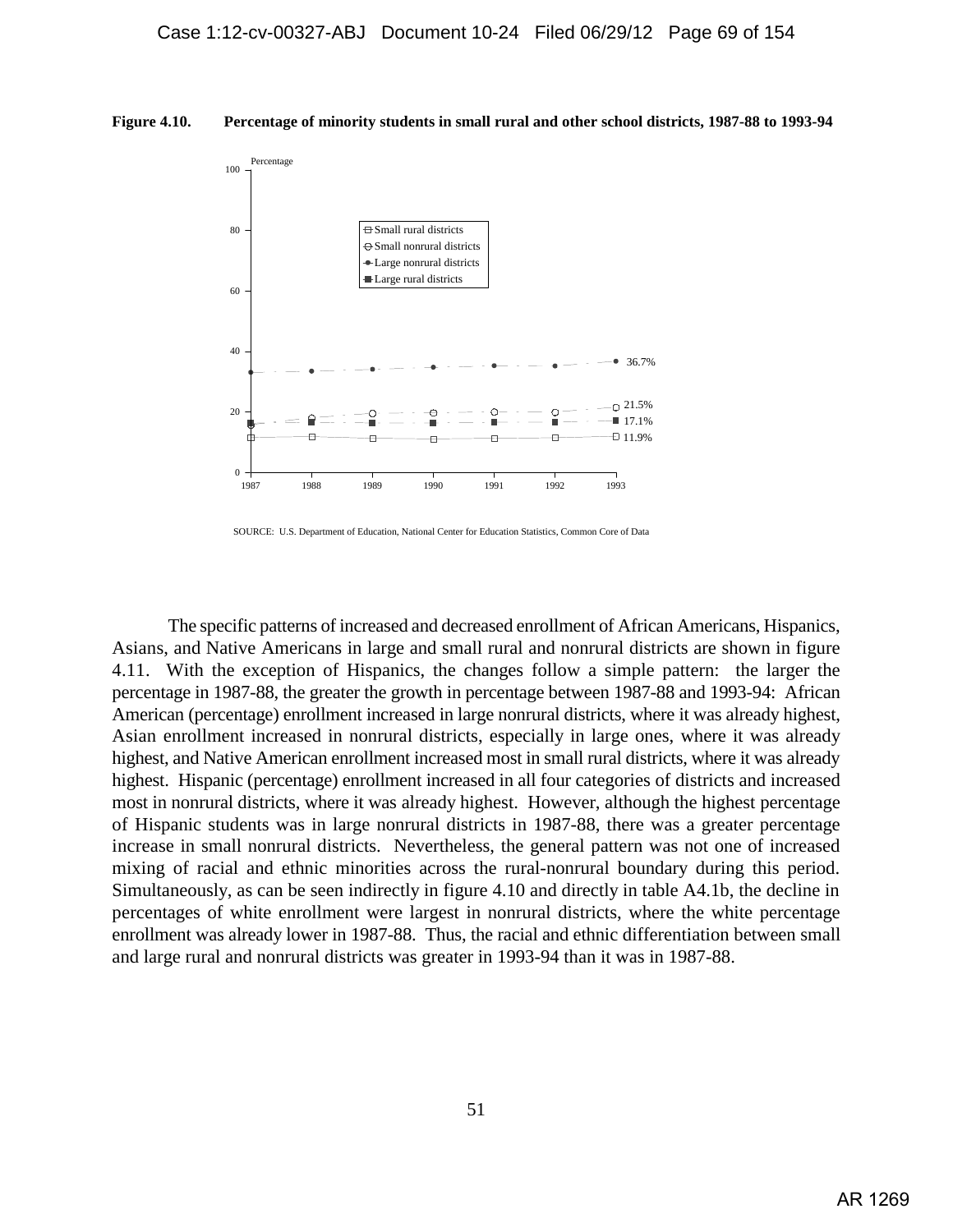

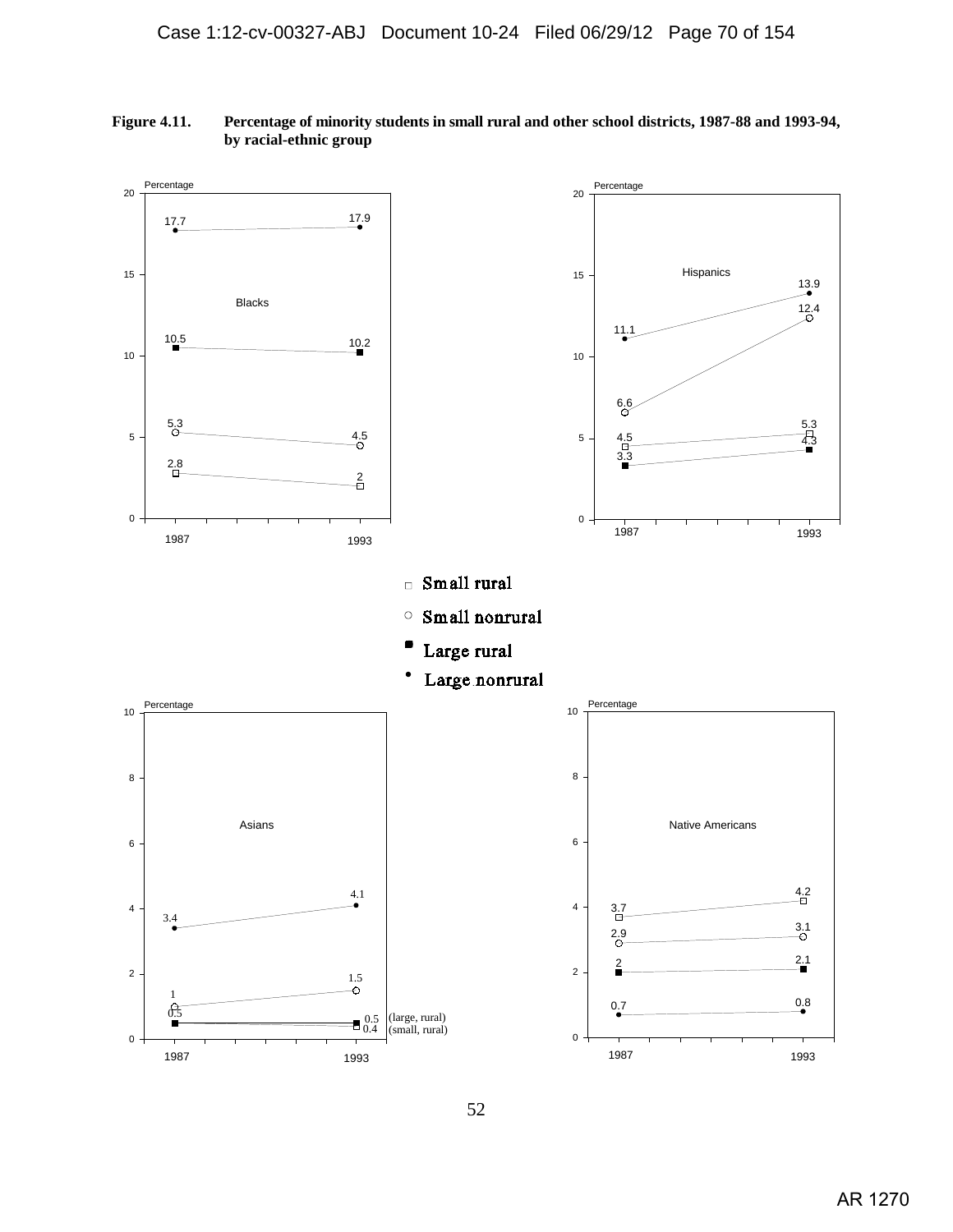**Students with Individualized Education Programs (IEPs).** The number of students reported as having IEPs in small rural districts increased from 110,000 to 130,000 between 1987-88 and 1993-94.<sup>20</sup> This represents an annual 2.9 percent rate of increase, slightly smaller than the 3.8 percent increase in other districts. Students with IEPs increased at a faster rate than overall enrollment in small rural districts. As a result, as shown in figure 4.12, the percentage of students with IEPs in small rural districts increased from slightly less than 10 percent in 1987-88 to 11.5 percent in 1993-94. Clearly, more students' special needs were being identified in small rural districts, as they were in other districts, as time passed. As pointed out earlier, in 1993-94, the percentages in small rural districts were similar to percentages in other districts, and the relative change over time is comparable as well.

## **Figure 4.12. Percentage of students with Individualized Education Programs in small rural and other school districts, 1987-88 to 1993-94**.



SOURCE: U.S. Department of Education, National Center for Education Statistics, Common Core of Data

 $^{20}$  Special education counts in the Common Core of Data were incomplete in the early years of this period. In some years, certain states reported no IEP counts, and for two states, no IEP counts were reported in any of the years. For those two states, data obtained directly from the states were used for this report; and for all states, missing and uniform zero reports were replaced with statistically imputed values.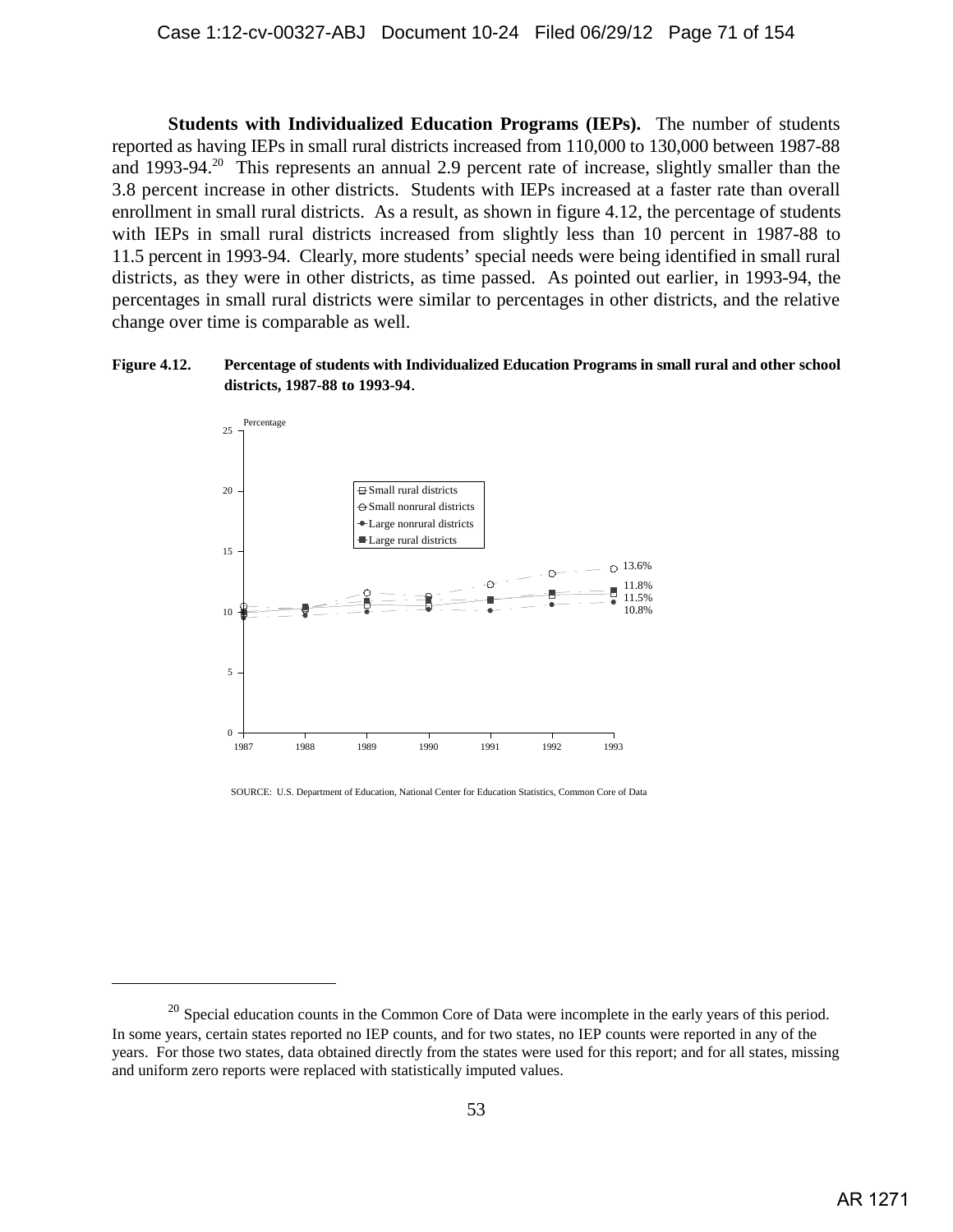# **Summary**

Focusing the snapshot of small rural school districts in 1993-94 on the students in schools in those districts reveals the following patterns.

> About 1,100,000 of the nation's 43,200,000 public school students were enrolled in small rural districts. More of the students in small rural districts were either white or Native American than elsewhere, while fewer were Asian or African American; and although more than 50,000 Hispanic students were enrolled in small rural districts, relatively more were enrolled in urban districts. Fewer of the schoolaged children in small or rural districts were reported as having limited English proficiency; however, slightly more of the students in small rural districts were reported to have Individualized Education Programs to address special educational needs. As a national average, relatively more children in small rural districts were living in poverty, but this pattern only occurred in the South Central, Southeast, and West. Overall, it was not the case that more of the students in small rural districts were attending schools in the highest poverty districts; rather, fewer were in the most affluent districts (14 percent, compared to 27 percent in large nonrural districts). $21$

Extending this picture to trends over the preceding 7 years reveals additional patterns.

During the latter part of this period, enrollments increased in small rural districts, although not as fast as elsewhere. Although the percentage of minority enrollment increased by 10 percent overall (from 31 percent to 34 percent), it remained constant in small rural districts, at about 12 percent. While the percentage of Native Americans in small rural districts grew, the percentages of Asians and blacks in these districts declined. Finally, between 1987-88 and 1993-94, there were gradual increases in the proportion of students with Individualized Education Programs (IEPs) in small rural districts, as elsewhere.<sup>22</sup>

 $1<sup>21</sup>$  If the definition of small rural education were expanded to include large rural districts with a majority of small schools, the total number of students in small rural districts would be increased by 30 percent, but there would be few differences in the findings. Under the expanded definition, the percentage of minority students would be 13 percent rather than 12 percent; the percentage of African American students in these districts would be 3 percent instead of 2 percent.

 $22$  With the inclusion of large districts with a majority of small schools, the trends would essentially be the same, although the annual increases in the percentage of students with IEPs would have been more like other districts at 3.1 percent rather than 2.9 percent.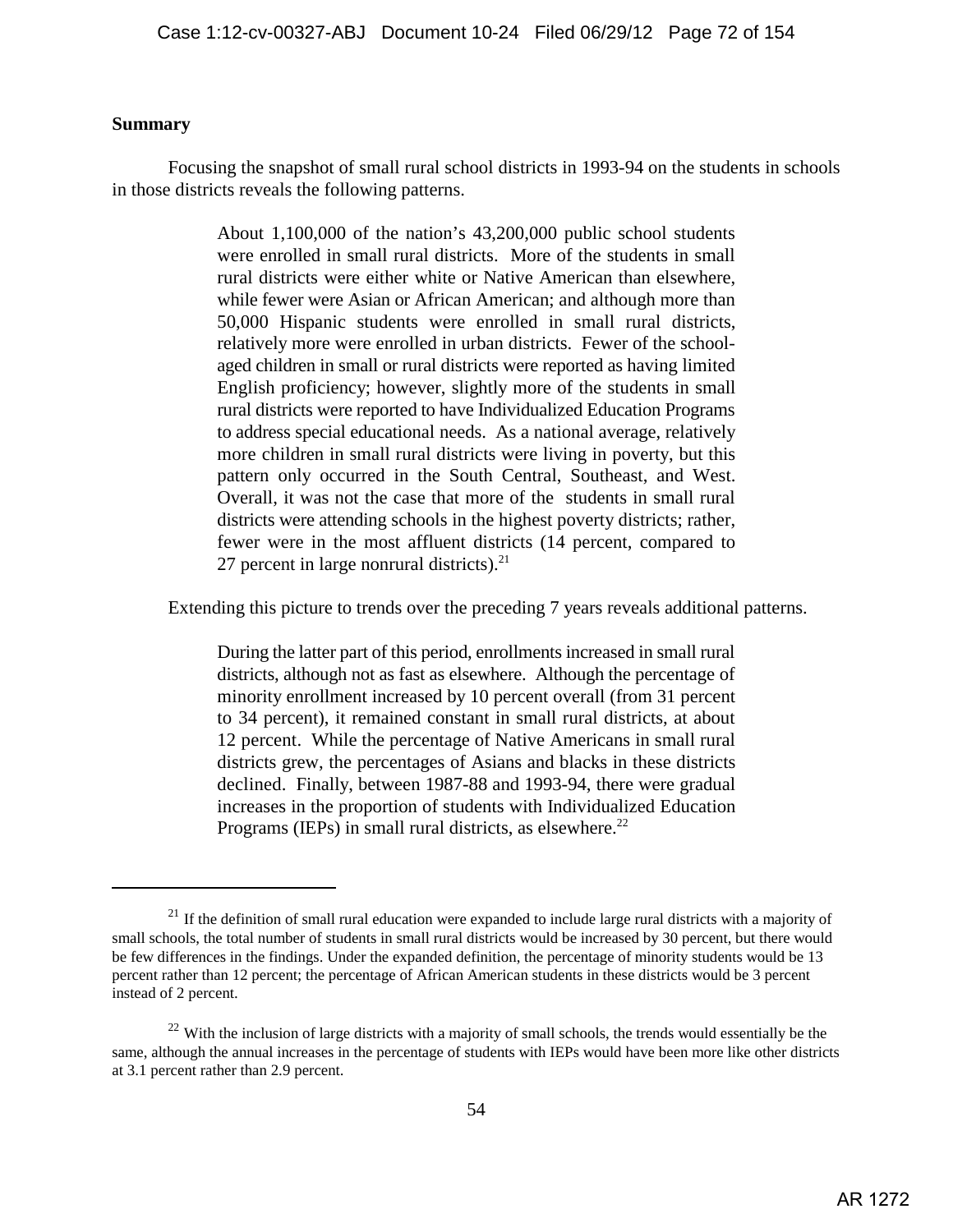# **5. Revenues, Expenditures, and Student/Teacher Ratios in Small Rural School Districts**

*In 1992-93,<sup>23</sup> revenue per pupil was about \$6,200, and expenditures per pupil were about \$6,000 in small rural districts, about \$200 to \$400 more than in large nonrural districts (figures 5.1, 5.2). In rural areas, it was in large districts rather than small districts that revenue and expenditures suffered. Per-pupil spending varied substantially between regions: in the West, small rural districts spent nearly \$2,000 per pupil more than other districts did; but in the Midwest, unlike the rest of the country, except perhaps in the Southeast, less was spent in small rural districts than in other districts (table 5.1).* 

*Nearly half the revenue in small rural districts came, each, from local and state sources, with about 7 percent from the federal government (figure 5.5). In large rural districts, by comparison, a much smaller share came from local sources. About two-thirds of the current expenditures in small rural districts were for core instruction, slightly less than elsewhere (figure 5.6). Nevertheless, ratios of students to teachers were lowest in small rural districts, ranging from 12 in top quartile spending districts to 15 in bottom quartile spending districts (figure 5.9).*

*Adjusted for inflation, trends between 1989-90 and 1992-93 were minor, although there were a few patterns. The slightly greater spending in small rural districts, compared to other districts in 1992-93, was more noticeable than it was 3 years earlier (figure 5.11). In the South Central region, per-pupil revenues in small rural districts rose, but in the Northeast, per-pupil expenditures declined somewhat (table 5.3). In the nation as a whole, however, there were no substantial trends in per-pupil revenue or expenditures or in student/teacher ratios.*

 $^{23}$  For 1992-93, per pupil revenues and expenditures for 16 percent of small rural districts (and 13 percent of all districts) were imputed, primarily based on data for the same districts in 1991-92, in which fewer than 2 percent were imputed. The same pattern of results held for both 1991-92 and 1992-93.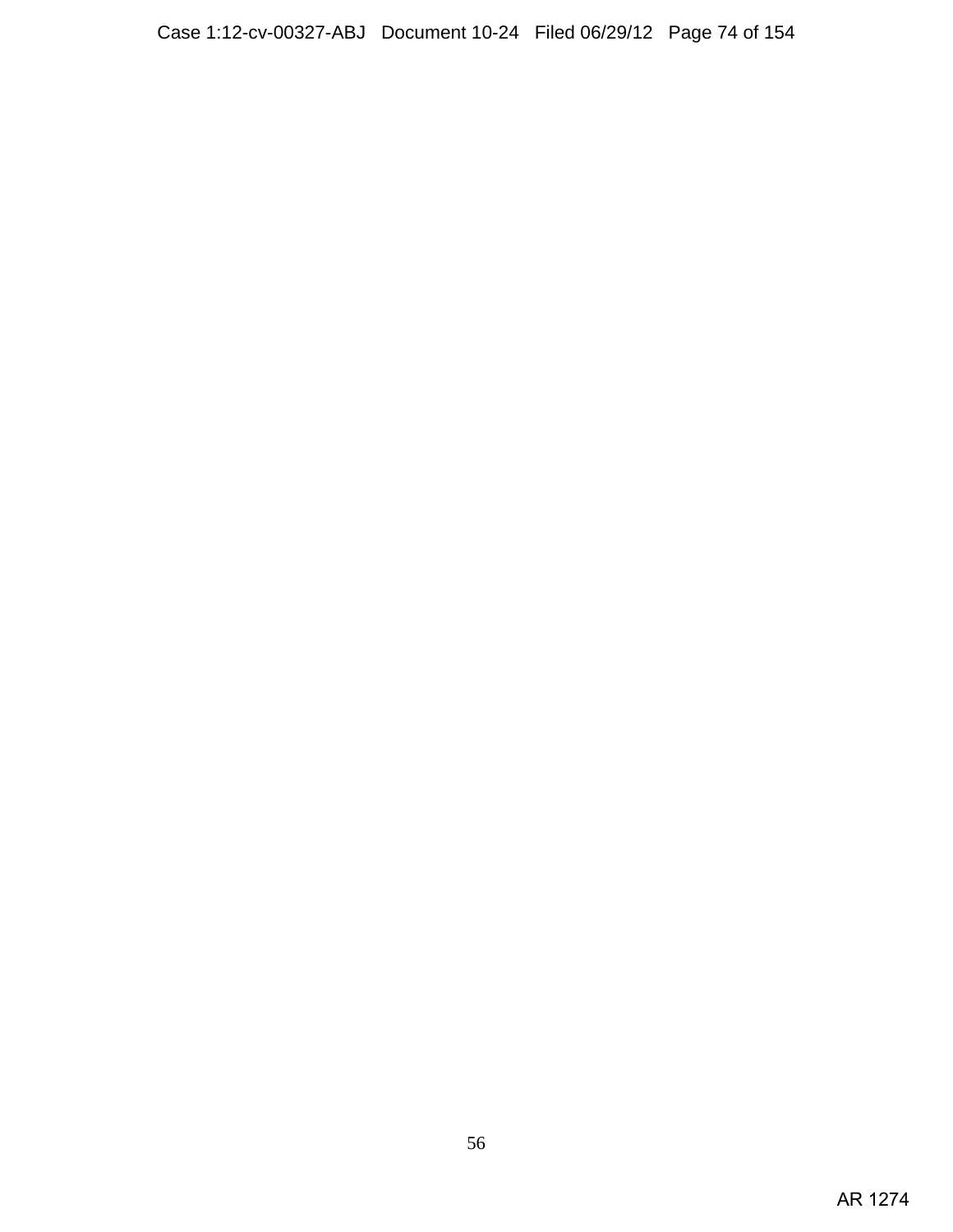## **Background**

 During most of this century, powerful economic and social changes have taken place in rural America. As the economy has changed so that agriculture no longer is a major source of employment and income, rural areas have experienced an outmigration (DeYoung 1994; Stern 1994). Over the last 30 years, the proportion of the population that is of working age (i.e., 18 to 64) has continued to be higher in metropolitan areas than in rural ones, and the older segment of the population has increased more in rural than in metropolitan areas (Herzog and Pittman 1995). Overall poverty rates in rural areas have historically exceeded those of urban areas of the country; however, in the previous chapter we saw that in the 1990s this rural disadvantage, as felt by small districts, was primarily in the South and West.

Because of these factors, rural districts typically serve poorer populations with greater needs; they exist in areas with lower property values and therefore have a much smaller tax base for local educational funding; and they often do not have the requisite funding to provide more than the most basic educational program for their students. As a result, they have been continually encouraged to consolidate as a response to funding limitations and inadequate educational services (Bass 1990; Thompson 1990; DeYoung 1994; Verstegen 1990). In fact, school and district consolidations have been the single policy option used throughout the 20th century to try to achieve cost savings and improve education in rural districts (Stephens 1988). On the other hand, many small rural districts and schools offer environments that educational reformers have recently touted as effective for fostering positive student outcomes. These aspects include strong school and community partnerships, decentralized governance structures, low student/teacher ratios, and cultures characterized as adaptive, flexible, and innovative in providing educational services with limited resources (Haas and Lambert 1995; Stern 1995).

According to Stern (1994), rural residents pay a greater than average share of their income for schooling, even though poverty is high in rural areas (one-quarter of rural children lived in poverty in 1986). Furthermore, previous research has shown a systematic effect of rural location on public school spending (Parrish, Matsumoto, and Fowler 1995) even after adjusting for varying costs and needs across school districts. As for sources of funding, Parrish, Matsumoto, and Fowler (1995) also documented discrepancies in expenditures across districts.

In this chapter, questions are addressed concerning whether size and characteristics of small rural districts are translated into lower per-pupil revenues and expenditures and higher student/teacher ratios. By setting a higher local funding priority on education and by using extra state and federal funds targeted to help rural areas, is it possible for small rural districts to achieve the same levels of resources as other districts? To what extent do they obtain revenues from state and federal governments; and to what extent do their expenditures focus on core instructional costs?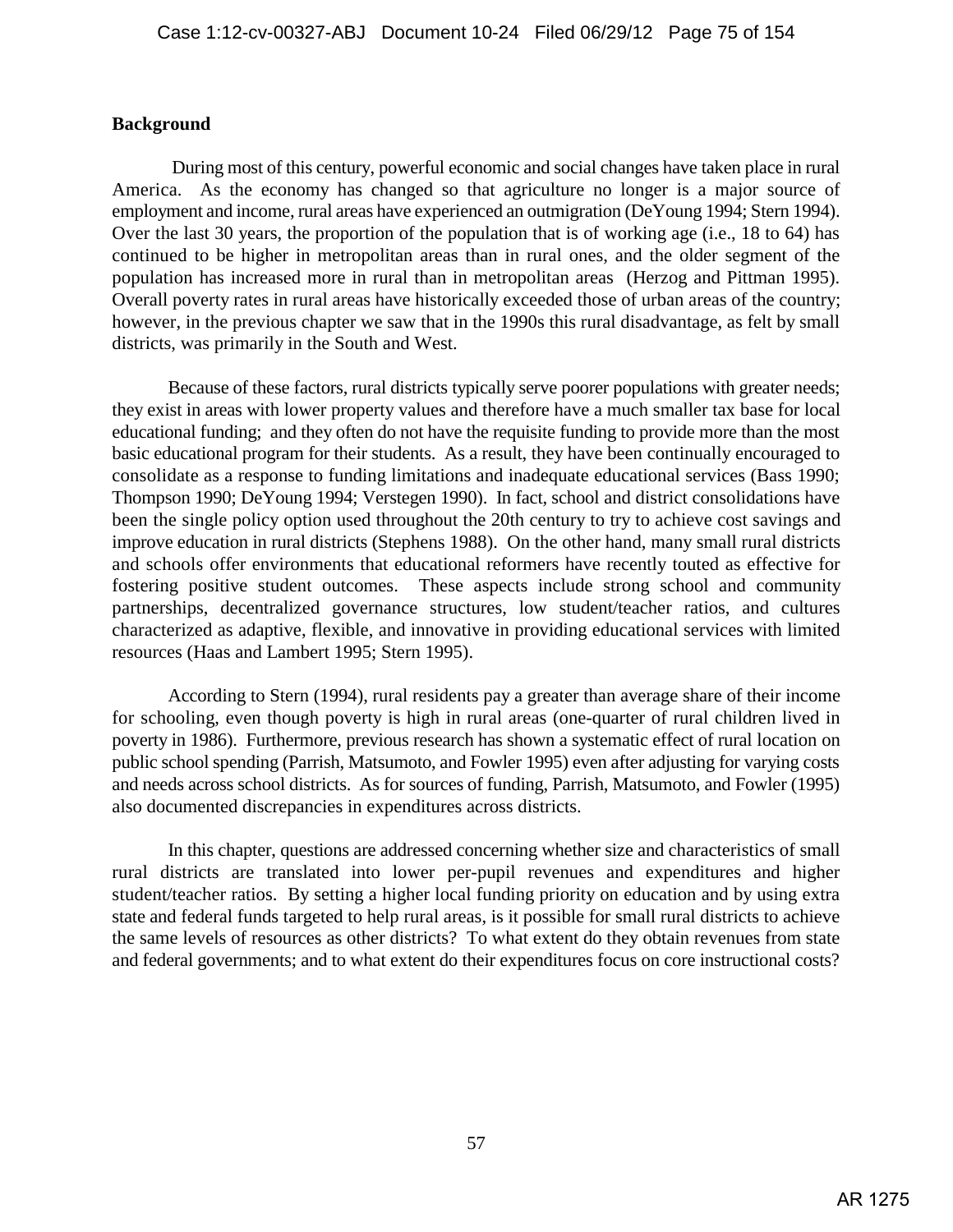## **Revenues, Expenditures and Student/Teacher Ratios in Small Rural School Districts in 1992-93**

**Per-Pupil Revenues and Expenditures.** School districts annually report both revenues and expenditures to NCES as part of the F-33 Census of Governments. Although revenues and expenditures, in aggregate, should conform to very similar patterns across school districts as these districts respond to budget balancing pressures, they are analyzed differently—revenues in terms of sources (local, state, and federal) and expenditures in terms of school processes (instruction, support, and capital outlays). These data can be used to portray the financial status of small rural school districts and how they differ from other districts.

As can be seen in figures 5.1 and 5.2, both revenues and expenditures per pupil were greater in small districts than in large districts but less in rural districts than in nonrural districts. As a result of the offsetting combination of these two factors, average revenues and expenditures per pupil were higher in small rural districts than in large nonrural districts (revenues by \$374/pupil and expenditures by \$207/pupil). Thus, even though the percentages of students living in poverty were greater in small rural districts in some regions of the nation, public school finances in the *small* districts in rural areas were not significantly depressed.<sup>24</sup> In rural areas, it is the *large* districts that lag substantially in revenues and expenditures per pupil.

## **Figure 5.1. Average per-pupil revenues in small rural and other school districts in 1992-93**



SOURCE: U.S. Department of Education, National Center for Education Statistics, Common Core of Data; Bureau of the Census, F-33 Survey of Local Governments

 $24$  These comparisons do not take into account either different prices paid for educational resources (e.g., teacher salaries) or different resource needs (e.g., transportation costs). However, an auxiliary analysis was carried out adjusting revenues and expenditures for the district Teacher Cost Index developed by Chambers (1995). The results of those analyses indicated that salaries for comparably qualified teachers were lower in small rural districts than elsewhere.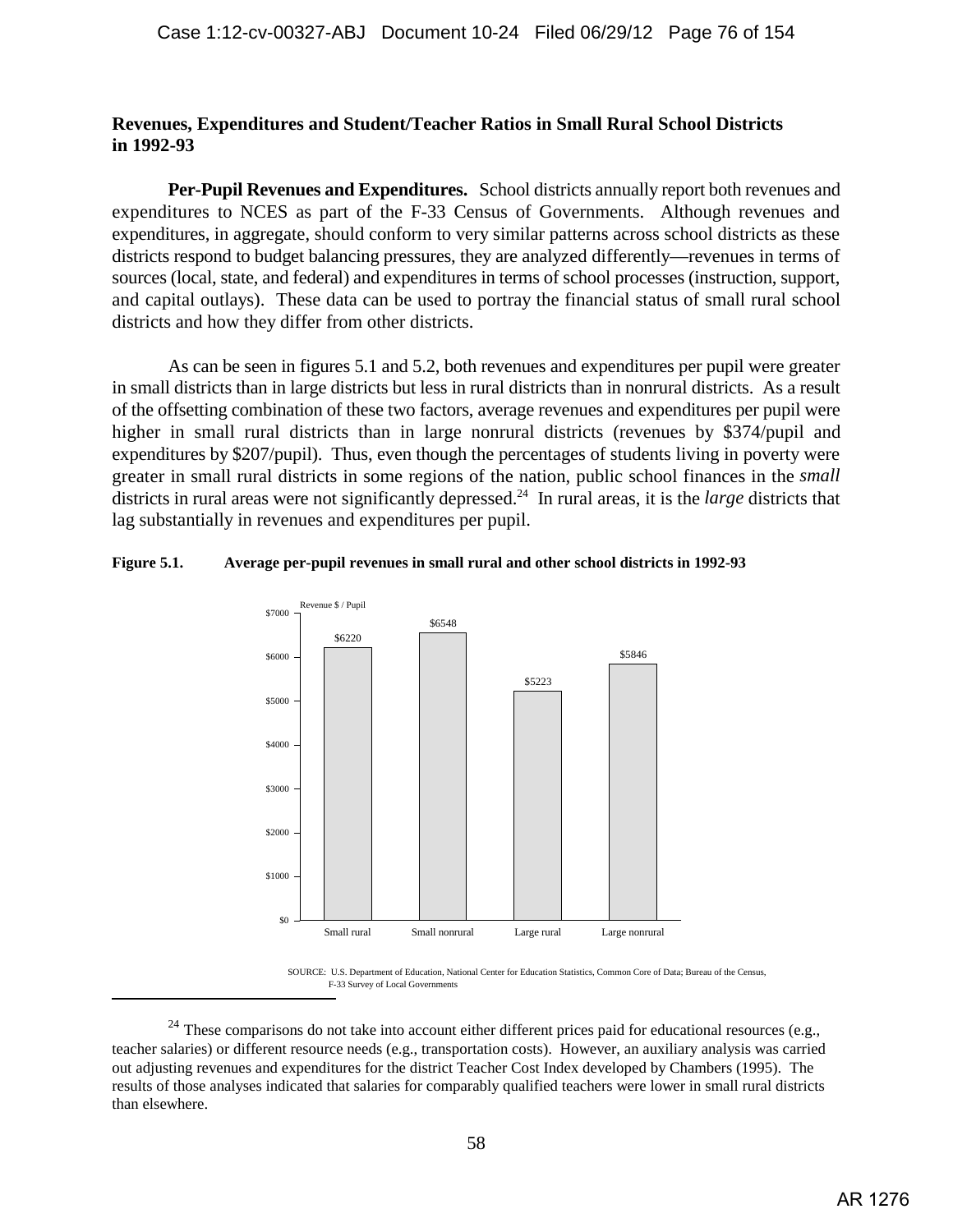#### **Figure 5.2. Average per-pupil expenditures in small rural and other school districts in 1992-93**



SOURCE: U.S. Department of Education, National Center for Education Statistics, Common Core of Data; Bureau of the Census, F-33 Survey of Local Governments

Another way to look at per-pupil revenues and expenditures is to divide the public school districts in the nation into high (top 25 percent), medium, and low (bottom 25 percent) revenue and expenditure districts. The question concerns the extent to which the high versus low revenue and expenditure districts are small and rural. What percentage of small rural district students attend schools in top and bottom quartile districts? The results shown in figures 5.3 and 5.4 indicate that in 1992-93, the distributions of students in top and bottom quartile districts were not very different from most school districts: about 23 percent of students in small rural districts were in districts in the top quartile. Large rural districts, on the other hand, were much more likely to have low perpupil revenues and expenditures than other districts. Only 8.1 percent of students in large rural districts were in top quartile districts on revenue, only 9.5 percent on expenditure.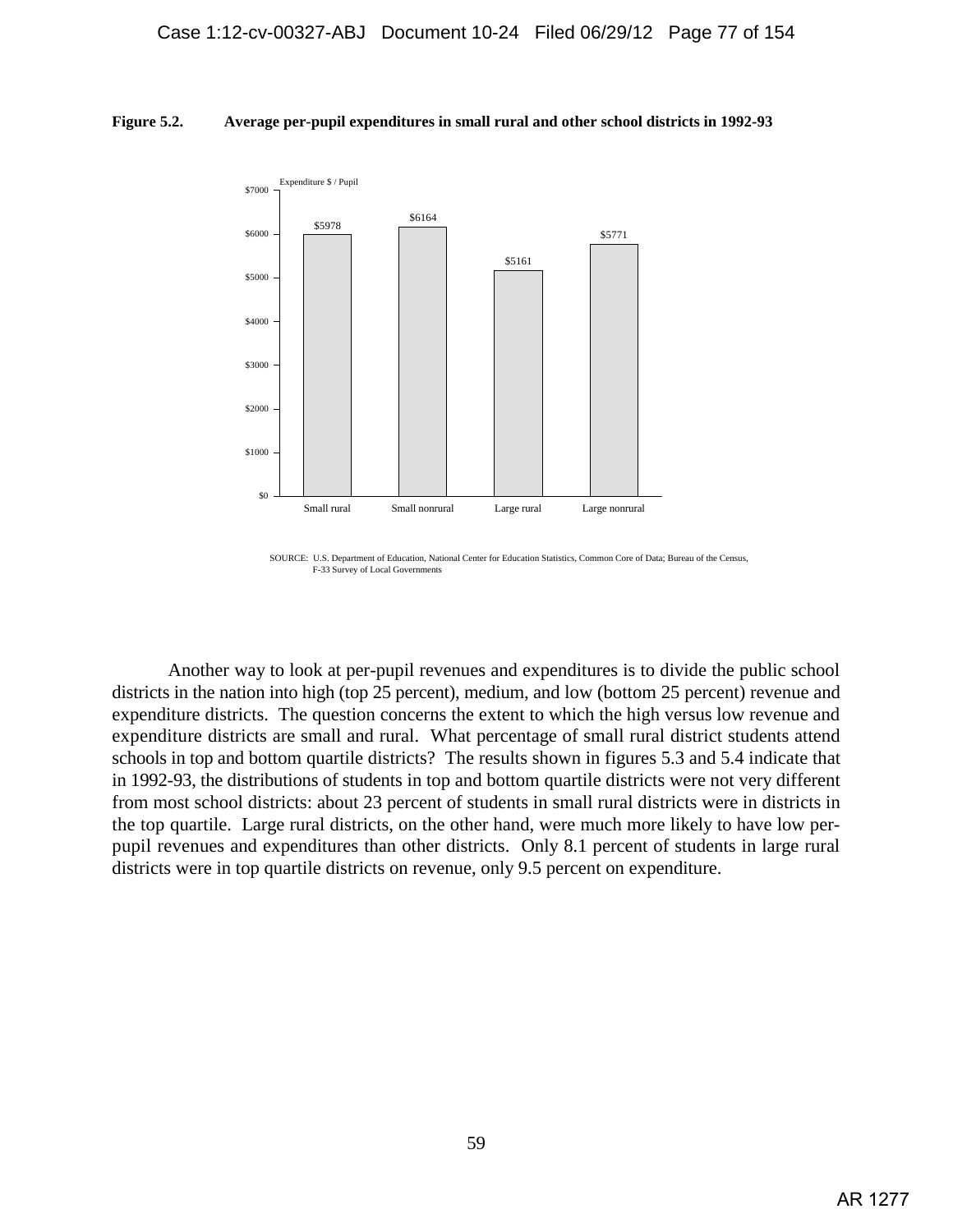#### **Figure 5.3. Percentages of students in small rural and other school districts with low, medium, and high per-pupil revenues in 1992-93**



**Figure 5.4. Percentages of students in small rural and other school districts with low, medium, and high per-pupil expenditures in 1992-93**



SOURCE: U.S. Department of Education, National Center for Education Statistics, Common Core of Data; Bureau of the Census, F-33 Survey of Local Governments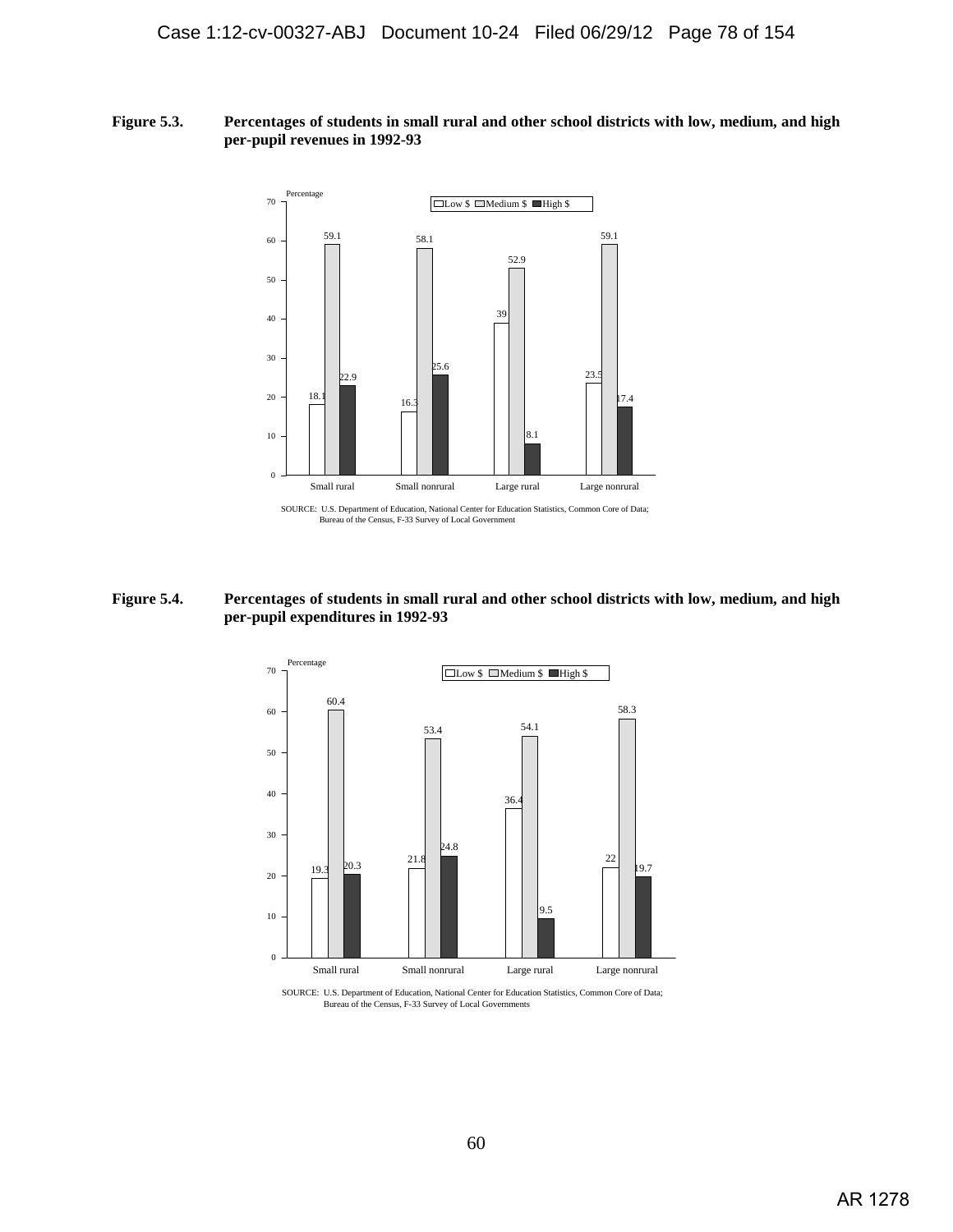**Regional Variation.** There are substantial regional variations in per-pupil revenues, and similarly in per-pupil expenditures. However, the patterns of variation are different in small rural districts, when compared to all other districts in the region. As shown in table 5.1, small rural districts fare best on this criterion in the West: when compared to their larger and nonrural counterparts, they spend nearly \$2,000 more per student. Less striking, but still substantial, are the differences between the Midwest and the rest of the country. In the Midwest, where there are more small rural districts than in any other region, these districts are able to spend less per student than larger or nonrural districts. In the other three regions of the country, revenues and expenditures perpupil are greater in small rural districts than in other districts. 25

| - - <del>a</del> -----, --- -- - |                              |                     |  |
|----------------------------------|------------------------------|---------------------|--|
| Region                           | <b>Small Rural Districts</b> | All Other Districts |  |
|                                  |                              |                     |  |
| Revenues per pupil               |                              |                     |  |
| Northeast                        | \$8,589                      | \$7,980             |  |
| Southeast                        |                              | \$5,026             |  |
| South Central                    | \$6,590                      | \$5,374             |  |
| Midwest                          | \$5,427                      | \$5,755             |  |
| West                             | \$7,058                      | \$5,150             |  |
| Expenditures per pupil           |                              |                     |  |
| Northeast                        | \$8,204                      | \$7,850             |  |
| Southeast                        |                              | \$4,965             |  |
| South Central                    | \$5,369                      | \$4,902             |  |
| Midwest                          | \$5,587                      | \$5,763             |  |
| West                             | \$7,006                      | \$5,204             |  |
|                                  |                              |                     |  |

### **Table 5.1. Per-pupil revenues and expenditures in small rural districts, compared to all other districts, by region, in 1992-93**

Source: U.S. Department of Education, National Center for Education Statistics, Common Core of Data; Bureau of the Census, F-33 Survey of Local Government

Note: -- There were too few small rural districts in the Southeast to compute a reliable estimate.

Although they are not attributable to any single large state in a region, regional variations reflect substantial state-to-state differences in per-pupil revenues and expenditures, which are presented in tables A5.3b and A5.8b in appendix A. In 15 states, the average per-pupil revenues in small rural districts in 1992-93 were at least \$1,000 more than the overall average for all districts in the state: in the West, Alaska, Washington, Idaho, Wyoming, Utah, Nevada, California, Arizona, New Mexico, and Texas; in the Northeast, New Jersey, Connecticut, Rhode Island, New Hampshire, and Maine. On the other hand, in the Midwestern states of Illinois, Missouri, Kentucky, Tennessee, Ohio, and Michigan, per-pupil revenues were at least \$500 less in small rural districts than in other districts. Regional clustering of the states where small rural districts have higher and lower revenues per-pupil is striking. Further research is needed to understand state-to-state variation in the funding of small rural districts.

<sup>&</sup>lt;sup>25</sup> The expenditure differential in the Southeast is based on too few small rural districts (n=16) to be reliable. As shown in appendix B, however, when all unified districts with high school enrollments of less than 100 per grade are considered small, the mean per-pupil revenue and expenditures in small rural districts in the Southeast were both about \$100 less than in other districts in the Southeast.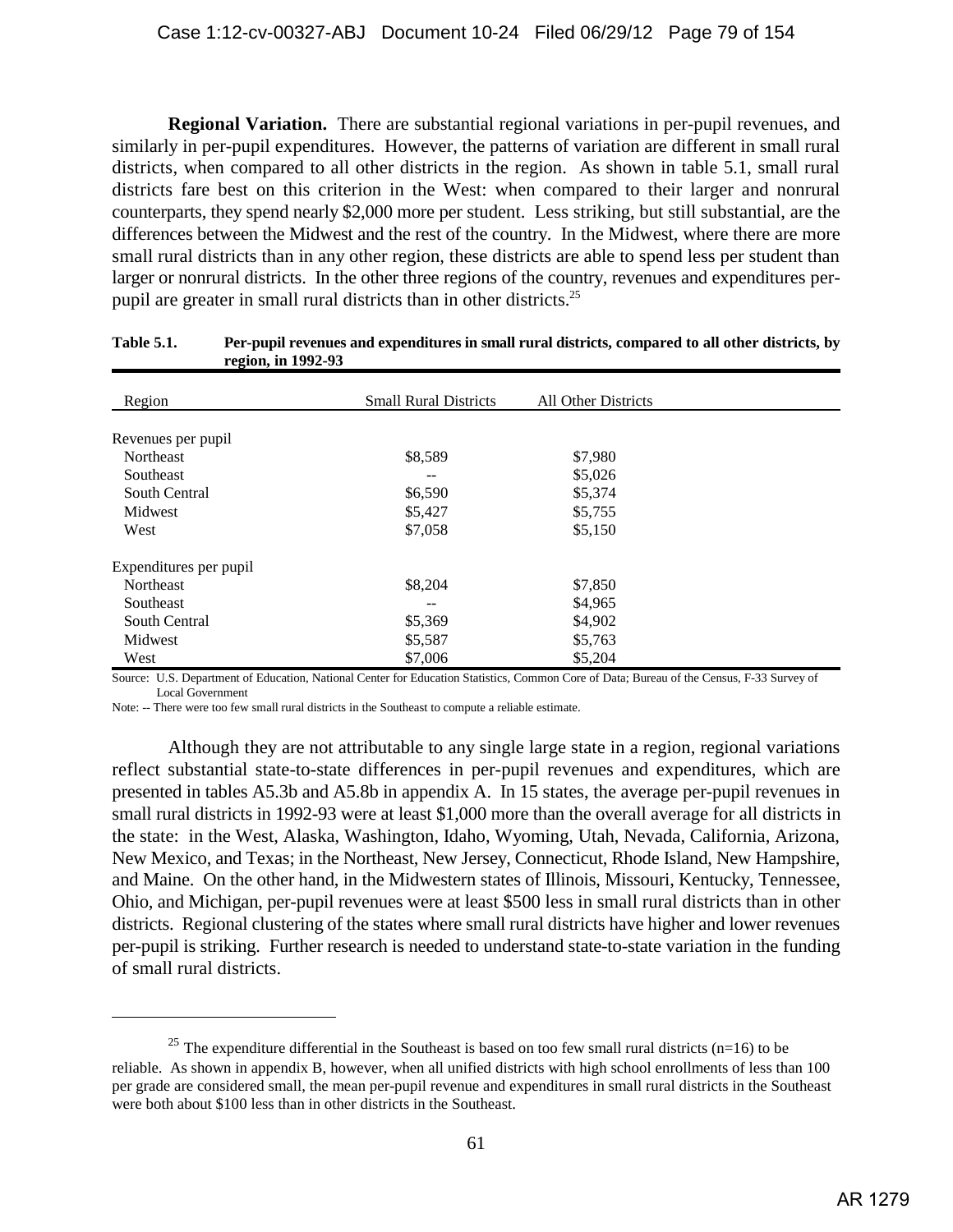**Grade Level Variations.** Greater per-pupil expenditures are generally thought to be required for a quality high school education than for elementary school, and information on the relative size of the differential in small rural districts as compared to other districts can shed light on the ways resources are allocated in rural areas. However, because the Common Core of Data financial information is only available at the district level, the comparison of costs at elementary and secondary levels can only be based on the relatively small number of separate elementary and secondary districts. Based on this subset of districts, small rural secondary districts have per-pupil revenues of \$556 and per-pupil expenditures of \$1,199 more than small rural elementary districts, as shown in table 5.2. Generally, small rural *elementary* districts outspend other elementary districts by roughly \$1,000 per-pupil; while secondary and unified small rural districts only outspend their larger, nonrural counterparts by  $$100$  to  $$300$  per pupil on average.<sup>26</sup>

#### **Table 5.2. Per-pupil revenues and expenditures in small rural districts, compared to all other districts, by grade level served, in 1992-93**

| Region                 | <b>Small rural Districts</b> | All Other Districts |  |
|------------------------|------------------------------|---------------------|--|
|                        |                              |                     |  |
| Revenues per pupil     |                              |                     |  |
| Elementary             | \$6,917                      | \$5,608             |  |
| Unified                | \$6,104                      | \$5,753             |  |
| Secondary              | \$7,473                      | \$7,369             |  |
| Expenditures per pupil |                              |                     |  |
| Elementary             | \$6,369                      | \$5,470             |  |
| Unified                | \$5,876                      | \$5,683             |  |
| Secondary              | \$7,568                      | \$7,286             |  |

Source: U.S. Department of Education, National Center for Education Statistics, Common Core of Data; Bureau of the Census, F-33 Survey of Local Governments.

**Revenue Sources.** Revenues for public schools come essentially from three sources: local government, state government, and the federal government. As shown in figure 5.5, the share of revenues in small rural districts from state and local sources were each between 40 and 50 percent in 1992-93, with a 6 to 7 percent share from federal programs. These percentages are about the same as percentages in other districts. In rural areas, it is the large districts, which have greater poverty and lower overall revenues, that rely on state and federal sources for a larger share of their revenue.

**Expenditure Allocations.** Just as there were small but noticeable differences in revenue sources between small and large rural and nonrural districts, there were also small but noticeable differences in the allocation of expenditures for different purposes. On the Bureau of Census F-33 form, which provides school district financial data for the Common Core of Data, total expenditures were reported, as were the subset of those expenditures that were current expenditures and the subset

<sup>&</sup>lt;sup>26</sup> There is an apparent paradox in table 5.2, that small rural unified districts, which combine elementary and secondary education, have lower per-pupil revenues and expenditures than elementary districts. This reflects the combined effects of regional variation in the prevalence of elementary districts (see table A2.3b in appendix A) and in average spending. There were relatively larger percentages of elementary districts, compared to unified districts, among small rural districts in regions with relatively higher spending: the Northeast and West.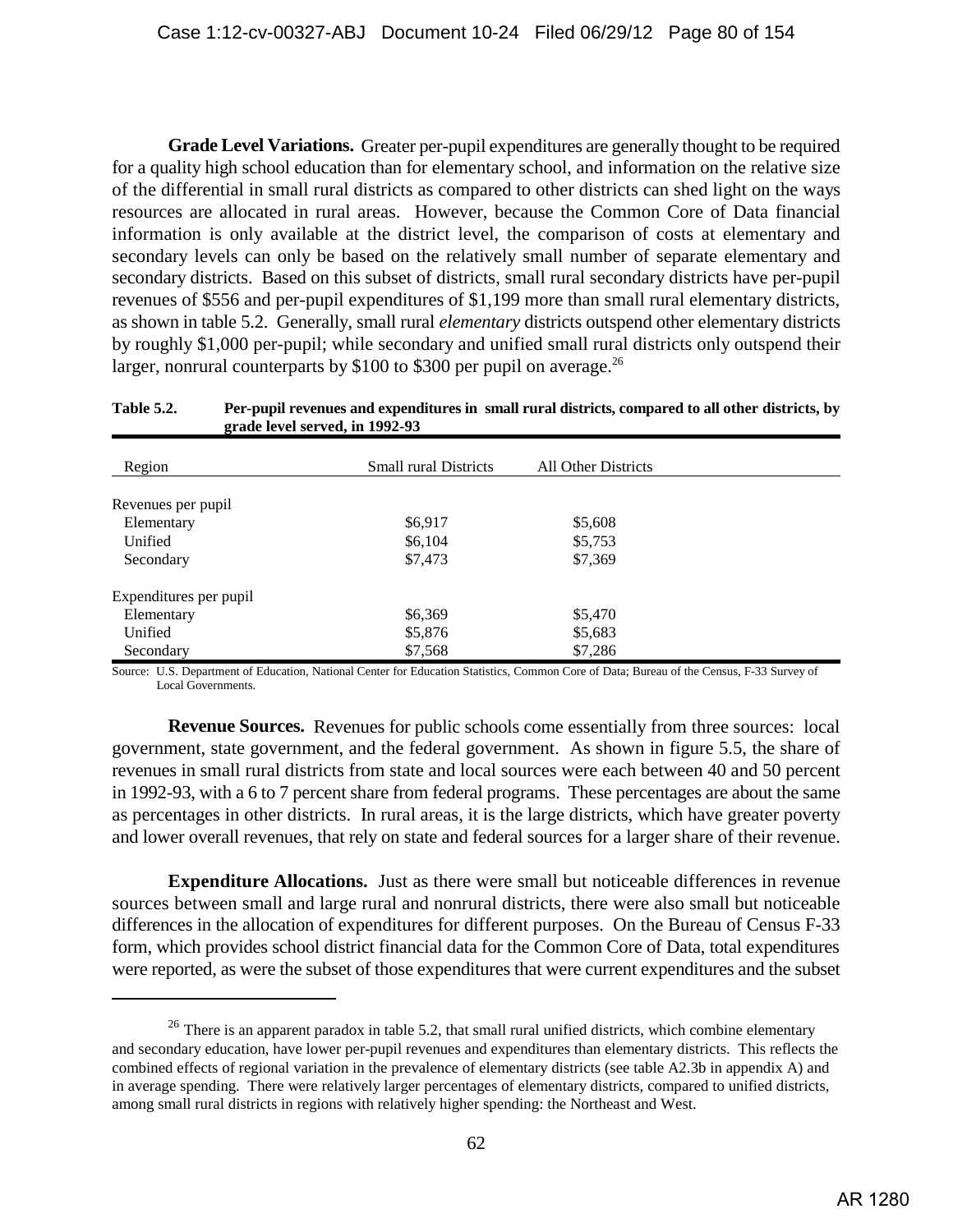of current expenditures that were for core instructional services (see figure 5.6). A shorthand way of looking at this is to think of "current expenditures not for core instruction" as support expenditures, and "non-current expenditures" as capital expenditures.

#### **Figure 5.5. Percentages of revenues in small rural and other school districts from local, state, and federal sources in 1992-93**



**Figure 5.6. Percentages of expenditures in small rural and other school districts for core instruction, administrative support, and capital outlays in 1992-93**



SOURCE: U.S. Department of Education, National Center for Education Statistics, Common Core of Data; Bureau of the Census, F-33 Survey of Local Governments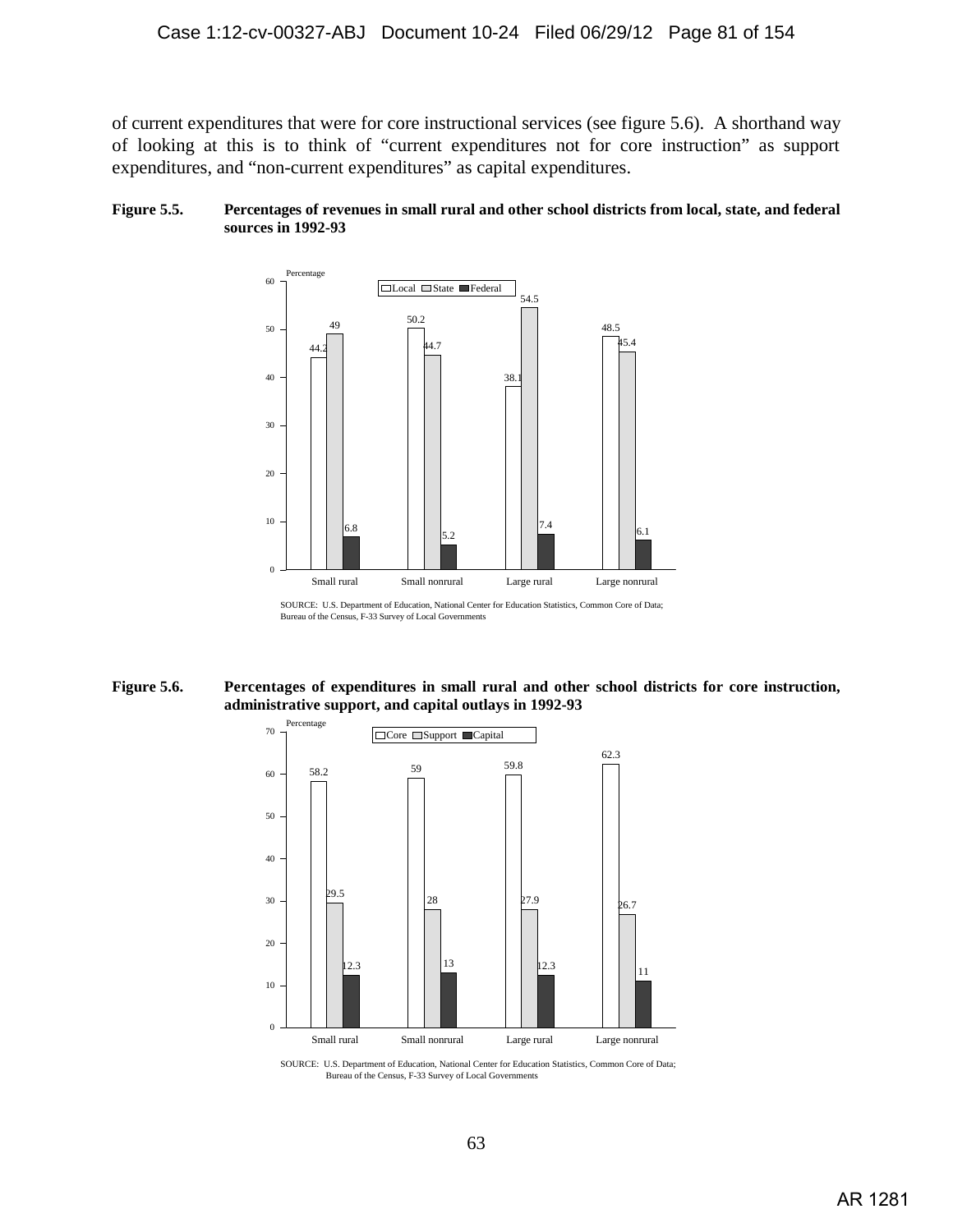In 1992-93, expenditures were allocated roughly the same across types of districts—about 62 percent for core instruction, 27 percent for support, and 11 percent for capital outlay. However, there was a tendency for large nonrural districts to allocate somewhat more for core instruction, and as a result, small rural districts were spending less of their funds on core instruction than large nonrural districts (58.2 percent versus 62.3 percent).

**Student/Teacher Ratios.** The most important resource purchased by schools is teachers' time, and small rural districts differ from other districts both in terms of the characteristics of their teaching force and the numbers of students for which each teacher is responsible. Ballou and Podgursky (1996) have reported analyses of the Schools and Staffing Survey (SASS) which indicate that, in a representative sample of rural and small town schools, teachers on average earn less and have less formal education and experience than teachers in nonrural schools. On the other hand, as shown in figure 5.7, small rural districts had lower student/teacher ratios in 1993-94 than other districts. The effects of district size are substantial—average student/teacher ratios are about 14 in small districts and 17 in large districts. Thus, there appears to be a trade-off between quality, as measured by formal teacher qualifications, and quantity, as measured by the "share" of each teacher available to a student, between small rural districts and large nonrural districts.

## **Figure 5.7. Average student/teacher ratios in small rural and other school districts in 1992-93**



Differences in average student/teacher ratios are associated with differences in per-pupil revenues and expenditures, as shown in figures 5.8 and 5.9. Small rural districts in the top quartile of per-pupil revenues and expenditures had only about 12 students per teacher, compared to a 15-to-1 ratio in the bottom quartile. This is not surprising, because the largest component of school expenditures is for teachers. However, it does show that in small rural districts, as elsewhere, real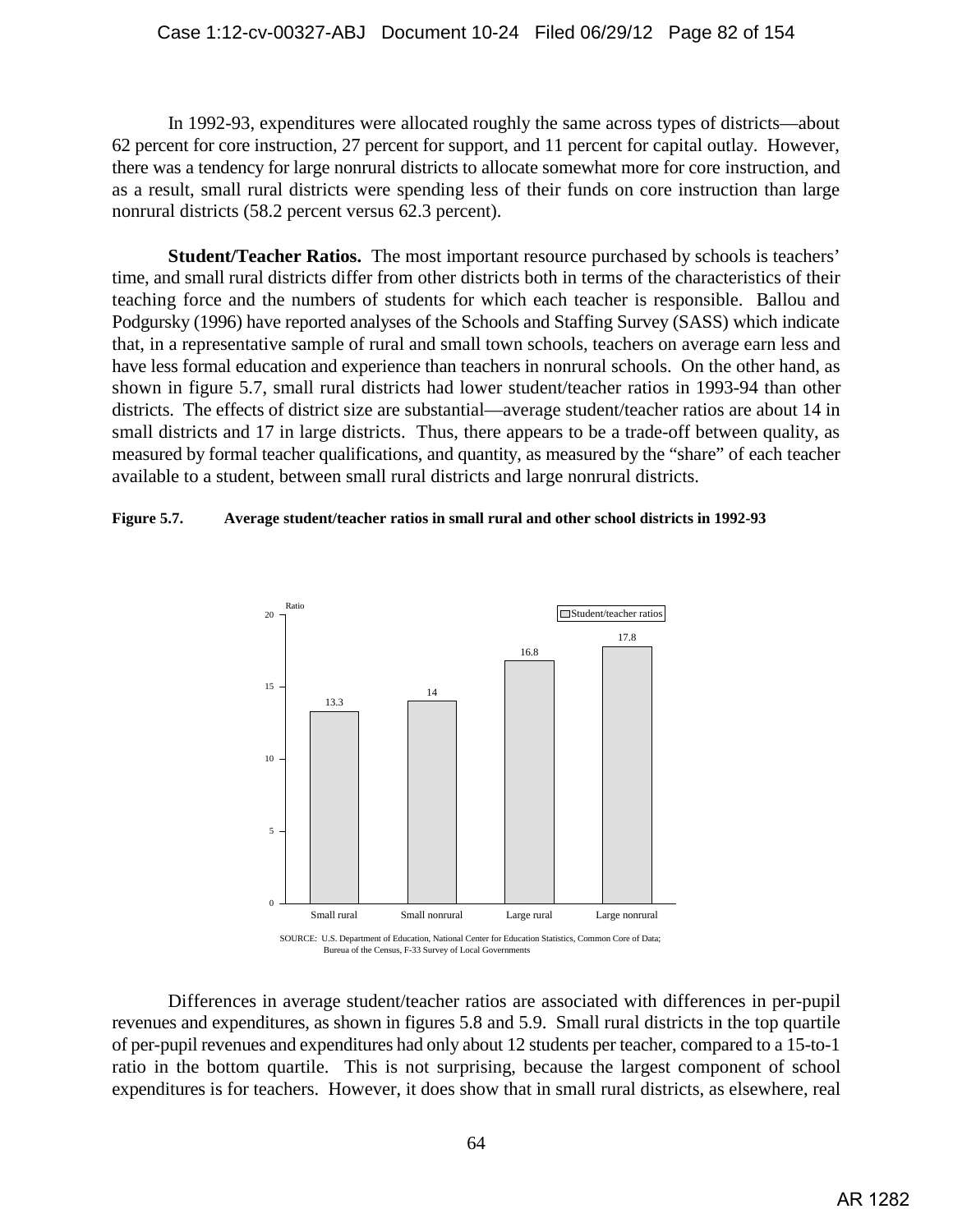resources are related to funding levels. The relationship between school size and student/teacher ratios appears as strong as between funding levels and these ratios: small rural districts in the bottom quartile on spending per pupil had lower student/teacher ratios than large nonrural districts in the top quartile.

### **Figure 5.8. Average student/teacher ratios in small rural and other school districts with low, medium, and high per-pupil revenues in 1992-93**



SOURCE: U.S. Department of Education, National Center for Education Statistics, Common Core of Data; Bureau of the Census, F-33 Survey of Local Governments

#### **Figure 5.9. Average student/teacher ratios in small rural and other school districts with low, medium, and high per-pupil expenditures in 1992-93**



SOURCE: U.S. Department of Education, National Center for Education Statistics, Common Core of Data; Bureau of the Census, F-33 Survey of Local Governments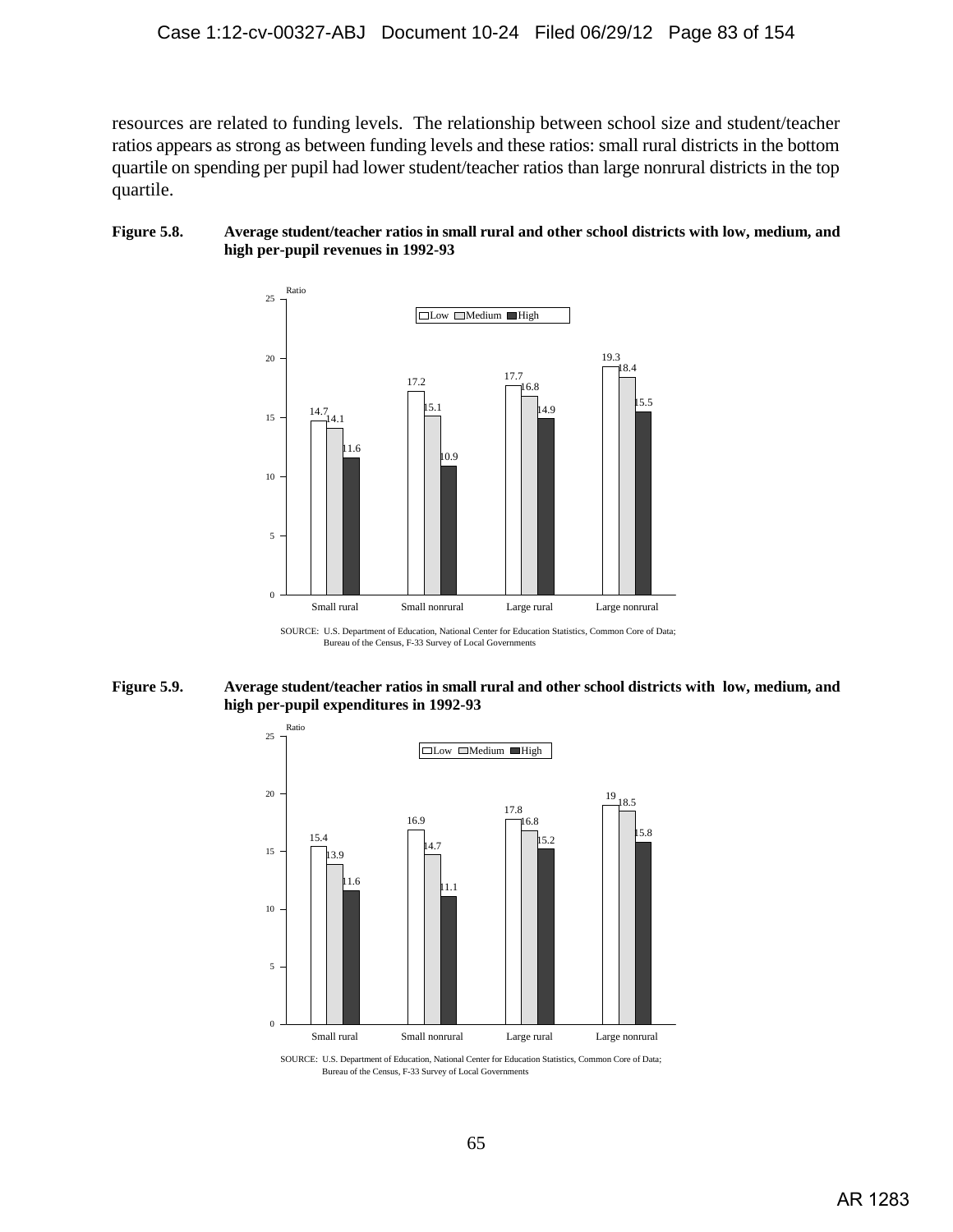## **Trends in Revenues, Expenditures, and Student/Teacher Ratios in Small Rural School Districts between 1989-90 and 1992-93**

Per-pupil revenue and expenditure in current dollars tend to increase with the inflation rate, and a correction has been applied to these data so that all years are measured in constant dollars, set to the value in  $1992-93.^{27}$  Once corrected for inflation, per-pupil revenues and expenditures exhibited very little change in small rural districts between 1989-90 and 1992-93. As can be seen in figure 5.10, in all 4 years, revenues per student in small rural districts were slightly greater than in large nonrural districts, substantially greater than those of large rural districts, and somewhat less than in small nonrural districts.

#### **Figure 5.10. Trends in per-pupil revenues in small rural and other school districts between 1989-1990 and 1992-93 (in constant 1992-93 dollars)**



Bureau of the Census, F-33 Survey of Local Government

The average per-pupil expenditure in small rural schools, adjusted for inflation, varied only between \$5,950 and \$6,120 during these four years. Trends in average per-pupil expenditures in small rural districts are compared with trends in other districts in figure 5.11. (The complete data are shown in table A5.7 in the appendix.) The difference favoring small rural districts over large nonrural districts increased from \$13 in 1989-90 to \$207 in 1992-93 (see table A5.7), as much because spending in large nonrural districts did not keep up with inflation as that spending increased in small rural districts.

<sup>&</sup>lt;sup>27</sup> The annual inflation ratios used were 1.054 for 1989-90 to 1990-91, 1.042 for 1990-91 to 1991-92, and 1.030 for 1991-92 to 1992-93.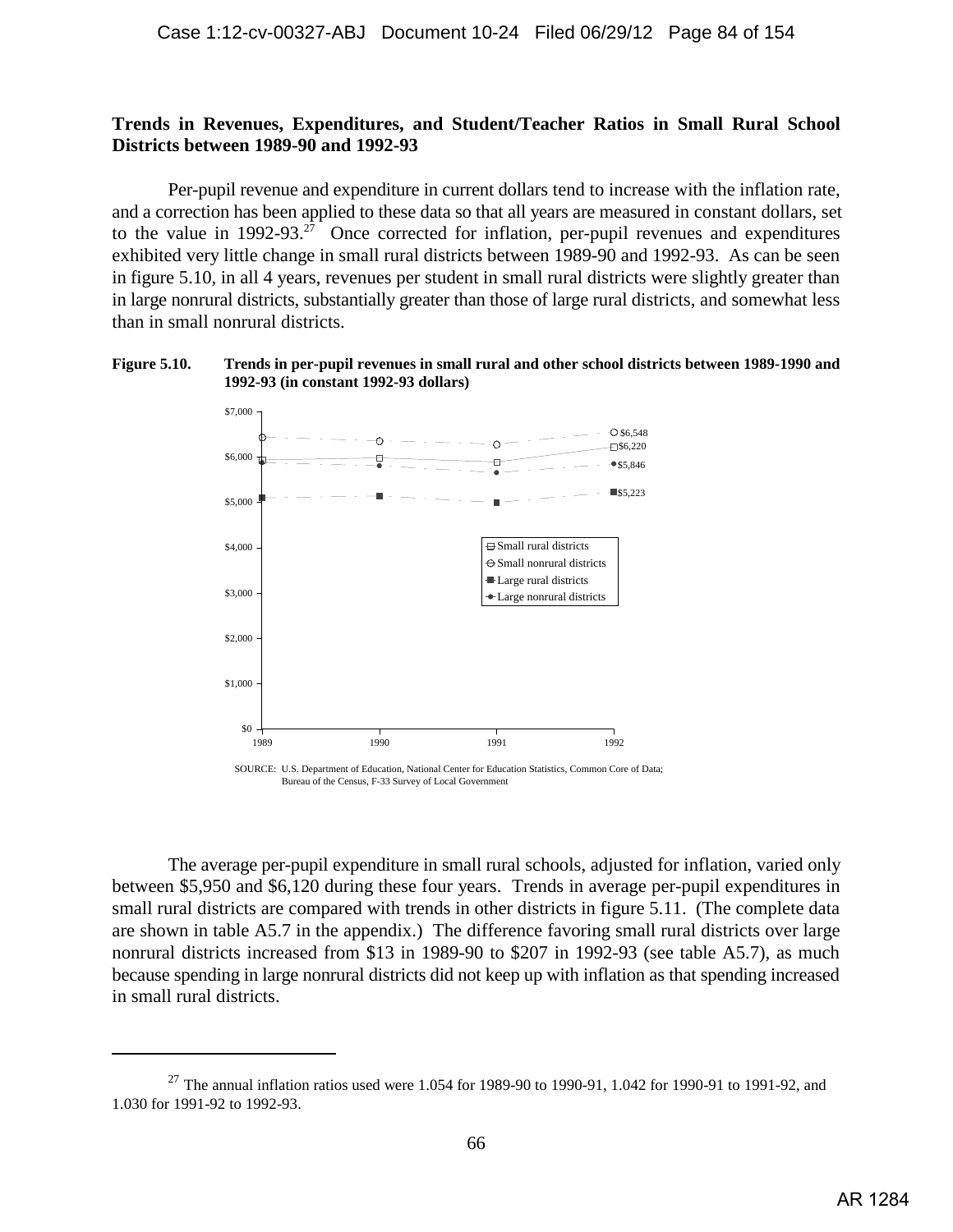#### **Figure 5.11. Trends in per-pupil expenditures in small rural and other school districts between 1989-90 and 1992-93 (in constant 1992-93 dollars)**



Bureau of the Census, F-33 Survey of Local Governments

**Regional Variation.** As shown in table 5.3, gains in per-pupil spending varied by region. Small rural districts in the Northeast, which in 1989-90 had the highest per-pupil expenditures, lost ground over this period as did other districts in the Northeast, but as shown in table A5.8 they still remained the highest spending region in 1992-93.<sup>28</sup>

| Region                         | <b>Small rural Districts</b> | All Other Districts |  |
|--------------------------------|------------------------------|---------------------|--|
| Gain in expenditures per pupil |                              |                     |  |
| Northeast                      | $-$ \$548                    | $-$ \$325           |  |
| Southeast                      | $- -$                        | $-$ \$315           |  |
| South Central                  | \$48                         | \$19                |  |
| Midwest                        | \$113                        | \$107               |  |
| West                           | $-$ \$315                    | $-$ \$250           |  |

**Table 5.3. Per-pupil expenditure gains in small rural districts, compared to all other districts, by region, from 1989-90 to 1992-93 (in constant 1992-93 dollars)**

Source: U.S. Department of Education, National Center for Education Statistics, Common Core of Data; Bureau of the Census, F-33 Survey of Local Governments.

Note: -- There were too few small rural districts in the Southeast to support a reliable estimate.

 $^{28}$  An examination of regional CPI measures indicates that this differential loss, in comparison to other regions, is not a reflection of differential inflation rates. Although there were too few small rural districts in the Southeast for reliable estimation, when unified districts with fewer than 100 students per high school grade were included in the definition of "small districts" (see appendix B), there was a gain of about \$250 in per-pupil expenditures in small rural districts in the Southeast over this period.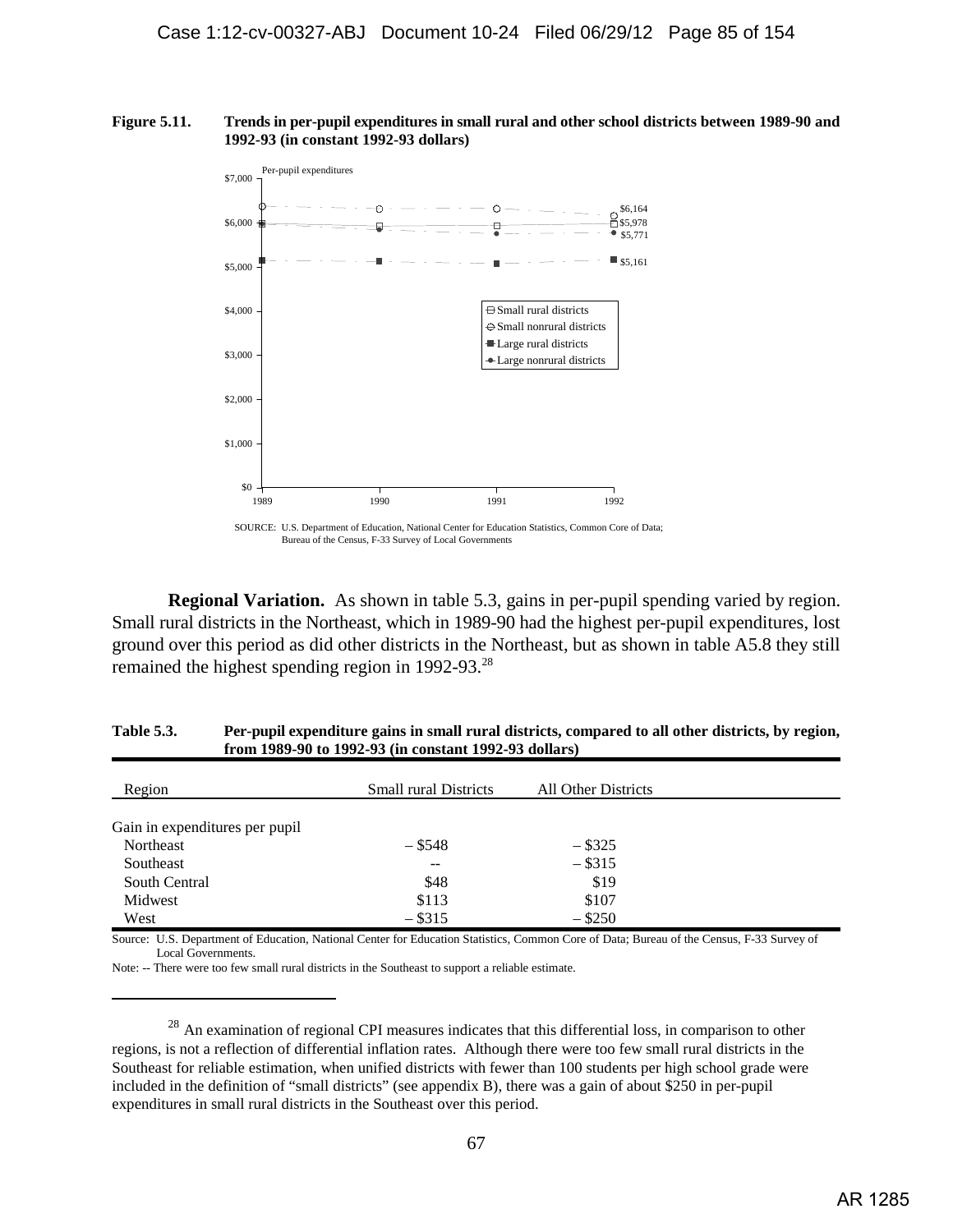**Student/Teacher Ratios.** On a nationwide basis, changes in per-pupil revenues and expenditures in small rural districts over this time period were relatively minor, and that is reflected in the lack of changes in student/teacher ratios, shown in figure 5.12. Average student/teacher ratios in small rural districts remained at about 13 throughout the period from 1986-87 to 1993-94, while, for example, the average ratios in large nonrural districts remained at about 18.





SOURCE: U.S. Department of Education, National Center for Education Statistics, Common Core of Data; Bureau of the Census, F-33 Survey of Local Governments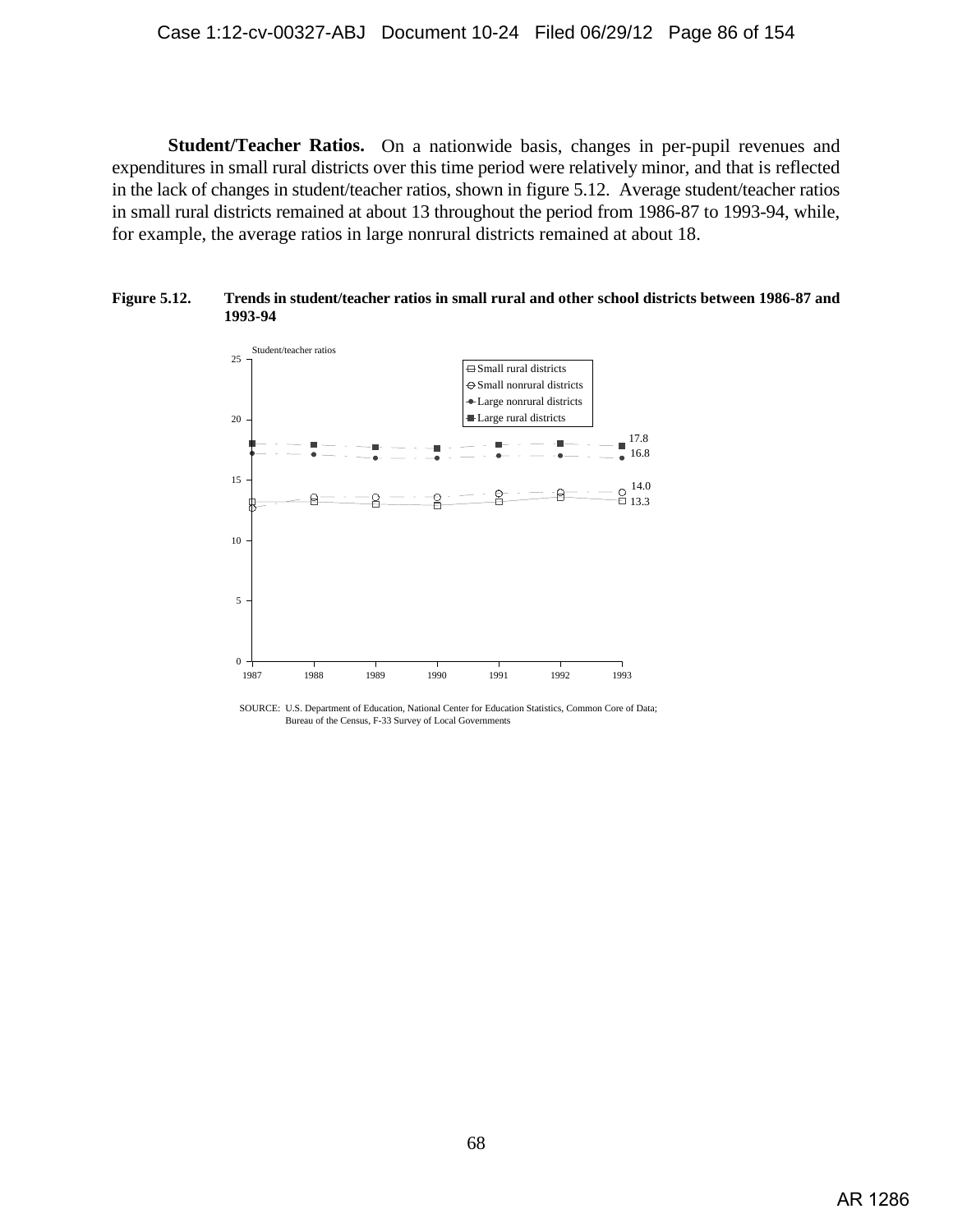## **Summary**

Focusing the snapshot of small rural school districts in 1992-93 on revenue, expenditures, and student/teacher ratios in those districts reveals the following patterns.

> Revenue per pupil was about \$6,200, and expenditures per pupil were about \$6,000 in small rural districts, about \$200 to \$400 more than in large nonrural districts. In rural areas, it was in large districts rather than small districts that revenue and expenditures suffered, relative to nonrural districts. Per-pupil spending varied substantially between regions: in the West, small rural districts spent nearly \$2,000 per pupil more than other districts did; but in the Midwest, unlike the rest of the country, less was spent in small rural districts than elsewhere.

> Nationally, 93 percent of the revenue in small rural districts came almost equally from local sources (44 percent) and state sources (49 percent), with about 7 percent from the federal government. In large rural districts, by comparison, a much smaller share came from local sources. About two-thirds of the current expenditures in small rural districts were for core instruction, slightly less than elsewhere. Nevertheless, ratios of students to teachers were lowest in small rural districts, ranging from 12 in top spending districts to 15 in bottom spending districts.<sup>29</sup>

Extending this picture to longitudinal trends over the preceding 3 years does not reveal a great deal of additional information. Adjusted for inflation, trends are minor, although there were a few patterns.

> The slightly greater spending in small rural districts, compared to other districts in 1992-93, grew from essentially no difference 3 years earlier. In the South Central region, per-pupil revenues in small rural districts increased, but in the Northeast, per-pupil expenditures declined somewhat. As a national average, however, there were no substantial changes in per-pupil revenue or expenditures or in student/teacher ratios.30

 $^{29}$  Including large rural districts with a majority of small schools in the small rural category had little effect on the results. Average spending in the expanded set of small rural districts was about \$100 to \$150 less per-pupil but still slightly higher than in other districts. Generally, summary figures for small rural districts were, as expected, slightly closer to figures for large rural districts.

 $30$  Trends were not substantially affected by the inclusion of large rural districts with a majority of small schools. For example, over the three-year period there was a negligible average loss of \$50 in per-pupil expenditures in the expanded set of small rural districts, compared to \$200 in large nonrural districts. The corresponding loss for the originally defined small rural districts was negligible (\$6).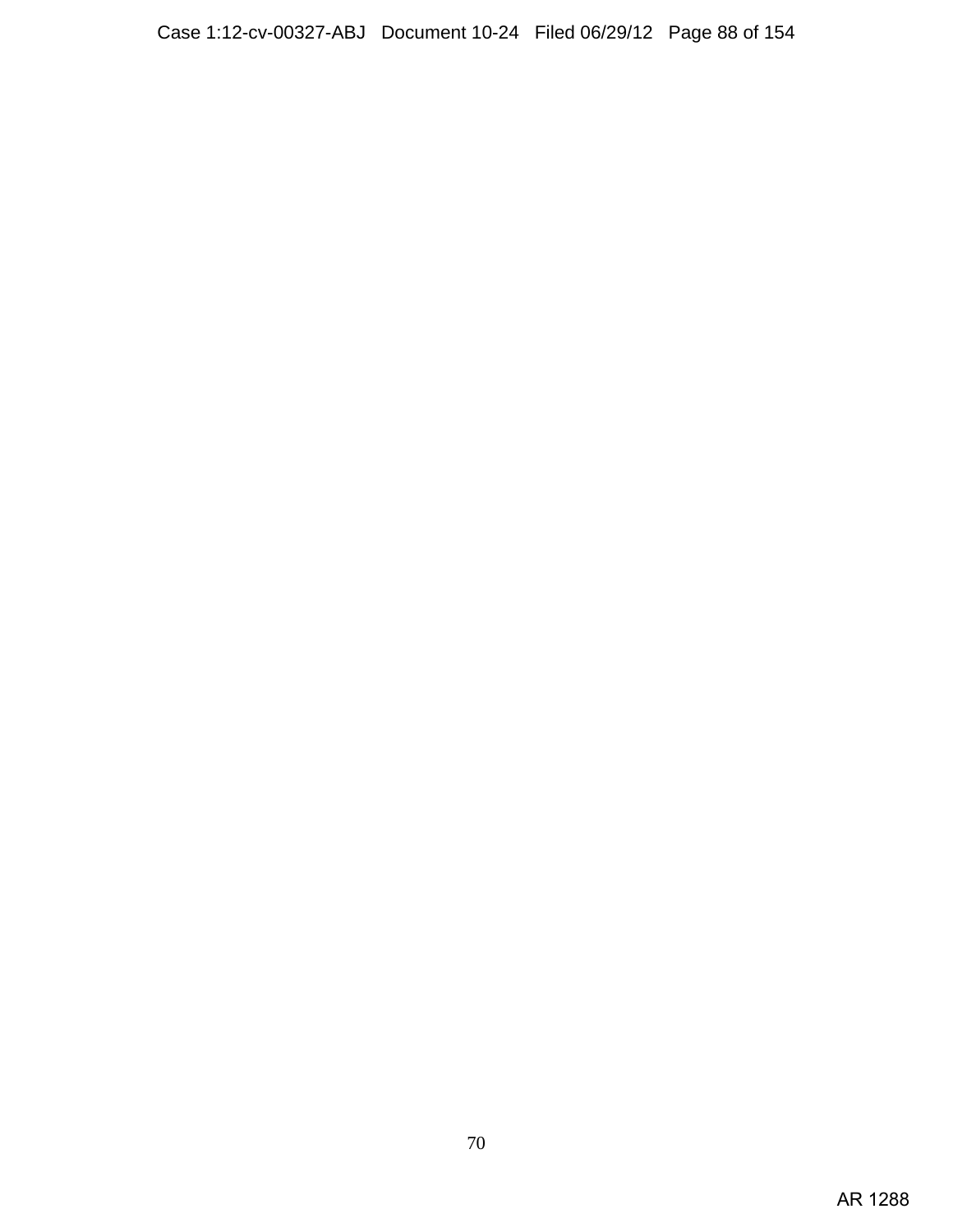## **References**

- Ballou, D. and Podgursky, M. (1996). "Rural schools—fewer highly trained teachers and special programs, but better learning environment." *Rural Development Perspectives, 10*: 6-16.
- Barker, B. (1991). "Technological delivery systems and applications for K-12 instruction in rural schools." In *Rural Education: Issues and Practice.* Ed. A.J. DeYoung. New York: Garland. 203-38.
- Bass, G.R. (1990). "Isolation/sparsity." *Journal of Education Finance, 16*: 180-91.
- Berkeley, T.R. and Ludlow, B.L. (1991). "Meeting the needs of special student populations in rural locales." In *Rural Education: Issues and Practice.* Ed. A. DeYoung*.* New York: Garland. 239-67.
- Chambers, J.G. (1995). *Public School Teacher Cost Differences Across the United States.* Washington, D.C.: U.S. Department of Education, National Center for Education Statistics (NCES 95-758).
- Conant, J. (1959). *The American High School Today.* New York: McGraw-Hill.
- DeYoung, A.J. (ed). (1991). *Rural Education: Issues and Practice.* New York: Garland.
- DeYoung, A.J. (1994). "Children at risk in America's rural schools: Economic and cultural dimensions." In *Reforms in Process: From the School to the System.* 229-51.
- DeYoung, A.J. and Howley, C.B. (1990). "The political economy of rural school consolidation." *Peabody Journal of Education.*
- Fuguitt, G.V. & Brown, D.L. (1990). "Residential preferences and population redistribution: 1972-1988." *Demography, 27*: 589-900.
- Haas, T. and Lambert, R. (1995). "To establish the bonds of common purpose and mutual enjoyment." *Phi Delta Kappan, 77*(2): 136-42.
- Haller, E.J. and Monk, D.H. (1988). "New reforms, old reforms, and the consolidation of small rural schools." *Educational Administration Quarterly, 24*(4): 470-83.
- Herzog, M.J. and Pittman, R.B. (1995). "Home, family, and community: Ingredients in the rural education equation." *Phi Delta Kappan, 77*(2): 113-18.
- Levine, R. (1996). *Changes in America's High Schools, 1980-1993: The National Longitudinal Study of Schools.* Palo Alto, CA: American Institutes for Research.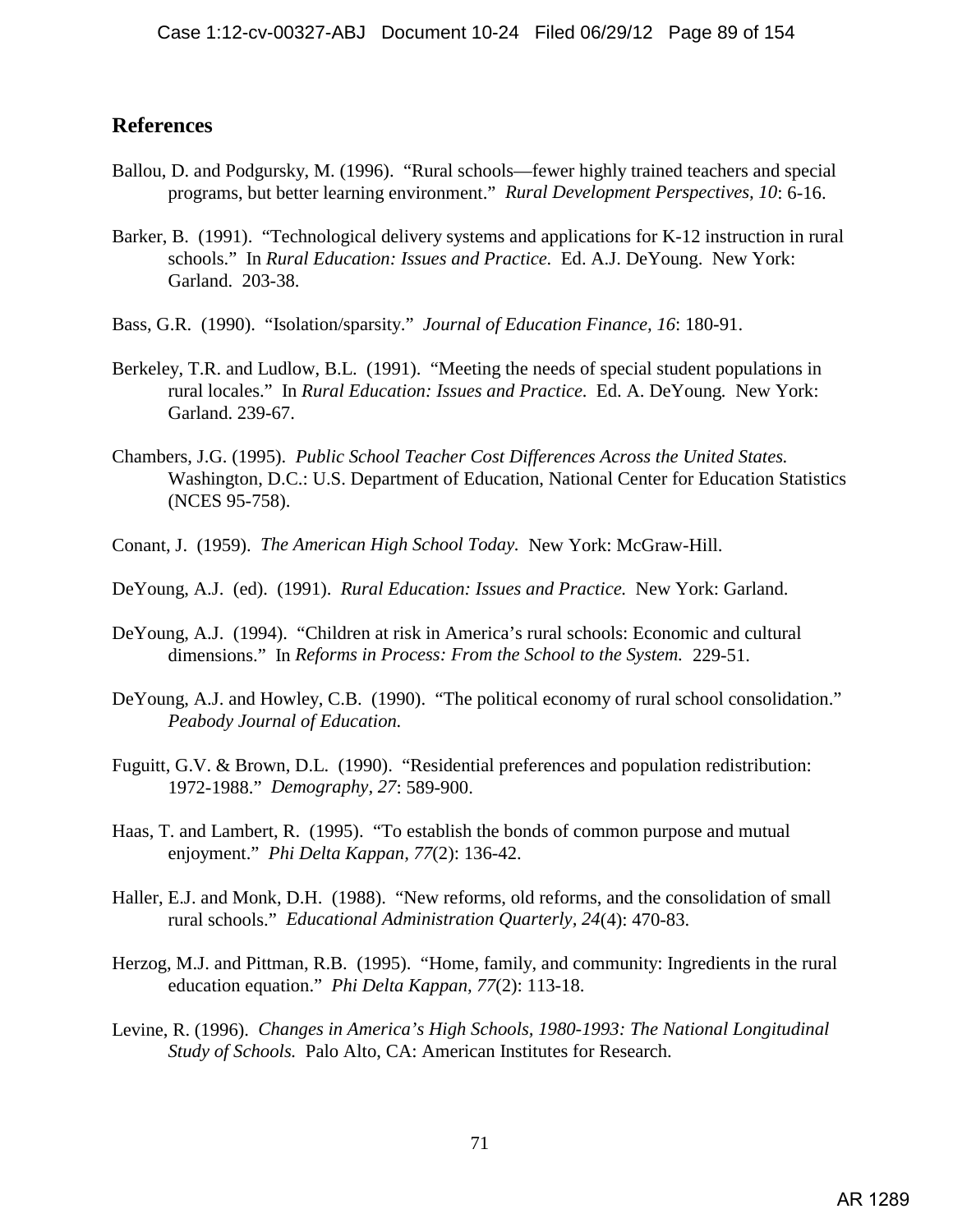- Monk, D.H. (1991). "The organization and reorganization of small rural schools." In *Rural Education: Issues and Practice.* Ed. A. DeYoung*.* New York: Garland. 177-201.
- National Education Goals Panel. (1993). *Building a Nation of Learners, Volume One: The National Report.* Washington, D.C.: U.S. Government Printing Office.
- O'Hare, W.P. (1988). *The Rise of Poverty in Rural America*. Washington, D.C.: Population Reference Bureau.
- Parrish, T.B., Matsumoto, C.S., and Fowler, W.J. (1995). *Disparities in Public School District Spending 1989-90*. Washington, D.C.: U.S. Department of Education, National Center for Education Statistics (NCES 95-300).
- Phelps, M.S. and Prock, G.A. (1991). "Equality of educational opportunity in rural America." In *Rural Education: Issues and Practice.* Ed. A. DeYoung*.* New York: Garland. 269-312.
- Population Research Bureau. (1993). Cited in "Census pinpoints locales where minorities are majority." *Report on Education Research, 25*(13): 5.
- Salmon, R.G. (1990). "State school finance programs and their influence on rural schools and school districts." *Journal of Education Finance, 16*(2): 130-47.
- Sher, J.P. (1995). "The battle for the soul of rural school reform." *Phi Delta Kappan, 77*(2): 143-48.
- Stern, J.D. (1995). "Reflections of a recently retired federal analyst in rural education." *Supplement to the Rural Education Newsletter*, Spring 1995.
- Stern, J.D. (ed.). (1994). *The Condition of Education in Rural Schools*. Washington, D.C.: U.S. Department of Education.
- Stephens, E.R. (1988). *The Changing Context of Education in a Rural Setting*. Occasional Paper No. 26. Charleston, WV: Appalachia Educational Laboratory.
- Thompson, D.C. (1990). "Consolidation of rural schools: Reform or relapse?" *Journal of Education Finance, 16*: 192-212.
- Timar, T. and Kirp, D.L. (1989). "Education Reform in the 1980s: Lessons from the States." *Phi Delta Kappan*: 511.
- U.S. Department of Health, Education, and Welfare. (1996). *Digest of Educational Statistics, 1996*. Washington, D.C.: U.S. Government Printing Office.
- U.S. Department of Health, Education, and Welfare. (1971). *Statistics of Public Elementary and Secondary Day Schools*. Washington, D.C.: U.S. Government Printing Office.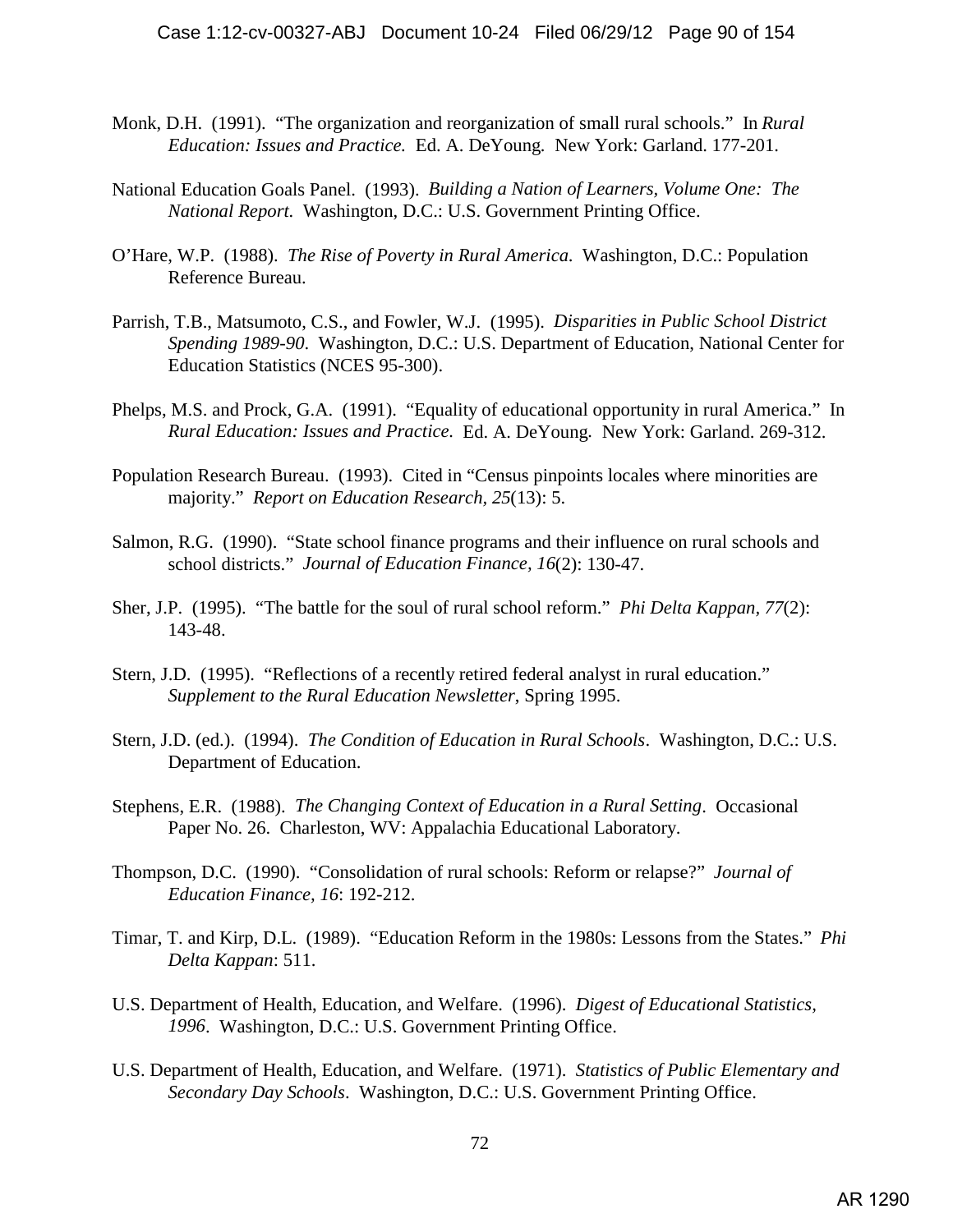Verstegen, D.A. (1990). "Efficiency and economics-of-scale revisited: Implications for financing rural school districts." *Journal of Education Finance, 16*: 159-79.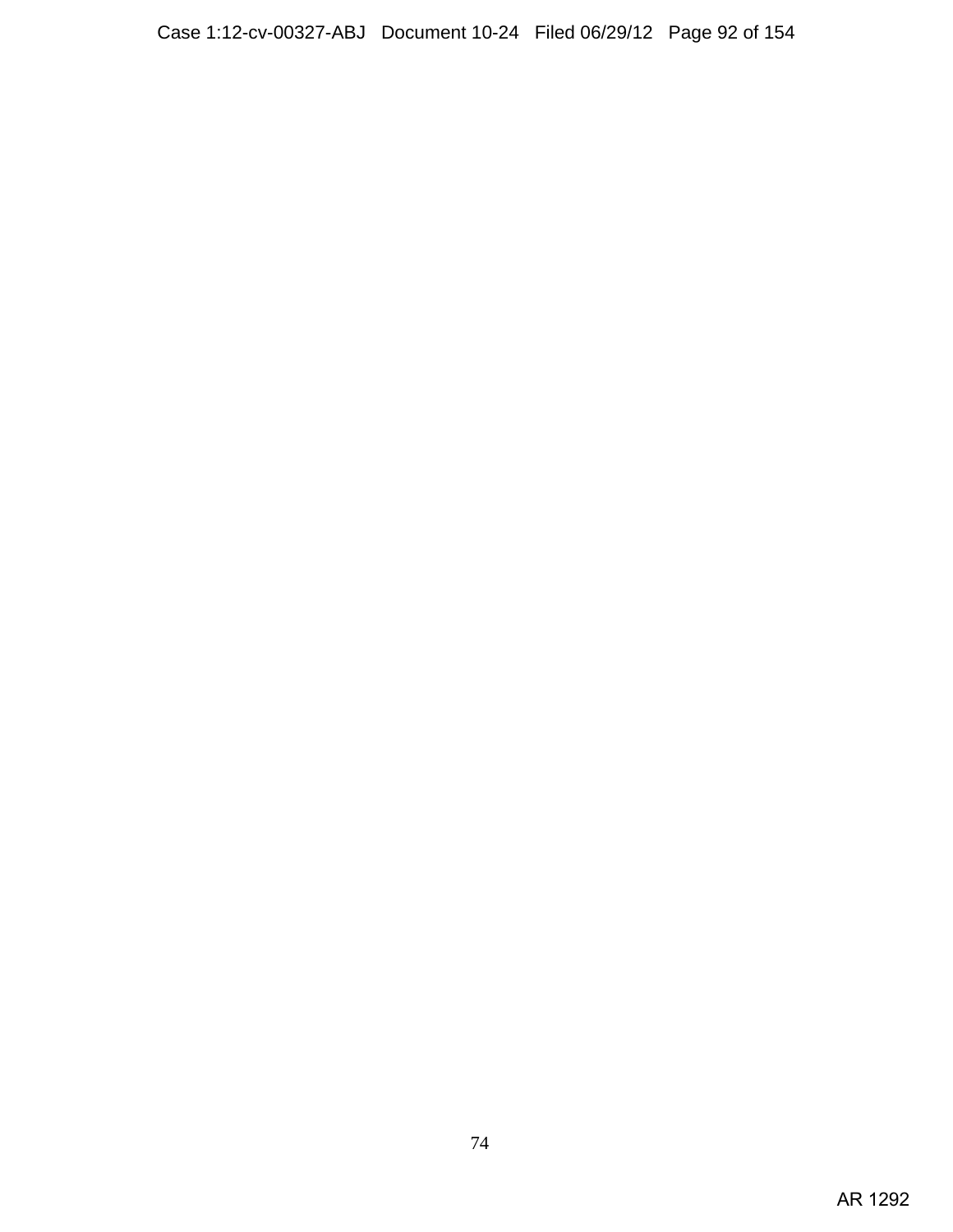# **Appendix A. Tables Section**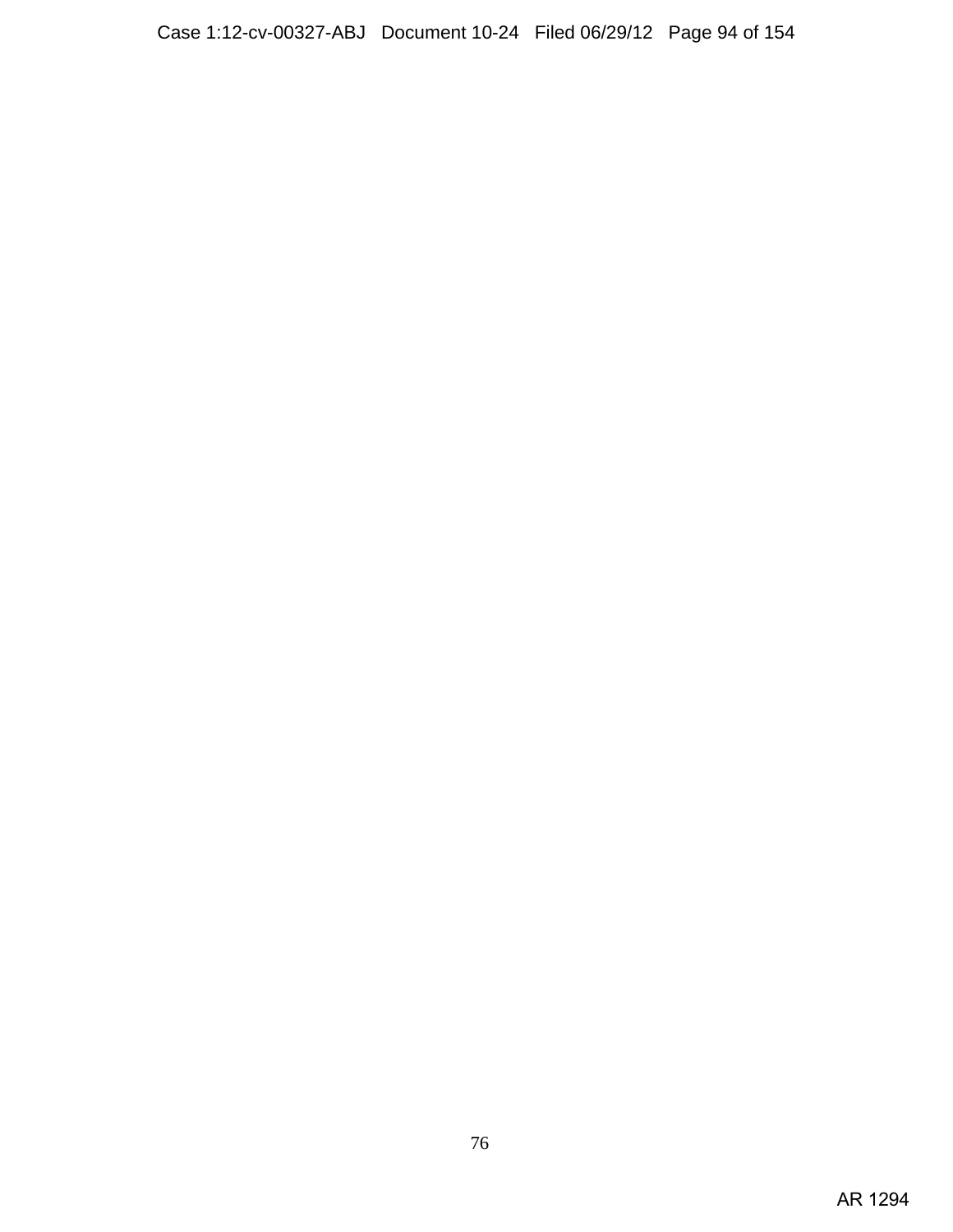|         |        | Total |                |     |       |       | Rural                |     |       |       |                | Nonrural |  |  |  |
|---------|--------|-------|----------------|-----|-------|-------|----------------------|-----|-------|-------|----------------|----------|--|--|--|
|         | Total  | Elem  | Unified Second |     | Total | Elem  | Unified Second Total |     |       | Elem  | Unified Second |          |  |  |  |
| Total   |        |       |                |     |       |       |                      |     |       |       |                |          |  |  |  |
| 1986-87 | 15,345 | 3,824 | 10,879         | 642 | 7,409 | 1,919 | 5,229                | 261 | 7,936 | 1,905 | 5,650          | 381      |  |  |  |
| 1987-88 | 15,273 | 3,772 | 10,861         | 640 | 7,387 | 1,905 | 5,223                | 259 | 7,886 | 1,867 | 5,638          | 381      |  |  |  |
| 1988-89 | 15,199 | 3,716 | 10,846         | 637 | 7,353 | 1,880 | 5,215                | 258 | 7,846 | 1,836 | 5,631          | 379      |  |  |  |
| 1989-90 | 15,113 | 3,652 | 10,825         | 636 | 7,305 | 1,843 | 5,204                | 258 | 7,808 | 1,809 | 5,621          | 378      |  |  |  |
| 1990-91 | 15,035 | 3,599 | 10,806         | 630 | 7,260 | 1,809 | 5,198                | 253 | 7,775 | 1,790 | 5,608          | 377      |  |  |  |
| 1991-92 | 14,956 | 3,537 | 10,789         | 630 | 7,207 | 1,773 | 5,183                | 251 | 7,749 | 1,764 | 5,606          | 379      |  |  |  |
| 1992-93 | 14,820 | 3,436 | 10,748         | 636 | 7,091 | 1,704 | 5,136                | 251 | 7,729 | 1,732 | 5,612          | 385      |  |  |  |
| 1993-94 | 14,648 | 3,334 | 10,683         | 631 | 6,979 | 1,645 | 5,085                | 249 | 7,669 | 1,689 | 5,598          | 382      |  |  |  |
| Small   |        |       |                |     |       |       |                      |     |       |       |                |          |  |  |  |
| 1986-87 | 5,679  | 2,217 | 3,192          | 270 | 4,653 | 1,529 | 2,906                | 218 | 1,026 | 688   | 286            | 52       |  |  |  |
| 1987-88 | 5,608  | 2,171 | 3,170          | 267 | 4,626 | 1,515 | 2,895                | 216 | 982   | 656   | 275            | 51       |  |  |  |
| 1988-89 | 5,543  | 2,125 | 3,155          | 263 | 4,593 | 1,491 | 2,887                | 215 | 950   | 634   | 268            | 48       |  |  |  |
| 1989-90 | 5,469  | 2,073 | 3,133          | 263 | 4,546 | 1,458 | 2,873                | 215 | 923   | 615   | 260            | 48       |  |  |  |
| 1990-91 | 5,402  | 2,023 | 3,120          | 259 | 4,505 | 1,425 | 2,868                | 212 | 897   | 598   | 252            | 47       |  |  |  |
| 1991-92 | 5,333  | 1,970 | 3,106          | 257 | 4,457 | 1,394 | 2,852                | 211 | 876   | 576   | 254            | 46       |  |  |  |
| 1992-93 | 5,204  | 1,888 | 3,057          | 259 | 4,351 | 1,339 | 2,802                | 210 | 853   | 549   | 255            | 49       |  |  |  |
| 1993-94 | 5,052  | 1,809 | 2,986          | 257 | 4,238 | 1,290 | 2,740                | 208 | 814   | 519   | 246            | 49       |  |  |  |
| Large   |        |       |                |     |       |       |                      |     |       |       |                |          |  |  |  |
| 1986-87 | 9,666  | 1,607 | 7,687          | 372 | 2,756 | 390   | 2,323                | 43  | 6,910 | 1,217 | 5,364          | 329      |  |  |  |
| 1987-88 | 9,665  | 1,601 | 7,691          | 373 | 2,761 | 390   | 2,328                | 43  | 6,904 | 1,211 | 5,363          | 330      |  |  |  |
| 1988-89 | 9,656  | 1,591 | 7,691          | 374 | 2,760 | 389   | 2,328                | 43  | 6,896 | 1,202 | 5,363          | 331      |  |  |  |
| 1989-90 | 9,644  | 1,579 | 7,692          | 373 | 2,759 | 385   | 2,331                | 43  | 6,885 | 1,194 | 5,361          | 330      |  |  |  |
| 1990-91 | 9,633  | 1,576 | 7,686          | 371 | 2,755 | 384   | 2,330                | 41  | 6,878 | 1,192 | 5,356          | 330      |  |  |  |
| 1991-92 | 9,623  | 1,567 | 7,683          | 373 | 2,750 | 379   | 2,331                | 40  | 6,873 | 1,188 | 5,352          | 333      |  |  |  |
| 1992-93 | 9,616  | 1,548 | 7,691          | 377 | 2,740 | 365   | 2,334                | 41  | 6,876 | 1,183 | 5,357          | 336      |  |  |  |
| 1993-94 | 9,596  | 1,525 | 7,697          | 374 | 2,741 | 355   | 2,345                | 41  | 6,855 |       | 1,170 5,352    | 333      |  |  |  |

**Table A2.1. Number of rural, small, and other school districts, by level and year**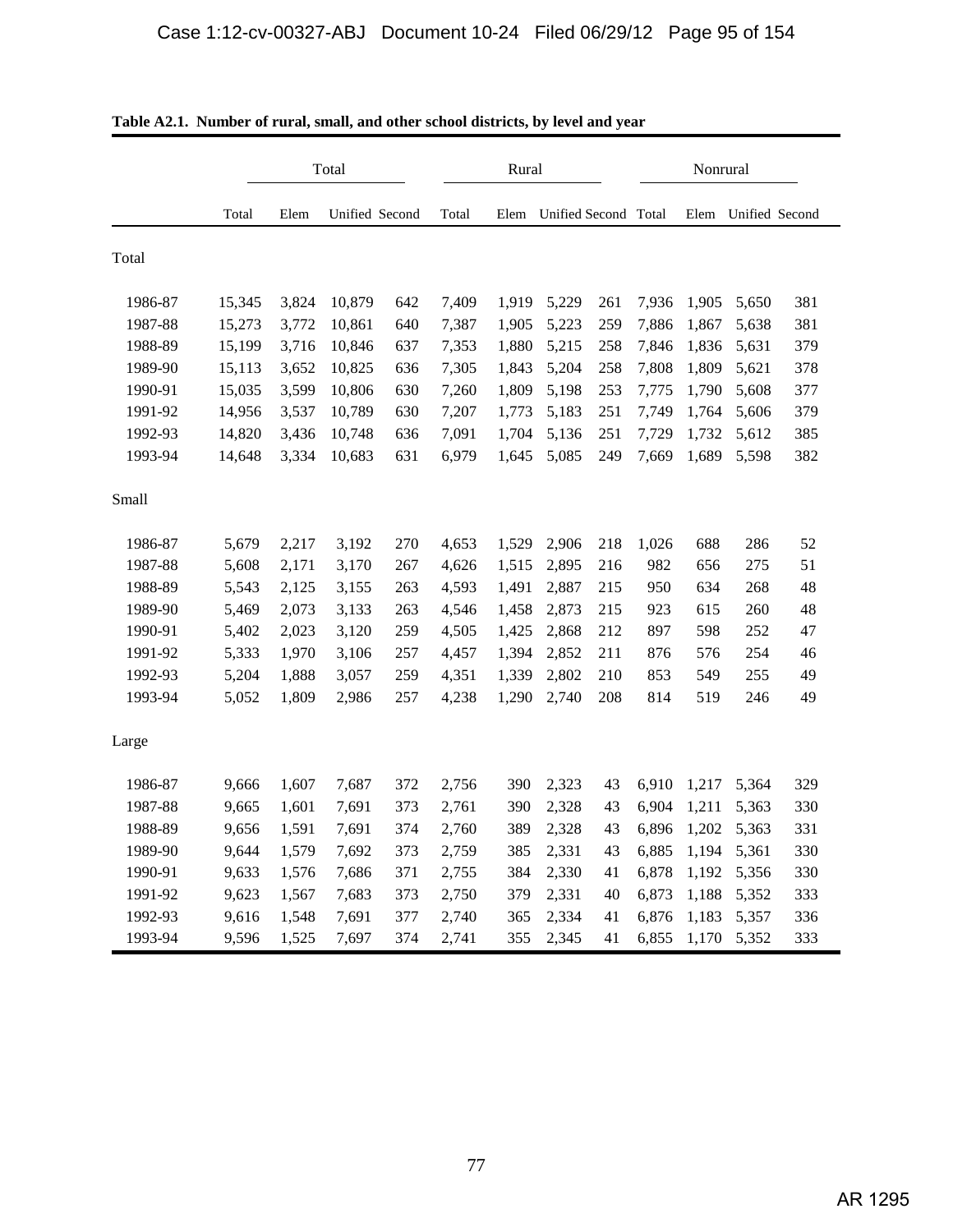|         |        |       | Total   |        |       | Rural |                     |    |              |       | Nonrural     |        |
|---------|--------|-------|---------|--------|-------|-------|---------------------|----|--------------|-------|--------------|--------|
|         | Total  | Elem  | Unified | Second | Total |       | Elem Unified Second |    | Total        |       | Elem Unified | Second |
| Total   |        |       |         |        |       |       |                     |    |              |       |              |        |
| 1986-87 | 39,588 | 2,165 | 36,404  | 1,019  | 5,400 |       | 272 5,064           | 64 | 34,188       | 1,893 | 31,340       | 955    |
| 1987-88 | 39,751 | 2,207 | 36,555  | 989    | 5,398 |       | 281 5,054           | 63 | 34,353       | 1,926 | 31,501       | 926    |
| 1988-89 | 39,941 | 2,260 | 36,724  | 957    | 5,410 |       | 282 5,067           | 61 | 34,531       | 1,978 | 31,657       | 896    |
| 1989-90 | 40,311 | 2,339 | 37,026  | 946    | 5,423 |       | 286 5,077           | 60 | 34,888       | 2,053 | 31,949       | 886    |
| 1990-91 | 40,971 | 2,426 | 37,590  | 955    | 5,454 |       | 293 5,103           | 58 | 35,517       | 2,133 | 32,487       | 897    |
| 1991-92 | 41,811 | 2,484 | 38,342  | 985    | 5,534 |       | 297 5,177           | 60 | 36,277       | 2,187 | 33,165       | 925    |
| 1992-93 | 42,571 | 2,526 | 39,028  | 1,017  | 5,629 |       | 297 5,267           | 65 | 36,942 2,229 |       | 33,761       | 952    |
| 1993-94 | 43,196 | 2,562 | 39,600  | 1,034  | 5,710 |       | 294 5,346           | 70 | 37,486 2,268 |       | 34,254       | 964    |
| Small   |        |       |         |        |       |       |                     |    |              |       |              |        |
| 1986-87 | 1,294  | 164   | 1,087   | 43     | 1,123 | 107   | 987                 | 29 | 171          | 57    | 100          | 14     |
| 1987-88 | 1,276  | 159   | 1,076   | 41     | 1,113 | 104   | 981                 | 28 | 163          | 55    | 95           | 13     |
| 1988-89 | 1,291  | 179   | 1,071   | 41     | 1,109 | 106   | 976                 | 27 | 182          | 73    | 95           | 14     |
| 1989-90 | 1,293  | 185   | 1,068   | 40     | 1,109 | 107   | 975                 | 27 | 184          | 78    | 93           | 13     |
| 1990-91 | 1,293  | 188   | 1,066   | 39     | 1,107 | 108   | 973                 | 26 | 186          | 80    | 93           | 13     |
| 1991-82 | 1,309  | 190   | 1,078   | 41     | 1,119 | 109   | 982                 | 28 | 190          | 81    | 96           | 13     |
| 1992-93 | 1,325  | 191   | 1,088   | 46     | 1,131 | 109   | 990                 | 32 | 194          | 82    | 98           | 14     |
| 1993-94 | 1,327  | 190   | 1,087   | 50     | 1,131 | 107   | 988                 | 36 | 196          | 83    | 99           | 14     |
| Large   |        |       |         |        |       |       |                     |    |              |       |              |        |
| 1986-87 | 38,294 | 2,001 | 35,317  | 976    | 4,277 |       | 165 4,077           | 35 | 34,017       | 1,836 | 31,240       | 941    |
| 1987-88 | 38,475 | 2,048 | 35,479  | 948    | 4,285 |       | 177 4,073           | 35 | 34,190 1,871 |       | 31,406       | 913    |
| 1988-89 | 38,650 | 2,081 | 35,653  | 916    | 4,301 |       | 176 4,091           | 34 | 34,349       | 1,905 | 31,562       | 882    |
| 1989-90 | 39,018 | 2,154 | 35,958  | 906    | 4,314 |       | 179 4,102           | 33 | 34,704       | 1,975 | 31,856       | 873    |
| 1990-91 | 39,678 | 2,238 | 36,524  | 916    | 4,347 |       | 185 4,130           | 32 | 35,331       | 2,053 | 32,394       | 884    |
| 1991-92 | 40,502 | 2,294 | 37,264  | 944    | 4,415 |       | 188 4,195           | 32 | 36,087       | 2,106 | 33,069       | 912    |
| 1992-93 | 41,246 | 2,335 | 37,940  | 971    | 4,498 |       | 188 4,277           | 33 | 36,748 2,147 |       | 33,663       | 938    |
| 1993-94 | 41,869 | 2,372 | 38,513  | 984    | 4,579 |       | 187 4,358           | 34 | 37,290 2,185 |       | 34,155       | 950    |

| Table A2.2. Number of students (in thousands) enrolled in rural, small, and other school districts, by level |
|--------------------------------------------------------------------------------------------------------------|
| and year                                                                                                     |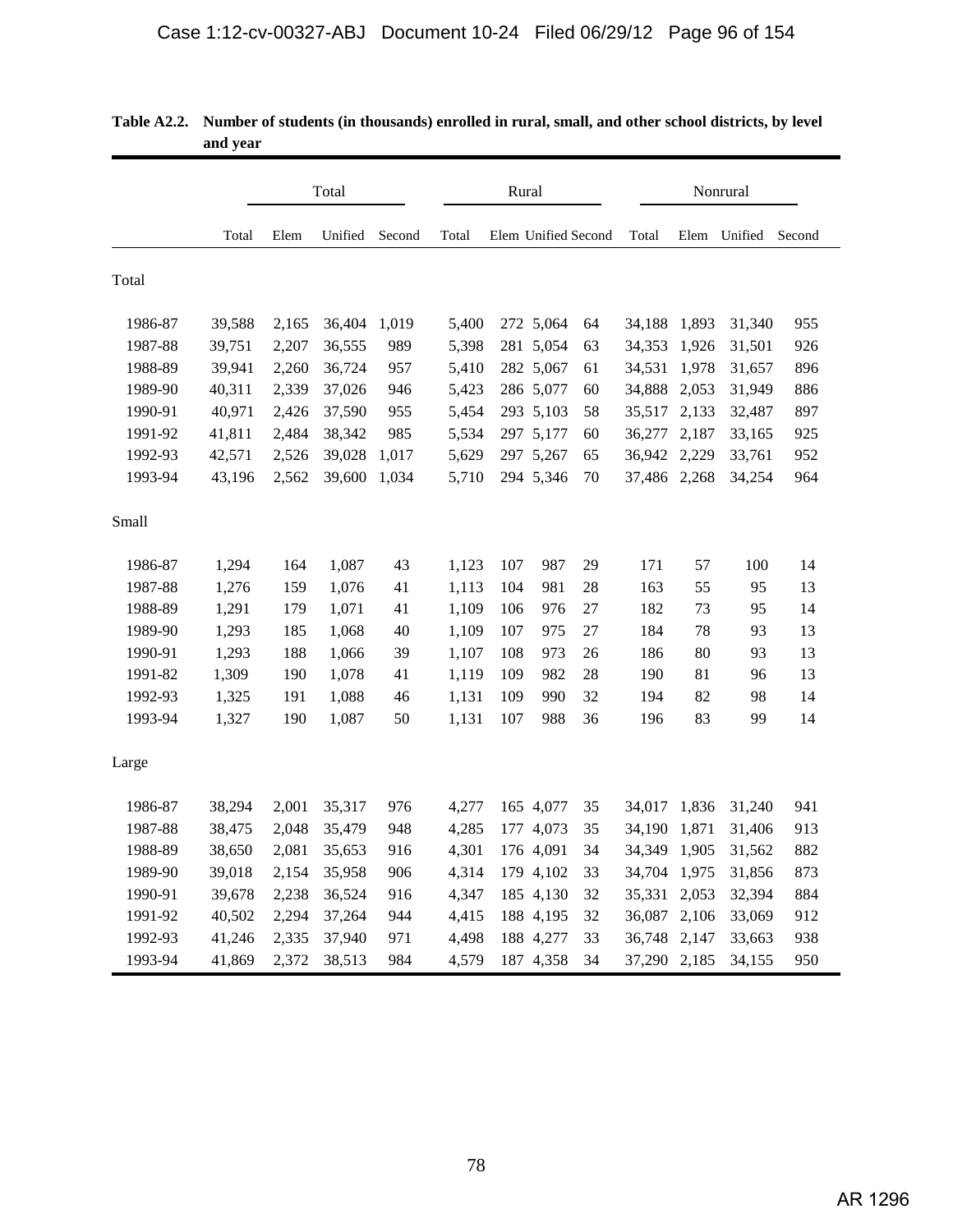|  |  |  |  | Table A2.3a. Number of rural, small, and other school districts, by region and year |
|--|--|--|--|-------------------------------------------------------------------------------------|
|--|--|--|--|-------------------------------------------------------------------------------------|

|               |       | Total  |       | Rural |       |       | Nonrural |       |       |
|---------------|-------|--------|-------|-------|-------|-------|----------|-------|-------|
|               | Total | Small  | Large | Total | Small | Large | Total    | Small | Large |
| Northeast     |       |        |       |       |       |       |          |       |       |
| 1986-87       | 2,971 | 589    | 2,382 | 805   | 419   | 386   | 2,166    | 170   | 1,996 |
| 1987-88       | 2,969 | 587    | 2,382 | 807   | 420   | 387   | 2,162    | 167   | 1,995 |
| 1988-89       | 2,963 | 584    | 2,379 | 806   | 419   | 387   | 2,157    | 165   | 1,992 |
| 1989-90       | 2,959 | 580    | 2,379 | 804   | 417   | 387   | 2,155    | 163   | 1,992 |
| 1990-91       | 2,959 | 579    | 2,380 | 805   | 417   | 388   | 2,154    | 162   | 1,992 |
| 1991-92       | 2,958 | 576    | 2,382 | 803   | 415   | 388   | 2,155    | 161   | 1,994 |
| 1992-93       | 2,957 | 574    | 2,383 | 801   | 412   | 389   | 2,156    | 162   | 1,994 |
| 1993-94       | 2,948 | 568    | 2,380 | 796   | 408   | 388   | 2,152    | 160   | 1,992 |
| Southeast     |       |        |       |       |       |       |          |       |       |
| 1986-87       | 1,387 | 31     | 1,356 | 532   | 19    | 513   | 855      | 12    | 843   |
| 1987-88       | 1,380 | 29     | 1,351 | 531   | 17    | 514   | 849      | 12    | 837   |
| 1988-89       | 1,379 | 28     | 1,351 | 531   | 17    | 514   | 848      | 11    | 837   |
| 1989-90       | 1,373 | $27\,$ | 1,346 | 530   | 16    | 514   | 843      | 11    | 832   |
| 1990-91       | 1,373 | 26     | 1,347 | 530   | 16    | 514   | 843      | 10    | 833   |
| 1991-92       | 1,375 | 32     | 1,343 | 531   | 17    | 514   | 844      | 15    | 829   |
| 1992-93       | 1,369 | 32     | 1,337 | 529   | 17    | 512   | 840      | 15    | 825   |
| 1993-94       | 1,353 | 27     | 1,326 | 527   | 16    | 511   | 826      | 11    | 815   |
| South Central |       |        |       |       |       |       |          |       |       |
| 1986-87       | 2,013 | 1,041  | 972   | 1,178 | 879   | 299   | 835      | 162   | 673   |
| 1987-88       | 2,003 | 1,030  | 973   | 1,174 | 874   | 300   | 829      | 156   | 673   |
| 1988-89       | 1,999 | 1,026  | 973   | 1,172 | 872   | 300   | 827      | 154   | 673   |
| 1989-90       | 1,991 | 1,018  | 973   | 1,166 | 866   | 300   | 825      | 152   | 673   |
| 1990-91       | 1,974 | 1,001  | 973   | 1,156 | 856   | 300   | 818      | 145   | 673   |
| 1991-92       | 1,948 | 977    | 971   | 1,141 | 841   | 300   | 807      | 136   | 671   |
| 1992-93       | 1,935 | 964    | 971   | 1,130 | 830   | 300   | 805      | 134   | 671   |
| 1993-94       | 1,915 | 944    | 971   | 1,116 | 815   | 301   | 799      | 129   | 670   |
| Midwest       |       |        |       |       |       |       |          |       |       |
| 1986-87       | 5,981 | 2,707  | 3,274 | 3,409 | 2,275 | 1,134 | 2,572    | 432   | 2,140 |
| 1987-88       | 5,930 | 2,656  | 3,274 | 3,393 | 2,261 | 1,132 | 2,537    | 395   | 2,142 |
| 1988-89       | 5,878 | 2,607  | 3,271 | 3,367 | 2,236 | 1,131 | 2,511    | 371   | 2,140 |
| 1989-90       | 5,830 | 2,555  | 3,275 | 3,338 | 2,204 | 1,134 | 2,492    | 351   | 2,141 |
| 1990-91       | 5,779 | 2,514  | 3,265 | 3,311 | 2,181 | 1,130 | 2,468    | 333   | 2,135 |
| 1991-92       | 5,736 | 2,474  | 3,262 | 3,280 | 2,152 | 1,128 | 2,456    | 322   | 2,134 |
| 1992-93       | 5,644 | 2,381  | 3,263 | 3,198 | 2,078 | 1,120 | 2,446    | 303   | 2,143 |
| 1993-94       | 5,555 | 2,289  | 3,266 | 3,128 | 2,003 | 1,125 | 2,427    | 286   | 2,141 |
| West          |       |        |       |       |       |       |          |       |       |
| 1986-87       | 2,993 | 1,311  | 1,682 | 1,485 | 1,061 | 424   | 1,508    | 250   | 1,258 |
| 1987-88       | 2,991 | 1,306  | 1,685 | 1,482 | 1,054 | 428   | 1,509    | 252   | 1,257 |
| 1988-89       | 2,980 | 1,298  | 1,682 | 1,477 | 1,049 | 428   | 1,503    | 249   | 1,254 |
| 1989-90       | 2,960 | 1,289  | 1,671 | 1,467 | 1,043 | 424   | 1,493    | 246   | 1,247 |
| 1990-91       | 2,950 | 1,282  | 1,668 | 1,458 | 1,035 | 423   | 1,492    | 247   | 1,245 |
| 1991-92       | 2,939 | 1,274  | 1,665 | 1,452 | 1,032 | 420   | 1,487    | 242   | 1,245 |
| 1992-93       | 2,915 | 1,253  | 1,662 | 1,433 | 1,014 | 419   | 1,482    | 239   | 1,243 |
| 1993-94       | 2,877 | 1,224  | 1,653 | 1,412 | 996   | 416   | 1,465    | 228   | 1,237 |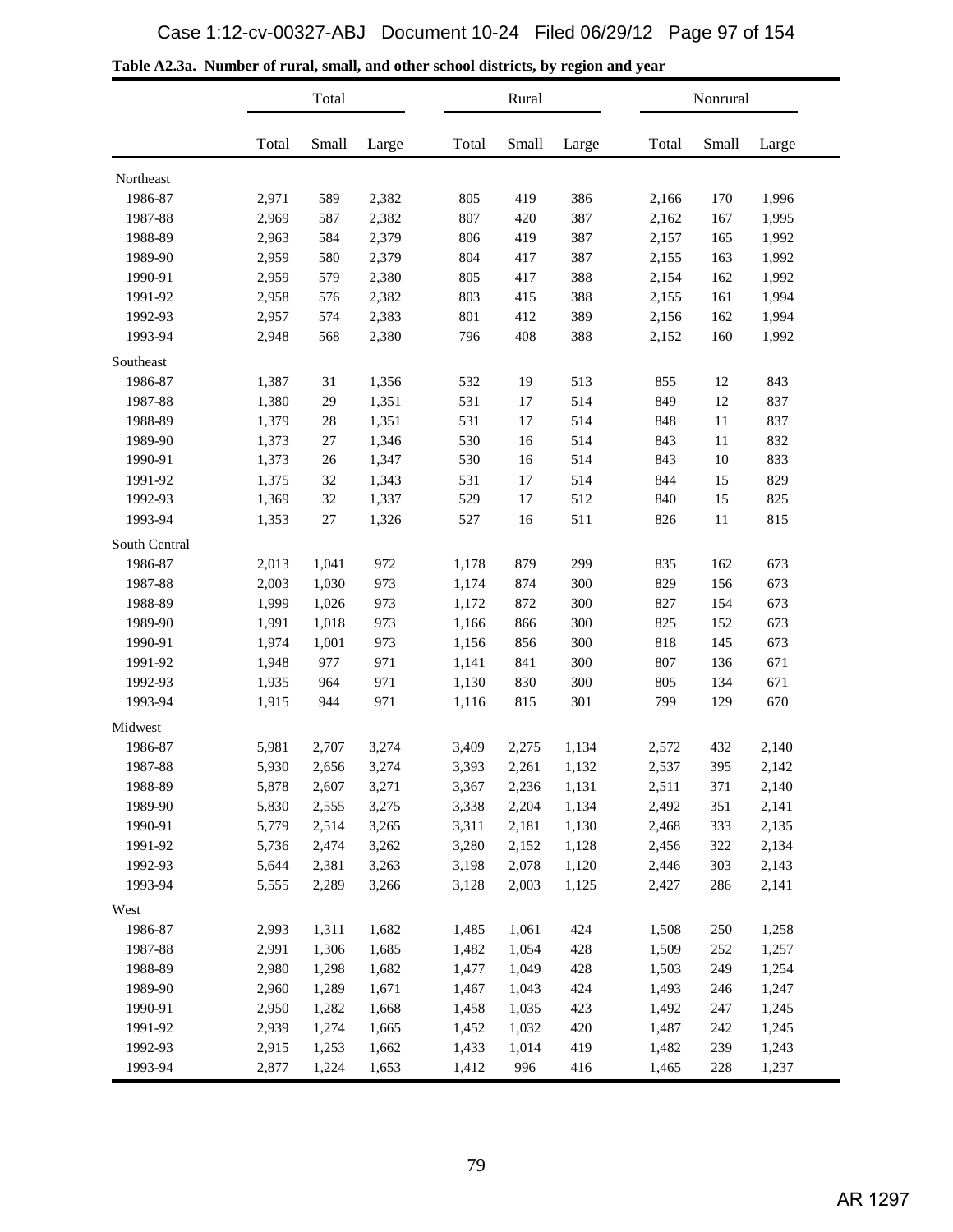|                      | Total          |       |              |                  |       |              | <b>Small Rural</b> |                                      |        | Other |                |                  |
|----------------------|----------------|-------|--------------|------------------|-------|--------------|--------------------|--------------------------------------|--------|-------|----------------|------------------|
|                      | Tot            |       | Elem Unified | Sec              | Tot   |              | Elem Unified Sec   |                                      | Tot    | Elem  | Unified Sec    |                  |
| <b>United States</b> |                |       |              |                  |       |              |                    |                                      |        |       |                |                  |
| 1986-87              | 15,345         | 3,824 | 10,879       | 642              | 4,653 | 1,529        | 2,906              | 218                                  | 10,692 | 2,295 | 7,973          | 424              |
| 1987-88              | 15,273         | 3,772 | 10,861       | 640              | 4,626 | 1,515        | 2,895              | 216                                  | 10,647 | 2,257 | 7,966          | 424              |
| 1988-89              | 15,199         | 3,716 | 10,846       | 637              | 4,593 | 1,491        | 2,887              | 215                                  | 10,606 | 2,225 | 7,959          | 422              |
| 1989-90              |                |       |              |                  |       |              | 2,873              |                                      |        |       |                | 421              |
|                      | 15,113         | 3,652 | 10,825       | 636              | 4,546 | 1,458        |                    | 215                                  | 10,567 | 2,194 | 7,952<br>7,938 |                  |
| 1990-91              | 15,035         | 3,599 | 10,806       | 630              | 4,505 | 1,425        | 2,868              | 212                                  | 10,530 | 2,174 |                | 418              |
| 1991-92              | 14,956         | 3,537 | 10,789       | 630              | 4,457 | 1,394        | 2,852              | 211                                  | 10,499 | 2,143 | 7,937          | 419              |
| 1992-93              | 14,820         | 3,436 | 10,748       | 636              | 4,351 | 1,339        | 2,802              | 210                                  | 10,469 | 2.097 | 7,946          | 426              |
| 1993-94              | 14,648         | 3,334 | 10,683       | 631              | 4,238 | 1,290        | 2,740              | 208                                  | 10,410 | 2,044 | 7,943          | 423              |
| Northeast            |                |       |              |                  |       |              |                    |                                      |        |       |                |                  |
| 1986-87              | 2,971          | 884   | 1,948        | 139              | 419   | 261          | 149                | 9                                    | 2,552  | 623   | 1,799          | 130              |
| 1987-88              | 2,969          | 882   | 1,946        | 141              | 420   | 264          | 147                | 9                                    | 2,549  | 618   | 1,799          | 132              |
| 1988-89              | 2,963          | 878   | 1,942        | 143              | 419   | 264          | 146                | 9                                    | 2,544  | 614   | 1,796          | 134              |
| 1989-90              | 2,959          | 875   | 1,941        | 143              | 417   | 262          | 146                | 9                                    | 2,542  | 613   | 1,795          | 134              |
| 1990-91              | 2,959          | 876   | 1,940        | 143              | 417   | 262          | 146                | 9                                    | 2,542  | 614   | 1,794          | 134              |
| 1991-92              | 2,958          | 870   | 1,941        | 147              | 415   | 260          | 145                | 10                                   | 2,543  | 610   | 1,796          | 137              |
| 1992-93              | 2,957          | 864   | 1,939        | 154              | 412   | 257          | 144                | 11                                   | 2,545  | 607   | 1,795          | 143              |
| 1993-94              | 2,948          | 860   | 1,935        | 153              | 408   | 255          | 142                | 11                                   | 2,540  | 605   | 1,793          | 142              |
| Southeast            |                |       |              |                  |       |              |                    |                                      |        |       |                |                  |
| 1986-87              | 1,387          | 30    | 1,353        | 4                | 19    | $\mathbf{1}$ | 18                 | $\boldsymbol{0}$                     | 1,368  | 29    | 1,335          | 4                |
| 1987-88              | 1,380          | 30    | 1,346        | 4                | 17    | $\mathbf{1}$ | 16                 | $\boldsymbol{0}$                     | 1,363  | 29    | 1,330          | 4                |
| 1988-89              | 1,379          | 30    | 1,346        | 3                | 17    | $\mathbf{1}$ | 16                 | $\boldsymbol{0}$                     | 1,362  | 29    | 1,330          | 3                |
| 1989-90              | 1,373          | 30    | 1,340        | 3                | 16    | $\mathbf{1}$ | 15                 | $\boldsymbol{0}$                     | 1,357  | 29    | 1,325          | 3                |
| 1990-91              | 1,373          | 32    | 1,337        | 4                | 16    | $\mathbf{1}$ | 15                 | $\boldsymbol{0}$                     | 1,357  | 31    | 1,322          | 4                |
| 1991-92              | 1,375          | 32    | 1,339        | 4                | 17    | $\mathbf{1}$ | 16                 | $\boldsymbol{0}$                     | 1,358  | 31    | 1,323          | 4                |
| 1992-93              | 1,369          | 31    | 1,334        | 4                | 17    | $\mathbf{1}$ | 16                 | $\boldsymbol{0}$                     | 1,352  | 30    | 1,318          | 4                |
| 1993-94              | 1,353          | 31    | 1,318        | 4                | 16    | $\mathbf{1}$ | 15                 | $\boldsymbol{0}$                     | 1,337  | 30    | 1,303          | 4                |
| South Central        |                |       |              |                  |       |              |                    |                                      |        |       |                |                  |
| 1986-87              | 2,013          | 241   | 1,772        | $\mathbf{0}$     | 879   | 134          | 745                | $\boldsymbol{0}$                     | 1,134  | 107   | 1,027          | $\boldsymbol{0}$ |
| 1987-88              |                | 237   |              | $\mathbf{0}$     | 874   |              | 742                |                                      |        | 105   | 1,024          |                  |
| 1988-89              | 2,003<br>1,999 | 234   | 1,766        | $\mathbf{0}$     | 872   | 132          | 742                | $\boldsymbol{0}$<br>$\boldsymbol{0}$ | 1,129  | 104   | 1,023          | $\boldsymbol{0}$ |
| 1989-90              |                |       | 1,765        | $\mathbf{0}$     |       | 130          |                    |                                      | 1,127  | 104   |                | $\boldsymbol{0}$ |
|                      | 1,991          | 232   | 1,759        |                  | 866   | 128          | 738                | $\boldsymbol{0}$                     | 1,125  |       | 1,021          | $\boldsymbol{0}$ |
| 1990-91              | 1,974          | 223   | 1,751        | $\boldsymbol{0}$ | 856   | 121          | 735                | $\boldsymbol{0}$                     | 1,118  | 102   | 1,016          | $\boldsymbol{0}$ |
| 1991-92              | 1,948          | 212   | 1,736        | $\mathbf{0}$     | 841   | 115          | 726                | $\boldsymbol{0}$                     | 1,107  | 97    | 1,010          | $\boldsymbol{0}$ |
| 1992-93              | 1,935          | 206   | 1,729        | $\boldsymbol{0}$ | 830   | 112          | 718                | $\boldsymbol{0}$                     | 1,105  | 94    | 1,011          | $\boldsymbol{0}$ |
| 1993-94              | 1,915          | 192   | 1,723        | $\boldsymbol{0}$ | 815   | 104          | 711                | $\boldsymbol{0}$                     | 1,100  | 88    | 1,012          | $\boldsymbol{0}$ |
| Midwest              |                |       |              |                  |       |              |                    |                                      |        |       |                |                  |
| 1986-87              | 5,981          | 1,322 | 4,488        | 171              | 2,275 | 606          | 1,616              | 53                                   | 3,706  | 716   | 2,872          | 118              |
| 1987-88              | 5,930          | 1,286 | 4,478        | 166              | 2,261 | 599          | 1,611              | 51                                   | 3,669  | 687   | 2,867          | 115              |
| 1988-89              | 5,878          | 1,248 | 4,467        | 163              | 2,236 | 582          | 1,604              | 50                                   | 3,642  | 666   | 2,863          | 113              |
| 1989-90              | 5,830          | 1,210 | 4,459        | 161              | 2,204 | 560          | 1,595              | 49                                   | 3,626  | 650   | 2,864          | 112              |
| 1990-91              | 5,779          | 1,170 | 4,452        | 157              | 2,181 | 541          | 1,593              | 47                                   | 3,598  | 629   | 2,859          | 110              |
| 1991-92              | 5,736          | 1,137 | 4,445        | 154              | 2,152 | 520          | 1,587              | 45                                   | 3,584  | 617   | 2,858          | 109              |
| 1992-93              | 5,644          | 1,076 | 4,414        | 154              | 2,078 | 489          | 1,546              | 43                                   | 3,566  | 587   | 2,868          | 111              |
| 1993-94              | 5,555          | 1,035 | 4,368        | 152              | 2,003 | 468          | 1,494              | 41                                   | 3,552  | 567   | 2,874          | 111              |
| West                 |                |       |              |                  |       |              |                    |                                      |        |       |                |                  |
| 1986-87              | 2,993          | 1,347 | 1,318        | 328              | 1,061 | 527          | 378                | 156                                  | 1,932  | 820   | 940            | 172              |
| 1987-88              | 2,991          | 1,337 | 1,325        | 329              | 1,054 | 519          | 379                | 156                                  | 1,937  | 818   | 946            | 173              |
| 1988-89              | 2,980          | 1,326 | 1,326        | 328              | 1,049 | 514          | 379                | 156                                  | 1,931  | 812   | 947            | 172              |
| 1989-90              | 2,960          | 1,305 | 1,326        | 329              | 1,043 | 507          | 379                | 157                                  | 1,917  | 798   | 947            | 172              |
| 1990-91              | 2,950          | 1,298 | 1,326        | 326              | 1,035 | 500          | 379                | 156                                  | 1,915  | 798   | 947            | 170              |
| 1991-92              | 2,939          | 1,286 | 1,328        | 325              | 1,032 | 498          | 378                | 156                                  | 1,907  | 788   | 950            | 169              |
| 1992-93              | 2,915          | 1,259 | 1,332        | 324              | 1,014 | 480          | 378                | 156                                  | 1,901  | 779   | 954            | 168              |
| 1993-94              | 2,877          | 1,216 | 1,339        | 322              | 996   | 462          | 378                | 156                                  | 1,881  | 754   | 961            | 166              |

| Table A2.3b. | Counts of small rural and other districts at each grade level |  |
|--------------|---------------------------------------------------------------|--|
|--------------|---------------------------------------------------------------|--|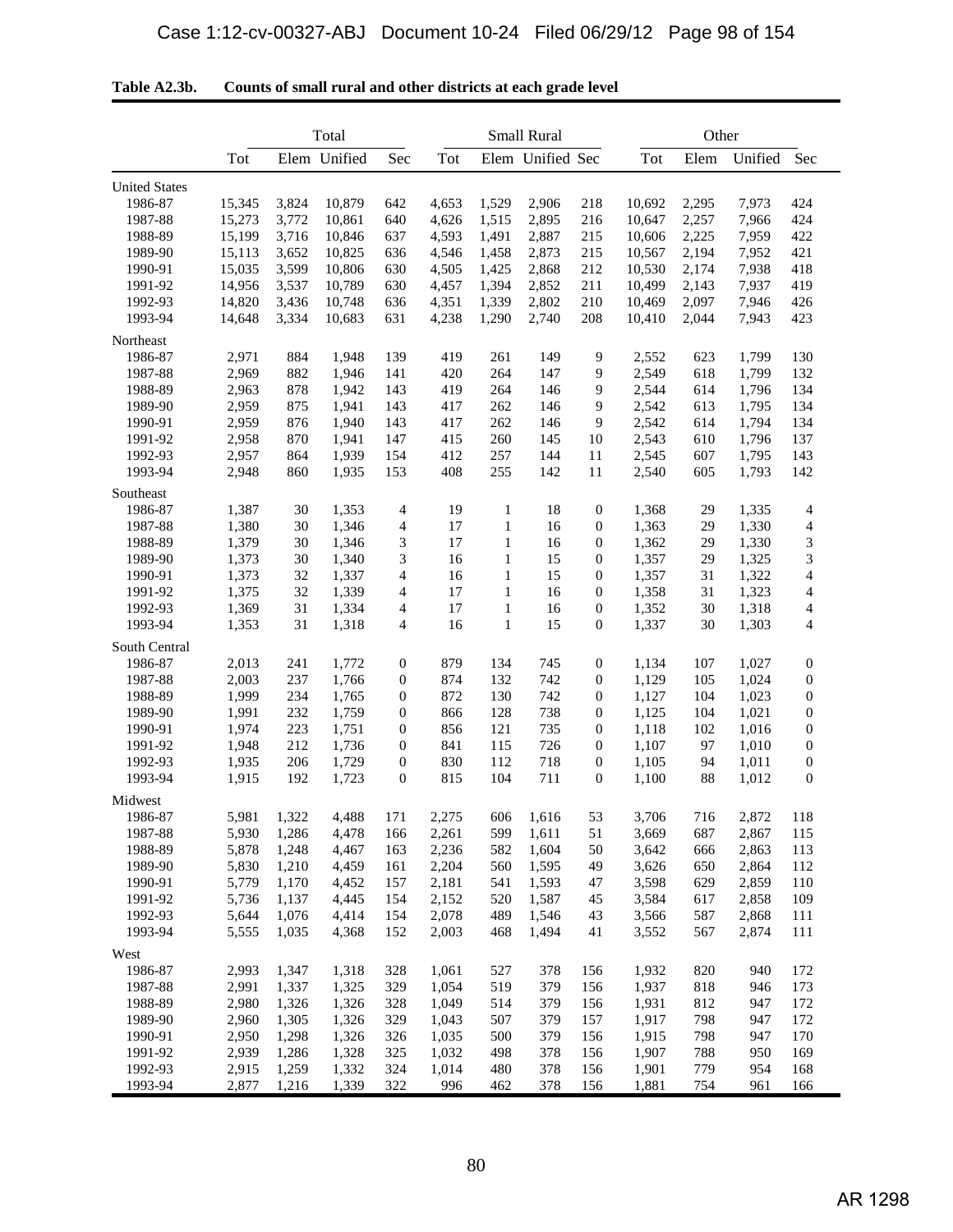|                      |              | Total            |              |       | Rural                        |                  |       | Nonrural         |              |  |  |
|----------------------|--------------|------------------|--------------|-------|------------------------------|------------------|-------|------------------|--------------|--|--|
|                      | Total        | Small            | Large        | Total | Small                        | Large            | Total | Small            | Large        |  |  |
| 50 States and D.C.   | 14,648       | 5,052            | 9,596        | 6,979 | 4,238                        | 2,741            | 7,669 | 814              | 6,855        |  |  |
| Alabama              | 127          | $\mathbf{0}$     | 127          | 38    | $\mathbf{0}$                 | 38               | 89    | $\boldsymbol{0}$ | 89           |  |  |
| Alaska               | 55           | 37               | 18           | 48    | 37                           | 11               | 7     | $\boldsymbol{0}$ | 7            |  |  |
| Arizona              | 216          | 77               | 139          | 89    | 55                           | 34               | 127   | 22               | 105          |  |  |
| Arkansas             | 313          | 142              | 171          | 199   | 132                          | 67               | 114   | 10               | 104          |  |  |
| California           | 1,055        | 271              | 784          | 282   | 147                          | 135              | 773   | 124              | 649          |  |  |
| Colorado             | 176          | 93               | 83           | 116   | 89                           | 27               | 60    | 4                | 56           |  |  |
| Connecticut          | 166          | 14               | 152          | 25    | 10                           | 15               | 141   | $\overline{4}$   | 137          |  |  |
| Delaware             | 19           | $\boldsymbol{0}$ | 19           |       | $\boldsymbol{0}$<br>6        | 6                | 13    | $\boldsymbol{0}$ | 13           |  |  |
| District of Columbia | $\mathbf{1}$ | $\boldsymbol{0}$ | $\mathbf{1}$ |       | $\mathbf{0}$<br>$\mathbf{0}$ | $\boldsymbol{0}$ | 1     | $\boldsymbol{0}$ | $\mathbf{1}$ |  |  |
| Florida              | 68           | 1                | 67           | 14    | $\overline{0}$               | 14               | 54    | $\mathbf{1}$     | 53           |  |  |
| Georgia              | 181          | 3                | 178          | 66    | 3                            | 63               | 115   | $\mathbf{0}$     | 115          |  |  |
| Hawaii               | $\mathbf{1}$ | $\boldsymbol{0}$ | $\mathbf{1}$ |       | $\mathbf{0}$<br>$\mathbf{0}$ | $\mathbf{0}$     | 1     | $\mathbf{0}$     | 1            |  |  |
| Idaho                | 113          | 46               | 67           | 77    | 44                           | 33               | 36    | $\overline{c}$   | 34           |  |  |
| Illinois             | 922          | 261              | 661          | 336   | 203                          | 133              | 586   | 58               | 528          |  |  |
| Indiana              | 292          | 7                | 285          | 111   | 6                            | 105              | 181   | $\mathbf{1}$     | 180          |  |  |
| Iowa                 | 398          | 205              | 193          | 272   | 196                          | 76               | 126   | 9                | 117          |  |  |
| Kansas               | 304          | 168              | 136          | 241   | 161                          | 80               | 63    | $\tau$           | 56           |  |  |
| Kentucky             | 176          | 13               | 163          | 72    | 6                            | 66               | 104   | 7                | 97           |  |  |
| Louisiana            | 66           | $\boldsymbol{0}$ | 66           | 17    | $\mathbf{0}$                 | 17               | 49    | $\mathbf{0}$     | 49           |  |  |
| Maine                | 226          | 97               | 129          | 124   | 82                           | 42               | 102   | 15               | 87           |  |  |
| Maryland             | 24           | $\mathbf{0}$     | 24           | 11    | $\mathbf{0}$                 | 11               | 13    | $\mathbf{0}$     | 13           |  |  |
| Massachusetts        | 320          | 28               | 292          | 26    | 6                            | 20               | 294   | 22               | 272          |  |  |
| Michigan             | 558          | 102              | 456          | 213   | 80                           | 133              | 345   | 22               | 323          |  |  |
| Minnesota            | 399          | 166              | 233          | 256   | 156                          | 100              | 143   | 10               | 133          |  |  |
| Mississippi          | 149          | $\overline{c}$   | 147          | 73    | 2                            | 71               | 76    | $\mathbf{0}$     | 76           |  |  |
| Missouri             | 537          | 274              | 263          | 360   | 253                          | 107              | 177   | 21               | 156          |  |  |
| Montana              | 492          | 387              | 105          | 416   | 369                          | 47               | 76    | 18               | 58           |  |  |
| Nebraska             | 684          | 621              | 63           | 502   | 484                          | 18               | 182   | 137              | 45           |  |  |
| Nevada               | 17           | 3                | 14           |       | 9<br>3                       | 6                | 8     | $\boldsymbol{0}$ | 8            |  |  |
| New Hampshire        | 165          | 57               | 108          | 77    | 45                           | 32               | 88    | 12               | 76           |  |  |
| New Jersey           | 571          | 70               | 501          | 65    | 21                           | 44               | 506   | 49               | 457          |  |  |
| New Mexico           | 88           | 37               | 51           | 54    | 37                           | 17               | 34    | $\mathbf{0}$     | 34           |  |  |
| New York             | 714          | 142              | 572          | 197   | 97                           | 100              | 517   | 45               | 472          |  |  |
| North Carolina       | 121          | $\boldsymbol{0}$ | 121          | 51    | $\boldsymbol{0}$             | 51               | 70    | $\mathbf{0}$     | 70           |  |  |
| North Dakota         | 249          | 217              | 32           | 232   | 217                          | 15               | 17    | $\mathbf{0}$     | 17           |  |  |
| Ohio                 | 611          | 27               | 584          | 228   | 23                           | 205              | 383   | $\overline{4}$   | 379          |  |  |
| Oklahoma             | 554          | 357              | 197          | 351   | 294                          | 57               | 203   | 63               | 140          |  |  |
| Oregon               | 278          | 135              | 143          | 104   | 91                           | 13               | 174   | 44               | 130          |  |  |
| Pennsylvania         | 500          | 8                | 492          | 113   | 5                            | 108              | 387   | 3                | 384          |  |  |
| Rhode Island         | 36           | 1                | 35           |       | 3<br>1                       | $\mathbf{2}$     | 33    | $\boldsymbol{0}$ | 33           |  |  |
| South Carolina       | 95           | $\overline{c}$   | 93           | 33    | $\overline{2}$               | 31               | 62    | $\boldsymbol{0}$ | 62           |  |  |
| South Dakota         | 174          | 131              | 43           | 149   | 130                          | 19               | 25    | 1                | 24           |  |  |
| Tennessee            | 138          | $\mathbf{2}$     | 136          | 45    | $\mathbf{1}$                 | 44               | 93    | $\mathbf{1}$     | 92           |  |  |
| Texas                | 1,048        | 445              | 603          | 566   | 389                          | 177              | 482   | 56               | 426          |  |  |
| Utah                 | 40           | 5                | 35           | 17    | 5                            | 12               | 23    | $\boldsymbol{0}$ | 23           |  |  |
| Vermont              | 250          | 151              | 99           | 166   | 141                          | 25               | 84    | 10               | 74           |  |  |
| Virginia             | 133          | $\overline{4}$   | 129          | 69    | $\mathbf{2}$                 | 67               | 64    | $\overline{c}$   | 62           |  |  |
| Washington           | 297          | 119              | 178          | 175   | 107                          | 68               | 122   | 12               | 110          |  |  |
| West Virginia        | 55           | $\boldsymbol{0}$ | 55           | 32    | $\mathbf{0}$                 | 32               | 23    | $\boldsymbol{0}$ | 23           |  |  |
| Wisconsin            | 427          | 110              | 317          | 228   | 94                           | 134              | 199   | 16               | 183          |  |  |
| Wyoming              | 49           | 14               | 35           | 25    | 12                           | 13               | 24    | 2                | 22           |  |  |

## **Table A2.4a. Number of rural, small, and other school districts in 1993-94, by state** Case 1:12-cv-00327-ABJ Document 10-24 Filed 06/29/12 Page 99 of 154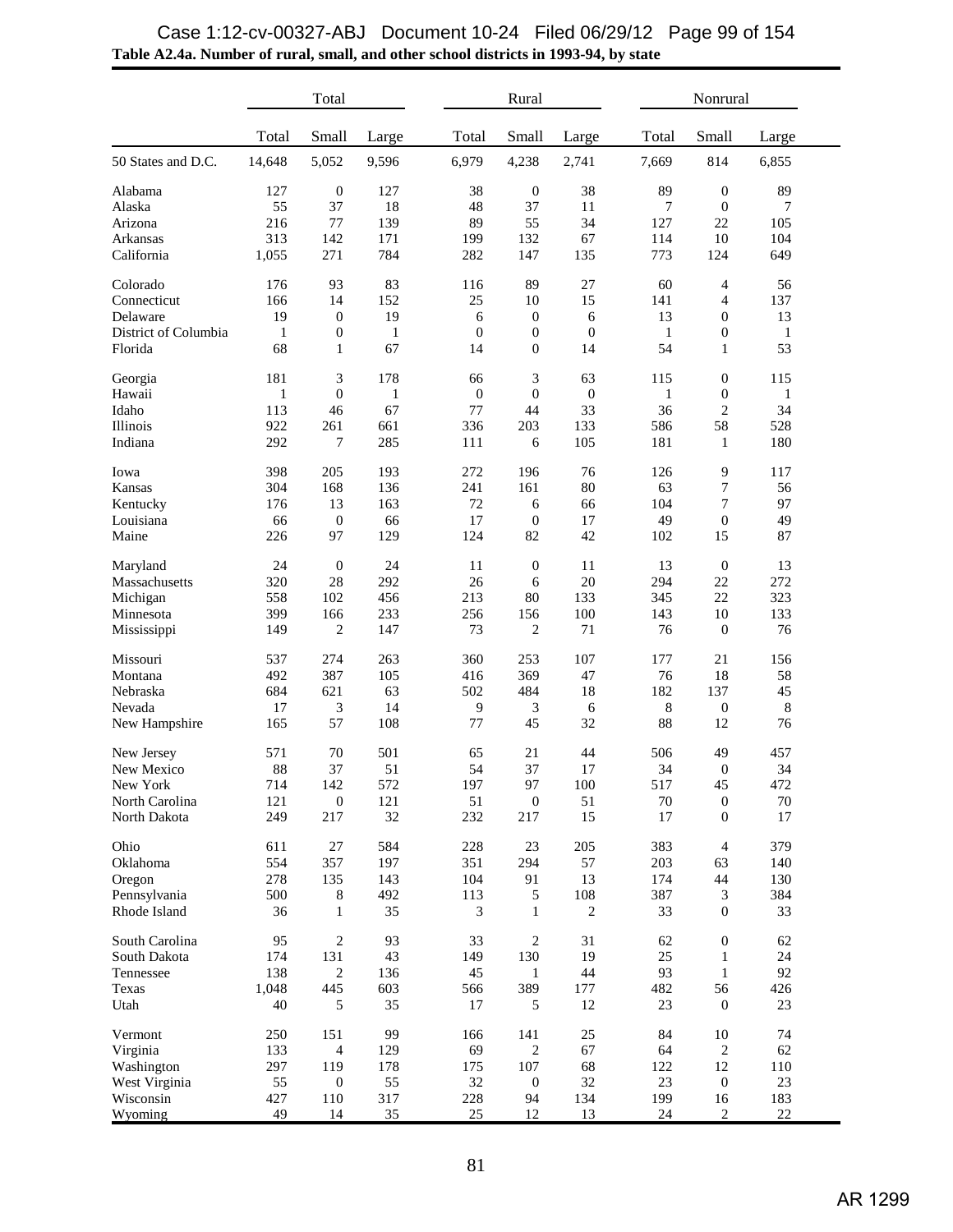|                                                                            | Total                                  |                                            |                                               |  | Rural                                        |                                            |                                              |  | Nonrural                                     |                                        |                                              |  |
|----------------------------------------------------------------------------|----------------------------------------|--------------------------------------------|-----------------------------------------------|--|----------------------------------------------|--------------------------------------------|----------------------------------------------|--|----------------------------------------------|----------------------------------------|----------------------------------------------|--|
|                                                                            | Total                                  | Small                                      | Large                                         |  | Total                                        | Small                                      | Large                                        |  | Total                                        | Small                                  | Large                                        |  |
| 50 States and D.C.                                                         | 14,648                                 | 34.4                                       | 65.5                                          |  | 47.6                                         | 28.9                                       | 18.7                                         |  | 52.3                                         | 5.5                                    | 46.7                                         |  |
| Alabama<br>Alaska<br>Arizona<br>Arkansas<br>California                     | 127<br>55<br>216<br>313<br>1,052       | 0.0<br>67.2<br>35.6<br>45.3<br>25.6        | 100.0<br>32.7<br>64.3<br>54.6<br>74.3         |  | 29.9<br>87.2<br>41.2<br>63.5<br>26.7         | 0.0<br>67.2<br>25.4<br>42.1<br>13.9        | 29.9<br>20.0<br>15.7<br>21.4<br>12.7         |  | 70.0<br>12.7<br>58.7<br>36.4<br>73.2         | 0.0<br>0.0<br>10.1<br>3.1<br>11.7      | 70.0<br>12.7<br>48.6<br>33.2<br>61.5         |  |
| Colorado<br>Connecticut<br>Delaware<br>District of Columbia<br>Florida     | 176<br>166<br>19<br>$\mathbf{1}$<br>68 | 52.8<br>8.4<br>0.0<br>0.0<br>1.4           | 47.1<br>91.5<br>100.0<br>100.0<br>98.5        |  | 65.9<br>15.0<br>31.5<br>0.0<br>20.5          | 50.5<br>$6.0\,$<br>0.0<br>0.0<br>0.0       | 15.3<br>9.0<br>31.5<br>0.0<br>20.5           |  | 34.0<br>84.9<br>68.4<br>100.0<br>79.4        | 2.2<br>2.4<br>0.0<br>0.0<br>1.4        | 31.8<br>82.5<br>68.4<br>100.0<br>77.9        |  |
| Georgia<br>Hawaii<br>Idaho<br>Illinois<br>Indiana                          | 181<br>1<br>113<br>922<br>292          | 1.6<br>0.0<br>40.7<br>28.3<br>2.3          | 98.3<br>100.0<br>59.2<br>71.6<br>97.6         |  | 36.4<br>0.0<br>68.1<br>36.4<br>38.0          | 1.6<br>0.0<br>38.9<br>22.0<br>2.1          | 34.8<br>0.0<br>29.2<br>14.4<br>36.0          |  | 63.5<br>100.0<br>31.8<br>63.5<br>62.0        | 0.0<br>0.0<br>1.7<br>6.2<br>0.3        | 63.5<br>100.0<br>30.0<br>57.2<br>61.6        |  |
| Iowa<br>Kansas<br>Kentucky<br>Louisiana<br>Maine                           | 398<br>304<br>176<br>66<br>226         | 51.5<br>55.2<br>7.3<br>0.0<br>42.9         | 48.4<br>44.7<br>92.6<br>100.0<br>57.0         |  | 68.3<br>79.2<br>40.9<br>25.7<br>54.8         | 49.2<br>52.9<br>3.4<br>0.0<br>36.2         | 19.0<br>26.3<br>37.5<br>25.7<br>18.5         |  | 31.6<br>20.7<br>59.0<br>74.2<br>45.1         | 2.2<br>2.3<br>3.9<br>0.0<br>6.6        | 29.3<br>18.4<br>55.1<br>74.2<br>38.4         |  |
| Maryland<br>Massachusetts<br>Michigan<br>Minnesota<br>Mississippi          | 24<br>320<br>558<br>399<br>149         | 0.0<br>8.7<br>18.2<br>41.6<br>1.3          | 100.0<br>91.2<br>81.7<br>58.3<br>98.6         |  | 45.8<br>8.1<br>38.1<br>64.1<br>48.9          | 0.0<br>1.8<br>14.3<br>39.0<br>1.3          | 45.8<br>6.2<br>23.8<br>25.0<br>47.6          |  | 54.1<br>91.8<br>61.8<br>35.8<br>51.0         | 0.0<br>6.8<br>3.9<br>2.5<br>0.0        | 54.1<br>85.0<br>57.8<br>33.3<br>51.0         |  |
| Missouri<br>Montana<br>Nebraska<br>Nevada<br>New Hampshire                 | 537<br>492<br>684<br>17<br>165         | 51.0<br>78.6<br>90.7<br>17.6<br>34.5       | 48.9<br>21.3<br>9.2<br>82.3<br>65.4           |  | 67.0<br>84.5<br>73.3<br>52.9<br>46.6         | 47.1<br>75.0<br>70.7<br>17.6<br>27.2       | 19.9<br>9.5<br>2.6<br>35.2<br>19.3           |  | 32.9<br>15.4<br>26.6<br>47.0<br>53.3         | 3.9<br>3.6<br>20.0<br>0.0<br>7.2       | 29.0<br>11.7<br>6.5<br>47.0<br>46.0          |  |
| New Jersey<br>New Mexico<br>New York<br>North Carolina<br>North Dakota     | 571<br>88<br>714<br>121<br>249         | 12.2<br>42.0<br>19.8<br>0.0<br>87.1        | 87.7<br>57.9<br>80.1<br>100.0<br>12.8         |  | 11.3<br>61.3<br>27.5<br>42.1<br>93.1         | 3.6<br>42.0<br>13.5<br>0.0<br>87.1         | 7.7<br>19.3<br>14.0<br>42.1<br>6.0           |  | 88.6<br>38.6<br>72.4<br>57.8<br>6.8          | 8.5<br>0.0<br>6.3<br>0.0<br>0.0        | 80.0<br>38.6<br>66.1<br>57.8<br>6.8          |  |
| Ohio<br>Oklahoma<br>Oregon<br>Pennsylvania<br>Rhode Island                 | 611<br>554<br>278<br>500<br>36         | 4.4<br>64.4<br>48.5<br>1.6<br>2.7          | 95.5<br>35.5<br>51.4<br>98.4<br>97.2          |  | 37.3<br>63.3<br>37.4<br>22.6<br>8.3          | 3.7<br>53.0<br>32.7<br>$1.0\,$<br>2.7      | 33.5<br>10.2<br>4.6<br>21.6<br>5.5           |  | 62.6<br>36.6<br>62.5<br>77.4<br>91.6         | 0.6<br>11.3<br>15.8<br>0.6<br>0.0      | 62.0<br>25.2<br>46.7<br>76.8<br>91.6         |  |
| South Carolina<br>South Dakota<br>Tennessee<br>Texas<br>Utah               | 95<br>174<br>138<br>1,048<br>40        | 2.1<br>75.2<br>1.4<br>42.4<br>12.5         | 97.8<br>24.7<br>98.5<br>57.5<br>87.5          |  | 34.7<br>85.6<br>32.6<br>54.0<br>42.5         | 2.1<br>74.7<br>0.7<br>37.1<br>12.5         | 32.6<br>10.9<br>31.8<br>16.8<br>30.0         |  | 65.2<br>14.3<br>67.3<br>45.9<br>57.5         | 0.0<br>0.5<br>0.7<br>5.3<br>0.0        | 65.2<br>13.7<br>66.6<br>40.6<br>57.5         |  |
| Vermont<br>Virginia<br>Washington<br>West Virginia<br>Wisconsin<br>Wyoming | 250<br>133<br>297<br>55<br>427<br>49   | 60.4<br>3.0<br>40.0<br>0.0<br>25.7<br>28.5 | 39.6<br>96.9<br>59.9<br>100.0<br>74.2<br>71.4 |  | 66.4<br>51.8<br>58.9<br>58.1<br>53.3<br>51.0 | 56.4<br>1.5<br>36.0<br>0.0<br>22.0<br>24.4 | 10.0<br>50.3<br>22.8<br>58.1<br>31.3<br>26.5 |  | 33.6<br>48.1<br>41.0<br>41.8<br>46.6<br>48.9 | 4.0<br>1.5<br>4.0<br>0.0<br>3.7<br>4.0 | 29.6<br>46.6<br>29.6<br>41.8<br>42.8<br>44.8 |  |

## **Table A2.4b. Percentage of rural, small, and other school districts in 1993-94, by state** Case 1:12-cv-00327-ABJ Document 10-24 Filed 06/29/12 Page 100 of 154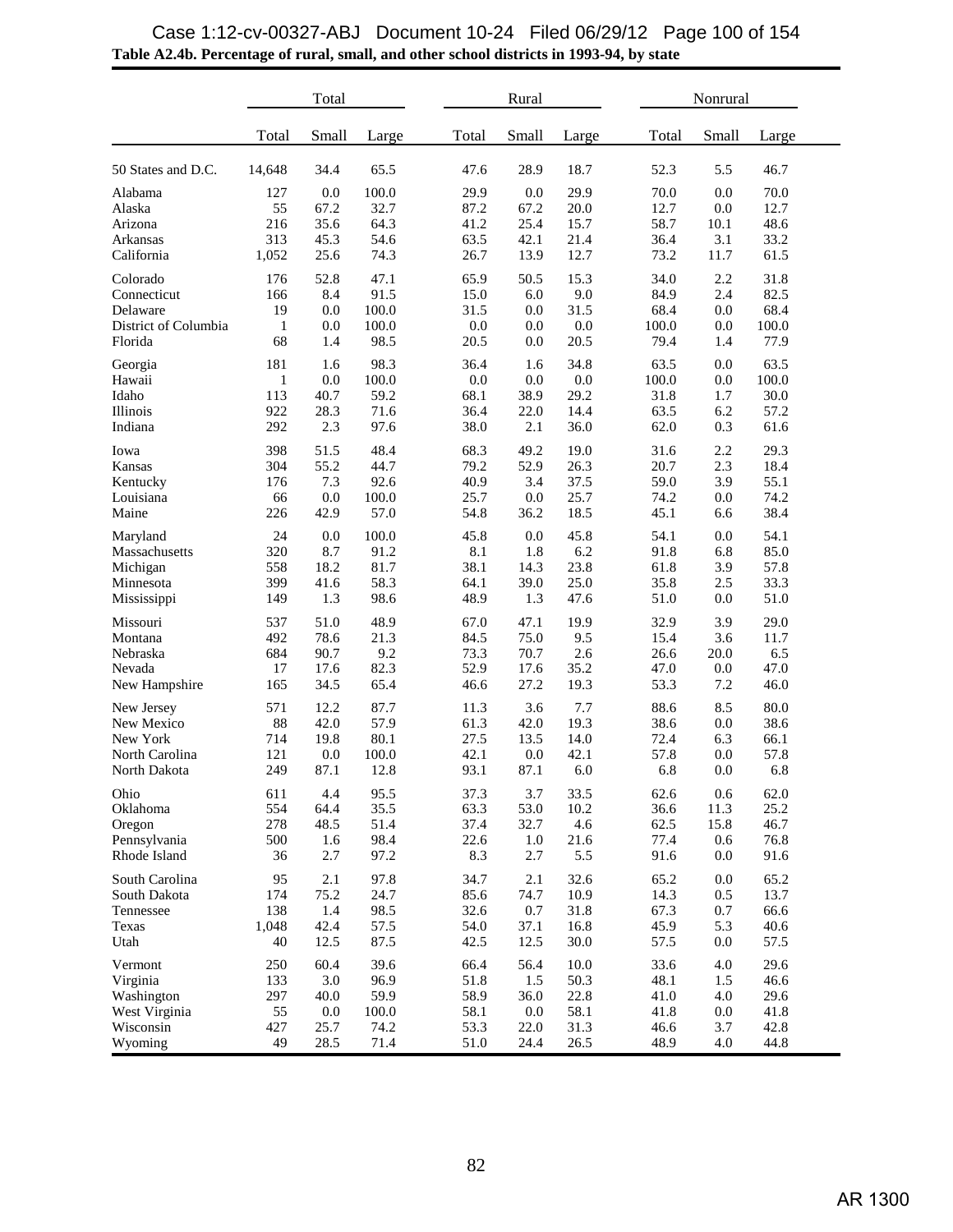|                                                                            |                                                    | Total                                               |                                               |                                                    | Rural                                               |                                             |                                              | Nonrural                                        |                                           |  |
|----------------------------------------------------------------------------|----------------------------------------------------|-----------------------------------------------------|-----------------------------------------------|----------------------------------------------------|-----------------------------------------------------|---------------------------------------------|----------------------------------------------|-------------------------------------------------|-------------------------------------------|--|
|                                                                            | Total                                              | Small                                               | Large                                         | Total                                              | Small                                               | Large                                       | Total                                        | Small                                           | Large                                     |  |
| 50 States and D.C.                                                         | $-4.6$                                             | $-11.1$                                             | $-0.8$                                        | $-5.9$                                             | $-9.0$                                              | $-0.6$                                      | $-3.4$                                       | $-20.7$                                         | $-0.8$                                    |  |
| Alabama<br>Alaska<br>Arizona<br>Arkansas<br>California                     | $-2.4$<br>1.8<br>$-0.5$<br>$-6.1$<br>$-2.5$        | $-100.0$<br>0.0<br>$-8.4$<br>$-11.3$<br>$-2.9$      | $-1.6$<br>5.8<br>4.5<br>$-1.2$<br>$-2.4$      | $-5.0$<br>2.1<br>$-4.4$<br>$-3.9$<br>$-1.1$        | n/a<br>0.0<br>$-9.9$<br>$-6.4$<br>$-1.4$            | $-5.0$<br>10.0<br>6.2<br>1.5<br>$-0.8$      | $-1.2$<br>0.0<br>2.4<br>$-9.6$<br>$-3.1$     | $-100.0$<br>n/a<br>$-4.4$<br>$-47.4$<br>$-4.7$  | 0.0<br>0.0<br>3.9<br>$-2.9$<br>$-2.7$     |  |
| Colorado<br>Connecticut<br>Delaware<br>District of Columbia<br>Florida     | $-0.6$<br>0.6<br>0.0<br>0.0<br>1.4                 | $-1.1$<br>0.0<br>n/a<br>n/a<br>n/a                  | 0.0<br>0.6<br>0.0<br>0.0<br>0.0               | $-0.9$<br>0.0<br>0.0<br>n/a<br>0.0                 | $-1.2$<br>0.0<br>n/a<br>n/a<br>n/a                  | 0.0<br>0.0<br>0.0<br>n/a<br>0.0             | 0.0<br>0.7<br>0.0<br>0.0<br>1.8              | 0.0<br>0.0<br>n/a<br>n/a<br>n/a                 | 0.0<br>0.7<br>0.0<br>0.0<br>0.0           |  |
| Georgia<br>Hawaii<br>Idaho<br>Illinois<br>Indiana                          | $-2.7$<br>0.0<br>$-1.8$<br>$-7.0$<br>$-3.7$        | 0.0<br>n/a<br>$-4.2$<br>$-20.2$<br>$-50.0$          | $-2.8$<br>0.0<br>0.0<br>$-0.5$<br>$-1.4$      | 0.0<br>n/a<br>$-3.8$<br>$-11.4$<br>0.9             | 0.0<br>n/a<br>$-6.4$<br>$-17.5$<br>0.0              | 0.0<br>n/a<br>0.0<br>0.0<br>0.9             | $-4.2$<br>0.0<br>2.8<br>$-4.3$<br>$-6.3$     | n/a<br>n/a<br>100.0<br>$-28.4$<br>$-87.5$       | $-4.2$<br>0.0<br>0.0<br>$-0.6$<br>$-2.8$  |  |
| Iowa<br>Kansas<br>Kentucky<br>Louisiana<br>Maine                           | $-9.0$<br>0.0<br>$-1.2$<br>0.0<br>$-1.4$           | $-16.0$<br>0.0<br>0.0<br>n/a<br>$-1.1$              | 0.0<br>0.0<br>$-1.3$<br>0.0<br>$-1.6$         | $-11.7$<br>0.0<br>0.0<br>0.0<br>$-1.6$             | $-15.9$<br>0.0<br>0.0<br>n/a<br>$-1.3$              | 1.3<br>0.0<br>0.0<br>0.0<br>$-2.4$          | $-2.4$<br>0.0<br>$-1.9$<br>0.0<br>$-1.0$     | $-18.2$<br>0.0<br>0.0<br>n/a<br>0.0             | $-0.9$<br>0.0<br>$-2.1$<br>0.0<br>$-1.2$  |  |
| Maryland<br>Massachusetts<br>Michigan<br>Minnesota<br>Mississippi          | 0.0<br>$-4.8$<br>$-1.3$<br>$-7.9$<br>$-3.3$        | n/a<br>$-24.4$<br>$-6.5$<br>$-16.2$<br>$-33.4$      | 0.0<br>$-2.4$<br>0.0<br>$-0.9$<br>$-2.7$      | 0.0<br>$-16.2$<br>$-1.4$<br>$-15.8$<br>$-1.4$      | n/a<br>$-40.0$<br>$-3.7$<br>$-18.8$<br>0.0          | 0.0<br>$-4.8$<br>0.0<br>$-10.8$<br>$-1.4$   | 0.0<br>$-3.7$<br>$-1.2$<br>10.8<br>$-5.0$    | n/a<br>$-18.6$<br>$-15.4$<br>66.6<br>$-100.0$   | 0.0<br>$-2.2$<br>0.0<br>8.1<br>$-3.8$     |  |
| Missouri<br>Montana<br>Nebraska<br>Nevada<br>New Hampshire                 | $-1.5$<br>$-10.8$<br>$-23.3$<br>0.0<br>3.7         | $-2.9$<br>$-10.9$<br>$-24.9$<br>0.0<br>1.7          | 0.0<br>$-10.3$<br>$-3.1$<br>0.0<br>4.8        | $-1.4$<br>$-11.4$<br>$-17.2$<br>0.0<br>2.6         | $-2.0$<br>$-10.7$<br>$-17.6$<br>0.0<br>2.2          | 0.0<br>$-16.1$<br>$-5.3$<br>0.0<br>3.2      | $-1.7$<br>$-7.4$<br>$-36.2$<br>0.0<br>4.7    | $-12.5$<br>$-14.3$<br>$-42.7$<br>n/a<br>0.0     | 0.0<br>$-5.0$<br>$-2.2$<br>0.0<br>5.5     |  |
| New Jersey<br>New Mexico<br>New York<br>North Carolina<br>North Dakota     | $-0.2$<br>0.0<br>$-1.3$<br>$-13.6$<br>$-11.1$      | $-1.5$<br>0.0<br>$-7.2$<br>$-100.0$<br>$-12.5$      | 0.0<br>0.0<br>0.3<br>$-13.0$<br>0.0           | 0.0<br>0.0<br>$-2.5$<br>$-2.0$<br>$-11.5$          | 0.0<br>0.0<br>$-7.7$<br>$-100.0$<br>$-12.2$         | 0.0<br>0.0<br>3.0<br>0.0<br>0.0             | $-0.2$<br>0.0<br>$-0.8$<br>$-20.5$<br>$-5.6$ | $-2.0$<br>n/a<br>$-6.3$<br>n/a<br>$-100.0$      | 0.0<br>0.0<br>$-0.3$<br>$-20.5$<br>0.0    |  |
| Ohio<br>Oklahoma<br>Oregon<br>Pennsylvania<br>Rhode Island                 | $-0.7$<br>$-9.7$<br>$-8.3$<br>0.0<br>$-10.0$       | $-13.0$<br>$-14.0$<br>$-13.0$<br>$0.0\,$<br>0.0     | 0.0<br>$-0.6$<br>$-3.4$<br>$0.0\,$<br>$-10.3$ | $-0.5$<br>$-10.7$<br>$-7.2$<br>0.0<br>0.0          | $-4.2$<br>$-12.8$<br>$-7.2$<br>0.0<br>$0.0\,$       | 0.0<br>1.7<br>$-7.2$<br>$0.0\,$<br>$0.0\,$  | $-0.8$<br>$-7.8$<br>$-9.0$<br>0.0<br>$-10.9$ | $-42.9$<br>$-19.3$<br>$-22.9$<br>$0.0\,$<br>n/a | 0.0<br>$-1.5$<br>$-3.0$<br>0.0<br>$-10.9$ |  |
| South Carolina<br>South Dakota<br>Tennessee<br>Texas<br>Utah               | 3.2<br>$-6.5$<br>$-1.5$<br>$-1.8$<br>$0.0\,$       | $0.0\,$<br>$-9.1$<br>0.0<br>$-4.6$<br>$0.0\,$       | 3.3<br>2.3<br>$-1.5$<br>0.3<br>$0.0\,$        | 3.1<br>$-5.7$<br>$0.0\,$<br>$-2.1$<br>$0.0\,$      | $0.0\,$<br>$-7.2$<br>$0.0\,$<br>$-3.0$<br>$0.0\,$   | 3.3<br>5.5<br>$0.0\,$<br>$0.0\,$<br>$0.0\,$ | 3.3<br>$-10.8$<br>$-2.2$<br>$-1.5$<br>0.0    | n/a<br>$-75.0$<br>$0.0\,$<br>$-13.9$<br>n/a     | 3.3<br>0.0<br>$-2.2$<br>0.4<br>$0.0\,$    |  |
| Vermont<br>Virginia<br>Washington<br>West Virginia<br>Wisconsin<br>Wyoming | 1.2<br>$-1.5$<br>$-0.4$<br>0.0<br>$-1.0$<br>$-2.0$ | 0.0<br>$-33.4$<br>$-0.9$<br>n/a<br>$-5.2$<br>$-6.7$ | 3.1<br>0.0<br>0.0<br>0.0<br>$0.6\,$<br>0.0    | 0.6<br>$-2.9$<br>$-0.6$<br>0.0<br>$-1.3$<br>$-3.9$ | 0.7<br>$-50.0$<br>$-1.0$<br>n/a<br>$-4.1$<br>$-7.7$ | 0.0<br>0.0<br>0.0<br>0.0<br>0.7<br>0.0      | 2.4<br>0.0<br>0.0<br>0.0<br>$-0.5$<br>0.0    | $-9.1$<br>0.0<br>0.0<br>n/a<br>$-11.2$<br>0.0   | 4.2<br>0.0<br>0.0<br>0.0<br>0.5<br>0.0    |  |

## **Table A2.4c. Percent change in rural, small, and other school districts between 1986 and 1993, by state** Case 1:12-cv-00327-ABJ Document 10-24 Filed 06/29/12 Page 101 of 154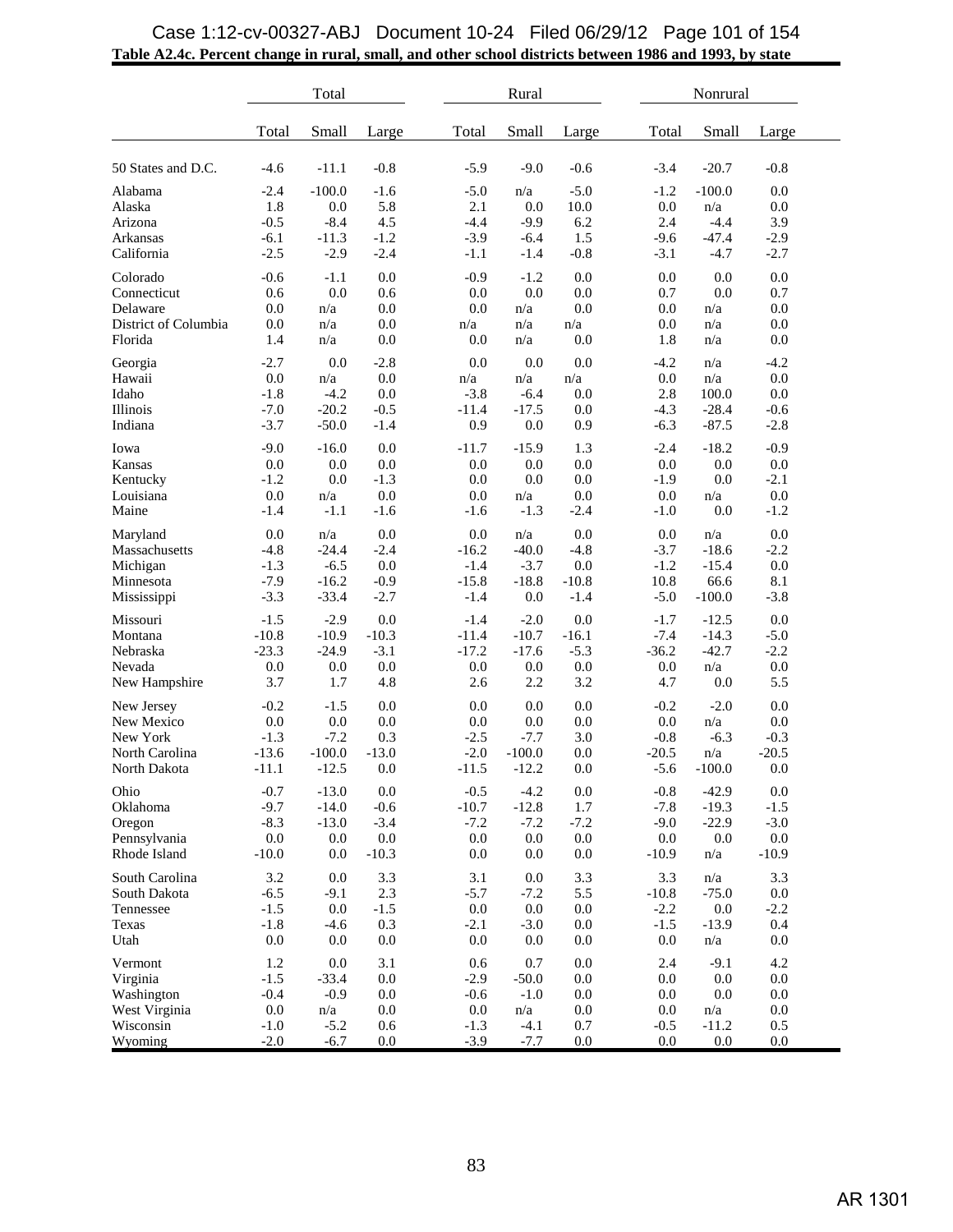|                      |                | Total            |                  |                  | Rural            |                  |                | Nonrural         |                         |  |
|----------------------|----------------|------------------|------------------|------------------|------------------|------------------|----------------|------------------|-------------------------|--|
|                      | Total          | Small            | Large            | Total            | Small            | Large            | Total          | Small            | Large                   |  |
| <b>United States</b> |                |                  |                  |                  |                  |                  |                |                  |                         |  |
| 1986-87              | 117            | 91               | 26               | 46               | 40               | $\sqrt{6}$       | 71             | 51               | 20                      |  |
| 1987-88              | 93             | 73               | 20               | 43               | 40               | 3                | 50             | 33               | 17                      |  |
| 1988-89              | 105            | 83               | 22               | 62               | 56               | $\sqrt{6}$       | 43             | 27               | 16                      |  |
| 1989-90              | 109            | 88               | 21               | 66               | 57               | 9                | 43             | 31               | 12                      |  |
| 1990-91              | 109            | 87               | 22               | 65               | 58               | $\boldsymbol{7}$ | 44             | 29               | 15                      |  |
| 1991-92              | 189            | 152              | 37               | 138              | 118              | 20               | 51             | 34               | 17                      |  |
| 1992-93              | 216            | 160              | 56               | 137              | 119              | 18               | 79             | 41               | 38                      |  |
| Northeast            |                |                  |                  |                  |                  |                  |                |                  |                         |  |
| 1986-87              | 13             | $\,$ 8 $\,$      | 5                | $\sqrt{5}$       | $\overline{4}$   | $\mathbf{1}$     | $8\,$          | $\overline{4}$   | $\overline{4}$          |  |
| 1987-88              | 11             | $\overline{4}$   | 7                | $\overline{c}$   | $\sqrt{2}$       | $\boldsymbol{0}$ | 9              | $\sqrt{2}$       | $\boldsymbol{7}$        |  |
| 1988-89              | 5              | 4                | $\mathbf{1}$     | 3                | $\overline{c}$   | $\mathbf{1}$     | $\overline{c}$ | $\overline{c}$   | $\boldsymbol{0}$        |  |
| 1989-90              | 3              | 3                | $\boldsymbol{0}$ | $\mathbf{1}$     | $\mathbf{1}$     | $\boldsymbol{0}$ | $\mathbf 2$    | $\overline{c}$   | $\boldsymbol{0}$        |  |
| 1990-91              | 10             | 6                | 4                | 3                | 3                | $\boldsymbol{0}$ | $\tau$         | 3                | $\overline{4}$          |  |
| 1991-92              | 12             | 6                | 6                | 6                | 5                | $\mathbf{1}$     | $\sqrt{6}$     | $\mathbf{1}$     | 5                       |  |
| 1992-93              | 13             | $8\,$            | 5                | 6                | 5                | $\mathbf 1$      | $\overline{7}$ | 3                | $\overline{4}$          |  |
| Southeast            |                |                  |                  |                  |                  |                  |                |                  |                         |  |
| 1986-87              | $\bf 8$        | $\mathfrak{2}$   | $\sqrt{6}$       | $\sqrt{2}$       | $\sqrt{2}$       | $\boldsymbol{0}$ | 6              | $\boldsymbol{0}$ | 6                       |  |
| 1987-88              | $\sqrt{2}$     | $\mathbf{1}$     | $\mathbf{1}$     | $\boldsymbol{0}$ | $\boldsymbol{0}$ | $\boldsymbol{0}$ | $\sqrt{2}$     | 1                | $\,1$                   |  |
| 1988-89              | 6              | $\mathbf{1}$     | 5                | $\mathbf{1}$     | $\mathbf{1}$     | $\boldsymbol{0}$ | 5              | $\boldsymbol{0}$ | 5                       |  |
| 1989-90              | $\overline{4}$ | $\mathbf{1}$     | 3                | $\boldsymbol{0}$ | $\boldsymbol{0}$ | $\boldsymbol{0}$ | $\overline{4}$ | 1                | 3                       |  |
| 1990-91              | $\overline{4}$ | $\boldsymbol{0}$ | $\overline{4}$   | $\boldsymbol{0}$ | $\boldsymbol{0}$ | $\boldsymbol{0}$ | $\overline{4}$ | $\boldsymbol{0}$ | $\overline{4}$          |  |
| 1991-92              | 6              | $\boldsymbol{0}$ | 6                | $\sqrt{2}$       | $\boldsymbol{0}$ | $\sqrt{2}$       | $\overline{4}$ | $\boldsymbol{0}$ | $\overline{4}$          |  |
| 1992-93              | 16             | 5                | 11               | $\overline{2}$   | $\,1\,$          | $\mathbf{1}$     | 14             | $\overline{4}$   | 10                      |  |
| South Central        |                |                  |                  |                  |                  |                  |                |                  |                         |  |
| 1986-87              | 11             | 11               | $\boldsymbol{0}$ | $\mathfrak s$    | 5                | $\boldsymbol{0}$ | $\sqrt{6}$     | 6                | $\boldsymbol{0}$        |  |
| 1987-88              | $\overline{4}$ | $\overline{4}$   | $\boldsymbol{0}$ | $\mathbf 2$      | $\sqrt{2}$       | $\boldsymbol{0}$ | $\sqrt{2}$     | $\sqrt{2}$       | $\boldsymbol{0}$        |  |
| 1988-89              | 10             | 10               | $\boldsymbol{0}$ | $8\,$            | 8                | $\boldsymbol{0}$ | $\overline{c}$ | $\sqrt{2}$       | $\boldsymbol{0}$        |  |
| 1989-90              | 20             | 20               | $\boldsymbol{0}$ | 12               | 12               | $\boldsymbol{0}$ | $8\,$          | $\,$ 8 $\,$      | $\boldsymbol{0}$        |  |
| 1990-91              | 28             | 26               | $\overline{c}$   | 18               | 18               | $\boldsymbol{0}$ | 10             | 8                | $\overline{c}$          |  |
| 1991-92              | 15             | 15               | $\mathbf{0}$     | 12               | 12               | $\boldsymbol{0}$ | 3              | 3                | $\mathbf{0}$            |  |
| 1992-93              | 22             | 21               | $\,1$            | 16               | 16               | $\boldsymbol{0}$ | $\sqrt{6}$     | $\sqrt{5}$       | $\,1$                   |  |
| Midwest              |                |                  |                  |                  |                  |                  |                |                  |                         |  |
| 1986-87              | 63             | 57               | 6                | 23               | 19               | $\overline{4}$   | 40             | 38               | $\overline{\mathbf{c}}$ |  |
| 1987-88              | 59             | 55               | $\overline{4}$   | 33               | 31               | $\sqrt{2}$       | 26             | 24               | $\overline{c}$          |  |
| 1988-89              | 60             | 56               | $\overline{4}$   | 37               | 36               | $\mathbf{1}$     | 23             | 20               | 3                       |  |
| 1989-90              | 63             | 51               | 12               | 36               | 31               | 5                | 27             | 20               | $\boldsymbol{7}$        |  |
| 1990-91              | 49             | 44               | $\sqrt{5}$       | 35               | 32               | 3                | 14             | 12               | $\sqrt{2}$              |  |
| 1991-92              | 123            | 109              | 14               | 93               | 81               | 12               | 30             | 28               | $\sqrt{2}$              |  |
| 1992-93              | 118            | 97               | 21               | 90               | 79               | 11               | 28             | 18               | $10\,$                  |  |
| West                 |                |                  |                  |                  |                  |                  |                |                  |                         |  |
| 1986-87              | 22             | 13               | 9                | 11               | 10               | $\mathbf{1}$     | 11             | 3                | $8\,$                   |  |
| 1987-88              | 17             | 9                | $\,8\,$          | 6                | $\sqrt{5}$       | $\mathbf{1}$     | 11             | $\overline{4}$   | $\boldsymbol{7}$        |  |
| 1988-89              | 24             | 12               | 12               | 13               | 9                | $\overline{4}$   | 11             | $\mathfrak{Z}$   | $\,8\,$                 |  |
| 1989-90              | 19             | 13               | $\sqrt{6}$       | 17               | 13               | $\overline{4}$   | $\mathfrak{2}$ | $\boldsymbol{0}$ | $\overline{c}$          |  |
| 1990-91              | 18             | 11               | $\boldsymbol{7}$ | 9                | $\sqrt{5}$       | 4                | 9              | 6                | 3                       |  |
| 1991-92              | 33             | 22               | 11               | 25               | $20\,$           | 5                | $\,8\,$        | $\sqrt{2}$       | $\sqrt{6}$              |  |
| 1992-93              | 47             | 29               | 18               | 23               | 18               | $\sqrt{5}$       | 24             | 11               | 13                      |  |

| Case 1:12-cv-00327-ABJ Document 10-24 Filed 06/29/12 Page 102 of 154                             |  |  |
|--------------------------------------------------------------------------------------------------|--|--|
| Table A2.5. Number of rural, small, and other school district consolidations, by region and year |  |  |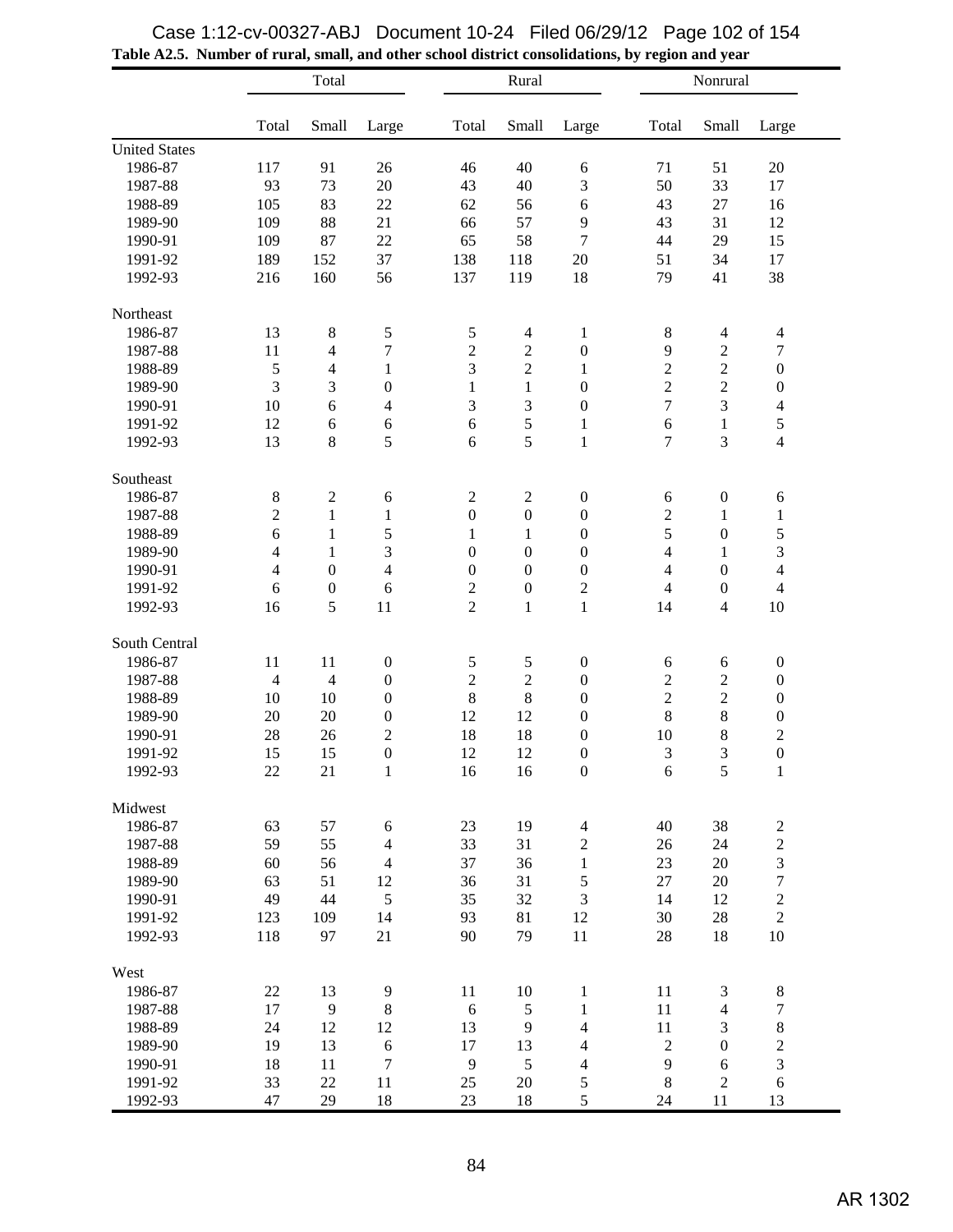|                                                                        |                                         | Total                                         |                                                    |                                                    | Rural                                                       |                                                                            |                                    | Nonrural                                        |                                                  |
|------------------------------------------------------------------------|-----------------------------------------|-----------------------------------------------|----------------------------------------------------|----------------------------------------------------|-------------------------------------------------------------|----------------------------------------------------------------------------|------------------------------------|-------------------------------------------------|--------------------------------------------------|
|                                                                        | Total                                   | Small                                         | Large                                              | Total                                              | Small                                                       | Large                                                                      | Total                              | Small                                           | Large                                            |
| 50 States and D.C.                                                     | 938                                     | 734                                           | 204                                                | 557                                                | 488                                                         | 69                                                                         | 381                                | 246                                             | 135                                              |
| Alabama                                                                | 4                                       | 1                                             | 3                                                  | $\overline{\mathbf{c}}$                            | $\boldsymbol{0}$                                            | $\overline{c}$                                                             | $\overline{c}$                     | 1                                               | 1                                                |
| Alaska                                                                 | 2                                       | 2                                             | $\mathbf{0}$                                       | $\overline{\mathbf{c}}$                            | $\overline{c}$                                              | $\boldsymbol{0}$                                                           | $\boldsymbol{0}$                   | $\boldsymbol{0}$                                | $\boldsymbol{0}$                                 |
| Arizona                                                                | 14                                      | 13                                            | $\mathbf{1}$                                       | 7                                                  | 7                                                           | $\boldsymbol{0}$                                                           | 7                                  | 6                                               | $\mathbf{1}$                                     |
| Arkansas                                                               | 19                                      | 18                                            | 1                                                  | 9                                                  | 9                                                           | $\boldsymbol{0}$                                                           | 10                                 | 9                                               | 1                                                |
| California                                                             | 60                                      | 13                                            | 47                                                 | 17                                                 | 6                                                           | 11                                                                         | 43                                 | 7                                               | 36                                               |
| Colorado                                                               | 3                                       | 3                                             | $\boldsymbol{0}$                                   | 3                                                  | 3                                                           | $\boldsymbol{0}$                                                           | $\boldsymbol{0}$                   | $\boldsymbol{0}$                                | $\boldsymbol{0}$                                 |
| Connecticut                                                            | 0                                       | $\mathbf{0}$                                  | $\boldsymbol{0}$                                   | $\overline{0}$                                     | $\boldsymbol{0}$                                            | $\boldsymbol{0}$                                                           | $\mathbf{0}$                       | $\boldsymbol{0}$                                | $\boldsymbol{0}$                                 |
| Delaware                                                               | 0                                       | $\boldsymbol{0}$                              | $\boldsymbol{0}$                                   | $\boldsymbol{0}$                                   | $\boldsymbol{0}$                                            | $\boldsymbol{0}$                                                           | $\mathbf{0}$                       | $\boldsymbol{0}$                                | $\boldsymbol{0}$                                 |
| District of Columbia                                                   | 0                                       | $\boldsymbol{0}$                              | $\mathbf{0}$                                       | $\boldsymbol{0}$                                   | $\boldsymbol{0}$                                            | $\boldsymbol{0}$                                                           | $\boldsymbol{0}$                   | $\mathbf{0}$                                    | $\boldsymbol{0}$                                 |
| Florida                                                                | $\boldsymbol{0}$                        | $\mathbf{0}$                                  | $\boldsymbol{0}$                                   | $\overline{0}$                                     | $\mathbf{0}$                                                | $\boldsymbol{0}$                                                           | $\mathbf{0}$                       | $\mathbf{0}$                                    | $\boldsymbol{0}$                                 |
| Georgia                                                                | 5                                       | $\boldsymbol{0}$                              | 5                                                  | $\boldsymbol{0}$                                   | $\boldsymbol{0}$                                            | $\boldsymbol{0}$                                                           | 5                                  | $\boldsymbol{0}$                                | 5                                                |
| Hawaii                                                                 | 0                                       | $\boldsymbol{0}$                              | $\boldsymbol{0}$                                   | $\mathbf{0}$                                       | $\boldsymbol{0}$                                            | $\boldsymbol{0}$                                                           | $\mathbf{0}$                       | $\boldsymbol{0}$                                | $\boldsymbol{0}$                                 |
| Idaho                                                                  | 5                                       | $\overline{4}$                                | $\mathbf{1}$                                       | 5                                                  | $\overline{4}$                                              | 1                                                                          | $\mathbf{0}$                       | $\mathbf{0}$                                    | $\boldsymbol{0}$                                 |
| Illinois                                                               | 96                                      | 76                                            | 20                                                 | 57                                                 | 50                                                          | 7                                                                          | 39                                 | 26                                              | 13                                               |
| Indiana                                                                | 12                                      | $\tau$                                        | 5                                                  | $\overline{0}$                                     | $\mathbf{0}$                                                | $\boldsymbol{0}$                                                           | 12                                 | 7                                               | 5                                                |
| Iowa                                                                   | 51                                      | 42                                            | 9                                                  | 48                                                 | 40                                                          | 8                                                                          | 3                                  | $\overline{\mathbf{c}}$                         | 1                                                |
| Kansas                                                                 | $\boldsymbol{0}$                        | $\mathbf{0}$                                  | $\boldsymbol{0}$                                   | $\mathbf{0}$                                       | $\boldsymbol{0}$                                            | $\boldsymbol{0}$                                                           | $\boldsymbol{0}$                   | $\boldsymbol{0}$                                | $\boldsymbol{0}$                                 |
| Kentucky                                                               | 2                                       | $\mathbf{0}$                                  | 2                                                  | $\overline{0}$                                     | $\mathbf{0}$                                                | $\boldsymbol{0}$                                                           | $\overline{c}$                     | $\overline{0}$                                  | $\overline{c}$                                   |
| Louisiana                                                              | 0                                       | $\boldsymbol{0}$                              | $\boldsymbol{0}$                                   | $\boldsymbol{0}$                                   | $\boldsymbol{0}$                                            | $\boldsymbol{0}$                                                           | $\boldsymbol{0}$                   | $\boldsymbol{0}$                                | $\boldsymbol{0}$                                 |
| Maine                                                                  | 10                                      | 8                                             | $\overline{c}$                                     | 8                                                  | 7                                                           | 1                                                                          | $\overline{c}$                     | 1                                               | $\mathbf{1}$                                     |
| Maryland                                                               | $\boldsymbol{0}$                        | $\boldsymbol{0}$                              | $\mathbf{0}$                                       | $\overline{0}$                                     | $\boldsymbol{0}$                                            | 0                                                                          | $\mathbf{0}$                       | $\mathbf{0}$                                    | 0                                                |
| Massachusetts                                                          | 19                                      | 9                                             | 10                                                 | 6                                                  | 4                                                           | $\overline{c}$                                                             | 13                                 | 5                                               | 8                                                |
| Michigan                                                               | 8                                       | 8                                             | $\boldsymbol{0}$                                   | 4                                                  | 4                                                           | $\boldsymbol{0}$                                                           | $\overline{4}$                     | 4                                               | $\boldsymbol{0}$                                 |
| Minnesota                                                              | 78                                      | 50                                            | 28                                                 | 65                                                 | 45                                                          | 20                                                                         | 13                                 | 5                                               | 8                                                |
| Mississippi                                                            | 5                                       | 1                                             | $\overline{4}$                                     | 1                                                  | $\boldsymbol{0}$                                            | $\mathbf{1}$                                                               | $\overline{4}$                     | 1                                               | 3                                                |
| Missouri                                                               | 7                                       | 7                                             | $\mathbf{0}$                                       | 5                                                  | 5                                                           | $\boldsymbol{0}$                                                           | $\overline{c}$                     | 2                                               | $\boldsymbol{0}$                                 |
| Montana                                                                | 65                                      | 53                                            | 12                                                 | 59                                                 | 50                                                          | 9                                                                          | 6                                  | 3                                               | 3                                                |
| Nebraska                                                               | 215                                     | 213                                           | 2                                                  | 109                                                | 108                                                         | $\mathbf{1}$                                                               | 106                                | 105                                             | $\mathbf{1}$                                     |
| Nevada                                                                 | $\boldsymbol{0}$                        | $\boldsymbol{0}$                              | $\boldsymbol{0}$                                   | $\mathbf{0}$                                       | $\boldsymbol{0}$                                            | $\boldsymbol{0}$                                                           | $\boldsymbol{0}$                   | $\boldsymbol{0}$                                | $\boldsymbol{0}$                                 |
| New Hampshire                                                          | 1                                       | 1                                             | $\boldsymbol{0}$                                   | $\mathbf{0}$                                       | $\mathbf{0}$                                                | $\boldsymbol{0}$                                                           | 1                                  | 1                                               | $\boldsymbol{0}$                                 |
| New Jersey<br>New Mexico<br>New York<br>North Carolina<br>North Dakota | 4<br>$\boldsymbol{0}$<br>20<br>19<br>36 | 2<br>$\mathbf{0}$<br>13<br>$\mathbf{1}$<br>35 | $\overline{c}$<br>$\boldsymbol{0}$<br>7<br>18<br>1 | $\boldsymbol{0}$<br>$\overline{0}$<br>9<br>1<br>35 | $\boldsymbol{0}$<br>$\mathbf{0}$<br>9<br>$\mathbf{1}$<br>34 | $\boldsymbol{0}$<br>$\overline{0}$<br>$\boldsymbol{0}$<br>$\boldsymbol{0}$ | 4<br>$\mathbf{0}$<br>11<br>18<br>1 | 2<br>$\mathbf{0}$<br>4<br>$\boldsymbol{0}$<br>1 | 2<br>$\boldsymbol{0}$<br>7<br>18<br>$\mathbf{0}$ |
| Ohio                                                                   | $\overline{4}$                          | $\overline{4}$                                | $\boldsymbol{0}$                                   | $\mathbf{1}$                                       | $\mathbf{1}$                                                | $\boldsymbol{0}$                                                           | 3                                  | 3                                               | $\boldsymbol{0}$                                 |
| Oklahoma                                                               | 70                                      | 68                                            | $\overline{c}$                                     | 52                                                 | 52                                                          | $\boldsymbol{0}$                                                           | 18                                 | 16                                              | $\boldsymbol{2}$                                 |
| Oregon                                                                 | 28                                      | 20                                            | $\,8\,$                                            | 9                                                  | $\tau$                                                      | $\overline{c}$                                                             | 19                                 | 13                                              | 6                                                |
| Pennsylvania                                                           | $\mathbf{1}$                            | $\mathbf{1}$                                  | $\boldsymbol{0}$                                   | $\overline{0}$                                     | $\mathbf{0}$                                                | $\overline{0}$                                                             | $\mathbf{1}$                       | 1                                               | $\boldsymbol{0}$                                 |
| Rhode Island                                                           | 5                                       | $\mathbf{0}$                                  | 5                                                  | $\overline{0}$                                     | $\boldsymbol{0}$                                            | $\boldsymbol{0}$                                                           | 5                                  | $\mathbf{0}$                                    | 5                                                |
| South Carolina                                                         | $\overline{2}$                          | $\boldsymbol{0}$                              | $\mathbf{2}$                                       | $\overline{0}$                                     | $\boldsymbol{0}$                                            | $\boldsymbol{0}$                                                           | $\boldsymbol{2}$                   | $\boldsymbol{0}$                                | $\boldsymbol{2}$                                 |
| South Dakota                                                           | 22                                      | 21                                            | $\mathbf{1}$                                       | 19                                                 | 18                                                          | $\mathbf{1}$                                                               | 3                                  | 3                                               | $\boldsymbol{0}$                                 |
| Tennessee                                                              | $\mathbf{2}$                            | $\mathbf{0}$                                  | 2                                                  | $\overline{0}$                                     | $\overline{0}$                                              | $\overline{0}$                                                             | $\overline{c}$                     | $\mathbf{0}$                                    | $\sqrt{2}$                                       |
| Texas                                                                  | 21                                      | 21                                            | $\boldsymbol{0}$                                   | 12                                                 | 12                                                          | $\boldsymbol{0}$                                                           | $\overline{9}$                     | $\overline{9}$                                  | $\boldsymbol{0}$                                 |
| Utah                                                                   | $\mathbf{0}$                            | $\mathbf{0}$                                  | $\boldsymbol{0}$                                   | $\overline{0}$                                     | $\boldsymbol{0}$                                            | $\overline{0}$                                                             | $\mathbf{0}$                       | $\boldsymbol{0}$                                | $\boldsymbol{0}$                                 |
| Vermont                                                                | 7                                       | 5                                             | $\overline{c}$                                     | 3                                                  | $\overline{c}$                                              | 1                                                                          | $\overline{4}$                     | 3                                               | 1                                                |
| Virginia                                                               | 7                                       | $\boldsymbol{7}$                              | $\boldsymbol{0}$                                   | 3                                                  | 3                                                           | $\boldsymbol{0}$                                                           | 4                                  | $\overline{4}$                                  | $\boldsymbol{0}$                                 |
| Washington                                                             | $\overline{2}$                          | $\mathbf{1}$                                  | 1                                                  | 1                                                  | $\mathbf{1}$                                                | $\overline{0}$                                                             | 1                                  | $\mathbf{0}$                                    | $\mathbf{1}$                                     |
| West Virginia                                                          | $\overline{0}$                          | $\mathbf{0}$                                  | $\mathbf{0}$                                       | $\mathbf{0}$                                       | $\mathbf{0}$                                                | $\mathbf{0}$                                                               | $\mathbf{0}$                       | $\mathbf{0}$                                    | $\boldsymbol{0}$                                 |
| Wisconsin                                                              | 6                                       | $\sqrt{6}$                                    | $\boldsymbol{0}$                                   | $\overline{4}$                                     | $\overline{4}$                                              | $\boldsymbol{0}$                                                           | $\overline{c}$                     | $\sqrt{2}$                                      | $\boldsymbol{0}$                                 |
| Wyoming                                                                | $\boldsymbol{0}$                        | $\boldsymbol{0}$                              | $\boldsymbol{0}$                                   | $\overline{0}$                                     | $\boldsymbol{0}$                                            | $\boldsymbol{0}$                                                           | $\mathbf{0}$                       | $\boldsymbol{0}$                                | $\boldsymbol{0}$                                 |

## **Table A2.6. Number of rural, small, and other school district consolidations between 1986 and 1993, by state** Case 1:12-cv-00327-ABJ Document 10-24 Filed 06/29/12 Page 103 of 154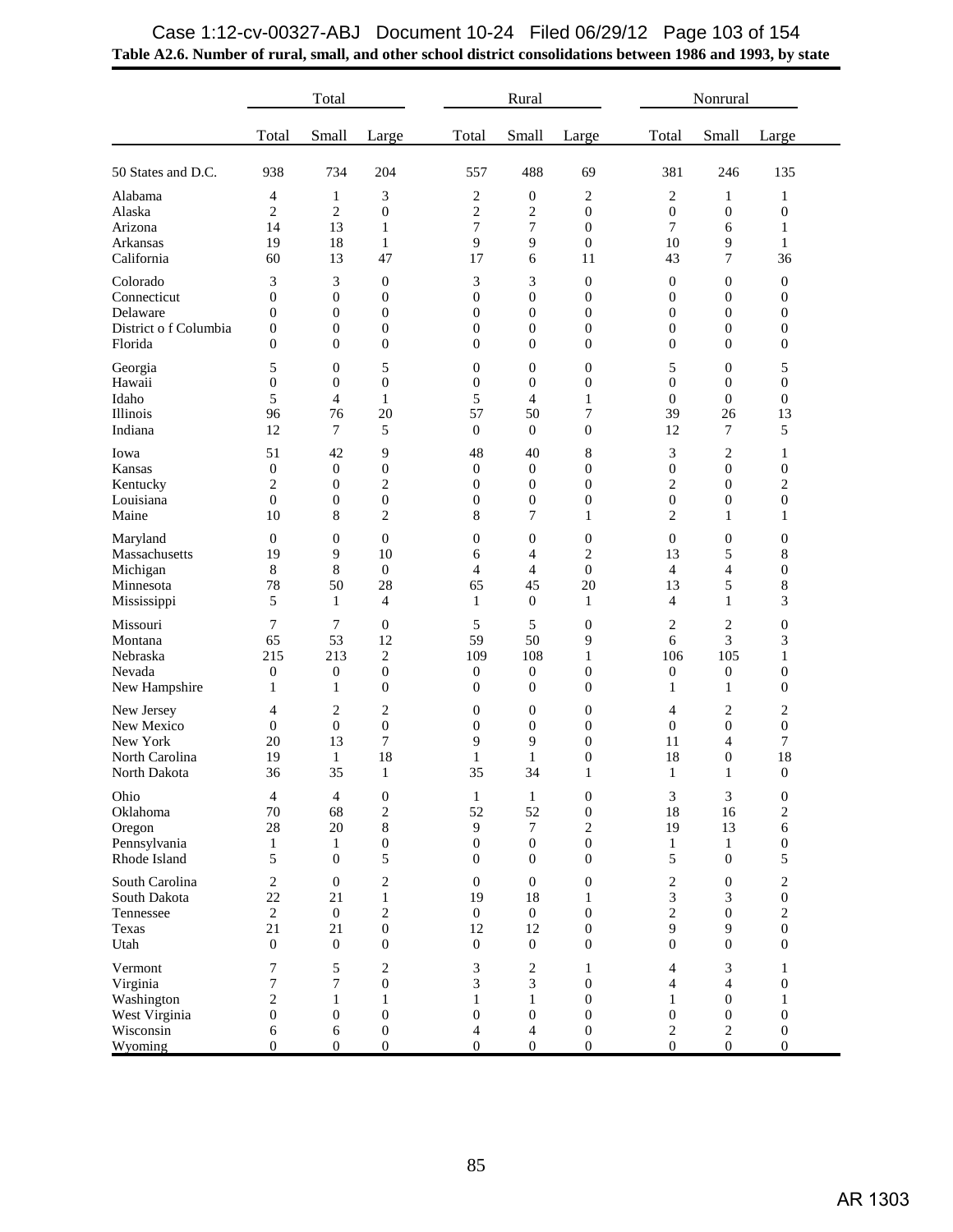|                        |              | All Districts |                  |       |        | <b>Rural Districts</b> |                     |     |        |      | Nonrural Districts  |     |
|------------------------|--------------|---------------|------------------|-------|--------|------------------------|---------------------|-----|--------|------|---------------------|-----|
|                        | Tot          |               | Elem Unified Sec |       | Tot    | Elem Unified           |                     | Sec | Tot    | Elem | Unified             | Sec |
| All Districts          |              |               |                  |       |        |                        |                     |     |        |      |                     |     |
| 1986-87                | 82,397 7,111 |               | 74,015 1,271     |       |        |                        | 20,044 2,175 17,586 | 283 |        |      | 62,353 4,936 56,429 | 988 |
| 1987-88                | 82,217       | 7,048         | 73,955           | 1,214 | 19,908 |                        | 2,154 17,471        | 283 | 62,309 |      | 4,894 56,484        | 931 |
| 1988-89                | 82,164       | 7,008         | 73,928           | 1,228 |        |                        | 19,795 2,136 17,370 | 289 | 62,369 |      | 4,872 56,558        | 939 |
| 1989-90                | 82,398 6,985 |               | 74,180           | 1,233 |        |                        | 19,743 2,097 17,353 | 293 |        |      | 62,655 4,888 56,827 | 940 |
| 1990-91                | 83,408       | 7,327         | 74,780           | 1,301 | 19,935 |                        | 2,248 17,393        | 294 | 63,473 |      | 5,079 57,387 1,007  |     |
| 1991-92                | 83,419       | 7,252         | 74,855           | 1,312 |        |                        | 19,730 2,170 17,261 | 299 | 63,689 |      | 5,082 57,594 1,013  |     |
| 1992-93                | 83,463       | 7,019         | 75,113 1,331     |       |        |                        | 19,615 2,081 17,210 | 324 | 63,848 |      | 4,938 57,903 1,007  |     |
| 1993-94                | 84,320       | 6,927         | 76,010 1,383     |       | 19,609 |                        | 2,004 17,248        | 357 | 64,711 |      | 4,923 58,762 1,026  |     |
| <b>Small Districts</b> |              |               |                  |       |        |                        |                     |     |        |      |                     |     |
| 1986-87                | 9,836        | 2,299         | 7,236            | 301   | 8,424  | 1,596                  | 6,602               | 226 | 1,412  | 703  | 634                 | 75  |
| 1987-88                | 9,573        | 2,242         | 7,046            | 285   | 8,290  | 1,578                  | 6,489               | 223 | 1,283  | 664  | 557                 | 62  |
| 1988-89                | 9,478        | 2,221         | 6,971            | 286   | 8,205  | 1,553                  | 6,427               | 225 | 1,273  | 668  | 544                 | 61  |
| 1989-90                | 9,385        | 2,173         | 6,926            | 286   | 8,153  | 1,518                  | 6,410               | 225 | 1,232  | 655  | 516                 | 61  |
| 1990-91                | 9,496        | 2,262         | 6,945            | 289   | 8,268  | 1,615                  | 6,427               | 226 | 1,228  | 647  | 518                 | 63  |
| 1991-92                | 9,317        | 2,175         | 6,848            | 294   | 8,110  | 1,550                  | 6,331               | 229 | 1,207  | 625  | 517                 | 65  |
| 1992-93                | 9,195        | 2,090         | 6,783            | 322   | 8,012  | 1,494                  | 6,263               | 255 | 1,183  | 596  | 520                 | 67  |
| 1993-94                | 9,074        | 2,000         | 6,718            | 356   | 7,917  | 1,435                  | 6,195               | 287 | 1,157  | 565  | 523                 | 69  |
| Large Districts        |              |               |                  |       |        |                        |                     |     |        |      |                     |     |
| 1986-87                | 72,561       | 4,812         | 66,779           | 970   | 11,620 |                        | 579 10,984          | 57  | 60,941 |      | 4,233 55,795        | 913 |
| 1987-88                | 72,644       | 4,806         | 66,909           | 929   | 11,618 | 576                    | 10,982              | 60  |        |      | 61,026 4,230 55,927 | 869 |
| 1988-89                | 72,686 4,787 |               | 66,957           | 942   | 11,590 | 583                    | 10,943              | 64  |        |      | 61,096 4,204 56,014 | 878 |
| 1989-90                | 73,013 4,812 |               | 67,254           | 947   | 11,590 |                        | 579 10,943          | 68  |        |      | 61,423 4,233 56,311 | 879 |
| 1990-91                | 73,912 5,065 |               | 67,835           | 1,012 | 11,667 |                        | 633 10,966          | 68  |        |      | 62,245 4,432 56,869 | 944 |
| 1991-92                | 74,102 5,077 |               | 68,007           | 1,018 | 11,620 |                        | 620 10,930          | 70  |        |      | 62,482 4,457 57,077 | 948 |
| 1992-93                | 74,268 4,929 |               | 68,330           | 1,009 | 11,603 |                        | 587 10,947          | 69  |        |      | 62,665 4,342 57,383 | 940 |
| 1993-94                | 75,246 4,927 |               | 69,292 1,027     |       | 11,692 |                        | 569 11,053          | 70  |        |      | 63,554 4,358 58,239 | 957 |

| Table A3.1. Number of schools in rural, small, and other school districts, by level and year |  |  |
|----------------------------------------------------------------------------------------------|--|--|
|                                                                                              |  |  |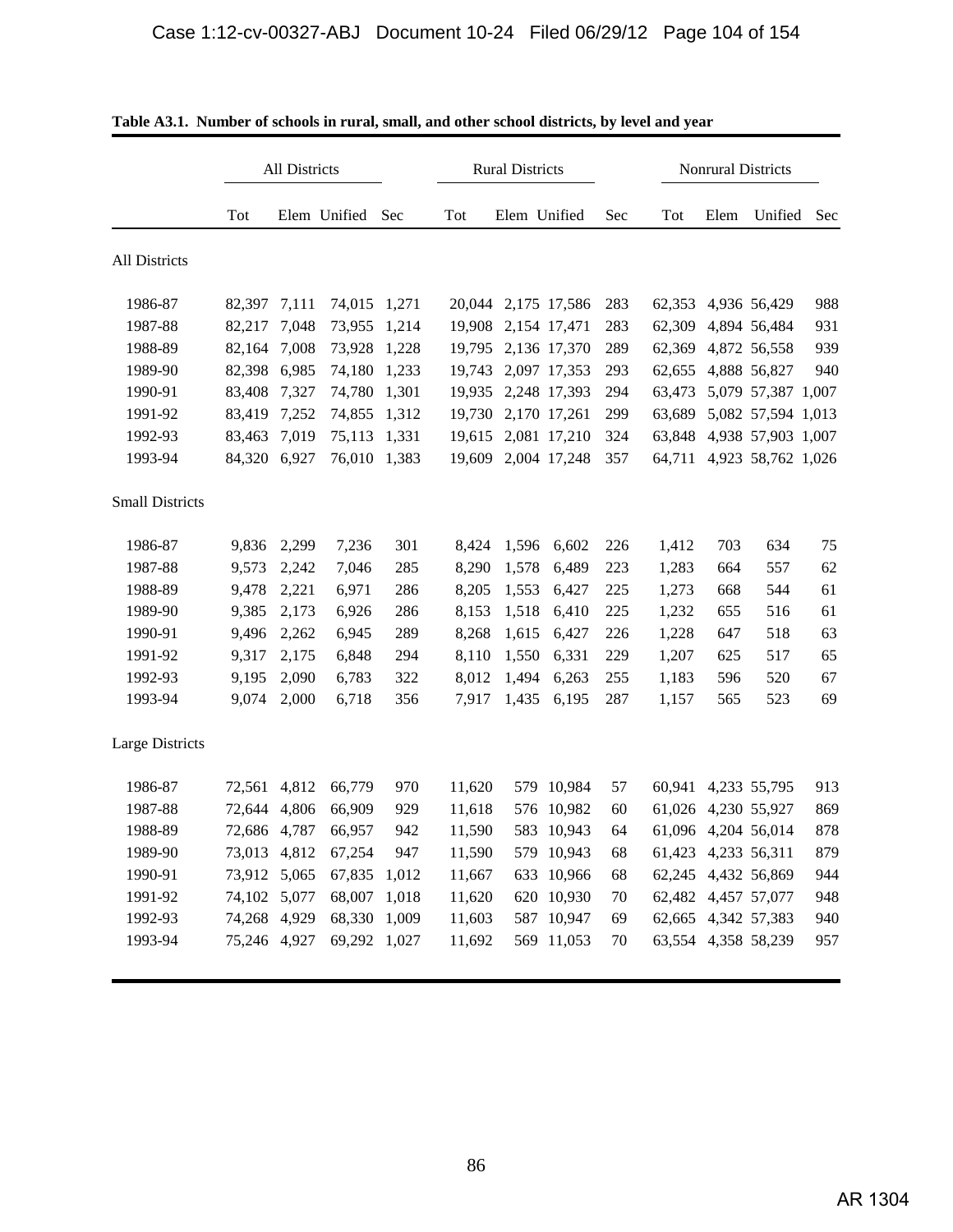|                        |        | All Districts |         |     |       | <b>Rural Districts</b> |                  |        |       | <b>Nonrural Districts</b> |              |     |
|------------------------|--------|---------------|---------|-----|-------|------------------------|------------------|--------|-------|---------------------------|--------------|-----|
|                        | Tot    | Elem          | Unified | Sec | Tot   |                        | Elem Unified Sec |        | Tot   |                           | Elem Unified | Sec |
| All Districts          |        |               |         |     |       |                        |                  |        |       |                           |              |     |
| 1986-87                | 15,651 | 2,478         | 12,732  | 441 | 9,844 | 1,665                  | 7,942            | 237    | 5,807 | 813                       | 4,790        | 204 |
| 1987-88                | 15,233 | 2,350         | 12,479  | 404 | 9,605 | 1,598                  | 7,773            | 234    | 5,628 | 752                       | 4,706        | 170 |
| 1988-89                | 15,132 | 2,281         | 12,429  | 422 | 9,468 | 1,569                  | 7,661            | 238    | 5,664 | 712                       | 4,768        | 184 |
| 1989-90                | 15,146 | 2,213         | 12,503  | 430 | 9,463 | 1,532                  | 7,688            | 243    | 5,683 | 681                       | 4,815        | 187 |
| 1990-91                | 15,353 | 2,263         | 12,639  | 451 | 9,511 | 1,600                  | 7,662            | 249    | 5,842 | 663                       | 4,977        | 202 |
| 1991-92                | 15,186 | 2,183         | 12,535  | 468 | 9,313 | 1,554                  | 7,511            | 248    | 5,873 | 629                       | 5,024        | 220 |
| 1992-93                | 14,943 | 2,074         | 12,380  | 489 | 9,059 | 1,489                  | 7,312            | 258    | 5,884 | 585                       | 5,068        | 231 |
| 1993-94                | 14,959 | 1,968         | 12,488  | 503 | 8,903 | 1,423                  | 7,199            | 281    | 6,056 | 545                       | 5,289        | 222 |
| <b>Small Districts</b> |        |               |         |     |       |                        |                  |        |       |                           |              |     |
| 1986-87                | 7,866  | 2,252         | 5,336   | 278 | 6,690 | 1,570                  | 4,896            | 224    | 1,176 | 682                       | 440          | 54  |
| 1987-88                | 7,659  | 2,206         | 5,186   | 267 | 6,567 | 1,550                  | 4,797            | 220    | 1,092 | 656                       | 389          | 47  |
| 1988-89                | 7,479  | 2,132         | 5,084   | 263 | 6,449 | 1,513                  | 4,715            | 221    | 1,030 | 619                       | 369          | 42  |
| 1989-90                | 7,375  | 2,054         | 5,057   | 264 | 6,388 | 1,468                  | 4,700            | 220    | 987   | 586                       | 357          | 44  |
| 1990-91                | 7,375  | 2,081         | 5,028   | 266 | 6,425 | 1,517                  | 4,687            | 221    | 950   | 564                       | 341          | 45  |
| 1991-92                | 7,174  | 2,006         | 4,904   | 264 | 6,270 | 1,478                  | 4,573            | 219    | 904   | 528                       | 331          | 45  |
| 1992-93                | 7,019  | 1,917         | 4,823   | 279 | 6,140 | 1,418                  | 4,490            | 232    | 879   | 499                       | 333          | 47  |
| 1993-94                | 6,873  | 1,814         | 4,758   | 301 | 6,030 | 1,354                  | 4,420            | 256    | 843   | 460                       | 338          | 45  |
| Large Districts        |        |               |         |     |       |                        |                  |        |       |                           |              |     |
| 1986-87                | 7,785  | 226           | 7,396   | 163 | 3,154 | 95                     | 3,046            | 13     | 4,631 | 131                       | 4,350        | 150 |
| 1987-88                | 7,574  | 144           | 7,293   | 137 | 3,038 | 48                     | 2,976            | 14     | 4,536 | 96                        | 4,317        | 123 |
| 1988-89                | 7,653  | 149           | 7,345   | 159 | 3,019 | 56                     | 2,946            | 17     | 4,634 | 93                        | 4,399        | 142 |
| 1989-90                | 7,771  | 159           | 7,446   | 166 | 3,075 | 64                     | 2,988            | 23     | 4,696 | 95                        | 4,458        | 143 |
| 1990-91                | 7,978  | 182           | 7,611   | 185 | 3,086 | 83                     | 2,975            | $28\,$ | 4,892 | 99                        | 4,636        | 157 |
| 1991-92                | 8,012  | 177           | 7,631   | 204 | 3,043 | 76                     | 2,938            | 29     | 4,969 | 101                       | 4,693        | 175 |
| 1992-93                | 7,924  | 157           | 7,557   | 210 | 2,919 | 71                     | 2,822            | 26     | 5,005 | 86                        | 4,735        | 184 |
| 1993-94                | 8,086  | 154           | 7,730   | 202 | 2,873 | 69                     | 2,779            | 25     | 5,213 | 85                        | 4,951        | 177 |

**Table A3.2. Number of small schools in rural, small, and other school districts, by level and year**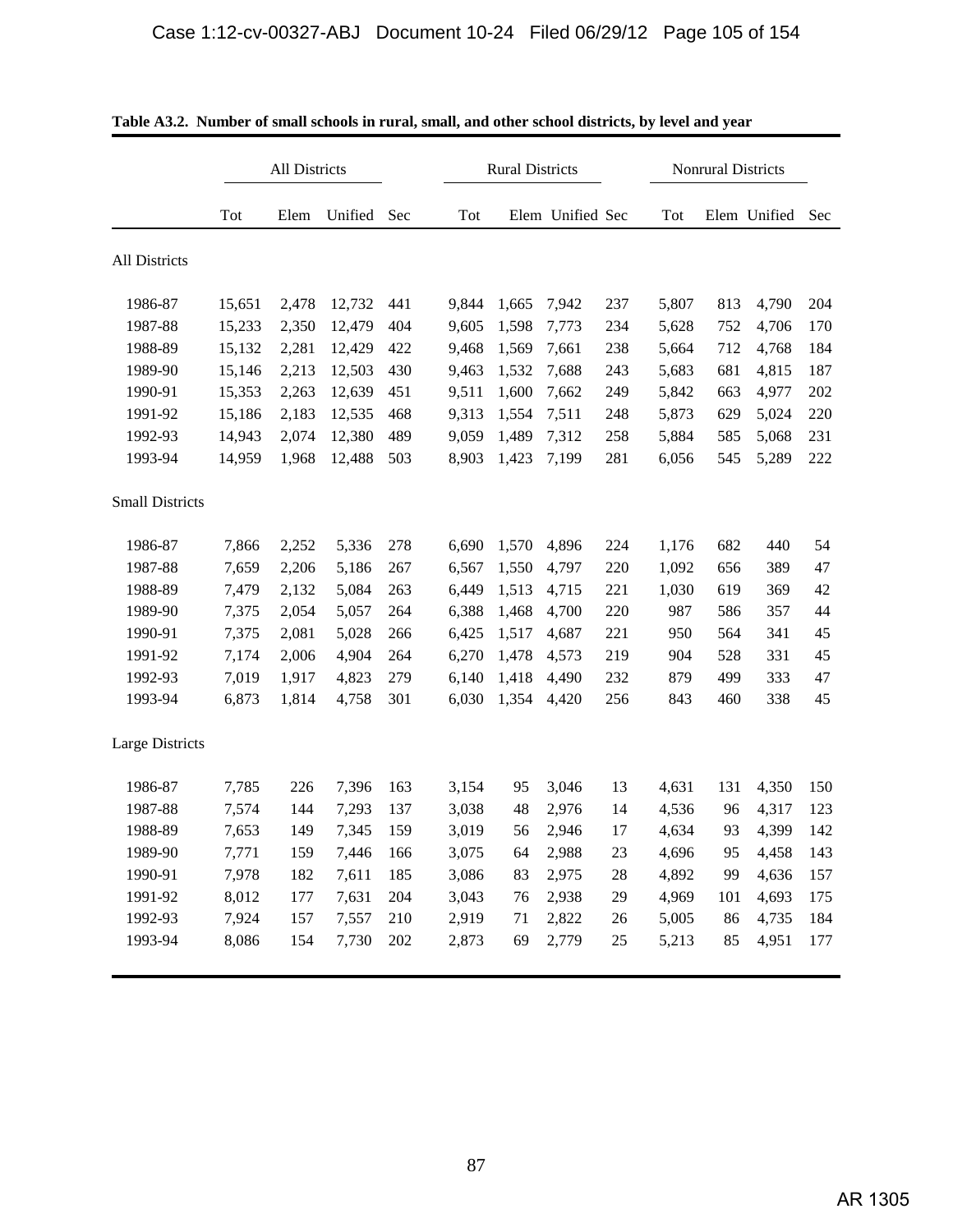|                        |       |       | All Districts |     |       |       | <b>Rural Districts</b> |        |     |                | <b>Nonrural Districts</b> |                |
|------------------------|-------|-------|---------------|-----|-------|-------|------------------------|--------|-----|----------------|---------------------------|----------------|
|                        | Tot   | Elem  | Unified       | Sec | Tot   |       | Elem Unified           | Sec    | Tot |                | Elem Unified              | Sec            |
| All Districts          |       |       |               |     |       |       |                        |        |     |                |                           |                |
| 1986-87                | 9,880 | 1,706 | 7,929         | 245 | 8,914 | 1,637 | 7,043                  | 234    | 966 | 69             | 886                       | 11             |
| 1987-88                | 9,611 | 1,631 | 7,738         | 242 | 8,673 | 1,570 | 6,872                  | 231    | 938 | 61             | 866                       | 11             |
| 1988-89                | 9,479 | 1,599 | 7,633         | 247 | 8,554 | 1,544 | 6,775                  | 235    | 925 | 55             | 858                       | 12             |
| 1989-90                | 9,506 | 1,566 | 7,688         | 252 | 8,567 | 1,513 | 6,813                  | 241    | 939 | 53             | 875                       | 11             |
| 1990-91                | 9,555 | 1,635 | 7,657         | 263 | 8,614 | 1,587 | 6,779                  | 248    | 941 | 48             | 878                       | 15             |
| 1991-92                | 9,959 | 1,559 | 8,138         | 262 | 9,076 | 1,547 | 7,284                  | 245    | 883 | 12             | 854                       | 17             |
| 1992-93                | 9,708 | 1,493 | 7,943         | 272 | 8,832 | 1,481 | 7,096                  | 255    | 876 | 12             | 847                       | 17             |
| 1993-94                | 9,501 | 1,424 | 7,784         | 293 | 8,631 | 1,413 | 6,940                  | 278    | 870 | 11             | 844                       | 15             |
| <b>Small Districts</b> |       |       |               |     |       |       |                        |        |     |                |                           |                |
| 1986-87                | 6,381 | 1,596 | 4,560         | 225 | 6,256 | 1,543 | 4,492                  | 221    | 125 | 53             | 68                        | $\overline{4}$ |
| 1987-88                | 6,248 | 1,576 | 4,451         | 221 | 6,126 | 1,524 | 4,385                  | 217    | 122 | 52             | 66                        | $\overline{4}$ |
| 1988-89                | 6,131 | 1,537 | 4,374         | 220 | 6,024 | 1,490 | 4,316                  | 218    | 107 | 47             | 58                        | $\overline{c}$ |
| 1989-90                | 6,063 | 1,493 | 4,350         | 220 | 5,973 | 1,450 | 4,305                  | 218    | 90  | 43             | 45                        | $\overline{c}$ |
| 1990-91                | 6,081 | 1,541 | 4,319         | 221 | 6,019 | 1,506 | 4,293                  | 220    | 62  | 35             | 26                        | $\mathbf{1}$   |
| 1991-92                | 6,252 | 1,474 | 4,561         | 217 | 6,233 | 1,472 | 4,545                  | 216    | 19  | $\mathbf{2}$   | 16                        | $\mathbf{1}$   |
| 1992-93                | 6,118 | 1,412 | 4,476         | 230 | 6,097 | 1,410 | 4,458                  | 229    | 21  | 2              | 18                        | $\mathbf{1}$   |
| 1993-94                | 5,965 | 1,346 | 4,365         | 254 | 5,946 | 1,344 | 4,349                  | 253    | 19  | $\overline{c}$ | 16                        | $\mathbf{1}$   |
| Large Districts        |       |       |               |     |       |       |                        |        |     |                |                           |                |
| 1986-87                | 3,499 | 110   | 3,369         | 20  | 2,658 | 94    | 2,551                  | 13     | 841 | 16             | 818                       | 7              |
| 1987-88                | 3,363 | 55    | 3,287         | 21  | 2,547 | 46    | 2,487                  | 14     | 816 | 9              | 800                       | 7              |
| 1988-89                | 3,348 | 62    | 3,259         | 27  | 2,530 | 54    | 2,459                  | 17     | 818 | 8              | 800                       | 10             |
| 1989-90                | 3,443 | 73    | 3,338         | 32  | 2,594 | 63    | 2,508                  | 23     | 849 | 10             | 830                       | 9              |
| 1990-91                | 3,474 | 94    | 3,338         | 42  | 2,595 | 81    | 2,486                  | 28     | 879 | 13             | 852                       | 14             |
| 1991-92                | 3,707 | 85    | 3,577         | 45  | 2,843 | 75    | 2,739                  | 29     | 864 | 10             | 838                       | 16             |
| 1992-93                | 3,590 | 81    | 3,467         | 42  | 2,735 | 71    | 2,638                  | 26     | 855 | 10             | 829                       | 16             |
| 1993-94                | 3,536 | 78    | 3,419         | 39  | 2,685 | 69    | 2,591                  | $25\,$ | 851 | 9              | 828                       | 14             |

| Table A3.3. Number of small rural schools in rural, small, and other school districts, by level and year |
|----------------------------------------------------------------------------------------------------------|
|----------------------------------------------------------------------------------------------------------|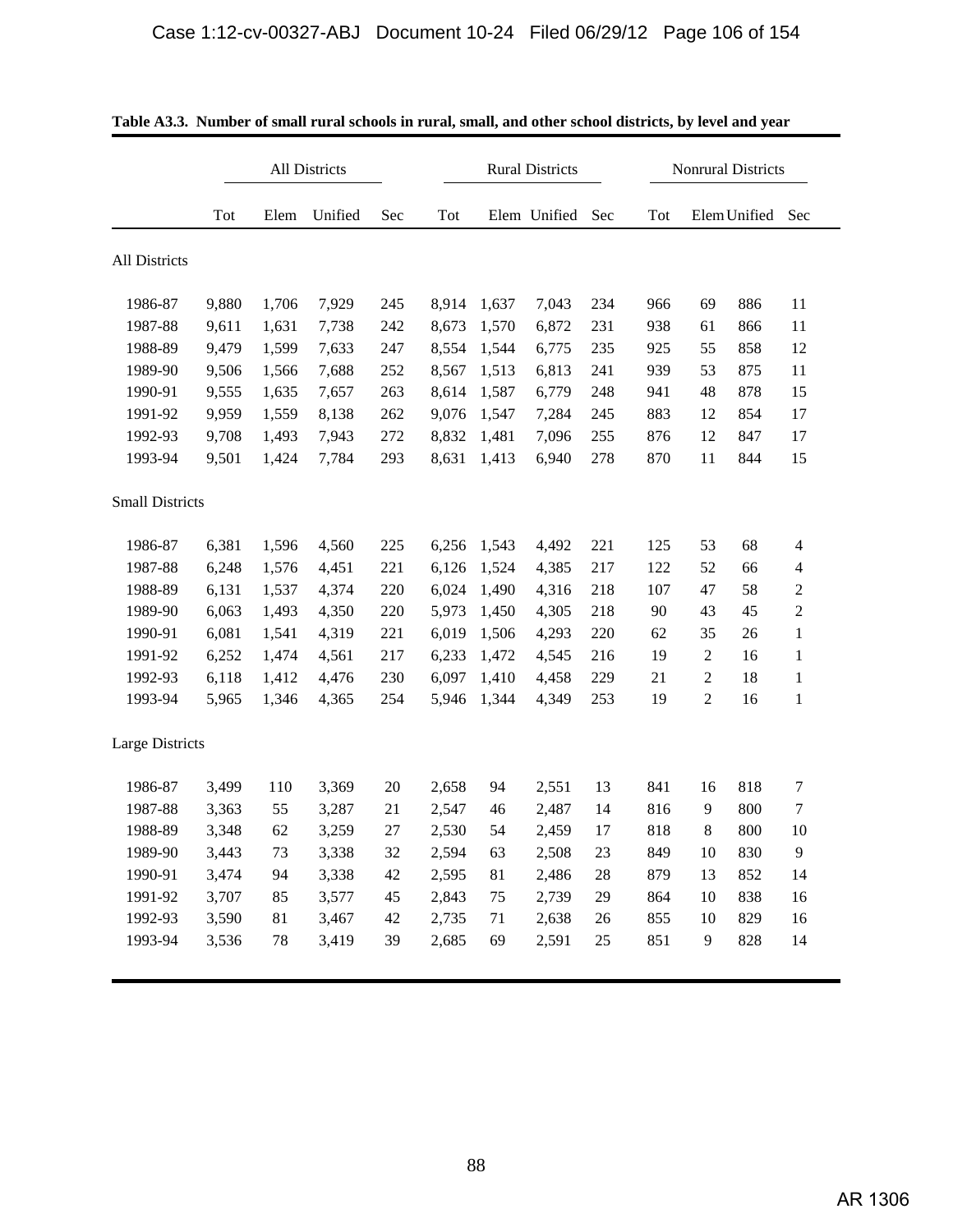|                        |        | Schools in<br>All Districts | Schools in<br><b>Rural Districts</b> |                    |        | Schools in<br><b>Nonrural Districts</b> |
|------------------------|--------|-----------------------------|--------------------------------------|--------------------|--------|-----------------------------------------|
|                        |        | Regular Nonregular          |                                      | Regular Nonregular |        | Regular Nonregular                      |
| All Districts          |        |                             |                                      |                    |        |                                         |
| 1986-87                | 79,043 | 3,052                       | 19,664                               | 321                | 59,379 | 2,731                                   |
| 1987-88                | 78,610 | 2,999                       | 19,414                               | 309                | 59,196 | 2,690                                   |
| 1988-89                | 78,753 | 2,789                       | 19,314                               | 281                | 59,439 | 2,508                                   |
| 1989-90                | 78,968 | 3,192                       | 19,401                               | 297                | 59,567 | 2,895                                   |
| 1990-91                | 79,983 | 3,213                       | 19,558                               | 341                | 60,425 | 2,872                                   |
| 1991-92                | 79,647 | 3,791                       | 19,352                               | 386                | 60,295 | 3,405                                   |
| 1992-93                | 79,362 | 4,101                       | 19,128                               | 487                | 60,234 | 3,614                                   |
| 1993-94                | 79,757 | 4,565                       | 19,146                               | 465                | 60,611 | 4,100                                   |
| <b>Small Districts</b> |        |                             |                                      |                    |        |                                         |
| 1986-87                | 9,606  | 180                         | 8,307                                | 77                 | 1,299  | 103                                     |
| 1987-88                | 9,386  | 125                         | 8,166                                | 66                 | 1,220  | 59                                      |
| 1988-89                | 9,315  | 101                         | 8,104                                | 55                 | 1,211  | 46                                      |
| 1989-90                | 9,261  | 110                         | 8,088                                | 56                 | 1,173  | 54                                      |
| 1990-91                | 9,329  | 165                         | 8,165                                | 103                | 1,164  | 62                                      |
| 1991-92                | 9,124  | 200                         | 8,022                                | 94                 | 1,102  | 106                                     |
| 1992-93                | 8,933  | 262                         | 7,858                                | 154                | 1,075  | 108                                     |
| 1993-94                | 8,850  | 224                         | 7,807                                | 110                | 1,043  | 114                                     |
| Large Districts        |        |                             |                                      |                    |        |                                         |
| 1986-87                | 69,437 | 2,872                       | 11,357                               | 244                | 58,080 | 2,628                                   |
| 1987-88                | 69,224 | 2,874                       | 11,248                               | 243                | 57,976 | 2,631                                   |
| 1988-89                | 69,438 | 2,688                       | 11,210                               | 226                | 58,228 | 2,462                                   |
| 1989-90                | 69,707 | 3,082                       | 11,313                               | 241                | 58,394 | 2,841                                   |
| 1990-91                | 70,654 | 3,048                       | 11,393                               | 238                | 59,261 | 2,810                                   |
| 1991-92                | 70,523 | 3,591                       | 11,330                               | 292                | 59,193 | 3,299                                   |
| 1992-93                | 70,429 | 3,839                       | 11,270                               | 333                | 59,159 | 3,506                                   |
| 1993-94                | 70,907 | 4,341                       | 11,339                               | 355                | 59,568 | 3,986                                   |

|  |  | Table A3.4. Number of regular and non-regular schools in rural, small, and other school districts, by year |  |  |
|--|--|------------------------------------------------------------------------------------------------------------|--|--|
|  |  |                                                                                                            |  |  |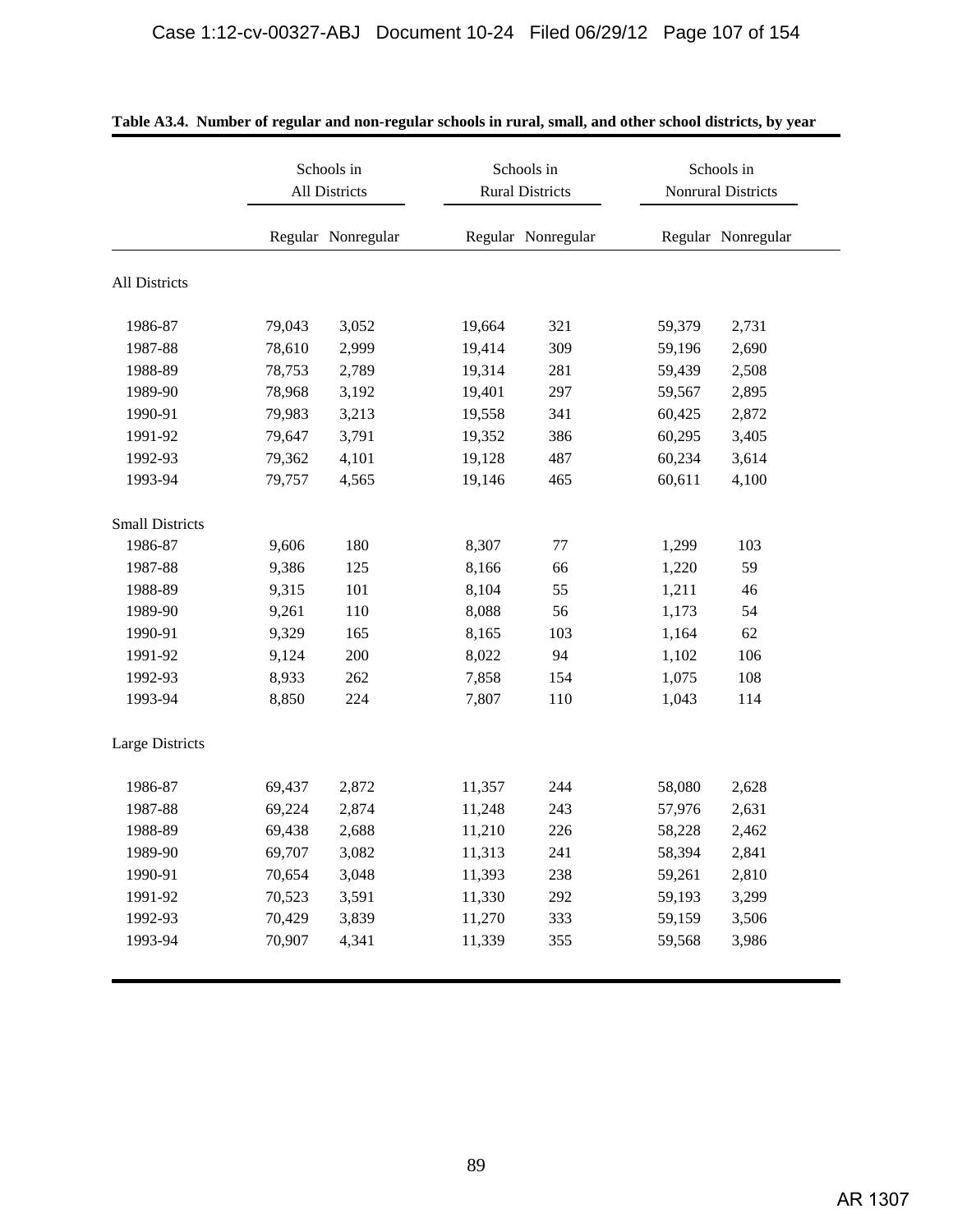|                             |        | All Districts |        |        | <b>Rural Districts</b> |       |        | <b>Nonrural Districts</b> |        |
|-----------------------------|--------|---------------|--------|--------|------------------------|-------|--------|---------------------------|--------|
|                             | Total  | Small         | Large  | Total  | Small                  | Large | Total  | Small                     | Large  |
| <b>Elementary Schools</b>   |        |               |        |        |                        |       |        |                           |        |
| 1986-87                     | 50,591 | 5,563         | 45,028 | 11,225 | 4,621                  | 6,604 | 39,366 | 942                       | 38,424 |
| 1993-94                     | 51,513 | 4,823         | 46,690 | 10,503 | 4,077                  | 6,426 | 41,010 | 746                       | 40,264 |
| <b>Intermediate Schools</b> |        |               |        |        |                        |       |        |                           |        |
| 1986-87                     | 11,938 | 525           | 11,413 | 2,064  | 480                    | 1,584 | 9,874  | 45                        | 9,829  |
| 1993-94                     | 12,954 | 821           | 12,133 | 2,560  | 763                    | 1,797 | 10,394 | 58                        | 10,336 |
| <b>High Schools</b>         |        |               |        |        |                        |       |        |                           |        |
| 1986-87                     | 15,714 | 3,180         | 12,534 | 5,664  | 2,883                  | 2,781 | 10,050 | 297                       | 9,753  |
| 1993-94                     | 15,826 | 2,750         | 13,076 | 5,315  | 2,521                  | 2,794 | 10,511 | 229                       | 10,282 |
| <b>Combined Schools</b>     |        |               |        |        |                        |       |        |                           |        |
| 1986-87                     | 1,775  | 409           | 1,366  | 805    | 355                    | 450   | 970    | 54                        | 916    |
| 1993-94                     | 2,461  | 586           | 1,875  | 1,002  | 507                    | 495   | 1,459  | 79                        | 1,380  |
| <b>Ungraded Schools</b>     |        |               |        |        |                        |       |        |                           |        |
| 1986-87                     | 966    | 63            | 903    | 55     | 11                     | 44    | 911    | 52                        | 859    |
| 1993-94                     | 608    | 45            | 563    | 33     | 11                     | 22    | 575    | 34                        | 541    |

| Table A3.5. | Number of combined (K-12), elementary, intermediate, secondary, and ungraded/other schools |
|-------------|--------------------------------------------------------------------------------------------|
|             | in rural, small, and other school districts in 1986-87 and 1993-94                         |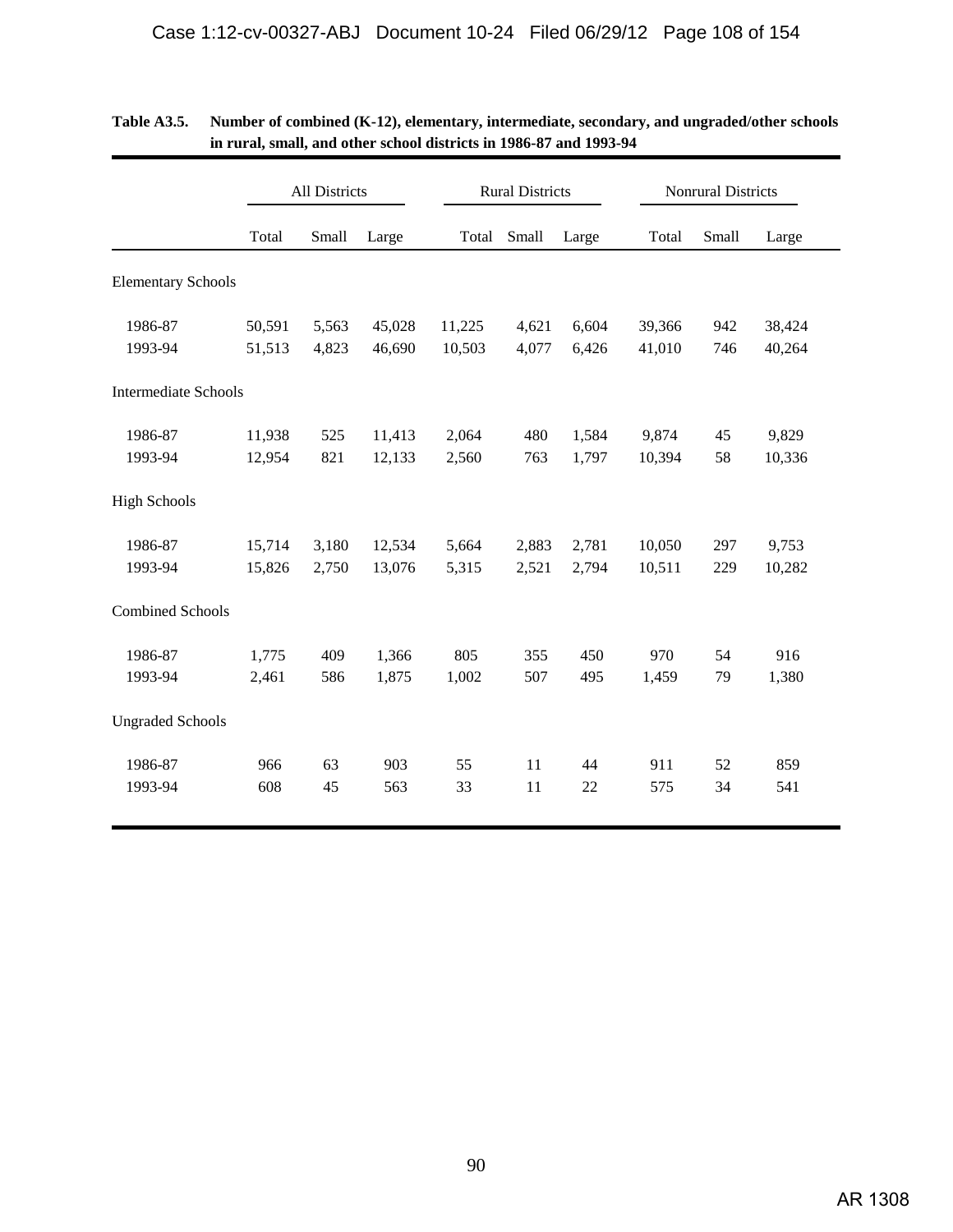|                        |                   | Schools in<br>All Districts |                    |                   | Schools in<br><b>Rural Districts</b> |                    | Schools in<br>Nonrural Districts |         |                    |  |
|------------------------|-------------------|-----------------------------|--------------------|-------------------|--------------------------------------|--------------------|----------------------------------|---------|--------------------|--|
|                        | Kinder-<br>garten | Prekin-                     | dergarten Ungraded | Kinder-<br>garten | Prekin-                              | dergarten Ungraded | Kinder-<br>garten                | Prekin- | dergarten Ungraded |  |
| All Districts          |                   |                             |                    |                   |                                      |                    |                                  |         |                    |  |
| 1986-87                | 44,791            | 5,539                       | 25,435             | 10,282            | 953                                  | 4,238              | 34,509                           | 4,586   | 21,197             |  |
| 1987-88                | 46,364            | 6,467                       | 23,434             | 10,463            | 1,197                                | 3,812              | 35,901                           | 5,270   | 19,622             |  |
| 1988-89                | 46,525            | 6,885                       | 25,140             | 10,453            | 1,248                                | 4,123              | 36,072                           | 5,637   | 21,017             |  |
| 1989-90                | 46,803            | 8,178                       | 25,919             | 10,497            | 1,490                                | 4,018              | 36,306                           | 6,688   | 21,901             |  |
| 1990-91                | 46,963            | 9,416                       | 23,908             | 10,465            | 1,828                                | 3,569              | 36,498                           | 7,588   | 20,339             |  |
| 1991-92                | 46,940            | 11,591                      | 24,000             | 10,330            | 2,417                                | 3,670              | 36,610                           | 9,174   | 20,330             |  |
| 1992-93                | 47,092            | 12,358                      | 23,908             | 10,237            | 2,502                                | 3,679              | 36,855                           | 9,856   | 20,229             |  |
| 1993-94                | 47,126            | 13,316                      | 22,713             | 10,162            | 2,731                                | 3,266              | 36,964                           | 10,585  | 19,447             |  |
| <b>Small Districts</b> |                   |                             |                    |                   |                                      |                    |                                  |         |                    |  |
| 1986-87                | 5,116             | 495                         | 1,283              | 4,278             | 450                                  | 1,087              | 838                              | 45      | 196                |  |
| 1987-88                | 5,199             | 637                         | 1,240              | 4,362             | 562                                  | 1,078              | 837                              | 75      | 162                |  |
| 1988-89                | 5,214             | 626                         | 1,273              | 4,373             | 568                                  | 1,085              | 841                              | 58      | 188                |  |
| 1989-90                | 5,207             | 719                         | 1,081              | 4,378             | 655                                  | 923                | 829                              | 64      | 158                |  |
| 1990-91                | 5,159             | 893                         | 1,004              | 4,349             | 812                                  | 845                | 810                              | 81      | 159                |  |
| 1991-92                | 5,070             | 1,001                       | 1,008              | 4,286             | 902                                  | 852                | 784                              | 99      | 156                |  |
| 1992-93                | 4,982             | 1,084                       | 1,000              | 4,213             | 984                                  | 838                | 769                              | 100     | 162                |  |
| 1993-94                | 4,895             | 1,181                       | 851                | 4,162             | 1,066                                | 685                | 733                              | 115     | 166                |  |
| Large Districts        |                   |                             |                    |                   |                                      |                    |                                  |         |                    |  |
| 1986-87                | 39,675            | 5,044                       | 24,152             | 6,004             | 503                                  | 3,151              | 33,671                           | 4,541   | 21,001             |  |
| 1987-88                | 41,165            | 5,830                       | 22,194             | 6,101             | 635                                  | 2,734              | 35,064                           | 5,195   | 19,460             |  |
| 1988-89                | 41,311            | 6,259                       | 23,867             | 6,080             | 680                                  | 3,038              | 35,231                           | 5,579   | 20,829             |  |
| 1989-90                | 41,596            | 7,459                       | 24,838             | 6,119             | 835                                  | 3,095              | 35,477                           | 6,624   | 21,743             |  |
| 1990-91                | 41,804            | 8,523                       | 22,904             | 6,116             | 1,016                                | 2,724              | 35,688                           | 7,507   | 20,180             |  |
| 1991-92                | 41,870            | 10,590                      | 22,992             | 6,044             | 1,515                                | 2,818              | 35,826                           | 9,075   | 20,174             |  |
| 1992-93                | 42,110            | 11,274                      | 22,908             | 6,024             | 1,518                                | 2,841              | 36,086                           | 9,756   | 20,067             |  |
| 1993-94                | 42,231            | 12,135                      | 21,862             | 6,000             | 1,665                                | 2,581              | 36,231                           | 10,470  | 19,281             |  |

| <b>Table A3.6.</b> | Number of schools with kindergarten and ungraded classes in rural, small, and other school |
|--------------------|--------------------------------------------------------------------------------------------|
|                    | districts, by year                                                                         |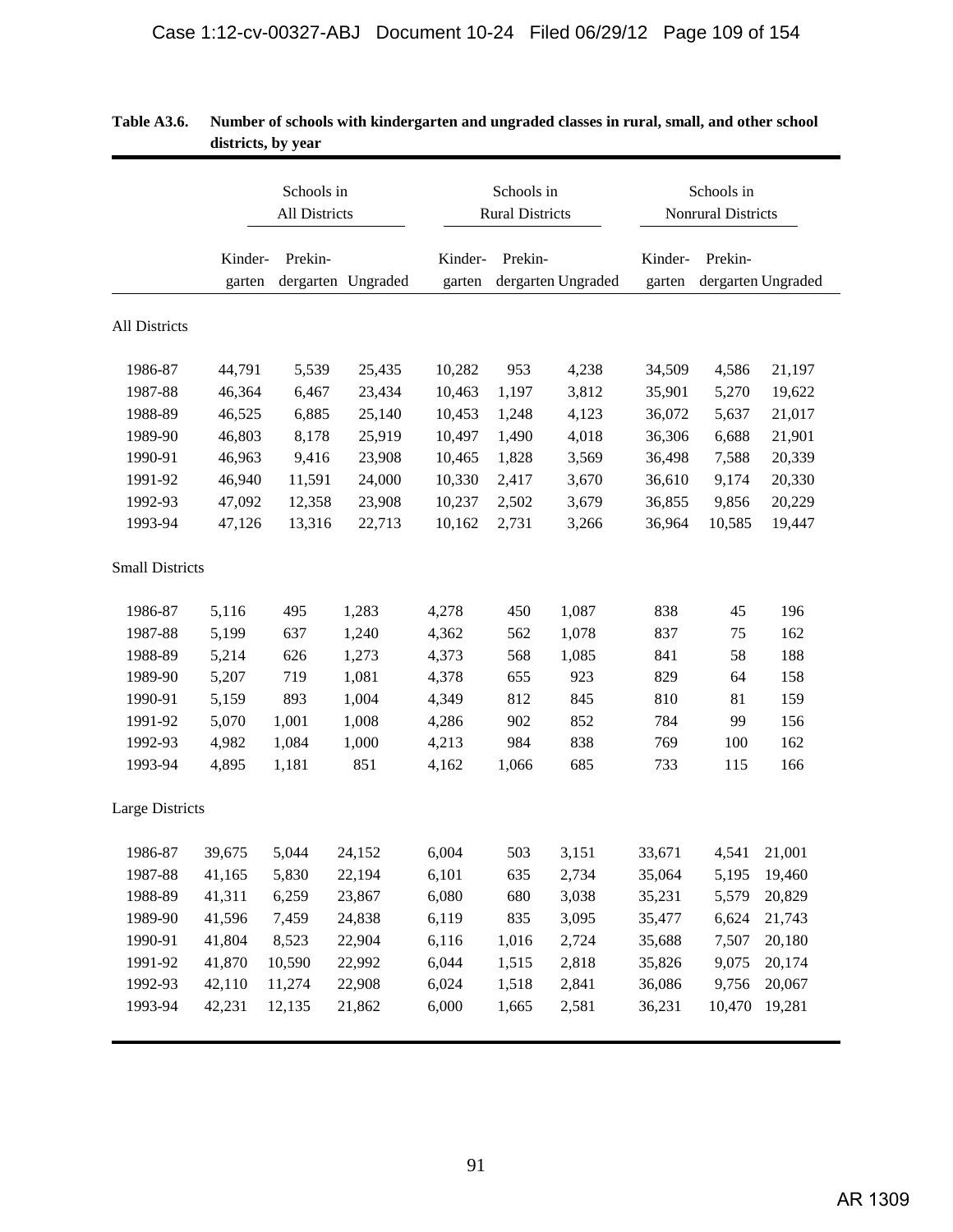|                        |       |       | All Districts |     |       | <b>Rural Districts</b> |             |         | <b>Nonrural Districts</b> |     |                  |    |  |
|------------------------|-------|-------|---------------|-----|-------|------------------------|-------------|---------|---------------------------|-----|------------------|----|--|
|                        | Tot   | Elem  | Unified Sec   |     | Tot   | Elem Unified Sec       |             |         | Tot                       |     | Elem Unified Sec |    |  |
| All Districts          |       |       |               |     |       |                        |             |         |                           |     |                  |    |  |
| 1986-87                | 4,356 | 1,705 | 2,580         | 71  | 2,691 | 1,190 1,487            |             | 14      | 1,665                     | 515 | 1,093            | 57 |  |
| 1987-88                | 4,093 | 1,656 | 2,390         | 47  | 2,573 | 1,176 1,382            |             | 15      | 1,520                     | 480 | 1,008            | 32 |  |
| 1988-89                | 4,415 | 1,640 | 2,701         | 74  | 2,725 | 1,173 1,531            |             | 21      | 1,690                     | 467 | 1,170            | 53 |  |
| 1989-90                | 4,201 | 1,563 | 2,574         | 64  | 2,598 |                        | 1,120 1,459 | 19      | 1,603                     | 443 | 1,115            | 45 |  |
| 1990-91                | 4,225 | 1,545 | 2,603         | 77  | 2,595 |                        | 1,118 1,455 | 22      | 1,630                     | 427 | 1,148            | 55 |  |
| 1991-92                | 4,229 | 1,490 | 2,643         | 96  | 2,482 |                        | 1,071 1,380 | 31      | 1,747                     | 419 | 1,263            | 65 |  |
| 1992-93                | 4,032 | 1,368 | 2,566         | 98  | 2,274 |                        | 991 1,252   | 31      | 1,758                     | 377 | 1,314            | 67 |  |
| 1993-94                | 4,152 | 1,294 | 2,736         | 122 | 2,263 |                        | 945 1,267   | 51      | 1,889                     | 349 | 1,469            | 71 |  |
| <b>Small Districts</b> |       |       |               |     |       |                        |             |         |                           |     |                  |    |  |
| 1986-87                | 2,599 | 1,646 | 934           | 19  | 2,016 | 1,164                  | 845         | 7       | 583                       | 482 | 89               | 12 |  |
| 1987-88                | 2,491 | 1,604 | 874           | 13  | 1,970 | 1,155                  | 808         | 7       | 521                       | 449 | 66               | 6  |  |
| 1988-89                | 2,588 | 1,583 | 986           | 19  | 2,076 | 1,146                  | 917         | 13      | 512                       | 437 | 69               | 6  |  |
| 1989-90                | 2,428 | 1,501 | 911           | 16  | 1,949 | 1,089                  | 851         | 9       | 479                       | 412 | 60               | 7  |  |
| 1990-91                | 2,418 | 1,483 | 916           | 19  | 1,961 | 1,090                  | 861         | 10      | 457                       | 393 | 55               | 9  |  |
| 1991-92                | 2,340 | 1,428 | 885           | 27  | 1,885 | 1,046                  | 822         | 17      | 455                       | 382 | 63               | 10 |  |
| 1992-93                | 2,110 | 1,306 | 776           | 28  | 1,705 | 966                    | 722         | 17      | 405                       | 340 | 54               | 11 |  |
| 1993-94                | 2,056 | 1,227 | 784           | 45  | 1,677 | 919                    | 722         | 36      | 379                       | 308 | 62               | 9  |  |
| Large Districts        |       |       |               |     |       |                        |             |         |                           |     |                  |    |  |
| 1986-87                | 1,757 | 59    | 1,646         | 52  | 675   | 26                     | 642         | 7       | 1,082                     | 33  | 1,004            | 45 |  |
| 1987-88                | 1,602 | 52    | 1,516         | 34  | 603   | 21                     | 574         | $\,8\,$ | 999                       | 31  | 942              | 26 |  |
| 1988-89                | 1,827 | 57    | 1,715         | 55  | 649   | 27                     | 614         | 8       | 1,178                     | 30  | 1,101            | 47 |  |
| 1989-90                | 1,773 | 62    | 1,663         | 48  | 649   | 31                     | 608         | 10      | 1,124                     | 31  | 1,055            | 38 |  |
| 1990-91                | 1,807 | 62    | 1,687         | 58  | 634   | 28                     | 594         | 12      | 1,173                     | 34  | 1,093            | 46 |  |
| 1991-92                | 1,889 | 62    | 1,758         | 69  | 597   | 25                     | 558         | 14      | 1,292                     | 37  | 1,200            | 55 |  |
| 1992-93                | 1,922 | 62    | 1,790         | 70  | 569   | 25                     | 530         | 14      | 1,353                     | 37  | 1,260            | 56 |  |
| 1993-94                | 2,096 | 67    | 1,952         | 77  | 586   | 26                     | 545         | 15      | 1,510                     | 41  | 1,407            | 62 |  |

**Table A3.7. Number of small schools with fewer than one teacher per grade, by level**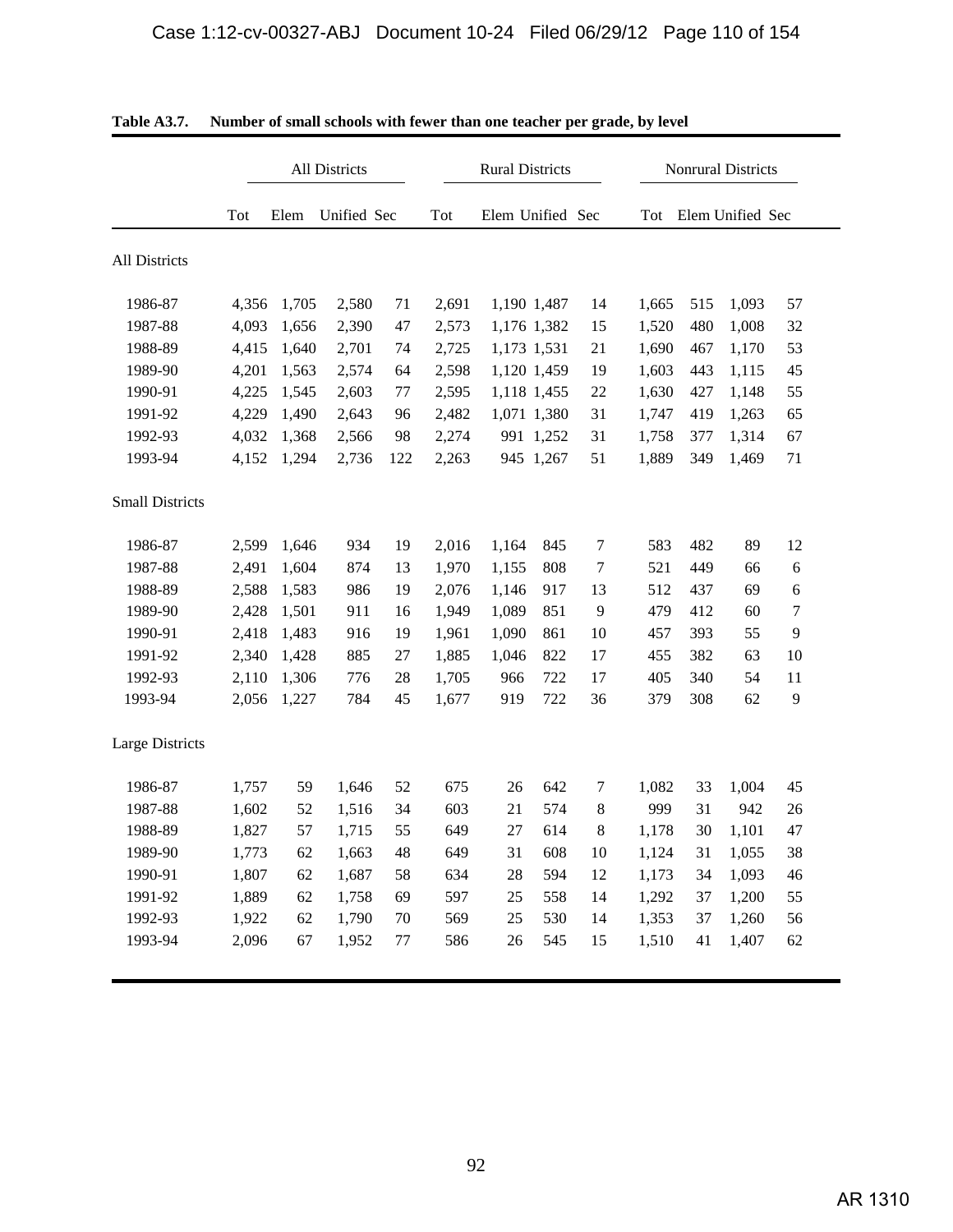| ${\bf E}$                   | $\mathbf M$  | $\, {\rm H}$   | $\mathbf C$    | ${\bf U}$    | 86-87                    | 87-88                   | 88-89                       | 89-90            | 90-91            | 91-92                    | 92-93            | 93-94                    |
|-----------------------------|--------------|----------------|----------------|--------------|--------------------------|-------------------------|-----------------------------|------------------|------------------|--------------------------|------------------|--------------------------|
|                             |              |                |                |              |                          |                         |                             |                  |                  |                          |                  |                          |
| $\mathbf{1}$                |              | $\mathbf{1}$   |                |              | 1,997                    | 1,877                   | 1,824                       | 1,758            | 1,670            | 1,646                    | 1,584            | 1,520                    |
| $\mathbf{1}$                |              |                |                |              | 1,435                    | 1,421                   | 1,417                       | 1,403            | 1,275            | 1,280                    | 1,229            | 1,185                    |
| $\,1\,$                     | $\mathbf{1}$ | $\mathbf{1}$   |                |              | 359                      | 368                     | 376                         | 399              | 437              | 416                      | 433              | 462                      |
|                             |              |                | $\mathbf{1}$   |              | 176                      | 269                     | 289                         | 304              | 305              | 299                      | 301              | 299                      |
|                             |              | 1              |                |              | 207                      | 208                     | 206                         | 210              | 205              | 202                      | 190              | 164                      |
| $\mathbf{1}$                | $\mathbf{1}$ |                |                |              | 15                       | 14                      | 31                          | $47\,$           | 161              | 160                      | 155              | 128                      |
| $\boldsymbol{2}$            |              | $\,1$          |                |              | 136                      | 130                     | 126                         | 131              | 121              | 118                      | 109              | 105                      |
| $\overline{c}$              | $\mathbf{1}$ | $\,1$          |                |              | 62                       | 63                      | 60                          | 59               | 62               | $70\,$                   | 78               | 83                       |
| $\mathbf{1}$                |              |                | $\mathbf{1}$   |              | 65                       | 52                      | 53                          | 52               | 56               | $71\,$                   | $77 \,$          | 76                       |
| $\ensuremath{\mathfrak{Z}}$ | $\mathbf{1}$ | $\mathbf{1}$   |                |              | 14                       | 18                      | 18                          | 18               | 18               | 16                       | 19               | 24                       |
|                             | $\mathbf{1}$ |                |                |              | $\boldsymbol{7}$         | $\mathbf{9}$            | $\overline{9}$              | 14               | 14               | 18                       | 17               | 19                       |
| $\mathbf{1}$                |              | $\overline{c}$ |                |              | $\overline{\mathcal{A}}$ | $\sqrt{5}$              | $\overline{2}$              | $\sqrt{5}$       | $10\,$           | 11                       | 13               | 19                       |
| $\overline{c}$              |              |                |                |              | 31                       | 34                      | 29                          | 28               | 32               | 23                       | 23               | 19                       |
| $\overline{c}$              |              | $\sqrt{2}$     |                |              | 10                       | $11\,$                  | $11\,$                      | 13               | 12               | 13                       | 17               | 17                       |
|                             |              |                |                | $\,1$        | 44                       | 54                      | 43                          | 16               | 15               | 16                       | 10               | 13                       |
| $\sqrt{2}$                  | $\,1\,$      |                |                |              | $\overline{c}$           | 3                       | $\ensuremath{\mathfrak{Z}}$ | $\sqrt{2}$       | $\sqrt{6}$       | 7                        | 9                | $\boldsymbol{9}$         |
|                             |              | $\overline{c}$ |                |              | $\overline{4}$           | 3                       | $\overline{4}$              | $\overline{4}$   | $\sqrt{6}$       | 5                        | 5                | $\boldsymbol{7}$         |
| $\mathbf{1}$                |              | $\,1$          | $\,1$          |              | 4                        | $\overline{\mathbf{4}}$ | $\boldsymbol{7}$            | $\mathfrak{Z}$   | 4                | 9                        | $\,8$            | $\boldsymbol{7}$         |
| $\overline{c}$              |              |                | $\,1$          |              | $\mathbf{1}$             | $\mathbf{1}$            | $\sqrt{2}$                  | $\sqrt{2}$       | 6                | $\sqrt{6}$               | $\boldsymbol{7}$ | 5                        |
|                             |              |                |                | $\mathbf{1}$ | 4                        | 3                       | $\mathbf{1}$                | $\sqrt{2}$       | $\sqrt{2}$       | 5                        | $\overline{2}$   | $\overline{\mathcal{A}}$ |
|                             |              |                | $\sqrt{2}$     |              | $\mathbf{1}$             | $\sqrt{2}$              | $\ensuremath{\mathfrak{Z}}$ | $\mathbf{1}$     | $\mathbf{1}$     | $\overline{c}$           | $\mathbf{1}$     | 4                        |
| $\mathbf{1}$                | $\mathbf{1}$ | $\sqrt{2}$     |                |              | $\overline{c}$           | $\mathbf{2}$            | $\ensuremath{\mathfrak{Z}}$ | $\sqrt{2}$       | 4                | 3                        | 3                | $\overline{\mathcal{A}}$ |
| $\overline{4}$              | $1\,$        | $\mathbf{1}$   |                |              | $\overline{c}$           | $\sqrt{2}$              | $\sqrt{2}$                  | 3                | 3                | $\overline{c}$           | 3                | $\overline{\mathcal{L}}$ |
|                             |              | $\mathbf{1}$   | $\,1$          |              | $\boldsymbol{0}$         | 3                       | $\mathfrak{Z}$              | 3                | 5                | 3                        | 5                | 3                        |
|                             | $\mathbf{1}$ | $\mathbf{1}$   |                |              | $\mathbf{1}$             | $\mathbf{1}$            | $\ensuremath{\mathfrak{Z}}$ | 3                | 3                | $\overline{\mathcal{L}}$ | $\overline{2}$   | 3                        |
| $\mathbf{1}$                | $\mathbf{1}$ |                | $\mathbf{1}$   |              | $\boldsymbol{0}$         | $\boldsymbol{0}$        | $\mathbf{1}$                | $\boldsymbol{0}$ | $\boldsymbol{0}$ | $\mathbf{1}$             | $\overline{2}$   | 3                        |
| $\overline{c}$              | $\sqrt{2}$   | $\mathbf{1}$   |                |              | $\boldsymbol{0}$         | $\boldsymbol{0}$        | $\boldsymbol{0}$            | $\boldsymbol{0}$ | $\mathbf{1}$     | $\overline{\mathbf{c}}$  | $\mathbf{1}$     | 3                        |
| $\ensuremath{\mathfrak{Z}}$ |              |                |                |              | 3                        | 3                       | $\overline{4}$              | 3                | 3                | $\overline{\mathcal{L}}$ | $\overline{4}$   | 3                        |
| $\overline{3}$              |              | 1              |                |              | 19                       | 15                      | 15                          | 10               | 10               | 10                       | 7                | 3                        |
| $\mathbf{1}$                |              | 1              |                | $\,1$        | $\boldsymbol{0}$         | $\sqrt{2}$              | $\mathfrak{Z}$              | 3                | $\sqrt{2}$       | $\boldsymbol{0}$         | $\overline{2}$   | $\overline{c}$           |
| $\mathbf{1}$                | $\mathbf{1}$ | $\mathbf{1}$   |                | $\,1$        | 3                        | $\mathfrak{Z}$          | $\ensuremath{\mathfrak{Z}}$ | 3                | $\boldsymbol{2}$ | 3                        | $\boldsymbol{2}$ | $\sqrt{2}$               |
| 3                           |              | $\overline{c}$ |                |              | $\boldsymbol{2}$         | $\sqrt{2}$              | $\sqrt{2}$                  | $\mathbf{1}$     | $\mathbf{1}$     | $\boldsymbol{2}$         | 3                | $\overline{c}$           |
| $\overline{4}$              |              | $\mathbf{1}$   |                |              | 6                        | $\sqrt{5}$              | $\sqrt{4}$                  | $\overline{4}$   | $\overline{4}$   | $\overline{\mathcal{L}}$ | 3                | $\overline{c}$           |
| 3                           | $\,1\,$      |                |                |              | $\boldsymbol{0}$         | $\boldsymbol{0}$        | $\boldsymbol{0}$            | $\mathbf{1}$     | $\mathfrak{Z}$   | $\boldsymbol{0}$         | $\boldsymbol{0}$ | $\mathbf{1}$             |
| $\mathbf 1$                 |              |                |                | $\,1\,$      | $\mathbf{1}$             | $\mathbf{1}$            | $\sqrt{2}$                  | $\mathbf{1}$     | $10\,$           | $\boldsymbol{0}$         | $\mathbf{1}$     | $\boldsymbol{0}$         |
| $\overline{c}$              |              |                | $\overline{9}$ |              | $\mathbf{1}$             | $\mathbf{1}$            | $\sqrt{2}$                  | 3                | $\boldsymbol{0}$ | $\boldsymbol{0}$         | $\mathbf{1}$     | $\boldsymbol{0}$         |
| $\sqrt{6}$                  | $\,1\,$      | $\mathbf{1}$   |                |              | $\sqrt{2}$               | $\sqrt{2}$              | $\mathfrak{Z}$              | $\mathfrak{Z}$   | $\mathfrak{Z}$   | $\boldsymbol{0}$         | 0                | $\boldsymbol{0}$         |
| Other                       |              |                |                |              | 33                       | 35                      | 29                          | 32               | 33               | $26\,$                   | 25               | 34                       |

Note: "E", "M", "H", "C", and "U" refers to the grade span of school. They stand for elementary, intermediate, high, combined, and undefined or ungraded, respectively.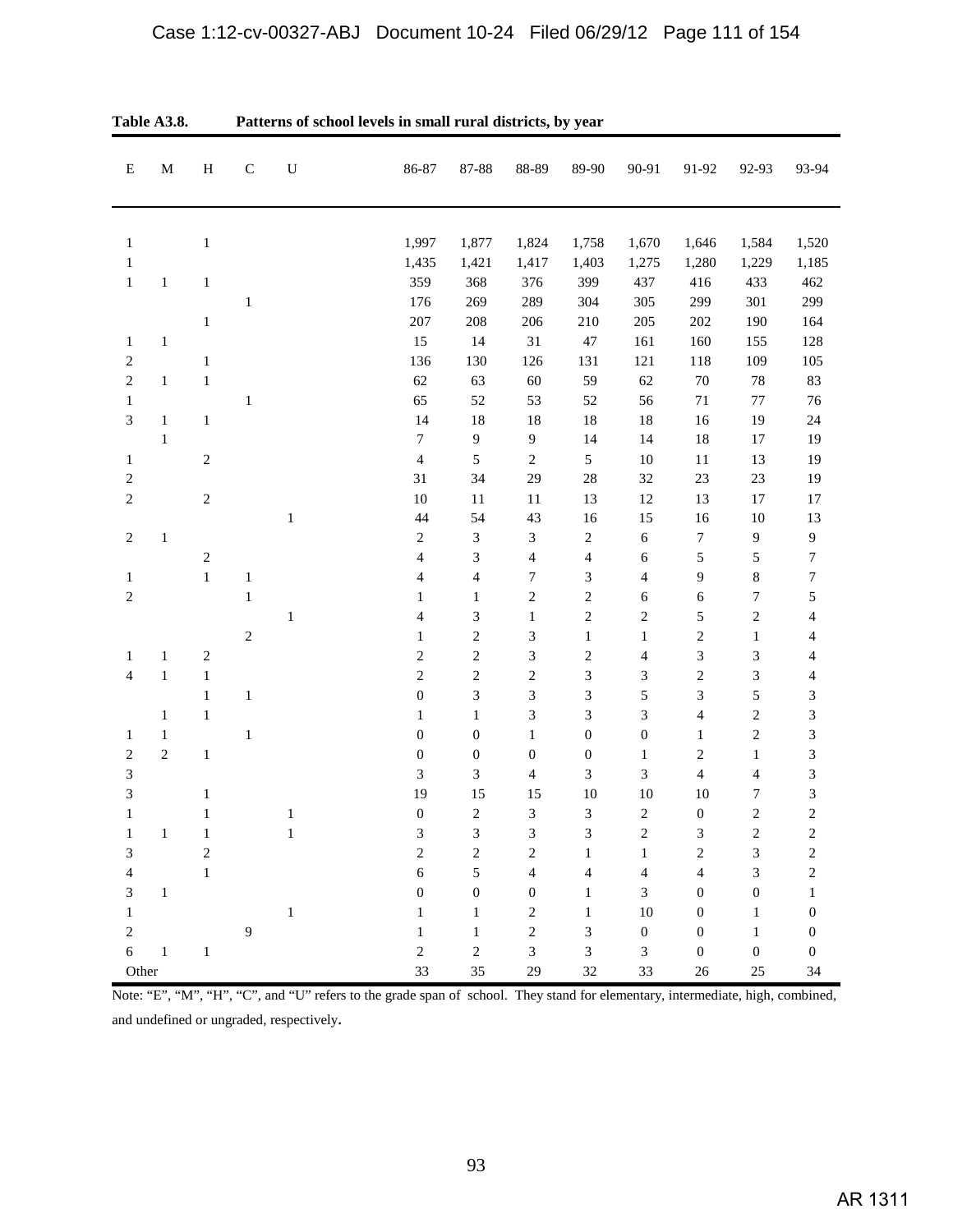| Year 1 to Year 2                                       |                                |                                      |                       |                  |                  |                             |                  |                          |                                |                                      |                                    |                                    |          |
|--------------------------------------------------------|--------------------------------|--------------------------------------|-----------------------|------------------|------------------|-----------------------------|------------------|--------------------------|--------------------------------|--------------------------------------|------------------------------------|------------------------------------|----------|
| E M H C U                                              | TO                             | E<br>M                               |                       | H C U            |                  | 86-87                       | 87-88            |                          |                                |                                      | 88-89 89-90 90-91 91-92 92-93      |                                    | Total    |
| $\mathbf{1}$                                           | $\rightarrow$                  | $\boldsymbol{0}$                     |                       |                  |                  | 21                          | 19               | 28                       | 34                             | 29                                   | 46                                 | 43                                 | 220      |
| $\mathbf{1}$<br>$\mathbf{1}$                           | $\rightarrow$                  | $\mathbf{1}$<br>$\mathbf{1}$         | $\,1\,$               |                  |                  | 22                          | 20               | 41                       | 46                             | 13                                   | 24                                 | 19                                 | 185      |
| $\mathbf 1$<br>1                                       | $\rightarrow$                  |                                      |                       | $\mathbf{1}$     |                  | 86                          | 18               | 25                       | 9                              | 5                                    | 6                                  | 3                                  | 152      |
| 1                                                      | $\rightarrow$                  | $\mathbf{1}$<br>1                    |                       |                  |                  | $\mathbf{1}$                | $\overline{c}$   | $\overline{c}$           | 96                             | $\mathbf{1}$                         | $\overline{2}$                     | $\mathbf{1}$                       | 105      |
| 1<br>1                                                 | $\rightarrow$                  | $\boldsymbol{0}$                     | $\mathbf{0}$          |                  |                  | $\,8\,$                     | 6                | 9                        | 9                              | 14                                   | 28                                 | 29                                 | 103      |
| $\,1\,$<br>1                                           | $\rightarrow$                  | $\mathbf{1}$                         |                       | $\,1\,$          |                  | 12                          | 11               | 9                        | 16                             | 23                                   | 17                                 | 15                                 | 103      |
| $\mathbf{1}$<br>1<br>1                                 | $\rightarrow$                  | $\mathbf{1}$                         | $\mathbf{1}$          |                  |                  | $\sqrt{6}$                  | 10               | 9                        | 9                              | 36                                   | 13                                 | 9                                  | 92       |
| $\mathbf{1}$<br>1                                      | $\rightarrow$                  | 1                                    |                       |                  |                  | 10                          | 8                | 11                       | 18                             | 13                                   | $\tau$                             | $\overline{7}$                     | 74       |
| $\mathbf{1}$<br>1                                      | $\rightarrow$                  | $\mathbf{1}$<br>$\mathbf{1}$         |                       |                  |                  | $\overline{c}$              | 8                | 14                       | 16                             | $\sqrt{5}$                           | 10                                 | $\overline{4}$                     | 59       |
| $\mathbf{1}$<br>1                                      | $\rightarrow$                  | $\mathbf{1}$                         | $\,1$                 |                  |                  | $\overline{7}$              | $\overline{4}$   | $\tau$                   | 10                             | $\overline{7}$                       | 9                                  | 10                                 | 54       |
| 1                                                      | $\rightarrow$                  | $\mathbf 1$                          |                       |                  |                  | 6                           | 6                | $\,8\,$                  | $\,8\,$                        | 6                                    | $\tau$                             | $\,8\,$                            | 49       |
| $\mathbf{1}$<br>$\mathbf{1}$                           | $\rightarrow$                  | $\boldsymbol{0}$<br>$\boldsymbol{0}$ |                       |                  |                  | $\boldsymbol{0}$            | $\boldsymbol{0}$ | 3                        | $\boldsymbol{0}$               | $\mathbf{1}$                         | 14                                 | 30                                 | 48       |
| $\mathbf{1}$                                           | $\rightarrow$                  | $\mathbf{1}$                         | 1                     |                  |                  | $\overline{4}$              | $\mathfrak{Z}$   | 17                       | $\mathfrak{Z}$                 | 8                                    | 5                                  | $\mathbf{1}$                       | 41       |
| $\overline{c}$<br>$\mathbf{1}$                         | $\rightarrow$                  | $\mathbf{1}$                         | 1                     |                  |                  | 6                           | 5                | 5                        | 7                              | 6                                    | 5                                  | $\sqrt{2}$                         | 36       |
| $\mathbf{1}$                                           | $\rightarrow$                  | 1                                    |                       |                  |                  | 5                           | $\,$ 8 $\,$      | 9                        | $\overline{2}$                 | $\overline{4}$                       | $\boldsymbol{0}$                   | $\overline{c}$                     | 30       |
| $\,1$<br>$\mathbf{1}$                                  | $\rightarrow$                  |                                      |                       | $\mathbf{1}$     |                  | 17                          | $\overline{4}$   | $\mathbf{1}$             | $\mathbf{1}$                   | $\mathbf{1}$                         | 3                                  | $\mathbf{1}$                       | 28       |
| $\mathbf{1}$                                           | $\rightarrow$                  | $\mathbf{1}$<br>$\mathbf{1}$         | $\mathbf{1}$          |                  |                  | $\boldsymbol{0}$            | $\boldsymbol{0}$ | $\boldsymbol{0}$         | $\boldsymbol{0}$               | $\boldsymbol{0}$                     | 10                                 | 17                                 | 27       |
| $\boldsymbol{2}$<br>$\mathbf{1}$<br>$\mathbf{1}$       | $\rightarrow$                  | $\mathbf{1}$<br>$\mathbf{1}$         | $\mathbf{1}$          |                  |                  | 1                           | $\overline{c}$   | $\overline{c}$           | 4                              | 9                                    | 3                                  | 6                                  | 27       |
| $\overline{c}$                                         | $\rightarrow$                  | $\mathbf{1}$                         |                       |                  |                  | 1                           | $\overline{c}$   | 4                        | 3                              | 11                                   | $\mathbf{1}$                       | $\overline{4}$                     | 26       |
| $\,1$                                                  | $\rightarrow$                  | 1                                    |                       |                  |                  | 4                           | $\overline{4}$   | 3                        | 6                              | $\ensuremath{\mathfrak{Z}}$          | $\mathbf{2}$                       | 1                                  | 23       |
| $\mathbf{1}$<br>$\mathbf{1}$<br>1                      | $\rightarrow$                  | $\boldsymbol{0}$<br>$\boldsymbol{0}$ | $\boldsymbol{0}$      |                  |                  | $\mathbf{1}$                | $\sqrt{2}$       | $\overline{\mathcal{L}}$ | 3                              | 3                                    | $\tau$                             | 3                                  | 23       |
| $\mathbf{1}$                                           | $\rightarrow$                  | $\overline{2}$                       |                       |                  |                  | $\sqrt{2}$                  | $\mathfrak{Z}$   | $\boldsymbol{0}$         | 10                             | $\sqrt{2}$                           | $\overline{4}$                     | $\mathbf{1}$                       | 22       |
| $\,1$                                                  | $\rightarrow$                  |                                      |                       | $\,1\,$          |                  | $\overline{c}$              | $\overline{c}$   | $\overline{4}$           | $\mathfrak{Z}$                 | 3                                    | 6                                  | $\mathbf{1}$                       | 21       |
| $\overline{c}$<br>$\mathbf{1}$                         | $\rightarrow$                  | $\mathbf{1}$<br>$\mathbf{1}$         | $\mathbf{1}$          |                  |                  | 3                           | 3                | $\overline{0}$           | $\ensuremath{\mathfrak{Z}}$    | $\overline{c}$                       | 6                                  | 4                                  | 21       |
| $\,1$                                                  | $\rightarrow$                  | $\,1$                                |                       |                  |                  | $\overline{0}$              | 3                | $\overline{c}$           | 5                              | 5                                    | 3                                  | $\mathbf{2}$                       | 20       |
| $\,1$                                                  | $\rightarrow$                  |                                      |                       |                  | $\boldsymbol{0}$ | $\mathbf{1}$                | 3                | $\overline{c}$           | $\boldsymbol{0}$               | $\overline{4}$                       | 5                                  | $\overline{4}$                     | 19       |
| $\mathbf{1}$                                           | $\rightarrow$                  |                                      |                       | $\boldsymbol{0}$ |                  | 6                           | $\boldsymbol{0}$ | 3                        | $\overline{c}$                 | $\overline{4}$                       | $\mathbf{1}$                       | $\overline{c}$                     | 18       |
| $\mathbf{1}$                                           | $\rightarrow$                  | $\boldsymbol{0}$                     |                       |                  |                  | 6                           | $\overline{0}$   | $\mathbf{0}$             | 3                              | 3                                    | $\cdot$                            | 6                                  | 18       |
| $\mathbf{1}$<br>$\mathbf{1}$                           | $\rightarrow$                  | $\mathbf{1}$<br>$\mathbf 1$          | 1                     |                  |                  | 3                           | 4                | $\boldsymbol{0}$         | $\overline{4}$                 | $\mathbf{1}$                         | 3                                  | $\mathbf{2}$                       | 17       |
| $\mathbf{1}$<br>$\mathbf{1}$                           | $\rightarrow$                  | $\mathbf{2}$                         | $\,1$                 |                  |                  | 3                           | $\mathbf{1}$     | $\boldsymbol{0}$         | 3                              | 5                                    | $\overline{4}$                     | $\mathbf{1}$                       | 17       |
| $\mathbf{1}$                                           | $\rightarrow$                  |                                      | $\boldsymbol{0}$      |                  |                  | $\overline{c}$              | $\mathbf{1}$     | $\mathbf{1}$             | 6                              | $\overline{c}$                       | $\mathbf{2}$                       | $\overline{c}$                     | 16       |
| $\mathbf{1}$                                           | $\rightarrow$                  | $\boldsymbol{0}$                     |                       |                  |                  | $\boldsymbol{0}$            | 3                | $\mathbf{1}$             | $\overline{c}$                 | $\mathbf{1}$                         | 5                                  | $\overline{4}$                     | 16       |
| 1<br>1                                                 | $\rightarrow$                  | $\mathbf{1}$                         | $\overline{c}$        |                  |                  | $\mathbf{2}$                | $\mathbf{0}$     | $\boldsymbol{0}$         | 5                              | $\mathbf{1}$                         | $\overline{4}$                     | 3                                  | 15       |
| $\mathbf{1}$<br>1<br>1                                 | $\rightarrow$                  | $\sqrt{2}$<br>$\mathbf{1}$           | $\,1$                 |                  |                  | $\boldsymbol{0}$            | $\mathbf{1}$     | $\mathbf{1}$             | $\mathbf{1}$                   | $\overline{c}$                       | 5                                  | 5                                  | 15       |
| $\,1$<br>$\mathbf{1}$<br>$\mathbf{1}$                  | $\rightarrow$                  | $\overline{2}$                       | $\,1$                 |                  |                  | $\ensuremath{\mathfrak{Z}}$ | $\boldsymbol{0}$ | 3                        | $\mathbf{2}$                   | $\sqrt{2}$                           | $\overline{2}$                     | $\mathbf{2}$                       | 14       |
| $\boldsymbol{0}$                                       | $\rightarrow$                  |                                      |                       |                  | 1                | 5                           | $\mathbf{1}$     | $\boldsymbol{0}$         | $\boldsymbol{0}$               | 3                                    | $\overline{4}$                     | $\boldsymbol{0}$                   | 13       |
| $\,1$<br>$\mathbf{1}$<br>1                             | $\rightarrow$                  |                                      |                       | $\mathbf{1}$     |                  | 10                          | $\boldsymbol{0}$ | $\mathbf{1}$             | $\,1\,$                        | $\boldsymbol{0}$                     | $\mathbf{1}$                       | $\boldsymbol{0}$                   | 13       |
| $\overline{c}$<br>$\,1\,$                              | $\rightarrow$                  | 2<br>$\mathbf{1}$                    | $\mathbf{1}$          |                  |                  | $\ensuremath{\mathfrak{Z}}$ | $\mathbf{0}$     | $\boldsymbol{0}$         | $\overline{4}$                 | 3                                    | $\overline{2}$                     | $\mathbf{1}$                       | 13       |
| $\mathbf{1}$                                           | $\rightarrow$                  | $\mathbf{1}$                         | $\,1$                 |                  |                  | $\mathbf{1}$                | $\mathbf{0}$     | 7                        | $\boldsymbol{0}$               | $\overline{0}$                       | $\overline{0}$                     | $\overline{4}$                     | 12       |
| $\,1$                                                  | $\rightarrow$                  |                                      | $\,1$                 |                  |                  | 3                           | $\mathbf{1}$     | $\overline{c}$           | $\mathbf{2}$                   | $\mathbf{1}$                         | $\overline{c}$                     | $\mathbf{1}$                       | 12       |
| $1\quad1$                                              | $\rightarrow$                  | $\mathbf{1}$                         |                       |                  |                  | $\overline{c}$              | $\mathbf{2}$     | $\boldsymbol{0}$         | $\sqrt{2}$                     | 3                                    | $\mathbf{1}$                       | $\mathbf{2}$                       | 12       |
| $\,1\,$<br>$\mathbf{1}$<br>$\mathbf{1}$                | $\rightarrow$                  | $\mathbf{1}$<br>$\mathbf{1}$         |                       |                  |                  | $\boldsymbol{0}$            | 4                | $\overline{c}$           | $\mathfrak{Z}$                 | $\mathbf{1}$                         | $\mathbf{1}$                       | $\mathbf{1}$                       | 12       |
| $\overline{0}$<br>$\overline{0}$                       | $\rightarrow$                  | $\mathbf{1}$<br>$\overline{2}$       | $\mathbf{1}$          |                  |                  | 1                           | 1                | $\overline{\mathbf{c}}$  | 3<br>$\overline{4}$            | $\overline{2}$                       | $\overline{c}$                     | $\boldsymbol{0}$<br>$\overline{c}$ | 11       |
| $\boldsymbol{0}$<br>$\overline{0}$<br>$\boldsymbol{0}$ | $\rightarrow$                  | $\mathbf{1}$                         | $\,1\,$               |                  |                  | $\boldsymbol{0}$            | $\mathbf{1}$     | 3                        |                                | $\mathbf{1}$                         | $\boldsymbol{0}$                   |                                    | 11       |
| $\mathbf{1}$<br>$\mathbf{1}$                           | $\rightarrow$<br>$\rightarrow$ |                                      |                       | $\mathbf{1}$     |                  | $\boldsymbol{0}$            | 3<br>5           | $\mathbf{1}$<br>3        | $\mathbf{1}$                   | $\boldsymbol{0}$<br>$\boldsymbol{0}$ | $\overline{c}$                     | $\overline{4}$<br>$\sqrt{2}$       | 11       |
| $\mathbf{1}$<br>$\mathbf{1}$                           | $\rightarrow$                  | $\mathbf{1}$                         | $\mathbf{1}$<br>$\,1$ |                  |                  | $\mathbf{1}$<br>$\sqrt{2}$  | $\boldsymbol{0}$ | $\mathbf{1}$             | $\boldsymbol{0}$<br>$\sqrt{2}$ | $\boldsymbol{0}$                     | $\boldsymbol{0}$<br>$\overline{c}$ | 3                                  | 11<br>10 |
| 1<br>1                                                 | $\rightarrow$                  | $\mathbf{1}$                         |                       |                  |                  | $\mathbf{0}$                | $\mathbf{0}$     | $\boldsymbol{0}$         | $\theta$                       | 10                                   | $\theta$                           | $\overline{0}$                     | 10       |
|                                                        |                                |                                      |                       |                  |                  |                             |                  |                          |                                |                                      |                                    |                                    |          |

Table A3.9. Counts of year-to-year school level changes in small rural districts

Note: Only pattern changes with 10 or more occurrences are included in this table. "E", "M", "H", "C", and "U" refers to the grade span of school. They stand for elementary, intermediate, high, combined, and undefined or ungraded, respectively.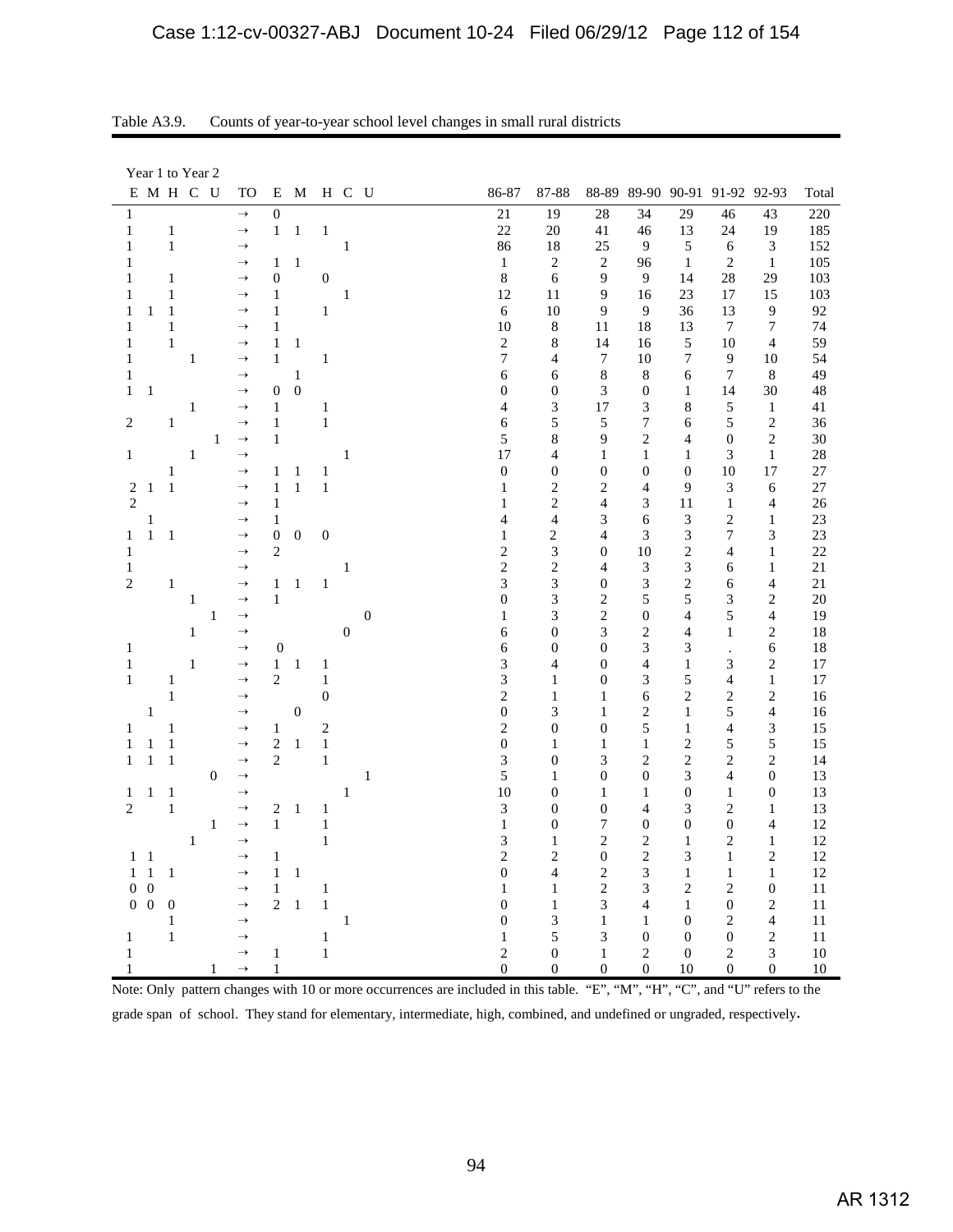|                                | Year 1 to Year 2  |                              |                             |                                |                                |                                            |                  |                |                  |                         |                     |                                       |                                  |                      |                  |              |
|--------------------------------|-------------------|------------------------------|-----------------------------|--------------------------------|--------------------------------|--------------------------------------------|------------------|----------------|------------------|-------------------------|---------------------|---------------------------------------|----------------------------------|----------------------|------------------|--------------|
|                                |                   |                              |                             |                                |                                |                                            |                  |                |                  | 86-87                   | 87-88               | 88-89                                 | 89-90                            | 90-91                | 91-92            |              |
|                                |                   |                              | E M H C U TO                |                                |                                | E M H C U                                  |                  |                |                  | to 87-88                | to 88-89            | to 89-90 to 90-91 to 91-92            |                                  |                      | to 92-93 Total   |              |
|                                |                   |                              | <b>Decreased Enrollment</b> |                                |                                |                                            |                  |                |                  |                         |                     |                                       |                                  |                      |                  |              |
| $\mathbf{1}$                   |                   |                              |                             | $\rightarrow$                  | 0                              |                                            |                  |                |                  | 41                      | 47                  | 62                                    | 62                               | 73                   | 88               | 373          |
| $\mathbf{1}$                   |                   | $\mathbf{1}$                 |                             | $\rightarrow$                  | $\boldsymbol{0}$               |                                            | $\boldsymbol{0}$ |                |                  | 14                      | 16                  | 19                                    | 26                               | 44                   | 57               | 176          |
| 1<br>1                         |                   | $\mathbf{1}$<br>$\mathbf{1}$ |                             | $\rightarrow$<br>$\rightarrow$ | $\mathbf{1}$<br>1              | 1                                          | $\mathbf{1}$     |                |                  | 13<br>14                | 22<br>6             | 32<br>20                              | 12<br>23                         | $\mathfrak{Z}$<br>15 | 8<br>9           | 90           |
| 1                              | $\mathbf{1}$      |                              |                             | $\rightarrow$                  | $\boldsymbol{0}$               | $\boldsymbol{0}$                           |                  |                |                  | $\boldsymbol{0}$        | $\boldsymbol{0}$    | $\sqrt{3}$                            | $\mathbf{1}$                     | 16                   | 42               | 87<br>62     |
| 1                              |                   | 1                            |                             | $\rightarrow$                  |                                |                                            |                  | 1              |                  | 33                      | 8                   | 5                                     | 5                                | $\overline{4}$       | 3                | 58           |
| 1                              | 1                 | 1                            |                             | $\rightarrow$                  | 1                              |                                            | 1                |                |                  | 11                      | 9                   | 4                                     | 11                               | 14                   | 3                | 52           |
| 1                              | 1                 | $\mathbf{1}$                 |                             | $\rightarrow$                  | $\boldsymbol{0}$               | $\boldsymbol{0}$                           | $\boldsymbol{0}$ |                |                  | 3                       | 7                   | 7                                     | 6                                | 12                   | 9                | 44           |
| 1                              |                   |                              |                             | $\rightarrow$                  | $\mathbf{1}$                   | $\mathbf{1}$                               |                  |                |                  | $\boldsymbol{0}$        | $\boldsymbol{0}$    | 20                                    | 17                               | $\overline{c}$       | $\boldsymbol{0}$ | 39           |
| $\mathbf{1}$                   |                   | 1                            |                             | $\rightarrow$                  | 1                              | $\mathbf{1}$                               |                  |                |                  | 2                       | 7                   | 11                                    | 8                                | 6                    | 2                | 36           |
| 1                              |                   | 1                            |                             | $\rightarrow$                  | 1                              |                                            |                  | 1              |                  | 4                       | 3                   | 6                                     | 7                                | 7                    | 4                | 31           |
|                                |                   | $\mathbf{1}$                 |                             | $\rightarrow$                  |                                |                                            | $\mathbf{0}$     |                |                  | 3                       | $\overline{c}$      | 7                                     | 8                                | 4                    | 4                | 28           |
|                                |                   |                              | 1                           | $\rightarrow$                  |                                |                                            |                  | $\overline{0}$ |                  | 7                       | $\mathfrak{2}$      | 5                                     | 4                                | 6                    | 3                | $27\,$       |
|                                | $\mathbf{1}$      |                              |                             | $\rightarrow$                  |                                | $\boldsymbol{0}$                           |                  |                |                  | $\overline{c}$          | $\overline{4}$      | $\overline{c}$                        | 3                                | 6                    | 9                | 26           |
|                                |                   |                              | $\mathbf{1}$                | $\rightarrow$                  |                                |                                            |                  |                | $\boldsymbol{0}$ | $\mathbf{2}$            | 6                   | $\overline{c}$                        | $\mathbf{1}$                     | $\overline{4}$       | 9                | 24           |
| 1                              |                   |                              | $\mathbf{1}$                | $\rightarrow$                  | $\mathbf{1}$                   |                                            | $\mathbf{1}$     |                |                  | $\overline{c}$          | $\overline{4}$      | 10                                    | $\overline{c}$                   | $\mathbf{1}$         | 3                | 22           |
| $\mathbf{1}$                   |                   | 1                            |                             | $\rightarrow$                  |                                |                                            | $\mathbf{1}$     |                |                  | 5                       | 8                   | 3                                     | $\boldsymbol{0}$                 | $\mathbf{1}$         | $\overline{c}$   | 19           |
| $\overline{c}$                 |                   | $\mathbf{1}$                 |                             | $\rightarrow$                  | 1                              |                                            | 1                |                |                  | 5                       | 4                   | $\mathbf{1}$                          | $\mathbf{1}$                     | 5                    | $\overline{c}$   | 18           |
|                                |                   |                              | 1                           | $\rightarrow$                  | 1                              |                                            | 1                |                |                  | $\overline{0}$          | 7                   | 5                                     | $\overline{c}$                   | $\mathbf{1}$         | 2                | 17           |
| 2                              |                   | $\mathbf{1}$                 |                             | $\rightarrow$<br>$\rightarrow$ | $\mathbf{0}$<br>$\mathbf{0}$   |                                            | $\theta$         |                |                  | $\overline{c}$<br>1     | $\overline{4}$<br>4 | $\mathbf{2}$<br>$\mathbf{1}$          | $\mathbf{1}$<br>$\boldsymbol{0}$ | 3<br>3               | 4<br>4           | 16<br>13     |
| $\overline{c}$<br>$\mathbf{1}$ |                   |                              | 1                           | $\rightarrow$                  |                                |                                            |                  | 1              |                  | 9                       | $\mathbf{0}$        | 1                                     | $\boldsymbol{0}$                 | $\mathbf{0}$         | 2                | 12           |
|                                |                   |                              | 1                           | $\rightarrow$                  | 1                              |                                            |                  |                |                  | 1                       | 1                   | 3                                     | $\overline{c}$                   | 3                    | $\mathbf{1}$     | 11           |
| 2                              | 1                 | 1                            |                             | $\rightarrow$                  | $\mathbf{1}$                   | 1                                          | 1                |                |                  | $\mathbf{1}$            | $\mathbf{1}$        | 3                                     | 3                                | $\mathbf{1}$         | 2                | 11           |
|                                |                   |                              | <b>Increased Enrollment</b> |                                |                                |                                            |                  |                |                  |                         |                     |                                       |                                  |                      |                  |              |
| 1                              |                   | $\mathbf{1}$                 |                             | $\rightarrow$                  | $\mathbf{1}$                   | $\mathbf{1}$                               | $\overline{1}$   |                |                  | 18                      | 15                  | 26                                    | 17                               | 25                   | 26               | 127          |
| 1                              |                   | $\mathbf{1}$                 |                             | $\rightarrow$                  |                                |                                            |                  | 1              |                  | 35                      | 14                  | $\overline{9}$                        | $\overline{4}$                   | 5                    | $\boldsymbol{2}$ | 69           |
| 1                              |                   | 1                            |                             | $\rightarrow$                  | 1                              |                                            |                  | $\mathbf{1}$   |                  | 7                       | 3                   | $\,8\,$                               | 13                               | 18                   | 12               | 61           |
| $\mathbf{1}$                   |                   | $\mathbf{1}$                 |                             | $\rightarrow$                  | $\mathbf{1}$                   | $\mathbf{1}$                               |                  |                |                  | 7                       | 12                  | 15                                    | 11                               | 6                    | 8                | 59           |
| 1                              |                   |                              |                             | $\rightarrow$                  | $\mathbf{1}$                   | $\mathbf{1}$                               |                  |                |                  | $\overline{2}$          | 2                   | 21                                    | 27                               | $\boldsymbol{0}$     | $\mathbf{0}$     | 52           |
| $\mathbf{1}$                   | 1                 | 1                            |                             | $\rightarrow$                  | 1                              |                                            | 1                |                |                  | $\overline{c}$          | $\overline{4}$      | 5                                     | 10                               | 15                   | 13               | 49           |
|                                |                   | $\mathbf{1}$                 |                             | $\rightarrow$                  | 1                              | 1                                          | 1                |                |                  | $\boldsymbol{0}$        | $\boldsymbol{0}$    | $\boldsymbol{0}$                      | $\mathbf{0}$                     | 10                   | 28               | 38           |
|                                |                   |                              | 1                           | $\rightarrow$                  | $\mathbf{1}$                   |                                            | 1                |                |                  | $\overline{\mathbf{c}}$ | 4                   | 7                                     | 6                                | 11                   | 5                | 35           |
| $\boldsymbol{0}$               |                   | $\boldsymbol{0}$             |                             | $\rightarrow$                  | 1                              |                                            | $\mathbf{1}$     |                |                  | 3                       | 3                   | 5                                     | 6                                | $\overline{4}$       | 6                | 27           |
| 1                              |                   |                              | 1                           | $\rightarrow$                  | $\mathbf{1}$                   |                                            | $\mathbf{1}$     |                |                  | 1                       | $\overline{c}$<br>7 | 3                                     | 5<br>$\overline{4}$              | 9                    | 4                | 24           |
| 1<br>$\mathbf{1}$              | $\mathbf{1}$      | 1<br>$\mathbf{1}$            |                             | $\rightarrow$<br>$\rightarrow$ | $\mathbf{1}$<br>$\overline{2}$ | 1                                          | $\mathbf{1}$     |                |                  | 3<br>1                  | $\overline{2}$      | 5<br>$\sqrt{2}$                       | 3                                | 3<br>6               | 2<br>6           | 24<br>$20\,$ |
| $\overline{c}$                 |                   | $\mathbf{1}$                 |                             | $\rightarrow$                  | $\,1$                          |                                            | $\mathbf{1}$     |                |                  | $\mathcal{D}$           | 4                   | $\sqrt{6}$                            | $\boldsymbol{0}$                 | $\sqrt{6}$           | $\sqrt{2}$       | $20\,$       |
| $\boldsymbol{0}$               | $0\quad 0$        |                              |                             | $\rightarrow$                  |                                | $2\quad 1\quad 1$                          |                  |                |                  | $\mathbf{1}$            | $\overline{4}$      | $\boldsymbol{7}$                      | $\sqrt{3}$                       | $\sqrt{2}$           | $\sqrt{2}$       | 19           |
| $1\,$                          |                   | $\mathbf{1}$                 |                             | $\rightarrow$                  | $\overline{2}$                 |                                            | $\overline{1}$   |                |                  | $\mathbf{1}$            | $\mathbf{1}$        | $\sqrt{2}$                            | $\boldsymbol{7}$                 | 5                    | $\mathfrak{Z}$   | 19           |
| $\sqrt{2}$                     |                   | $1\,$                        |                             | $\rightarrow$                  |                                | $\begin{array}{ccc} 1 & 1 & 1 \end{array}$ |                  |                |                  | $\mathbf{1}$            | $\sqrt{2}$          | $\,1\,$                               | $\sqrt{2}$                       | $\mathfrak{Z}$       | $\sqrt{6}$       | 15           |
| $\,1\,$                        |                   |                              |                             | $\rightarrow$                  | $\sqrt{2}$                     |                                            |                  |                |                  | $\overline{4}$          | $\sqrt{2}$          | $\overline{4}$                        | $\mathbf{1}$                     | $\mathbf{1}$         | $\sqrt{2}$       | 14           |
| $\,1\,$                        |                   | $\,1\,$                      |                             | $\rightarrow$                  |                                | $2 \quad 1 \quad 1$                        |                  |                |                  | $\mathbf{0}$            | $\mathbf{1}$        | $1\,$                                 | $\sqrt{2}$                       | $\overline{4}$       | $\sqrt{6}$       | 14           |
|                                | $2\quad 1\quad 1$ |                              |                             | $\rightarrow$                  |                                | $1\quad 1\quad 1$                          |                  |                |                  | $\mathbf{0}$            | $\mathbf{1}$        | $\begin{array}{c} 2 \\ 5 \end{array}$ | $\overline{4}$                   | $\overline{4}$       | $\mathfrak{Z}$   | 14           |
|                                |                   |                              | 1                           | $\rightarrow$                  | $\overline{1}$                 |                                            |                  |                |                  | $\mathbf{1}$            | $\overline{4}$      |                                       | $\sqrt{2}$                       | $\mathbf{1}$         | $\boldsymbol{0}$ | 13           |
|                                |                   |                              | $\mathbf{0}$                | $\rightarrow$                  |                                |                                            |                  |                | $\overline{1}$   | $\overline{c}$          | $\mathbf{1}$        | $\boldsymbol{0}$                      | $\mathfrak{Z}$                   | $6\,$                | $\boldsymbol{0}$ | 12           |
|                                |                   | $\boldsymbol{0}$             |                             | $\rightarrow$                  |                                |                                            | $\overline{1}$   |                |                  | $\boldsymbol{0}$        | $\mathbf{1}$        | $\sqrt{3}$                            | $\overline{4}$                   | $\mathfrak{Z}$       | $1\,$            | 12           |
| $\,1$                          |                   |                              |                             | $\rightarrow$                  |                                |                                            |                  | $\mathbf{1}$   |                  | $\boldsymbol{0}$        | $1\,$               | $\mathfrak{Z}$                        | $\sqrt{2}$                       | $\mathfrak{Z}$       | $\sqrt{2}$       | $11\,$       |
| $\mathbf{1}$                   | $1\quad 1$        |                              |                             | $\rightarrow$                  |                                | $2\qquad \quad 1$                          |                  |                |                  | $\mathbf{1}$            | $\mathbf{1}$        | $\mathfrak{Z}$                        | $\,1$                            | $\overline{4}$       | $\,1\,$          | $11\,$       |
| $\boldsymbol{0}$               |                   |                              |                             | $\rightarrow$                  | $\mathbf{1}$                   |                                            |                  |                |                  | 6                       | $\boldsymbol{0}$    | $\boldsymbol{0}$                      | $\boldsymbol{0}$                 | $\mathbf{1}$         | $\sqrt{3}$       | $10\,$       |
|                                | $0\quad 0\quad 0$ |                              |                             | $\rightarrow$                  |                                | $1\quad 1\quad 1$                          |                  |                |                  | $\boldsymbol{0}$        | $\mathbf{1}$        | $\mathfrak{Z}$                        | 5                                | $\boldsymbol{0}$     | $\,1\,$          | $10\,$       |

| Table A3.10. Counts of year-to-year school level changes in small rural districts with increasing or declining |
|----------------------------------------------------------------------------------------------------------------|
| enrollment                                                                                                     |

Note: Only pattern changes with 10 or more occurrences are included in this table. "E", "M", "H", "C", and "U" refers to the grade span of school. They stand for elementary, intermediate, high, combined, and undefined or ungraded, respectively.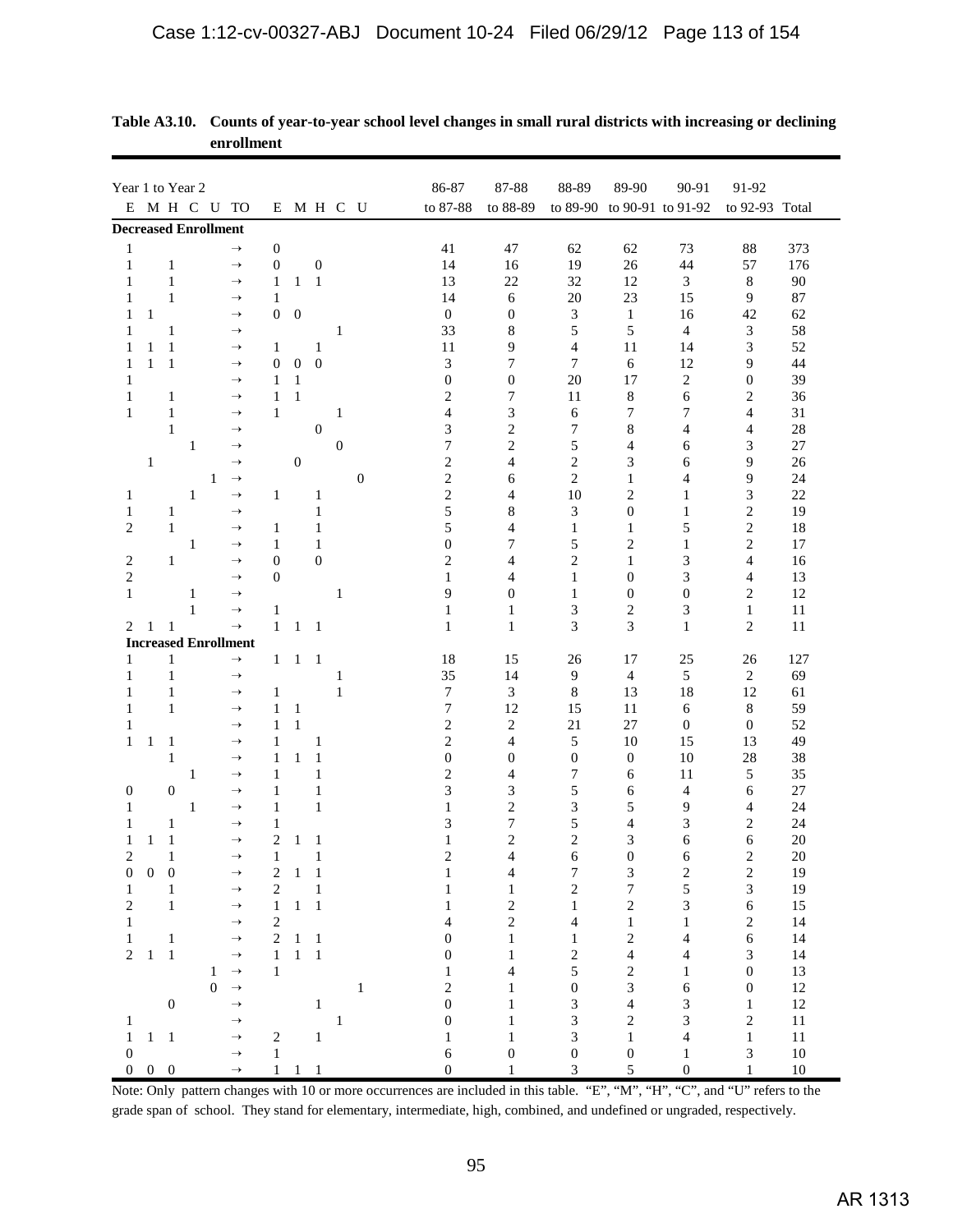|         |            | Total      |            |           | Rural    |           |         | Nonrural                               |         |
|---------|------------|------------|------------|-----------|----------|-----------|---------|----------------------------------------|---------|
|         | Total      | Minority   | White      | Total     | Minority | White     | Total   | Minority                               | White   |
| Total   |            |            |            |           |          |           |         |                                        |         |
| 1987-88 | 39,749,428 | 12,119,382 | 27,630,046 | 5,397,036 | 822,860  | 4,574,176 |         | 34, 352, 392 11, 296, 522 23, 055, 870 |         |
| 1988-89 | 39,941,106 | 12,350,689 | 27,590,417 | 5,409,189 | 838,609  | 4,570,580 |         | 34,531,917 11,512,080 23,019,837       |         |
| 1989-90 | 40,310,954 | 12,656,093 | 27,654,861 | 5,422,985 | 827,202  | 4,595,783 |         | 34,887,969 11,828,891 23,059,078       |         |
| 1990-91 | 40,970,006 | 13,116,179 | 27,853,827 | 5,452,961 | 831,148  | 4,621,813 |         | 35,517,045 12,285,031 23,232,014       |         |
| 1991-92 | 41,812,543 | 13,600,023 | 28,212,520 | 5,534,517 | 852,957  | 4,681,560 |         | 36,278,026 12,747,066 23,530,960       |         |
| 1992-93 | 42,572,064 | 13,817,862 | 28,754,202 | 5,628,550 | 876,480  | 4,752,070 |         | 36,943,514 12,941,382 24,002,132       |         |
| 1993-94 | 43,197,078 | 14,642,689 | 28,554,389 | 5,710,536 | 916,301  | 4,794,235 |         | 37,486,542 13,726,388 23,760,154       |         |
| Small   |            |            |            |           |          |           |         |                                        |         |
| 1987-88 | 1,274,970  | 153,561    | 1,121,409  | 1,112,648 | 128,054  | 984,594   | 162,322 | 25,507                                 | 136,815 |
| 1988-89 | 1,292,108  | 163,218    | 1,128,890  | 1,109,220 | 130,370  | 978,850   | 182,888 | 32,848                                 | 150,040 |
| 1989-90 | 1,293,286  | 160,360    | 1,132,926  | 1,108,818 | 124,400  | 984,418   | 184,468 | 35,960                                 | 148,508 |
| 1990-91 | 1,293,245  | 158,388    | 1,134,857  | 1,107,152 | 121,749  | 985,403   | 186,093 | 36,639                                 | 149,454 |
| 1991-92 | 1,308,893  | 163,715    | 1,145,178  | 1,119,153 | 125,675  | 993,478   | 189,740 | 38,040                                 | 151,700 |
| 1992-93 | 1,325,246  | 167,201    | 1,158,045  | 1,130,763 | 128,429  | 1,002,334 | 194,483 | 38,772                                 | 155,711 |
| 1993-94 | 1,327,372  | 177,122    | 1,150,250  | 1,131,346 | 135,070  | 996,276   | 196,026 | 42,052                                 | 153,974 |
| Large   |            |            |            |           |          |           |         |                                        |         |
| 1987-88 | 38,474,458 | 11,965,821 | 26,508,637 | 4,284,388 | 694,806  | 3,589,582 |         | 34,190,070 11,271,015 22,919,055       |         |
| 1988-89 | 38,648,998 | 12,187,471 | 26,461,527 | 4,299,969 | 708,239  | 3,591,730 |         | 34, 349, 029 11, 479, 232 22, 869, 797 |         |
| 1989-90 | 39,017,668 | 12,495,733 | 26,521,935 | 4,314,167 | 702,802  | 3,611,365 |         | 34,703,501 11,792,931 22,910,570       |         |
| 1990-91 | 39,676,761 | 12,957,791 | 26,718,970 | 4,345,809 | 709,399  | 3,636,410 |         | 35,330,952 12,248,392 23,082,560       |         |
| 1991-92 | 40,503,650 | 13,436,308 | 27,067,342 | 4,415,364 | 727,282  | 3,688,082 |         | 36,088,286 12,709,026 23,379,260       |         |
| 1992-93 | 41,246,818 | 13,650,661 | 27,596,157 | 4,497,787 | 748,051  | 3,749,736 |         | 36,749,031 12,902,610 23,846,421       |         |
| 1993-94 | 41,869,706 | 14,465,567 | 27,404,139 | 4,579,190 | 781,231  | 3,797,959 |         | 37,290,516 13,684,336 23,606,180       |         |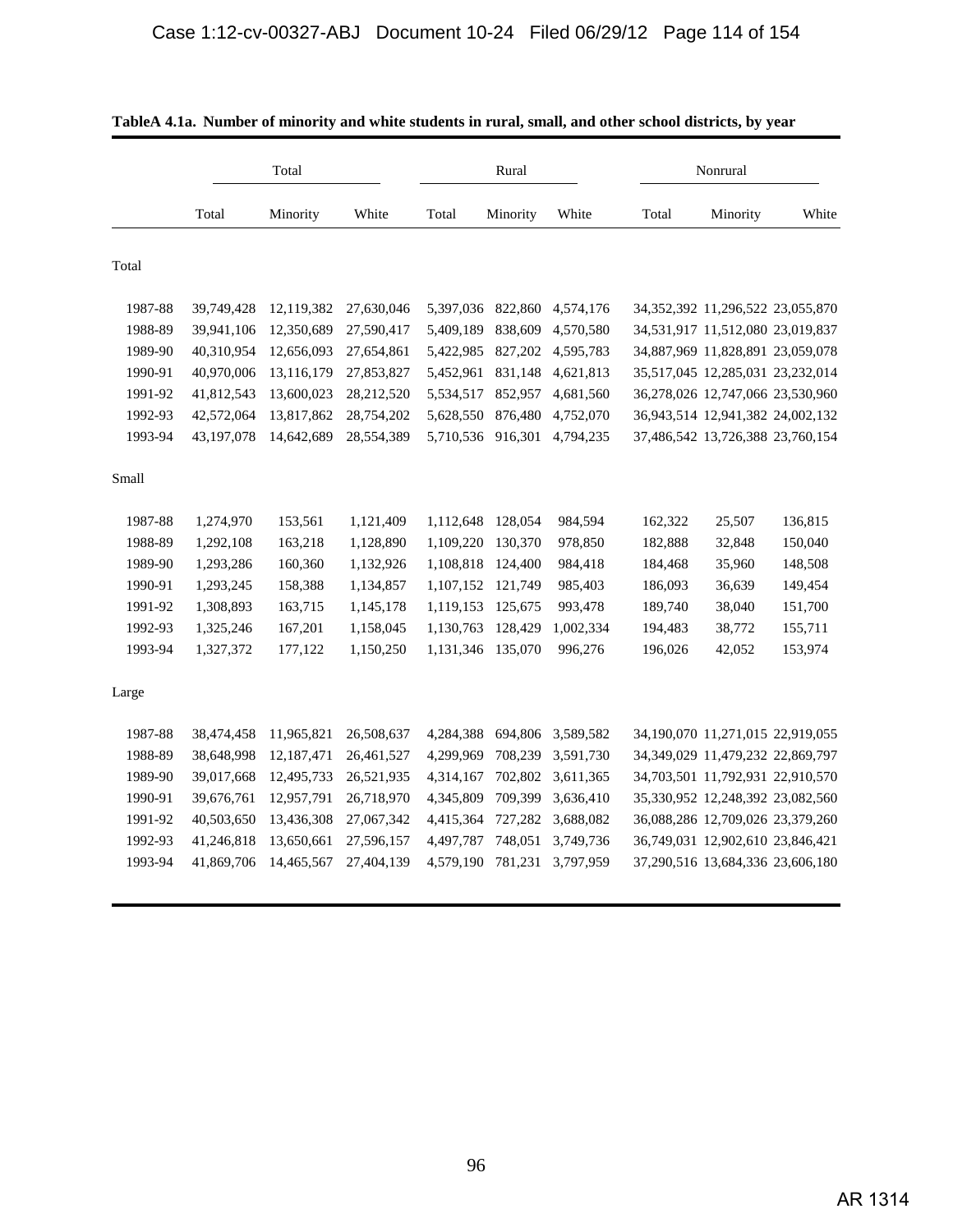|         | Total    |       |          | Rural | Nonrural |       |
|---------|----------|-------|----------|-------|----------|-------|
|         | Minority | White | Minority | White | Minority | White |
| Total   |          |       |          |       |          |       |
| 1987-88 | 30.5     | 69.5  | 15.2     | 84.8  | 32.9     | 67.1  |
| 1988-89 | 30.9     | 69.1  | 15.5     | 84.5  | 33.3     | 66.7  |
| 1989-90 | 31.4     | 68.6  | 15.3     | 84.7  | 33.9     | 66.1  |
| 1990-91 | 32.0     | 68.0  | 15.2     | 84.8  | 34.6     | 65.4  |
| 1991-92 | 32.5     | 67.5  | 15.4     | 84.6  | 35.1     | 64.9  |
| 1992-93 | 32.5     | 67.5  | 15.6     | 84.4  | 35.0     | 65.0  |
| 1993-94 | 33.9     | 66.1  | 16.0     | 84.0  | 36.6     | 63.4  |
| Small   |          |       |          |       |          |       |
| 1987-88 | 12.0     | 88.0  | 11.5     | 88.5  | 15.7     | 84.3  |
| 1988-89 | 12.6     | 87.4  | 11.8     | 88.2  | 18.0     | 82.0  |
| 1989-90 | 12.4     | 87.6  | 11.2     | 88.8  | 19.5     | 80.5  |
| 1990-91 | 12.2     | 87.8  | 11.0     | 89.0  | 19.7     | 80.3  |
| 1991-92 | 12.5     | 87.5  | 11.2     | 88.8  | 20.0     | 80.0  |
| 1992-93 | 12.6     | 87.4  | 11.4     | 88.6  | 19.9     | 80.1  |
| 1993-94 | 13.3     | 86.7  | 11.9     | 88.1  | 21.5     | 78.5  |
| Large   |          |       |          |       |          |       |
| 1987-88 | 31.1     | 68.9  | 16.2     | 83.8  | 33.0     | 67.0  |
| 1988-89 | 31.5     | 68.5  | 16.5     | 83.5  | 33.4     | 66.6  |
| 1989-90 | 32.0     | 68.0  | 16.3     | 83.7  | 34.0     | 66.0  |
| 1990-91 | 32.7     | 67.3  | 16.3     | 83.7  | 34.7     | 65.3  |
| 1991-92 | 33.2     | 66.8  | 16.5     | 83.5  | 35.2     | 64.8  |
| 1992-93 | 33.1     | 66.9  | 16.6     | 83.4  | 35.1     | 64.9  |
| 1993-94 | 34.5     | 65.5  | 17.1     | 82.9  | 36.7     | 63.3  |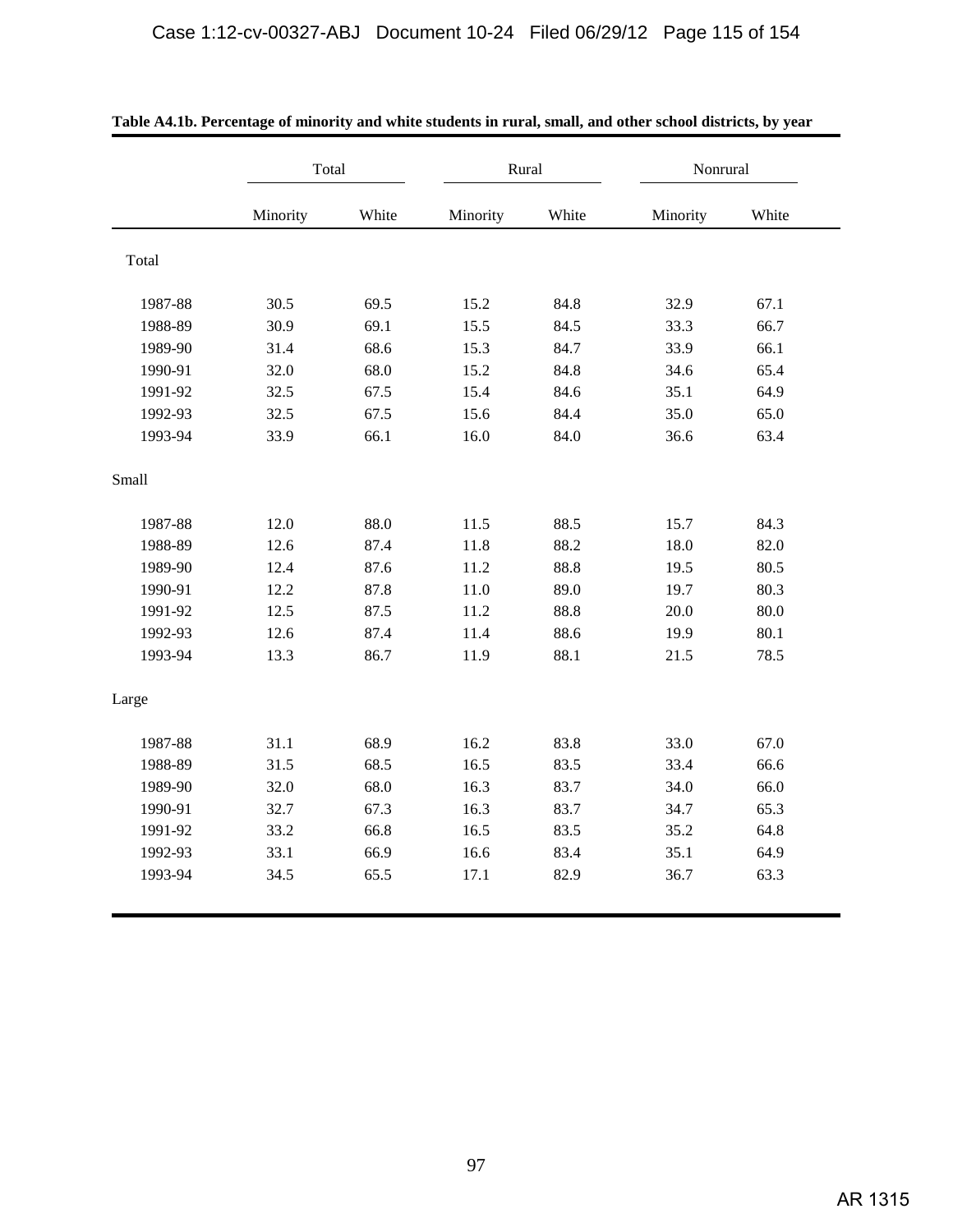|         |              |       | Total  |                       |              | Rural |    |                       | Nonrural     |       |                |                       |
|---------|--------------|-------|--------|-----------------------|--------------|-------|----|-----------------------|--------------|-------|----------------|-----------------------|
|         | <b>Black</b> | Hisp. |        | Native<br>Asian Amer. | <b>Black</b> | Hisp. |    | Native<br>Asian Amer. | <b>Black</b> | Hisp. |                | Native<br>Asian Amer. |
| Total   |              |       |        |                       |              |       |    |                       |              |       |                |                       |
| 1987-88 | 6,527        | 4,012 | 1,204  | 377                   | 481          | 191   | 26 | 125                   | 6,046        | 3,821 | 1,178          | 252                   |
| 1988-89 | 6,498        | 4,229 | 1,242  | 383                   | 488          | 202   | 24 | 125                   | 6,010        | 4,027 | 1,217          | 258                   |
| 1989-90 | 6,525        | 4,445 | 1,295  | 391                   | 473          | 205   | 24 | 125                   | 6,052        | 4,240 | 1,272          | 266                   |
| 1990-91 | 6,644        | 4,731 | 1,343  | 398                   | 466          | 214   | 23 | 128                   | 6,178        | 4,517 | 1,320          | 271                   |
| 1991-92 | 6,769        | 4,990 | 1,417  | 424                   | 467          | 227   | 24 | 135                   | 6,303        | 4,763 | 1,392          | 289                   |
| 1992-93 | 6,856        | 5,085 | 1,443  | 433                   | 474          | 239   | 25 | 138                   | 6,383        | 4,846 | 1,418          | 294                   |
| 1993-94 | 7,169        | 5,470 | 1,547  | 457                   | 490          | 255   | 27 | 144                   | 6,679        | 5,215 | 1,519          | 313                   |
| Small   |              |       |        |                       |              |       |    |                       |              |       |                |                       |
| 1987-88 | 40           | 60    | $\tau$ | 46                    | 32           | 50    | 6  | 41                    | 9            | 11    | $\overline{2}$ | 5                     |
| 1988-89 | 41           | 68    | 7      | 47                    | 33           | 51    | 5  | 42                    | 9            | 17    | $\overline{2}$ | 5                     |
| 1989-90 | 35           | 72    | 7      | 46                    | 27           | 52    | 4  | 41                    | 8            | 20    | 3              | 5                     |
| 1990-91 | 31           | 73    | 6      | 47                    | 23           | 52    | 4  | 42                    | 8            | 21    | $\overline{2}$ | 5                     |
| 1991-92 | 31           | 76    | 7      | 49                    | 23           | 55    | 4  | 44                    | 8            | 22    | 3              | 5                     |
| 1992-93 | 31           | 78    | $\tau$ | 51                    | 23           | 56    | 4  | 45                    | 8            | 22    | 3              | 6                     |
| 1993-94 | 32           | 84    | 7      | 54                    | 23           | 60    | 4  | 48                    | 9            | 24    | 3              | 6                     |
| Large   |              |       |        |                       |              |       |    |                       |              |       |                |                       |
| 1987-88 | 6,487        | 3,952 | 1,197  | 331                   | 449          | 142   | 20 | 84                    | 6,037        | 3,810 | 1,177          | 247                   |
| 1988-89 | 6,456        | 4,161 | 1,234  | 336                   | 455          | 150   | 20 | 83                    | 6,001        | 4,011 | 1,215          | 253                   |
| 1989-90 | 6,490        | 4,373 | 1,289  | 345                   | 446          | 153   | 19 | 84                    | 6,043        | 4,220 | 1,269          | 261                   |
| 1990-91 | 6,613        | 4,658 | 1,336  | 351                   | 443          | 162   | 19 | 85                    | 6,170        | 4,496 | 1,317          | 266                   |
| 1991-92 | 6,738        | 4,914 | 1,410  | 374                   | 443          | 173   | 20 | 91                    | 6,295        | 4,741 | 1,390          | 283                   |
| 1992-93 | 6,825        | 5,007 | 1,436  | 382                   | 450          | 184   | 21 | 93                    | 6,375        | 4,824 | 1,415          | 289                   |
| 1993-94 | 7,137        | 5,386 | 1,539  | 403                   | 467          | 195   | 23 | 96                    | 6,670        | 5,191 | 1,517          | 307                   |

| Table A4.1c. Number of black, Hispanic, Asian, and Native American students (in thousands) in rural, |
|------------------------------------------------------------------------------------------------------|
| small, and other school districts, by year                                                           |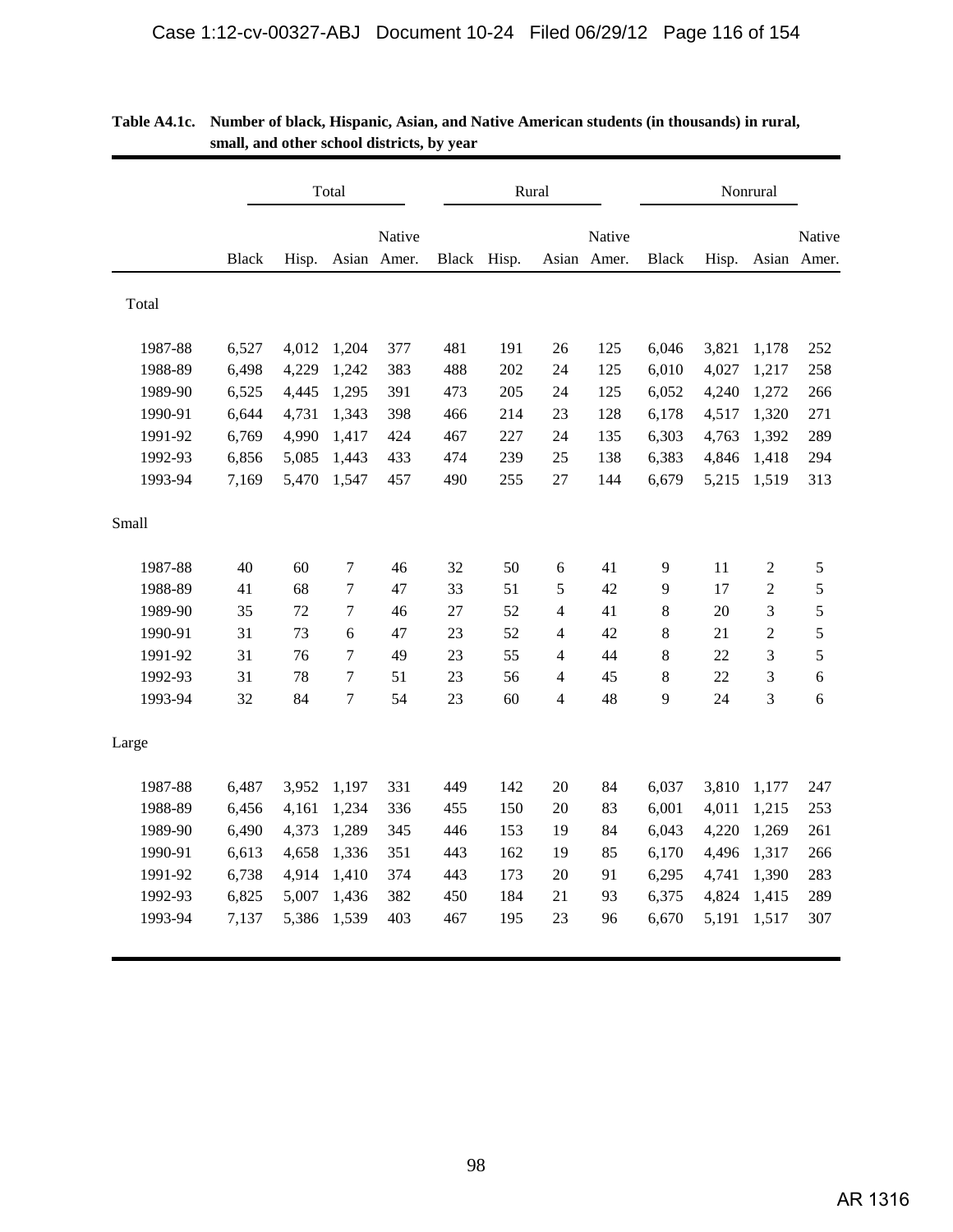|         |              |       | Total |                       |              |       | Rural |                       | Nonrural     |       |     |                       |
|---------|--------------|-------|-------|-----------------------|--------------|-------|-------|-----------------------|--------------|-------|-----|-----------------------|
|         | <b>Black</b> | Hisp. |       | Native<br>Asian Amer. | <b>Black</b> | Hisp. |       | Native<br>Asian Amer. | <b>Black</b> | Hisp. |     | Native<br>Asian Amer. |
| Total   |              |       |       |                       |              |       |       |                       |              |       |     |                       |
| 1987-88 | 16.4         | 10.1  | 3.0   | 0.9                   | 8.9          | 3.5   | 0.5   | 2.3                   | 17.6         | 11.1  | 3.4 | 0.7                   |
| 1988-89 | 16.3         | 10.6  | 3.1   | 1.0                   | 9.0          | 3.7   | 0.5   | 2.3                   | 17.4         | 11.7  | 3.5 | 0.7                   |
| 1989-90 | 16.2         | 11.0  | 3.2   | 1.0                   | 8.7          | 3.8   | 0.4   | 2.3                   | 17.3         | 12.2  | 3.6 | 0.8                   |
| 1990-91 | 16.2         | 11.5  | 3.3   | 1.0                   | 8.6          | 3.9   | 0.4   | 2.3                   | 17.4         | 12.7  | 3.7 | 0.8                   |
| 1991-92 | 16.2         | 11.9  | 3.4   | 1.0                   | 8.4          | 4.1   | 0.4   | 2.4                   | 17.4         | 13.1  | 3.8 | 0.8                   |
| 1992-93 | 16.1         | 11.9  | 3.4   | 1.0                   | 8.4          | 4.3   | 0.4   | 2.5                   | 17.3         | 13.1  | 3.8 | 0.8                   |
| 1993-94 | 16.6         | 12.7  | 3.6   | 1.1                   | 8.6          | 4.5   | 0.5   | 2.5                   | 17.8         | 13.9  | 4.1 | 0.8                   |
| Small   |              |       |       |                       |              |       |       |                       |              |       |     |                       |
| 1987-88 | 3.2          | 4.7   | 0.6   | 3.6                   | 2.8          | 4.5   | 0.5   | 3.7                   | 5.3          | 6.6   | 1.0 | 2.9                   |
| 1988-89 | 3.2          | 5.3   | 0.6   | 3.6                   | 2.9          | 4.6   | 0.4   | 3.8                   | 4.8          | 9.1   | 1.4 | 2.7                   |
| 1989-90 | 2.7          | 5.6   | 0.5   | 3.6                   | 2.4          | 4.7   | 0.4   | 3.7                   | 4.6          | 10.8  | 1.4 | 2.7                   |
| 1990-91 | 2.4          | 5.7   | 0.5   | 3.7                   | 2.1          | 4.7   | 0.3   | 3.8                   | 4.3          | 11.3  | 1.3 | 2.8                   |
| 1991-92 | 2.4          | 5.8   | 0.5   | 3.8                   | 2.1          | 4.9   | 0.4   | 3.9                   | 4.2          | 11.5  | 1.4 | 2.9                   |
| 1992-93 | 2.4          | 5.9   | 0.5   | 3.8                   | 2.1          | 4.9   | 0.4   | 4.0                   | 4.2          | 11.4  | 1.4 | 3.0                   |
| 1993-94 | 2.4          | 6.3   | 0.5   | 4.1                   | 2.0          | 5.3   | 0.4   | 4.2                   | 4.5          | 12.4  | 1.5 | 3.1                   |
| Large   |              |       |       |                       |              |       |       |                       |              |       |     |                       |
| 1987-88 | 16.9         | 10.3  | 3.1   | 0.9                   | 10.5         | 3.3   | 0.5   | 2.0                   | 17.7         | 11.1  | 3.4 | 0.7                   |
| 1988-89 | 16.7         | 10.8  | 3.2   | 0.9                   | 10.6         | 3.5   | 0.5   | 1.9                   | 17.5         | 11.7  | 3.5 | 0.7                   |
| 1989-90 | 16.6         | 11.2  | 3.3   | 0.9                   | 10.3         | 3.6   | 0.5   | 1.9                   | 17.4         | 12.2  | 3.7 | 0.8                   |
| 1990-91 | 16.7         | 11.7  | 3.4   | 0.9                   | 10.2         | 3.7   | 0.4   | 2.0                   | 17.5         | 12.7  | 3.7 | 0.8                   |
| 1991-92 | 16.6         | 12.1  | 3.5   | 0.9                   | 10.0         | 3.9   | 0.5   | 2.1                   | 17.4         | 13.1  | 3.9 | 0.8                   |
| 1992-93 | 16.5         | 12.1  | 3.5   | 0.9                   | 10.0         | 4.1   | 0.5   | 2.1                   | 17.3         | 13.1  | 3.9 | 0.8                   |
| 1993-94 | 17.0         | 12.9  | 3.7   | 1.0                   | 10.2         | 4.3   | 0.5   | 2.1                   | 17.9         | 13.9  | 4.1 | 0.8                   |

**Table A4.1d. Percentage of black, Hispanic, Asian, and Native American students in rural, small, and other school districts, by year**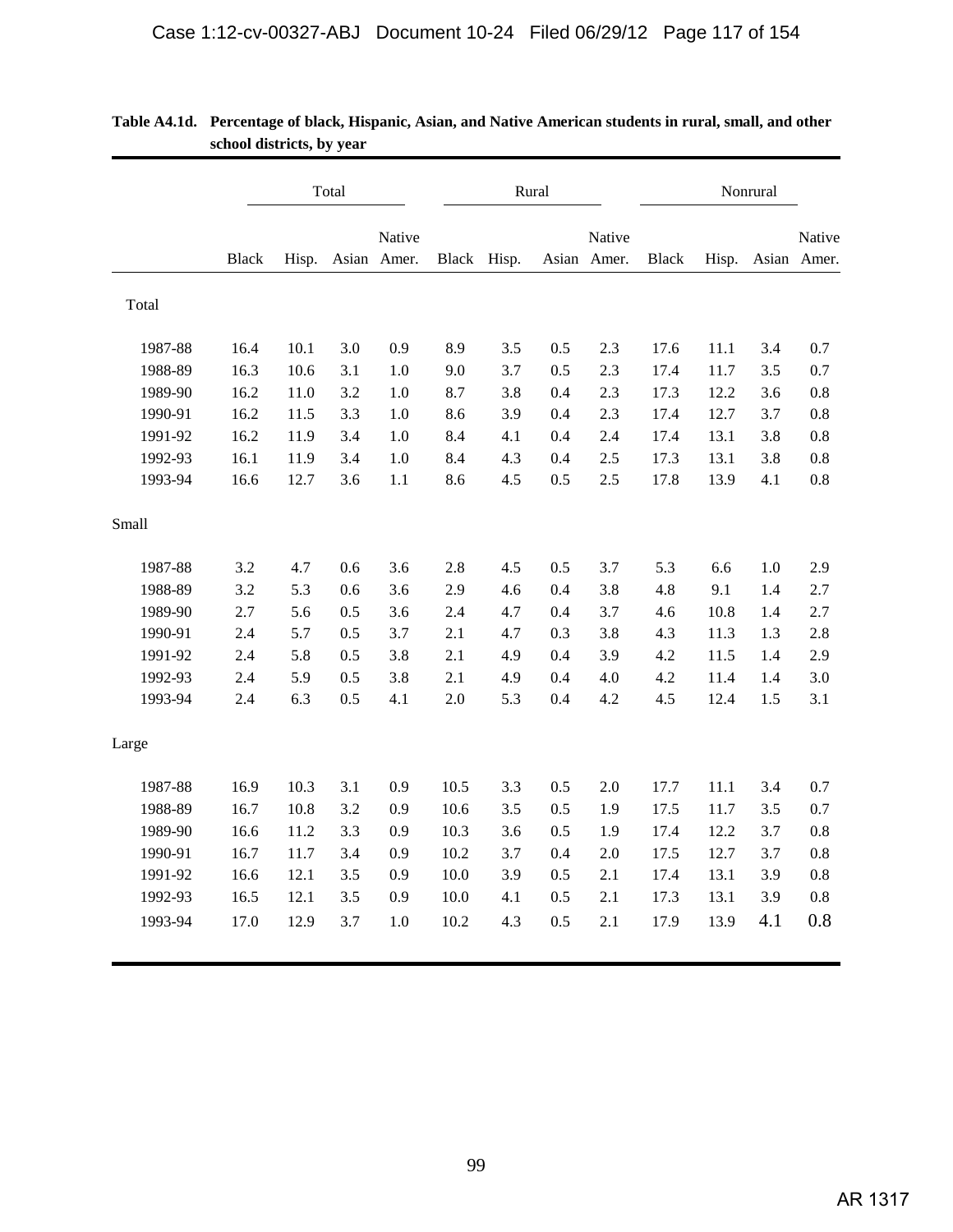|         |       | Total              |       |       | Rural              |      |       | Nonrural           |      |
|---------|-------|--------------------|-------|-------|--------------------|------|-------|--------------------|------|
|         | Low   | Minority<br>Medium | High  | Low   | Minority<br>Medium | High | Low   | Minority<br>Medium | High |
| Total   |       |                    |       |       |                    |      |       |                    |      |
| 1987-88 | 9,879 | 4,039              | 1,355 | 5,408 | 1,467              | 512  | 4,471 | 2,572              | 843  |
| 1988-89 | 9,760 | 4,074              | 1,365 | 5,371 | 1,477              | 505  | 4,389 | 2,597              | 860  |
| 1989-90 | 9,732 | 3,980              | 1,401 | 5,394 | 1,391              | 520  | 4,338 | 2,589              | 881  |
| 1990-91 | 9,610 | 3,996              | 1,429 | 5,326 | 1,410              | 524  | 4,284 | 2,586              | 905  |
| 1991-92 | 9,387 | 4,126              | 1,443 | 5,212 | 1,467              | 528  | 4,175 | 2,659              | 915  |
| 1992-93 | 9,290 | 4,093              | 1,437 | 5,131 | 1,434              | 526  | 4,159 | 2,659              | 911  |
| 1993-94 | 8,984 | 4,119              | 1,545 | 4,984 | 1,445              | 550  | 4,000 | 2,674              | 995  |
| Small   |       |                    |       |       |                    |      |       |                    |      |
| 1987-88 | 4,134 | 1,128              | 346   | 3,485 | 874                | 267  | 649   | 254                | 79   |
| 1988-89 | 4,090 | 1,111              | 342   | 3,469 | 863                | 261  | 621   | 248                | 81   |
| 1989-90 | 4,078 | 1,038              | 353   | 3,472 | 803                | 271  | 606   | 235                | 82   |
| 1990-91 | 3,996 | 1,052              | 354   | 3,415 | 816                | 274  | 581   | 236                | 80   |
| 1991-92 | 3,891 | 1,093              | 349   | 3,330 | 851                | 276  | 561   | 242                | 73   |
| 1992-93 | 3,798 | 1,062              | 344   | 3,255 | 823                | 273  | 543   | 239                | 71   |
| 1993-94 | 3,618 | 1,070              | 364   | 3,117 | 835                | 286  | 501   | 235                | 78   |
| Large   |       |                    |       |       |                    |      |       |                    |      |
| 1987-88 | 5,745 | 2,911              | 1,009 | 1,923 | 593                | 245  | 3,822 | 2,318              | 764  |
| 1988-89 | 5,670 | 2,963              | 1,023 | 1,902 | 614                | 244  | 3,768 | 2,349              | 779  |
| 1989-90 | 5,654 | 2,942              | 1,048 | 1,922 | 588                | 249  | 3,732 | 2,354              | 799  |
| 1990-91 | 5,614 | 2,944              | 1,075 | 1,911 | 594                | 250  | 3,703 | 2,350              | 825  |
| 1991-92 | 5,496 | 3,033              | 1,094 | 1,882 | 616                | 252  | 3,614 | 2,417              | 842  |
| 1992-93 | 5,492 | 3,031              | 1,093 | 1,876 | 611                | 253  | 3,616 | 2,420              | 840  |
| 1993-94 | 5,366 | 3,049              | 1,181 | 1,867 | 610                | 264  | 3,499 | 2,439              | 917  |

|  |  |  |  |  | Table A4.1e. Number of low, medium, or high minority rural, small, and other districts, by year |
|--|--|--|--|--|-------------------------------------------------------------------------------------------------|
|--|--|--|--|--|-------------------------------------------------------------------------------------------------|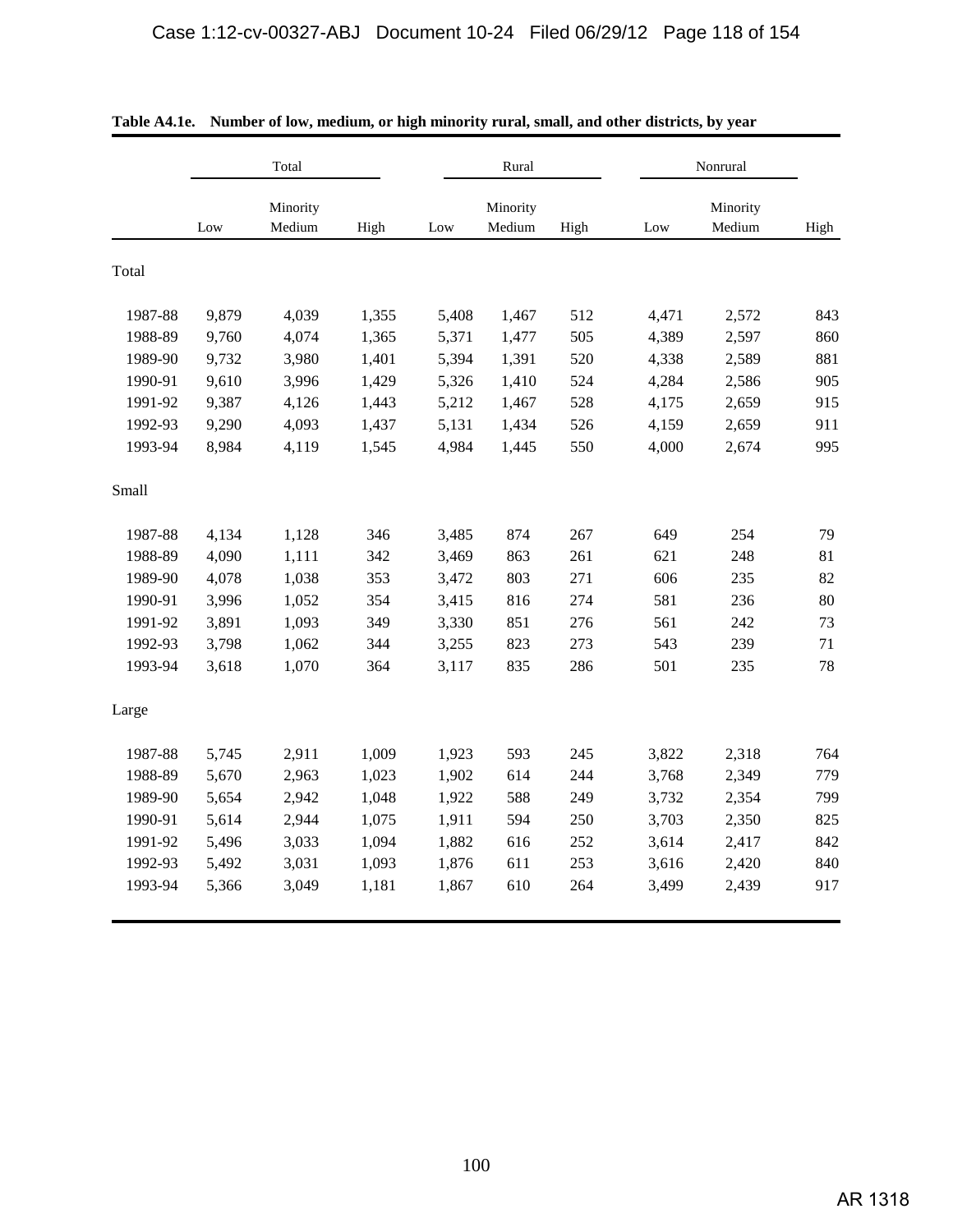|         |      | Total              |      |      | Rural              |      |      | Nonrural           |      |
|---------|------|--------------------|------|------|--------------------|------|------|--------------------|------|
|         | Low  | Minority<br>Medium | High | Low  | Minority<br>Medium | High | Low  | Minority<br>Medium | High |
|         |      |                    |      |      |                    |      |      |                    |      |
| Total   |      |                    |      |      |                    |      |      |                    |      |
| 1987-88 | 4.8  | 33.6               | 61.6 | 12.8 | 42.9               | 44.3 | 4.2  | 32.9               | 62.8 |
| 1988-89 | 4.8  | 33.6               | 61.6 | 12.9 | 43.8               | 43.2 | 4.2  | 32.9               | 62.9 |
| 1989-90 | 4.5  | 33.7               | 61.7 | 12.6 | 43.2               | 44.2 | 4.0  | 33.1               | 62.9 |
| 1990-91 | 4.2  | 33.3               | 62.5 | 11.2 | 43.8               | 45.0 | 3.7  | 32.6               | 63.6 |
| 1991-92 | 4.0  | 33.6               | 62.4 | 10.5 | 45.0               | 44.5 | 3.6  | 32.9               | 63.6 |
| 1992-93 | 4.0  | 33.9               | 62.1 | 10.4 | 45.0               | 44.7 | 3.6  | 33.1               | 63.3 |
| 1993-94 | 3.6  | 32.6               | 63.7 | 10.3 | 43.3               | 46.4 | 3.2  | 31.9               | 64.9 |
| Small   |      |                    |      |      |                    |      |      |                    |      |
| 1987-88 | 16.8 | 43.6               | 39.6 | 17.4 | 43.3               | 39.2 | 13.4 | 45.2               | 41.4 |
| 1988-89 | 16.6 | 43.6               | 39.9 | 17.9 | 44.6               | 37.5 | 11.0 | 39.7               | 49.3 |
| 1989-90 | 16.0 | 41.1               | 42.9 | 17.7 | 42.4               | 39.9 | 9.9  | 36.6               | 53.5 |
| 1990-91 | 12.6 | 42.2               | 45.3 | 13.9 | 44.0               | 42.1 | 8.2  | 36.1               | 55.7 |
| 1991-92 | 12.1 | 43.7               | 44.2 | 13.4 | 45.3               | 41.2 | 7.7  | 38.4               | 53.9 |
| 1992-93 | 12.0 | 44.1               | 43.9 | 13.3 | 45.7               | 41.0 | 7.8  | 38.6               | 53.6 |
| 1993-94 | 12.2 | 43.3               | 44.6 | 13.6 | 45.0               | 41.4 | 7.5  | 37.9               | 54.6 |
| Large   |      |                    |      |      |                    |      |      |                    |      |
| 1987-88 | 4.7  | 33.5               | 61.9 | 12.0 | 42.8               | 45.2 | 4.2  | 32.9               | 62.9 |
| 1988-89 | 4.6  | 33.5               | 61.9 | 12.0 | 43.7               | 44.3 | 4.2  | 32.9               | 63.0 |
| 1989-90 | 4.4  | 33.6               | 62.0 | 11.6 | 43.4               | 45.0 | 4.0  | 33.1               | 63.0 |
| 1990-91 | 4.1  | 33.2               | 62.7 | 10.7 | 43.8               | 45.5 | 3.7  | 32.6               | 63.7 |
| 1991-92 | 3.9  | 33.5               | 62.6 | 10.0 | 44.9               | 45.1 | 3.5  | 32.8               | 63.6 |
| 1992-93 | 3.9  | 33.8               | 62.4 | 9.9  | 44.8               | 45.3 | 3.5  | 33.1               | 63.3 |
| 1993-94 | 3.5  | 32.5               | 64.0 | 9.7  | 43.0               | 47.3 | 3.2  | 31.9               | 64.9 |

### **Table A4.1f. Minority enrollment in low, medium, or high minority rural, small, and other school districts, by year**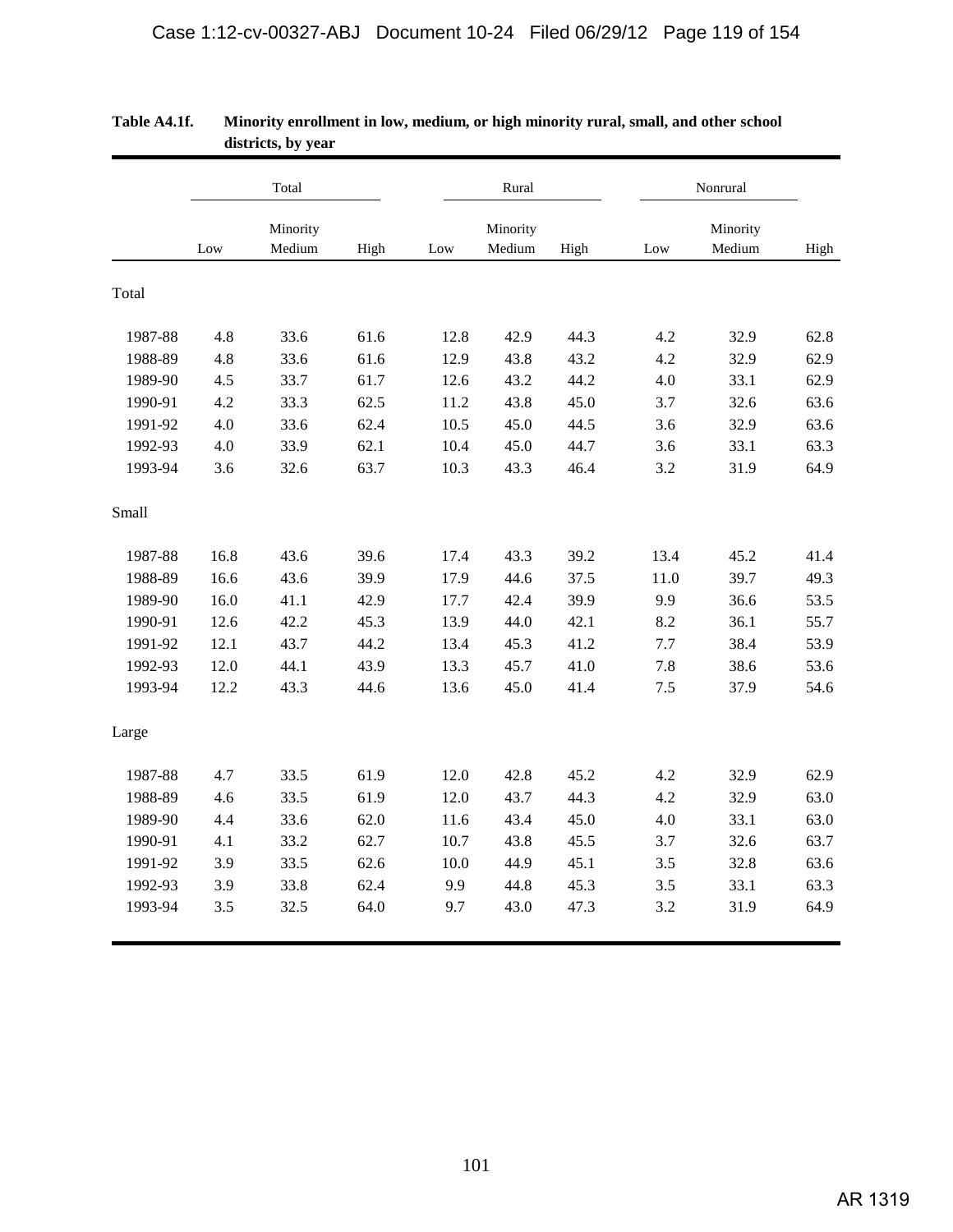|                                            |                      | Total                |                      |                      | Rural                |                      |                      | Nonrural             |                      |  |  |
|--------------------------------------------|----------------------|----------------------|----------------------|----------------------|----------------------|----------------------|----------------------|----------------------|----------------------|--|--|
|                                            | Total                | Small                | Large                | Total                | Small                | Large                | Total                | Small                | Large                |  |  |
| <b>United States</b><br>1987-88<br>1988-89 | 30.5<br>30.9         | 12.0<br>12.6         | 31.1<br>31.5         | 15.2<br>15.5         | 11.5<br>11.8         | 16.2<br>16.5         | 32.9<br>33.3         | 15.7<br>18.0         | 33.0<br>33.4         |  |  |
| 1989-90                                    | 31.4                 | 12.4                 | 32.0                 | 15.3                 | 11.2                 | 16.3                 | 33.9                 | 19.5                 | 34.0                 |  |  |
| 1990-91                                    | 32.0                 | 12.2                 | 32.7                 | 15.2                 | 11.0                 | 16.3                 | 34.6                 | 19.7                 | 34.7                 |  |  |
| 1991-92                                    | 32.5                 | 12.5                 | 33.2                 | 15.4                 | 11.2                 | 16.5                 | 35.1                 | 20.0                 | 35.2                 |  |  |
| 1992-93                                    | 32.5                 | 12.6                 | 33.1                 | 15.6                 | 11.4                 | 16.6                 | 35.0                 | 19.9                 | 35.1                 |  |  |
| 1993-94                                    | 33.9                 | 13.3                 | 34.5                 | 16.0                 | 11.9                 | 17.1                 | 36.6                 | 21.5                 | 36.7                 |  |  |
| Northeast                                  |                      |                      |                      |                      |                      |                      |                      |                      |                      |  |  |
| 1987-88                                    | 26.8                 | 4.1                  | 27.2                 | 2.5                  | 2.2                  | 2.5                  | 29.0                 | 8.6                  | 29.1                 |  |  |
| 1988-89                                    | 26.9                 | 4.8                  | 27.3                 | 2.7                  | 3.0                  | 2.7                  | 29.1                 | 8.6                  | 29.2                 |  |  |
| 1989-90                                    | 27.4                 | 5.1                  | 27.8                 | 3.0                  | 3.4                  | 2.9                  | 29.6                 | 8.9                  | 29.7                 |  |  |
| 1990-91                                    | 27.9                 | 4.4                  | 28.3                 | 2.9                  | 2.5                  | 3.0                  | 30.1                 | 9.0                  | 30.2                 |  |  |
| 1991-92                                    | 28.4                 | 4.5                  | 28.9                 | 3.0                  | 2.5                  | 3.0                  | 30.7                 | 9.0                  | 30.8                 |  |  |
| 1992-93                                    | 28.5                 | 4.5                  | 28.9                 | 3.0                  | 2.5                  | 3.0                  | 30.7                 | 9.0                  | 30.9                 |  |  |
| 1993-94                                    | 29.5                 | 4.5                  | 30.0                 | 3.0                  | 2.1                  | 3.2                  | 31.8                 | 9.8                  | 32.0                 |  |  |
| Southeast                                  |                      |                      |                      |                      |                      |                      |                      |                      |                      |  |  |
| 1987-88                                    | 33.9                 | 24.1                 | 33.9                 | 24.6                 | 26.7                 | 24.6                 | 35.8                 | 20.4                 | 35.8                 |  |  |
| 1988-89                                    | 34.0                 | 22.4                 | 34.0                 | 24.8                 | 27.0                 | 24.8                 | 35.8                 | 15.2                 | 35.8                 |  |  |
| 1989-90                                    | 34.2                 | 23.3                 | 34.2                 | 24.6                 | 27.3                 | 24.6                 | 36.1                 | 17.5                 | 36.1                 |  |  |
| 1990-91                                    | 34.5                 | 22.5                 | 34.5                 | 24.6                 | 27.8                 | 24.6                 | 36.4                 | 14.8                 | 36.4                 |  |  |
| 1991-92                                    | 34.6                 | 22.1                 | 34.6                 | 24.6                 | 27.3                 | 24.6                 | 36.5                 | 14.6                 | 36.5                 |  |  |
| 1992-93                                    | 34.4                 | 21.6                 | 34.4                 | 24.6                 | 27.1                 | 24.6                 | 36.3                 | 14.3                 | 36.3                 |  |  |
| 1993-94                                    | 36.3                 | 22.5                 | 36.4                 | 25.2                 | 27.5                 | 25.2                 | 38.5                 | 15.9                 | 38.5                 |  |  |
| South Central                              |                      |                      |                      |                      |                      |                      |                      |                      |                      |  |  |
| 1987-88                                    | 42.7                 | 25.0                 | 44.0                 | 26.2                 | 25.1                 | 27.0                 | 45.3                 | 23.8                 | 45.5                 |  |  |
| 1988-89                                    | 43.6                 | 25.3                 | 45.0                 | 27.0                 | 25.6                 | 28.1                 | 46.2                 | 22.3                 | 46.4                 |  |  |
| 1989-90                                    | 43.5                 | 23.2                 | 45.0                 | 25.1                 | 23.5                 | 26.4                 | 46.4                 | 20.7                 | 46.7                 |  |  |
| 1990-91                                    | 44.7                 | 23.9                 | 46.2                 | 26.0                 | 24.3                 | 27.4                 | 47.6                 | 20.8                 | 47.8                 |  |  |
| 1991-92                                    | 45.3                 | 24.0                 | 46.7                 | 26.4                 | 24.5                 | 27.8                 | 48.2                 | 19.8                 | 48.4                 |  |  |
| 1992-93                                    | 45.1                 | 24.1                 | 46.6                 | 26.3                 | 24.5                 | 27.8                 | 48.0                 | 21.5                 | 48.2                 |  |  |
| 1993-94                                    | 46.6                 | 24.9                 | 48.1                 | 27.1                 | 25.3                 | 28.4                 | 49.7                 | 21.8                 | 49.9                 |  |  |
| Midwest                                    |                      |                      |                      |                      |                      |                      |                      |                      |                      |  |  |
| 1987-88                                    | 18.3                 | 4.6                  | 19.3                 | 4.6                  | 4.4                  | 4.6                  | 21.6                 | 6.6                  | 21.7                 |  |  |
| 1988-89                                    | 18.3                 | 4.5                  | 19.2                 | 4.5                  | 4.4                  | 4.6                  | 21.6                 | 6.2                  | 21.6                 |  |  |
| 1989-90                                    | 18.5                 | 4.3                  | 19.5                 | 4.3                  | 4.1                  | 4.4                  | 21.9                 | 6.2                  | 22.0                 |  |  |
| 1990-91                                    | 18.6                 | 3.5                  | 19.6                 | 3.8                  | 3.4                  | 4.0                  | 22.1                 | 4.9                  | 22.2                 |  |  |
| 1991-92                                    | 18.9                 | 3.5                  | 20.0                 | 3.9                  | 3.4                  | 4.1                  | 22.5                 | 5.0                  | 22.6                 |  |  |
| 1992-93                                    | 18.9                 | 3.6                  | 19.9                 | 3.9                  | 3.5                  | 4.1                  | 22.4                 | 5.1                  | 22.5                 |  |  |
| 1993-94                                    | 19.6                 | 3.8                  | 20.7                 | 4.1                  | 3.7                  | 4.2                  | 23.3                 | 5.6                  | 23.4                 |  |  |
| West                                       |                      |                      |                      |                      |                      |                      |                      |                      |                      |  |  |
| 1987-88<br>1988-89<br>1989-90              | 37.5<br>38.5<br>39.7 | 21.0<br>23.1<br>24.4 | 38.0<br>39.0<br>40.1 | 23.7<br>23.8<br>24.4 | 19.5<br>19.9<br>20.3 | 25.1<br>25.0<br>25.7 | 38.7<br>39.8<br>41.0 | 27.4<br>32.6<br>35.8 | 38.8<br>39.8         |  |  |
| 1990-91<br>1991-92                         | 40.8<br>41.7         | 25.1<br>25.9         | 41.3<br>42.2         | 24.7<br>25.4         | 20.7<br>21.4         | 26.0<br>26.7         | 42.2<br>43.1         | 37.3<br>38.1         | 41.1<br>42.2<br>43.2 |  |  |
| 1992-93                                    | 41.6                 | 25.5                 | 42.0                 | 25.8                 | 21.2                 | 27.3                 | 42.9                 | 37.4                 | 43.0                 |  |  |
| 1993-94                                    | 43.3                 | 26.7                 | 43.8                 | 26.3                 | 22.0                 | 27.7                 | 44.9                 | 40.6                 | 44.9                 |  |  |

**Table A4.1g. Percent minority enrollment by region in rural, small, and other school districts, by year**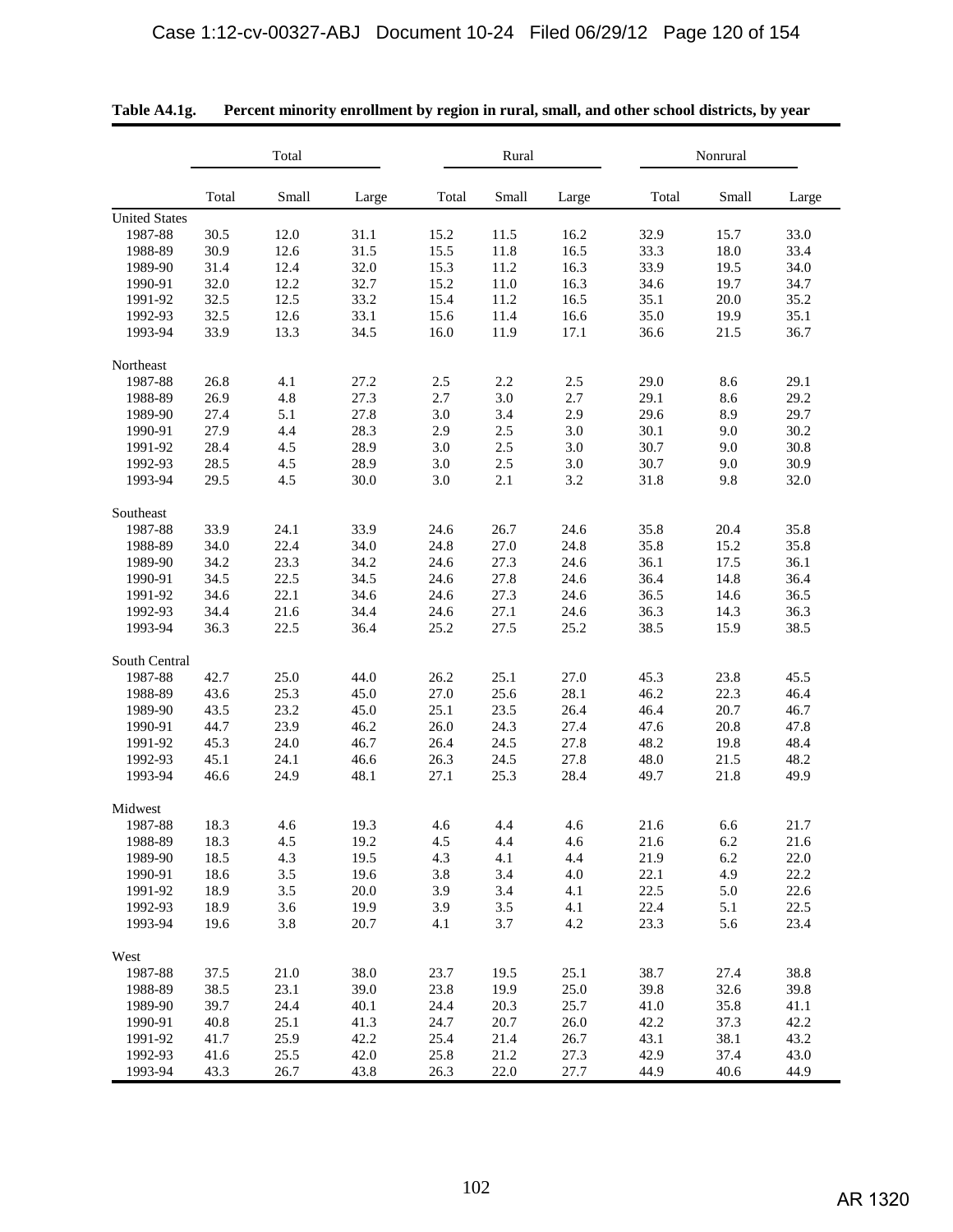|         |       |     | Total               |                |     |    | Rural |                                  | Nonrural |                |                           |                |
|---------|-------|-----|---------------------|----------------|-----|----|-------|----------------------------------|----------|----------------|---------------------------|----------------|
|         | Total |     | Elem Unified Second |                |     |    |       | <b>Total</b> Elem Unified Second |          |                | Total Elem Unified Second |                |
| Total   |       |     |                     |                |     |    |       |                                  |          |                |                           |                |
| 1987-88 | 3,689 | 179 | 3,439               | 70             | 516 | 25 | 486   | 5                                | 3,173    | 154            | 2,953                     | 65             |
| 1988-89 | 3,878 | 190 | 3,618               | 70             | 556 | 26 | 525   | 5                                | 3,321    | 164            | 3,093                     | 65             |
| 1989-90 | 4,070 | 194 | 3,806               | 70             | 584 | 28 | 551   | 5                                | 3,485    | 166            | 3,255                     | 65             |
| 1990-91 | 4,183 | 207 | 3,901               | 75             | 590 | 28 | 557   | 5                                | 3,593    | 179            | 3,343                     | 70             |
| 1991-92 | 4,274 | 210 | 3,988               | 76             | 607 | 29 | 573   | 5                                | 3,667    | 181            | 3,415                     | 71             |
| 1992-93 | 4,558 | 211 | 4,260               | 87             | 652 | 31 | 615   | 6                                | 3,906    | 180            | 3,645                     | 81             |
| 1993-94 | 4,736 | 223 | 4,424               | 89             | 670 | 31 | 633   | 6                                | 4,066    | 193            | 3,791                     | 82             |
| Small   |       |     |                     |                |     |    |       |                                  |          |                |                           |                |
| 1987-88 | 126   | 15  | 107                 | $\overline{4}$ | 109 | 11 | 96    | $\overline{c}$                   | 17       | 5              | 11                        | $\mathbf{1}$   |
| 1988-89 | 133   | 17  | 112                 | 4              | 114 | 11 | 101   | $\mathbf{2}$                     | 19       | 5              | 11                        | $\overline{c}$ |
| 1989-90 | 139   | 18  | 117                 | $\overline{4}$ | 118 | 12 | 103   | $\mathbf{2}$                     | 22       | 6              | 14                        | $\overline{c}$ |
| 1990-91 | 138   | 18  | 116                 | $\overline{4}$ | 117 | 12 | 103   | $\sqrt{2}$                       | 21       | 6              | 13                        | $\overline{c}$ |
| 1991-92 | 146   | 18  | 123                 | 5              | 123 | 12 | 108   | 3                                | 23       | 6              | 15                        | $\overline{c}$ |
| 1992-93 | 155   | 19  | 129                 | 6              | 129 | 12 | 113   | $\overline{\mathcal{L}}$         | 26       | $\overline{7}$ | 16                        | 3              |
| 1993-94 | 157   | 19  | 132                 | 6              | 130 | 12 | 115   | 3                                | 27       | $\overline{7}$ | 17                        | 3              |
| Large   |       |     |                     |                |     |    |       |                                  |          |                |                           |                |
| 1987-88 | 3,563 | 164 | 3,332               | 67             | 407 | 14 | 390   | 3                                | 3,156    | 150            | 2,942                     | 64             |
| 1988-89 | 3,745 | 173 | 3,506               | 66             | 442 | 15 | 425   | 3                                | 3,303    | 158            | 3,082                     | 63             |
| 1989-90 | 3,931 | 176 | 3,689               | 66             | 467 | 16 | 448   | 3                                | 3,464    | 160            | 3,241                     | 63             |
| 1990-91 | 4,045 | 190 | 3,784               | 71             | 473 | 16 | 454   | 3                                | 3,571    | 173            | 3,330                     | 68             |
| 1991-92 | 4,128 | 192 | 3,864               | 72             | 484 | 17 | 464   | 3                                | 3,644    | 175            | 3,400                     | 69             |
| 1992-93 | 4,404 | 192 | 4,131               | $81\,$         | 523 | 18 | 502   | 3                                | 3,880    | 174            | 3,628                     | $78\,$         |
| 1993-94 | 4,579 | 204 | 4,293               | 82             | 540 | 19 | 519   | 3                                | 4,040    | 186            | 3,774                     | 79             |

| Table A4.2a. Number of students (in thousands) with IEPs in rural, small, and other school districts, by level |
|----------------------------------------------------------------------------------------------------------------|
| and vear                                                                                                       |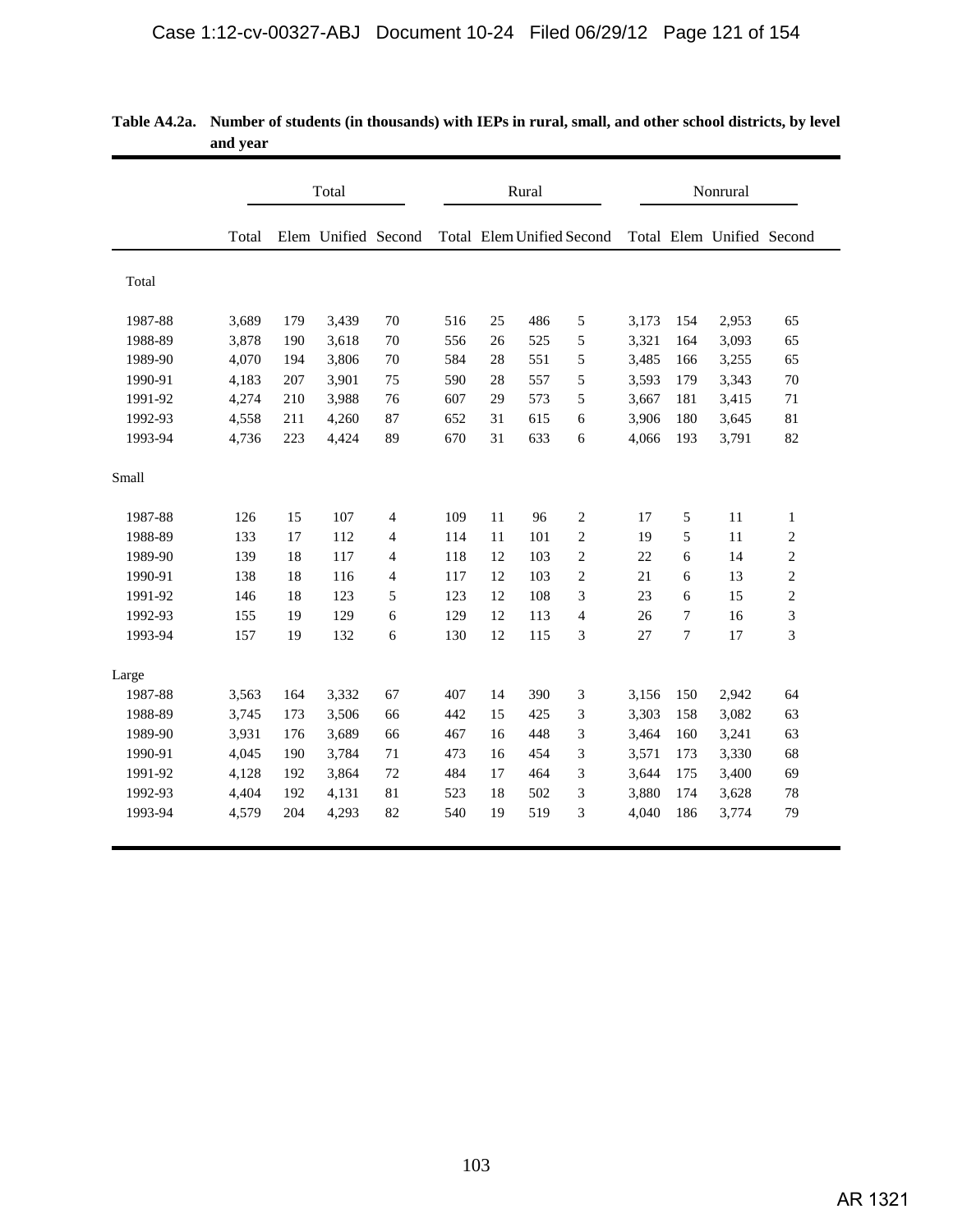|         |       |      | Total               |      |       |      | Rural               |      | Nonrural |     |                           |      |  |
|---------|-------|------|---------------------|------|-------|------|---------------------|------|----------|-----|---------------------------|------|--|
|         | Total |      | Elem Unified Second |      | Total |      | Elem Unified Second |      |          |     | Total Elem Unified Second |      |  |
| Total   |       |      |                     |      |       |      |                     |      |          |     |                           |      |  |
| 1987-88 | 6.3   | 3.7  | 6.5                 | 3.4  | 6.2   | 4.5  | 6.3                 | 4.8  | 6.3      | 3.6 | 6.5                       | 3.3  |  |
| 1988-89 | 7.0   | 3.9  | 7.3                 | 3.7  | 7.5   | 5.1  | 7.6                 | 5.2  | 7.0      | 3.7 | 7.2                       | 3.6  |  |
| 1989-90 | 8.5   | 8.2  | 8.6                 | 7.2  | 8.3   | 9.6  | 8.3                 | 8.6  | 8.6      | 8.0 | 8.7                       | 7.1  |  |
| 1990-91 | 9.3   | 8.5  | 9.4                 | 7.8  | 9.5   | 9.4  | 9.5                 | 8.4  | 9.3      | 8.4 | 9.4                       | 7.7  |  |
| 1991-92 | 9.2   | 8.4  | 9.3                 | 7.4  | 9.5   | 9.2  | 9.6                 | 8.2  | 9.1      | 8.2 | 9.3                       | 7.3  |  |
| 1992-93 | 9.7   | 8.3  | 9.8                 | 8.5  | 10.2  | 10.3 | 10.2                | 9.4  | 9.6      | 8.1 | 9.7                       | 8.5  |  |
| 1993-94 | 10.4  | 8.7  | 10.5                | 8.6  | 10.9  | 10.4 | 10.9                | 8.9  | 10.3     | 8.5 | 10.5                      | 8.5  |  |
| Small   |       |      |                     |      |       |      |                     |      |          |     |                           |      |  |
| 1987-88 | 7.5   | 6.1  | 7.7                 | 6.2  | 7.5   | 6.0  | 7.7                 | 4.6  | 7.5      | 6.4 | 7.8                       | 9.5  |  |
| 1988-89 | 8.6   | 6.4  | 9.1                 | 6.3  | 8.8   | 7.0  | 9.2                 | 4.1  | 7.5      | 5.4 | 8.7                       | 10.5 |  |
| 1989-90 | 9.6   | 9.4  | 9.5                 | 10.5 | 9.4   | 10.9 | 9.2                 | 8.8  | 10.6     | 7.3 | 13.0                      | 14.0 |  |
| 1990-91 | 10.3  | 9.1  | 10.5                | 10.4 | 10.2  | 10.4 | 10.2                | 8.5  | 11.1     | 7.4 | 13.8                      | 14.4 |  |
| 1991-92 | 10.7  | 8.9  | 11.1                | 9.7  | 10.6  | 10.0 | 10.7                | 8.0  | 11.6     | 7.5 | 14.8                      | 13.3 |  |
| 1992-93 | 11.4  | 9.9  | 11.6                | 12.8 | 11.2  | 11.4 | 11.2                | 10.6 | 12.6     | 8.0 | 15.7                      | 17.9 |  |
| 1993-94 | 11.7  | 10.0 | 11.9                | 12.7 | 11.4  | 11.5 | 11.5                | 9.5  | 13.2     | 8.0 | 16.5                      | 21.1 |  |
| Large   |       |      |                     |      |       |      |                     |      |          |     |                           |      |  |
| 1987-88 | 6.2   | 3.5  | 6.5                 | 3.3  | 5.9   | 3.7  | 6.0                 | 5.0  | 6.3      | 3.5 | 6.5                       | 3.2  |  |
| 1988-89 | 7.0   | 3.7  | 7.2                 | 3.5  | 7.1   | 4.0  | 7.3                 | 6.1  | 6.9      | 3.7 | 7.2                       | 3.4  |  |
| 1989-90 | 8.5   | 8.1  | 8.6                 | 7.1  | 8.1   | 8.8  | 8.0                 | 8.5  | 8.6      | 8.0 | 8.6                       | 7.0  |  |
| 1990-91 | 9.3   | 8.5  | 9.4                 | 7.7  | 9.3   | 8.8  | 9.4                 | 8.3  | 9.3      | 8.4 | 9.4                       | 7.6  |  |
| 1991-92 | 9.1   | 8.3  | 9.2                 | 7.3  | 9.3   | 8.8  | 9.3                 | 8.3  | 9.1      | 8.3 | 9.2                       | 7.3  |  |
| 1992-93 | 9.6   | 8.2  | 9.7                 | 8.3  | 9.9   | 9.7  | 9.9                 | 8.1  | 9.6      | 8.1 | 9.7                       | 8.3  |  |
| 1993-94 | 10.3  | 8.6  | 10.5                | 8.4  | 10.7  | 9.9  | 10.8                | 8.3  | 10.3     | 8.5 | 10.5                      | 8.4  |  |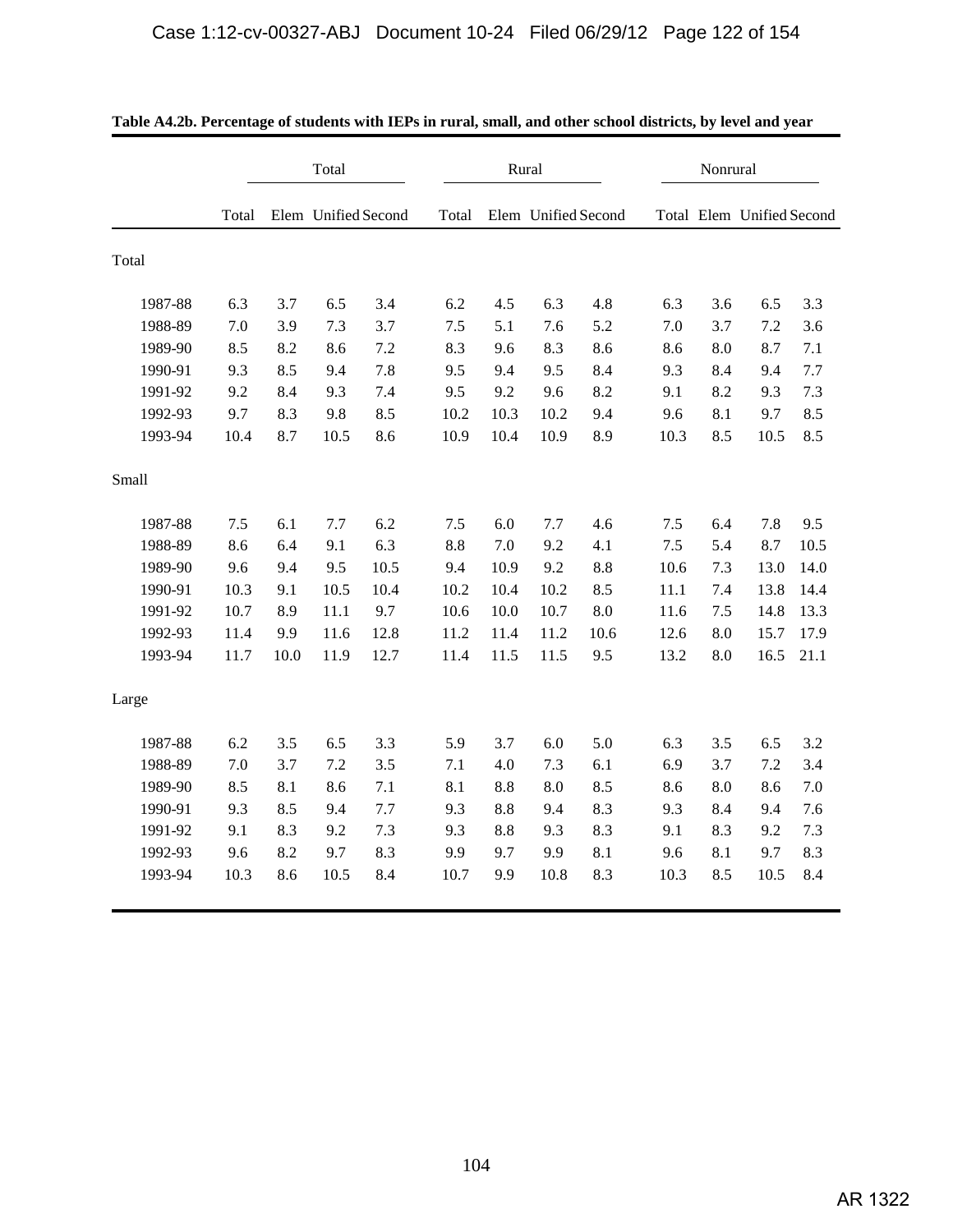|              | Total            |     |                   |  |     | Rural |               |                           |            |    | Nonrural       |                         |         |               |
|--------------|------------------|-----|-------------------|--|-----|-------|---------------|---------------------------|------------|----|----------------|-------------------------|---------|---------------|
|              | NE .             | SE  | SC MW West        |  |     | NE SE |               |                           | SC MW West | NE |                |                         |         | SE SC MW West |
| Total        | $3.5^{\circ}$    | 1.8 | 6.1 1.7 7.5       |  | 1.1 |       | $0.9$ 3.0 0.9 |                           | 3.8        |    |                | $3.7$ $2.0$ $6.5$ $1.9$ |         | 7.8           |
| <b>Small</b> | 0.9 <sup>°</sup> | 1.2 | $1.9 \t0.8 \t2.5$ |  | 0.7 |       |               | $1.1 \quad 1.9 \quad 0.8$ | 2.5        |    |                | $1.3$ $1.5$ $1.6$ $0.7$ |         | 2.6           |
| Large        | 3.5              | 1.8 | 6.4 1.8 7.7       |  | 1.1 |       |               | $0.9$ 3.8 1.0             | 4.2        |    | $3.7\quad 2.0$ |                         | 6.6 1.9 | 7.9           |

**Table A4.3. Percentage of LEP students in rural, small, and other school districts in 1990, by region**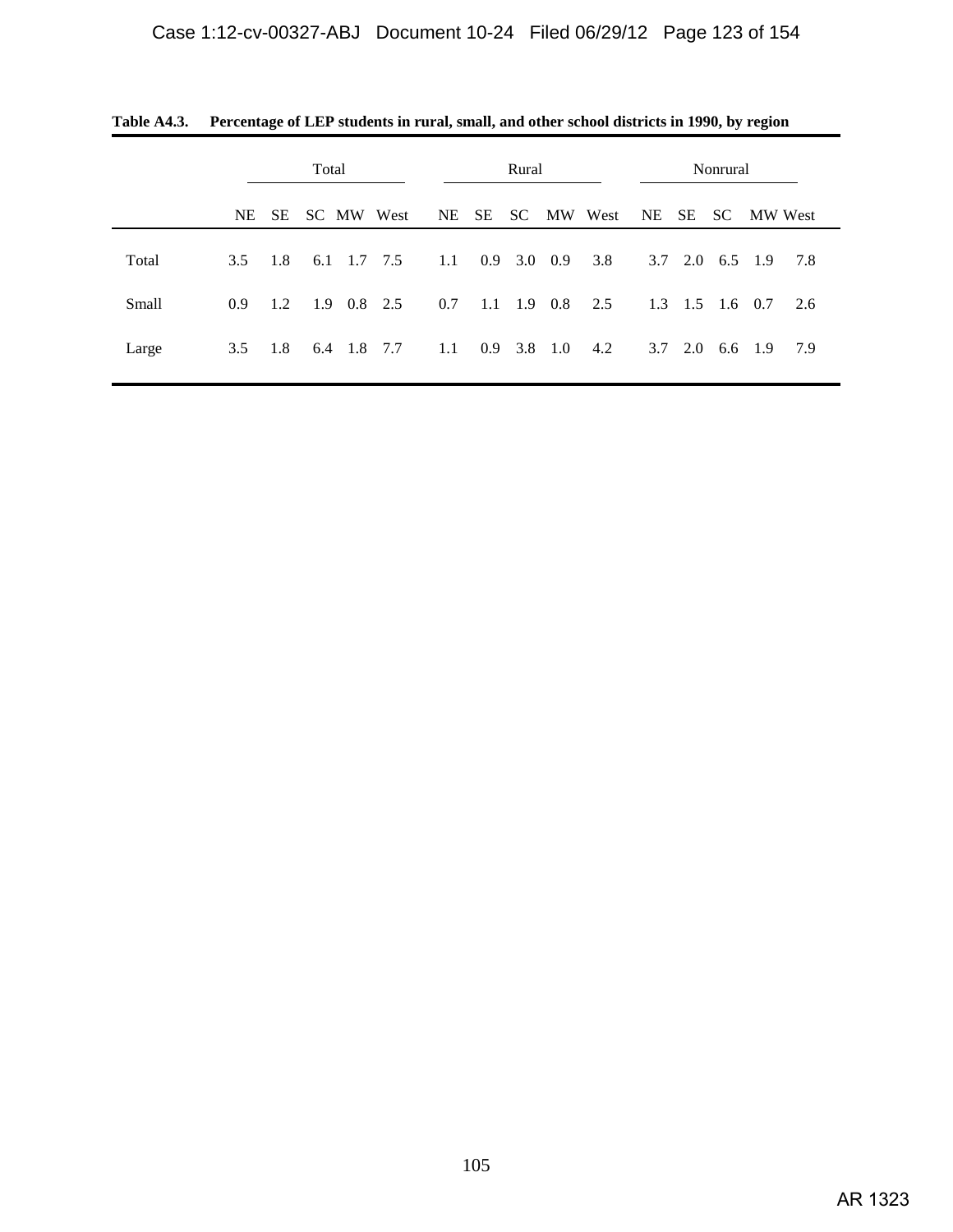|         |           |           | Total                         |                |      |       |      | Rural |           |                          |      |       | Nonrural  |             |      |                     |   |           |
|---------|-----------|-----------|-------------------------------|----------------|------|-------|------|-------|-----------|--------------------------|------|-------|-----------|-------------|------|---------------------|---|-----------|
|         | <b>NE</b> | <b>SE</b> | SC                            | MW             | W    | Total | NE   | SЕ    | <b>SC</b> | MW                       | W    | Total | NE        | SЕ          | SC   | MW                  | W | Total     |
| Total   |           |           |                               |                |      |       |      |       |           |                          |      |       |           |             |      |                     |   |           |
| 1986-87 | 15.4      | 20.9      | 24.3                          | 16.3 17.3      |      | 18.4  | 13.3 | 24.5  | 24.9      | 15.6 19.6                |      | 19.7  | 15.5      | 20.2        | 24.2 | 16.5                |   | 17.1 18.2 |
| 1987-88 | 15.4      | 20.9      | 24.3                          | 16.2 17.3      |      | 18.3  | 13.2 | 24.5  | 24.9      | 15.7                     | 19.6 | 19.6  | 15.6      | 20.1        | 24.2 | 16.4                |   | 17.1 18.1 |
| 1988-89 | 15.4      | 20.7      | 24.2                          | 16.1 17.3      |      | 18.3  | 13.2 | 24.3  | 24.9      | 15.6                     | 19.5 | 19.6  | 15.6      | 20.0        | 24.1 | 16.2                |   | 17.1 18.1 |
| 1989-90 | 15.4      | 20.6      | 23.9                          | 16.1 17.3      |      | 18.2  | 13.2 | 24.2  | 24.8      | 15.6 19.5                |      | 19.5  | 15.6      | 19.9        | 23.8 | 16.2                |   | 17.1 18.0 |
| 1990-91 | 15.4      | 20.5      | 24.0                          | 16.0 17.3      |      | 18.2  | 13.1 | 24.0  | 24.9      | 15.6                     | 19.4 | 19.4  | 15.6      | 19.8        | 23.9 | 16.1                |   | 17.1 18.0 |
| 1991-92 | 15.4      | 20.3      |                               | 23.9 15.9 17.3 |      | 18.1  | 13.1 | 23.9  | 25.0      | 15.6                     | 19.4 | 19.4  | 15.6      | 19.6        | 23.7 | 15.9                |   | 17.1 17.9 |
| 1992-93 | 15.3      | 20.2      | 23.8                          | 15.8 17.2      |      | 18.0  | 13.1 | 23.8  | 24.9      | 15.6                     | 19.3 | 19.3  | 15.5      | 19.5        | 23.7 | 15.8                |   | 17.1 17.8 |
| 1993-94 | 15.3      | 20.0      |                               | 23.7 15.7 17.2 |      | 17.9  | 13.0 |       | 23.5 24.9 | 15.5 19.3                |      | 19.2  | 15.5      | 19.4        |      | 23.6 15.8           |   | 17.0 17.7 |
| Small   |           |           |                               |                |      |       |      |       |           |                          |      |       |           |             |      |                     |   |           |
| 1986-87 | 14.2      | 27.2      | 24.7                          | 17.2           | 20.3 | 19.2  | 15.3 | 24.3  | 25.1      | 17.3                     | 20.9 | 19.6  | 11.8      | 31.7        | 21.5 | 16.1                |   | 17.0 16.9 |
| 1987-88 | 14.3      | 28.0      |                               | 24.6 17.2      | 20.3 | 19.2  | 15.2 | 25.1  | 25.1      | 17.3                     | 20.9 | 19.6  | 12.2      | 32.2        | 20.7 | 16.2                |   | 17.4 17.0 |
| 1988-89 | 14.1      | 27.8      |                               | 24.6 17.2 21.2 |      | 19.4  | 15.2 | 24.8  | 25.1      | 17.3                     | 20.9 | 19.5  | 11.8      | 32.3        | 20.6 | 16.2                |   | 17.4 18.3 |
| 1989-90 | 14.2      | 28.6      |                               | 24.6 17.1 21.3 |      | 19.4  | 15.2 | 26.2  | 25.1      | 17.2                     | 20.9 | 19.5  | 12.0      | 32.1        | 20.5 | 16.0                |   | 22.2 18.5 |
| 1990-91 | 14.3      | 28.5      | 24.5                          | 17.1 21.3      |      | 19.3  | 15.2 | 26.1  | 25.1      | 17.2                     | 20.9 | 19.5  | 12.0      | 32.0        | 20.2 | 15.6                |   | 22.4 18.5 |
| 1991-91 | 14.2      | 28.4      |                               | 24.5 17.1 21.5 |      | 19.4  | 15.2 | 26.1  | 25.1      | 17.2                     | 20.9 | 19.5  | 11.8      | 31.8        | 19.9 | 15.6                |   | 22.7 18.5 |
| 1992-93 | 14.2      | 28.3      | 24.5                          | 17.1 21.5      |      | 19.4  | 15.2 | 25.8  | 25.0      | 17.2                     | 21.0 | 19.5  | 11.8      | 31.5        | 20.3 | 15.3                |   | 23.1 18.5 |
| 1993-94 | 14.0      | 28.3      |                               | 24.4 17.1 21.7 |      | 19.5  | 15.1 | 26.0  | 25.0      | 17.3 21.1                |      | 19.6  | 11.7      | 31.5        |      | 20.2 15.5 23.0 18.6 |   |           |
| Large   |           |           |                               |                |      |       |      |       |           |                          |      |       |           |             |      |                     |   |           |
| 1986-87 |           | 15.4 20.9 | 24.3                          | 16.3 17.3      |      | 18.4  | 13.0 | 24.5  | 24.7      | 14.9                     | 19.1 | 19.7  | 15.6      | 20.2        | 24.3 | 16.5                |   | 23.3 18.2 |
| 1987-88 | 15.4      | 20.8      | 24.2                          | 16.2 17.2      |      | 18.3  | 12.8 | 24.5  | 24.7      | 14.9                     | 19.1 | 19.6  | 15.6      | 20.1        | 24.2 | 16.4                |   | 17.1 18.1 |
| 1988-89 | 15.4      | 20.7      | 24.2                          | 16.0 17.2      |      | 18.2  | 12.9 | 24.3  | 24.8      | 14.9                     | 19.0 | 19.6  | 15.6      | <b>20.0</b> | 24.1 | 16.2                |   | 17.1 18.1 |
| 1989-90 | 15.4      | 20.6      | 23.9                          | 16.0 17.2      |      | 18.2  | 12.8 | 24.2  | 24.5      | 14.9                     | 19.0 | 19.5  | 15.6      | 19.9        | 23.8 | 16.2                |   | 17.1 18.0 |
| 1990-91 | 15.4      |           | 20.4 24.0 15.9 17.2           |                |      | 18.1  | 12.7 | 24.0  | 24.8      | 14.9                     | 18.9 | 19.4  | 15.6 19.7 |             |      | 23.9 16.1           |   | 17.1 18.0 |
| 1991-92 |           |           | 15.4 20.3 23.9 15.8 17.1      |                |      | 18.0  | 12.7 |       | 23.9 24.8 | 14.9                     | 18.9 | 19.3  |           | 15.6 19.6   |      | 23.8 15.9 17.0 17.9 |   |           |
| 1992-93 |           |           | 15.3 20.2 23.8 15.7 17.1 18.0 |                |      |       |      |       |           | 12.7 23.7 24.8 14.8 18.7 |      | 19.3  | 15.5 19.5 |             |      | 23.7 15.8 17.0 17.8 |   |           |
| 1993-94 |           |           | 15.3 20.0 23.7 15.6 17.1 17.9 |                |      |       |      |       |           | 12.6 23.5 24.8 14.8 18.7 |      | 19.2  |           | 15.5 19.4   |      | 23.6 15.8 16.9 17.7 |   |           |

**Table A4.4. Percentage of children in poverty in rural, small, and other school districts, by region and year**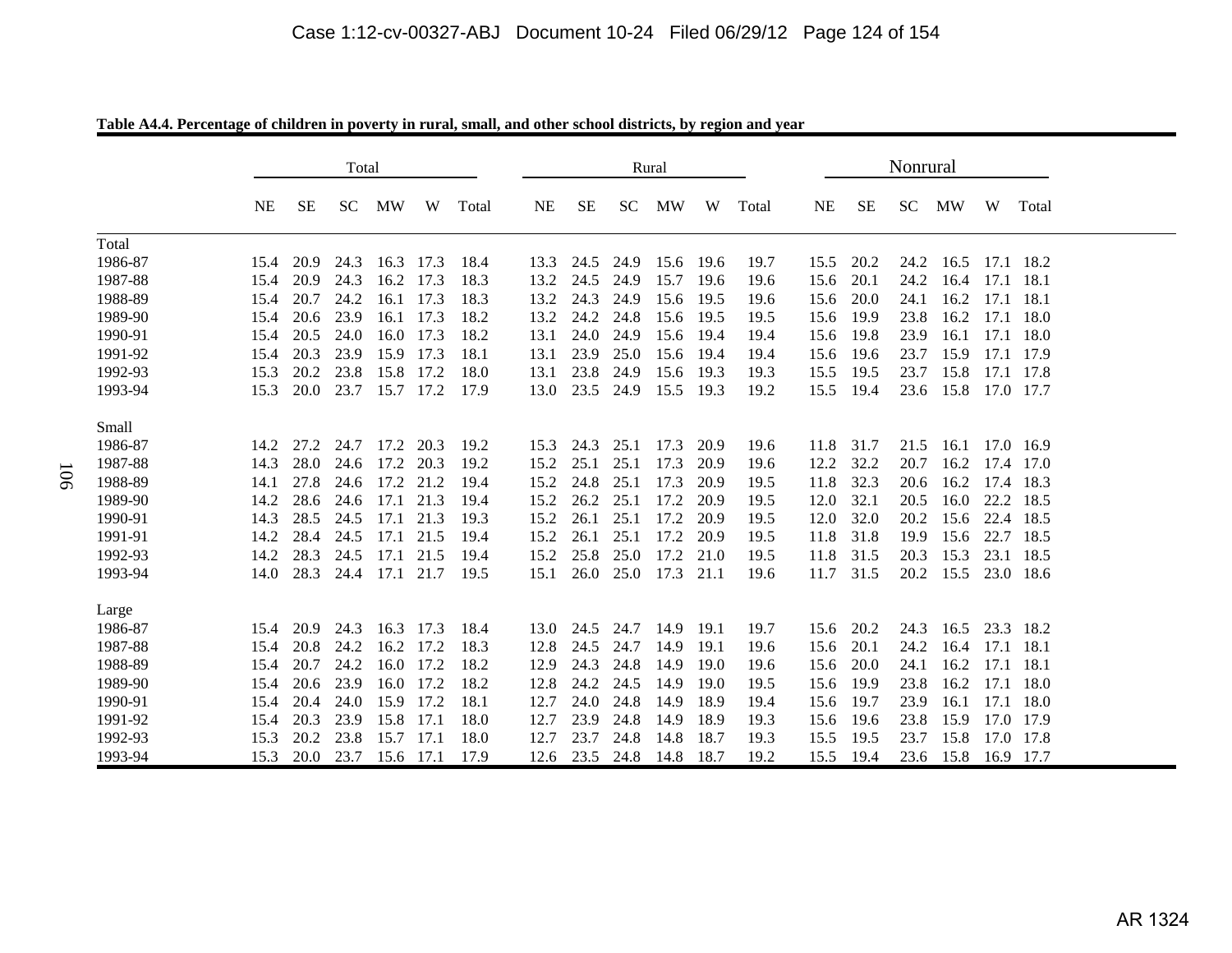|         | ру уеат    |            |            |           |           |         |        |                                       |        |
|---------|------------|------------|------------|-----------|-----------|---------|--------|---------------------------------------|--------|
|         |            | Total      |            |           | Rural     |         |        | Nonrural                              |        |
|         |            | Poverty    |            |           | Poverty   |         |        | Poverty                               |        |
|         | High       | Medium     | Low        | High      | Medium    | Low     | High   | Medium                                | Low    |
| Total   |            |            |            |           |           |         |        |                                       |        |
| 1986-87 | 12,593,236 | 17,309,769 | 9,685,279  | 1,619,806 | 2,914,113 | 866,353 |        | 10,973,430 14,395,656 8,818,926       |        |
| 1987-88 | 12,558,629 | 17,456,088 | 9,734,711  | 1,606,756 | 2,911,173 | 879,107 |        | 10,951,873 14,544,915 8,855,604       |        |
| 1988-89 | 12,540,223 | 17,527,931 | 9,872,952  | 1,601,188 | 2,915,329 | 892,672 |        | 10,939,035 14,612,602 8,980,280       |        |
| 1989-90 | 12,541,276 | 17,748,180 | 10,021,498 | 1,587,883 | 2,931,732 | 903,370 |        | 10,953,393 14,816,448 9,118,128       |        |
| 1990-91 | 12,688,569 | 18,053,212 | 10,228,225 | 1,586,578 | 2,952,024 | 914,359 |        | 11, 101, 991 15, 101, 188 9, 313, 866 |        |
| 1991-92 | 12,816,565 | 18,484,830 | 10,511,148 | 1,598,386 | 3,001,486 | 934,645 |        | 11,218,179 15,483,344 9,576,503       |        |
| 1992-93 | 12,933,062 | 18,829,196 | 10,809,806 | 1,611,480 | 3,053,887 | 963,183 |        | 11,321,582 15,775,309 9,846,623       |        |
| 1993-94 | 13,015,028 | 19,166,280 | 11,015,770 | 1,623,582 | 3,104,956 | 981,998 |        | 11,391,446 16,061,324 10,033,772      |        |
| Small   |            |            |            |           |           |         |        |                                       |        |
| 1986-87 | 372,288    | 725,822    | 195,519    | 331,737   | 640,148   | 150,762 | 40,551 | 85,674                                | 44,757 |
| 1987-88 | 369,920    | 711,550    | 193,500    | 330,464   | 631,568   | 150,616 | 39,456 | 79,982                                | 42,884 |
| 1988-89 | 384,070    | 710,847    | 197,191    | 328,245   | 629,457   | 151,518 | 55,825 | 81,390                                | 45,673 |
| 1989-90 | 385,312    | 710,556    | 197,418    | 326,965   | 629,909   | 151,944 | 58,347 | 80,647                                | 45,474 |
| 1990-91 | 383,877    | 709,659    | 199,709    | 324,641   | 630,810   | 151,701 | 59,236 | 78,849                                | 48,008 |
| 1991-92 | 389,610    | 717,922    | 201,361    | 328,790   | 637,584   | 152,779 | 60,820 | 80,338                                | 48,582 |
| 1992-93 | 396,926    | 722,650    | 205,670    | 334,329   | 641,933   | 154,501 | 62,597 | 80,717                                | 51,169 |
| 1993-94 | 400,300    | 723,278    | 203,794    | 336,710   | 640,586   | 154,050 | 63,590 | 82,692                                | 49,744 |
| Large   |            |            |            |           |           |         |        |                                       |        |
| 1986-87 | 12,220,948 | 16,583,947 | 9,489,760  | 1,288,069 | 2,273,965 | 715,591 |        | 10,932,879 14,309,982 8,774,169       |        |
| 1987-88 | 12,188,709 | 16,744,538 | 9,541,211  | 1,276,292 | 2,279,605 | 728,491 |        | 10,912,417 14,464,933 8,812,720       |        |
| 1988-89 | 12,156,153 | 16,817,084 | 9,675,761  | 1,272,943 | 2,285,872 | 741,154 |        | 10,883,210 14,531,212 8,934,607       |        |
| 1989-90 | 12,155,964 | 17,037,624 | 9,824,080  | 1,260,918 | 2,301,823 | 751,426 |        | 10,895,046 14,735,801 9,072,654       |        |
| 1990-91 | 12,304,692 | 17,343,553 | 10,028,516 | 1,261,937 | 2,321,214 | 762,658 |        | 11,042,755 15,022,339 9,265,858       |        |
| 1991-92 | 12,426,955 | 17,766,908 | 10,309,787 | 1,269,596 | 2,363,902 | 781,866 |        | 11, 157, 359 15, 403, 006 9, 527, 921 |        |
| 1992-93 | 12,536,136 | 18,106,546 | 10,604,136 | 1,277,151 | 2,411,954 | 808,682 |        | 11,258,985 15,694,592 9,795,454       |        |
| 1993-94 | 12,614,728 | 18,443,002 | 10,811,976 | 1,286,872 | 2,464,370 | 827,948 |        | 11,327,856 15,978,632 9,984,028       |        |
|         |            |            |            |           |           |         |        |                                       |        |

| Table A4.5a. Student enrollment in high, medium, and low poverty rural, small, and other school districts, |
|------------------------------------------------------------------------------------------------------------|
| by year                                                                                                    |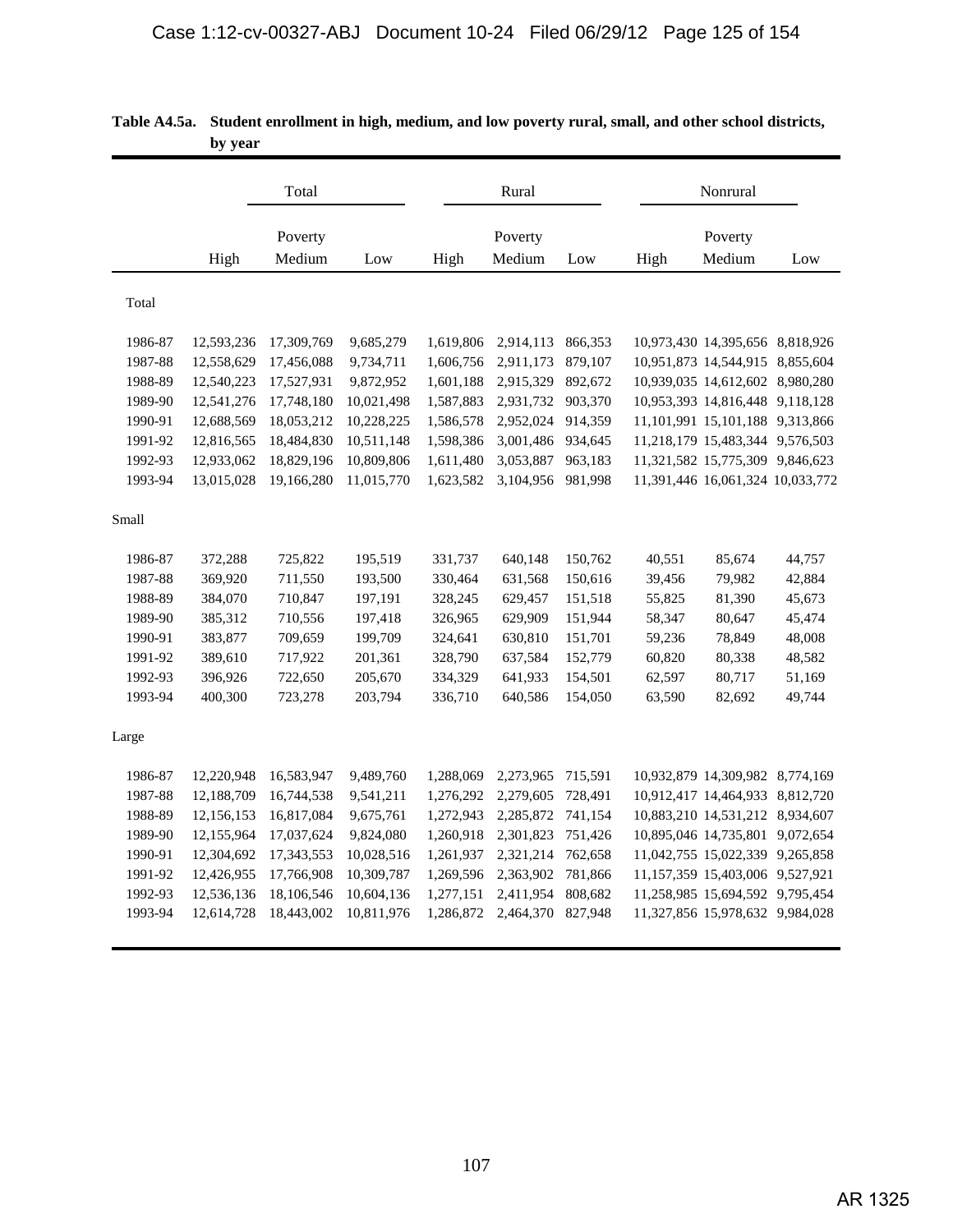|         |      | Total   |      |      | Rural   |      |      | Nonrural |      |  |  |
|---------|------|---------|------|------|---------|------|------|----------|------|--|--|
|         |      | Poverty |      |      | Poverty |      |      | Poverty  |      |  |  |
|         | High | Medium  | Low  | High | Medium  | Low  | High | Medium   | Low  |  |  |
| Total   |      |         |      |      |         |      |      |          |      |  |  |
| 1986-87 | 31.8 | 43.7    | 24.5 | 30.0 | 54.0    | 16.0 | 32.1 | 42.1     | 25.8 |  |  |
| 1987-88 | 31.6 | 43.9    | 24.5 | 29.8 | 53.9    | 16.3 | 31.9 | 42.3     | 25.8 |  |  |
| 1988-89 | 31.4 | 43.9    | 24.7 | 29.6 | 53.9    | 16.5 | 31.7 | 42.3     | 26.0 |  |  |
| 1989-90 | 31.1 | 44.0    | 24.9 | 29.3 | 54.1    | 16.7 | 31.4 | 42.5     | 26.1 |  |  |
| 1990-91 | 31.0 | 44.1    | 25.0 | 29.1 | 54.1    | 16.8 | 31.3 | 42.5     | 26.2 |  |  |
| 1991-92 | 30.7 | 44.2    | 25.1 | 28.9 | 54.2    | 16.9 | 30.9 | 42.7     | 26.4 |  |  |
| 1992-93 | 30.4 | 44.2    | 25.4 | 28.6 | 54.3    | 17.1 | 30.6 | 42.7     | 26.7 |  |  |
| 1993-94 | 30.1 | 44.4    | 25.5 | 28.4 | 54.4    | 17.2 | 30.4 | 42.8     | 26.8 |  |  |
| Small   |      |         |      |      |         |      |      |          |      |  |  |
| 1986-87 | 28.8 | 56.1    | 15.1 | 29.5 | 57.0    | 13.4 | 23.7 | 50.1     | 26.2 |  |  |
| 1987-88 | 29.0 | 55.8    | 15.2 | 29.7 | 56.8    | 13.5 | 24.3 | 49.3     | 26.4 |  |  |
| 1988-89 | 29.7 | 55.0    | 15.3 | 29.6 | 56.7    | 13.7 | 30.5 | 44.5     | 25.0 |  |  |
| 1989-90 | 29.8 | 54.9    | 15.3 | 29.5 | 56.8    | 13.7 | 31.6 | 43.7     | 24.7 |  |  |
| 1990-91 | 29.7 | 54.9    | 15.4 | 29.3 | 57.0    | 13.7 | 31.8 | 42.4     | 25.8 |  |  |
| 1991-92 | 29.8 | 54.8    | 15.4 | 29.4 | 57.0    | 13.7 | 32.1 | 42.3     | 25.6 |  |  |
| 1992-93 | 30.0 | 54.5    | 15.5 | 29.6 | 56.8    | 13.7 | 32.2 | 41.5     | 26.3 |  |  |
| 1993-94 | 30.2 | 54.5    | 15.4 | 29.8 | 56.6    | 13.6 | 32.4 | 42.2     | 25.4 |  |  |
| Large   |      |         |      |      |         |      |      |          |      |  |  |
| 1986-87 | 31.9 | 43.3    | 24.8 | 30.1 | 53.2    | 16.7 | 32.1 | 42.1     | 25.8 |  |  |
| 1987-88 | 31.7 | 43.5    | 24.8 | 29.8 | 53.2    | 17.0 | 31.9 | 42.3     | 25.8 |  |  |
| 1988-89 | 31.5 | 43.5    | 25.0 | 29.6 | 53.2    | 17.2 | 31.7 | 42.3     | 26.0 |  |  |
| 1989-90 | 31.2 | 43.7    | 25.2 | 29.2 | 53.4    | 17.4 | 31.4 | 42.5     | 26.1 |  |  |
| 1990-91 | 31.0 | 43.7    | 25.3 | 29.0 | 53.4    | 17.5 | 31.3 | 42.5     | 26.2 |  |  |
| 1991-92 | 30.7 | 43.9    | 25.5 | 28.8 | 53.5    | 17.7 | 30.9 | 42.7     | 26.4 |  |  |
| 1992-93 | 30.4 | 43.9    | 25.7 | 28.4 | 53.6    | 18.0 | 30.6 | 42.7     | 26.7 |  |  |
| 1993-94 | 30.1 | 44.0    | 25.8 | 28.1 | 53.8    | 18.1 | 30.4 | 42.8     | 26.8 |  |  |

## **Table A4.5b. Percentage distributions of student enrollment in high, medium, and low poverty rural, small, and other school districts, by year**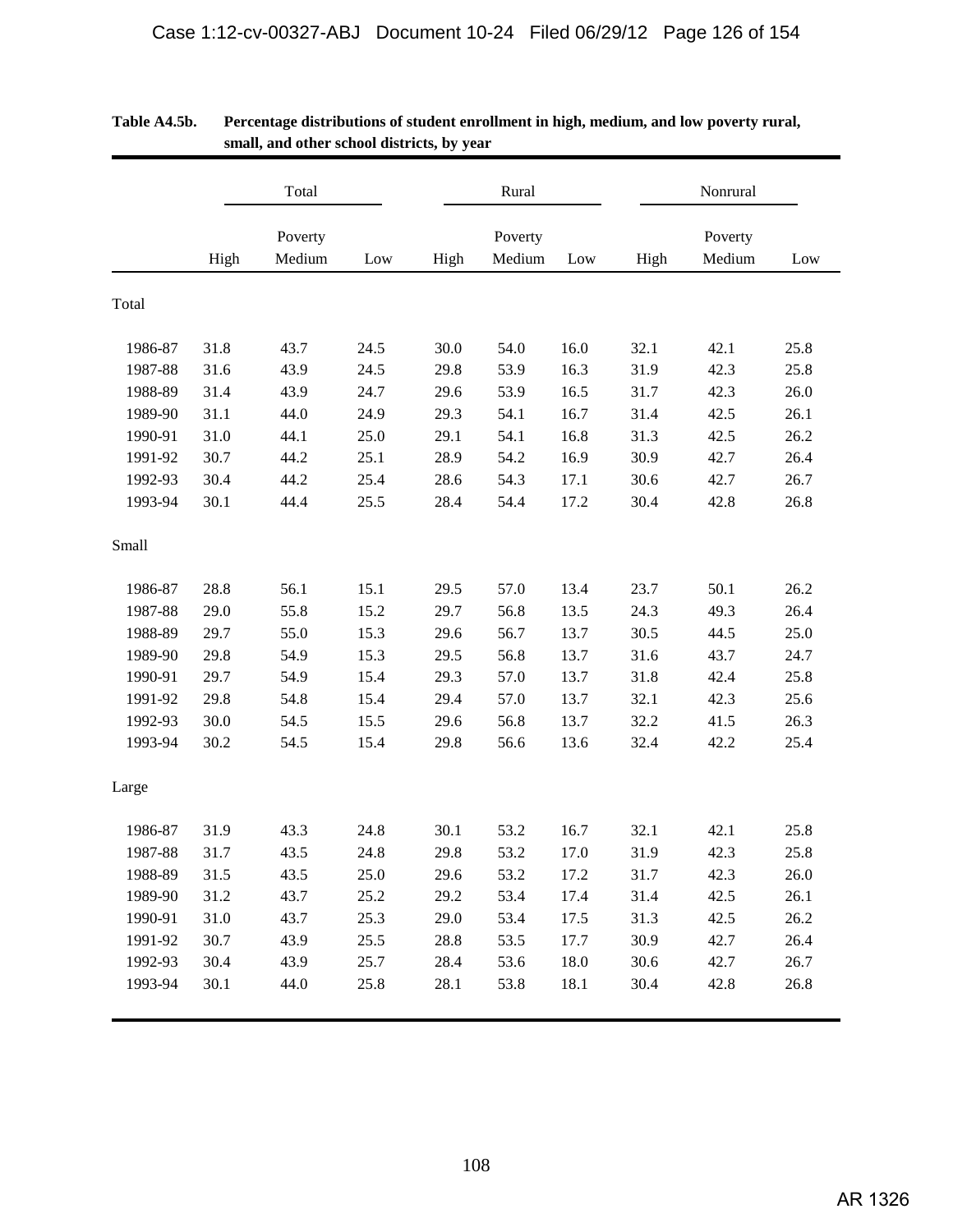|         |       | Total |                     |      |       |      | Rural               |      | Nonrural |      |                     |      |
|---------|-------|-------|---------------------|------|-------|------|---------------------|------|----------|------|---------------------|------|
|         | Total |       | Elem Unified Second |      | Total |      | Elem Unified Second |      | Total    |      | Elem Unified Second |      |
| Total   |       |       |                     |      |       |      |                     |      |          |      |                     |      |
| 1987-88 | 17.7  | 19.1  | 17.6                | 18.4 | 16.2  | 16.1 | 16.2                | 13.5 | 17.9     | 19.6 | 17.8                | 18.9 |
| 1988-89 | 17.6  | 19.1  | 17.5                | 18.2 | 16.1  | 15.8 | 16.2                | 13.2 | 17.8     | 19.6 | 17.7                | 18.6 |
| 1989-90 | 17.4  | 19.1  | 17.3                | 18.0 | 15.9  | 15.6 | 15.9                | 12.8 | 17.6     | 19.7 | 17.5                | 18.5 |
| 1990-91 | 17.3  | 19.0  | 17.2                | 18.6 | 15.8  | 15.6 | 15.8                | 13.3 | 17.6     | 19.6 | 17.4                | 19.1 |
| 1991-92 | 17.6  | 19.4  | 17.4                | 19.0 | 16.0  | 16.2 | 16.0                | 14.1 | 17.8     | 20.0 | 17.7                | 19.5 |
| 1992-93 | 17.7  | 19.1  | 17.6                | 17.8 | 16.2  | 15.7 | 16.3                | 12.4 | 18.0     | 19.7 | 17.9                | 18.3 |
| 1993-94 | 17.5  | 19.1  | 17.4                | 17.7 | 16.0  | 15.6 | 16.0                | 12.9 | 17.8     | 19.6 | 17.7                | 18.3 |
| Small   |       |       |                     |      |       |      |                     |      |          |      |                     |      |
| 1987-88 | 13.2  | 13.3  | 13.3                | 10.5 | 13.2  | 12.9 | 13.3                | 11.0 | 12.7     | 14.1 | 12.6                | 9.5  |
| 1988-89 | 13.3  | 14.2  | 13.3                | 11.1 | 13.2  | 13.1 | 13.3                | 11.2 | 13.6     | 15.9 | 12.7                | 10.9 |
| 1989-90 | 13.1  | 14.2  | 13.0                | 10.4 | 13.0  | 13.0 | 13.0                | 10.6 | 13.6     | 16.1 | 12.5                | 9.9  |
| 1990-91 | 13.0  | 14.1  | 12.9                | 10.8 | 12.9  | 12.9 | 13.0                | 11.2 | 13.6     | 16.0 | 12.6                | 10.2 |
| 1991-92 | 13.3  | 14.5  | 13.1                | 11.5 | 13.2  | 13.2 | 13.2                | 12.2 | 13.9     | 16.5 | 12.9                | 10.3 |
| 1992-93 | 13.6  | 14.3  | 13.6                | 11.2 | 13.6  | 13.1 | 13.7                | 11.5 | 14.0     | 16.4 | 13.0                | 10.4 |
| 1993-94 | 13.4  | 14.3  | 13.4                | 11.6 | 13.3  | 12.9 | 13.4                | 12.3 | 14.0     | 16.6 | 12.9                | 10.2 |
| Large   |       |       |                     |      |       |      |                     |      |          |      |                     |      |
| 1987-88 | 17.9  | 19.8  | 17.8                | 19.0 | 17.2  | 18.9 | 17.1                | 16.4 | 18.0     | 19.9 | 17.9                | 19.1 |
| 1988-89 | 17.8  | 19.6  | 17.6                | 18.7 | 17.1  | 18.0 | 17.1                | 15.3 | 17.9     | 19.8 | 17.7                | 18.9 |
| 1989-90 | 17.6  | 19.7  | 17.4                | 18.6 | 16.8  | 17.7 | 16.8                | 15.2 | 17.7     | 19.9 | 17.5                | 18.7 |
| 1990-91 | 17.5  | 19.6  | 17.4                | 19.2 | 16.8  | 17.9 | 16.7                | 15.9 | 17.6     | 19.7 | 17.4                | 19.3 |
| 1991-92 | 17.8  | 20.0  | 17.6                | 19.6 | 17.0  | 18.5 | 16.9                | 16.3 | 17.9     | 20.1 | 17.7                | 19.7 |
| 1992-93 | 17.9  | 19.7  | 17.8                | 18.3 | 17.0  | 17.8 | 17.0                | 13.4 | 18.0     | 19.9 | 17.9                | 18.5 |
| 1993-94 | 17.7  | 19.6  | 17.6                | 18.2 | 16.8  | 17.7 | 16.8                | 13.5 | 17.8     | 19.8 | 17.7                | 18.5 |

| Table A5.1. Student/teacher ratios in rural, small, and other school districts, by level and year |
|---------------------------------------------------------------------------------------------------|
|---------------------------------------------------------------------------------------------------|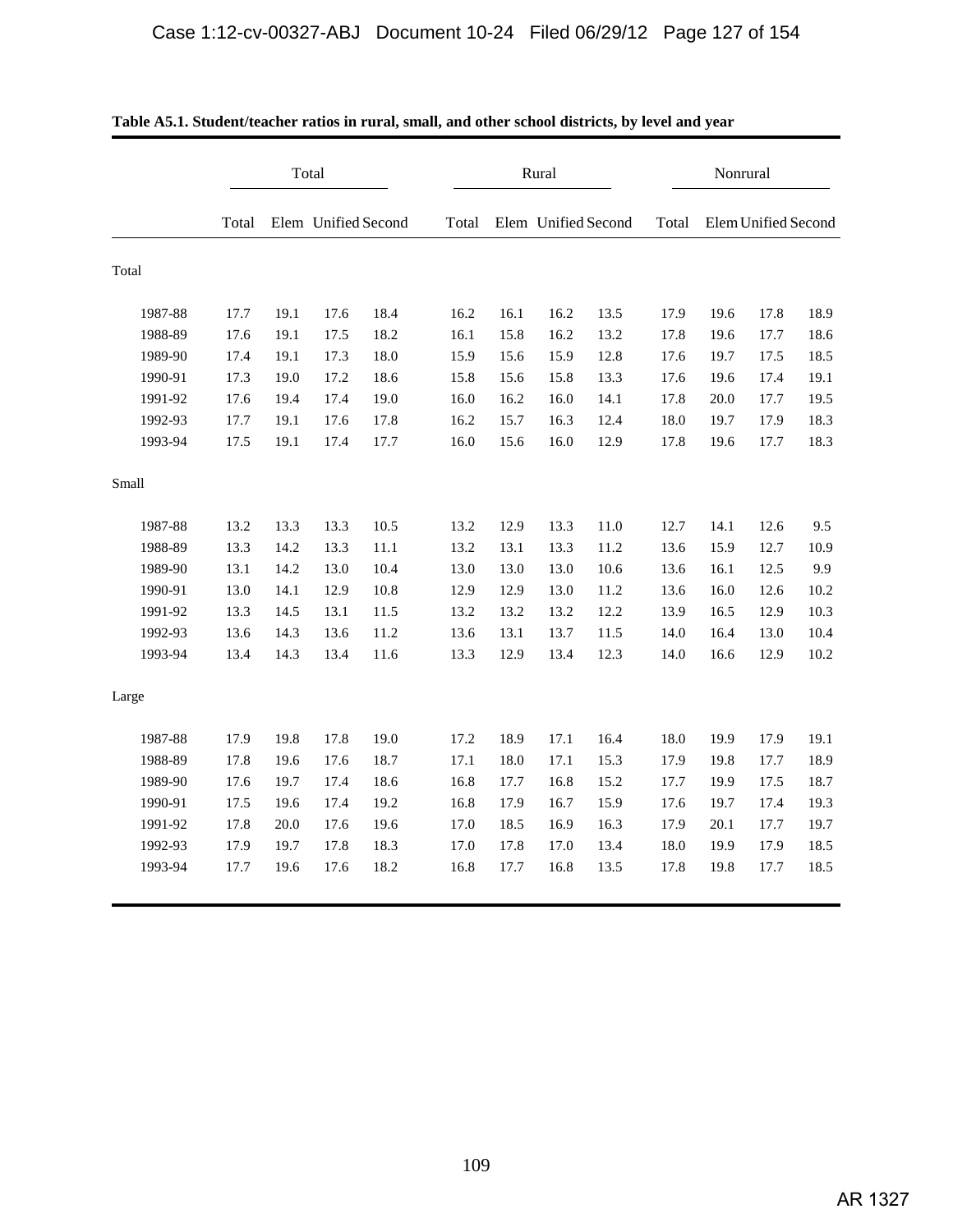|         |         | Total           |                         |         |         |         | Rural                   |                 | Nonrural |         |                         |         |
|---------|---------|-----------------|-------------------------|---------|---------|---------|-------------------------|-----------------|----------|---------|-------------------------|---------|
|         | Total   |                 | Elem Unified Second     |         | Total   |         | Elem Unified Second     |                 | Total    |         | Elem Unified Second     |         |
| Total   |         |                 |                         |         |         |         |                         |                 |          |         |                         |         |
| 1989-90 | \$5,793 | \$5,801         | \$5,746 \$7,664         |         | \$5,268 |         | \$6,480 \$5,157         | \$8,718         | \$5,874  |         | \$5,707 \$5,839         | \$7,588 |
| 1990-91 | \$5,739 | \$5,578         | \$5,703                 | \$7,619 | \$5,306 | \$6,344 | \$5,207                 | \$8,691         | \$5,805  |         | \$5,476 \$5,781         | \$7,546 |
| 1991-92 | \$5,589 | \$5,570         | \$5,546 \$7,388         |         | \$5,173 | \$6,253 | \$5,070                 | \$8,758         | \$5,653  |         | \$5,478 \$5,621         | \$7,296 |
| 1992-93 | \$5,793 | \$5,657         | \$5,762 \$7,372         |         | \$5,422 | \$6,367 | \$5,332                 | \$8,408         | \$5,849  |         | \$5,563 \$5,829         | \$7,299 |
| Small   |         |                 |                         |         |         |         |                         |                 |          |         |                         |         |
| 1989-90 | \$6,003 |                 | \$6,696 \$5,790 \$8,412 |         | \$5,932 |         | \$6,836 \$5,758 \$8,541 |                 | \$6,434  |         | \$6,514 \$6,138 \$8,114 |         |
| 1990-91 | \$6,028 | \$6,633         | \$5,832                 | \$8,413 | \$5,975 | \$6,920 | \$5,795                 | \$8,652         | \$6.354  |         | \$6,265 \$6,248         | \$7,840 |
| 1991-92 | \$5,940 | \$6,521         | \$5,750                 | \$8,328 | \$5,885 |         | \$6,762 \$5,718         | \$8,445         | \$6,279  | \$6,211 | \$6,101                 | \$8,067 |
| 1992-92 | \$6,266 |                 | \$6,715 \$6,136 \$7,527 |         | \$6,220 | \$6,917 |                         | \$6,104 \$7,473 | \$6.548  |         | \$6,448 \$6,492 \$7,672 |         |
| Large   |         |                 |                         |         |         |         |                         |                 |          |         |                         |         |
| 1989-90 | \$5,786 | \$5,723         | \$5,745                 | \$7,631 | \$5,098 |         | \$6,266 \$5,016 \$8,857 |                 | \$5,871  |         | \$5,674 \$5,838         | \$7,581 |
| 1990-91 | \$5,730 | \$5,490         | \$5,700                 | \$7,585 | \$5,136 | \$6,011 | \$5,069                 | \$8,726         | \$5,802  | \$5,445 | \$5,780                 | \$7,543 |
| 1991-92 |         | \$5,578 \$5,491 | \$5,540 \$7,347         |         | \$4,992 |         | \$5,962 \$4,918 \$9,019 |                 |          |         | \$5,650 \$5,450 \$5,619 | \$7,285 |
| 1992-93 | \$5,778 |                 | \$5,572 \$5,752 \$7,365 |         | \$5,223 |         | \$6,054 \$5,155         | \$9,322         | \$5,846  |         | \$5,530 \$5,828         | \$7,295 |

| Table A5.2. Per-pupil revenues in rural, small, and other school districts, by level and year |  |
|-----------------------------------------------------------------------------------------------|--|
|-----------------------------------------------------------------------------------------------|--|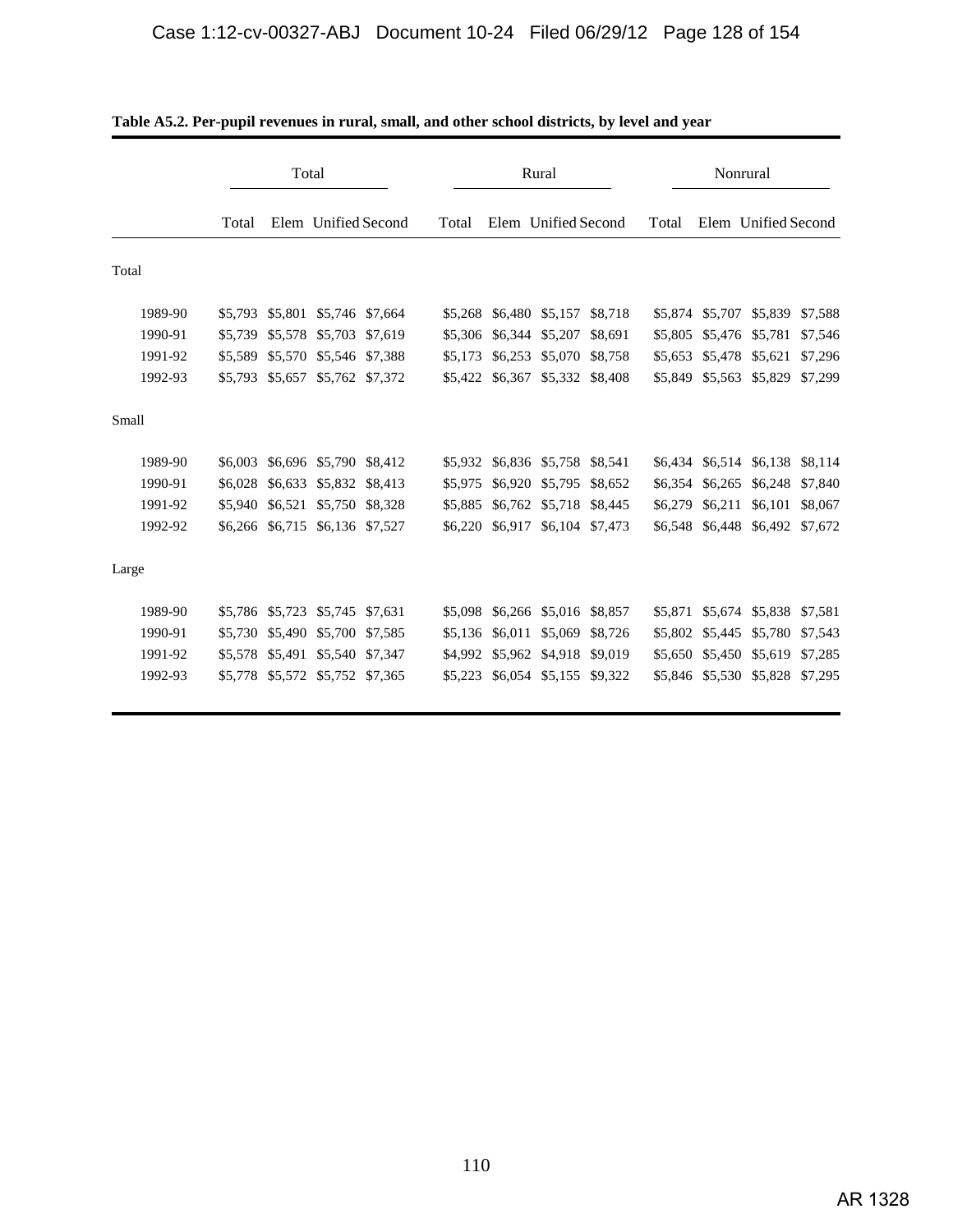|                      |         | Total   |         |         | Rural   |         |         | Nonrural |         |
|----------------------|---------|---------|---------|---------|---------|---------|---------|----------|---------|
|                      | Total   | Small   | Large   | Total   | Small   | Large   | Total   | Small    | Large   |
| <b>United States</b> |         |         |         |         |         |         |         |          |         |
| 1989-90              | \$5,793 | \$6,003 | \$5,786 | \$5,268 | \$5,932 | \$5,098 | \$5,874 | \$6,434  | \$5,871 |
| 1990-91              | \$5,739 | \$6,028 | \$5,730 | \$5,306 | \$5,975 | \$5,136 | \$5,805 | \$6,354  | \$5,802 |
| 1991-92              | \$5,589 | \$5,940 | \$5,578 | \$5,173 | \$5,885 | \$4,992 | \$5,653 | \$6,279  | \$5,650 |
| 1992-93              | \$5,793 | \$6,266 | \$5,778 | \$5,422 | \$6,220 | \$5,223 | \$5,849 | \$6,548  | \$5,846 |
| Northeast            |         |         |         |         |         |         |         |          |         |
| 1989-90              | \$8,110 | \$8,752 | \$8,098 | \$7,102 | \$8,433 | \$6,859 | \$8,199 | \$9,491  | \$8,192 |
| 1990-91              | \$7,982 | \$9,058 | \$7,962 | \$7,261 | \$8,770 | \$6,989 | \$8,046 | \$9,730  | \$8,036 |
| 1991-92              | \$7,859 | \$8,850 | \$7,840 | \$7,186 | \$8,512 | \$6,943 | \$7,918 | \$9,630  | \$7,908 |
| 1992-93              | \$7,986 | \$8,899 | \$7,969 | \$7,302 | \$8,589 | \$7,068 | \$8,046 | \$9,619  | \$8,037 |
| Southeast            |         |         |         |         |         |         |         |          |         |
| 1989-90              | \$5,185 | \$4,434 | \$5,186 | \$4,498 | \$4,537 | \$4,497 | \$5,320 | \$4,292  | \$5,321 |
| 1990-91              | \$5,169 | \$4,453 | \$5,170 | \$4,585 | \$4,441 | \$4,586 | \$5,282 | \$4,470  | \$5,282 |
| 1991-92              | \$5,008 | \$4,337 | \$5,009 | \$4,394 | \$4,321 | \$4,394 | \$5,126 | \$4,359  | \$5,126 |
| 1992-93              | \$5,026 | \$5,193 | \$5,026 | \$4,575 | \$5,198 | \$4,572 | \$5,112 | \$5,185  | \$5,112 |
| South Central        |         |         |         |         |         |         |         |          |         |
| 1989-90              | \$4,595 | \$5,070 | \$4,561 | \$4,815 | \$5,077 | \$4,609 | \$4,561 | \$5,015  | \$4,557 |
| 1990-91              | \$4,667 | \$5,276 | \$4,625 | \$5,008 | \$5,304 | \$4,780 | \$4,615 | \$5,059  | \$4,611 |
| 1991-92              | \$4,630 | \$5,332 | \$4,582 | \$5,028 | \$5,365 | \$4,772 | \$4,570 | \$5,071  | \$4,566 |
| 1992-93              | \$5,442 | \$6,529 | \$5,368 | \$6,018 | \$6,590 | \$5,590 | \$5,355 | \$6,049  | \$5,349 |
| Midwest              |         |         |         |         |         |         |         |          |         |
| 1989-90              | \$5,621 | \$5,502 | \$5,629 | \$5,128 | \$5,505 | \$4,960 | \$5,737 | \$5,464  | \$5,739 |
| 1990-91              | \$5,602 | \$5,437 | \$5,613 | \$5,102 | \$5,439 | \$4,953 | \$5,719 | \$5,415  | \$5,721 |
| 1991-92              | \$5,427 | \$5,338 | \$5,433 | \$4,942 | \$5,343 | \$4,766 | \$5,541 | \$5,281  | \$5,543 |
| 1992-93              | \$5,736 | \$5,431 | \$5,756 | \$5,147 | \$5,427 | \$5,026 | \$5,874 | \$5,474  | \$5,876 |
| West                 |         |         |         |         |         |         |         |          |         |
| 1989-90              | \$5,422 | \$7,093 | \$5,378 | \$6,374 | \$7,415 | \$6,033 | \$5,342 | \$6,171  | \$5,336 |
| 1990-91              | \$5,292 | \$6,979 | \$5,248 | \$6,199 | \$7,382 | \$5,816 | \$5,216 | \$5,809  | \$5,212 |
| 1991-92              | \$5,111 | \$6,751 | \$5,069 | \$6,064 | \$7,129 | \$5,724 | \$5,031 | \$5,643  | \$5,027 |
| 1992-93              | \$5,186 | \$6,731 | \$5,146 | \$6,066 | \$7,058 | \$5,756 | \$5,110 | \$5,706  | \$5,106 |

| Table A5.3a. Per-pupil revenues in rural, small, and other school districts, by region |  |  |  |  |
|----------------------------------------------------------------------------------------|--|--|--|--|
|----------------------------------------------------------------------------------------|--|--|--|--|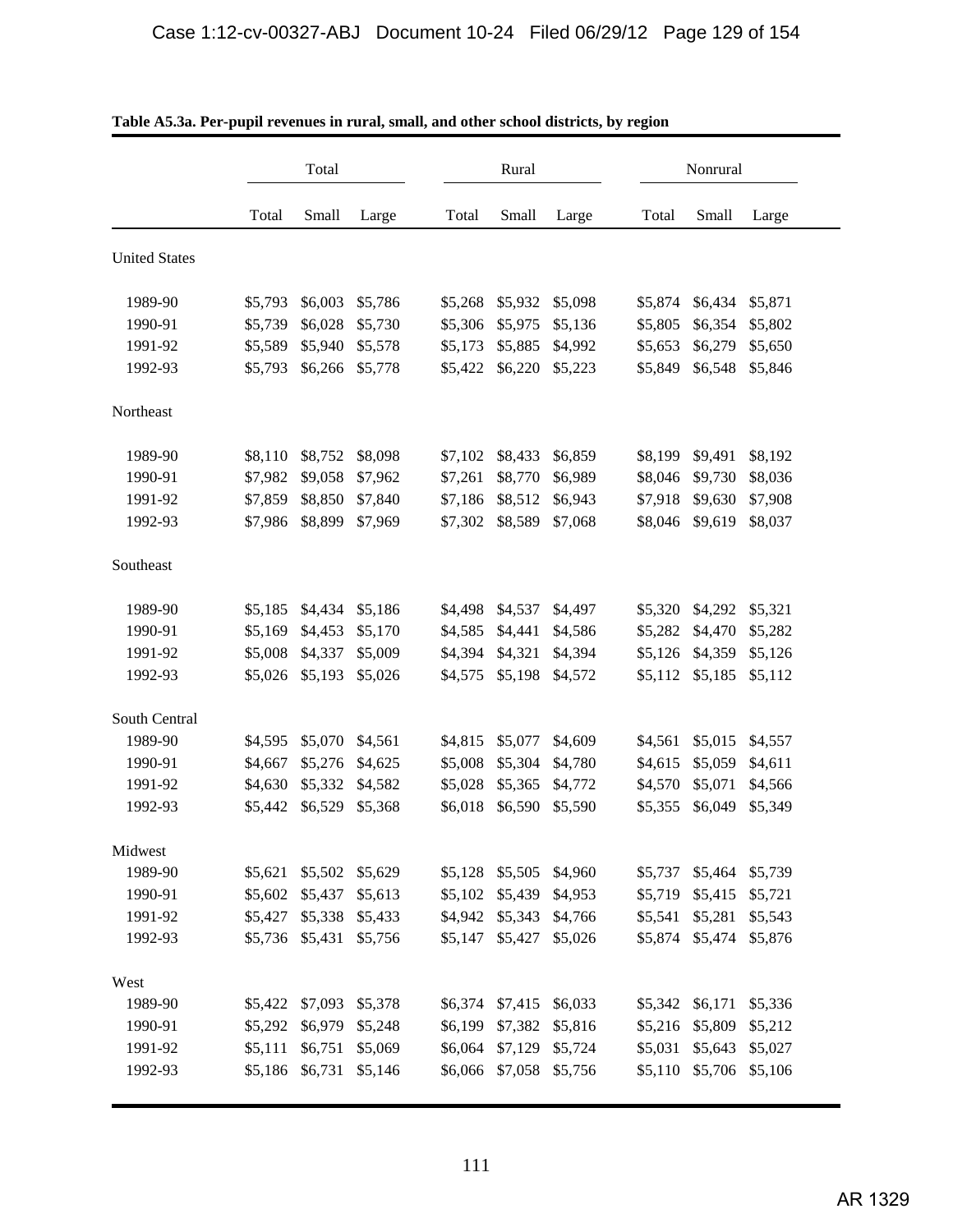|                      | Total   |         |          |         | Small   |          |         | Large   |          |
|----------------------|---------|---------|----------|---------|---------|----------|---------|---------|----------|
|                      | Total   | Rural   | Nonrural | Total   | Rural   | Nonrural | Total   | Rural   | Nonrural |
|                      |         |         |          |         |         |          |         |         |          |
| 50 States and D.C.   | \$5,793 | \$6,266 | \$5,778  | \$5,422 | \$6,220 | \$5,223  | \$5,849 | \$6,548 | \$5,846  |
| Alabama              | \$3,885 | n/a     | \$3,885  | \$3,721 | n/a     | \$3,721  | \$3,937 | n/a     | \$3,937  |
| Alaska               | \$9,717 | \$14919 | \$9,165  | \$12099 | \$14919 | \$11171  | \$8,208 | n/a     | \$8,208  |
| Arizona              | \$5,035 | \$6,370 | \$5,009  | \$6,172 | \$6,552 | \$6,061  | \$4,960 | \$5,860 | \$4,955  |
| Arkansas             | \$4,345 | \$5,336 | \$4,200  | \$4,651 | \$5,381 | \$4,054  | \$4,235 | \$4,734 | \$4,229  |
| California           | \$5,155 | \$5,823 | \$5,147  | \$5,622 | \$6,715 | \$5,452  | \$5,137 | \$5,229 | \$5,137  |
| Colorado             | \$5,596 | \$6,783 | \$5,547  | \$6,375 | \$6,771 | \$6,201  | \$5,482 | \$7,183 | \$5,480  |
| Connecticut          | \$8,595 | \$12050 | \$8,574  | \$10346 | \$12218 | \$9,996  | \$8,549 | \$11698 | \$8,543  |
| Delaware             | \$6,554 | n/a     | \$6,554  | \$7,542 | n/a     | \$7,542  | \$6,355 | n/a     | \$6,355  |
| District of Columbia | \$8,782 | n/a     | \$8,782  | n/a     | n/a     | n/a      | \$8,782 | n/a     | \$8,782  |
| Florida              | \$5,713 | n/a     | \$5,713  | \$5,542 | n/a     | \$5,542  | \$5,717 | n/a     | \$5,717  |
| Georgia              | \$5,098 | \$5,926 | \$5,097  | \$4,717 | \$5,926 | \$4,708  | \$5,157 | n/a     | \$5,157  |
| Hawaii               | \$5,973 | n/a     | \$5,973  | n/a     | n/a     | n/a      | \$5,973 | n/a     | \$5,973  |
| Idaho                | \$3,826 | \$4,887 | \$3,760  | \$4,114 | \$4,847 | \$3,924  | \$3,717 | \$5,831 | \$3,710  |
| Illinois             | \$5,503 | \$4,563 | \$5,547  | \$4,344 | \$4,478 | \$4,264  | \$5,628 | \$4,937 | \$5,634  |
| Indiana              | \$6,027 | \$5,869 | \$6,028  | \$5,515 | \$6,019 | \$5,509  | \$6,129 | \$5,697 | \$6,129  |
| Iowa                 | \$5,437 | \$5,834 | \$5,347  | \$5,701 | \$5,852 | \$5,470  | \$5,329 | \$5,481 | \$5,327  |
| Kansas               | \$5,287 | \$5,931 | \$5,183  | \$5,445 | \$5,945 | \$5,186  | \$5,186 | \$5,642 | \$5,182  |
| Kentucky             | \$4,774 | \$5,369 | \$4,769  | \$4,656 | \$5,490 | \$4,645  | \$4,818 | \$5,290 | \$4,815  |
| Louisiana            | \$4,302 | n/a     | \$4,302  | \$4,340 | n/a     | \$4,340  | \$4,299 | n/a     | \$4,299  |
| Maine                | \$6,375 | \$7,362 | \$6,282  | \$6,677 | \$7,484 | \$6,337  | \$6,277 | \$6,712 | \$6,269  |
| Maryland             | \$6,520 | n/a     | \$6,520  | \$6,059 | n/a     | \$6,059  | \$6,577 | n/a     | \$6,577  |
| Massachusetts        | \$6,859 | \$7,932 | \$6,848  | \$6,857 | \$6,312 | \$6,903  | \$6,859 | \$8,425 | \$6,847  |
| Michigan             | \$6,340 | \$5,723 | \$6,352  | \$5,264 | \$5,731 | \$5,200  | \$6,506 | \$5,679 | \$6,508  |
| Minnesota            | \$5,941 | \$5,916 | \$5,943  | \$5,646 | \$5,919 | \$5,491  | \$6,023 | \$5,775 | \$6,024  |
| Mississippi          | \$3,617 | \$5,206 | \$3,614  | \$3,643 | \$5,206 | \$3,633  | \$3,604 | n/a     | \$3,604  |
| Missouri             | \$4,370 | \$3,835 | \$4,426  | \$3,510 | \$3,809 | \$3,311  | \$4,623 | \$4,491 | \$4,624  |
| Montana              | \$5,047 | \$5,962 | \$4,770  | \$5,542 | \$5,985 | \$4,898  | \$4,779 | \$5,761 | \$4,741  |
| Nebraska             | \$5,583 | \$6,130 | \$5,375  | \$5,845 | \$6,154 | \$4,950  | \$5,450 | \$5,888 | \$5,432  |
| Nevada               | \$3,563 | \$10556 | \$3,534  | \$5,064 | \$10556 | \$4,820  | \$3,402 | n/a     | \$3,402  |
| New Hampshire        | \$6,167 | \$7,354 | \$6,086  | \$6,723 | \$7,811 | \$6,401  | \$6,036 | \$6,385 | \$6,027  |
| New Jersey           | \$9,831 | \$12139 | \$9,805  | \$9,929 | \$11981 | \$9,753  | \$9,827 | \$12201 | \$9,807  |
| New Mexico           | \$4,462 | \$6,811 | \$4,369  | \$5,269 | \$6,811 | \$4,850  | \$4,286 | n/a     | \$4,286  |
| New York             | \$8,494 | \$9,470 | \$8,475  | \$8,111 | \$9,198 | \$7,818  | \$8,521 | \$10201 | \$8,512  |
| North Carolina       | \$5,009 | n/a     | \$5,009  | \$4,902 | n/a     | \$4,902  | \$5,038 | n/a     | \$5,038  |
| North Dakota         | \$4,602 | \$5,300 | \$4,221  | \$5,172 | \$5,300 | \$4,600  | \$4,168 | n/a     | \$4,168  |
| Ohio                 | \$5,894 | \$4,756 | \$5,901  | \$4,793 | \$4,649 | \$4,797  | \$6,125 | \$5,290 | \$6,126  |
| Oklahoma             | \$4,534 | \$5,857 | \$4,274  | \$5,281 | \$5,969 | \$4,194  | \$4,317 | \$5,274 | \$4,283  |
| Oregon               | \$5,815 | \$6,583 | \$5,771  | \$6,379 | \$6,648 | \$6,002  | \$5,779 | \$6,470 | \$5,765  |
| Pennsylvania         | \$6,873 | \$6,840 | \$6,873  | \$6,118 | \$6,184 | \$6,117  | \$6,986 | \$7,916 | \$6,985  |
| Rhode Island         | \$6,592 | \$13912 | \$6,586  | \$7,638 | \$13912 | \$7,519  | \$6,539 | n/a     | \$6,539  |
| South Carolina       | \$4,765 | \$5,045 | \$4,765  | \$4,805 | \$5,045 | \$4,801  | \$4,759 | n/a     | \$4,759  |
| South Dakota         | \$4,459 | \$5,008 | \$4,246  | \$4,855 | \$4,991 | \$4,568  | \$4,187 | \$6,991 | \$4,175  |
| Tennessee            | \$3,856 | \$3,284 | \$3,857  | \$3,423 | \$3,457 | \$3,423  | \$3,932 | \$3,020 | \$3,932  |
| Texas                | \$5,726 | \$7,484 | \$5,656  | \$6,741 | \$7,499 | \$6,328  | \$5,615 | \$7,348 | \$5,607  |
| Utah                 | \$3,539 | \$6,720 | \$3,525  | \$4,921 | \$6,720 | \$4,798  | \$3,441 | n/a     | \$3,441  |
| Vermont              | \$7,998 | \$8,197 | \$7,929  | \$8,241 | \$8,185 | \$8,364  | \$7,873 | \$8,310 | \$7,857  |
| Virginia             | \$5,203 | \$4,970 | \$5,204  | \$4,526 | \$4,528 | \$4,526  | \$5,414 | \$5,326 | \$5,414  |
| Washington           | \$5,850 | \$6,922 | \$5,810  | \$6,010 | \$6,935 | \$5,752  | \$5,821 | \$6,714 | \$5,819  |
| West Virginia        | \$5,753 | n/a     | \$5,753  | \$5,650 | n/a     | \$5,650  | \$5,819 | n/a     | \$5,819  |
| Wisconsin            | \$6,436 | \$6,861 | \$6,412  | \$6,370 | \$6,845 | \$6,225  | \$6,454 | \$7,047 | \$6,451  |
| Wyoming              | \$6,131 | \$9,042 | \$5,977  | \$7,283 | \$8,229 | \$7,021  | \$5,855 | \$13198 | \$5,780  |

|  |  |  | Table A5.3b. Per-pupil revenues in rural, small, and other school districts, by state in 1992-93 |
|--|--|--|--------------------------------------------------------------------------------------------------|
|  |  |  |                                                                                                  |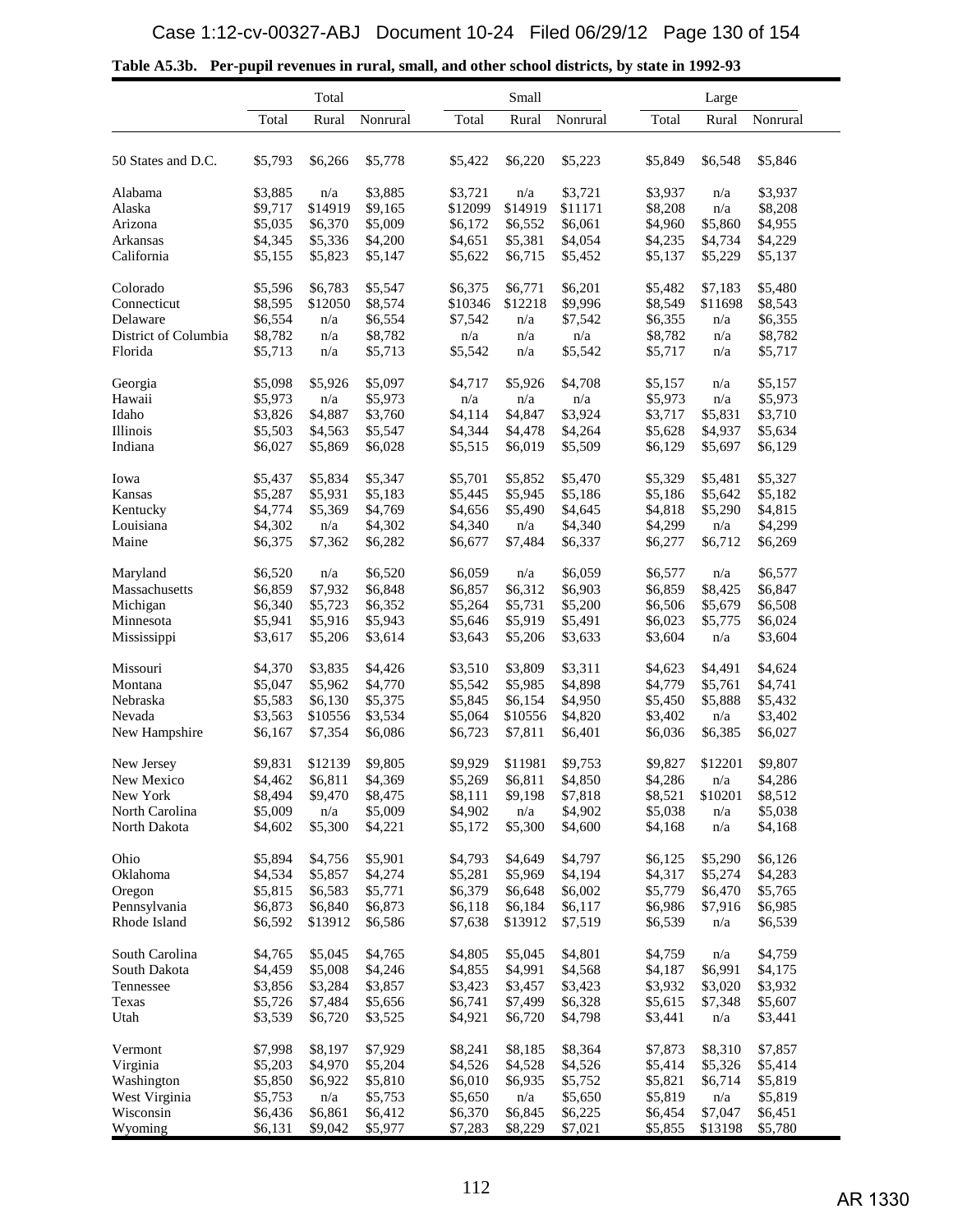|         | Total |              |         |       | Rural        |         | <b>Nonrural</b> |       |         |  |
|---------|-------|--------------|---------|-------|--------------|---------|-----------------|-------|---------|--|
|         | Local | <b>State</b> | Federal | Local | <b>State</b> | Federal | Local           | State | Federal |  |
| Total   |       |              |         |       |              |         |                 |       |         |  |
| 1989-90 | 47.2  | 47.1         | 5.7     | 40.6  | 52.6         | 6.8     | 48.1            | 46.3  | 5.5     |  |
| 1990-91 | 47.3  | 46.9         | 5.8     | 40.1  | 53.1         | 6.9     | 48.3            | 46.0  | 5.7     |  |
| 1991-92 | 48.0  | 45.6         | 6.4     | 40.8  | 51.8         | 7.4     | 49.0            | 44.8  | 6.2     |  |
| 1992-93 | 47.4  | 46.4         | 6.2     | 39.5  | 53.3         | 7.3     | 48.5            | 45.4  | 6.1     |  |
| Small   |       |              |         |       |              |         |                 |       |         |  |
| 1989-90 | 47.7  | 45.9         | 6.1     | 47.4  | 46.2         | 6.4     | 49.6            | 44.2  | 4.8     |  |
| 1990-91 | 46.5  | 47.3         | 6.2     | 45.8  | 47.8         | 6.4     | 50.7            | 44.4  | 5.0     |  |
| 1991-92 | 47.3  | 46.1         | 6.6     | 46.5  | 46.6         | 6.9     | 51.6            | 43.3  | 5.1     |  |
| 1992-93 | 45.0  | 48.4         | 6.6     | 44.2  | 49.0         | 6.8     | 50.2            | 44.7  | 5.2     |  |
| Large   |       |              |         |       |              |         |                 |       |         |  |
| 1989-90 | 47.2  | 47.1         | 5.7     | 38.6  | 54.5         | 6.9     | 48.1            | 46.3  | 5.5     |  |
| 1990-91 | 47.3  | 46.9         | 5.8     | 38.4  | 54.6         | 7.0     | 48.3            | 46.0  | 5.7     |  |
| 1991-92 | 48.0  | 45.6         | 6.4     | 39.1  | 53.4         | 7.6     | 49.0            | 44.8  | 6.2     |  |
| 1992-93 | 47.5  | 46.3         | 6.2     | 38.1  | 54.5         | 7.4     | 48.5            | 45.4  | 6.1     |  |

| Table A5.4. Percentage of local, state, and federal revenues in rural, small, and other school districts by |
|-------------------------------------------------------------------------------------------------------------|
| vear                                                                                                        |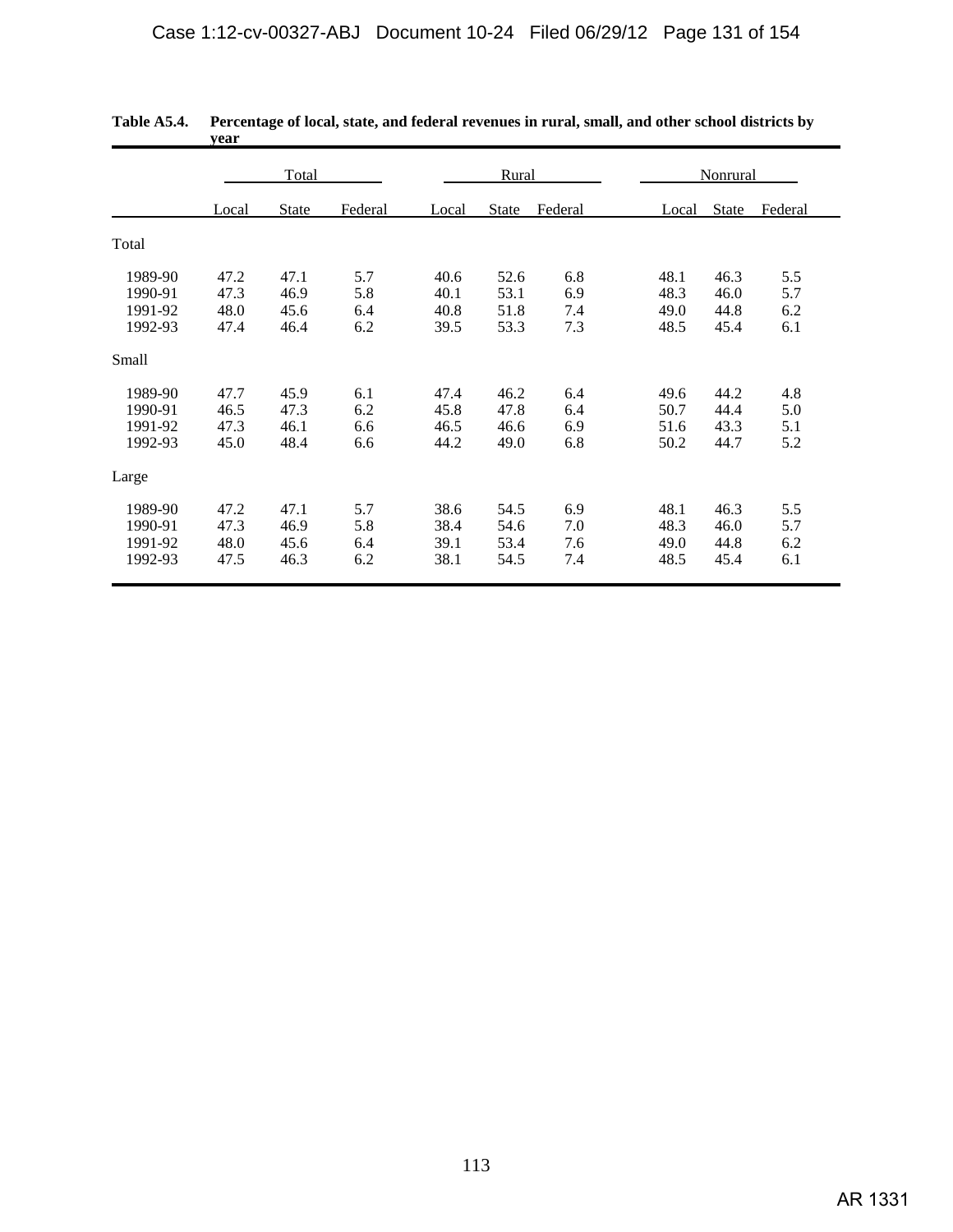|                                          | Total                        |                              |                              |                              | Rural                        |                              |  |                              | Nonrural                     |                              |  |  |
|------------------------------------------|------------------------------|------------------------------|------------------------------|------------------------------|------------------------------|------------------------------|--|------------------------------|------------------------------|------------------------------|--|--|
|                                          | Low                          | Medium                       | High                         | Low                          | Medium                       | High                         |  | Low                          | Medium                       | High                         |  |  |
| Total                                    |                              |                              |                              |                              |                              |                              |  |                              |                              |                              |  |  |
| 1989-90<br>1990-91<br>1991-92<br>1992-93 | 22.0<br>22.1<br>22.7<br>25.0 | 58.1<br>58.9<br>58.9<br>58.4 | 20.0<br>19.0<br>18.4<br>16.6 | 33.5<br>31.8<br>34.9<br>34.8 | 55.7<br>57.4<br>54.0<br>54.1 | 10.8<br>10.7<br>11.1<br>11.1 |  | 20.2<br>20.6<br>20.8<br>23.5 | 58.4<br>59.1<br>59.7<br>59.1 | 21.4<br>20.3<br>19.5<br>17.4 |  |  |
| Small                                    |                              |                              |                              |                              |                              |                              |  |                              |                              |                              |  |  |
| 1989-90<br>1990-91<br>1991-92<br>1992-93 | 21.8<br>22.1<br>22.1<br>17.8 | 57.0<br>56.3<br>56.1<br>58.9 | 21.2<br>21.6<br>21.9<br>23.3 | 21.9<br>22.2<br>22.3<br>18.1 | 57.8<br>57.1<br>56.5<br>59.1 | 20.3<br>20.7<br>21.2<br>22.9 |  | 21.0<br>20.9<br>20.9<br>16.3 | 52.0<br>52.1<br>53.2<br>58.1 | 27.0<br>27.0<br>25.9<br>25.6 |  |  |
| Large                                    |                              |                              |                              |                              |                              |                              |  |                              |                              |                              |  |  |
| 1989-90<br>1990-91<br>1991-92<br>1992-93 | 22.0<br>22.1<br>22.7<br>25.2 | 58.1<br>59.0<br>59.0<br>58.4 | 19.9<br>18.9<br>18.3<br>16.4 | 36.5<br>34.3<br>38.1<br>39.0 | 55.2<br>57.5<br>53.3<br>52.9 | 8.4<br>8.2<br>8.6<br>8.1     |  | 20.2<br>20.6<br>20.8<br>23.5 | 58.5<br>59.1<br>59.7<br>59.1 | 21.4<br>20.2<br>19.5<br>17.4 |  |  |

| <b>Table A5.5.</b> | Percentage of students enrolled in low, medium, and high per-pupil revenue districts in rural, |
|--------------------|------------------------------------------------------------------------------------------------|
|                    | small, and other school districts, by year                                                     |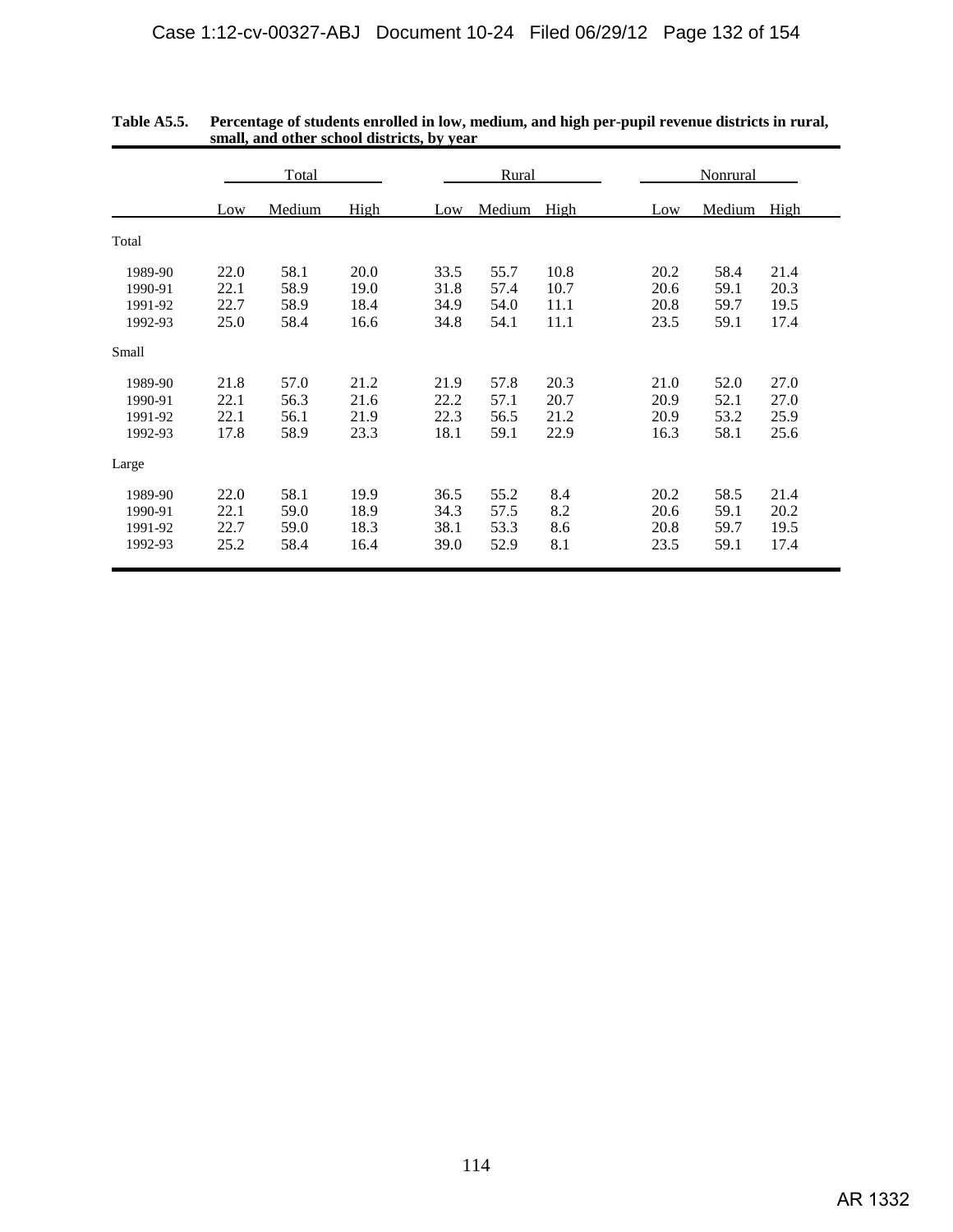|                                          | Total                        |                              |                              |                              | Rural                        |                              |                              | Nonrural                     |                              |  |  |
|------------------------------------------|------------------------------|------------------------------|------------------------------|------------------------------|------------------------------|------------------------------|------------------------------|------------------------------|------------------------------|--|--|
|                                          | Low                          | Medium                       | High                         | Low                          | Medium                       | High                         | Low                          | Medium                       | High                         |  |  |
| Total                                    |                              |                              |                              |                              |                              |                              |                              |                              |                              |  |  |
| 1989-90<br>1990-91<br>1991-92<br>1992-93 | 18.5<br>18.5<br>18.5<br>18.9 | 17.8<br>17.7<br>18.0<br>18.1 | 15.2<br>15.2<br>15.5<br>15.2 | 17.4<br>17.4<br>17.2<br>17.3 | 15.7<br>15.7<br>15.9<br>16.2 | 13.2<br>12.9<br>13.5<br>13.3 | 18.8<br>18.8<br>18.9<br>19.2 | 18.2<br>18.0<br>18.3<br>18.4 | 15.4<br>15.4<br>15.7<br>15.4 |  |  |
| Small                                    |                              |                              |                              |                              |                              |                              |                              |                              |                              |  |  |
| 1989-90<br>1990-91<br>1991-92<br>1992-93 | 14.4<br>14.7<br>14.8<br>15.0 | 13.4<br>13.3<br>13.6<br>14.3 | 11.2<br>11.1<br>11.4<br>11.5 | 14.3<br>14.5<br>14.5<br>14.7 | 13.2<br>13.1<br>13.4<br>14.1 | 11.3<br>11.2<br>11.5<br>11.6 | 15.4<br>15.7<br>16.3<br>17.2 | 14.8<br>14.7<br>15.0<br>15.1 | 10.8<br>10.9<br>11.1<br>10.9 |  |  |
| Large                                    |                              |                              |                              |                              |                              |                              |                              |                              |                              |  |  |
| 1989-90<br>1990-91<br>1991-92<br>1992-93 | 18.7<br>18.7<br>18.7<br>19.0 | 18.0<br>17.9<br>18.2<br>18.3 | 15.4<br>15.4<br>15.7<br>15.4 | 17.9<br>17.9<br>17.7<br>17.7 | 16.5<br>16.5<br>16.7<br>16.8 | 14.8<br>14.3<br>15.2<br>14.9 | 18.8<br>18.8<br>18.9<br>19.3 | 18.2<br>18.1<br>18.3<br>18.4 | 15.4<br>15.5<br>15.7<br>15.5 |  |  |

| Table A5.6. | Student/teacher ratios in low, medium, and high per-pupil revenue districts in rural, small, and |
|-------------|--------------------------------------------------------------------------------------------------|
|             | other school districts, by year                                                                  |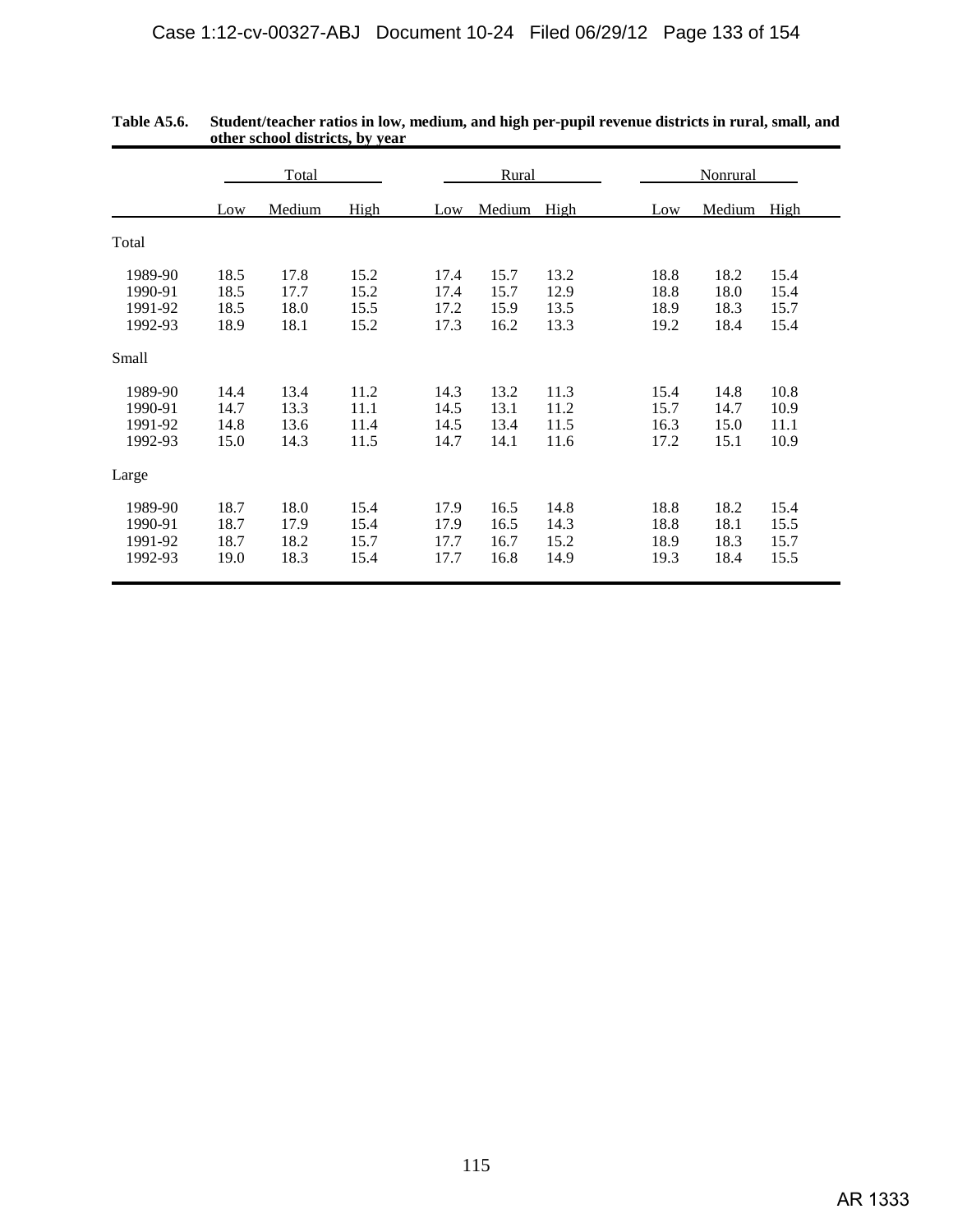|         | Total           |                                 |         |         | Rural |                                 |  |         | Nonrural                |                         |         |  |
|---------|-----------------|---------------------------------|---------|---------|-------|---------------------------------|--|---------|-------------------------|-------------------------|---------|--|
|         | Total           | Elem Unified Second             |         | Total   |       | Elem Unified Second             |  | Total   |                         | Elem Unified Second     |         |  |
| Total   |                 |                                 |         |         |       |                                 |  |         |                         |                         |         |  |
| 1989-90 | \$5,885 \$5,803 | \$5,849 \$7,542                 |         | \$5,315 |       | \$6,418 \$5,215 \$8,393         |  |         |                         | \$5,973 \$5,719 \$5,949 | \$7,481 |  |
| 1990-91 | \$5,767 \$5,651 | \$5,731 \$7,549                 |         | \$5,283 |       | \$6,309 \$5,188 \$8,378         |  |         |                         | \$5,841 \$5,564 \$5,816 | \$7,493 |  |
| 1991-92 | \$5,685 \$5,699 | \$5,640 \$7,458                 |         |         |       | \$5,244 \$6,295 \$5,148 \$8,421 |  |         | \$5,752 \$5,619 \$5,717 |                         | \$7,393 |  |
| 1992-93 |                 | \$5,714 \$5,518 \$5,688 \$7,293 |         |         |       | \$5,324 \$6,109 \$5,245 \$8,245 |  |         | \$5,773 \$5,441 \$5,757 |                         | \$7,226 |  |
| Small   |                 |                                 |         |         |       |                                 |  |         |                         |                         |         |  |
| 1989-90 |                 | \$6,039 \$6,659 \$5,846 \$8,250 |         |         |       | \$5,984 \$6,853 \$5,819 \$8,413 |  |         |                         | \$6,376 \$6,406 \$6,149 | \$7,872 |  |
| 1990-91 | \$5,980 \$6,610 | \$5,791 \$8,037                 |         |         |       | \$5,924 \$6,840 \$5,757 \$8,259 |  |         |                         | \$6,317 \$6,315 \$6,166 | \$7,506 |  |
| 1991-92 | \$5,993 \$6,566 | \$5,823 \$7,885                 |         | \$5,939 |       | \$6,771 \$5,794 \$7,916         |  |         |                         | \$6,324 \$6,301 \$6,143 | \$7,816 |  |
| 1992-93 |                 | \$6,004 \$6,369 \$5,876 \$7,568 |         |         |       | \$5,978 \$6,616 \$5,857 \$7,558 |  |         |                         | \$6,164 \$6,041 \$6,088 | \$7,594 |  |
| Large   |                 |                                 |         |         |       |                                 |  |         |                         |                         |         |  |
| 1989-90 | \$5,880 \$5,729 | \$5,849 \$7,511                 |         | \$5,144 |       | \$6,158 \$5,072 \$8,378         |  | \$5,971 |                         | \$5,691 \$5,948         | \$7,476 |  |
| 1990-91 | \$5,760 \$5,572 | \$5,729                         | \$7,528 | \$5,120 |       | \$6,003 \$5,054 \$8,481         |  | \$5,839 | \$5,534 \$5,815         |                         | \$7,493 |  |
| 1991-92 | \$5,675 \$5,627 | \$5,635 \$7,439                 |         |         |       | \$5,068 \$6,023 \$4,996 \$8,842 |  |         |                         | \$5,749 \$5,592 \$5,716 | \$7,387 |  |
| 1992-93 | \$5,705 \$5,450 | \$5,682 \$7,280                 |         | \$5,161 |       | \$5,820 \$5,104 \$8,915         |  |         |                         | \$5,771 \$5,418 \$5,756 | \$7,221 |  |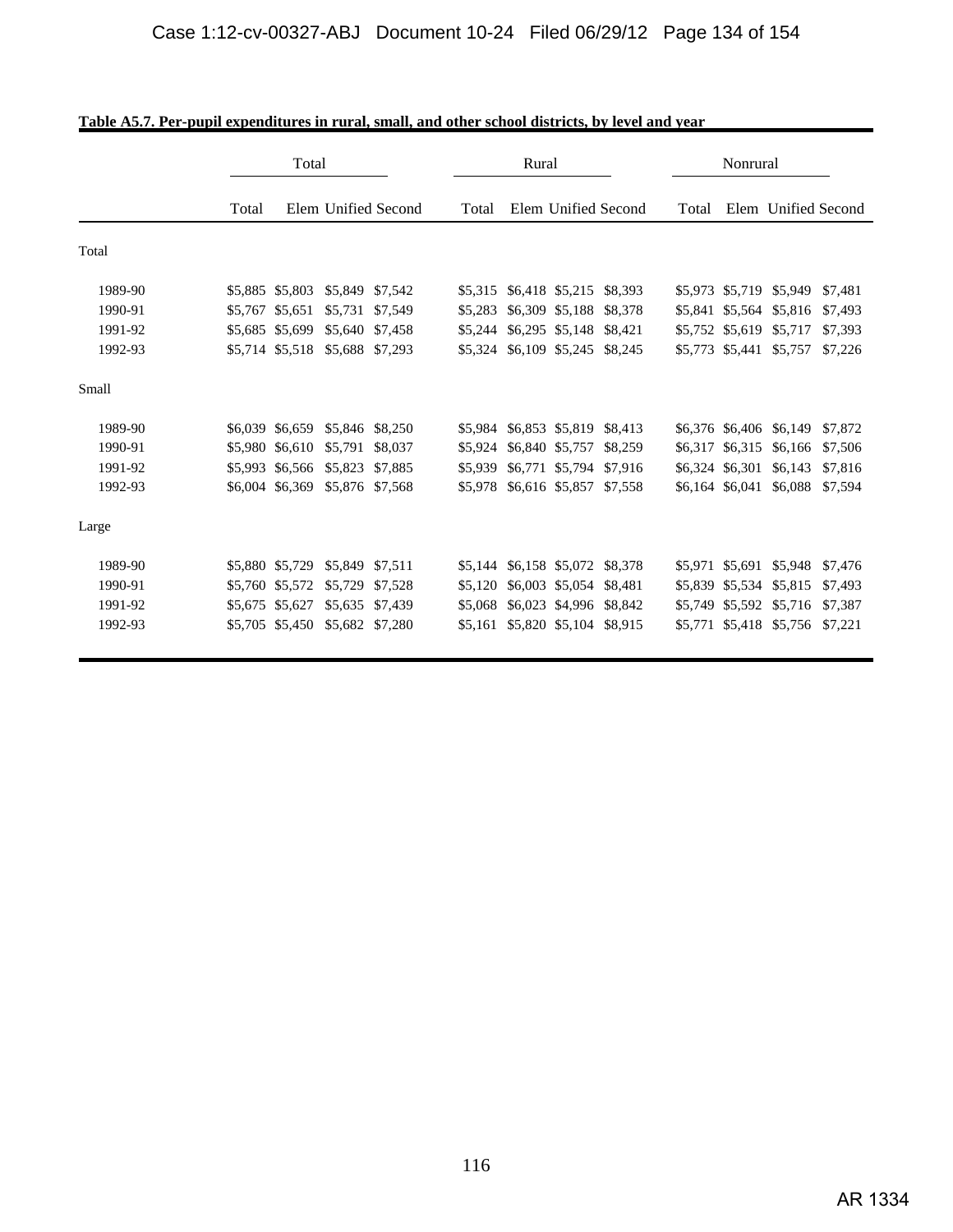|                      | Total   |         |         |         | Rural   |         |         | Nonrural        |         |
|----------------------|---------|---------|---------|---------|---------|---------|---------|-----------------|---------|
|                      | Total   | Small   | Large   | Total   | Small   | Large   | Total   | Small           | Large   |
| <b>United States</b> |         |         |         |         |         |         |         |                 |         |
| 1989-90              | \$5,885 | \$6,039 | \$5,880 | \$5,315 | \$5,984 | \$5,144 | \$5,973 | \$6,376         | \$5,971 |
| 1990-91              | \$5,767 | \$5,980 | \$5,760 | \$5,283 | \$5,924 | \$5,120 | \$5,841 | \$6,317         | \$5,839 |
| 1991-92              | \$5,685 | \$5,993 | \$5,675 | \$5,244 | \$5,939 | \$5,068 | \$5,752 | \$6,324         | \$5,749 |
| 1992-93              | \$5,714 | \$6,004 | \$5,705 | \$5,324 | \$5,978 | \$5,161 | \$5,773 | \$6,164         | \$5,771 |
| Northeast            |         |         |         |         |         |         |         |                 |         |
| 1989-90              | \$8,182 | \$8,947 | \$8,168 | \$7,334 | \$8,752 | \$7,075 | \$8,257 | \$9,400         | \$8,250 |
| 1990-91              | \$7,970 | \$8,954 | \$7,952 | \$7,416 | \$8,770 | \$7,172 | \$8,019 | \$9,382         | \$8,011 |
| 1991-92              | \$7,885 | \$8,664 | \$7,871 | \$7,216 | \$8,353 | \$7,008 | \$7,944 | \$9,382         | \$7,936 |
| 1992-93              | \$7,854 | \$8,462 | \$7,843 | \$7,187 | \$8,204 | \$7,003 | \$7,912 | \$9,059         | \$7,906 |
| Southeast            |         |         |         |         |         |         |         |                 |         |
| 1989-90              | \$5,276 | \$4,480 | \$5,277 | \$4,547 | \$4,588 | \$4,547 | \$5,419 | \$4,331         | \$5,420 |
| 1990-91              | \$5,211 | \$4,295 | \$5,212 | \$4,563 | \$4,373 | \$4,564 | \$5,336 | \$4,183         | \$5,337 |
| 1991-92              | \$5,019 | \$4,238 | \$5,020 | \$4,481 | \$4,304 | \$4,482 | \$5,122 | \$4,143         | \$5,122 |
| 1992-93              | \$4,962 | \$4,405 | \$4,962 | \$4,573 | \$4,477 | \$4,573 | \$5,035 | \$4,302         | \$5,036 |
| South Central        |         |         |         |         |         |         |         |                 |         |
| 1989-90              | \$4,908 | \$5,319 | \$4,879 | \$5,038 | \$5,322 | \$4,816 | \$4,888 | \$5,303         | \$4,885 |
| 1990-91              | \$4,581 | \$5,123 | \$4,544 | \$4,823 | \$5,147 | \$4,573 | \$4,545 | \$4,938         | \$4,541 |
| 1991-92              | \$4,729 | \$5,245 | \$4,694 | \$4,982 | \$5,260 | \$4,769 | \$4,691 | \$5,120         | \$4,688 |
| 1992-93              | \$4,929 | \$5,327 | \$4,902 | \$5,151 | \$5,369 | \$4,987 | \$4,895 | \$4,992         | \$4,894 |
| Midwest              |         |         |         |         |         |         |         |                 |         |
| 1989-90              | \$5,652 | \$5,465 | \$5,664 | \$5,107 | \$5,474 | \$4,943 | \$5,781 | \$5,356         | \$5,783 |
| 1990-91              | \$5,574 | \$5,460 | \$5,582 | \$5,059 | \$5,461 | \$4,880 | \$5,695 | \$5,453         | \$5,697 |
| 1991-92              | \$5,606 | \$5,537 | \$5,611 | \$5,083 | \$5,548 | \$4,878 | \$5,729 | \$5,406         | \$5,731 |
| 1992-93              | \$5,753 | \$5,581 | \$5,764 | \$5,229 | \$5,587 | \$5,075 |         | \$5,875 \$5,498 | \$5,878 |
| West                 |         |         |         |         |         |         |         |                 |         |
| 1989-90              | \$5,489 | \$6,973 | \$5,450 | \$6,295 | \$7,321 | \$5,960 | \$5,421 | \$5,976         | \$5,417 |
| 1990-91              | \$5,451 | \$6,900 | \$5,413 | \$6,211 | \$7,217 | \$5,885 | \$5,388 | \$5,977         | \$5,383 |
| 1991-92              | \$5,265 | \$6,724 | \$5,227 | \$6,044 | \$7,027 | \$5,731 | \$5,199 | \$5,837         | \$5,195 |
| 1992-93              | \$5,238 | \$6,650 | \$5,202 | \$5,921 | \$7,006 | \$5,582 | \$5,179 | \$5,534         | \$5,177 |

|  |  |  |  |  | Table A5.8a. Per-pupil expenditures in rural, small, and other school districts, by region |
|--|--|--|--|--|--------------------------------------------------------------------------------------------|
|--|--|--|--|--|--------------------------------------------------------------------------------------------|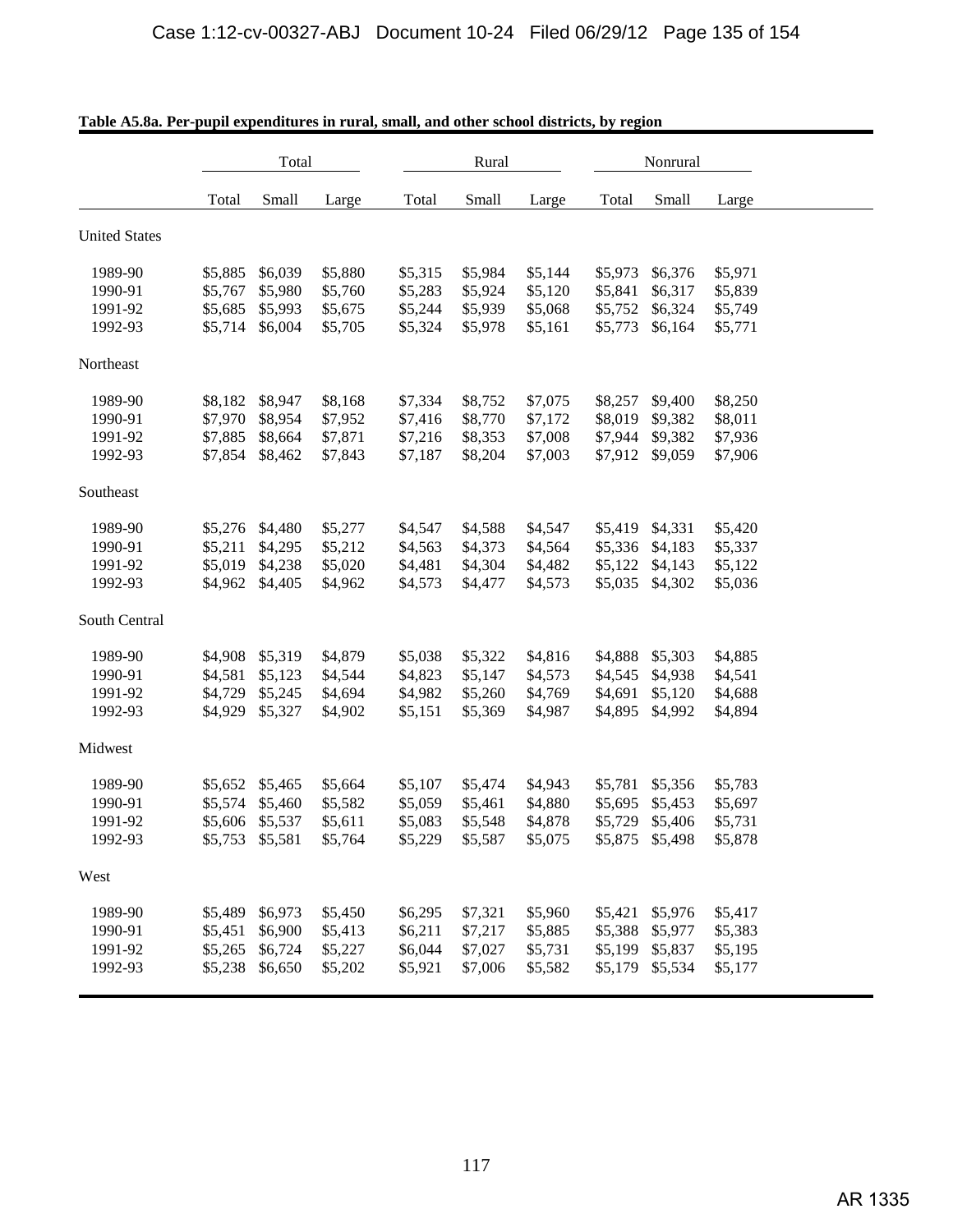## **Table A5.8b. Per-pupil expenditures by state in rural, small, and other school districts, by state in 1992** Case 1:12-cv-00327-ABJ Document 10-24 Filed 06/29/12 Page 136 of 154

| Total<br>Rural<br>Rural<br>Rural<br>Nonrural<br>Total<br>Nonrural<br>Total<br>Nonrural<br>\$5,714<br>\$6,004<br>\$5,705<br>\$5,324<br>\$5,978<br>\$5,161<br>\$5,773<br>\$6,164<br>\$5,771<br>50 States and D.C.<br>\$3,853<br>n/a<br>\$3,853<br>\$3,734<br>n/a<br>\$3,734<br>\$3,891<br>\$3,891<br>Alabama<br>n/a<br>\$8,802<br>Alaska<br>\$14325<br>\$8,215<br>\$10958<br>\$14325<br>\$9,850<br>\$7,435<br>n/a<br>\$7,435<br>\$5,081<br>\$6,747<br>\$5,048<br>\$6,070<br>\$6,936<br>\$5,815<br>\$5,016<br>\$5,009<br>Arizona<br>\$6,214<br>\$4,262<br>Arkansas<br>\$4,615<br>\$4,210<br>\$4,356<br>\$4,627<br>\$4,134<br>\$4,228<br>\$4,225<br>\$4,458<br>California<br>\$5,155<br>\$5,500<br>\$5,412<br>\$6,433<br>\$5,254<br>\$5,145<br>\$4,878<br>\$5,147<br>\$5,151<br>\$5,352<br>\$6,285<br>\$5,313<br>\$5,446<br>\$6,280<br>\$5,081<br>\$5,338<br>\$5,336<br>Colorado<br>\$6,439<br>Connecticut<br>\$8,530<br>\$10904<br>\$8,515<br>\$9,395<br>\$11000<br>\$9,095<br>\$8,507<br>\$10701<br>\$8,502<br>\$6,635<br>\$6,527<br>Delaware<br>\$6,635<br>\$7,168<br>$\mathrm{n}/\mathrm{a}$<br>\$7,168<br>\$6,527<br>n/a<br>n/a<br>\$9,230<br>\$9,230<br>\$9,230<br>District of Columbia<br>n/a<br>n/a<br>\$9,230<br>n/a<br>n/a<br>n/a<br>Florida<br>\$5,638<br>\$5,354<br>\$5,354<br>\$5,645<br>n/a<br>\$5,638<br>n/a<br>\$5,645<br>n/a<br>\$4,931<br>\$4,593<br>\$4,637<br>\$4,592<br>\$4,983<br>\$4,983<br>Georgia<br>\$4,637<br>\$4,931<br>n/a<br>\$5,991<br>\$5,991<br>\$5,991<br>\$5,991<br>Hawaii<br>n/a<br>n/a<br>n/a<br>n/a<br>n/a<br>Idaho<br>\$3,805<br>\$4,902<br>\$3,736<br>\$4,019<br>\$4,859<br>\$3,802<br>\$3,724<br>\$5,914<br>\$3,716<br>\$5,817<br>Illinois<br>\$5,669<br>\$4,506<br>\$5,723<br>\$4,380<br>\$4,435<br>\$4,348<br>\$5,807<br>\$4,821<br>Indiana<br>\$5,827<br>\$5,693<br>\$5,827<br>\$5,357<br>\$5,764<br>\$5,351<br>\$5,920<br>\$5,612<br>\$5,920<br>\$5,406<br>\$5,698<br>\$5,340<br>\$5,649<br>\$5,710<br>\$5,556<br>\$5,307<br>\$5,462<br>\$5,305<br>Iowa<br>Kansas<br>\$5,509<br>\$6,617<br>\$5,330<br>\$5,788<br>\$6,633<br>\$5,348<br>\$5,332<br>\$6,297<br>\$5,322<br>\$4,375<br>\$4,476<br>\$4,170<br>\$4,479<br>\$4,376<br>\$4,448<br>\$4,513<br>\$3,986<br>\$4,517<br>Kentucky<br>\$4,187<br>\$4,331<br>\$4,174<br>Louisiana<br>n/a<br>\$4,187<br>\$4,331<br>n/a<br>\$4,174<br>n/a<br>Maine<br>\$6,084<br>\$6,876<br>\$6,009<br>\$6,337<br>\$6,882<br>\$6,107<br>\$6,002<br>\$6,842<br>\$5,987<br>\$6,436<br>\$6,004<br>\$6,004<br>\$6,489<br>\$6,489<br>Maryland<br>n/a<br>\$6,436<br>n/a<br>n/a<br>\$6,216<br>Massachusetts<br>\$7,150<br>\$6,207<br>\$6,405<br>\$5,943<br>\$6,443<br>\$6,210<br>\$7,517<br>\$6,201<br>\$6,423<br>\$5,970<br>\$5,289<br>\$6,587<br>Michigan<br>\$6,431<br>\$5,371<br>\$5,977<br>\$6,584<br>\$5,931<br>Minnesota<br>\$6,351<br>\$6,294<br>\$6,356<br>\$6,189<br>\$6,307<br>\$6,122<br>\$6,397<br>\$5,747<br>\$6,398<br>\$3,538<br>\$3,587<br>\$4,143<br>\$3,584<br>$\mathrm{n}/\mathrm{a}$<br>Mississippi<br>\$4,143<br>\$3,537<br>\$3,512<br>\$3,512<br>Missouri<br>\$4,778<br>\$4,138<br>\$4,845<br>\$3,820<br>\$4,109<br>\$3,626<br>\$5,060<br>\$4,874<br>\$5,061<br>\$5,132<br>\$6,175<br>\$4,816<br>\$6,211<br>\$5,222<br>\$4,766<br>\$5,870<br>\$4,723<br>Montana<br>\$5,807<br>\$5,589<br>\$6,072<br>Nebraska<br>\$6,030<br>\$5,422<br>\$5,785<br>\$4,956<br>\$5,489<br>\$5,607<br>\$5,485<br>Nevada<br>\$5,430<br>\$10037<br>\$5,411<br>\$6,193<br>\$10037<br>\$6,022<br>\$5,348<br>n/a<br>\$5,348<br>New Hampshire<br>\$5,920<br>\$7,156<br>\$5,835<br>\$6,401<br>\$7,641<br>\$6,034<br>\$5,807<br>\$6,131<br>\$5,798<br>\$9.392<br>\$11254<br>\$9,371<br>\$9,330<br>\$11104<br>\$9,178<br>\$9,395<br>\$11312<br>\$9,379<br>New Jersey<br>New Mexico<br>\$4,418<br>\$6,467<br>\$4,336<br>\$5,148<br>\$6,467<br>\$4,790<br>\$4,259<br>n/a<br>\$4,259<br>\$8,508<br>\$8,547<br>\$8,541<br>New York<br>\$9,239<br>\$8,494<br>\$7,951<br>\$9,043<br>\$7,656<br>\$9,767<br>\$4,844<br>North Carolina<br>\$4,845<br>\$4,845<br>\$4,846<br>n/a<br>\$4,846<br>\$4,844<br>n/a<br>n/a<br>North Dakota<br>\$4,648<br>\$5,273<br>\$4,307<br>\$5,194<br>\$5,273<br>\$4,843<br>\$4,232<br>\$4,232<br>n/a<br>\$5,519<br>Ohio<br>\$5,332<br>\$4,594<br>\$5,337<br>\$4,444<br>\$4,518<br>\$4,442<br>\$4,976<br>\$5,519<br>Oklahoma<br>\$4,368<br>\$4,987<br>\$4,246<br>\$4,767<br>\$5,082<br>\$4,270<br>\$4,495<br>\$4,243<br>\$4,252<br>\$5,785<br>\$6,446<br>\$5,816<br>\$5,760<br>\$5,745<br>Oregon<br>\$6,454<br>\$5,747<br>\$6,184<br>\$6,467<br>\$6,079<br>Pennsylvania<br>\$7,000<br>\$6,634<br>\$7,001<br>\$6,380<br>\$6,383<br>\$7,093<br>\$7,543<br>\$7,093<br>Rhode Island<br>\$6,391<br>\$11480<br>\$6,387<br>\$6,779<br>\$11480<br>\$6,690<br>\$6,372<br>\$6,372<br>n/a<br>South Carolina<br>\$4,577<br>\$4,914<br>\$4,576<br>\$4,642<br>\$4,914<br>\$4,638<br>\$4,567<br>\$4,567<br>n/a<br>South Dakota<br>\$4,571<br>\$5,230<br>\$4,316<br>\$5,063<br>\$4,713<br>\$4,234<br>\$5,467<br>\$4,229<br>\$5,228<br>\$3,244<br>\$3,898<br>\$3,800<br>\$2,935<br>\$3,801<br>\$3,244<br>\$3,021<br>\$3,897<br>\$2,805<br>Tennessee<br>\$5,103<br>\$5,853<br>\$5,073<br>\$5,554<br>\$5,384<br>\$5,053<br>\$5,736<br>\$5,050<br>Texas<br>\$5,865<br>Utah<br>\$3,523<br>\$3,509<br>\$4,479<br>\$6,753<br>\$4,324<br>\$3,455<br>\$6,753<br>\$3,455<br>n/a<br>\$7,539<br>\$7,641<br>\$7,733<br>\$7,620<br>\$7,985<br>\$7,439<br>\$7,851<br>Vermont<br>\$7,504<br>\$7,424<br>Virginia<br>\$5,566<br>\$5,126<br>\$5,567<br>\$5,066<br>\$4,756<br>\$5,067<br>\$5,722<br>\$5,425<br>\$5,722<br>Washington<br>\$6,243<br>\$7,377<br>\$6,430<br>\$6,169<br>\$6,209<br>\$6,206<br>\$6,201<br>\$7,366<br>\$7,553<br>West Virginia<br>\$5,733<br>$\mathrm{n}/\mathrm{a}$<br>\$5,725<br>n/a<br>\$5,733<br>\$5,725<br>\$5,738<br>n/a<br>\$5,738<br>Wisconsin<br>\$6,644<br>\$7,220<br>\$6,612<br>\$6,676<br>\$7,187<br>\$6,521<br>\$6,636<br>\$7,589<br>\$6,631<br>\$9,059<br>\$5,713<br>Wyoming<br>\$6,008<br>\$5,847<br>\$6,912<br>\$8,185<br>\$6,561<br>\$5,792<br>\$13526 | Total |  |  | Small | Large |  |  |
|--------------------------------------------------------------------------------------------------------------------------------------------------------------------------------------------------------------------------------------------------------------------------------------------------------------------------------------------------------------------------------------------------------------------------------------------------------------------------------------------------------------------------------------------------------------------------------------------------------------------------------------------------------------------------------------------------------------------------------------------------------------------------------------------------------------------------------------------------------------------------------------------------------------------------------------------------------------------------------------------------------------------------------------------------------------------------------------------------------------------------------------------------------------------------------------------------------------------------------------------------------------------------------------------------------------------------------------------------------------------------------------------------------------------------------------------------------------------------------------------------------------------------------------------------------------------------------------------------------------------------------------------------------------------------------------------------------------------------------------------------------------------------------------------------------------------------------------------------------------------------------------------------------------------------------------------------------------------------------------------------------------------------------------------------------------------------------------------------------------------------------------------------------------------------------------------------------------------------------------------------------------------------------------------------------------------------------------------------------------------------------------------------------------------------------------------------------------------------------------------------------------------------------------------------------------------------------------------------------------------------------------------------------------------------------------------------------------------------------------------------------------------------------------------------------------------------------------------------------------------------------------------------------------------------------------------------------------------------------------------------------------------------------------------------------------------------------------------------------------------------------------------------------------------------------------------------------------------------------------------------------------------------------------------------------------------------------------------------------------------------------------------------------------------------------------------------------------------------------------------------------------------------------------------------------------------------------------------------------------------------------------------------------------------------------------------------------------------------------------------------------------------------------------------------------------------------------------------------------------------------------------------------------------------------------------------------------------------------------------------------------------------------------------------------------------------------------------------------------------------------------------------------------------------------------------------------------------------------------------------------------------------------------------------------------------------------------------------------------------------------------------------------------------------------------------------------------------------------------------------------------------------------------------------------------------------------------------------------------------------------------------------------------------------------------------------------------------------------------------------------------------------------------------------------------------------------------------------------------------------------------------------------------------------------------------------------------------------------------------------------------------------------------------------------------------------------------------------------------------------------------------------------------------------------------------------------------------------------------------------------------------------------------------------------------------------------------------------------------------------------------------------------------------------------------------------------------------------------------------------------------------------------------------------------------------------------------------------------------------------------------------------------------------------------------------------------------------------------------------------------------------------------------------------------------------------------------------------------------------------------------------------------------------------------------------------------------------------------------------------------------------------------------------------|-------|--|--|-------|-------|--|--|
|                                                                                                                                                                                                                                                                                                                                                                                                                                                                                                                                                                                                                                                                                                                                                                                                                                                                                                                                                                                                                                                                                                                                                                                                                                                                                                                                                                                                                                                                                                                                                                                                                                                                                                                                                                                                                                                                                                                                                                                                                                                                                                                                                                                                                                                                                                                                                                                                                                                                                                                                                                                                                                                                                                                                                                                                                                                                                                                                                                                                                                                                                                                                                                                                                                                                                                                                                                                                                                                                                                                                                                                                                                                                                                                                                                                                                                                                                                                                                                                                                                                                                                                                                                                                                                                                                                                                                                                                                                                                                                                                                                                                                                                                                                                                                                                                                                                                                                                                                                                                                                                                                                                                                                                                                                                                                                                                                                                                                                                                                                                                                                                                                                                                                                                                                                                                                                                                                                                                                                                                                                            |       |  |  |       |       |  |  |
|                                                                                                                                                                                                                                                                                                                                                                                                                                                                                                                                                                                                                                                                                                                                                                                                                                                                                                                                                                                                                                                                                                                                                                                                                                                                                                                                                                                                                                                                                                                                                                                                                                                                                                                                                                                                                                                                                                                                                                                                                                                                                                                                                                                                                                                                                                                                                                                                                                                                                                                                                                                                                                                                                                                                                                                                                                                                                                                                                                                                                                                                                                                                                                                                                                                                                                                                                                                                                                                                                                                                                                                                                                                                                                                                                                                                                                                                                                                                                                                                                                                                                                                                                                                                                                                                                                                                                                                                                                                                                                                                                                                                                                                                                                                                                                                                                                                                                                                                                                                                                                                                                                                                                                                                                                                                                                                                                                                                                                                                                                                                                                                                                                                                                                                                                                                                                                                                                                                                                                                                                                            |       |  |  |       |       |  |  |
|                                                                                                                                                                                                                                                                                                                                                                                                                                                                                                                                                                                                                                                                                                                                                                                                                                                                                                                                                                                                                                                                                                                                                                                                                                                                                                                                                                                                                                                                                                                                                                                                                                                                                                                                                                                                                                                                                                                                                                                                                                                                                                                                                                                                                                                                                                                                                                                                                                                                                                                                                                                                                                                                                                                                                                                                                                                                                                                                                                                                                                                                                                                                                                                                                                                                                                                                                                                                                                                                                                                                                                                                                                                                                                                                                                                                                                                                                                                                                                                                                                                                                                                                                                                                                                                                                                                                                                                                                                                                                                                                                                                                                                                                                                                                                                                                                                                                                                                                                                                                                                                                                                                                                                                                                                                                                                                                                                                                                                                                                                                                                                                                                                                                                                                                                                                                                                                                                                                                                                                                                                            |       |  |  |       |       |  |  |
|                                                                                                                                                                                                                                                                                                                                                                                                                                                                                                                                                                                                                                                                                                                                                                                                                                                                                                                                                                                                                                                                                                                                                                                                                                                                                                                                                                                                                                                                                                                                                                                                                                                                                                                                                                                                                                                                                                                                                                                                                                                                                                                                                                                                                                                                                                                                                                                                                                                                                                                                                                                                                                                                                                                                                                                                                                                                                                                                                                                                                                                                                                                                                                                                                                                                                                                                                                                                                                                                                                                                                                                                                                                                                                                                                                                                                                                                                                                                                                                                                                                                                                                                                                                                                                                                                                                                                                                                                                                                                                                                                                                                                                                                                                                                                                                                                                                                                                                                                                                                                                                                                                                                                                                                                                                                                                                                                                                                                                                                                                                                                                                                                                                                                                                                                                                                                                                                                                                                                                                                                                            |       |  |  |       |       |  |  |
|                                                                                                                                                                                                                                                                                                                                                                                                                                                                                                                                                                                                                                                                                                                                                                                                                                                                                                                                                                                                                                                                                                                                                                                                                                                                                                                                                                                                                                                                                                                                                                                                                                                                                                                                                                                                                                                                                                                                                                                                                                                                                                                                                                                                                                                                                                                                                                                                                                                                                                                                                                                                                                                                                                                                                                                                                                                                                                                                                                                                                                                                                                                                                                                                                                                                                                                                                                                                                                                                                                                                                                                                                                                                                                                                                                                                                                                                                                                                                                                                                                                                                                                                                                                                                                                                                                                                                                                                                                                                                                                                                                                                                                                                                                                                                                                                                                                                                                                                                                                                                                                                                                                                                                                                                                                                                                                                                                                                                                                                                                                                                                                                                                                                                                                                                                                                                                                                                                                                                                                                                                            |       |  |  |       |       |  |  |
|                                                                                                                                                                                                                                                                                                                                                                                                                                                                                                                                                                                                                                                                                                                                                                                                                                                                                                                                                                                                                                                                                                                                                                                                                                                                                                                                                                                                                                                                                                                                                                                                                                                                                                                                                                                                                                                                                                                                                                                                                                                                                                                                                                                                                                                                                                                                                                                                                                                                                                                                                                                                                                                                                                                                                                                                                                                                                                                                                                                                                                                                                                                                                                                                                                                                                                                                                                                                                                                                                                                                                                                                                                                                                                                                                                                                                                                                                                                                                                                                                                                                                                                                                                                                                                                                                                                                                                                                                                                                                                                                                                                                                                                                                                                                                                                                                                                                                                                                                                                                                                                                                                                                                                                                                                                                                                                                                                                                                                                                                                                                                                                                                                                                                                                                                                                                                                                                                                                                                                                                                                            |       |  |  |       |       |  |  |
|                                                                                                                                                                                                                                                                                                                                                                                                                                                                                                                                                                                                                                                                                                                                                                                                                                                                                                                                                                                                                                                                                                                                                                                                                                                                                                                                                                                                                                                                                                                                                                                                                                                                                                                                                                                                                                                                                                                                                                                                                                                                                                                                                                                                                                                                                                                                                                                                                                                                                                                                                                                                                                                                                                                                                                                                                                                                                                                                                                                                                                                                                                                                                                                                                                                                                                                                                                                                                                                                                                                                                                                                                                                                                                                                                                                                                                                                                                                                                                                                                                                                                                                                                                                                                                                                                                                                                                                                                                                                                                                                                                                                                                                                                                                                                                                                                                                                                                                                                                                                                                                                                                                                                                                                                                                                                                                                                                                                                                                                                                                                                                                                                                                                                                                                                                                                                                                                                                                                                                                                                                            |       |  |  |       |       |  |  |
|                                                                                                                                                                                                                                                                                                                                                                                                                                                                                                                                                                                                                                                                                                                                                                                                                                                                                                                                                                                                                                                                                                                                                                                                                                                                                                                                                                                                                                                                                                                                                                                                                                                                                                                                                                                                                                                                                                                                                                                                                                                                                                                                                                                                                                                                                                                                                                                                                                                                                                                                                                                                                                                                                                                                                                                                                                                                                                                                                                                                                                                                                                                                                                                                                                                                                                                                                                                                                                                                                                                                                                                                                                                                                                                                                                                                                                                                                                                                                                                                                                                                                                                                                                                                                                                                                                                                                                                                                                                                                                                                                                                                                                                                                                                                                                                                                                                                                                                                                                                                                                                                                                                                                                                                                                                                                                                                                                                                                                                                                                                                                                                                                                                                                                                                                                                                                                                                                                                                                                                                                                            |       |  |  |       |       |  |  |
|                                                                                                                                                                                                                                                                                                                                                                                                                                                                                                                                                                                                                                                                                                                                                                                                                                                                                                                                                                                                                                                                                                                                                                                                                                                                                                                                                                                                                                                                                                                                                                                                                                                                                                                                                                                                                                                                                                                                                                                                                                                                                                                                                                                                                                                                                                                                                                                                                                                                                                                                                                                                                                                                                                                                                                                                                                                                                                                                                                                                                                                                                                                                                                                                                                                                                                                                                                                                                                                                                                                                                                                                                                                                                                                                                                                                                                                                                                                                                                                                                                                                                                                                                                                                                                                                                                                                                                                                                                                                                                                                                                                                                                                                                                                                                                                                                                                                                                                                                                                                                                                                                                                                                                                                                                                                                                                                                                                                                                                                                                                                                                                                                                                                                                                                                                                                                                                                                                                                                                                                                                            |       |  |  |       |       |  |  |
|                                                                                                                                                                                                                                                                                                                                                                                                                                                                                                                                                                                                                                                                                                                                                                                                                                                                                                                                                                                                                                                                                                                                                                                                                                                                                                                                                                                                                                                                                                                                                                                                                                                                                                                                                                                                                                                                                                                                                                                                                                                                                                                                                                                                                                                                                                                                                                                                                                                                                                                                                                                                                                                                                                                                                                                                                                                                                                                                                                                                                                                                                                                                                                                                                                                                                                                                                                                                                                                                                                                                                                                                                                                                                                                                                                                                                                                                                                                                                                                                                                                                                                                                                                                                                                                                                                                                                                                                                                                                                                                                                                                                                                                                                                                                                                                                                                                                                                                                                                                                                                                                                                                                                                                                                                                                                                                                                                                                                                                                                                                                                                                                                                                                                                                                                                                                                                                                                                                                                                                                                                            |       |  |  |       |       |  |  |
|                                                                                                                                                                                                                                                                                                                                                                                                                                                                                                                                                                                                                                                                                                                                                                                                                                                                                                                                                                                                                                                                                                                                                                                                                                                                                                                                                                                                                                                                                                                                                                                                                                                                                                                                                                                                                                                                                                                                                                                                                                                                                                                                                                                                                                                                                                                                                                                                                                                                                                                                                                                                                                                                                                                                                                                                                                                                                                                                                                                                                                                                                                                                                                                                                                                                                                                                                                                                                                                                                                                                                                                                                                                                                                                                                                                                                                                                                                                                                                                                                                                                                                                                                                                                                                                                                                                                                                                                                                                                                                                                                                                                                                                                                                                                                                                                                                                                                                                                                                                                                                                                                                                                                                                                                                                                                                                                                                                                                                                                                                                                                                                                                                                                                                                                                                                                                                                                                                                                                                                                                                            |       |  |  |       |       |  |  |
|                                                                                                                                                                                                                                                                                                                                                                                                                                                                                                                                                                                                                                                                                                                                                                                                                                                                                                                                                                                                                                                                                                                                                                                                                                                                                                                                                                                                                                                                                                                                                                                                                                                                                                                                                                                                                                                                                                                                                                                                                                                                                                                                                                                                                                                                                                                                                                                                                                                                                                                                                                                                                                                                                                                                                                                                                                                                                                                                                                                                                                                                                                                                                                                                                                                                                                                                                                                                                                                                                                                                                                                                                                                                                                                                                                                                                                                                                                                                                                                                                                                                                                                                                                                                                                                                                                                                                                                                                                                                                                                                                                                                                                                                                                                                                                                                                                                                                                                                                                                                                                                                                                                                                                                                                                                                                                                                                                                                                                                                                                                                                                                                                                                                                                                                                                                                                                                                                                                                                                                                                                            |       |  |  |       |       |  |  |
|                                                                                                                                                                                                                                                                                                                                                                                                                                                                                                                                                                                                                                                                                                                                                                                                                                                                                                                                                                                                                                                                                                                                                                                                                                                                                                                                                                                                                                                                                                                                                                                                                                                                                                                                                                                                                                                                                                                                                                                                                                                                                                                                                                                                                                                                                                                                                                                                                                                                                                                                                                                                                                                                                                                                                                                                                                                                                                                                                                                                                                                                                                                                                                                                                                                                                                                                                                                                                                                                                                                                                                                                                                                                                                                                                                                                                                                                                                                                                                                                                                                                                                                                                                                                                                                                                                                                                                                                                                                                                                                                                                                                                                                                                                                                                                                                                                                                                                                                                                                                                                                                                                                                                                                                                                                                                                                                                                                                                                                                                                                                                                                                                                                                                                                                                                                                                                                                                                                                                                                                                                            |       |  |  |       |       |  |  |
|                                                                                                                                                                                                                                                                                                                                                                                                                                                                                                                                                                                                                                                                                                                                                                                                                                                                                                                                                                                                                                                                                                                                                                                                                                                                                                                                                                                                                                                                                                                                                                                                                                                                                                                                                                                                                                                                                                                                                                                                                                                                                                                                                                                                                                                                                                                                                                                                                                                                                                                                                                                                                                                                                                                                                                                                                                                                                                                                                                                                                                                                                                                                                                                                                                                                                                                                                                                                                                                                                                                                                                                                                                                                                                                                                                                                                                                                                                                                                                                                                                                                                                                                                                                                                                                                                                                                                                                                                                                                                                                                                                                                                                                                                                                                                                                                                                                                                                                                                                                                                                                                                                                                                                                                                                                                                                                                                                                                                                                                                                                                                                                                                                                                                                                                                                                                                                                                                                                                                                                                                                            |       |  |  |       |       |  |  |
|                                                                                                                                                                                                                                                                                                                                                                                                                                                                                                                                                                                                                                                                                                                                                                                                                                                                                                                                                                                                                                                                                                                                                                                                                                                                                                                                                                                                                                                                                                                                                                                                                                                                                                                                                                                                                                                                                                                                                                                                                                                                                                                                                                                                                                                                                                                                                                                                                                                                                                                                                                                                                                                                                                                                                                                                                                                                                                                                                                                                                                                                                                                                                                                                                                                                                                                                                                                                                                                                                                                                                                                                                                                                                                                                                                                                                                                                                                                                                                                                                                                                                                                                                                                                                                                                                                                                                                                                                                                                                                                                                                                                                                                                                                                                                                                                                                                                                                                                                                                                                                                                                                                                                                                                                                                                                                                                                                                                                                                                                                                                                                                                                                                                                                                                                                                                                                                                                                                                                                                                                                            |       |  |  |       |       |  |  |
|                                                                                                                                                                                                                                                                                                                                                                                                                                                                                                                                                                                                                                                                                                                                                                                                                                                                                                                                                                                                                                                                                                                                                                                                                                                                                                                                                                                                                                                                                                                                                                                                                                                                                                                                                                                                                                                                                                                                                                                                                                                                                                                                                                                                                                                                                                                                                                                                                                                                                                                                                                                                                                                                                                                                                                                                                                                                                                                                                                                                                                                                                                                                                                                                                                                                                                                                                                                                                                                                                                                                                                                                                                                                                                                                                                                                                                                                                                                                                                                                                                                                                                                                                                                                                                                                                                                                                                                                                                                                                                                                                                                                                                                                                                                                                                                                                                                                                                                                                                                                                                                                                                                                                                                                                                                                                                                                                                                                                                                                                                                                                                                                                                                                                                                                                                                                                                                                                                                                                                                                                                            |       |  |  |       |       |  |  |
|                                                                                                                                                                                                                                                                                                                                                                                                                                                                                                                                                                                                                                                                                                                                                                                                                                                                                                                                                                                                                                                                                                                                                                                                                                                                                                                                                                                                                                                                                                                                                                                                                                                                                                                                                                                                                                                                                                                                                                                                                                                                                                                                                                                                                                                                                                                                                                                                                                                                                                                                                                                                                                                                                                                                                                                                                                                                                                                                                                                                                                                                                                                                                                                                                                                                                                                                                                                                                                                                                                                                                                                                                                                                                                                                                                                                                                                                                                                                                                                                                                                                                                                                                                                                                                                                                                                                                                                                                                                                                                                                                                                                                                                                                                                                                                                                                                                                                                                                                                                                                                                                                                                                                                                                                                                                                                                                                                                                                                                                                                                                                                                                                                                                                                                                                                                                                                                                                                                                                                                                                                            |       |  |  |       |       |  |  |
|                                                                                                                                                                                                                                                                                                                                                                                                                                                                                                                                                                                                                                                                                                                                                                                                                                                                                                                                                                                                                                                                                                                                                                                                                                                                                                                                                                                                                                                                                                                                                                                                                                                                                                                                                                                                                                                                                                                                                                                                                                                                                                                                                                                                                                                                                                                                                                                                                                                                                                                                                                                                                                                                                                                                                                                                                                                                                                                                                                                                                                                                                                                                                                                                                                                                                                                                                                                                                                                                                                                                                                                                                                                                                                                                                                                                                                                                                                                                                                                                                                                                                                                                                                                                                                                                                                                                                                                                                                                                                                                                                                                                                                                                                                                                                                                                                                                                                                                                                                                                                                                                                                                                                                                                                                                                                                                                                                                                                                                                                                                                                                                                                                                                                                                                                                                                                                                                                                                                                                                                                                            |       |  |  |       |       |  |  |
|                                                                                                                                                                                                                                                                                                                                                                                                                                                                                                                                                                                                                                                                                                                                                                                                                                                                                                                                                                                                                                                                                                                                                                                                                                                                                                                                                                                                                                                                                                                                                                                                                                                                                                                                                                                                                                                                                                                                                                                                                                                                                                                                                                                                                                                                                                                                                                                                                                                                                                                                                                                                                                                                                                                                                                                                                                                                                                                                                                                                                                                                                                                                                                                                                                                                                                                                                                                                                                                                                                                                                                                                                                                                                                                                                                                                                                                                                                                                                                                                                                                                                                                                                                                                                                                                                                                                                                                                                                                                                                                                                                                                                                                                                                                                                                                                                                                                                                                                                                                                                                                                                                                                                                                                                                                                                                                                                                                                                                                                                                                                                                                                                                                                                                                                                                                                                                                                                                                                                                                                                                            |       |  |  |       |       |  |  |
|                                                                                                                                                                                                                                                                                                                                                                                                                                                                                                                                                                                                                                                                                                                                                                                                                                                                                                                                                                                                                                                                                                                                                                                                                                                                                                                                                                                                                                                                                                                                                                                                                                                                                                                                                                                                                                                                                                                                                                                                                                                                                                                                                                                                                                                                                                                                                                                                                                                                                                                                                                                                                                                                                                                                                                                                                                                                                                                                                                                                                                                                                                                                                                                                                                                                                                                                                                                                                                                                                                                                                                                                                                                                                                                                                                                                                                                                                                                                                                                                                                                                                                                                                                                                                                                                                                                                                                                                                                                                                                                                                                                                                                                                                                                                                                                                                                                                                                                                                                                                                                                                                                                                                                                                                                                                                                                                                                                                                                                                                                                                                                                                                                                                                                                                                                                                                                                                                                                                                                                                                                            |       |  |  |       |       |  |  |
|                                                                                                                                                                                                                                                                                                                                                                                                                                                                                                                                                                                                                                                                                                                                                                                                                                                                                                                                                                                                                                                                                                                                                                                                                                                                                                                                                                                                                                                                                                                                                                                                                                                                                                                                                                                                                                                                                                                                                                                                                                                                                                                                                                                                                                                                                                                                                                                                                                                                                                                                                                                                                                                                                                                                                                                                                                                                                                                                                                                                                                                                                                                                                                                                                                                                                                                                                                                                                                                                                                                                                                                                                                                                                                                                                                                                                                                                                                                                                                                                                                                                                                                                                                                                                                                                                                                                                                                                                                                                                                                                                                                                                                                                                                                                                                                                                                                                                                                                                                                                                                                                                                                                                                                                                                                                                                                                                                                                                                                                                                                                                                                                                                                                                                                                                                                                                                                                                                                                                                                                                                            |       |  |  |       |       |  |  |
|                                                                                                                                                                                                                                                                                                                                                                                                                                                                                                                                                                                                                                                                                                                                                                                                                                                                                                                                                                                                                                                                                                                                                                                                                                                                                                                                                                                                                                                                                                                                                                                                                                                                                                                                                                                                                                                                                                                                                                                                                                                                                                                                                                                                                                                                                                                                                                                                                                                                                                                                                                                                                                                                                                                                                                                                                                                                                                                                                                                                                                                                                                                                                                                                                                                                                                                                                                                                                                                                                                                                                                                                                                                                                                                                                                                                                                                                                                                                                                                                                                                                                                                                                                                                                                                                                                                                                                                                                                                                                                                                                                                                                                                                                                                                                                                                                                                                                                                                                                                                                                                                                                                                                                                                                                                                                                                                                                                                                                                                                                                                                                                                                                                                                                                                                                                                                                                                                                                                                                                                                                            |       |  |  |       |       |  |  |
|                                                                                                                                                                                                                                                                                                                                                                                                                                                                                                                                                                                                                                                                                                                                                                                                                                                                                                                                                                                                                                                                                                                                                                                                                                                                                                                                                                                                                                                                                                                                                                                                                                                                                                                                                                                                                                                                                                                                                                                                                                                                                                                                                                                                                                                                                                                                                                                                                                                                                                                                                                                                                                                                                                                                                                                                                                                                                                                                                                                                                                                                                                                                                                                                                                                                                                                                                                                                                                                                                                                                                                                                                                                                                                                                                                                                                                                                                                                                                                                                                                                                                                                                                                                                                                                                                                                                                                                                                                                                                                                                                                                                                                                                                                                                                                                                                                                                                                                                                                                                                                                                                                                                                                                                                                                                                                                                                                                                                                                                                                                                                                                                                                                                                                                                                                                                                                                                                                                                                                                                                                            |       |  |  |       |       |  |  |
|                                                                                                                                                                                                                                                                                                                                                                                                                                                                                                                                                                                                                                                                                                                                                                                                                                                                                                                                                                                                                                                                                                                                                                                                                                                                                                                                                                                                                                                                                                                                                                                                                                                                                                                                                                                                                                                                                                                                                                                                                                                                                                                                                                                                                                                                                                                                                                                                                                                                                                                                                                                                                                                                                                                                                                                                                                                                                                                                                                                                                                                                                                                                                                                                                                                                                                                                                                                                                                                                                                                                                                                                                                                                                                                                                                                                                                                                                                                                                                                                                                                                                                                                                                                                                                                                                                                                                                                                                                                                                                                                                                                                                                                                                                                                                                                                                                                                                                                                                                                                                                                                                                                                                                                                                                                                                                                                                                                                                                                                                                                                                                                                                                                                                                                                                                                                                                                                                                                                                                                                                                            |       |  |  |       |       |  |  |
|                                                                                                                                                                                                                                                                                                                                                                                                                                                                                                                                                                                                                                                                                                                                                                                                                                                                                                                                                                                                                                                                                                                                                                                                                                                                                                                                                                                                                                                                                                                                                                                                                                                                                                                                                                                                                                                                                                                                                                                                                                                                                                                                                                                                                                                                                                                                                                                                                                                                                                                                                                                                                                                                                                                                                                                                                                                                                                                                                                                                                                                                                                                                                                                                                                                                                                                                                                                                                                                                                                                                                                                                                                                                                                                                                                                                                                                                                                                                                                                                                                                                                                                                                                                                                                                                                                                                                                                                                                                                                                                                                                                                                                                                                                                                                                                                                                                                                                                                                                                                                                                                                                                                                                                                                                                                                                                                                                                                                                                                                                                                                                                                                                                                                                                                                                                                                                                                                                                                                                                                                                            |       |  |  |       |       |  |  |
|                                                                                                                                                                                                                                                                                                                                                                                                                                                                                                                                                                                                                                                                                                                                                                                                                                                                                                                                                                                                                                                                                                                                                                                                                                                                                                                                                                                                                                                                                                                                                                                                                                                                                                                                                                                                                                                                                                                                                                                                                                                                                                                                                                                                                                                                                                                                                                                                                                                                                                                                                                                                                                                                                                                                                                                                                                                                                                                                                                                                                                                                                                                                                                                                                                                                                                                                                                                                                                                                                                                                                                                                                                                                                                                                                                                                                                                                                                                                                                                                                                                                                                                                                                                                                                                                                                                                                                                                                                                                                                                                                                                                                                                                                                                                                                                                                                                                                                                                                                                                                                                                                                                                                                                                                                                                                                                                                                                                                                                                                                                                                                                                                                                                                                                                                                                                                                                                                                                                                                                                                                            |       |  |  |       |       |  |  |
|                                                                                                                                                                                                                                                                                                                                                                                                                                                                                                                                                                                                                                                                                                                                                                                                                                                                                                                                                                                                                                                                                                                                                                                                                                                                                                                                                                                                                                                                                                                                                                                                                                                                                                                                                                                                                                                                                                                                                                                                                                                                                                                                                                                                                                                                                                                                                                                                                                                                                                                                                                                                                                                                                                                                                                                                                                                                                                                                                                                                                                                                                                                                                                                                                                                                                                                                                                                                                                                                                                                                                                                                                                                                                                                                                                                                                                                                                                                                                                                                                                                                                                                                                                                                                                                                                                                                                                                                                                                                                                                                                                                                                                                                                                                                                                                                                                                                                                                                                                                                                                                                                                                                                                                                                                                                                                                                                                                                                                                                                                                                                                                                                                                                                                                                                                                                                                                                                                                                                                                                                                            |       |  |  |       |       |  |  |
|                                                                                                                                                                                                                                                                                                                                                                                                                                                                                                                                                                                                                                                                                                                                                                                                                                                                                                                                                                                                                                                                                                                                                                                                                                                                                                                                                                                                                                                                                                                                                                                                                                                                                                                                                                                                                                                                                                                                                                                                                                                                                                                                                                                                                                                                                                                                                                                                                                                                                                                                                                                                                                                                                                                                                                                                                                                                                                                                                                                                                                                                                                                                                                                                                                                                                                                                                                                                                                                                                                                                                                                                                                                                                                                                                                                                                                                                                                                                                                                                                                                                                                                                                                                                                                                                                                                                                                                                                                                                                                                                                                                                                                                                                                                                                                                                                                                                                                                                                                                                                                                                                                                                                                                                                                                                                                                                                                                                                                                                                                                                                                                                                                                                                                                                                                                                                                                                                                                                                                                                                                            |       |  |  |       |       |  |  |
|                                                                                                                                                                                                                                                                                                                                                                                                                                                                                                                                                                                                                                                                                                                                                                                                                                                                                                                                                                                                                                                                                                                                                                                                                                                                                                                                                                                                                                                                                                                                                                                                                                                                                                                                                                                                                                                                                                                                                                                                                                                                                                                                                                                                                                                                                                                                                                                                                                                                                                                                                                                                                                                                                                                                                                                                                                                                                                                                                                                                                                                                                                                                                                                                                                                                                                                                                                                                                                                                                                                                                                                                                                                                                                                                                                                                                                                                                                                                                                                                                                                                                                                                                                                                                                                                                                                                                                                                                                                                                                                                                                                                                                                                                                                                                                                                                                                                                                                                                                                                                                                                                                                                                                                                                                                                                                                                                                                                                                                                                                                                                                                                                                                                                                                                                                                                                                                                                                                                                                                                                                            |       |  |  |       |       |  |  |
|                                                                                                                                                                                                                                                                                                                                                                                                                                                                                                                                                                                                                                                                                                                                                                                                                                                                                                                                                                                                                                                                                                                                                                                                                                                                                                                                                                                                                                                                                                                                                                                                                                                                                                                                                                                                                                                                                                                                                                                                                                                                                                                                                                                                                                                                                                                                                                                                                                                                                                                                                                                                                                                                                                                                                                                                                                                                                                                                                                                                                                                                                                                                                                                                                                                                                                                                                                                                                                                                                                                                                                                                                                                                                                                                                                                                                                                                                                                                                                                                                                                                                                                                                                                                                                                                                                                                                                                                                                                                                                                                                                                                                                                                                                                                                                                                                                                                                                                                                                                                                                                                                                                                                                                                                                                                                                                                                                                                                                                                                                                                                                                                                                                                                                                                                                                                                                                                                                                                                                                                                                            |       |  |  |       |       |  |  |
|                                                                                                                                                                                                                                                                                                                                                                                                                                                                                                                                                                                                                                                                                                                                                                                                                                                                                                                                                                                                                                                                                                                                                                                                                                                                                                                                                                                                                                                                                                                                                                                                                                                                                                                                                                                                                                                                                                                                                                                                                                                                                                                                                                                                                                                                                                                                                                                                                                                                                                                                                                                                                                                                                                                                                                                                                                                                                                                                                                                                                                                                                                                                                                                                                                                                                                                                                                                                                                                                                                                                                                                                                                                                                                                                                                                                                                                                                                                                                                                                                                                                                                                                                                                                                                                                                                                                                                                                                                                                                                                                                                                                                                                                                                                                                                                                                                                                                                                                                                                                                                                                                                                                                                                                                                                                                                                                                                                                                                                                                                                                                                                                                                                                                                                                                                                                                                                                                                                                                                                                                                            |       |  |  |       |       |  |  |
|                                                                                                                                                                                                                                                                                                                                                                                                                                                                                                                                                                                                                                                                                                                                                                                                                                                                                                                                                                                                                                                                                                                                                                                                                                                                                                                                                                                                                                                                                                                                                                                                                                                                                                                                                                                                                                                                                                                                                                                                                                                                                                                                                                                                                                                                                                                                                                                                                                                                                                                                                                                                                                                                                                                                                                                                                                                                                                                                                                                                                                                                                                                                                                                                                                                                                                                                                                                                                                                                                                                                                                                                                                                                                                                                                                                                                                                                                                                                                                                                                                                                                                                                                                                                                                                                                                                                                                                                                                                                                                                                                                                                                                                                                                                                                                                                                                                                                                                                                                                                                                                                                                                                                                                                                                                                                                                                                                                                                                                                                                                                                                                                                                                                                                                                                                                                                                                                                                                                                                                                                                            |       |  |  |       |       |  |  |
|                                                                                                                                                                                                                                                                                                                                                                                                                                                                                                                                                                                                                                                                                                                                                                                                                                                                                                                                                                                                                                                                                                                                                                                                                                                                                                                                                                                                                                                                                                                                                                                                                                                                                                                                                                                                                                                                                                                                                                                                                                                                                                                                                                                                                                                                                                                                                                                                                                                                                                                                                                                                                                                                                                                                                                                                                                                                                                                                                                                                                                                                                                                                                                                                                                                                                                                                                                                                                                                                                                                                                                                                                                                                                                                                                                                                                                                                                                                                                                                                                                                                                                                                                                                                                                                                                                                                                                                                                                                                                                                                                                                                                                                                                                                                                                                                                                                                                                                                                                                                                                                                                                                                                                                                                                                                                                                                                                                                                                                                                                                                                                                                                                                                                                                                                                                                                                                                                                                                                                                                                                            |       |  |  |       |       |  |  |
|                                                                                                                                                                                                                                                                                                                                                                                                                                                                                                                                                                                                                                                                                                                                                                                                                                                                                                                                                                                                                                                                                                                                                                                                                                                                                                                                                                                                                                                                                                                                                                                                                                                                                                                                                                                                                                                                                                                                                                                                                                                                                                                                                                                                                                                                                                                                                                                                                                                                                                                                                                                                                                                                                                                                                                                                                                                                                                                                                                                                                                                                                                                                                                                                                                                                                                                                                                                                                                                                                                                                                                                                                                                                                                                                                                                                                                                                                                                                                                                                                                                                                                                                                                                                                                                                                                                                                                                                                                                                                                                                                                                                                                                                                                                                                                                                                                                                                                                                                                                                                                                                                                                                                                                                                                                                                                                                                                                                                                                                                                                                                                                                                                                                                                                                                                                                                                                                                                                                                                                                                                            |       |  |  |       |       |  |  |
|                                                                                                                                                                                                                                                                                                                                                                                                                                                                                                                                                                                                                                                                                                                                                                                                                                                                                                                                                                                                                                                                                                                                                                                                                                                                                                                                                                                                                                                                                                                                                                                                                                                                                                                                                                                                                                                                                                                                                                                                                                                                                                                                                                                                                                                                                                                                                                                                                                                                                                                                                                                                                                                                                                                                                                                                                                                                                                                                                                                                                                                                                                                                                                                                                                                                                                                                                                                                                                                                                                                                                                                                                                                                                                                                                                                                                                                                                                                                                                                                                                                                                                                                                                                                                                                                                                                                                                                                                                                                                                                                                                                                                                                                                                                                                                                                                                                                                                                                                                                                                                                                                                                                                                                                                                                                                                                                                                                                                                                                                                                                                                                                                                                                                                                                                                                                                                                                                                                                                                                                                                            |       |  |  |       |       |  |  |
|                                                                                                                                                                                                                                                                                                                                                                                                                                                                                                                                                                                                                                                                                                                                                                                                                                                                                                                                                                                                                                                                                                                                                                                                                                                                                                                                                                                                                                                                                                                                                                                                                                                                                                                                                                                                                                                                                                                                                                                                                                                                                                                                                                                                                                                                                                                                                                                                                                                                                                                                                                                                                                                                                                                                                                                                                                                                                                                                                                                                                                                                                                                                                                                                                                                                                                                                                                                                                                                                                                                                                                                                                                                                                                                                                                                                                                                                                                                                                                                                                                                                                                                                                                                                                                                                                                                                                                                                                                                                                                                                                                                                                                                                                                                                                                                                                                                                                                                                                                                                                                                                                                                                                                                                                                                                                                                                                                                                                                                                                                                                                                                                                                                                                                                                                                                                                                                                                                                                                                                                                                            |       |  |  |       |       |  |  |
|                                                                                                                                                                                                                                                                                                                                                                                                                                                                                                                                                                                                                                                                                                                                                                                                                                                                                                                                                                                                                                                                                                                                                                                                                                                                                                                                                                                                                                                                                                                                                                                                                                                                                                                                                                                                                                                                                                                                                                                                                                                                                                                                                                                                                                                                                                                                                                                                                                                                                                                                                                                                                                                                                                                                                                                                                                                                                                                                                                                                                                                                                                                                                                                                                                                                                                                                                                                                                                                                                                                                                                                                                                                                                                                                                                                                                                                                                                                                                                                                                                                                                                                                                                                                                                                                                                                                                                                                                                                                                                                                                                                                                                                                                                                                                                                                                                                                                                                                                                                                                                                                                                                                                                                                                                                                                                                                                                                                                                                                                                                                                                                                                                                                                                                                                                                                                                                                                                                                                                                                                                            |       |  |  |       |       |  |  |
|                                                                                                                                                                                                                                                                                                                                                                                                                                                                                                                                                                                                                                                                                                                                                                                                                                                                                                                                                                                                                                                                                                                                                                                                                                                                                                                                                                                                                                                                                                                                                                                                                                                                                                                                                                                                                                                                                                                                                                                                                                                                                                                                                                                                                                                                                                                                                                                                                                                                                                                                                                                                                                                                                                                                                                                                                                                                                                                                                                                                                                                                                                                                                                                                                                                                                                                                                                                                                                                                                                                                                                                                                                                                                                                                                                                                                                                                                                                                                                                                                                                                                                                                                                                                                                                                                                                                                                                                                                                                                                                                                                                                                                                                                                                                                                                                                                                                                                                                                                                                                                                                                                                                                                                                                                                                                                                                                                                                                                                                                                                                                                                                                                                                                                                                                                                                                                                                                                                                                                                                                                            |       |  |  |       |       |  |  |
|                                                                                                                                                                                                                                                                                                                                                                                                                                                                                                                                                                                                                                                                                                                                                                                                                                                                                                                                                                                                                                                                                                                                                                                                                                                                                                                                                                                                                                                                                                                                                                                                                                                                                                                                                                                                                                                                                                                                                                                                                                                                                                                                                                                                                                                                                                                                                                                                                                                                                                                                                                                                                                                                                                                                                                                                                                                                                                                                                                                                                                                                                                                                                                                                                                                                                                                                                                                                                                                                                                                                                                                                                                                                                                                                                                                                                                                                                                                                                                                                                                                                                                                                                                                                                                                                                                                                                                                                                                                                                                                                                                                                                                                                                                                                                                                                                                                                                                                                                                                                                                                                                                                                                                                                                                                                                                                                                                                                                                                                                                                                                                                                                                                                                                                                                                                                                                                                                                                                                                                                                                            |       |  |  |       |       |  |  |
|                                                                                                                                                                                                                                                                                                                                                                                                                                                                                                                                                                                                                                                                                                                                                                                                                                                                                                                                                                                                                                                                                                                                                                                                                                                                                                                                                                                                                                                                                                                                                                                                                                                                                                                                                                                                                                                                                                                                                                                                                                                                                                                                                                                                                                                                                                                                                                                                                                                                                                                                                                                                                                                                                                                                                                                                                                                                                                                                                                                                                                                                                                                                                                                                                                                                                                                                                                                                                                                                                                                                                                                                                                                                                                                                                                                                                                                                                                                                                                                                                                                                                                                                                                                                                                                                                                                                                                                                                                                                                                                                                                                                                                                                                                                                                                                                                                                                                                                                                                                                                                                                                                                                                                                                                                                                                                                                                                                                                                                                                                                                                                                                                                                                                                                                                                                                                                                                                                                                                                                                                                            |       |  |  |       |       |  |  |
|                                                                                                                                                                                                                                                                                                                                                                                                                                                                                                                                                                                                                                                                                                                                                                                                                                                                                                                                                                                                                                                                                                                                                                                                                                                                                                                                                                                                                                                                                                                                                                                                                                                                                                                                                                                                                                                                                                                                                                                                                                                                                                                                                                                                                                                                                                                                                                                                                                                                                                                                                                                                                                                                                                                                                                                                                                                                                                                                                                                                                                                                                                                                                                                                                                                                                                                                                                                                                                                                                                                                                                                                                                                                                                                                                                                                                                                                                                                                                                                                                                                                                                                                                                                                                                                                                                                                                                                                                                                                                                                                                                                                                                                                                                                                                                                                                                                                                                                                                                                                                                                                                                                                                                                                                                                                                                                                                                                                                                                                                                                                                                                                                                                                                                                                                                                                                                                                                                                                                                                                                                            |       |  |  |       |       |  |  |
|                                                                                                                                                                                                                                                                                                                                                                                                                                                                                                                                                                                                                                                                                                                                                                                                                                                                                                                                                                                                                                                                                                                                                                                                                                                                                                                                                                                                                                                                                                                                                                                                                                                                                                                                                                                                                                                                                                                                                                                                                                                                                                                                                                                                                                                                                                                                                                                                                                                                                                                                                                                                                                                                                                                                                                                                                                                                                                                                                                                                                                                                                                                                                                                                                                                                                                                                                                                                                                                                                                                                                                                                                                                                                                                                                                                                                                                                                                                                                                                                                                                                                                                                                                                                                                                                                                                                                                                                                                                                                                                                                                                                                                                                                                                                                                                                                                                                                                                                                                                                                                                                                                                                                                                                                                                                                                                                                                                                                                                                                                                                                                                                                                                                                                                                                                                                                                                                                                                                                                                                                                            |       |  |  |       |       |  |  |
|                                                                                                                                                                                                                                                                                                                                                                                                                                                                                                                                                                                                                                                                                                                                                                                                                                                                                                                                                                                                                                                                                                                                                                                                                                                                                                                                                                                                                                                                                                                                                                                                                                                                                                                                                                                                                                                                                                                                                                                                                                                                                                                                                                                                                                                                                                                                                                                                                                                                                                                                                                                                                                                                                                                                                                                                                                                                                                                                                                                                                                                                                                                                                                                                                                                                                                                                                                                                                                                                                                                                                                                                                                                                                                                                                                                                                                                                                                                                                                                                                                                                                                                                                                                                                                                                                                                                                                                                                                                                                                                                                                                                                                                                                                                                                                                                                                                                                                                                                                                                                                                                                                                                                                                                                                                                                                                                                                                                                                                                                                                                                                                                                                                                                                                                                                                                                                                                                                                                                                                                                                            |       |  |  |       |       |  |  |
|                                                                                                                                                                                                                                                                                                                                                                                                                                                                                                                                                                                                                                                                                                                                                                                                                                                                                                                                                                                                                                                                                                                                                                                                                                                                                                                                                                                                                                                                                                                                                                                                                                                                                                                                                                                                                                                                                                                                                                                                                                                                                                                                                                                                                                                                                                                                                                                                                                                                                                                                                                                                                                                                                                                                                                                                                                                                                                                                                                                                                                                                                                                                                                                                                                                                                                                                                                                                                                                                                                                                                                                                                                                                                                                                                                                                                                                                                                                                                                                                                                                                                                                                                                                                                                                                                                                                                                                                                                                                                                                                                                                                                                                                                                                                                                                                                                                                                                                                                                                                                                                                                                                                                                                                                                                                                                                                                                                                                                                                                                                                                                                                                                                                                                                                                                                                                                                                                                                                                                                                                                            |       |  |  |       |       |  |  |
|                                                                                                                                                                                                                                                                                                                                                                                                                                                                                                                                                                                                                                                                                                                                                                                                                                                                                                                                                                                                                                                                                                                                                                                                                                                                                                                                                                                                                                                                                                                                                                                                                                                                                                                                                                                                                                                                                                                                                                                                                                                                                                                                                                                                                                                                                                                                                                                                                                                                                                                                                                                                                                                                                                                                                                                                                                                                                                                                                                                                                                                                                                                                                                                                                                                                                                                                                                                                                                                                                                                                                                                                                                                                                                                                                                                                                                                                                                                                                                                                                                                                                                                                                                                                                                                                                                                                                                                                                                                                                                                                                                                                                                                                                                                                                                                                                                                                                                                                                                                                                                                                                                                                                                                                                                                                                                                                                                                                                                                                                                                                                                                                                                                                                                                                                                                                                                                                                                                                                                                                                                            |       |  |  |       |       |  |  |
|                                                                                                                                                                                                                                                                                                                                                                                                                                                                                                                                                                                                                                                                                                                                                                                                                                                                                                                                                                                                                                                                                                                                                                                                                                                                                                                                                                                                                                                                                                                                                                                                                                                                                                                                                                                                                                                                                                                                                                                                                                                                                                                                                                                                                                                                                                                                                                                                                                                                                                                                                                                                                                                                                                                                                                                                                                                                                                                                                                                                                                                                                                                                                                                                                                                                                                                                                                                                                                                                                                                                                                                                                                                                                                                                                                                                                                                                                                                                                                                                                                                                                                                                                                                                                                                                                                                                                                                                                                                                                                                                                                                                                                                                                                                                                                                                                                                                                                                                                                                                                                                                                                                                                                                                                                                                                                                                                                                                                                                                                                                                                                                                                                                                                                                                                                                                                                                                                                                                                                                                                                            |       |  |  |       |       |  |  |
|                                                                                                                                                                                                                                                                                                                                                                                                                                                                                                                                                                                                                                                                                                                                                                                                                                                                                                                                                                                                                                                                                                                                                                                                                                                                                                                                                                                                                                                                                                                                                                                                                                                                                                                                                                                                                                                                                                                                                                                                                                                                                                                                                                                                                                                                                                                                                                                                                                                                                                                                                                                                                                                                                                                                                                                                                                                                                                                                                                                                                                                                                                                                                                                                                                                                                                                                                                                                                                                                                                                                                                                                                                                                                                                                                                                                                                                                                                                                                                                                                                                                                                                                                                                                                                                                                                                                                                                                                                                                                                                                                                                                                                                                                                                                                                                                                                                                                                                                                                                                                                                                                                                                                                                                                                                                                                                                                                                                                                                                                                                                                                                                                                                                                                                                                                                                                                                                                                                                                                                                                                            |       |  |  |       |       |  |  |
|                                                                                                                                                                                                                                                                                                                                                                                                                                                                                                                                                                                                                                                                                                                                                                                                                                                                                                                                                                                                                                                                                                                                                                                                                                                                                                                                                                                                                                                                                                                                                                                                                                                                                                                                                                                                                                                                                                                                                                                                                                                                                                                                                                                                                                                                                                                                                                                                                                                                                                                                                                                                                                                                                                                                                                                                                                                                                                                                                                                                                                                                                                                                                                                                                                                                                                                                                                                                                                                                                                                                                                                                                                                                                                                                                                                                                                                                                                                                                                                                                                                                                                                                                                                                                                                                                                                                                                                                                                                                                                                                                                                                                                                                                                                                                                                                                                                                                                                                                                                                                                                                                                                                                                                                                                                                                                                                                                                                                                                                                                                                                                                                                                                                                                                                                                                                                                                                                                                                                                                                                                            |       |  |  |       |       |  |  |
|                                                                                                                                                                                                                                                                                                                                                                                                                                                                                                                                                                                                                                                                                                                                                                                                                                                                                                                                                                                                                                                                                                                                                                                                                                                                                                                                                                                                                                                                                                                                                                                                                                                                                                                                                                                                                                                                                                                                                                                                                                                                                                                                                                                                                                                                                                                                                                                                                                                                                                                                                                                                                                                                                                                                                                                                                                                                                                                                                                                                                                                                                                                                                                                                                                                                                                                                                                                                                                                                                                                                                                                                                                                                                                                                                                                                                                                                                                                                                                                                                                                                                                                                                                                                                                                                                                                                                                                                                                                                                                                                                                                                                                                                                                                                                                                                                                                                                                                                                                                                                                                                                                                                                                                                                                                                                                                                                                                                                                                                                                                                                                                                                                                                                                                                                                                                                                                                                                                                                                                                                                            |       |  |  |       |       |  |  |
|                                                                                                                                                                                                                                                                                                                                                                                                                                                                                                                                                                                                                                                                                                                                                                                                                                                                                                                                                                                                                                                                                                                                                                                                                                                                                                                                                                                                                                                                                                                                                                                                                                                                                                                                                                                                                                                                                                                                                                                                                                                                                                                                                                                                                                                                                                                                                                                                                                                                                                                                                                                                                                                                                                                                                                                                                                                                                                                                                                                                                                                                                                                                                                                                                                                                                                                                                                                                                                                                                                                                                                                                                                                                                                                                                                                                                                                                                                                                                                                                                                                                                                                                                                                                                                                                                                                                                                                                                                                                                                                                                                                                                                                                                                                                                                                                                                                                                                                                                                                                                                                                                                                                                                                                                                                                                                                                                                                                                                                                                                                                                                                                                                                                                                                                                                                                                                                                                                                                                                                                                                            |       |  |  |       |       |  |  |
|                                                                                                                                                                                                                                                                                                                                                                                                                                                                                                                                                                                                                                                                                                                                                                                                                                                                                                                                                                                                                                                                                                                                                                                                                                                                                                                                                                                                                                                                                                                                                                                                                                                                                                                                                                                                                                                                                                                                                                                                                                                                                                                                                                                                                                                                                                                                                                                                                                                                                                                                                                                                                                                                                                                                                                                                                                                                                                                                                                                                                                                                                                                                                                                                                                                                                                                                                                                                                                                                                                                                                                                                                                                                                                                                                                                                                                                                                                                                                                                                                                                                                                                                                                                                                                                                                                                                                                                                                                                                                                                                                                                                                                                                                                                                                                                                                                                                                                                                                                                                                                                                                                                                                                                                                                                                                                                                                                                                                                                                                                                                                                                                                                                                                                                                                                                                                                                                                                                                                                                                                                            |       |  |  |       |       |  |  |
|                                                                                                                                                                                                                                                                                                                                                                                                                                                                                                                                                                                                                                                                                                                                                                                                                                                                                                                                                                                                                                                                                                                                                                                                                                                                                                                                                                                                                                                                                                                                                                                                                                                                                                                                                                                                                                                                                                                                                                                                                                                                                                                                                                                                                                                                                                                                                                                                                                                                                                                                                                                                                                                                                                                                                                                                                                                                                                                                                                                                                                                                                                                                                                                                                                                                                                                                                                                                                                                                                                                                                                                                                                                                                                                                                                                                                                                                                                                                                                                                                                                                                                                                                                                                                                                                                                                                                                                                                                                                                                                                                                                                                                                                                                                                                                                                                                                                                                                                                                                                                                                                                                                                                                                                                                                                                                                                                                                                                                                                                                                                                                                                                                                                                                                                                                                                                                                                                                                                                                                                                                            |       |  |  |       |       |  |  |
|                                                                                                                                                                                                                                                                                                                                                                                                                                                                                                                                                                                                                                                                                                                                                                                                                                                                                                                                                                                                                                                                                                                                                                                                                                                                                                                                                                                                                                                                                                                                                                                                                                                                                                                                                                                                                                                                                                                                                                                                                                                                                                                                                                                                                                                                                                                                                                                                                                                                                                                                                                                                                                                                                                                                                                                                                                                                                                                                                                                                                                                                                                                                                                                                                                                                                                                                                                                                                                                                                                                                                                                                                                                                                                                                                                                                                                                                                                                                                                                                                                                                                                                                                                                                                                                                                                                                                                                                                                                                                                                                                                                                                                                                                                                                                                                                                                                                                                                                                                                                                                                                                                                                                                                                                                                                                                                                                                                                                                                                                                                                                                                                                                                                                                                                                                                                                                                                                                                                                                                                                                            |       |  |  |       |       |  |  |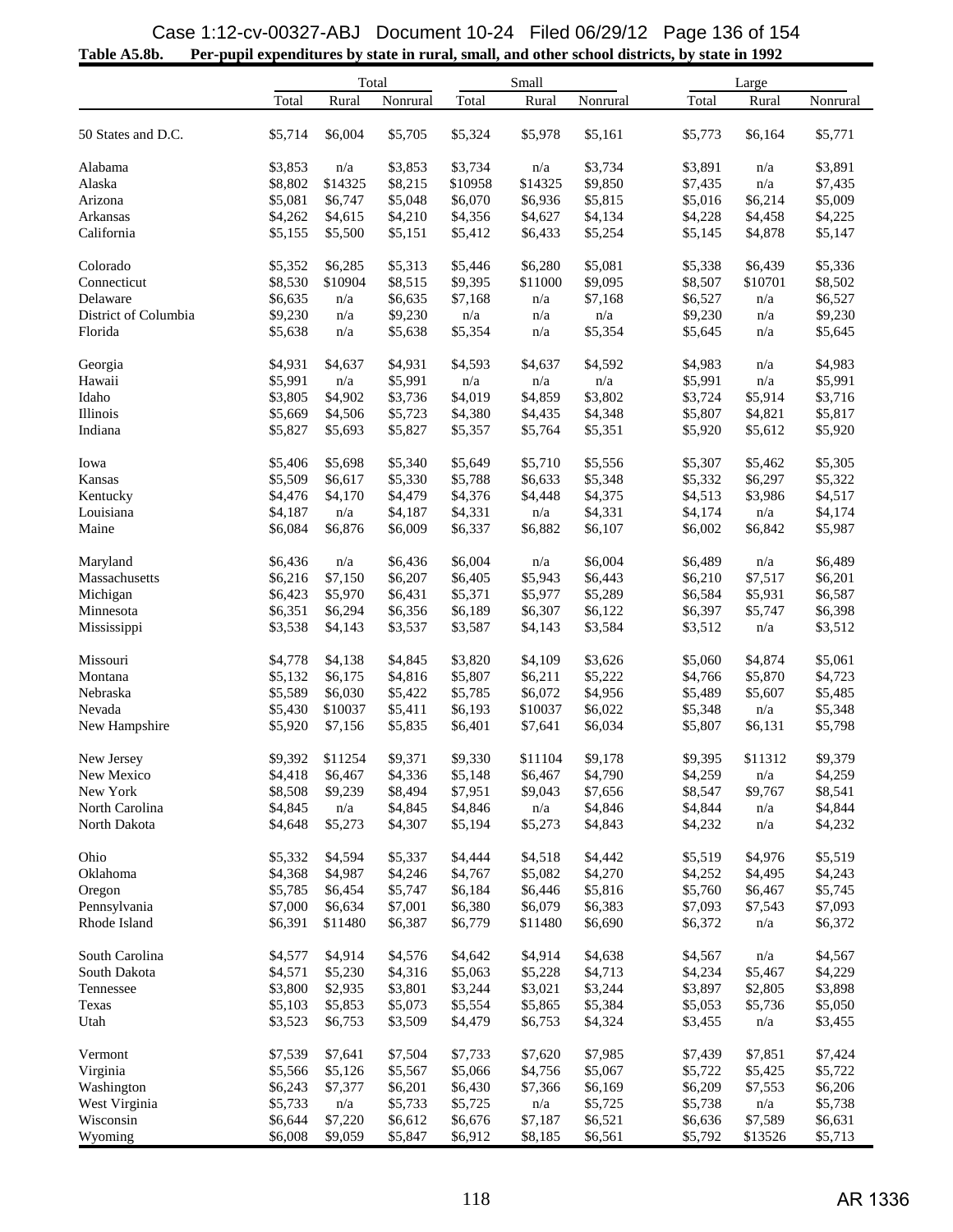|                                          |                              | Total                        |                              |                              | Rural                                       |                              | Nonrural                     |                                 |                              |  |
|------------------------------------------|------------------------------|------------------------------|------------------------------|------------------------------|---------------------------------------------|------------------------------|------------------------------|---------------------------------|------------------------------|--|
|                                          | Core<br>Instruction Support  | General<br>Admin and         | Capital<br>Outlay            | Core                         | General<br>Admin and<br>Instruction Support | Capital<br>Outlay            | Core<br>Instruction          | General<br>Admin and<br>Support | Capital<br>Outlay            |  |
| Total                                    |                              |                              |                              |                              |                                             |                              |                              |                                 |                              |  |
| 1989-90<br>1990-91<br>1991-92<br>1992-93 | 61.2<br>62.7<br>62.8<br>61.9 | 25.6<br>25.6<br>25.8<br>26.9 | 13.2<br>11.7<br>11.4<br>11.1 | 58.7<br>60.9<br>60.8<br>59.4 | 28.0<br>26.8<br>26.7<br>28.3                | 13.3<br>12.3<br>12.4<br>12.3 | 61.5<br>63.0<br>63.1<br>62.3 | 25.2<br>25.5<br>25.7<br>26.7    | 13.2<br>11.6<br>11.2<br>11.0 |  |
| Small                                    |                              |                              |                              |                              |                                             |                              |                              |                                 |                              |  |
| 1989-90<br>1990-91<br>1991-92<br>1992-93 | 56.9<br>58.7<br>59.0<br>58.3 | 28.8<br>28.6<br>28.7<br>29.3 | 14.3<br>12.7<br>12.3<br>12.4 | 56.8<br>58.9<br>59.1<br>58.2 | 29.1<br>28.8<br>28.9<br>29.5                | 14.1<br>12.2<br>12.0<br>12.3 | 57.5<br>57.5<br>58.3<br>59.0 | 27.1<br>27.2<br>27.7<br>28.0    | 15.4<br>15.2<br>14.0<br>13.0 |  |
| Large                                    |                              |                              |                              |                              |                                             |                              |                              |                                 |                              |  |
| 1989-90<br>1990-91<br>1991-92<br>1992-93 | 61.3<br>62.8<br>62.9<br>62.1 | 25.5<br>25.5<br>25.7<br>26.8 | 13.2<br>11.6<br>11.4<br>11.1 | 59.2<br>61.5<br>61.4<br>59.8 | 27.6<br>26.3<br>26.1<br>27.9                | 13.1<br>12.3<br>12.5<br>12.3 | 61.6<br>63.0<br>63.1<br>62.3 | 25.2<br>25.5<br>25.7<br>26.7    | 13.2<br>11.6<br>11.2<br>11.0 |  |

| <b>Table A5.9.</b> | Percentage of expenditures for core instruction, administrative support, and capital outlay in rural, |
|--------------------|-------------------------------------------------------------------------------------------------------|
|                    | small, and other school districts                                                                     |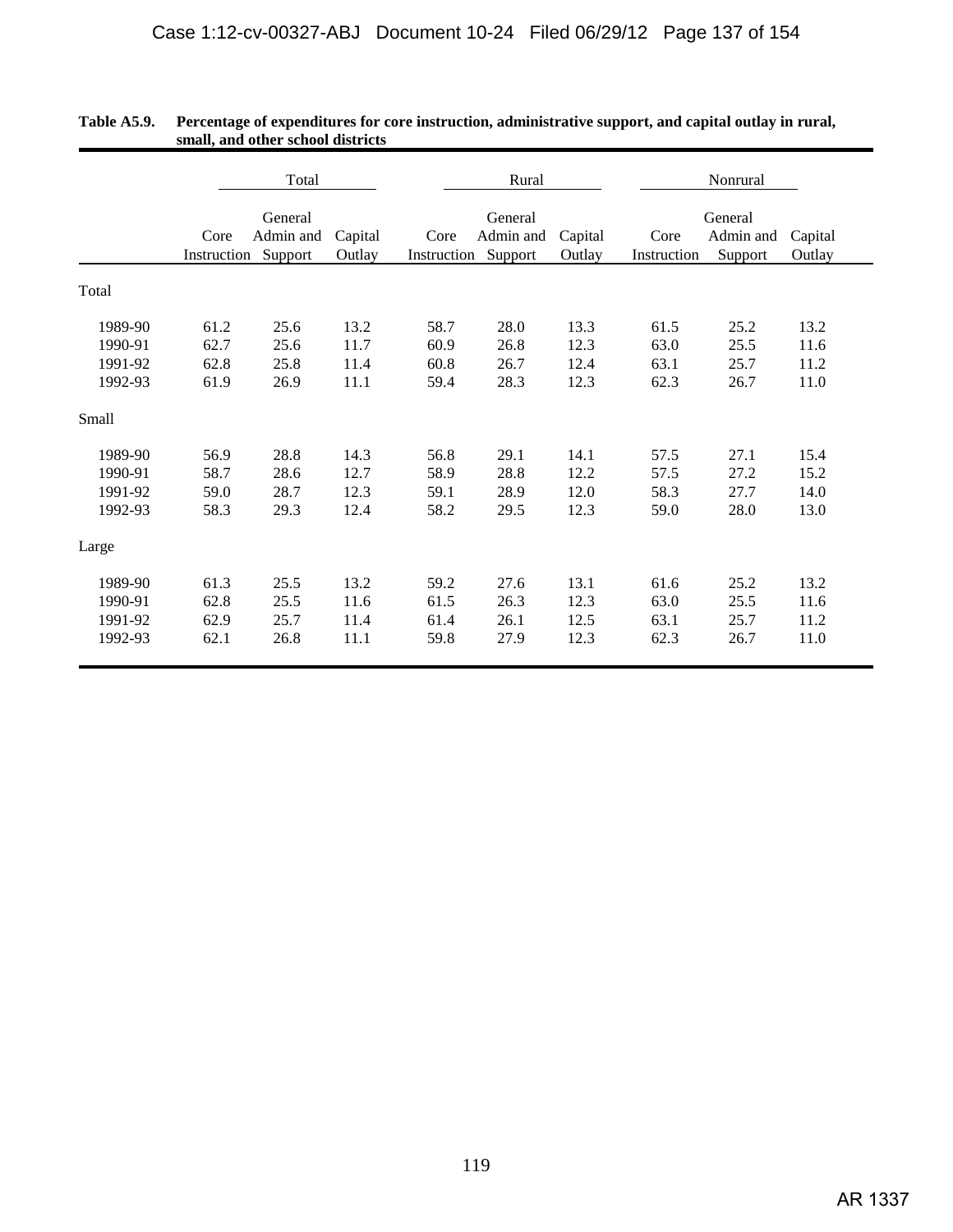|         | Total |        |      |      | Rural  |      |      | Nonrural |      |  |  |
|---------|-------|--------|------|------|--------|------|------|----------|------|--|--|
|         | Low   | Medium | High | Low  | Medium | High | Low  | Medium   | High |  |  |
| Total   |       |        |      |      |        |      |      |          |      |  |  |
| 1989-90 | 20.4  | 59.4   | 20.2 | 34.5 | 53.7   | 11.8 | 18.2 | 60.3     | 21.5 |  |  |
| 1990-91 | 22.5  | 57.0   | 20.5 | 34.3 | 53.2   | 12.5 | 20.7 | 57.5     | 21.7 |  |  |
| 1991-92 | 22.1  | 59.3   | 18.6 | 34.9 | 52.6   | 12.5 | 20.1 | 60.3     | 19.6 |  |  |
| 1992-93 | 23.4  | 57.9   | 18.7 | 33.0 | 55.4   | 11.7 | 22.0 | 58.3     | 19.7 |  |  |
| Small   |       |        |      |      |        |      |      |          |      |  |  |
| 1989-90 | 22.4  | 56.7   | 21.0 | 22.8 | 57.0   | 20.3 | 20.1 | 54.7     | 25.2 |  |  |
| 1990-91 | 20.9  | 58.4   | 20.7 | 21.0 | 59.0   | 20.0 | 20.5 | 54.7     | 24.9 |  |  |
| 1991-92 | 19.6  | 59.5   | 20.9 | 19.5 | 60.4   | 20.1 | 20.2 | 54.5     | 25.3 |  |  |
| 1992-93 | 19.7  | 59.4   | 21.0 | 19.3 | 60.4   | 20.3 | 21.8 | 53.4     | 24.8 |  |  |
| Large   |       |        |      |      |        |      |      |          |      |  |  |
| 1989-90 | 20.3  | 59.5   | 20.2 | 37.5 | 52.8   | 9.7  | 18.2 | 60.3     | 21.5 |  |  |
| 1990-91 | 22.6  | 56.9   | 20.5 | 37.7 | 51.7   | 10.6 | 20.7 | 57.5     | 21.7 |  |  |
| 1991-92 | 22.2  | 59.3   | 18.6 | 38.8 | 50.6   | 10.6 | 20.1 | 60.3     | 19.5 |  |  |
| 1992-93 | 23.5  | 57.9   | 18.6 | 36.4 | 54.1   | 9.5  | 22.0 | 58.3     | 19.7 |  |  |

| <b>Table A5.10.</b> | Percentage of students in low, medium, and high per-pupil expenditure districts, by year |
|---------------------|------------------------------------------------------------------------------------------|
|                     |                                                                                          |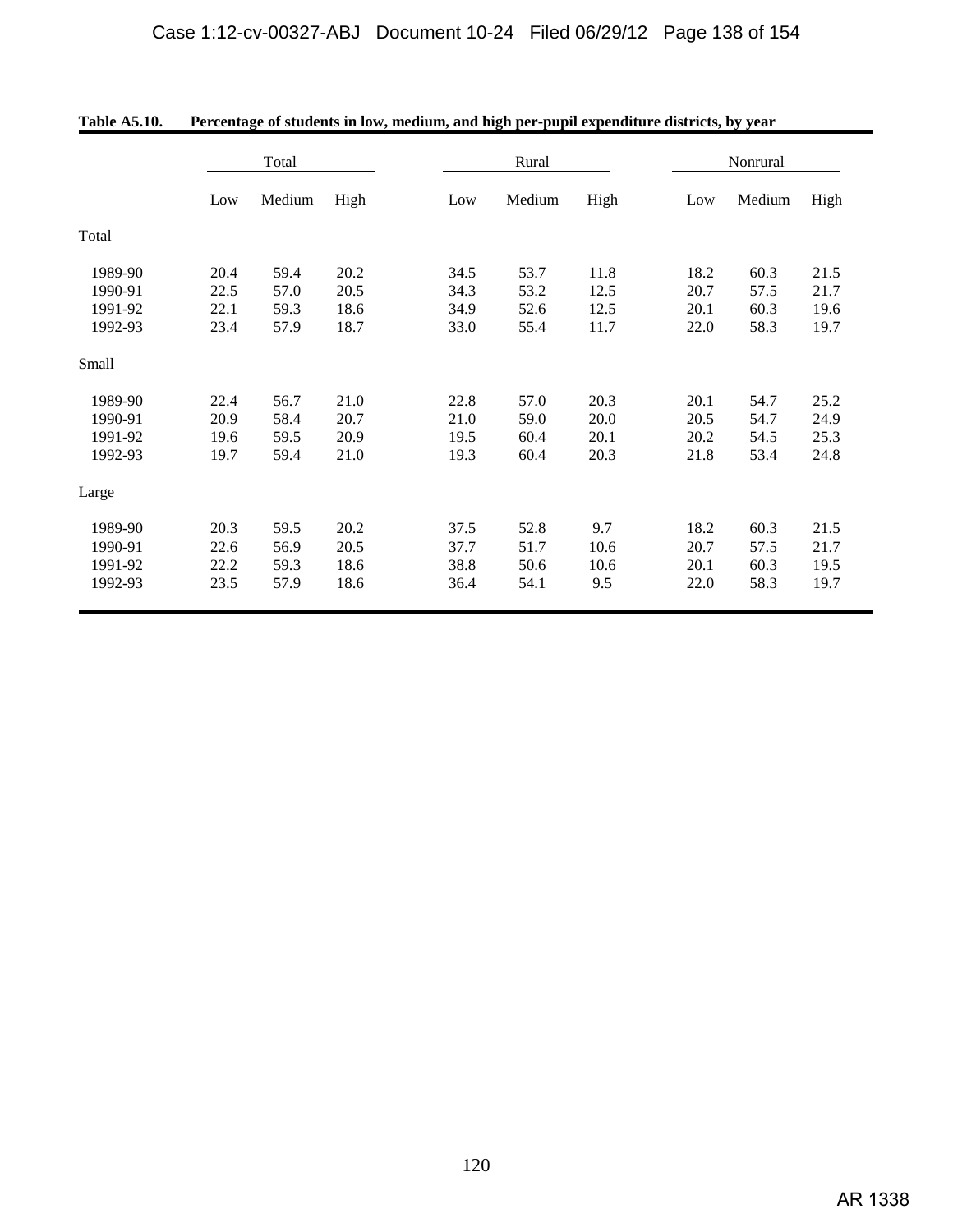|         | Total |        |      | Rural |        |      | Nonrural |        |      |
|---------|-------|--------|------|-------|--------|------|----------|--------|------|
|         | Low   | Medium | High | Low   | Medium | High | Low      | Medium | High |
| Total   |       |        |      |       |        |      |          |        |      |
| 1989-90 | 18.5  | 17.8   | 15.3 | 17.4  | 15.6   | 13.5 | 18.8     | 18.2   | 15.5 |
| 1990-91 | 18.3  | 17.7   | 15.4 | 17.4  | 15.5   | 13.5 | 18.6     | 18.1   | 15.6 |
| 1991-92 | 18.5  | 18.0   | 15.6 | 17.4  | 15.7   | 13.9 | 18.8     | 18.3   | 15.8 |
| 1992-93 | 18.7  | 18.1   | 15.6 | 17.5  | 16.0   | 13.7 | 19.0     | 18.5   | 15.8 |
| Small   |       |        |      |       |        |      |          |        |      |
| 1989-90 | 14.5  | 13.4   | 11.1 | 14.4  | 13.2   | 11.3 | 15.7     | 14.7   | 10.6 |
| 1990-91 | 15.0  | 13.2   | 11.2 | 14.8  | 13.0   | 11.3 | 15.9     | 14.5   | 10.8 |
| 1991-92 | 15.1  | 13.5   | 11.4 | 14.9  | 13.3   | 11.5 | 16.8     | 14.9   | 10.9 |
| 1992-93 | 15.6  | 14.0   | 11.5 | 15.4  | 13.9   | 11.6 | 16.9     | 14.7   | 11.1 |
| Large   |       |        |      |       |        |      |          |        |      |
| 1989-90 | 18.7  | 18.0   | 15.5 | 17.9  | 16.5   | 15.1 | 18.9     | 18.2   | 15.5 |
| 1990-91 | 18.5  | 17.9   | 15.6 | 17.8  | 16.5   | 14.9 | 18.6     | 18.1   | 15.6 |
| 1991-92 | 18.6  | 18.2   | 15.8 | 17.8  | 16.7   | 15.4 | 18.8     | 18.3   | 15.8 |
| 1992-93 | 18.8  | 18.3   | 15.8 | 17.8  | 16.8   | 15.2 | 19.0     | 18.5   | 15.8 |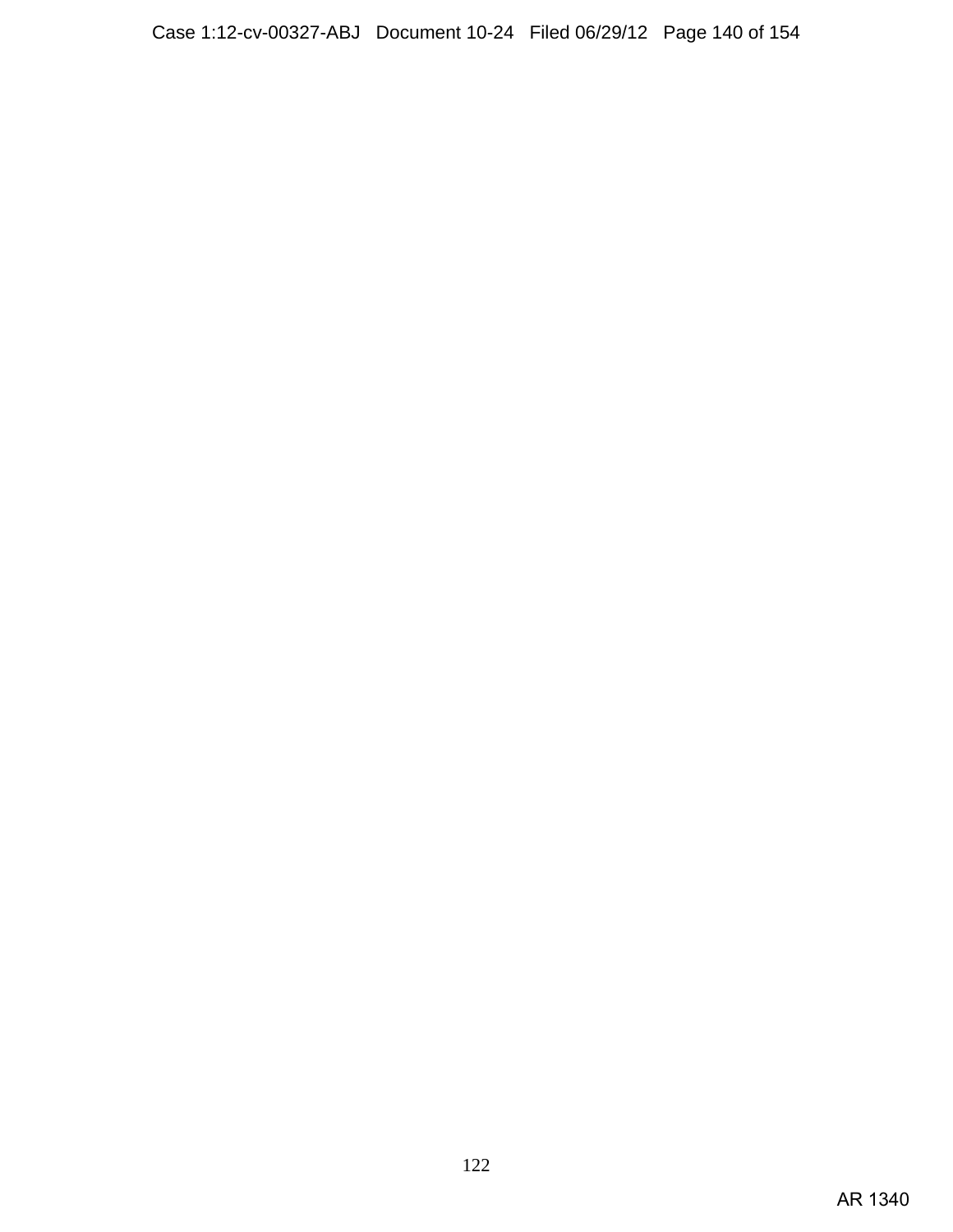# **Appendix B. Technical Notes**

### **Common Core of Data Analysis File Development**

**Source Files.** The Common Core of Data (CCD) Local Education Agency (Nonfiscal) File has one record for each of about 16,000 "districts" each year. The basic data source for this report was the set of CCD files for the 8 years from 1986-87 to 1993-94.

Because there are a noticeable number (somewhat fewer than 2,000) records on the file that do not correspond to regular school districts, but rather to administrative entities (e.g., regional resource districts) concerned indirectly with elementary and secondary education, an extract of the "regular school districts" was made. This extract was based on a reported "district type," and two types out of seven were included in the extract. These were (1) "regular school districts" and (2) educational components of "supervisory union districts," which, where they exist in some states, are similar to regular school districts. Examination of the file led to the conclusion that in a few states and years, some districts were mistyped. In those cases, the type was made consistent over years to support more accurate analysis.

After deletion of 33 records for which there was no gradespan information in any year, there were 15,584 school districts on the analysis file; however, not all of these districts were operating in every year between 1986-87 and 1993-94.

**Districts Added or Deleted Between Years.** On the analysis file, 15,345 districts had data indicating that they were in operation in 1986-87, while only 14,648 were in operation in 1993-94. The vast majority of the districts on this file were in operation in every one of the 8 years studied. However, two facts are clear: (1) 239 districts were not present in 1986-87 but were for some later year, and (2) there were 697 fewer districts in 1993-94 than there had been in 1986-87. This reflects the dynamic nature of the local governance structure for public education. Declining populations in some areas led to pressures to consolidate (combine) districts to reduce administrative overhead, and rising populations in other areas led to pressures to split large districts and create new administrative units.

Between one year and the next, the most frequent school district change was the consolidation of two (or more) districts into a single district. Sometimes, these consolidations combined elementary and secondary districts into unified districts; more frequently they consisted of the closure of a small district and transfer of its students to another nearby district. In some cases, a district simply absorbed the enrollment of an adjacent district but continued its existing identity; in others both component districts were replaced with the creation of a new consolidated district with a new identity. Because the linkage of each district to its predecessors was not explicitly recorded in the Common Core of Data, it is difficult from these data to differentiate between new districts created from consolidations and new districts created from the splitting of a large district.

**"New" Districts Resulting from Consolidations or Splits.** In order to understand the dynamics of districts, it is important to distinguish between "new" districts that are combinations of previous districts and "new" districts that are spin-offs from existing districts that have grown.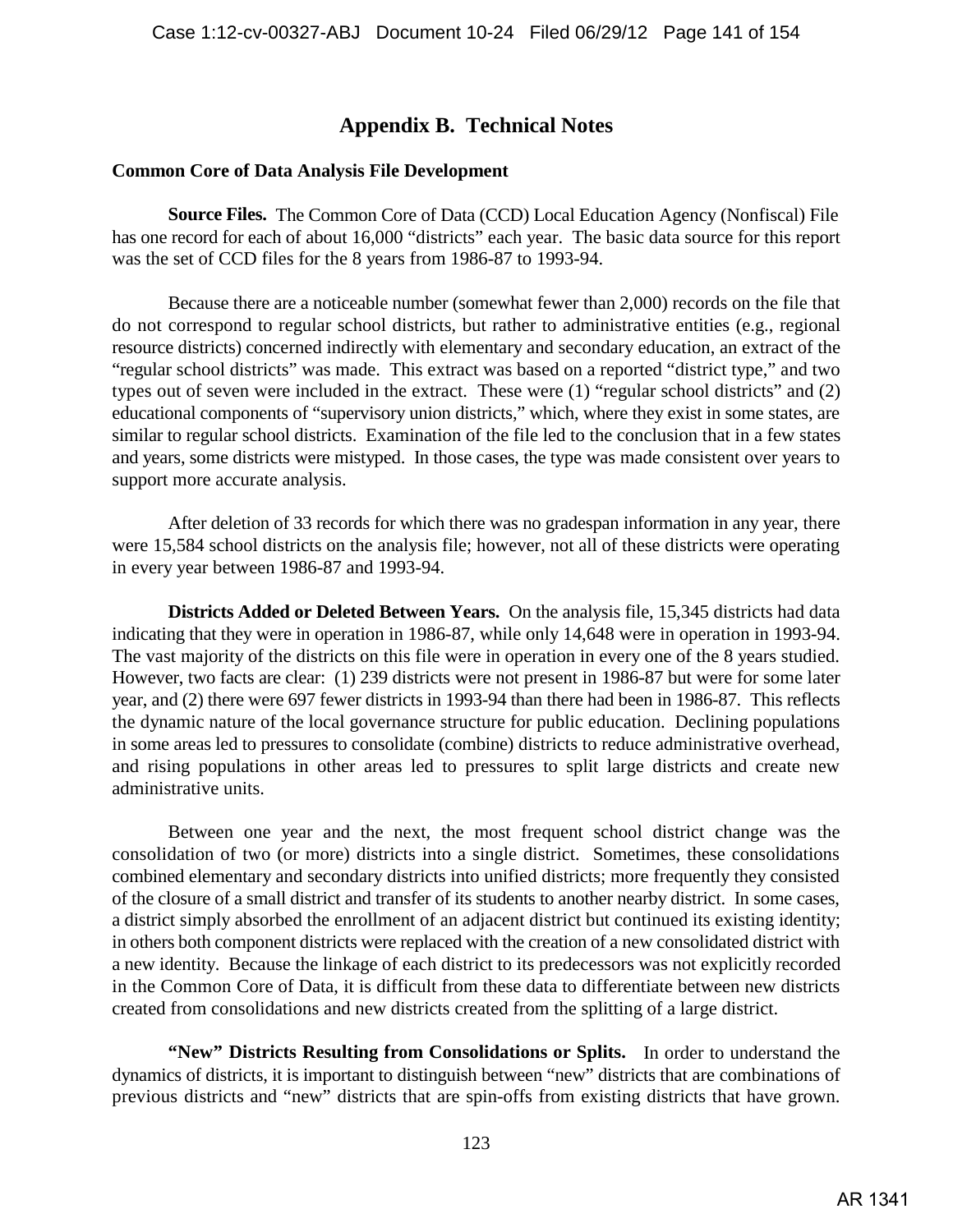Therefore, an attempt was made to pair each district that newly appeared on the file in a particular year with a district in the same county that closed after the preceding year. To do this, for every district that closed in a year, a district was sought that either newly appeared the next year or otherwise added an appropriate number of students. Because CCD does not uniformly delete districts from the file in the first year after they close, districts were considered to have closed for the purpose of this study if they dropped from an enrollment of 25 or more to an enrollment of 0 and did not add enrollment in a later year.

Of course, enrollments change from year to year, but large discontinuities of enrollment can be matched. For example, if a district with 83 students in 1988-89 closed and the enrollment in another district in the same county increased from 255 to 326 between 1988-89 and 1989-90, it would be reasonable to conclude that the latter district inherited the students of the former district. Through trial implementations of this procedure, it was determined that transfer of enrollments of fewer than 25 students could not be reliably detected in this manner, because the addition of fewer than 25 students would not be so unusual as to be noticeable as a discontinuity.

Most consolidations involving transfer of 25 or more students from a closing district were identified. From the identifications made, we know that most new districts were created out of consolidations during this period: overall, 128 "new" districts were created when 237 districts consolidated; 286 districts were folded into other districts, but only 6 districts were identified as resulting from the splits of 3 districts. Thus, it is reasonable to conjecture that most "new" districts in this time period were created through consolidations. However, the identification process was incomplete. Across the 7 years, a total of 106 "new" districts could not be unambiguously paired based on enrollment discontinuities. Moreover, it was impossible to identify where students from districts with fewer than 25 enrollment moved when their districts closed.

Because the matching of "new" districts to predecessors was incomplete, it was impossible to produce separate reliable counts of "new" districts created from consolidations and from splits. Therefore, for this report, districts referred to as "new" or "opening" include both types, although nearly all are probably created from the consolidations of other districts. Very few districts, perhaps only a handful, split to form new districts during this 7-year interval.

# **Definition of Variables**

**District Locale ("Rural").** Because information was not available from the 1990 Census when this report was being prepared, information from the 1980 U.S. Census was used to classify the locales of addresses of schools for CCD during the 1980s (and for this report) as rural, small or large town, or fringes or central areas of mid-size or large cities. The CCD *school* locale codes are used in this report to define *districts* as "rural." Specifically, according to the standard CCD definition, the district locale code is set to the modal school locale code for schools in the district. A rural school district is defined as a district in which the most frequent school locale code is "7" (i.e., rural). All other districts are defined as "not rural."

 Examination of the results of this categorization led to a finding that the locale codes recorded in CCD for schools in two states were inconsistent. Therefore, in these two states, the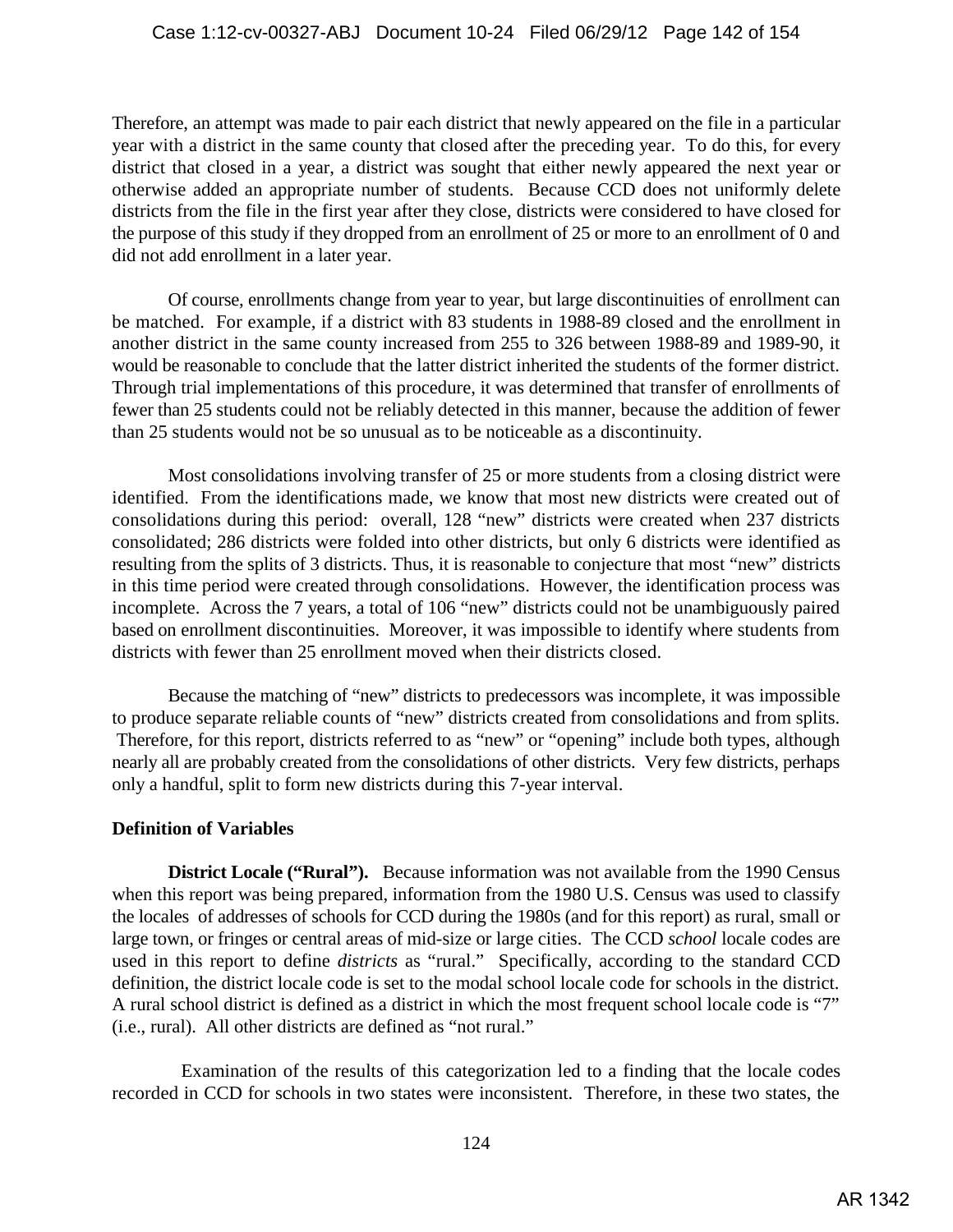Common Core of Data (CCD) definition of rural districts was checked against other data sources. These data sources included the locale code of a district based on Census population counts by school district from the School District Data Book (SDDB) and the locale code of a county based on the location classification from U.S. Department of Agriculture's Economic Research Statistics (ERS) data. A set of rules were developed to determine whether a district in these two states was rural or nonrural. Since these sources used data from 1990, the rules were applied to the districts in the 1990-91 school year of the CCD. Based on these data checks, CCD rural classifications of 491 out of 15,035 districts were changed for this report: 314 districts originally called nonrural were relabeled rural, and 179 were changed from a rural to a nonrural label.

**District Size ("Small").** A small district (as well as a small school) is defined as a district that had a total enrollment of fewer than 25 students per grade for grades 8 and lower that it served, and fewer than 100 students per grade for grades 9 and above. The enrollment that was used for this classification was for 1987-88 or for its first year on the CCD file if it was not on the file for 1987- 88. Thus, for example, characteristics of small rural districts in 1993-94 are the characteristics in 1993-94 of districts that were categorized as small in 1987-88.

Of course, these are essentially the same districts that had small enrollments in 1993-94. Of 4,238 small rural districts counted in 1993-94 (based on the 1987-88 definition), 4,003 were still small in 1993-94, and only 17 (0.4 percent) had 1993-94 enrollments more than 50 percent over the threshold. Only one "outlier," a district that merged with a large nonrural district in 1988-89 but retained its identity on the file, had a 1993-94 enrollment more than 3 times the threshold: a K-8 district with 1,281 students in 1993-94. To balance these districts, 91 of the 9,596 districts not categorized as small based on 1987-88 enrollments had small enrollments in 1993-94, but only 7 of these had enrollments less than 70 percent of the threshold, and 5 of the 7 had enrollments of zero, indicating that they would probably be verified as closures in 1994-95. These few exceptions could only have slight effects on population summary statistics.

Because any particular definition of "small rural districts" might not accurately reflect the general intuition about what education in small rural areas in America might be, two alternative definitions were considered, and parallel sets of analyses were conducted to determine the sensitivity of the findings in this report to the definition of "small." The numbers of additional "small rural" districts added to the original count in each state by these expansions of the definition of small are shown in table B1.

*Including all large rural districts with a majority of small schools.* First, the finding that there were no small rural districts in Alabama, Louisiana, and West Virginia led to an examination of the CCD characteristics of (large) rural districts in these states. Several of the large rural districts in these and other states operated mostly small schools (i.e., schools with fewer than 25 students per elementary grade and 100 students per secondary grade), and in a sense, these "large rural districts with a majority of small schools" also represent small rural education in America. Therefore, in addition to the main analyses, parallel analyses were carried out for an expanded definition of small rural district, including these districts.

The results from the first set of parallel analyses, including the 254 large rural districts with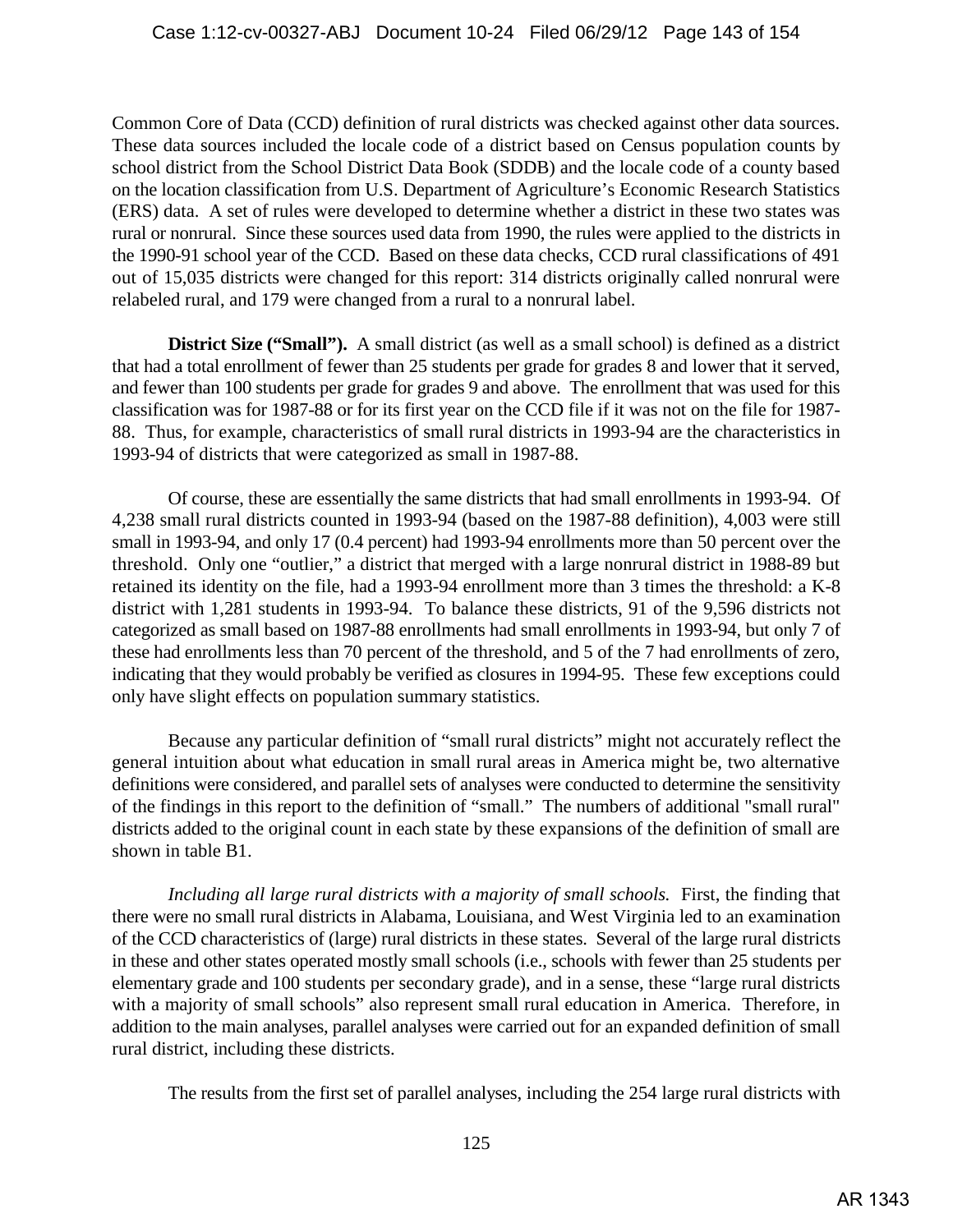a majority of small schools in the set of small rural districts, are mentioned in footnotes at the end of each chapter. Generally, because these districts constituted only a small fraction of the small rural districts, nationally, there were only small differences in the findings.

*Including all unified districts with fewer than 100 students per high school grade.* Second, one can argue that unified (K-12) districts with enough students to qualify as large at the elementary level (i.e., more than 25 students per elementary grade) but not enough to qualify as large at the secondary level (i.e., fewer than 100 students per secondary grade) should be considered small. Therefore, a second set of parallel analyses was also carried out, including unified districts with fewer than 100 students per secondary grade in the definition of small districts.

Counting unified districts with fewer than 100 students per secondary grade as small had a substantial impact on results. The number of small rural districts in 1993-94 increased from 4,238 to 5,595; with this criterion, 80 percent of the regular public school districts in rural locales would be categorized as small. Moreover, because the additional "small" rural districts had greater enrollments than those originally counted as small, the average enrollment in small rural districts by the expanded definition was about 440, rather than 260. There were 12,000 schools and 2,460,000 students in small rural districts in 1993-94 by the expanded definition. Between 1986-87 and 1993- 94, the overall gain in enrollment in small rural districts became 110,000 students, rather than 8,000.

The region of the country in which the percentage change in districts counted as small rural was greatest was the Southeast, where instead of 16 small rural districts, 110 small rural districts were counted. Across the country, more minorities were enrolled in small rural districts by the expanded definition. For example, 4 percent of students in small rural districts were African American, rather than 2 percent; and 18 percent of Native American students, rather than 10 percent, were enrolled in small rural districts.

As a general pattern, this expansion of the definition of "small" changed findings for small rural districts by averaging characteristics of large rural districts with them. For example, small rural districts became more like other districts in the relative frequency of unified (K-12) districts (73 percent, rather than 65 percent, compared to 76 percent in other districts). As another example, the percentage of small rural districts' revenues from local sources shifted from 44 percent to 42 percent, closer to the original 38 percent for large rural districts. Finally, the average student/teacher ratio in small rural districts was shifted from 13:1 to 15:1, closer to the average of 17:1 for large rural districts.

A noticeable shift in patterns of per-pupil revenue and expenditures resulted from the expanded definition of small rural districts: rather than spending on average \$200 more than large nonrural districts, the larger set of small rural districts were found to spend \$100 less. Although these are not large differences, compared to the overall average of about \$6,000 per pupil, the shift is significant. Although regional variations in revenues and expenditures followed similar patterns, the increased number of small rural districts in the Southeast provided greater assurance that the averages are reliable. In the Southeast, per-pupil revenue and expenditures in the expanded set of 110 small rural districts averaged about \$100 less than in other districts in the region, but between 1989-90 and 1992-93 there was a gain of \$246 in per-pupil expenditures in small rural districts in the Southeast.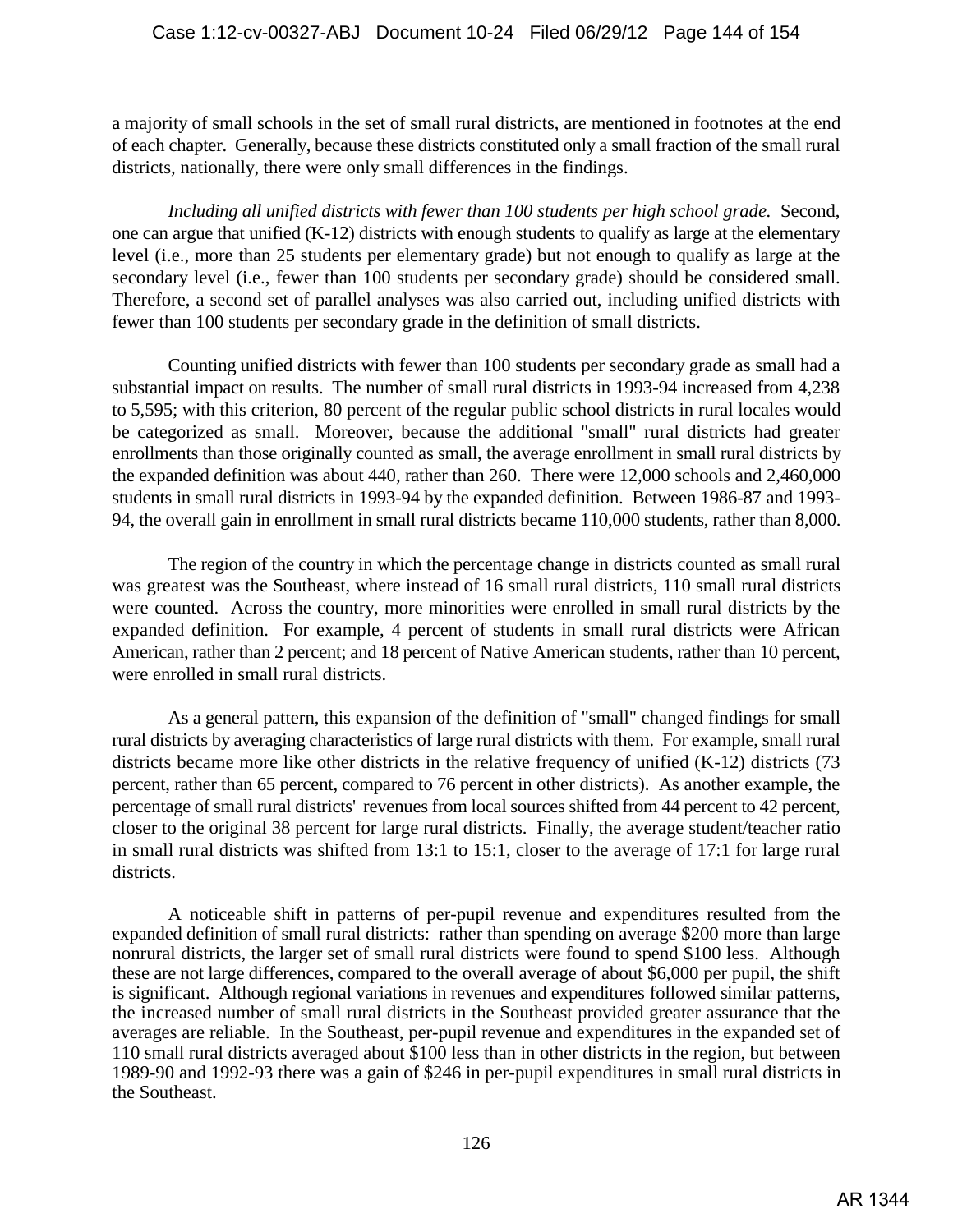|                                | Small rural                | iai go furar uistricts with sinah secondary em omnems in 1999-94, by state<br>Large rural with a majority of small schools Large Rural but Small 9-12 |                       |
|--------------------------------|----------------------------|-------------------------------------------------------------------------------------------------------------------------------------------------------|-----------------------|
|                                |                            |                                                                                                                                                       |                       |
| 50 States and D.C.             | 4,238                      | 254                                                                                                                                                   | 1,357                 |
| Alabama                        | $\boldsymbol{0}$<br>37     | 5                                                                                                                                                     | $\boldsymbol{0}$      |
| Alaska<br>Arizona              | 55                         | 7<br>$\overline{4}$                                                                                                                                   | $\tau$<br>$10\,$      |
| Arkansas                       | 132                        | $\mathfrak{Z}$                                                                                                                                        | 61                    |
| California                     | 147                        | 16                                                                                                                                                    | 15                    |
| Colorado                       | 89                         | $\mathbf{1}$                                                                                                                                          | 21                    |
| Connecticut                    | 10                         | $\sqrt{2}$                                                                                                                                            | $\overline{4}$        |
| Delaware                       | $\mathbf{0}$               | $\mathbf{2}$                                                                                                                                          | $\boldsymbol{0}$      |
| District of Columbia           | $\boldsymbol{0}$           | $\boldsymbol{0}$                                                                                                                                      | $\sqrt{2}$            |
| Florida                        | $\boldsymbol{0}$           | 3                                                                                                                                                     | $\mathfrak{2}$        |
| Georgia                        | 3                          | $\mathbf{1}$                                                                                                                                          | 18                    |
| Hawaii                         | $\boldsymbol{0}$           | $\boldsymbol{0}$                                                                                                                                      | $\mathbf{0}$          |
| Idaho<br>Illinois              | 44<br>203                  | 5                                                                                                                                                     | 22<br>83              |
| Indiana                        | 6                          | $22\,$<br>$\sqrt{2}$                                                                                                                                  | 52                    |
|                                |                            |                                                                                                                                                       |                       |
| Iowa                           | 196                        | 5                                                                                                                                                     | 73                    |
| Kansas                         | 161                        | 21                                                                                                                                                    | 55<br>15              |
| Kentucky<br>Louisana           | 6<br>$\boldsymbol{0}$      | $\overline{\mathbf{c}}$<br>5                                                                                                                          | $\boldsymbol{0}$      |
| Maine                          | 82                         | $\boldsymbol{0}$                                                                                                                                      | 18                    |
|                                |                            |                                                                                                                                                       |                       |
| Maryland<br>Massachusetts      | $\boldsymbol{0}$<br>6      | $\boldsymbol{0}$<br>$\mathbf{1}$                                                                                                                      | $\boldsymbol{0}$<br>1 |
| Michigan                       | 80                         | 3                                                                                                                                                     | 79                    |
| Minnesota                      | 156                        | $\,$ 8 $\,$                                                                                                                                           | $72\,$                |
| Mississippi                    | 2                          | 12                                                                                                                                                    | 18                    |
| Missouri                       | 253                        | 9                                                                                                                                                     | 86                    |
| Montana                        | 369                        | $\mathbf{1}$                                                                                                                                          | $\boldsymbol{0}$      |
| Nebraska                       | 484                        | 3                                                                                                                                                     | 9                     |
| Nevada                         | $\mathfrak{Z}$             | 5                                                                                                                                                     | $\sqrt{2}$            |
| New Hampshire                  | 45                         | $\overline{c}$                                                                                                                                        | 8                     |
| New Jersey                     | 21                         | $\mathbf{1}$                                                                                                                                          | $\overline{2}$        |
| New Mexico                     | 37                         | $\mathbf{1}$                                                                                                                                          | 10                    |
| New York                       | 97                         | $\sqrt{2}$                                                                                                                                            | $70\,$                |
| North Carolina<br>North Dakota | $\boldsymbol{0}$<br>217    | $\mathbf{1}$<br>$\overline{c}$                                                                                                                        | $\sqrt{6}$<br>12      |
|                                |                            |                                                                                                                                                       |                       |
| Ohio                           | 23                         | 9                                                                                                                                                     | 97                    |
| Oklahoma                       | 294                        | $\frac{3}{2}$                                                                                                                                         | 42                    |
| Oregon                         | 91                         | $\overline{c}$                                                                                                                                        | 6<br>33               |
| Pennsylvania<br>Rhode Island   | $\sqrt{5}$<br>$\mathbf{1}$ | $\boldsymbol{0}$                                                                                                                                      | $\mathbf{0}$          |
|                                |                            |                                                                                                                                                       |                       |
| South Carolina                 | $\sqrt{2}$                 | $\boldsymbol{0}$                                                                                                                                      | 9                     |
| South Dakota                   | 130                        | 9<br>$12\,$                                                                                                                                           | 18                    |
| Tennessee<br>Texas             | $\mathbf{1}$<br>389        | 5                                                                                                                                                     | $10\,$<br>136         |
| Utah                           | 5                          | $\overline{4}$                                                                                                                                        | 5                     |
| Vermont                        | 141                        | $\boldsymbol{0}$                                                                                                                                      | $\sqrt{3}$            |
| Virginia                       | $\sqrt{2}$                 | 5                                                                                                                                                     | 11                    |
| Washington                     | 107                        | 3                                                                                                                                                     | 43                    |
| West Virginia                  | $\boldsymbol{0}$           | $\sqrt{6}$                                                                                                                                            | $\mathfrak{Z}$        |
| Wisconsin                      | 94                         | $30\,$                                                                                                                                                | 99                    |
| Wyoming                        | $12\,$                     | $\tau$                                                                                                                                                | 9                     |
|                                |                            |                                                                                                                                                       |                       |

| Table B1. | Number of small rural districts, large rural districts with a majority of small schools, and |
|-----------|----------------------------------------------------------------------------------------------|
|           | large rural districts with small secondary enrollments in 1993-94, by state                  |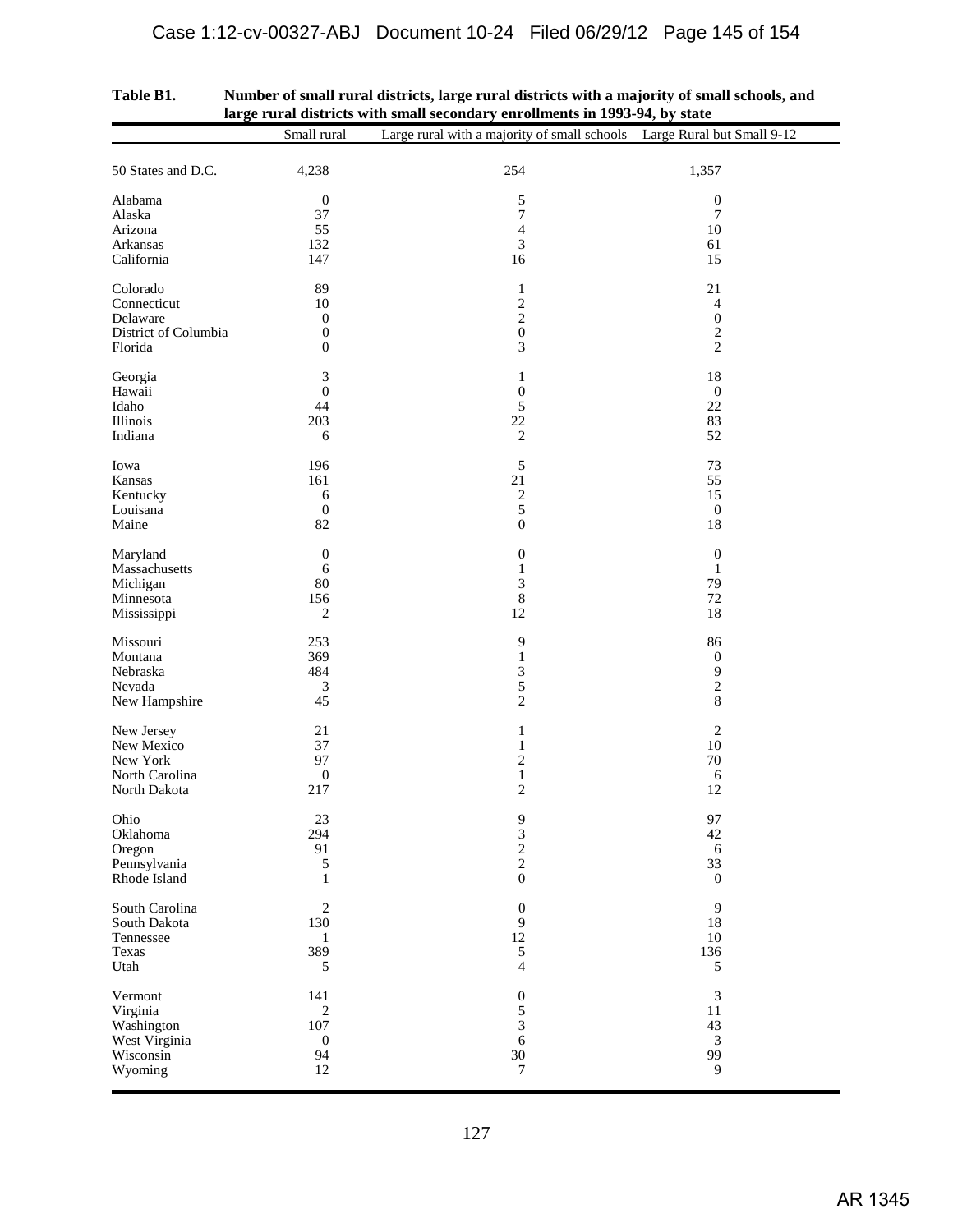**District Grade Level: Elementary/Unified/Secondary.** An elementary school district is defined as a district that has no grade above grade 8, a secondary school district is a district that has no grade below 7, and a combined or unified school district is a district that has some grade below grade 7 and some grade above grade 8.

**District Type.** Seven types of districts are included in CCD, but analyses are limited to "regular" districts, those of types 1 and 2. Other types of districts are omitted from the analyses, because they are very different from other small rural districts and very few in number. These include regional education service agencies, administrative components of supervisory unions, and state-operated agencies. Devoting a portion of the report to their analyses would detract from the main points of the report.

## **Geographical Regions.**

| Northeast:     | Connecticut, Maine, Massachusetts, New Hampshire, New Jersey, New York,<br>Pennsylvania, Rhode Island, Vermont                                                                  |
|----------------|---------------------------------------------------------------------------------------------------------------------------------------------------------------------------------|
| Midwest:       | Illinois, Indiana, Iowa, Kansas, Michigan, Minnesota, Missouri, Nebraska, North<br>Dakota, Ohio, South Dakota, Wisconsin                                                        |
| Southeast:     | Alabama, Delaware, District of Columbia, Florida, Georgia, Kentucky, Louisiana,<br>Maryland, Mississippi, North Carolina, South Carolina, Tennessee, Virginia, West<br>Virginia |
| South Central: | Arkansas, Oklahoma, Texas                                                                                                                                                       |
| West:          | Alaska, Arizona, California, Colorado, Hawaii, Idaho, Montana, Nevada, New<br>Mexico, Oregon, Utah, Washington, Wyoming                                                         |

**School Grade Span.** School grade spans were defined slightly differently from district grade levels. Listings of all the regular school grade ranges from the 1987 CCD indicated that there was at least one school in nearly every possible grade span category. The classification schema below (see figure B1) was developed to categorize every possible combination, including an intermediate school category consistent with the philosophy of most intermediate school advocates. It includes the following grade level categories:

1) Elementary school 2) Intermediate school 3) High school 4) Combined school 5) Ungraded or Unknown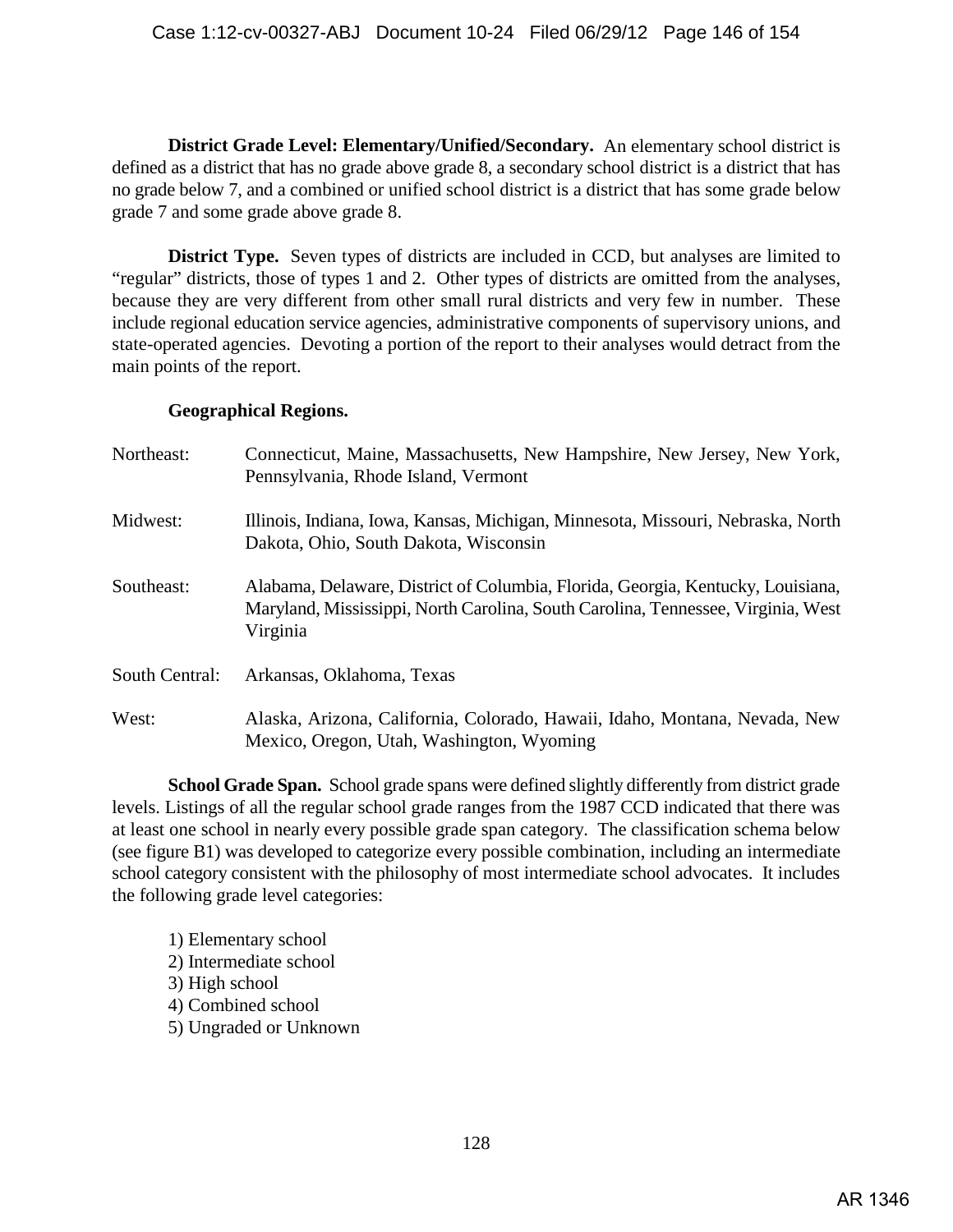|    | $\rm PK$  | $\bf K$      | $\mathbf{1}$   | $\overline{2}$ | 3              | $\overline{4}$ | 5                | 6                | $\tau$    | $8\,$       | 9            | 10                        | 11           | 12                        |
|----|-----------|--------------|----------------|----------------|----------------|----------------|------------------|------------------|-----------|-------------|--------------|---------------------------|--------------|---------------------------|
| PK | ${\bf E}$ | ${\bf E}$    | ${\bf E}$      | ${\bf E}$      | ${\bf E}$      | ${\bf E}$      | ${\bf E}$        | ${\bf E}$        | ${\bf E}$ | ${\bf E}$   | $\mathbf C$  | $\mathbf C$               | $\mathsf C$  | $\mathcal{C}$             |
|    | $\bf K$   | E            | ${\bf E}$      | ${\bf E}$      | ${\bf E}$      | ${\bf E}$      | ${\bf E}$        | ${\bf E}$        | ${\bf E}$ | E           | $\mathbf C$  | $\mathbf C$               | $\mathbf C$  | $\mathbf C$               |
|    |           | $\mathbf{1}$ | ${\bf E}$      | ${\bf E}$      | ${\bf E}$      | ${\bf E}$      | ${\bf E}$        | ${\bf E}$        | ${\bf E}$ | $E_{\rm}$   | $\mathbf C$  | $\mathbf C$               | $\mathsf{C}$ | $\mathbf C$               |
|    |           |              | $\overline{2}$ | ${\bf E}$      | ${\bf E}$      | E              | ${\bf E}$        | ${\bf E}$        | ${\bf E}$ | E           | $\mathbf C$  | $\mathbf C$               | $\mathbf C$  | $\mathsf{C}$              |
|    |           |              |                | 3              | ${\bf E}$      | E              | ${\bf E}$        | ${\bf E}$        | ${\bf E}$ | E           | $\mathsf{C}$ | $\mathbf C$               | $\mathsf{C}$ | $\mathsf{C}$              |
|    |           |              |                |                | $\overline{4}$ | ${\bf E}$      | ${\bf E}$        | ${\bf E}$        | $\bf I$   | $\bf I$     | $\bf I$      | $\mathcal{C}$             | $\mathsf{C}$ | $\mathsf C$               |
|    |           |              |                |                |                | 5              | ${\bf E}$        | ${\bf E}$        | $\bf I$   | $\bf I$     | $\bf I$      | $\mathbf C$               | $\mathsf C$  | $\mathbf C$               |
|    |           |              |                |                |                |                | $\boldsymbol{6}$ | ${\bf E}$        | $\bf I$   | $\bf I$     | $\bf I$      | $\, {\rm H}$              | $H_{\rm}$    | $\mathbf H$               |
|    |           |              |                |                |                |                |                  | $\boldsymbol{7}$ | I         | $\mathbf I$ | $\bf I$      | H                         | H            | $\boldsymbol{\mathrm{H}}$ |
|    |           |              |                |                |                |                |                  |                  | $8\,$     | $\bf I$     | $\bf I$      | $\, {\rm H}$              | $H_{\rm}$    | $\boldsymbol{\mathrm{H}}$ |
|    |           |              |                |                |                |                |                  |                  |           | 9           | $\bf I$      | H                         | $H_{\rm}$    | $H_{\rm}$                 |
|    |           |              |                |                |                |                |                  |                  |           |             | $10\,$       | $\boldsymbol{\mathrm{H}}$ | $\rm H$      | $\boldsymbol{\mathrm{H}}$ |
|    |           |              |                |                |                |                |                  |                  |           |             |              | 11                        | $\rm H$      | $\boldsymbol{\mathrm{H}}$ |
|    |           |              |                |                |                |                |                  |                  |           |             |              |                           | 12           | $\boldsymbol{\mathrm{H}}$ |

**Figure B1. Schema for classification of schools by grades served**

NOTE: E=Elementary; I=Intermediate; H=High; C=Combined. Low grades are on the diagonal; high grades are listed on top.

That is, an elementary school has a high grade of 6 or lower or a combination of a low grade less than 4 and a high grade of 8 or lower; an intermediate school has a low grade of 4 or higher and a high grade of 7, 8, or 9; a high school has a low grade of 6 or higher and a high grade of at least 10; a combined school has a low grade of 5 or lower and a high grade of at least 10, or a low grade of 3 or lower and a high grade of 9. Other schools are classified as unknown or ungraded.

**School Size.** Schools were classified as "small" according to the same threshold as districts. Small schools were schools with total enrollment less than 25 per elementary (K-8) grade served and 100 per secondary (9-12) grade served.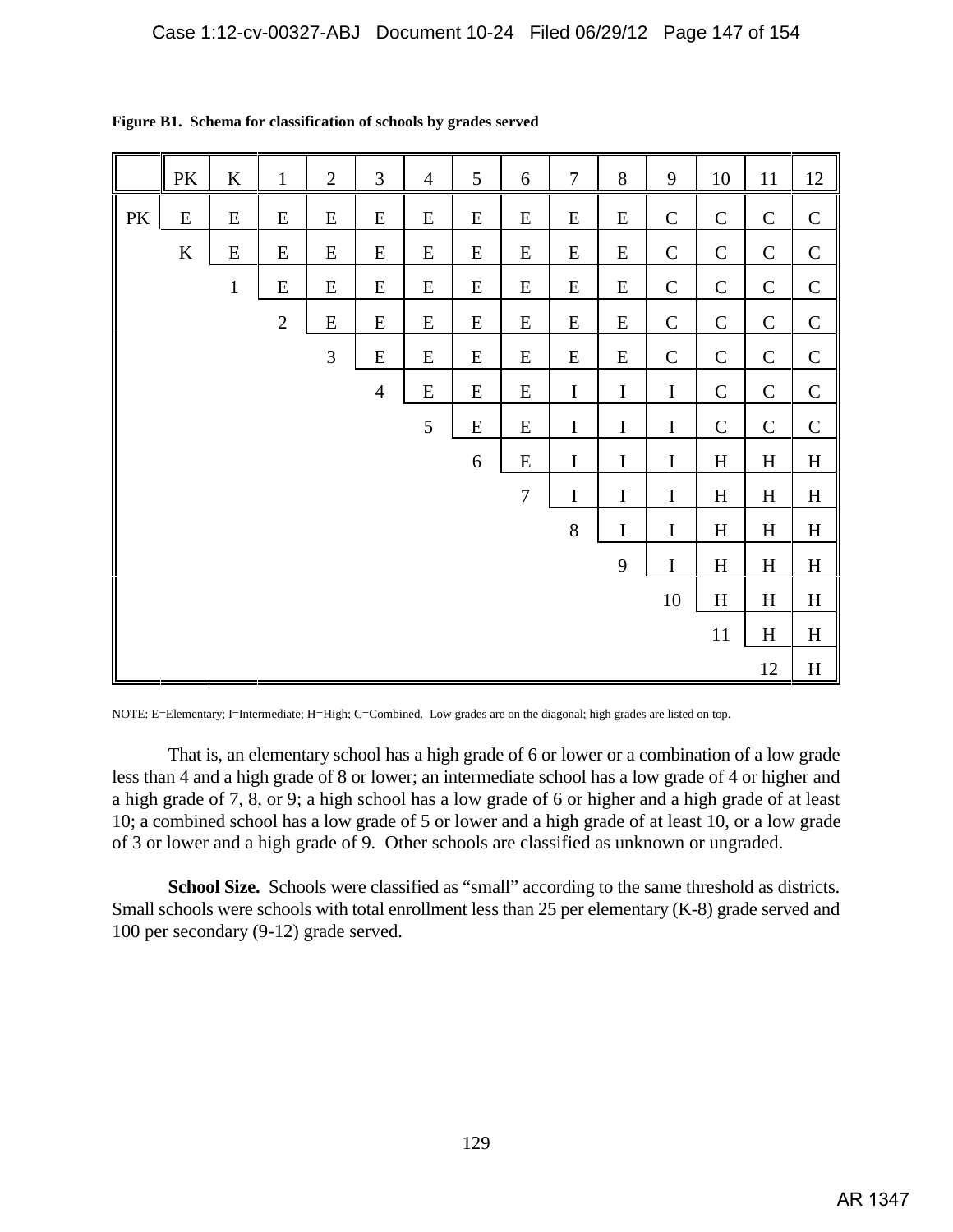**School Type.** The CCD type codes are used for this purpose. They are:

- 1) Regular school 2) Special education school 3) Vocational education school 4) Alternative education school
- **District Per-Pupil Revenues.** Data from F-33 on revenues from local, state, and federal sources are used. Percentages are extracted from the CCD CD-ROM or equivalent files. For CCD, revenue is an increase in the net current assets of a government fund type from other than expenditure refunds and residual equity transfers. Revenues are reported from local, intermediate, state, and federal sources. Per-pupil revenues are weighted by enrollment in computing national averages.

**District Per-Pupil Expenditures.** Data from F-33 on expenditures for instruction and for other operations are used. Percentages are extracted from the CCD CD-ROM or equivalent files. For CCD, current expenditures include the categories of instruction, support services, and noninstructional services that include fixed charges (employee benefits, rent, interest). They do not include debt service and capital outlay. Instructional expenditures include those for activities dealing with the interaction between students and teachers (salaries, including sabbatical leave, employee benefits, and purchased instructional services). Per-pupil expenditures are weighted by enrollment in computing national averages.

**Very Small Schools.** For this report, small schools with fewer than one teacher per grade were called very small schools.

## **Longitudinal Editing and Imputation of CCD Data**

The Common Core of Data relies on state-level aggregation of district information and transmission to NCES. In that process, there are occasions for errors in interpretation by respondents and errors of data entry. It is impossible to identify many errors because the resulting figures, by themselves, appear to be reasonable. However, when data from 8 years are merged, it is possible to make much more precise identification of errors. For example, a district whose reported enrollment pattern over 8 years is (375, 390, 365, 40, 415, 420, 410, 430) can be assumed to have a data entry error in the fourth year—an enrollment of about 400 would be a reasonable estimate for that year. In preparing this CCD longitudinal report on small rural school districts, extensive editing and imputation were undertaken. The specific steps are described in this section. Chronologically, the 1986-87 through 1991-92 data were edited and imputed simultaneously, and the 1992-93 and 1993- 94 data were subsequently imputed using the values from the preceding years. The editing and imputation was performed in the following 15 steps.

**Step 1. Specify the records to be included.** Identify school districts that change type from regular to nonregular and back, and set the type to be constant. Reported types of some districts in Maine, Massachusetts, California, Ohio, Virginia, and Vermont were changed in some years. (For one LEA on the Mississippi River whose state did not match its identification code, the variable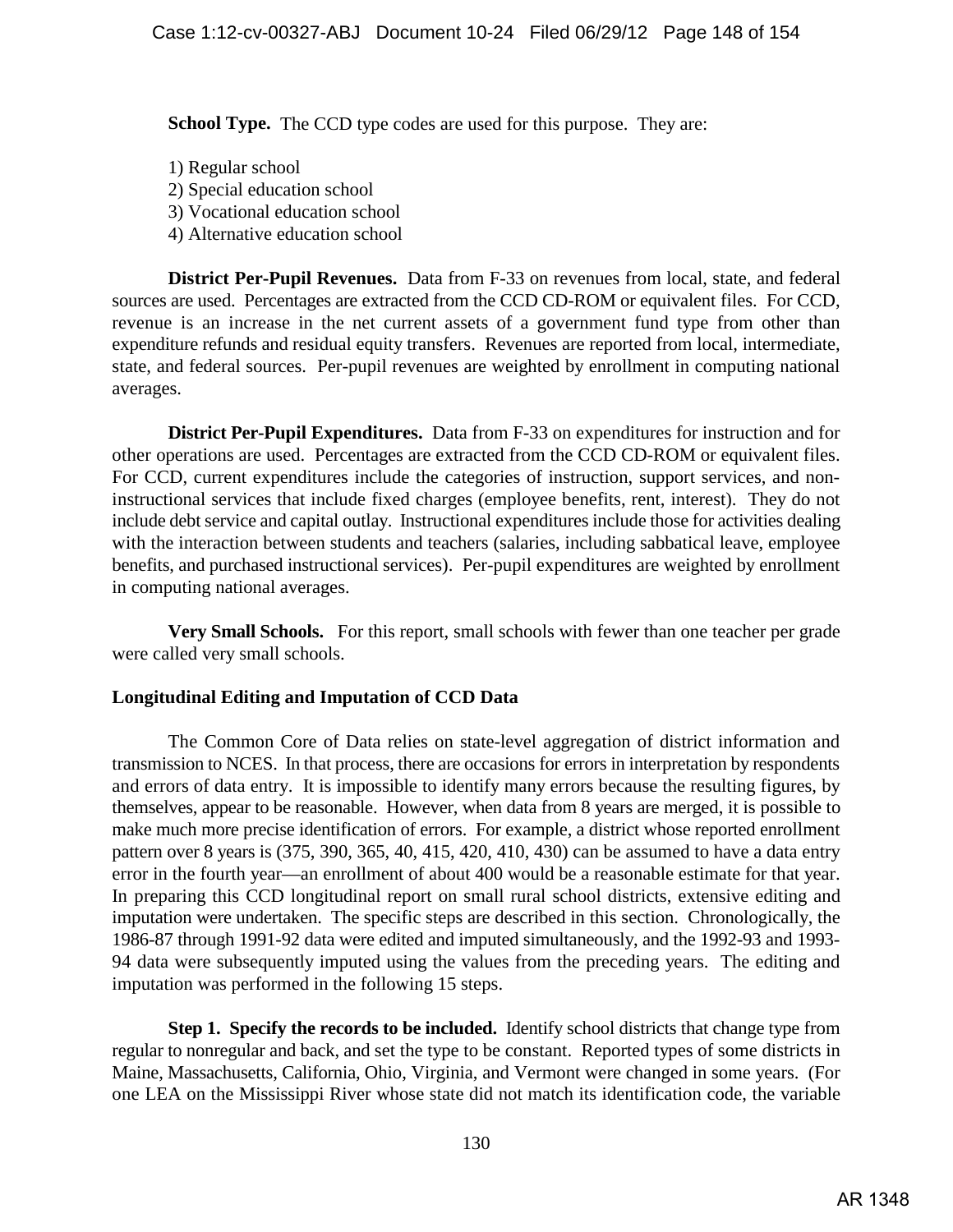STATE was changed.) Also, if any district has no students, no teachers, and no schools, and does not merge with any schools on the school file, in any year, delete it from the file. This step determines the number of district records on each year's file.

**Step 2. YEARS.** Create YEARS, a string with one character for each year: "Y" if the district is on the district file and merges with at least one school on the school file in the year, "N" if the district is on the district file but merges with no schools on the school file in the year, and "M" if the district is not on the district file in the year.

**Step 3. Number of schools.** If the number of schools is missing for a district for a year, use the number from a preceding year with data. If the number is not available for any year, use the number of records on the school file for the district. (If none, set the number of schools to zero.)

**Step 4. Grade span.** If high grade and low grade are missing for a year, use the previous or closest year if some year has data. Otherwise, impute from school file. If the school file grade span is indeterminate, but there is a school, impute KG-to-12. Otherwise (if there is no school), impute as missing. Edit gradespans to remove cases in which low grade is higher than high grade—set them equal to whichever is not imputed, or if neither is, to the lower of the two.

**Step 5. Number of teachers.** Set spurious zeros for numbers of teachers (in Massachusetts and Michigan in 2 years) to missing. If number of teachers is missing in a district for a year, use the sum from the school file if there is a match. Otherwise, use a prior year's count, or if no teacher counts are available for any year, impute a value equal to the product of the number of schools times the number of grades in the gradespan (i.e., one teacher per school per grade). If the gradespan is indeterminate, impute one teacher per school.

**Step 6. Edit number of students.** Replace zero or missing values for enrollment in a district, or values that differ from an adjacent year by both 40 and 40 percent, with positive values from the school file whenever available. Note that when single years were added to the file later (i.e., 1992-93 and 1993-94), this step was repeated.

**Step 7. Edit student/teacher ratio.** Remove large or inconsistent student/teacher ratios (S/T). If for some year, a district's S/T is greater than 50 or S/T is "inconsistent" with both of the 2 adjacent years (by a factor of 2 or more), and the adjacent years are consistent with each other, then either set S to missing (to be imputed) or impute T directly. If S is consistent with adjacent years but T is not (each by a 40 percent factor), impute T as the average of the two years it is adjacent to. Otherwise set S to missing. One district, new in 1991-92, has number of teachers imputed from 1992-93, because its number of teachers in 1991-1992 created a student teacher ratio greater than 700.

**Step 8. Impute number of students.** Run PROC IMPUTE to impute total students in the 6 years. The imputation is BY two categories of number of schools (districts with fewer than 4 schools and districts with 4 to 19 schools). No districts with more than 20 schools were missing total enrollment. The average number of schools and average number of teachers were used in PROC IMPUTE.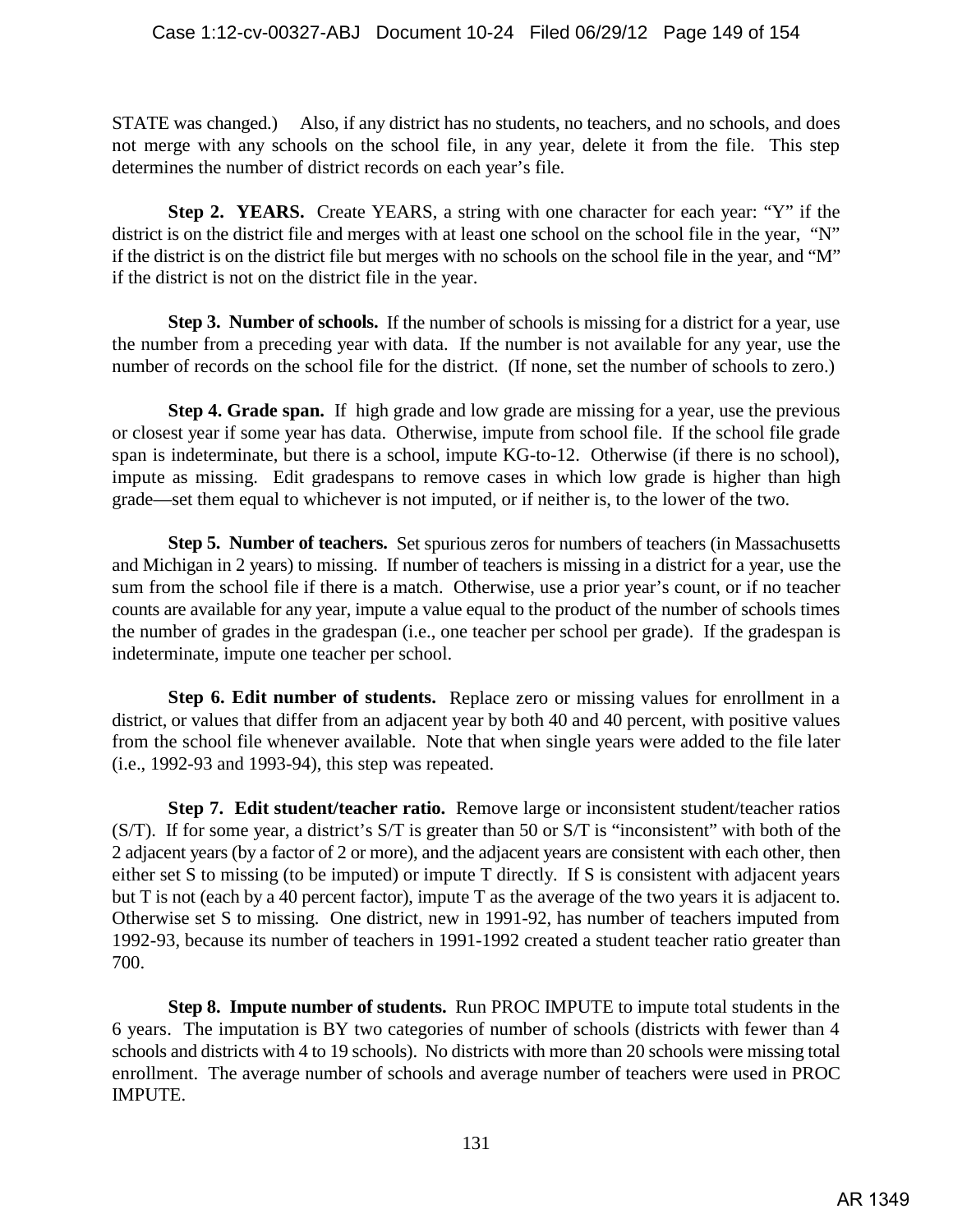**Step 9. Racial-ethnic percentages.** This step imputes ethnic distributions. First, the SDDB (1990 decennial Census, mapped onto school district boundaries) is used to obtain percentages of each district's child population in different ethnic groups. For 27 districts for which no ethnic data are available for any year on the CCD or for the SDDB, impute the average for districts in the same city, or if not available, from the same county. For districts with data in some years but not others, perform the edit check described below, then use PROC IMPUTE. (However, no ethnic data were available for 1986-87, and none were imputed. Ethnic distributions for that year are not included in the report.)

Set inconsistent values to missing. These are values for districts that have values for at least 3 different years, and at least one of the percents differs from the average of all years by both (a) at least 25 percentage points and (b) at least 5 standard deviations. Also, for convenience, set the percentages for districts with zero students to the national averages: 1.1, 6.1, 5.4, 2.2, 85.2, for Asian, black non-Hispanic, Hispanic, Native American, and white non-Hispanic, respectively. Run PROC IMPUTE with the 20 variables (four ethnic groups (excluding white non-Hispanics) for each year from 1987-88 through 1991-92). An additional run using all years' data, but only imputing the last 2 years, was made to impute missing values for 1992-93 and 1993-94.

If the resulting sum of the minority percents is greater than 100 for any district, they are normalized to 100. The white non-Hispanic percentage is set to 100 minus the sum of the other percentages in all districts.

**Step 10. Locale code.** For districts with schools with locale codes, the NCES standard procedure for deriving district locale codes from school locale codes was used. That procedure assigns the most frequent school locale code in the district, setting ties to the more urban local, with the possible exception that for districts in which at least three-fourths of the schools have locales spread among values of 1, 2, 3, or 4 (i.e., in metropolitan areas) but the most frequent single school locale is 5, 6, or 7 (i.e., large or small town or rural), the district locale would be set to the most frequent of the values 1, 2, 3, or 4. (That exception did not occur in these data.)

For districts with no locale code in any year, the most frequent locale code for districts in the same county was used. If no data were available for the county, (a) the value 2 was imputed if the metro status code was 1; otherwise, if the number of schools was less than 5, the value 7 was imputed. If the metro status code was 2 and there were 5 or more schools, the value 3 was imputed; and if the metro status code was 3 and there were 5 or more schools, the value 6 was imputed. These rules are based on minimizing the percent errors based on relations observed for districts with data. Although the locale code was imputed separately by year, imputed values for a district were forced to be constant across years, equal either to the latest unimputed value or, if there were no unimputed values, to the modal value.

**Step 11. Percent of school-aged children in poverty.** (This variable was taken from the SDDB. It was therefore missing for all CCD districts not present in the SDDB.) The average percent poverty for districts in the same county was used to impute percent poverty. If there were no districts in a county with data, the average value 17 percent was used.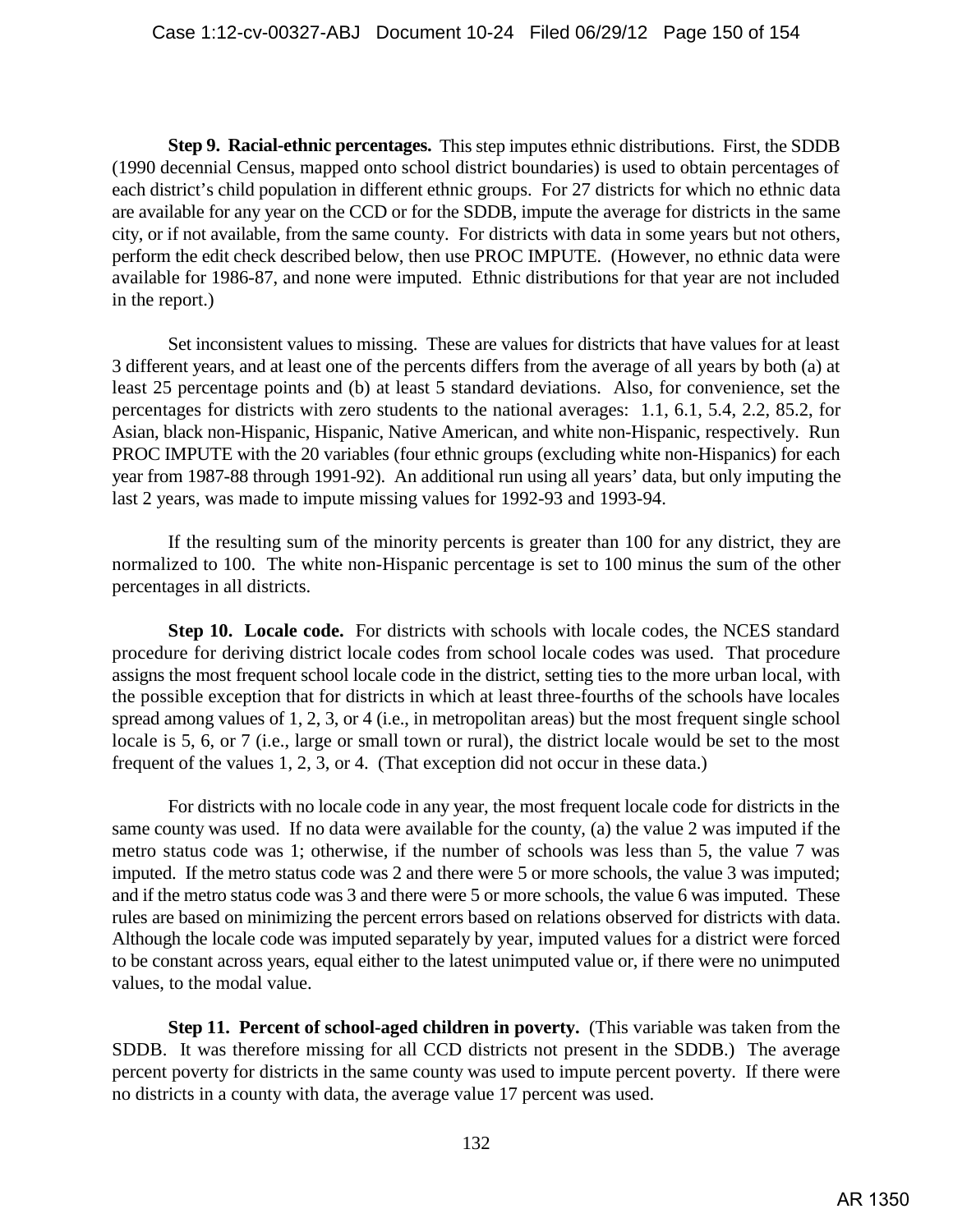**Step 12. Counts of special education students.** First, counts in all districts in states which reported uniform zeroes in a year were set to missing, to be imputed. Second, if the number in a district exceeds the total number of students for a district, it was imputed to be equal to the total number of students.

Counts were then translated to fractions of total enrollment, and two variables were created—the average fractions for 1987-88 and 1988-89, and the average fractions for later years. Two averages were used because the values in the earlier years were not highly correlated with the values in later years. PROC IMPUTE was run, with five special education percentages (one for each year from 1987-88 through 1991-92), the two overall averages, and the percent of enrollment that was black non-Hispanic, plus Native American, minus Asian. It was run with separate hot deck distributions depending on whether there was a determined gradespan. These variables were selected on the basis of regression model results. Imputed percentages were translated back into counts.

**Step 13. Four types of high school completers.** Data were only available for the years after 1986-87, and the high school equivalence results were not available for 1991-92. First, values for 12th grade enrollment were imputed (and later dropped), in order to impute graduates as a ratio to the preceding year's 12th graders. Imputation of 12th grade enrollment occurred if the number of 12th graders was either missing, larger than the total enrollment, or less than half of the total completers (the sum of four fields: regular diplomas, plus other diplomas, plus other high school completers, plus high school equivalencies).

If the grade span was reasonable, the value of the total enrollment divided by the number of grades was used for 12th grade enrollment. Otherwise, if there was a 12th grade and the number of completers was greater than zero, the grade 12 enrollment was set equal to the completers. If 12th grade was not offered or the number of completers was zero, count of 12th graders was imputed to be zero.

A small number of erroneous values for high grade in 1986-87 were set to 12. These were cases in which there were 12th graders enrolled and completers the next year but for which high grade was less than 12. Counts of completers were transformed to ratios to preceding years' 12th graders.

PROC IMPUTE was run after the file was prepared. Variables included were average ethnic percentages and percent in poverty, as well as the average over years of each of the four categories of completers. The latter averages, which normally would be no greater than 1, unless there was substantial in-migration, were not allowed to exceed 2. Values of percentage of 12th graders who earned regular diplomas that differed from the average (across years) by more than 50 percentage points and values of other completion types that differed by more than 20 percentage points from the average were set to missing. Hot deck distributions were selected separately for three sizes of 12th grade cohorts: <20, 20 to 99, and 100 or more. The results were transformed back to counts, and three districts new in 1991-92 were separately imputed to have no completers.

**Step 14.** All imputed counts on the file were rounded to integers.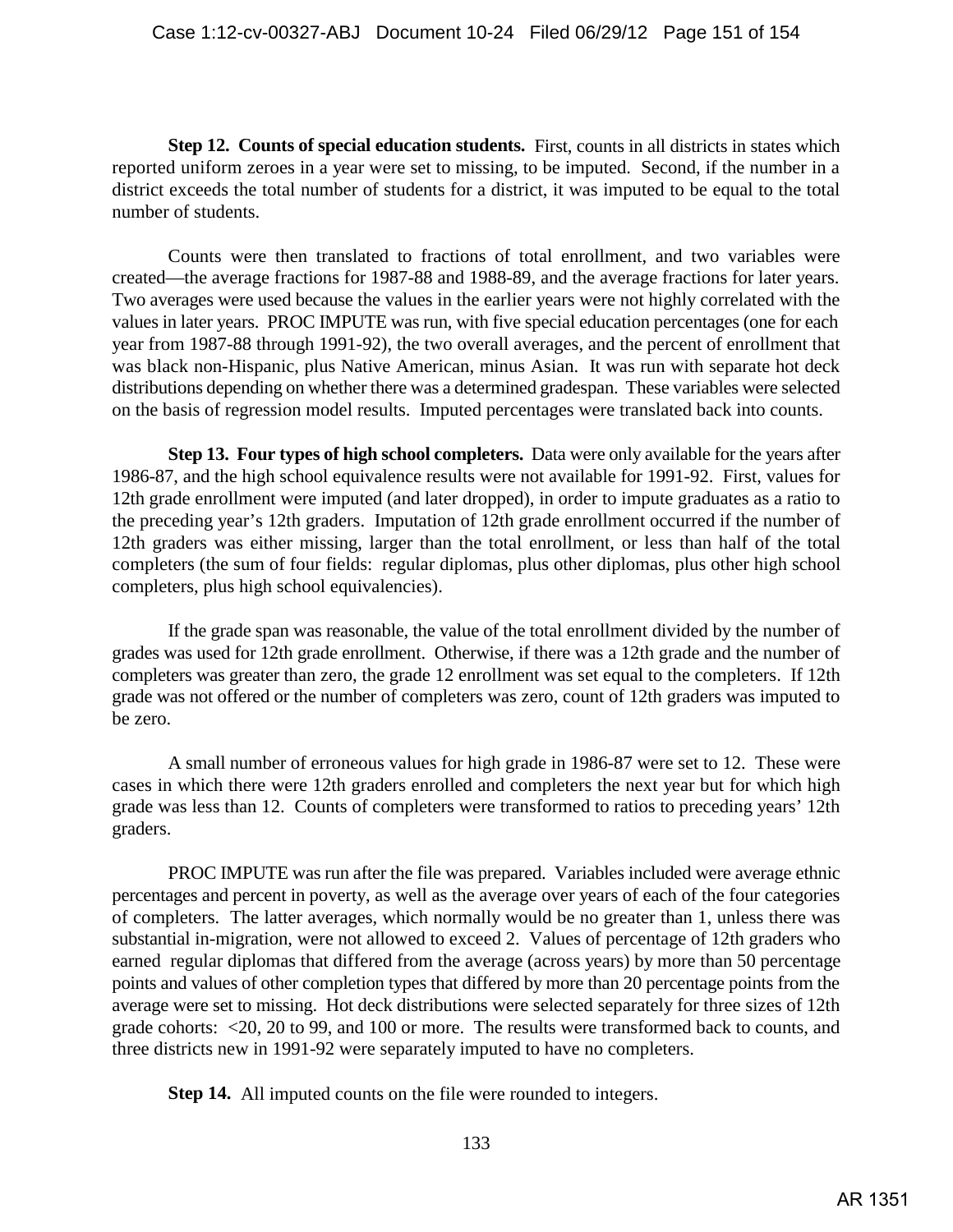**Step 15. Impute Per-Pupil Revenues and Expenditures.** In addition to variables on the CCD nonfiscal survey file, two variables on the F-33 Census of Governments survey, total revenues and expenditures per pupil, were imputed for the four school years from 1989-90 through 1992-3. For nearly every regular school district, data were present for at least one of the four years. Districts with data in none of these years ( $n = 90$ ) were imputed as the average value of per-pupil revenues and expenditures for districts reporting data in the specified year, by category. The categories for which separate mean values were computed in each of the four years were large and small districts in rural and nonrural settings in each of the four standard geographic regions. (The division of the south into two subregions used elsewhere in this report was not applied to this imputation.)

For all imputations, the first step was to compute mean values of per-pupil revenues and expenditures for the 11,729 regular districts with F-33 data in all four of the school years (1989-90 through 1992-93). The mean values for per-pupil revenues and expenditures were obtained for each of four regions, separately for small and large rural and nonrural districts in each year (a total of 128 numbers). Means were weighted by the F-33 estimate of enrollment in the year.

 Next, for each pair of adjacent years, a linear regression function was estimated, using a single predictor (the same measure in the adjacent year), to predict the deviation of a district's perpupil revenues or expenditures from the mean for that district's region and size and locale category. A total of 12 regressions were estimated (3 pairs of adjacent years, in each order, for revenues and expenditures). The regressions were weighted by the F-33 estimate of enrollment in the year being predicted. Then, for cases missing in a year, the value was imputed as the sum of (a) the mean value for the region by size by locale category for that year and (b) the estimated deviation from the mean based on the regression.

The percentages of data that were imputed for this report range from 0.0 percent to 47.7 percent, as shown in table B2. Except for race and special education counts in the earlier years, none of these percentages were as great as 20 percent. Although these percentages primarily represent missing data, some imputed values are the result of setting unreasonable reported values to missing. As a general rule, most imputed values were based on reported values for the same district in different years, using the rules summarized above. It should be noted that these percentages pertain only to regular school districts, as used in this report. Between 1,000 and 2,000 other entities are included in the Common Core of Data public school district release file.